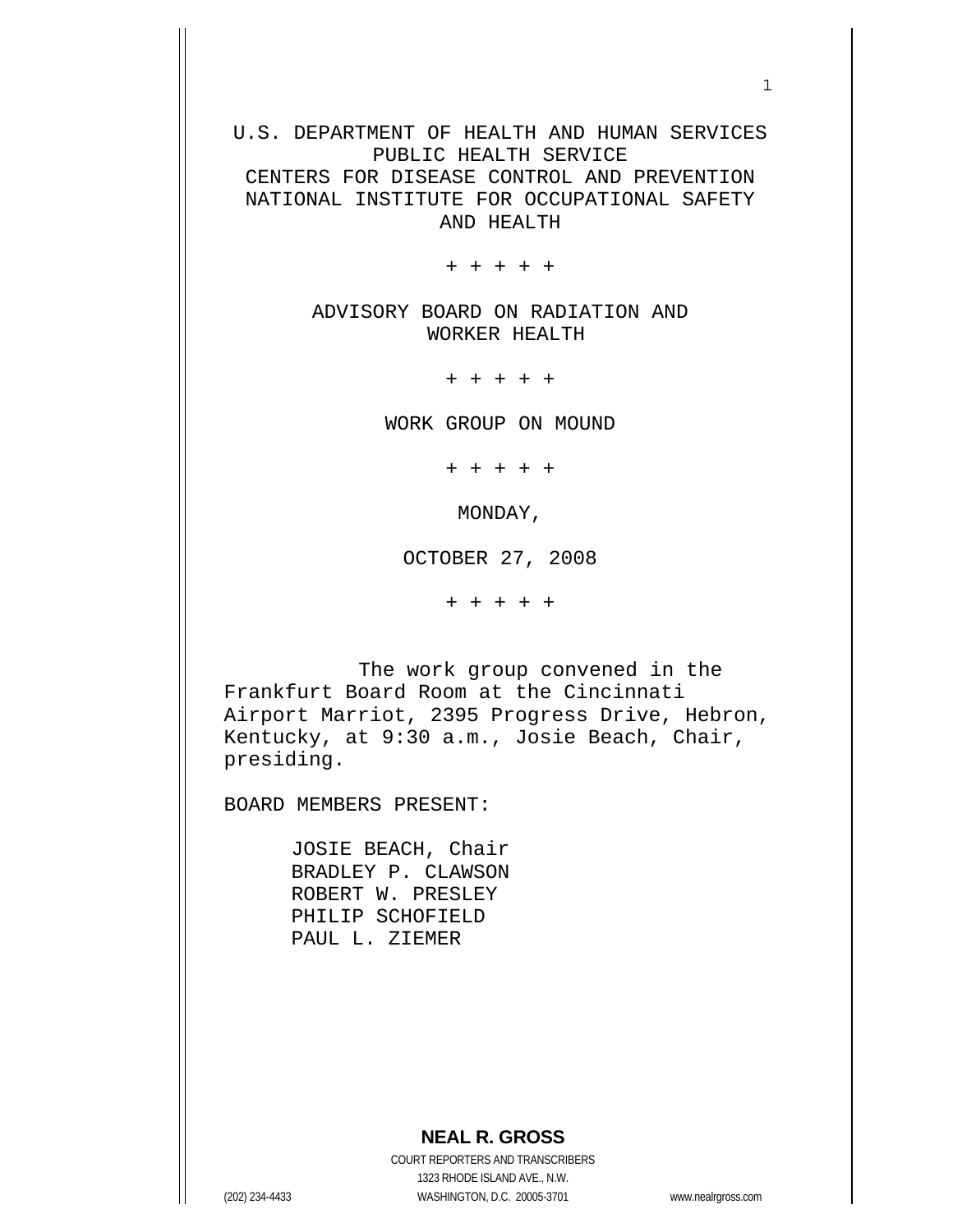ALSO PRESENT:

 TED KATZ, Designated Federal Official LARRY ELLIOTT, NIOSH ORAU ROBERT MORRIS, NIOSH ORAU BRANT ULSH, NIOSH DON STEWART, ORAU JENNIFER HOFF, ORAU KARIN JESSIN, ORAU BRYCE RICH, ORAU LEO FAUST, ORAU GENE ROLLINS, ORAU JOYCE LIPSZTEIN, SC&A BOB ALVAREZ, SC&A BOB BISTLINE, SC&A RON BUCHANAN, SC&A NANCY ADAMS, NIOSH Contractor KAREN HATCH, Department of Energy JEFF COACH, Department of Labor DOUG BABCOCK, Office of Senator Sherrod Brown JOHN MAURO, SC&A JOE FITZGERALD, SC&A KATHY ROBERTSON-DEMERS, SC&A LIZ BRACKETT, ORAU EMILY HOWELL, Health and Human Services

## **NEAL R. GROSS**

 COURT REPORTERS AND TRANSCRIBERS 1323 RHODE ISLAND AVE., N.W. (202) 234-4433 WASHINGTON, D.C. 20005-3701 www.nealrgross.com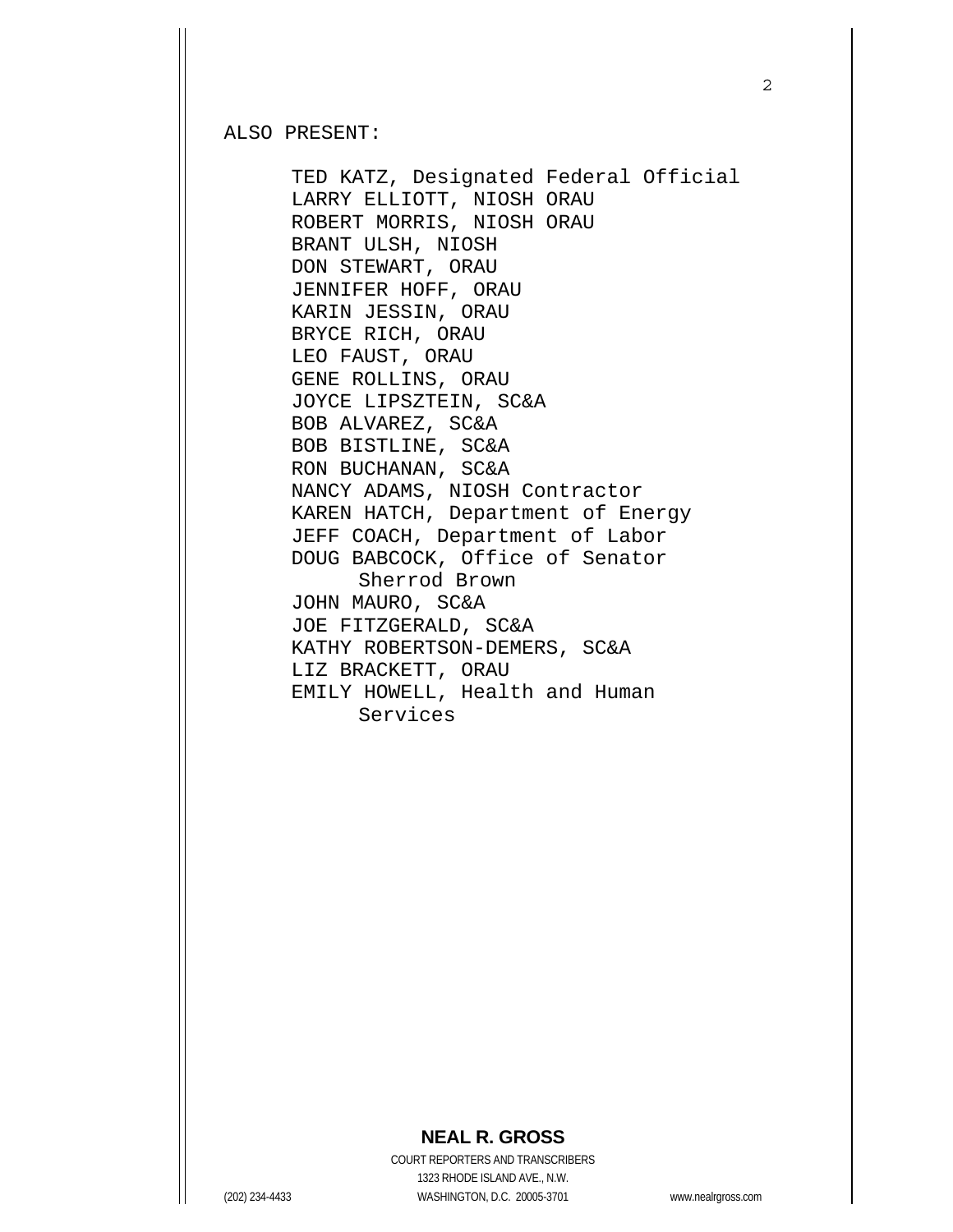**NEAL R. GROSS** COURT REPORTERS AND TRANSCRIBERS 1323 RHODE ISLAND AVE., N.W. (202) 234-4433 WASHINGTON, D.C. 20005-3701 www.nealrgross.com 3 1 P-R-O-C-E-E-D-I-N-G-S  $2 \parallel$  (9:30 a.m.) 3 MR. KATZ: Good morning. This is 4 | the Mound Working Group of the Advisory Board 5 | of Radiation Worker Health. Someone on the  $6 \parallel$  phone, just let us know you can year. 7 MEMBER SCHOFIELD: Philip 8 || Schofield. 9 MR. KATZ: Oh, Phil, great. Hi. 10 || MEMBER SCHOFIELD: How are you 11 doing? Good morning. 12 MR. KATZ: Okay. So, we're just 13 || going to start now with introductions of the 14 board members, if -- starting with Josie, the 15 | Chairperson. 16 CHAIR BEACH: I'm Josie Beach, 17 || Mound Chair and no conflicts. 18 MEMBER CLAWSON: Brad Clawson, 19 board member, no conflict. 20 MEMBER SCHOFIELD: Phil Schofield, 21 | board member, no conflicts. 22 MEMBER PRESLEY: Robert Presley,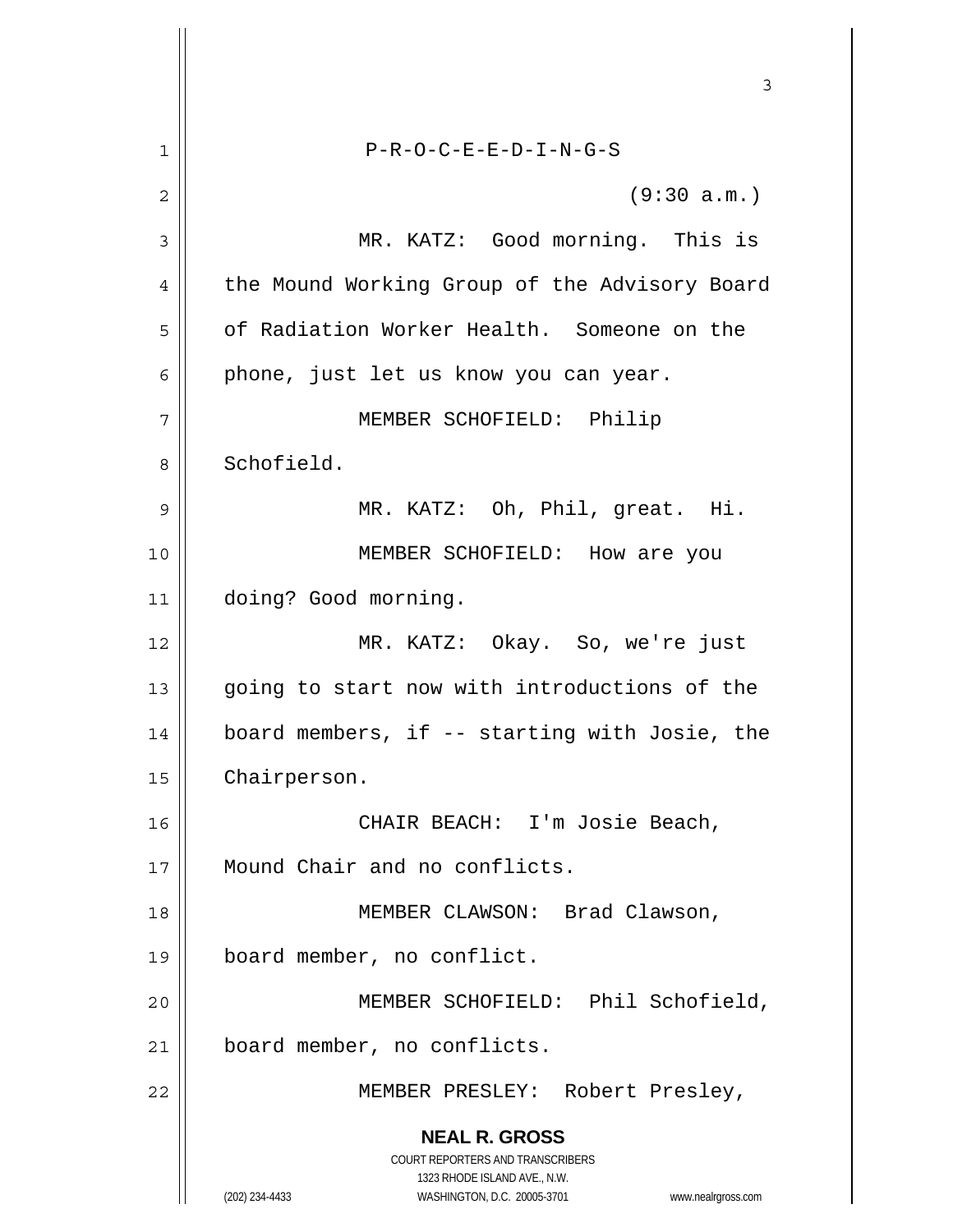1 board member, no conflict.

| 2  | MR. KATZ: Okay. And are there                                                                                                                                   |
|----|-----------------------------------------------------------------------------------------------------------------------------------------------------------------|
| 3  | any other board members on the phone?                                                                                                                           |
| 4  | Okay, no problem there. Now, if                                                                                                                                 |
| 5  | we go around the room, first with the NIOSH                                                                                                                     |
| 6  | ORAU team, please identify yourself and your                                                                                                                    |
| 7  | conflicts.                                                                                                                                                      |
| 8  | MR. ELLIOTT: Larry Elliott,                                                                                                                                     |
| 9  | Director of OCAS, no conflict.                                                                                                                                  |
| 10 | MR. MORRIS: Robert Morris, Oak                                                                                                                                  |
| 11 | Ridge Associated University Team, no                                                                                                                            |
| 12 | conflict.                                                                                                                                                       |
| 13 | MR. ULSH: Brant Ulsh with NIOSH,                                                                                                                                |
| 14 | no conflict.                                                                                                                                                    |
| 15 | MR. STEWART: Don Stewart, ORAU, no                                                                                                                              |
| 16 | conflict with Mound.                                                                                                                                            |
| 17 | MS. HOFF: Jennifer Hoff, ORAU                                                                                                                                   |
| 18 | Team, no conflict with Mound.                                                                                                                                   |
| 19 | MS. JESSIN: Karin Jessin ORAU                                                                                                                                   |
| 20 | Team, no conflict with Mound.                                                                                                                                   |
| 21 | MR. KATZ: And the NIOSH ORAU Team                                                                                                                               |
| 22 | on the phone, please?                                                                                                                                           |
|    | <b>NEAL R. GROSS</b><br>COURT REPORTERS AND TRANSCRIBERS<br>1323 RHODE ISLAND AVE., N.W.<br>(202) 234-4433<br>WASHINGTON, D.C. 20005-3701<br>www.nealrgross.com |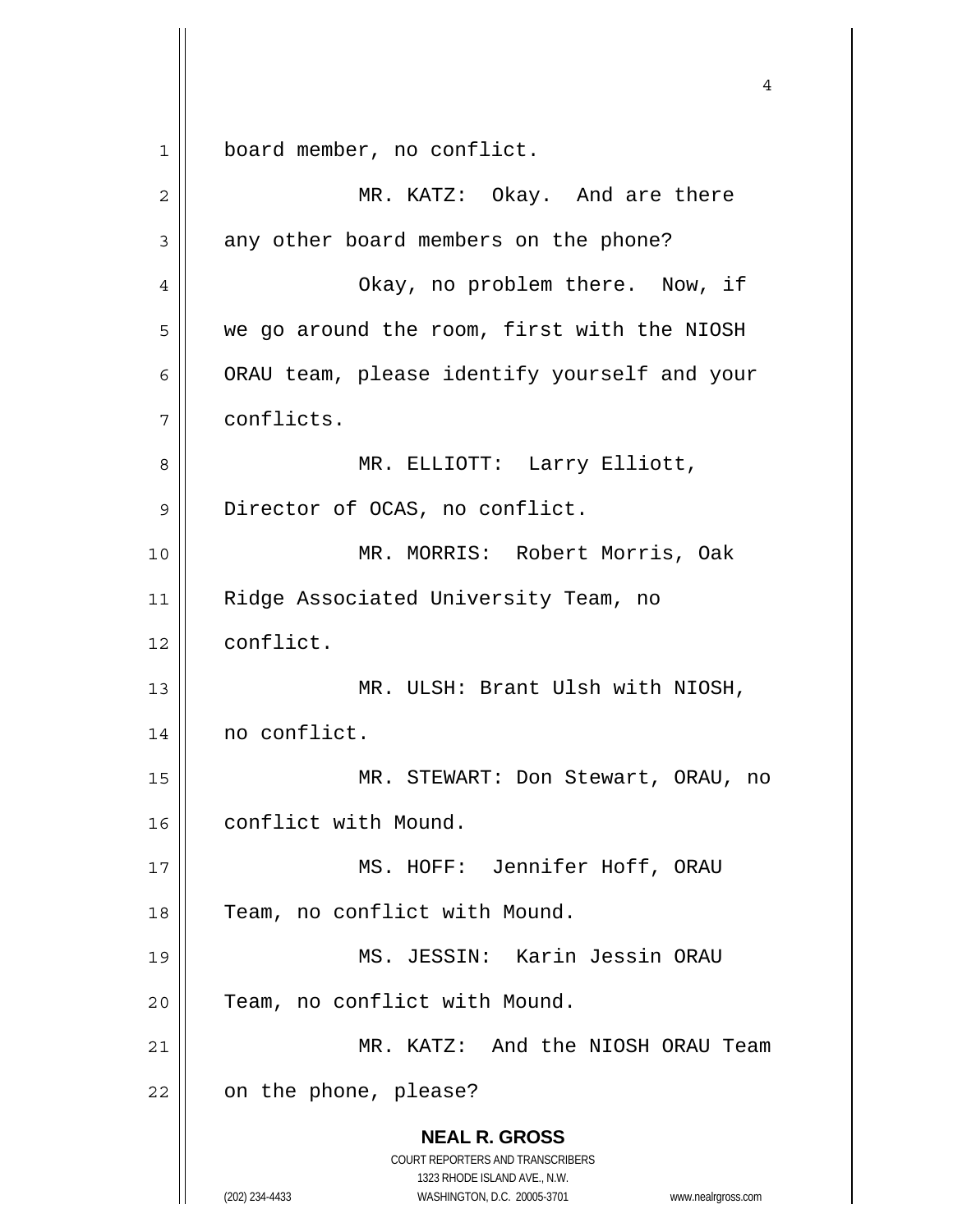**NEAL R. GROSS** COURT REPORTERS AND TRANSCRIBERS 1323 RHODE ISLAND AVE., N.W. (202) 234-4433 WASHINGTON, D.C. 20005-3701 www.nealrgross.com  $\sim$  5  $\sim$  5  $\sim$  5  $\sim$  5  $\sim$  5  $\sim$  5  $\sim$  5  $\sim$  5  $\sim$  5  $\sim$  5  $\sim$  5  $\sim$  5  $\sim$  5  $\sim$  5  $\sim$  5  $\sim$  5  $\sim$  5  $\sim$  5  $\sim$  5  $\sim$  5  $\sim$  5  $\sim$  5  $\sim$  5  $\sim$  5  $\sim$  5  $\sim$  5  $\sim$  5  $\sim$  5  $\sim$  5  $\sim$  5  $\sim$  5  $\sim$ 1 || MR. RICH: Bryce Rich, I have a 2 | conflict with Mound, all ORAU Team. 3 || MS. BRACKETT: Liz Brackett, ORAU 4 || Team. I've no conflicts. 5 MR. FAUST: Leo Faust, ORAU Team, 6 no conflict. 7 || MR. ROLLINS: Gene on the ORAU 8 || Team, no conflicts. 9 || MR. KATZ: That was Ms. Brackett 10 || if you couldn't hear the first one. Okay, 11 || now, SC&A on the telephone. 12 MS. LIPSZTEIN: Joyce Lypstein, no 13 conflict. 14 MR. ALVAREZ: Bob Alvarez, no 15 | conflict. 16 MR. BISTLINE: Bob Bistline, no 17 conflict. 18 MR. BUCHANAN: Ron Buchanan, no 19 conflict. 20 || MR. KATZ: Okay. Now, other  $21$  | federal employees starting in the room, 22 please.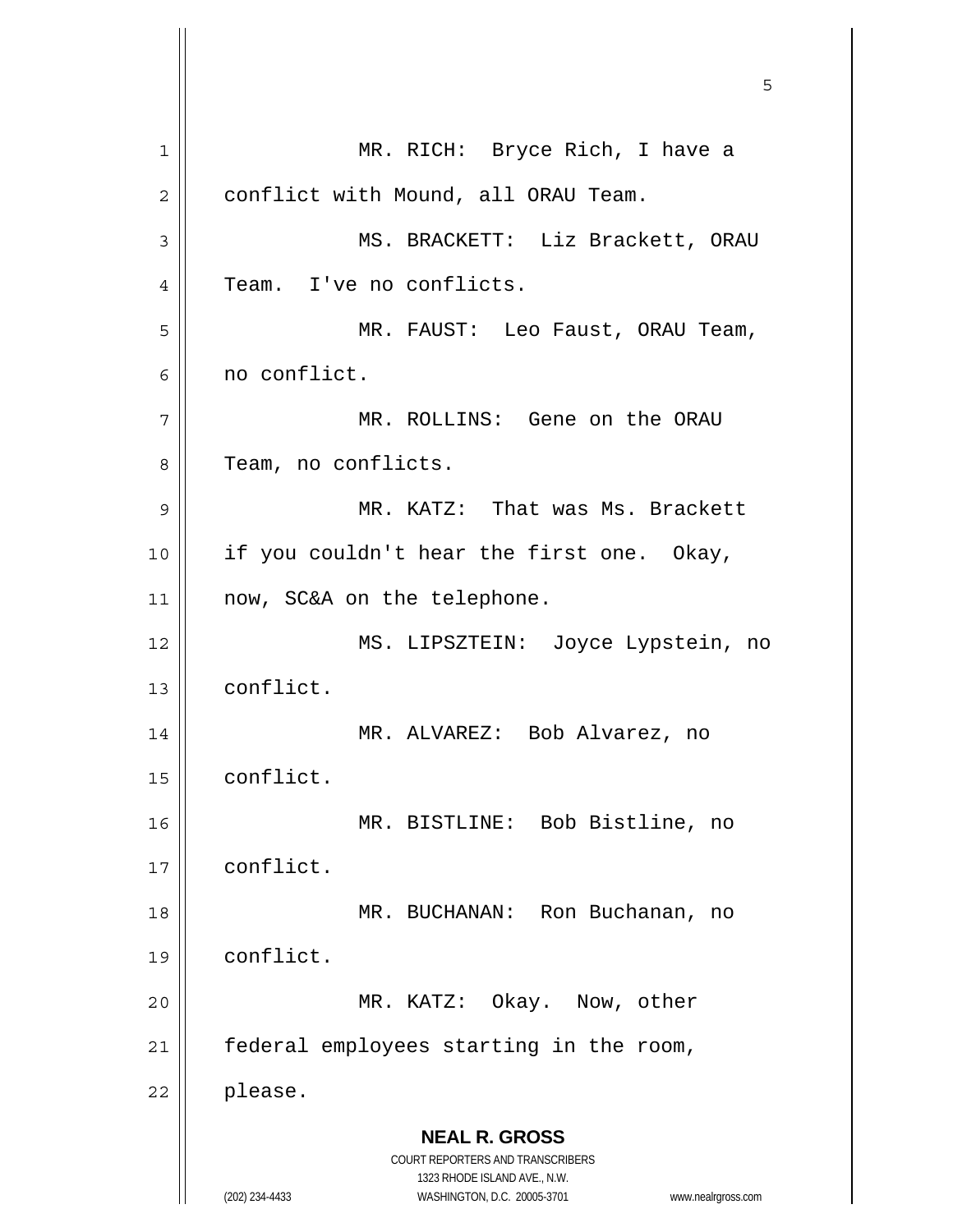**NEAL R. GROSS** COURT REPORTERS AND TRANSCRIBERS 1323 RHODE ISLAND AVE., N.W. (202) 234-4433 WASHINGTON, D.C. 20005-3701 www.nealrgross.com 1 || MS. HOWELL: Emily Howell, HHS, no 2 | conflict. 3 MS. ADAMS: Nancy Adams, NIOSH 4 | contractor, no conflict. 5 MR. KATZ: And on the telephone? 6 MS. HATCH: This is Karen Hatch  $7 \parallel$  with the Office of Legacy Management, 8 | Department of Energy, Morgantown, West 9 Virginia. 10 MR. COACH: Jeff Coach with Labor. 11 MS. AL-NABUSI: Isaf Al-Nabusi,  $12 \parallel$  CDOE. 13 || MR. BABCOCK: Doug Babcock with 14 | Senator Sherrod Brown. 15 || MR. KATZ: Any other congressional  $16$  staff? Okay. Then members of the public, 17 || please, if you would like to identify 18 yourself, beginning with petitioners. 19 Okay. And we left off SC&A people 20 | in the room, sorry. 21 MR. MAURO: John Mauro, SC&A, no 22 conflict.

 $\sim$  6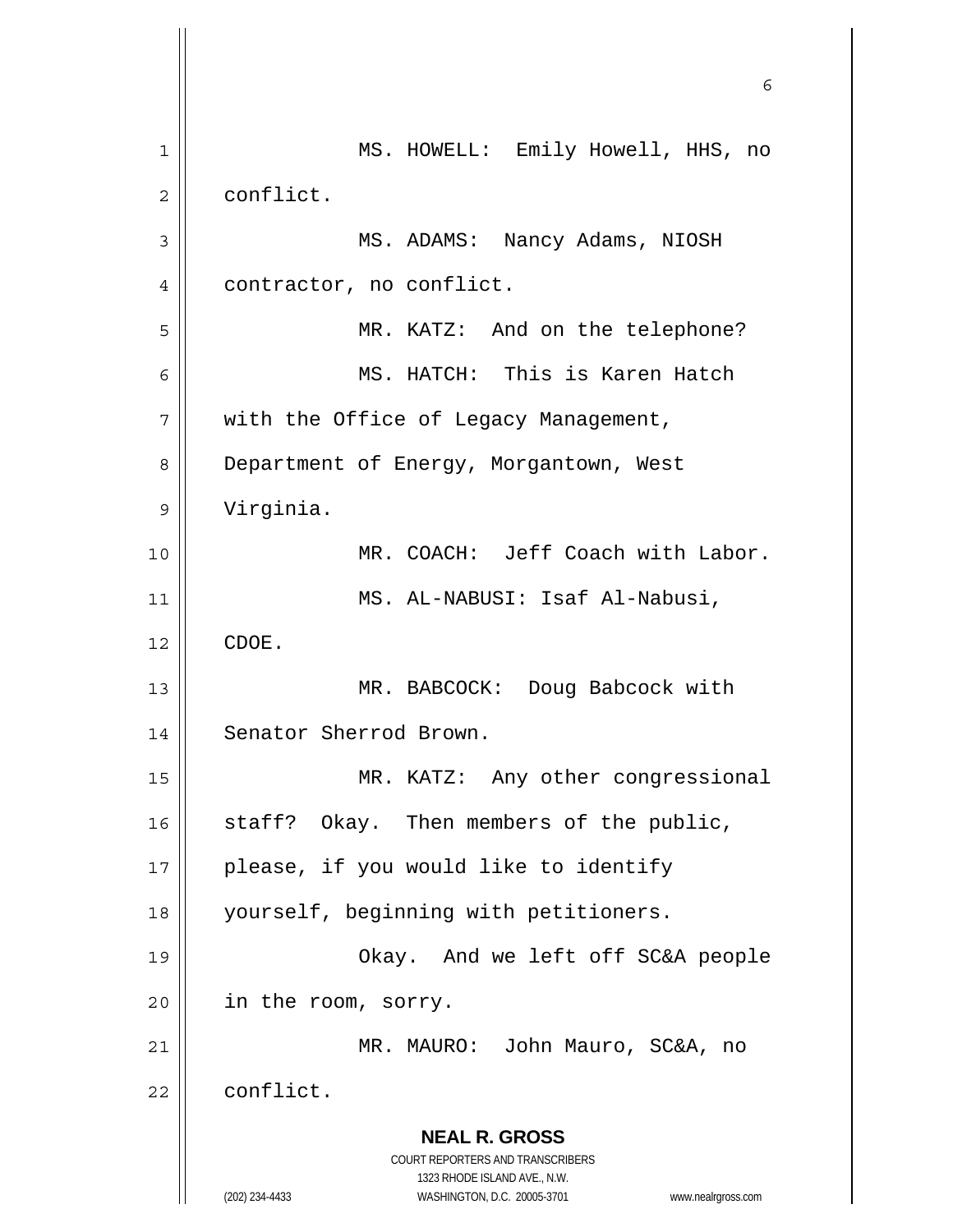| 1  | MR. FITZGERALD: And Joe                                  |
|----|----------------------------------------------------------|
| 2  | Fitzgerald, SC&A, no conflict.                           |
| 3  | MS. ROBERTSON-DEMURS: Kathy                              |
| 4  | Robertson-Demers, conflicted.                            |
| 5  | MR. KATZ: Okay. That's                                   |
| 6  | everybody. Then just a piece of advice about             |
| 7  | phone etiquette. Please, when you're not                 |
| 8  | speaking, if you're on the phone, please use             |
| 9  | *6, or your mute button, so it doesn't                   |
| 10 | interrupt the discussion in here. Much                   |
| 11 | thanks. And now, please don't put the call               |
| 12 | on hold. Anybody, if you need to discontinue             |
| 13 | for a while, please disconnect and call back             |
| 14 | in. Much thanks. And it's all yours, Josie.              |
| 15 |                                                          |
| 16 | CHAIR BEACH: All right. Thank                            |
| 17 | you. Has everybody got the reports that were             |
| 18 | sent out starting with the very first one,               |
| 19 | the Issue 9, ceramic Pu-238? That is where               |
| 20 | we are going to start this morning. And I'm              |
| 21 | going to turn it over to SC&A.                           |
| 22 | MR. KATZ: Okay.                                          |
|    | <b>NEAL R. GROSS</b><br>COURT REPORTERS AND TRANSCRIBERS |

1323 RHODE ISLAND AVE., N.W.

 $\prod$ 

(202) 234-4433 WASHINGTON, D.C. 20005-3701 www.nealrgross.com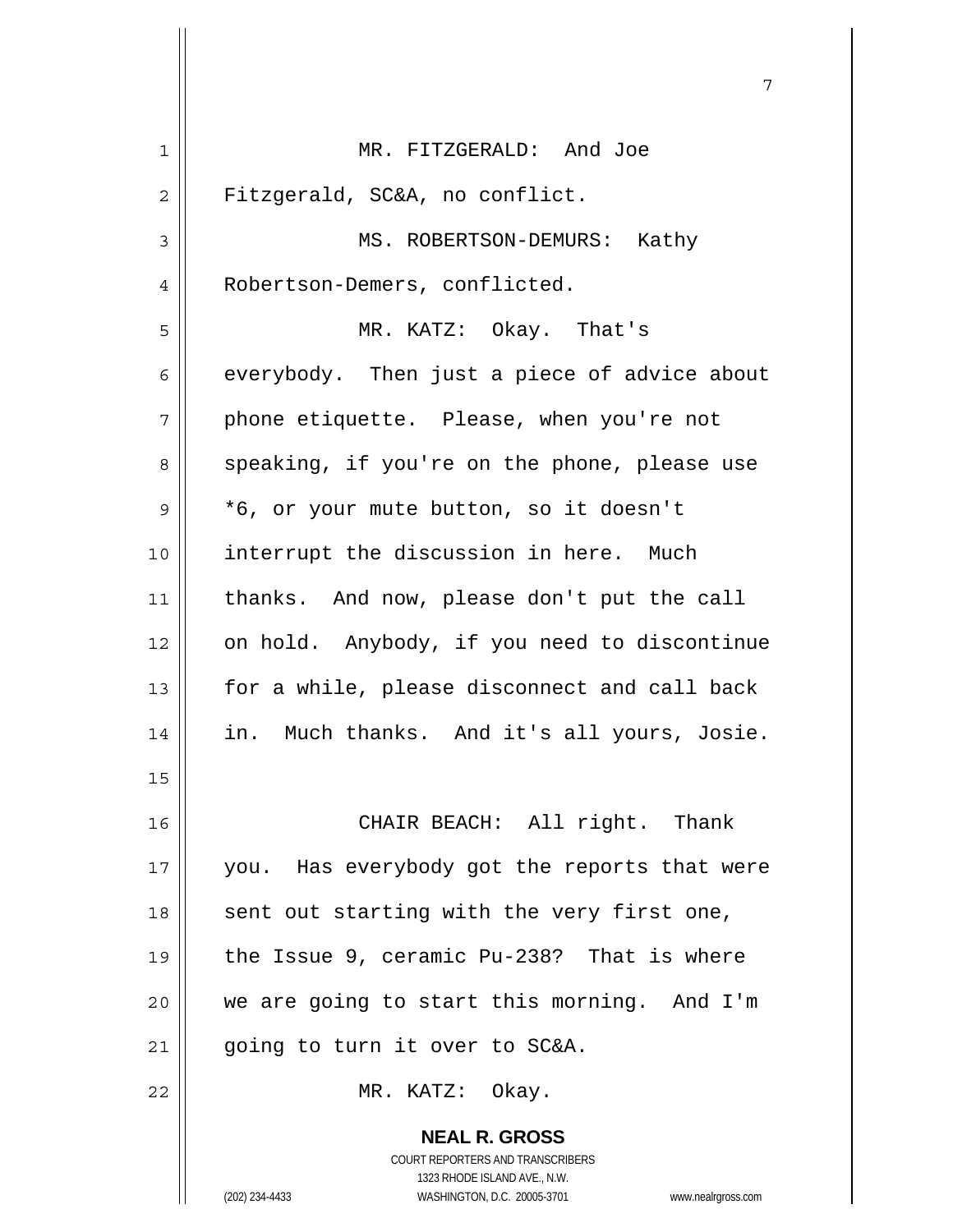| 1            | MR. FITZGERALD: Yes, thank you,                                     |
|--------------|---------------------------------------------------------------------|
| $\mathbf{2}$ | Josie. I'm going to start it and we have all                        |
| 3            | the internal dosimetrists both in the room,                         |
| 4            | and from -- so, I won't be long on this. But                        |
| 5            | just a little background.                                           |
| 6            | You know, originally SC&A had                                       |
| 7            | raised a question about the solubility of                           |
| 8            | high fired plutonium-238 oxide at Mound, as                         |
| 9            | part of our site profile review. I think                            |
| 10           | it's been acknowledged as something that's                          |
| 11           | been understood as being present at Mound.                          |
| 12           | But we felt that the experience with                                |
| 13           | analyzing the behavior of this material at                          |
| 14           | other sites in particular, we have done a                           |
| 15           | review at Los Alamos and certainly, that                            |
| 16           | figured in that review as well, that this was                       |
| 17           | an implication that needed to be addressed as                       |
| 18           | part of the SEC.                                                    |
| 19           | And we didn't find that to be the                                   |
| 20           | case as far as having addressed in either the                       |
| 21           | site profile, from the standpoint of looking                        |
| 22           | at the implications or in the evaluation                            |
|              | <b>NEAL R. GROSS</b>                                                |
|              | COURT REPORTERS AND TRANSCRIBERS                                    |
|              | 1323 RHODE ISLAND AVE., N.W.                                        |
|              | (202) 234-4433<br>WASHINGTON, D.C. 20005-3701<br>www.nealrgross.com |

<u>83 - Santa Carlos de Santa Carlos de Santa Carlos de Santa Carlos de Santa Carlos de Santa Carlos de Santa Ca</u>

 $\mathsf{I}$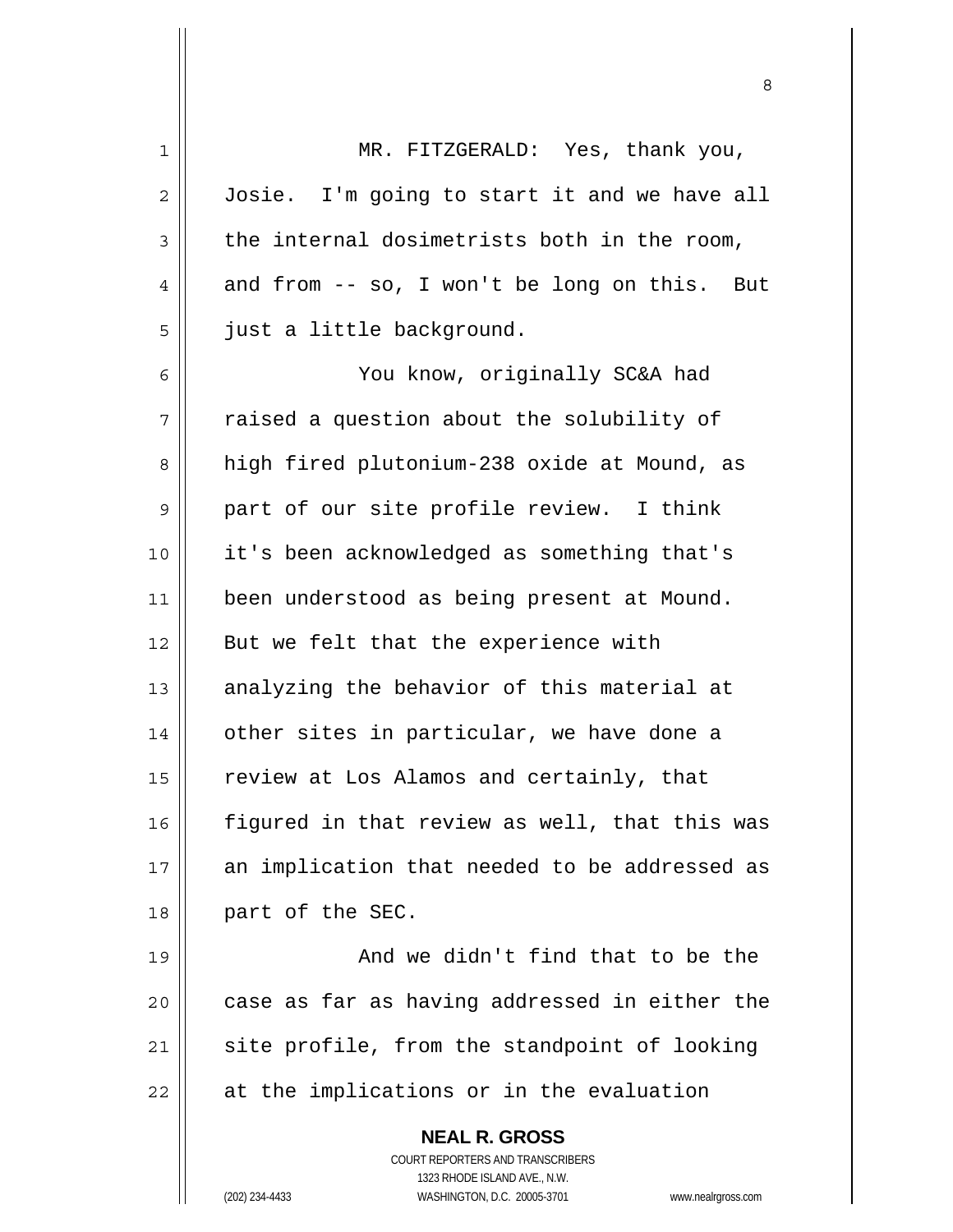1 || report. So, as part of our matrix review, we  $2 \parallel$  highlighted the fact that high-fired  $3 \parallel$  Plutonium-238 oxide ceramitized, ceramitized, 4 | I think is another way to put it, does exist  $5 \parallel$  at Mound, and pointed to some of the  $6 \parallel$  analogous studies that have been done in 7 particular in study that was done at Los 8 || Alamos, involving eight individuals exposed  $9 \parallel$  in an event there, as illustrative of the 10 implications of having high-fired 238 oxide 11 with the low solubility and the kind of 12 behavior you might get, and the complications 13  $\parallel$  that presents to dose reconstruction. Now, 14 | in this case, we're not making any judgment, 15 or prejudgment as to whether it can be dose-16 | reconstructed, we're just saying that  $17$  | certainly, that behavior would need to be 18 || appropriately modeled. And it would need to 19 be demonstrated that you could, in fact, with  $20$  | the right parameters, come up with 21 || sufficiently accurate values for those dose 22 | reconstructions.

9

 **NEAL R. GROSS**

 COURT REPORTERS AND TRANSCRIBERS 1323 RHODE ISLAND AVE., N.W. (202) 234-4433 WASHINGTON, D.C. 20005-3701 www.nealrgross.com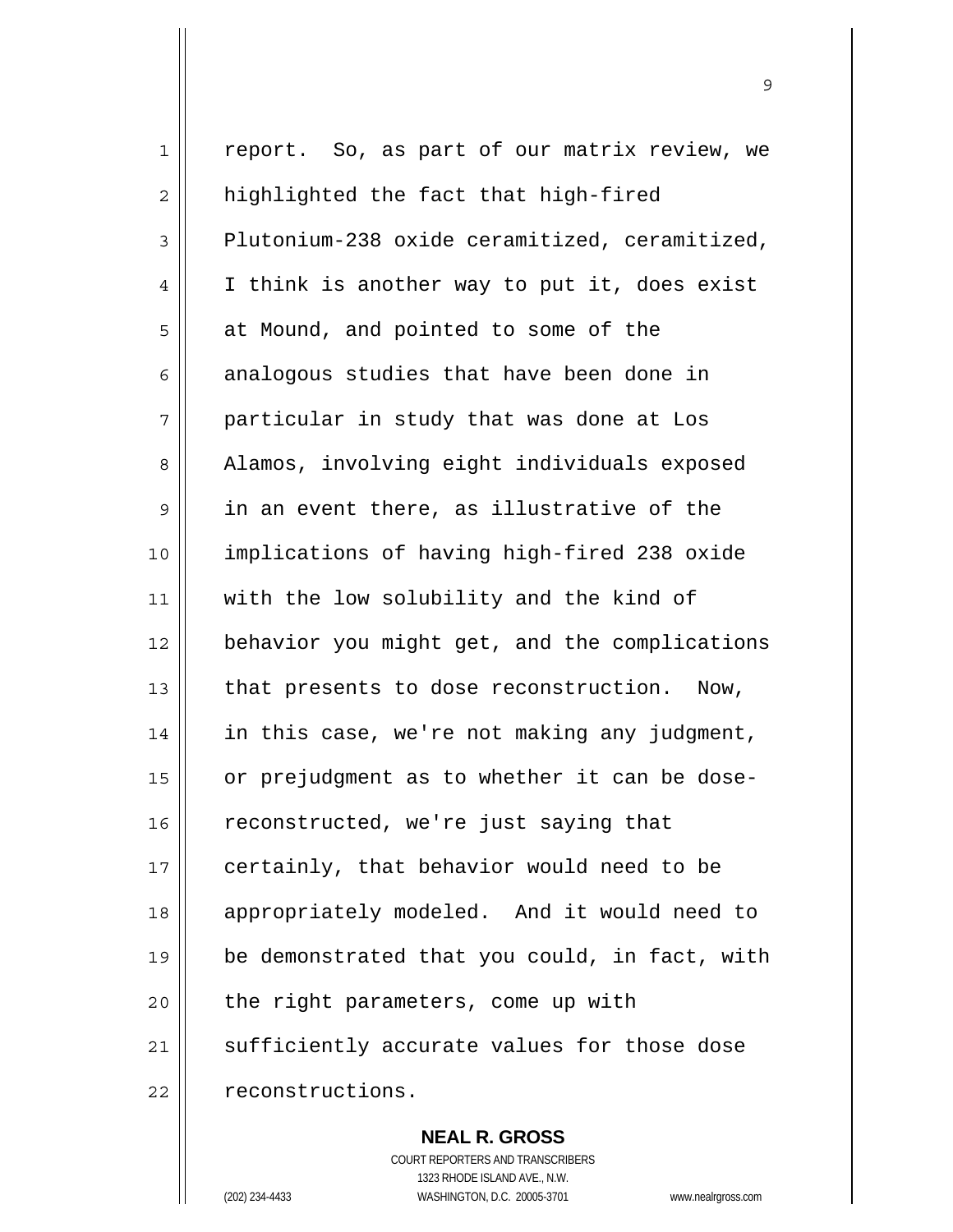| 1              | So, in any case, we did receive a             |
|----------------|-----------------------------------------------|
| $\overline{2}$ | white paper in response to that initial flag, |
| 3              | if you were, from NIOSH back in, I guess it   |
| 4              | was July, or maybe before that, even,         |
| 5              | actually. And what was presented in that      |
| 6              | white paper was the issue addressed from the  |
| 7              | standpoint of demonstrating, at least with    |
| 8              | the data that was available, that their       |
| 9              | interpretation since the NIOSH ORAU Team's    |
| 10             | interpretation of that data was that the      |
| 11             | phenomenon that was observed in the Los       |
| 12             | Alamos cases, did not seem to be present      |
| 13             | based on the data that we looked at from      |
| 14             | Mound.                                        |
| 15             | And that's a very, very short                 |
| 16             | summary of what was a pretty detailed paper.  |
| 17             | So, just that was kind of the bottom line     |
| 18             | that we took from there. In our analysis, we  |
| 19             | wanted to go back and look at the, I think it |
| 20             | was 896 -- the urine data -- case data, that  |
| 21             | was given us by NIOSH. And using that data,   |
| 22             | do some sampling and try to determine if we   |

 **NEAL R. GROSS** COURT REPORTERS AND TRANSCRIBERS

1323 RHODE ISLAND AVE., N.W.

(202) 234-4433 WASHINGTON, D.C. 20005-3701 www.nealrgross.com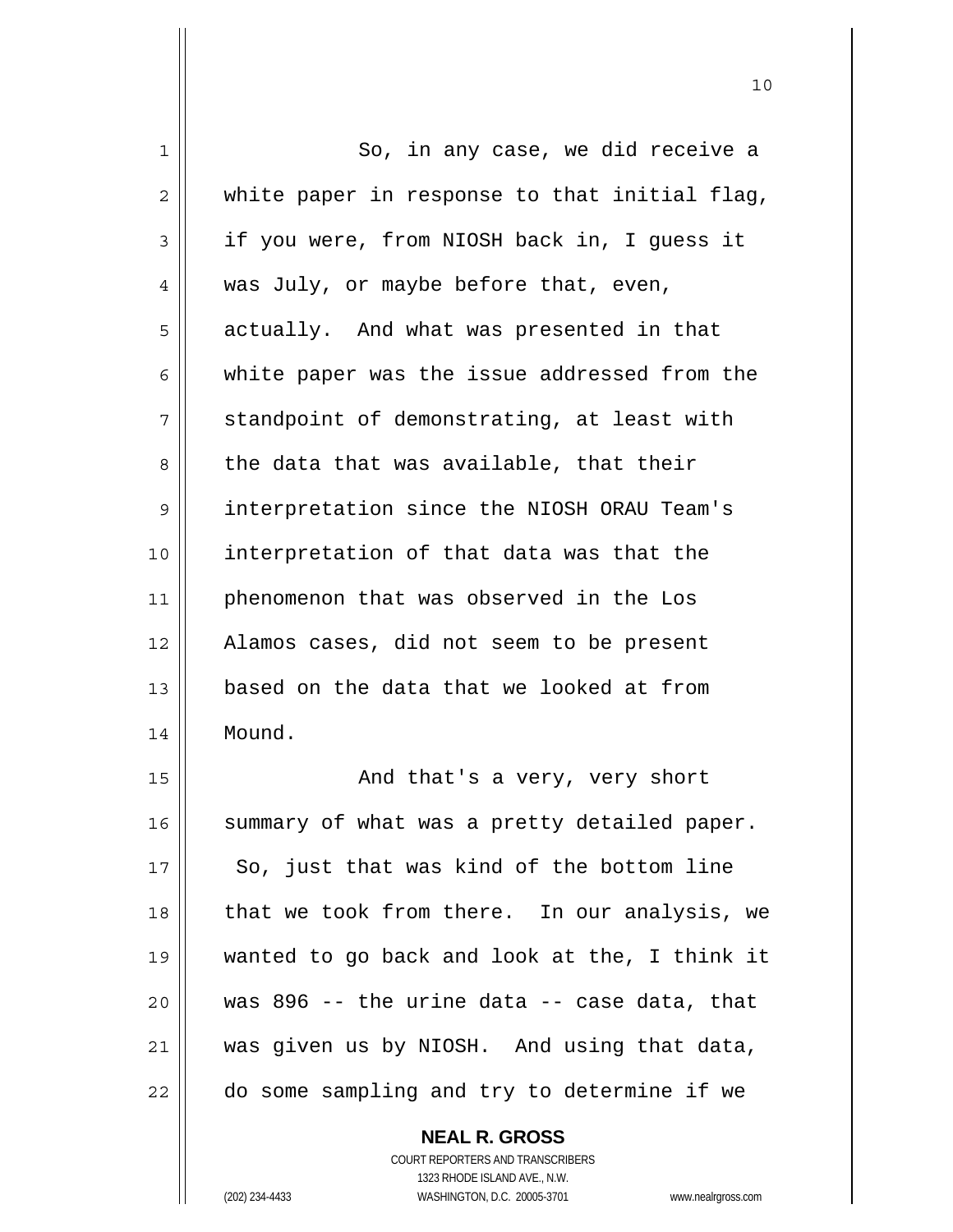| 1           | could in fact, as NIOSH interpreted, come up  |
|-------------|-----------------------------------------------|
| 2           | with the same interpretation that, no, you    |
| 3           | would not see the same kind of phenomenon.    |
| 4           | The phenomenon I'm talking about              |
| 5           | is a lag in terms of seeing the plutonium in  |
| 6           | the urine, because of it being held up in the |
| 7           | body because of the insolubility. And long    |
| 8           | story short, we'll get into more detail in    |
| $\mathsf 9$ | the white paper. We found it to be at the     |
| 10          | very least ambiquous, as far as what the data |
| 11          | would suggest.                                |
| 12          | I mean, in some cases, we -- in               |
| 13          | terms of the samplings that we took, found    |
| 14          | situations where we could see the same        |
| 15          | curves, the same phenomena being played out   |
| 16          | that you would expect if you had highly       |
| 17          | insoluble plutonium P-238 oxide. And so,      |
| 18          | what we had come up with in terms of that     |
| 19          | review, is that we don't believe we can rule  |
| 20          | it out. And we think there's enough evidence  |
| 21          | that that phenomenon can been seen when in a  |
| 22          | number of the urine plots. That we believe    |

 **NEAL R. GROSS** COURT REPORTERS AND TRANSCRIBERS

1323 RHODE ISLAND AVE., N.W.

(202) 234-4433 WASHINGTON, D.C. 20005-3701 www.nealrgross.com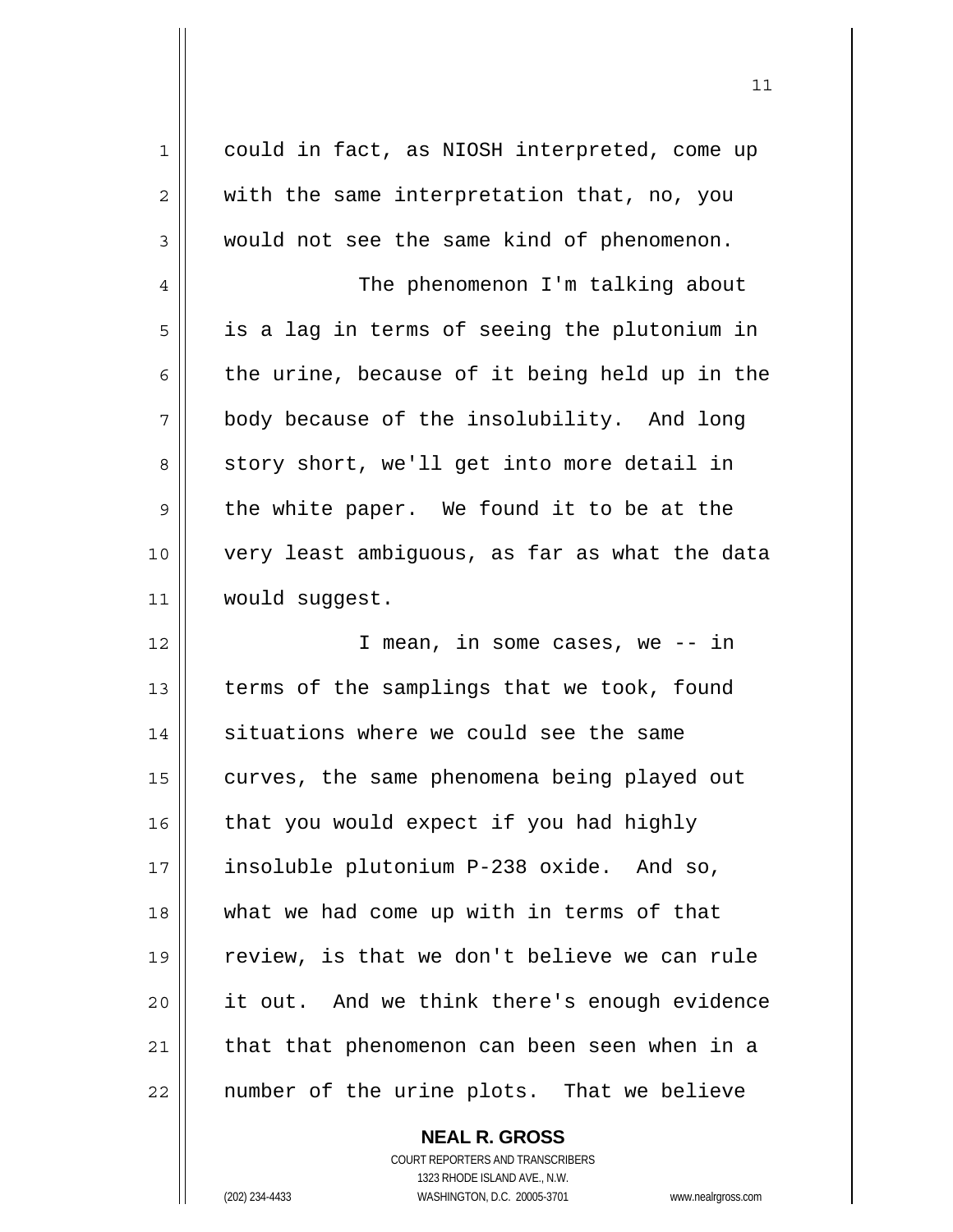$1 \parallel$  it needs to be demonstrated more.

| $\overline{c}$ | Again, not coming to a bottom line                                                                                                                              |
|----------------|-----------------------------------------------------------------------------------------------------------------------------------------------------------------|
| $\mathsf 3$    | yet, but we feel that enough cases for                                                                                                                          |
| $\overline{4}$ | demonstrating further, that you don't have                                                                                                                      |
| 5              | the high-fired 238 oxide with the                                                                                                                               |
| 6              | insolubility that we've seen at other sites.                                                                                                                    |
| 7              | Based on this evidence as well, there's some                                                                                                                    |
| 8              | bench-scaled solubility studies.                                                                                                                                |
| 9              | And this was something that the                                                                                                                                 |
| 10             | work group had asked us to look at, which is                                                                                                                    |
| 11             | going back and digging up some of the -- we                                                                                                                     |
| 12             | did some bench solubility and particle size                                                                                                                     |
| 13             | investigations at Mound. And those studies                                                                                                                      |
| 14             | clearly showed that a high fraction in some                                                                                                                     |
| 15             | cases, leaked Pu-238 oxide, was in fact                                                                                                                         |
| 16             | insoluble, class YY or SS, whatever                                                                                                                             |
| 17             | terminology.                                                                                                                                                    |
| 18             | We're not using the Type J as                                                                                                                                   |
| 19             | you'll see in the white paper, as a                                                                                                                             |
| 20             | nomenclature because again, we're not sure if                                                                                                                   |
| 21             | the behavior of this material at Mound is                                                                                                                       |
| 22             | identical with the behavior at Los Alamos.<br>T                                                                                                                 |
|                | <b>NEAL R. GROSS</b><br>COURT REPORTERS AND TRANSCRIBERS<br>1323 RHODE ISLAND AVE., N.W.<br>WASHINGTON, D.C. 20005-3701<br>(202) 234-4433<br>www.nealrgross.com |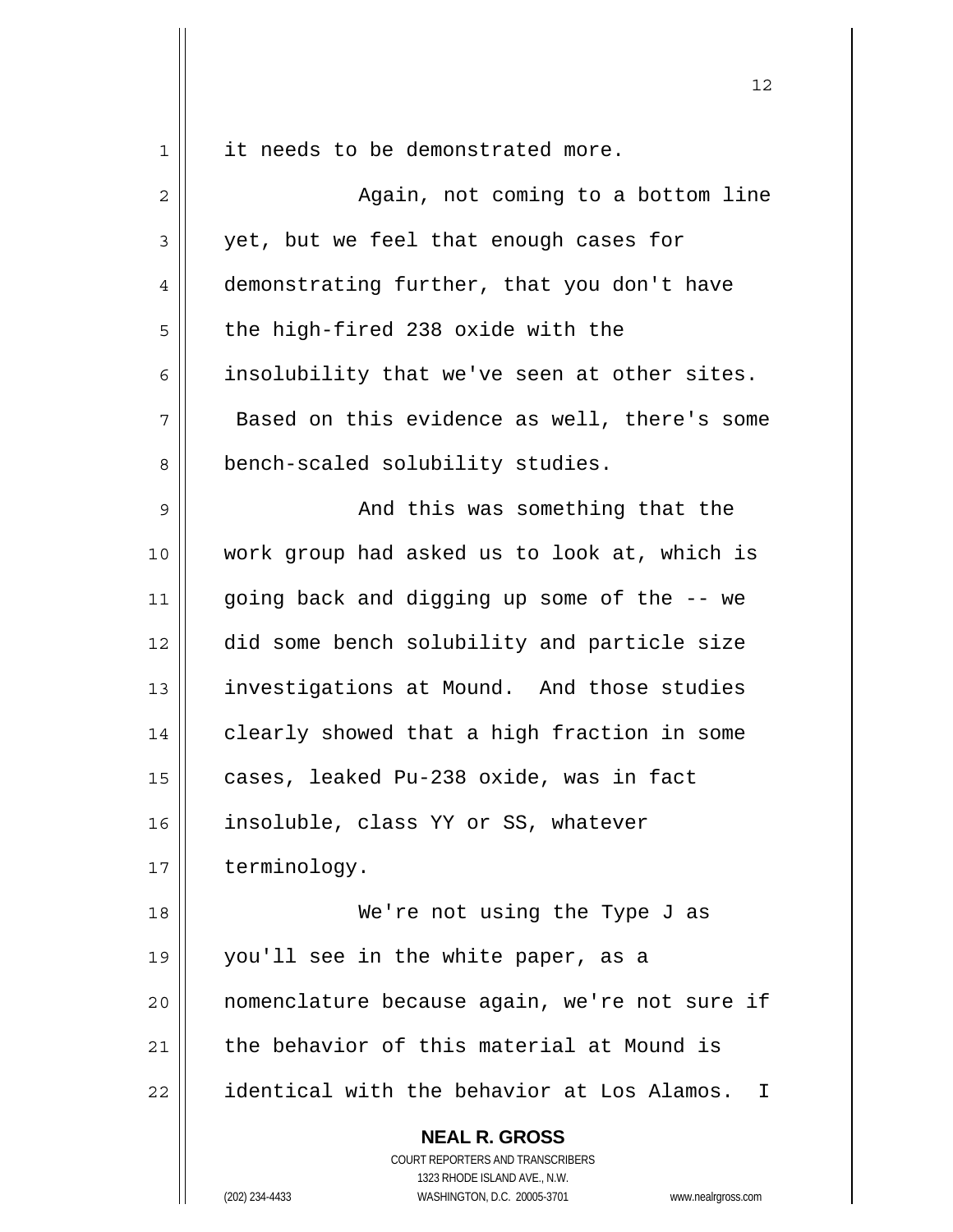| 1  | mean, it may be, but at this point, we don't  |
|----|-----------------------------------------------|
| 2  | have enough evidence to suggest that. So,     |
| 3  | we're kind of using, you'll see terminology,  |
| 4  | we're using a hot -- you know a -- let's see  |
| 5  |                                               |
| 6  | MR. ULSH: Type K.                             |
| 7  | MR. FITZGERALD: Type K, or I                  |
| 8  | think, we also used nonstandard solubility    |
| 9  | type, something that denotes that, you know,  |
| 10 | we're not sure exactly what these curves look |
| 11 | like, but certainly they exhibit the same     |
| 12 | characteristics as a so-called Type J that    |
| 13 | was observed at Los Alamos.                   |
| 14 | So, I think in general, based on              |
| 15 | the data points that were provided to us,     |
| 16 | we've taken this a little further, have       |
| 17 | looked at it, sampled it, but feel we're not  |
| 18 | convinced yet that you can't rule out this    |
| 19 | phenomena. And coupled with the literature    |
| 20 | and the events that we evaluated, and there   |
| 21 | was a couple of events for which there is     |
| 22 | data, we feel there's a fair amount of        |
|    | <b>NEAL R. GROSS</b>                          |

 COURT REPORTERS AND TRANSCRIBERS 1323 RHODE ISLAND AVE., N.W. (202) 234-4433 WASHINGTON, D.C. 20005-3701 www.nealrgross.com

 $\mathsf{I}$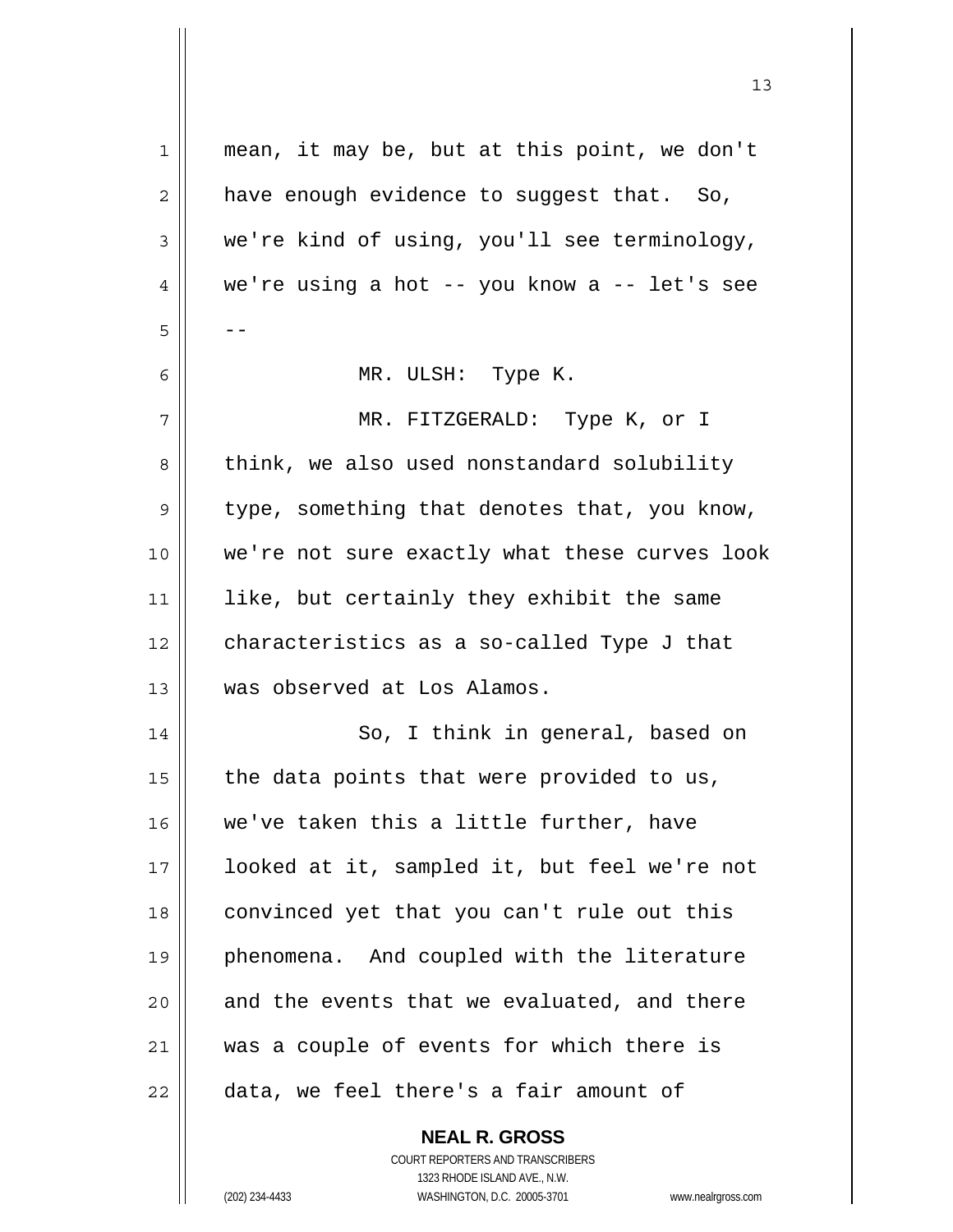$1 \parallel$  evidence that tilts the other way.

| 2           | So, that's kind of where we came              |
|-------------|-----------------------------------------------|
| 3           | out with this. And at the very end of the     |
| 4           | piece, not wanting to just present a          |
| 5           | hypothesis on a problem, but go a little      |
| 6           | further and say, well, how would you perhaps, |
| 7           | this is for the worker's benefit, how would   |
| 8           | you try to settle this out, being, you know,  |
| $\mathsf 9$ | we looked at the same data, come up with a    |
| 10          | different conclusion. How could one settle    |
| 11          | this out?                                     |
| 12          | We identified, I think, seven                 |
| 13          | validation points to say, you know, if one    |
| 14          | could walk through these validation steps, we |
| 15          | believe it would clarify where this comes     |
| 16          | out, let the chips fall where they may. And   |
| 17          | the other thing I would say, just to qualify  |
| 18          | what we reviewed, these data points were not  |
| 19          | easily interpretable. I mean, you know, the   |
| 20          | scale that we were looking at, was not        |
| 21          | logarithmic. So, the first 100 days, which    |
| 22          | is kind of crucial, we're looking at the lag, |

 **NEAL R. GROSS** COURT REPORTERS AND TRANSCRIBERS 1323 RHODE ISLAND AVE., N.W.

(202) 234-4433 WASHINGTON, D.C. 20005-3701 www.nealrgross.com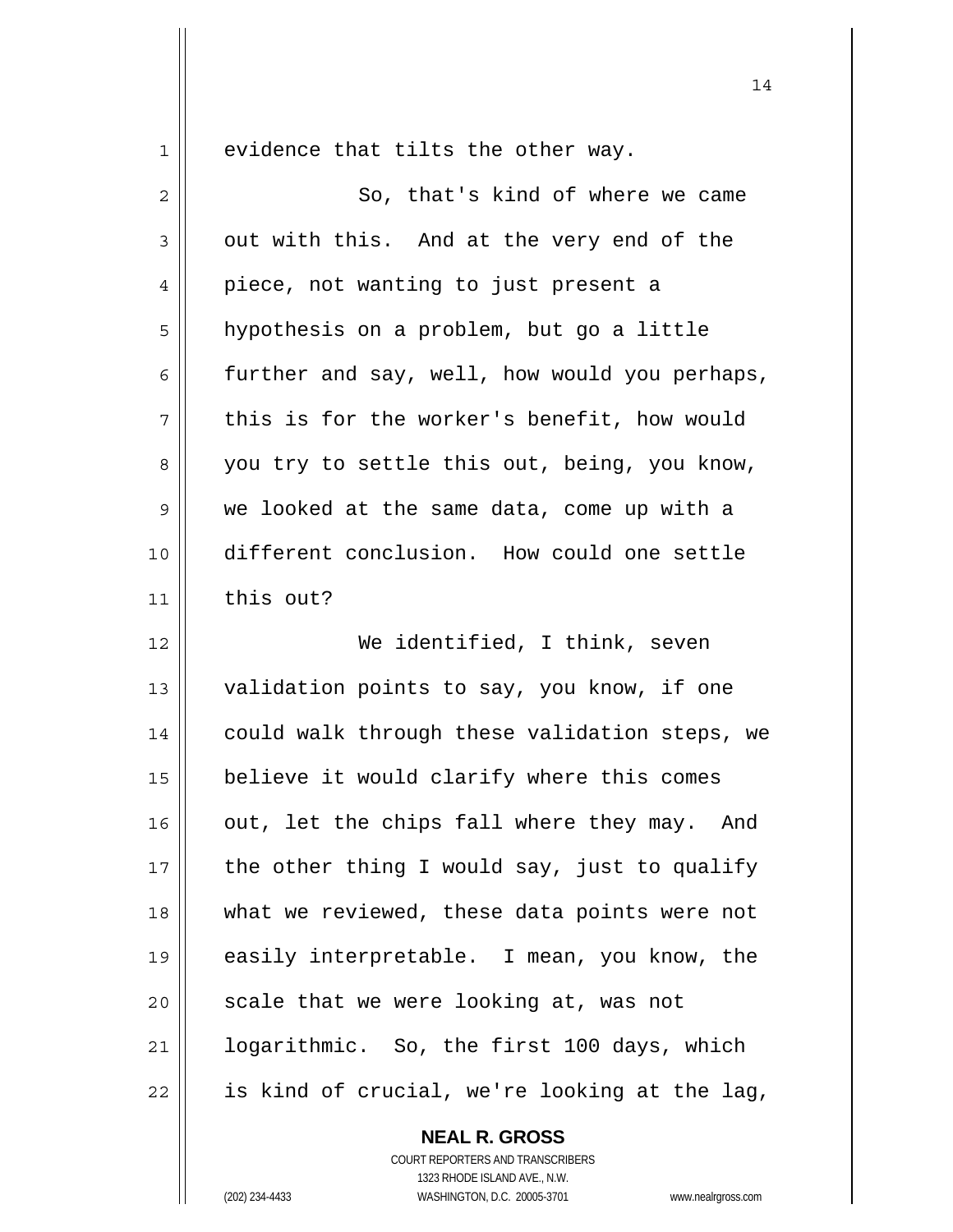1 || it was really hard to distinguish given the 2 data points.

15

 $3 \parallel$  So, we did the best we could. But  $4 \parallel$  I think what it would benefit from, perhaps,  $5 \parallel$  the kind of analysis that would focus in on  $6 \parallel$  that critical time period following what 7 would be the exposure, the intake, and to 8 | look at whether or not you're seeing the kind 9 || of phenomena that suggests insolubility. 10 || So, again, we sampled the cases, 11 || looked at the curves, found it either 12 | ambiguous, or in some cases suggestive of 13  $\parallel$  this insolubility class we're talking about. 14 || But we also found cases that were suggestive 15 of Type S NEP. So, I mean, I think it's a 16 bit of a mixed bag. That's kind of where 17 we're left at this point. 18 || T would invite Kathy or Joyce or

19 || Bob Bistline, our internal dosimetry, sort | of, expert group, to chime in each one. Is there anything I left out, or anything you want to add?

> **NEAL R. GROSS** COURT REPORTERS AND TRANSCRIBERS 1323 RHODE ISLAND AVE., N.W. (202) 234-4433 WASHINGTON, D.C. 20005-3701 www.nealrgross.com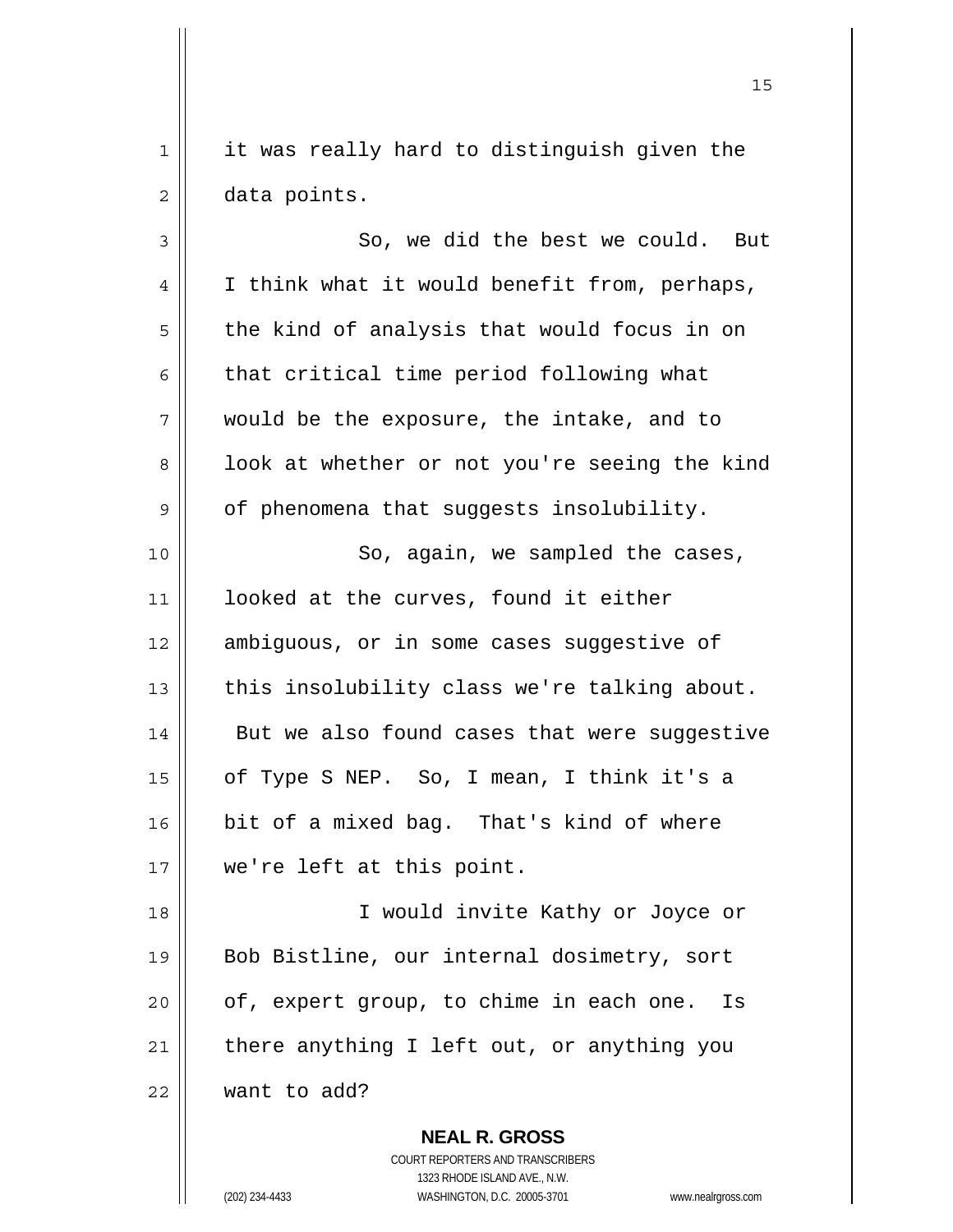| 1  | MR. KATZ: Just, before you do                 |
|----|-----------------------------------------------|
| 2  | that, just let the record recognize Dr.       |
| 3  | Ziemer, who is an alternate member of the     |
| 4  | work group, has joined us as well.            |
| 5  | MR. FITZGERALD: Joyce, Bob, or                |
| 6  | Kathy, anything in terms of summarizing the   |
| 7  | white paper? I guess that was a reasonable    |
| 8  | summary.                                      |
| 9  | MS. ROBERTSON-DEMERS: Well, yes,              |
| 10 | Joe did a pretty good job. But one of the     |
| 11 | difficulties that I had when looking at the   |
| 12 | plots, was that the data was actually gross   |
| 13 | alpha, and not plutonium-238. And that may    |
| 14 | explain some of the discrepancy between what  |
| 15 | we see at Los Alamos and what is being seen   |
| 16 | at Mound.                                     |
| 17 | MR. FITZGERALD: And we're still,              |
| 18 | just to add a little bit more to that,        |
| 19 | looking at the radio-chemistry of gross alpha |
| 20 | in sort of another venue on the issue of      |
| 21 | weapon. But this comes up in a number of      |
| 22 | places, and we, you know, this question of    |
|    | <b>NEAL R. GROSS</b>                          |

 COURT REPORTERS AND TRANSCRIBERS 1323 RHODE ISLAND AVE., N.W.

 $\prod$ 

(202) 234-4433 WASHINGTON, D.C. 20005-3701 www.nealrgross.com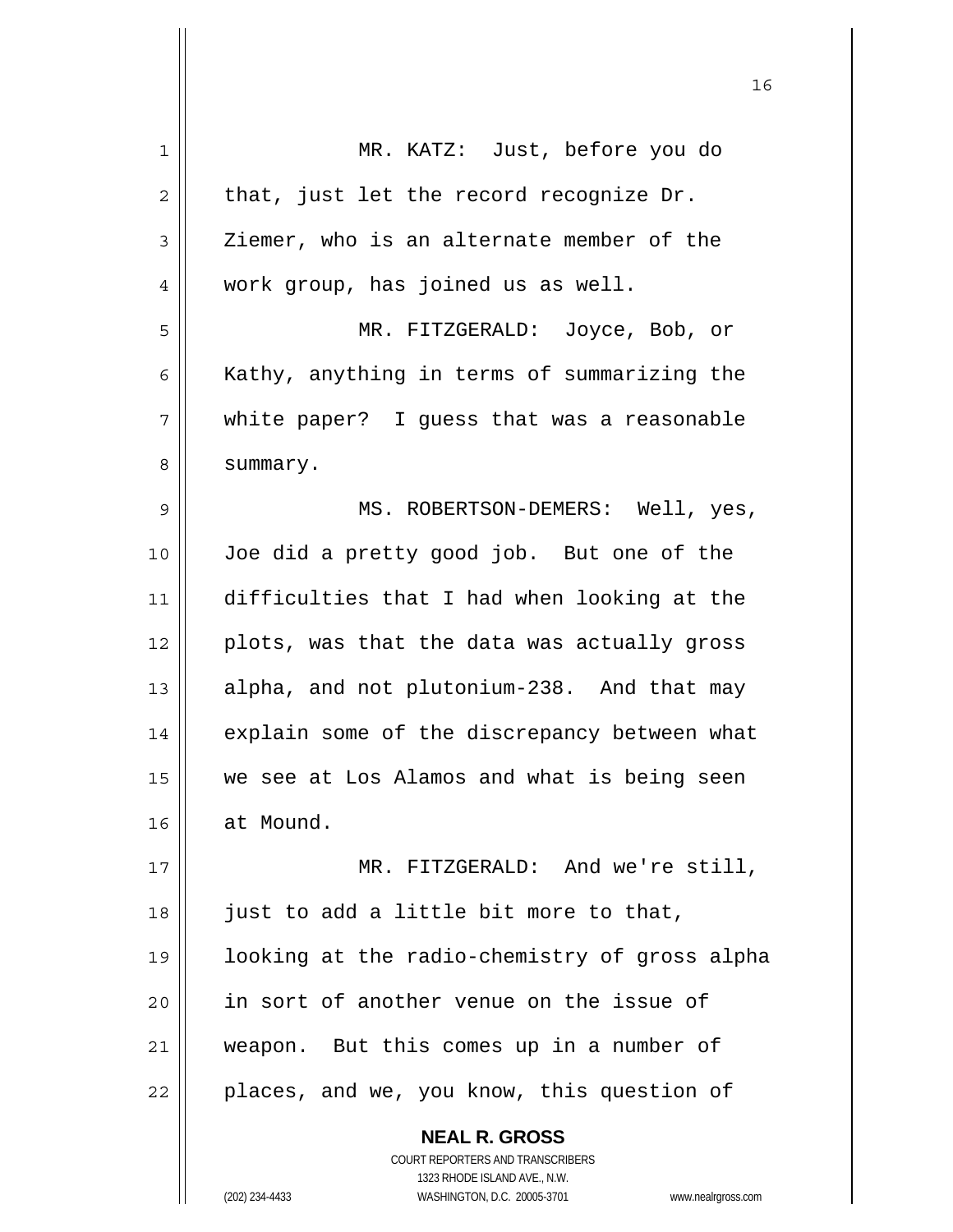**NEAL R. GROSS** COURT REPORTERS AND TRANSCRIBERS 1323 RHODE ISLAND AVE., N.W. 1 whether one can discriminate through gross  $2 \parallel$  alpha over that time period, is a technical  $3 \parallel$  question that we want to unpack a bit more.  $4 \parallel$  And we're preparing yet another white paper, 5 | which we're hoping to have in your hands  $6 \parallel$  probably in a few weeks. 7 || So, these are connected, and this 8 || is another implication of the connection to  $9 \parallel$  this paper issue as well. It may add to some  $10$  | of the discrepancies, but I don't think it is 11 || the dominant issue. I think we still are 12 | looking at these curves and saying that we're 13 || seeing some evidence that there's 14 insolubility at least from the data we looked  $15 \parallel$  at. 16 CHAIR BEACH: Joe, you said the 17 || white paper, that's on Issue 11, correct,  $18$  || that you're  $-$ 19 || MR. FITZGERALD: Right. Right. 20 CHAIR BEACH: -- you were just  $21$  | referring to? Thank you. 22 MR. FITZGERALD: And we reference

17

(202) 234-4433 WASHINGTON, D.C. 20005-3701 www.nealrgross.com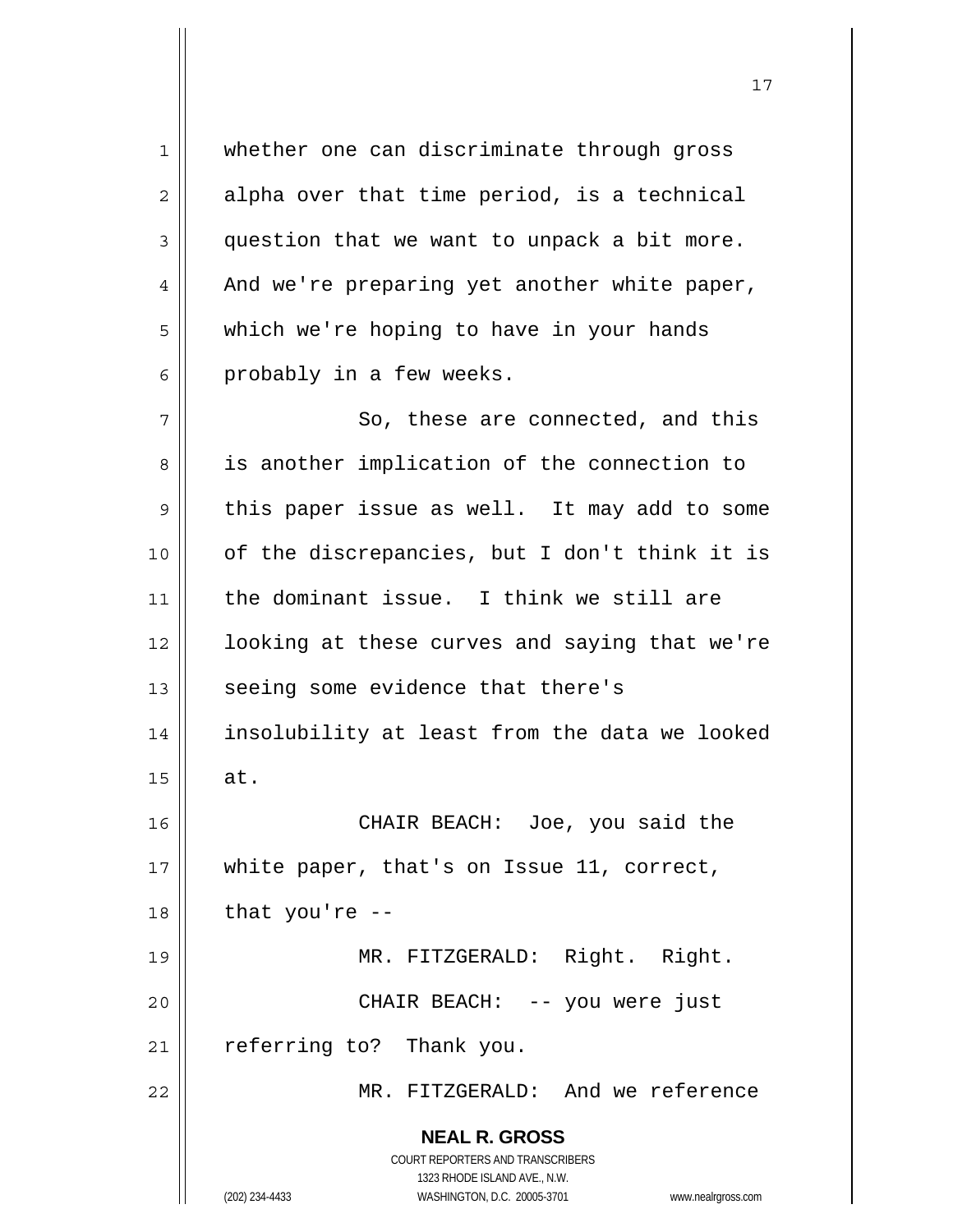**NEAL R. GROSS**  $1$  that in some of the other issues that we're  $2 \parallel$  going to talk about today. 3 || CHAIR BEACH: Right. 4 MR. FITZGERALD: But that's not 5 | quite done. And we hope to get that to you  $6 \parallel$  as soon as possible. 7 MS. LIPSZTEIN: Joe, this is Joyce 8 || Lypstein. I think you've summarized very 9 || well everything that is put actually on the 10 || preliminary response white paper. And I 11 think what is very important is, and we've 12 || agreed, key questions to our problem, is if 13 || NIOSH is capable of recognizing exposures to 14 || this special case, such as Plutonium-238 15 | exposure with this solubility of Plutonium- $16 \parallel 238$  exposure. 17 || From their white paper, they did 18 || not recognize the presence of Plutonium-238. 19  $\parallel$  And we are dealing with -- it's very 20 difficult to recognize it. But we have some  $21$  evidence that there was exposures to both 22 || special solubility kind. So we come out with

18

 COURT REPORTERS AND TRANSCRIBERS 1323 RHODE ISLAND AVE., N.W. (202) 234-4433 WASHINGTON, D.C. 20005-3701 www.nealrgross.com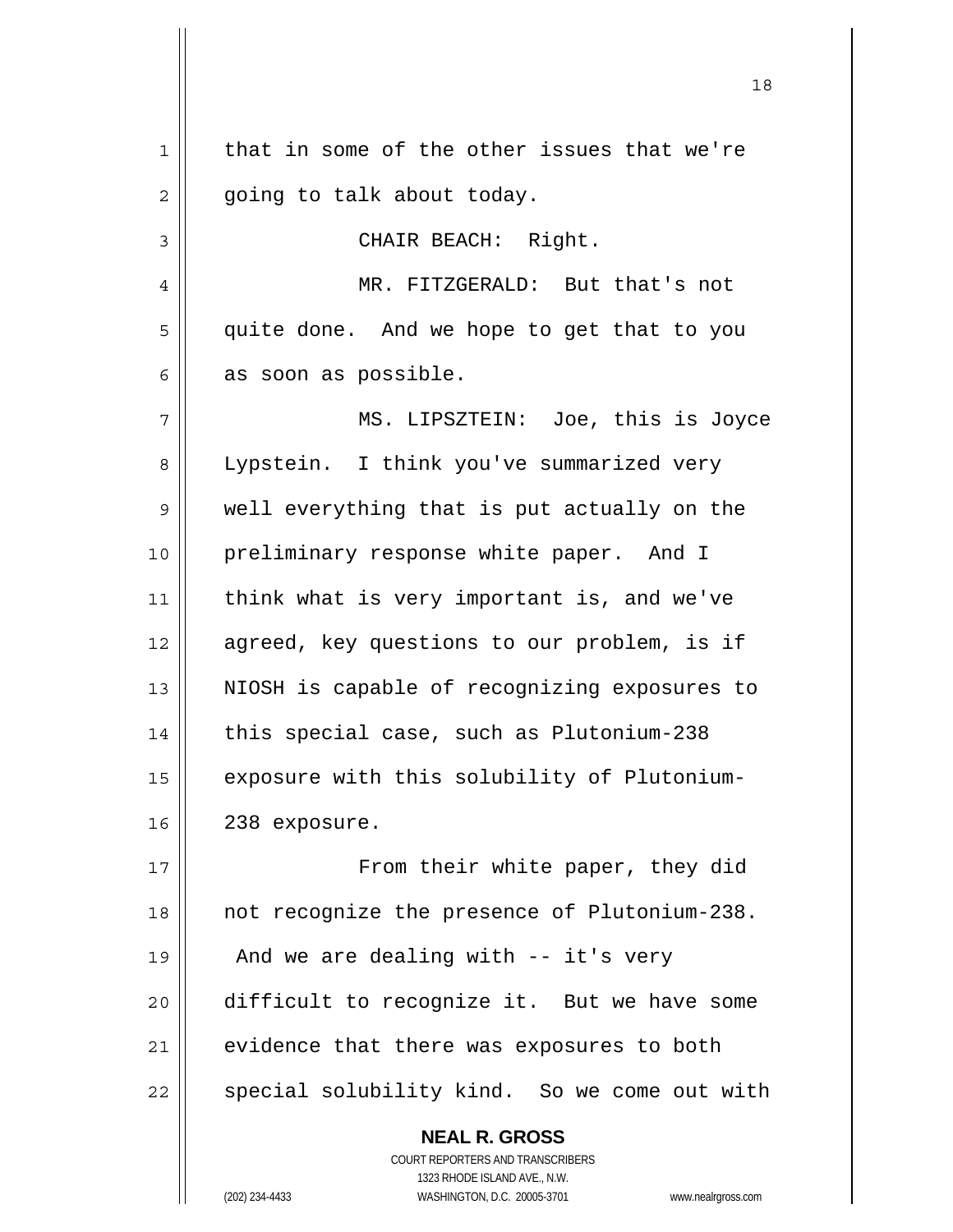1 || something like that, we have pushed it  $2 \parallel$  through expected NIOSH risk analysis that 3 weights exposure to this special Plutonium- $4 \parallel 238.$ 5 And second, how are they going to 6 cases? 6 recognize both the exposure cases? Because  $7 \parallel$  even if it's possible to build a model for 8 this special solubility type of Plutonium- $9 \parallel 238$ , it has to be a model that is better for 10 use for mild exposures. Weak, mild, is 11 different and then the desirable states from 12 || the evidence was the publisher, from Sheehan 13  $\parallel$  and Woods, describing, telling the incident. 14 || Benefitted to this, benefitted to find it in 15 Mound. The model doesn't fit exactly like 16 | the way Mound, Los Alamos that incident. 17 || **And this might be another** 18 || incident. This special solubility type of 19 plutonium would behave differently. So, 20 || we'd have different times from when the 21 | mistake happened, and one that you can see it 22 || on your NIOSH expression. So, after

> **NEAL R. GROSS** COURT REPORTERS AND TRANSCRIBERS 1323 RHODE ISLAND AVE., N.W. (202) 234-4433 WASHINGTON, D.C. 20005-3701 www.nealrgross.com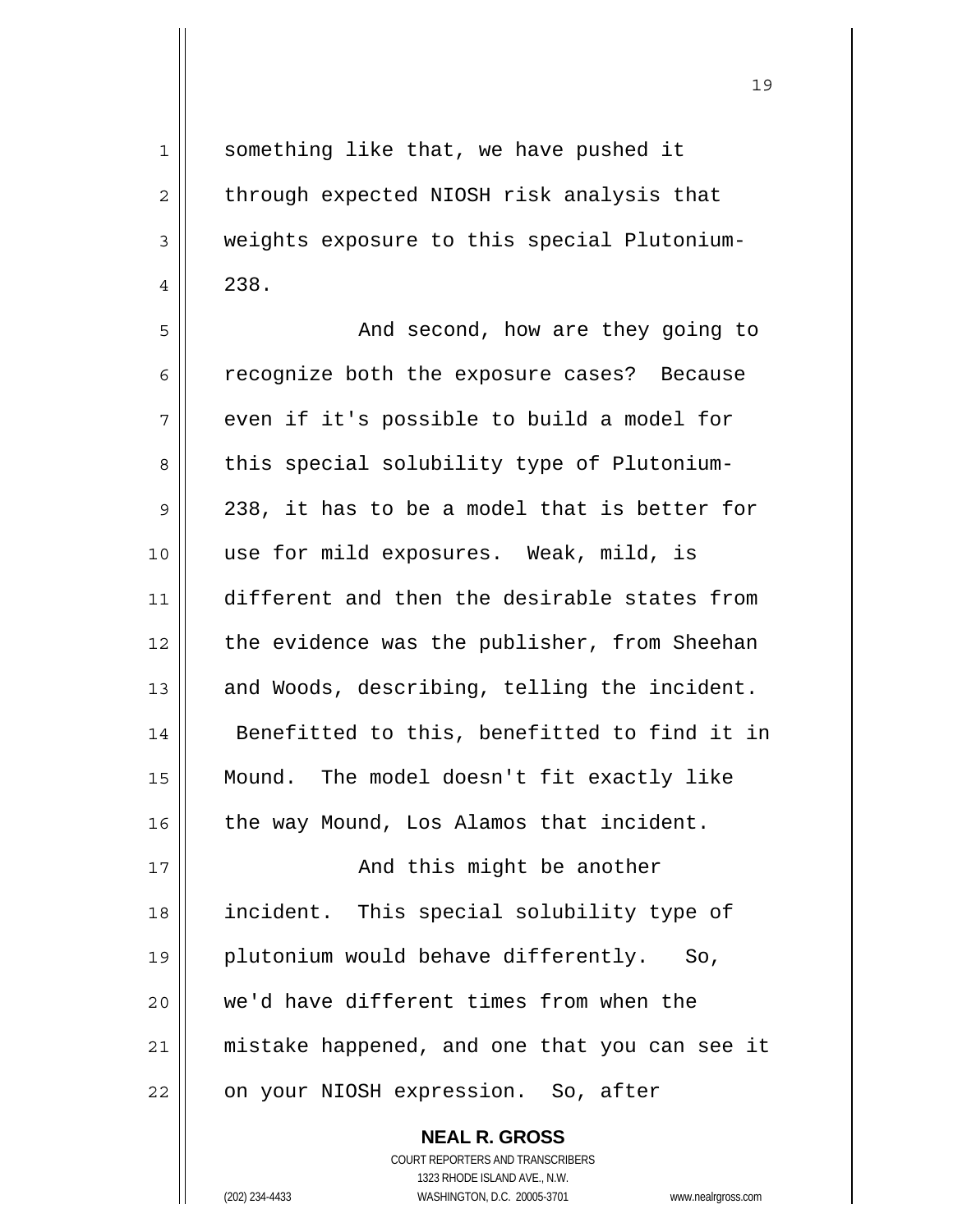**NEAL R. GROSS** COURT REPORTERS AND TRANSCRIBERS 1 | recognizing who were the people that were  $2 \parallel$  exposed to this special type of plutonium,  $3 \parallel$  then NIOSH has perceived -- it can be built, 4 a Mound model for this special solubility  $5$  | type of Plutonium-238. 6 || So, first NIOSH tests must state  $7 \parallel$  that they had the ability to see an update, 8 and which workers were tagged with the model 9 || applied, and which model to apply to the 10 different kinds of incidents that might have 11 happened at Mound. But it's not a simple 12 case. It's a very difficult case. And it 13 | came up just, you know, applying for Mound 14 || and applying the model from Los Alamos to 15 Mound and without knowing who were the people  $16$  that were exposed, and how this dosage 17 || behavior, this special solubility to type, 18 || and at Mound. 19 MR. FITZGERALD: Yes, I think --  $20$  | this is Joe again. I think Joyce is pointing  $21$  || out there was a comment that  $-$  or, actually 22 | it was addressed in the NIOSH ORAU white

1323 RHODE ISLAND AVE., N.W.

(202) 234-4433 WASHINGTON, D.C. 20005-3701 www.nealrgross.com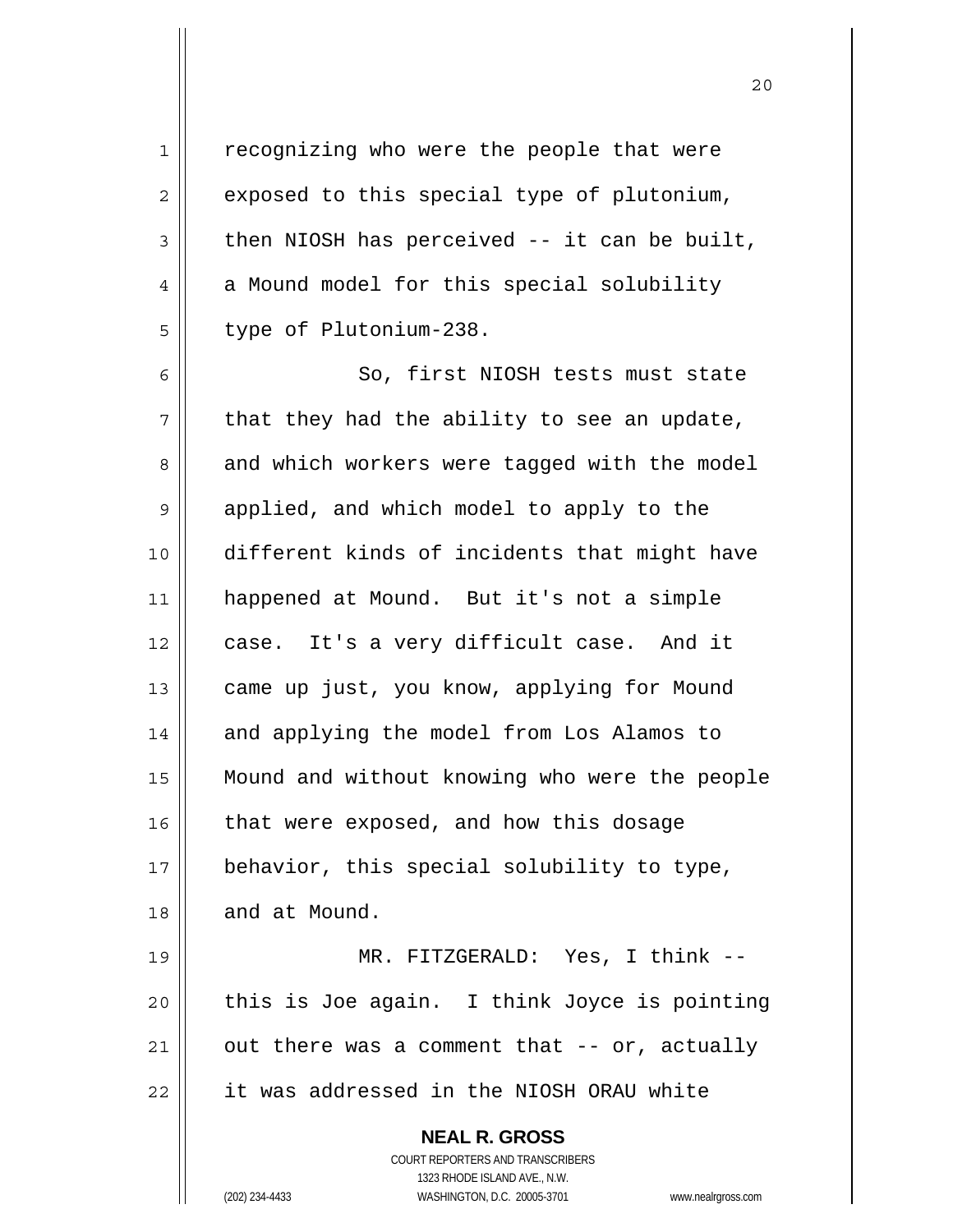1 || paper, where it was indicated that if one 2 were to find incidences of low solubility,  $3 \parallel$  high-fired Pu, you could in fact apply the 4 | Type J, Los Alamos model as an upper bound  $5 \parallel$  for those exposures. 6 I think one thing that we point  $7 \parallel$  out in this white paper of ours is that that 8 || may be fraught with some problems in the  $9 \parallel$  sense that there's other issues that come up 10 in terms of the actual compounds that were 11 being used at Mound, and that's one reason 12 || more to use the Type J as the handle for what 13 || we're seeing at Mound that may be different. 14 || That's one aspect of it. 15 || And the other thing I think Joyce 16 || is pointing out is, sort of going downstream  $17$  a little further than I did, but if one were 18 | to acknowledge that the phenomenon does 19 || exist, then there's a need to model it. And 20 I think one thing we pointed early on in this 21 || process is that we do not presume or prejudge  $22$  | that a model could not be developed. In

> **NEAL R. GROSS** COURT REPORTERS AND TRANSCRIBERS 1323 RHODE ISLAND AVE., N.W.

(202) 234-4433 WASHINGTON, D.C. 20005-3701 www.nealrgross.com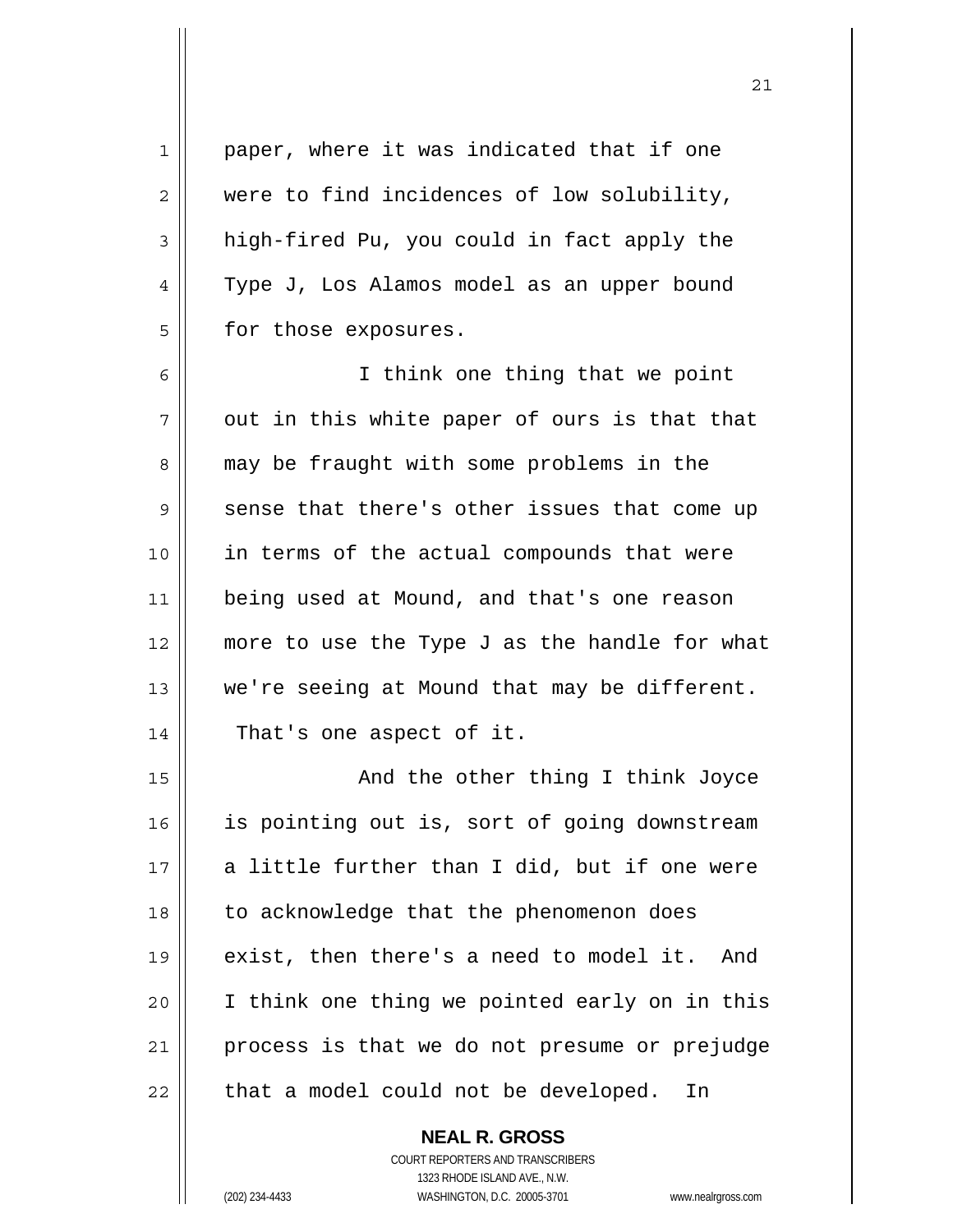| 1  | fact, we think it's -- as it has been done at |
|----|-----------------------------------------------|
| 2  | other sites, and as it was done at Rocky      |
| 3  | Flats, a model can be constructed.            |
| 4  | But I think maybe the first step              |
| 5  | is to validate, you know, since we have       |
| 6  | different conclusions on the same data, that, |
| 7  | you know, whether the work group and NIOSH    |
| 8  | would agree that you were seeing some         |
| 9  | evidence of this and then validate what       |
| 10 | exactly are we seeing. And then maybe go      |
| 11 | beyond that to, can one bound this, or model  |
| 12 | this and exactly what would that model look   |
| 13 | like if all the implications that Joyce is    |
| 14 | raising would be pertinent to that?           |
| 15 | So, there is a path on this.<br>T             |
| 16 | mean it's, to borrow John's expressions, I    |
| 17 | think it's tractable. But you know, again, I  |
| 18 | think we're at the stage now where we both    |
| 19 | have taken a good look at the data, and we    |
| 20 | have you know, different conclusions. But I   |
| 21 | think there still is a path where we can      |
| 22 | actually validate and converge on something.  |
|    |                                               |

 COURT REPORTERS AND TRANSCRIBERS 1323 RHODE ISLAND AVE., N.W. (202) 234-4433 WASHINGTON, D.C. 20005-3701 www.nealrgross.com

 **NEAL R. GROSS**

 $\mathbf{I}$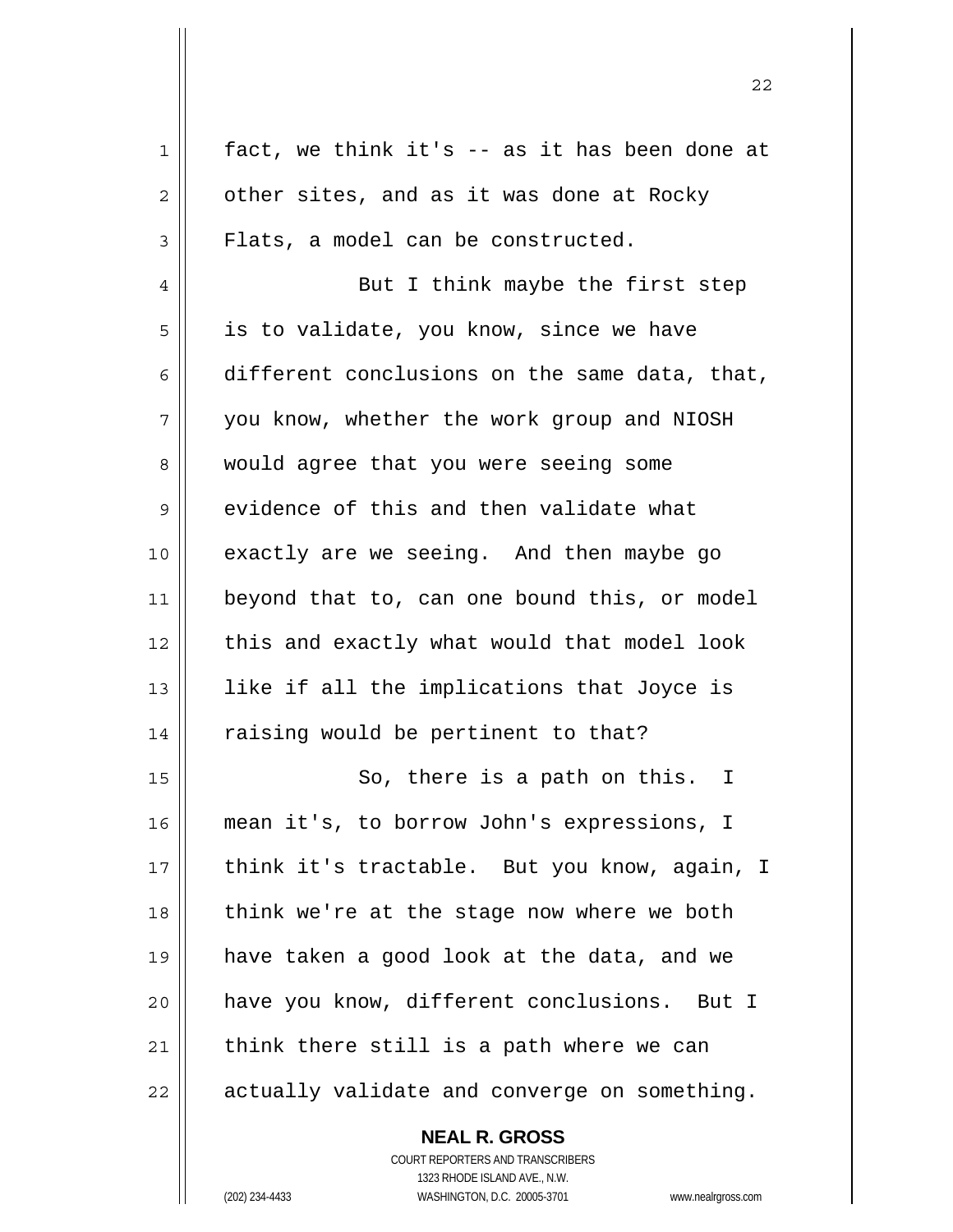| 1  | CHAIR BEACH: I do have a                                            |
|----|---------------------------------------------------------------------|
| 2  | question, Joe. On the matrix, the updated                           |
| 3  | matrix, under Issue 9, under Other Comments,                        |
| 4  | the last comment was, particle size is                              |
| 5  | important to the assessment of these                                |
| 6  | radionuclides since you can get different                           |
| 7  | doses for different particle sizes. Can you                         |
| 8  | explain that just a little bit? I mean, I                           |
| 9  | understand the difference in particle sizes,                        |
| 10 | $but --$                                                            |
| 11 | MR. FITZGERALD: Well, I think it                                    |
| 12 | just gets to the inhalation is a default 5                          |
| 13 | micron, I believe, that's used. It's a                              |
| 14 | question of characterizing whether you're                           |
| 15 | dealing with something different than that                          |
| 16 | default that -- in these situations.<br>And                         |
| 17 | where this comes most important, is with the                        |
| 18 | -- what the heck it was called -- the plasma                        |
| 19 | torch --                                                            |
| 20 | MR. STEWART: Microspheres.                                          |
| 21 | MR. FITZGERALD: -- of                                               |
| 22 | microspheres. I think there's certainly not                         |
|    | <b>NEAL R. GROSS</b><br>COURT REPORTERS AND TRANSCRIBERS            |
|    | 1323 RHODE ISLAND AVE., N.W.                                        |
|    | (202) 234-4433<br>WASHINGTON, D.C. 20005-3701<br>www.nealrgross.com |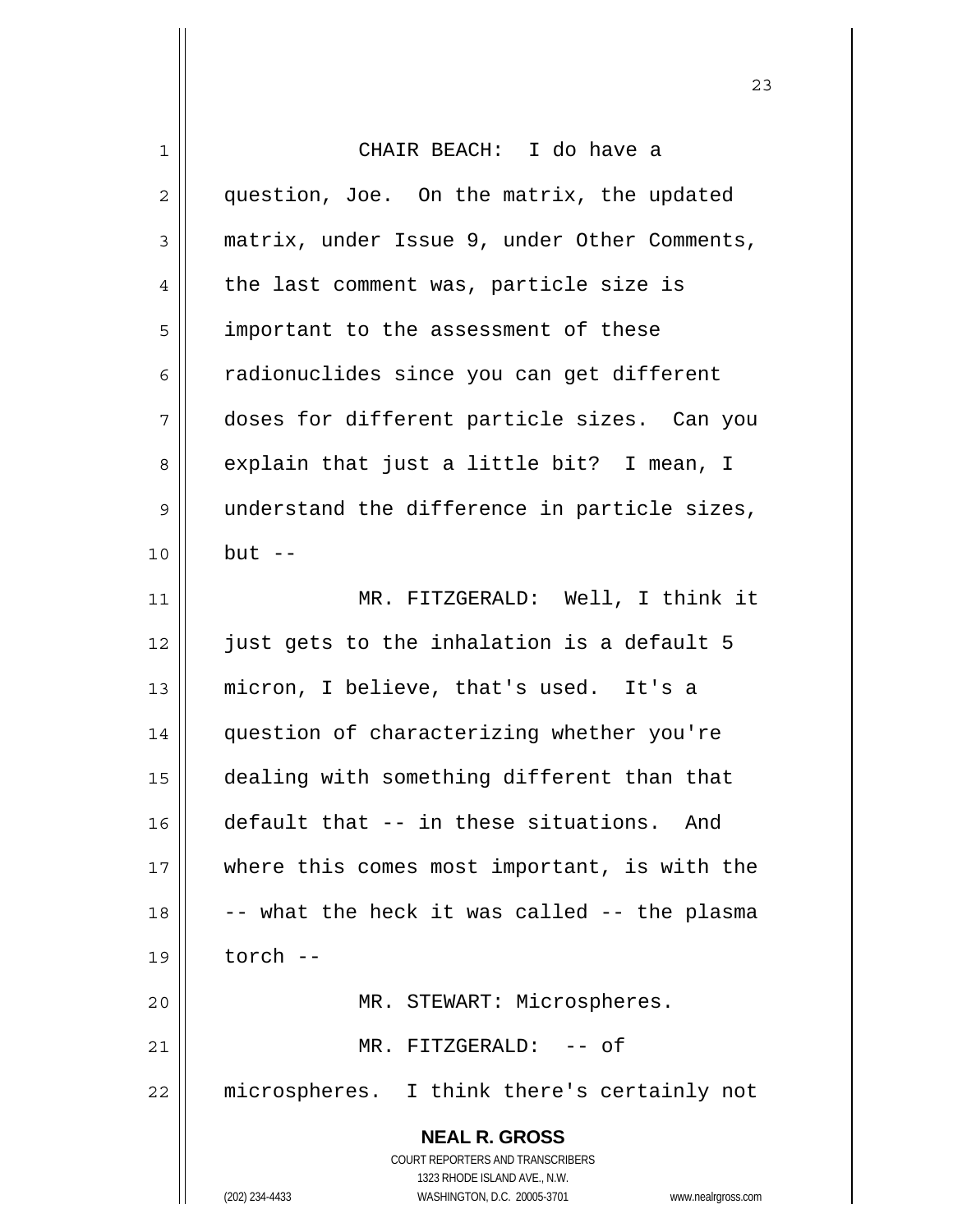**NEAL R. GROSS**  $1$  history there where you're dealing with very, 2 | very small particles, fume-size particles  $3 \parallel$  which would present a different respiratory  $4 \parallel$  issue. So, there is varying particle sizes,  $5 \parallel$  we think, in that -- in the operational work  $6 \parallel$  place. 7 || But I think that's an issue, I  $8 \parallel$  think Joyce was kind of hinging on that. 9 When you get to, okay, you agree one, high-10 || fired exists, two, that it exhibits 11 || properties that would suggest heightened 12 insolubility, then if there's agreement on 13  $\parallel$  those two things, then the next thing would 14 | be okay, how do we actually model this, bound 15 it, or whatever. And then, I think particle 16 size becomes more of its parameters. Because 17 || I think that effects, you know, the model, or  $18$  || the  $-$  whatever approach you would take. 19 And I think for the plasma you  $20$  know, plasma torch, that would be a different 21 parameter than say, the different part of the 22 | operating line. And there's been some

24

 COURT REPORTERS AND TRANSCRIBERS 1323 RHODE ISLAND AVE., N.W.

(202) 234-4433 WASHINGTON, D.C. 20005-3701 www.nealrgross.com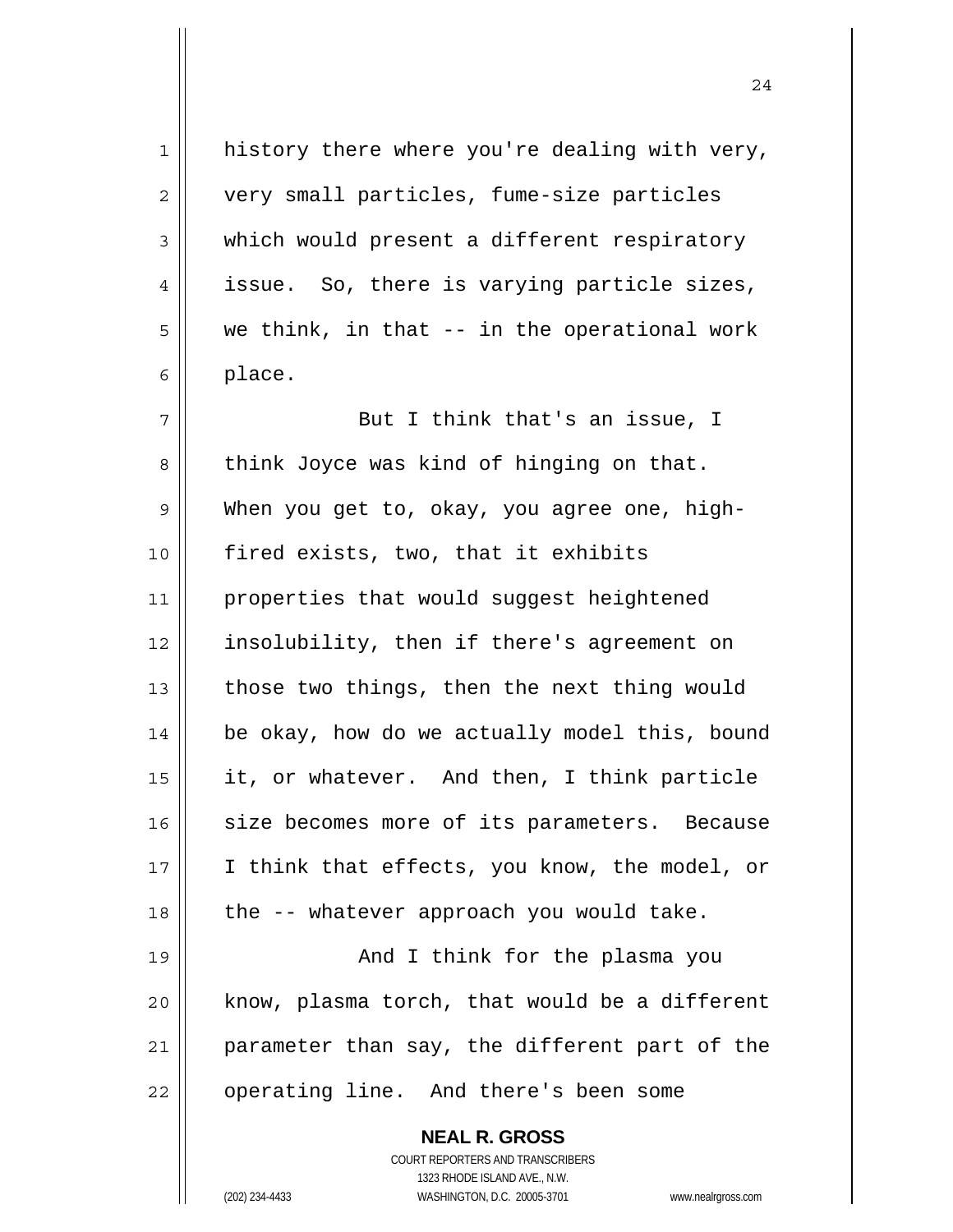| 1  | studies. And the insolubility study it                              |
|----|---------------------------------------------------------------------|
| 2  | looked at the bench -- it looked at both the                        |
| 3  | solubility of Pu-238 as well as well as                             |
| 4  | particle sizing. So, there's certainly some                         |
| 5  | data.                                                               |
| 6  | Now, whether it's good operational                                  |
| 7  | data, we haven't gone quite that far. We're                         |
| 8  | still a little up stream right now.                                 |
| 9  | CHAIR BEACH: Thanks. Ulsh, did                                      |
| 10 | you want to?                                                        |
| 11 | MR. ULSH: I'll start out -- this                                    |
| 12 | is Brant Ulsh. I'll start out and just kind                         |
| 13 | of give a big picture of this issue as I                            |
| 14 | understand it. And then perhaps let Liz                             |
| 15 | Brackett who is on the phone, get into some                         |
| 16 | of the more -- some of the details. Liz has                         |
| 17 | much more expertise in internal dosimetry                           |
| 18 | than I do.                                                          |
| 19 | Just briefly, in terms of                                           |
| 20 | development of this issue, as Joe stated,                           |
| 21 | SC&A raised this concern, and we took a look                        |
| 22 | at it and issued a report in advance of the                         |
|    | <b>NEAL R. GROSS</b>                                                |
|    | COURT REPORTERS AND TRANSCRIBERS                                    |
|    | 1323 RHODE ISLAND AVE., N.W.                                        |
|    | (202) 234-4433<br>WASHINGTON, D.C. 20005-3701<br>www.nealrgross.com |

<u>25</u>

 $\mathsf{I}$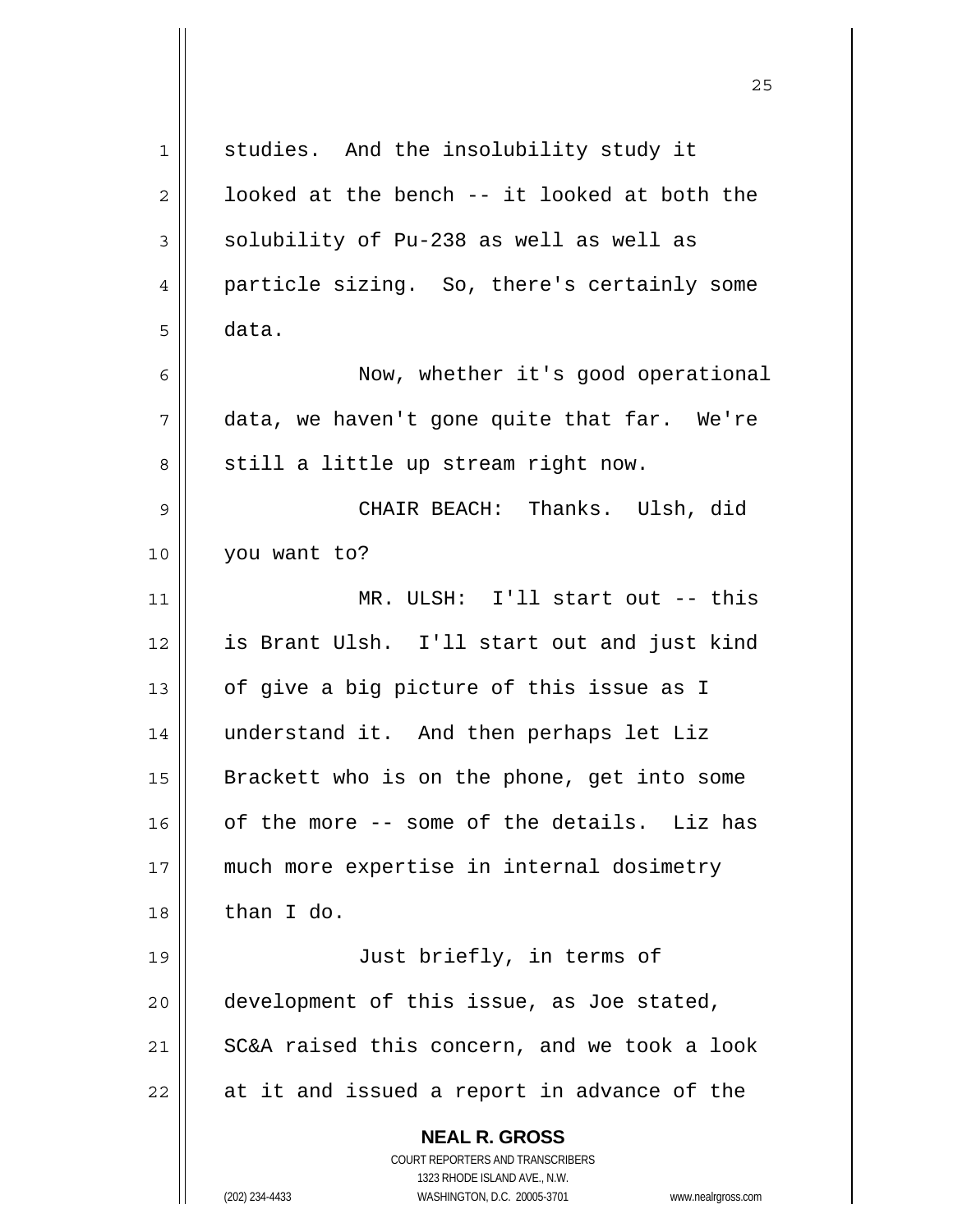| 1  | previous Working Group meeting back           |
|----|-----------------------------------------------|
| 2  | -- I don't even know when it was, July?       |
| 3  | CHAIR BEACH: July 14th.                       |
| 4  | MR. ULSH: And SC&A issued their               |
| 5  | response to that report a couple of weeks     |
| 6  | ago. We have had a little bit of time to      |
| 7  | take a look at SC&A's report. We were not     |
| 8  | able to finish up a response to that report.  |
| 9  | We certainly will by the time of the Working  |
| 10 | Group meeting. But perhaps I can cover some   |
| 11 | of the main points of what our response is    |
| 12 | likely to be.                                 |
| 13 | The reason this issue was raised,             |
| 14 | I think, and I'll let Joe jump in if I        |
| 15 | mischaracterize it, but one situation where   |
| 16 | this type of material was recognized is known |
| 17 | as the Wing 9 incident at Los Alamos. That    |
| 18 | incident involved a situation where, inside   |
| 19 | an inert environment, inside of a -- I don't  |
| 20 | want to call it a glove box, because it's     |
| 21 | not. It was an isolated chamber.              |
| 22 | They were cutting open an RTG, a              |
|    | <b>NEAL R. GROSS</b>                          |

<u>26</u>

 COURT REPORTERS AND TRANSCRIBERS 1323 RHODE ISLAND AVE., N.W.

 $\mathop{\text{||}}$ 

(202) 234-4433 WASHINGTON, D.C. 20005-3701 www.nealrgross.com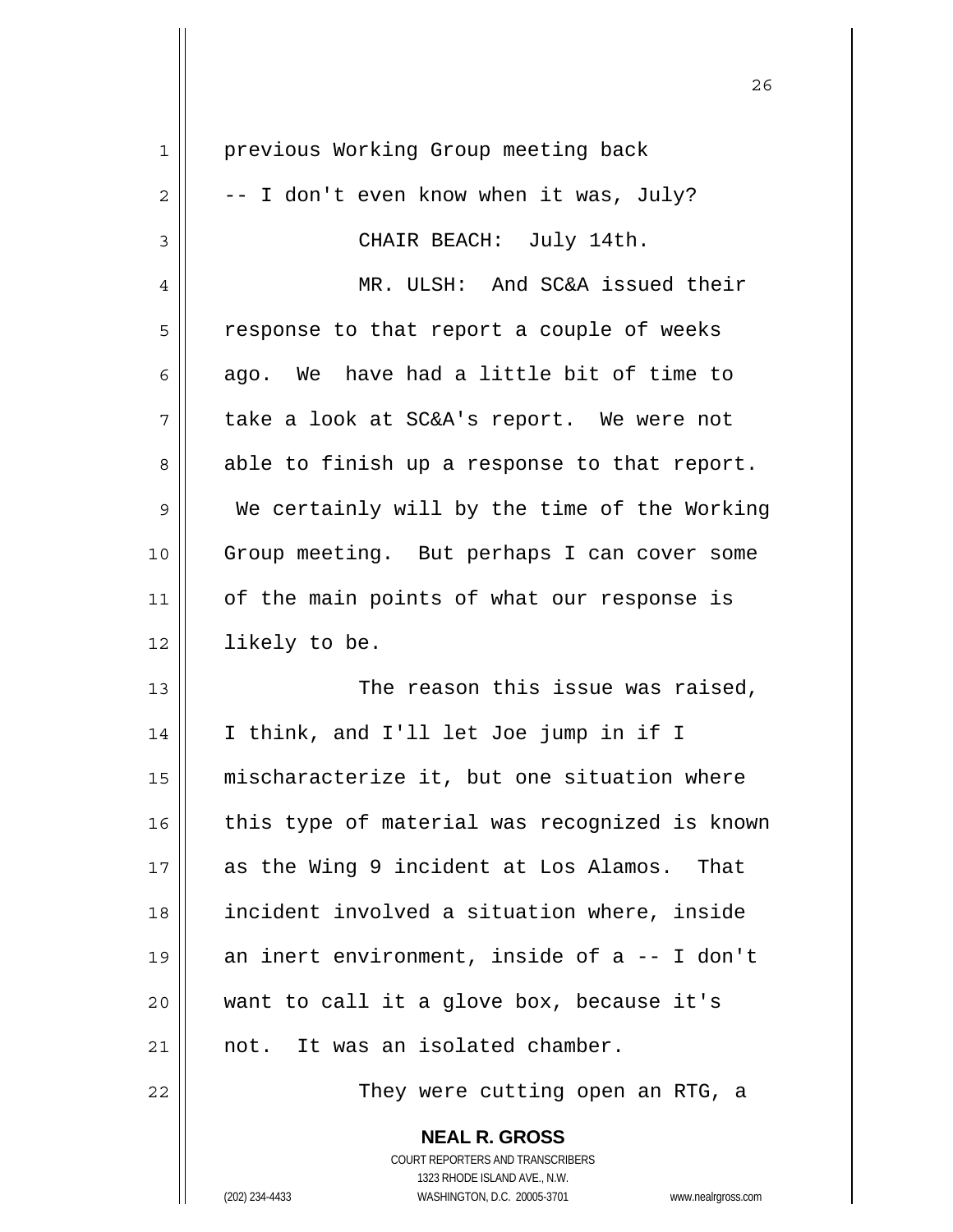| $\mathbf 1$    | radio isotopic thermal electric generator.                          |
|----------------|---------------------------------------------------------------------|
| $\overline{2}$ | Basically, that is a power source used for                          |
| $\mathsf 3$    | space probes. And one of Mound's main                               |
| 4              | missions was to produce Plutonium-238 power                         |
| 5              | sources for the space program.                                      |
| 6              | So, one of these power sources was                                  |
| 7              | being cut open, disassembled inside of an                           |
| 8              | inert environment at Los Alamos. A couple of                        |
| 9              | situations led to exposure of personnel of                          |
| 10             | this material. Number one, they were cutting                        |
| 11             | it open with a torch after the power source                         |
| 12             | had been subjected to severe vibration                              |
| 13             | testing.                                                            |
| 14             | And what that vibration testing                                     |
| 15             | did, was it ground a lot of the plates, the                         |
| 16             | ceramic plates together, and generated                              |
| 17             | respirable-sized particles of this material.                        |
| 18             | And also, it was fairly fresh material. So -                        |
| 19             | - and that's important for a couple of                              |
| 20             | reasons that if I remember, I'll get into a                         |
| 21             | little bit later.                                                   |
| 22             | The thing that led to the                                           |
|                | <b>NEAL R. GROSS</b>                                                |
|                | COURT REPORTERS AND TRANSCRIBERS                                    |
|                | 1323 RHODE ISLAND AVE., N.W.                                        |
|                | (202) 234-4433<br>WASHINGTON, D.C. 20005-3701<br>www.nealrgross.com |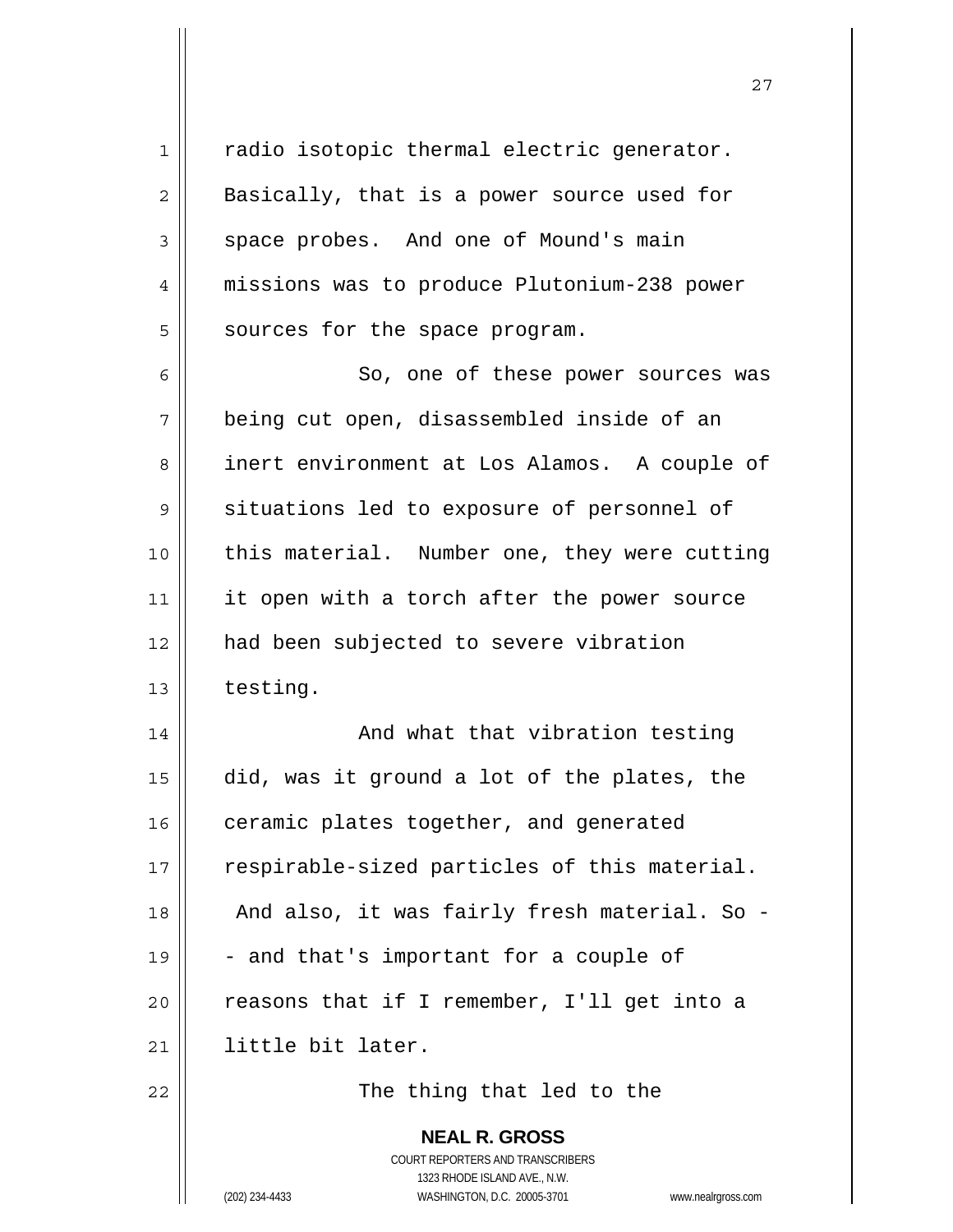| $\mathbf 1$ | exposure, though, was an accident on the      |
|-------------|-----------------------------------------------|
| 2           | glove ports to this chamber. The actual       |
| 3           | cutting was done inside the chamber and there |
| 4           | were some glove ports, and there was a leak.  |
| 5           | And a couple of other events, positive        |
| 6           | pressurization inside the chamber, led to     |
| 7           | this material being ejected into the          |
| 8           | environment where workers were present, and   |
| 9           | so they inhaled this material.                |
| 10          | And it was an unusual type of                 |
| 11          | Plutonium exposure in that it was a non-      |
| 12          | monotonic excretion curve. So what that       |
| 13          | means is, immediately after the incident, you |
| 14          | didn't see any Plutonium in the urine. Over   |
| 15          | time, the excretion peaked, and then          |
| 16          | declined. And that's pretty unusual.          |
| 17          | And the point that I think that we            |
| 18          | want to make, is that this is a very unusual  |
| 19          | exposure scenario. It's not common. It's      |
| 20          | not even typical at other places like Mound,  |
| 21          | for instance. Again, the vibration testing    |
| 22          | generated the respirable particles. And       |
|             | <b>NEAL R. GROSS</b>                          |

 COURT REPORTERS AND TRANSCRIBERS 1323 RHODE ISLAND AVE., N.W.

(202) 234-4433 WASHINGTON, D.C. 20005-3701 www.nealrgross.com

 $\mathsf{II}$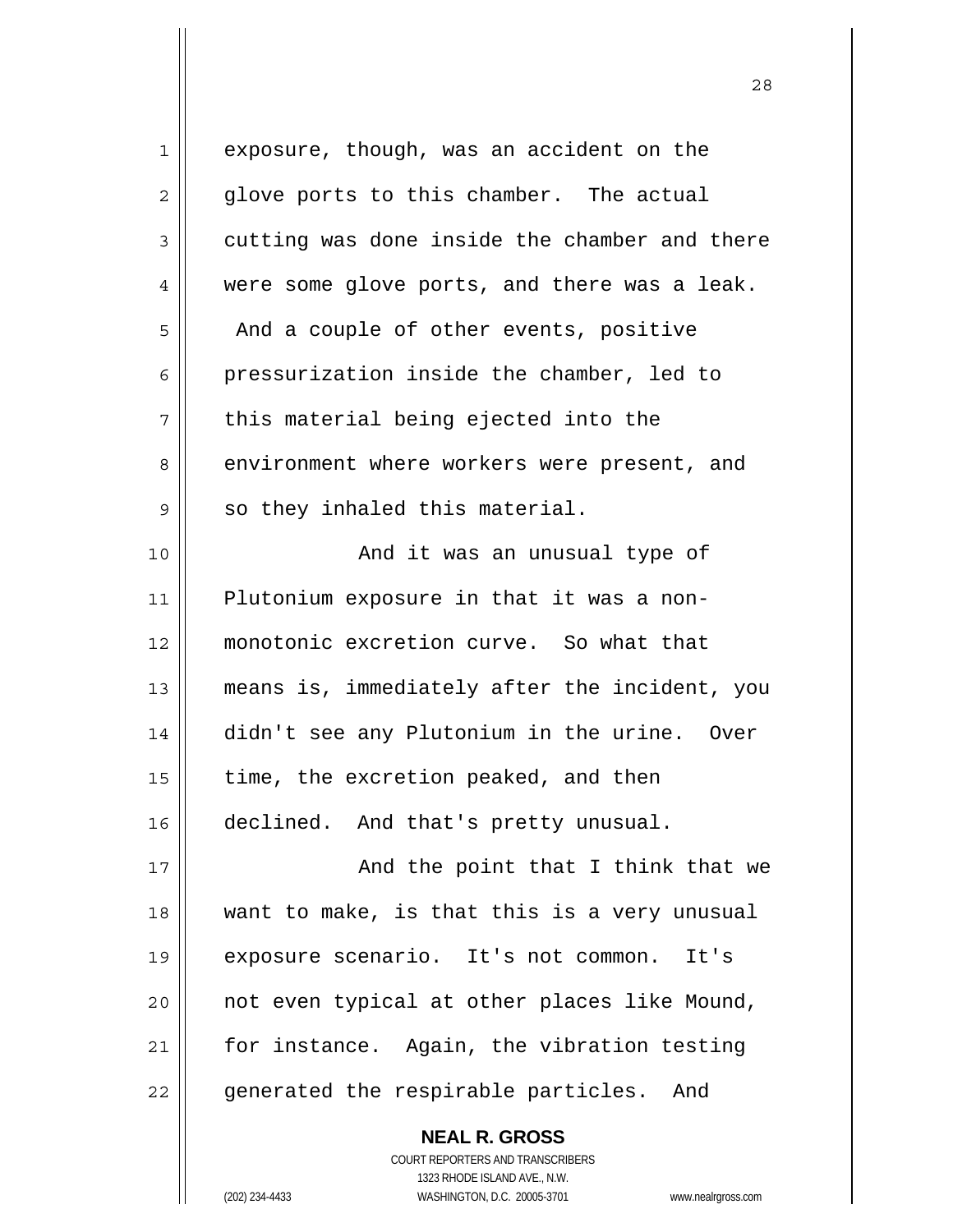| $\mathbf 1$    | there was certainly vibration testing done at                                                       |
|----------------|-----------------------------------------------------------------------------------------------------|
| $\overline{c}$ | Mound. I mean, that is certainly true.                                                              |
| 3              | But the situation where this thing                                                                  |
| 4              | was being destructively analyzed, in other                                                          |
| 5              | words, cut open, and workers were being                                                             |
| 6              | exposed to this material, is not typical at                                                         |
| 7              | Mound. So, we have looked at the 896, I                                                             |
| 8              | think, cases, as Joe mentioned. And we did                                                          |
| 9              | not see evidence of the type, solubility                                                            |
| 10             | class, solubility behavior that was observed                                                        |
| 11             | at LANL, in the Wing 9 incident.                                                                    |
| 12             | Now, SC&A has referenced a paper                                                                    |
| 13             | by Woods and Sheehan. And we have looked at                                                         |
| 14             | that too. And the data in that paper also                                                           |
| 15             | does not look like the type of material, the                                                        |
| 16             | type of solubility behavior that you saw at                                                         |
| 17             | Los Alamos.                                                                                         |
| 18             | There is, however, evidence in                                                                      |
| 19             | that paper of non-monotonic excretion.<br>In                                                        |
| 20             | other words, a slight increase followed by a                                                        |
| 21             | decrease, but it is not the same as was                                                             |
| 22             | observed at LANL. And Liz, you fact-check me                                                        |
|                |                                                                                                     |
|                | <b>NEAL R. GROSS</b>                                                                                |
|                | COURT REPORTERS AND TRANSCRIBERS                                                                    |
|                | 1323 RHODE ISLAND AVE., N.W.<br>(202) 234-4433<br>WASHINGTON, D.C. 20005-3701<br>www.nealrgross.com |

<u>29</u>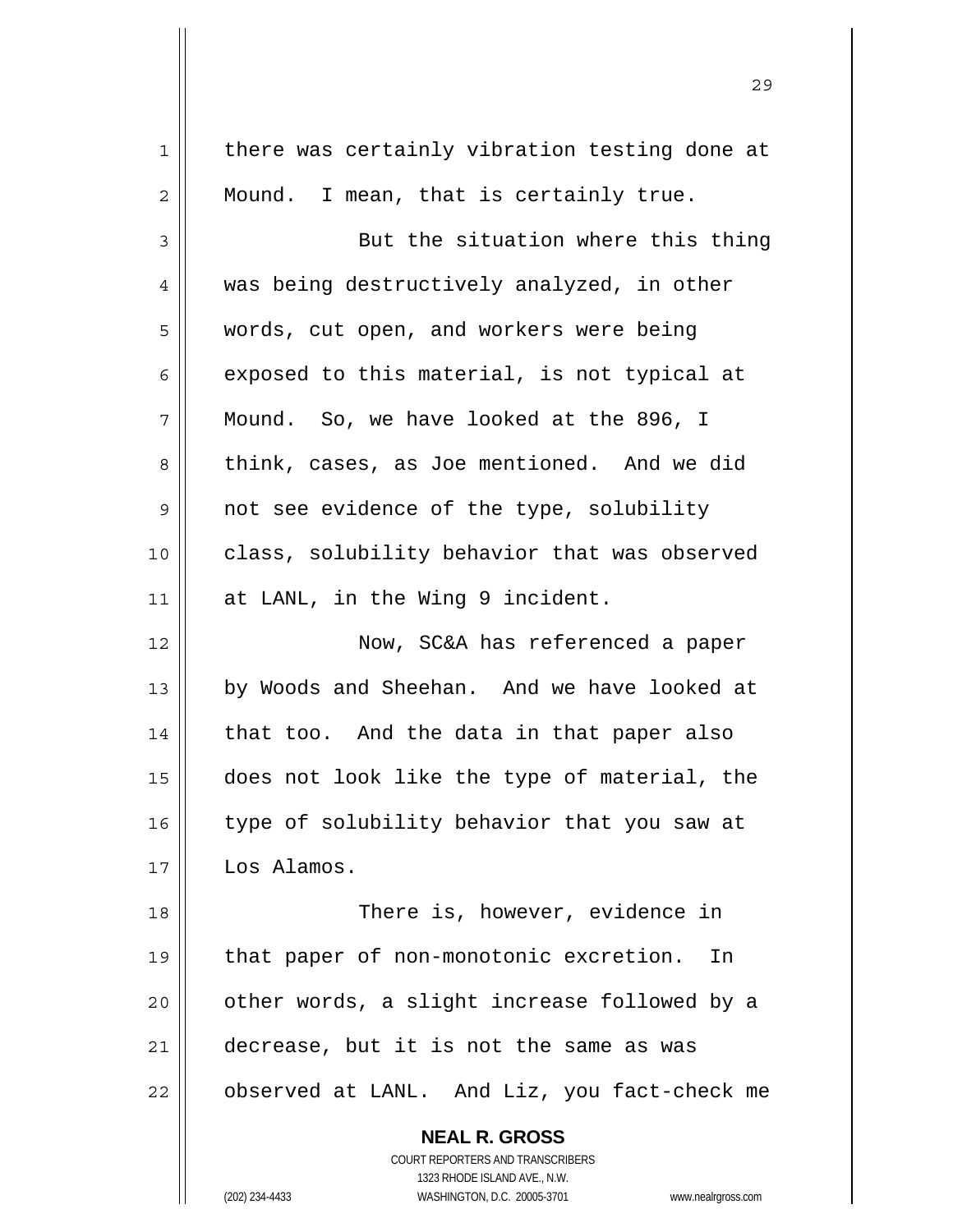| $\mathbf 1$ | here, but our other internal dosimetrist, Tom                                                       |
|-------------|-----------------------------------------------------------------------------------------------------|
| 2           | LaBone, has looked at the particular cases                                                          |
| 3           | observed in that paper, and they're very well                                                       |
| 4           | modeled by standard ICRP models that we use.                                                        |
| 5           | So, I think that we're okay there.                                                                  |
| 6           | I do think that it would -- this                                                                    |
| 7           | issue would certainly benefit from further                                                          |
| 8           | analysis in terms of, we'll be issuing the                                                          |
| 9           | response to SC&A's report. We don't see                                                             |
| 10          | evidence of the Type J. That's what the LANL                                                        |
| 11          | material has been called. We still don't see                                                        |
| 12          | evidence of that at Mound.                                                                          |
| 13          | We do see this kind of non-                                                                         |
| 14          | monotonic behavior in the Woods' paper,                                                             |
| 15          | certainly. But we don't think that it                                                               |
| 16          | presents the same kind of a challenge that                                                          |
| 17          | the LANL material would present. Liz, would                                                         |
| 18          | you like to take it from there?                                                                     |
| 19          | MS. BRACKETT: Yes. I would just                                                                     |
| 20          | like to make one minor correction. It's not                                                         |
| 21          | necessarily accurate that we think we can                                                           |
| 22          | just use the standard type M and S. It's                                                            |
|             | <b>NEAL R. GROSS</b>                                                                                |
|             | <b>COURT REPORTERS AND TRANSCRIBERS</b>                                                             |
|             | 1323 RHODE ISLAND AVE., N.W.<br>(202) 234-4433<br>WASHINGTON, D.C. 20005-3701<br>www.nealrgross.com |
|             |                                                                                                     |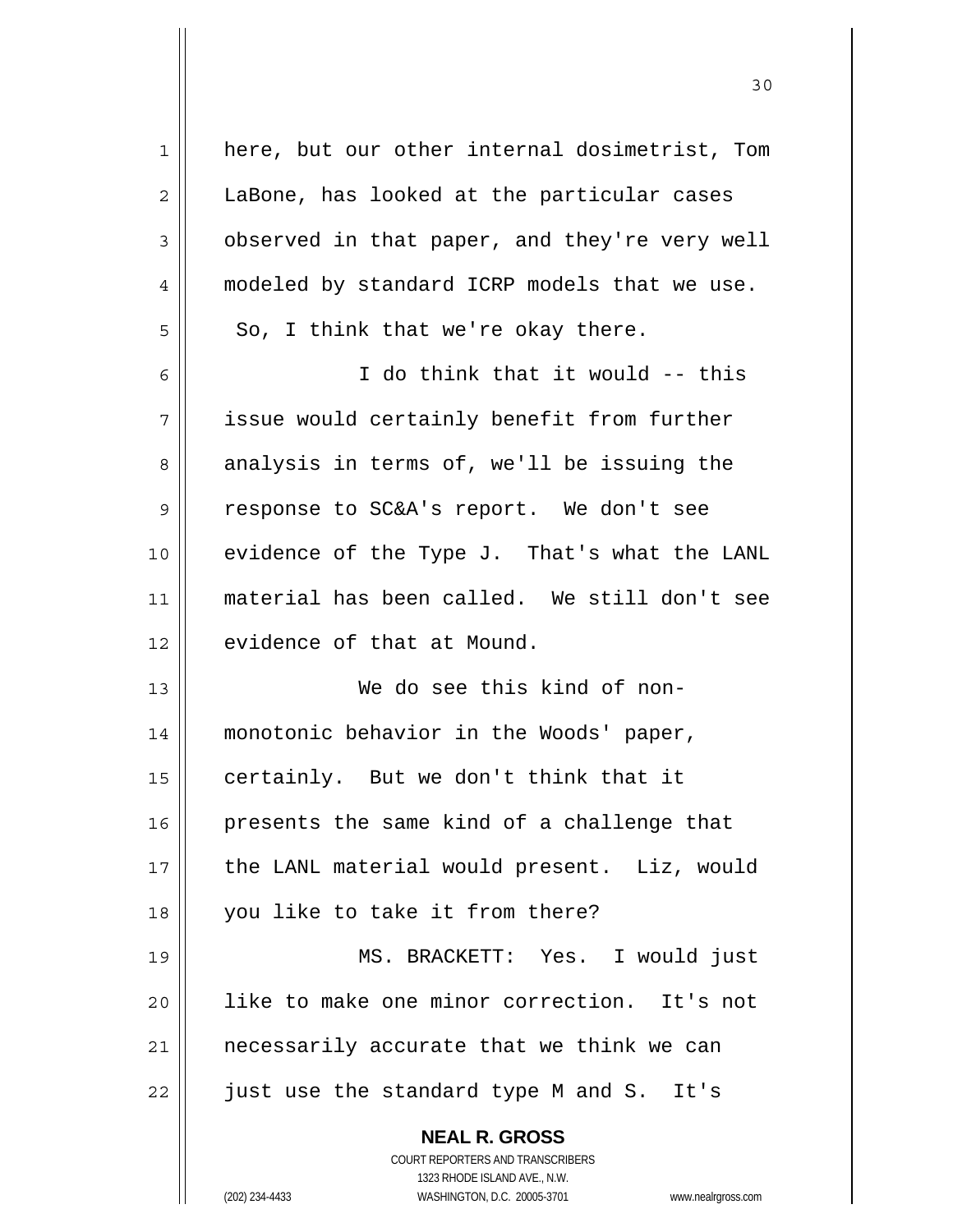|    | <b>NEAL R. GROSS</b>                          |
|----|-----------------------------------------------|
| 22 | material that was seen at Los Alamos.         |
| 21 | certainly be detected sooner than the         |
| 20 | that difficult to model. And it would         |
| 19 | peaks. And so we do feel that that is not     |
| 18 | was seen at Mound is about 100 days before it |
| 17 | base locate initially, this other type, that  |
| 16 | rate, where J is about 1,000 days for that    |
| 15 | looks like Type K's, the initial dissolution  |
| 14 | the normal -- the standard type. But it       |
| 13 | But, we do agree that it does not behave as   |
| 12 | matrix of what we're calling these types.     |
| 11 | MS. BRACKETT: We need to keep a               |
| 10 | (Laughter.)                                   |
| 9  | MR. ULSH: We'll just take it --               |
| 8  | MR. FITZGERALD: L?                            |
| 7  | modeling. But --                              |
| 6  | already used Type K for uranium aluminide     |
| 5  | I think we need to change that, because we've |
| 4  | What SC&A has called Type K, which            |
| 3  | not present at Mound.                         |
| 2  | address Type J. And that's what we feel was   |
| 1  | just the paper was written specifically to    |
|    |                                               |

 $\mathsf{II}$ 

 1323 RHODE ISLAND AVE., N.W. (202) 234-4433 WASHINGTON, D.C. 20005-3701 www.nealrgross.com

COURT REPORTERS AND TRANSCRIBERS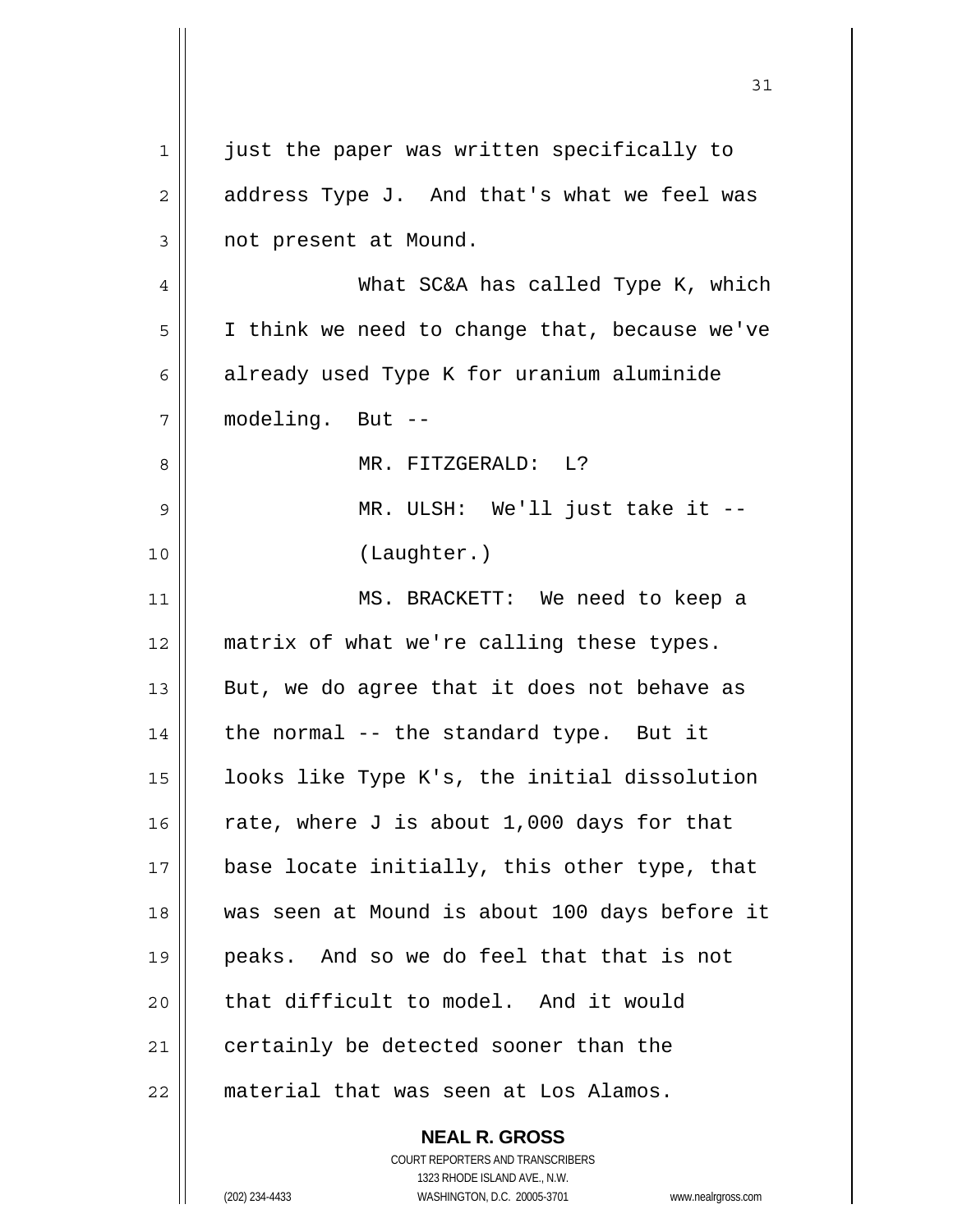| $\mathbf 1$ | And so we do feel that it can be                                    |
|-------------|---------------------------------------------------------------------|
| 2           | modeled adequately, maybe you know, with some                       |
| 3           | changes to the model. But not with the                              |
| 4           | difficulty that the Type J presents.                                |
| 5           | MR. FITZGERALD: Liz, this is Joe.                                   |
| 6           | Does that present those confounding problems                        |
| 7           | on a practical level in terms of monitoring                         |
| 8           | the workplace by -- you know, again, I don't                        |
| 9           | know what bioassay frequency would have been                        |
| 10          | done for Pu, but monthly is what sticks in                          |
| 11          | mind. Is that right?                                                |
| 12          | MS. BRACKETT: It's probably                                         |
| 13          | quarterly or annually.                                              |
| 14          | MR. FITZGERALD: Quarterly or                                        |
| 15          | annually. And you know, I'm wondering if                            |
| 16          | there's any implications for you know,                              |
| 17          | picking up what I would call events or                              |
| 18          | instances, sort of acute exposure versus                            |
| 19          | chronic. That's usually a bugaboo, if you                           |
| 20          | have some of these situations.                                      |
| 21          | MS. BRACKETT: Well, personally, I                                   |
| 22          | don't think that it would present a problem                         |
|             | <b>NEAL R. GROSS</b>                                                |
|             | COURT REPORTERS AND TRANSCRIBERS                                    |
|             | 1323 RHODE ISLAND AVE., N.W.                                        |
|             | (202) 234-4433<br>WASHINGTON, D.C. 20005-3701<br>www.nealrgross.com |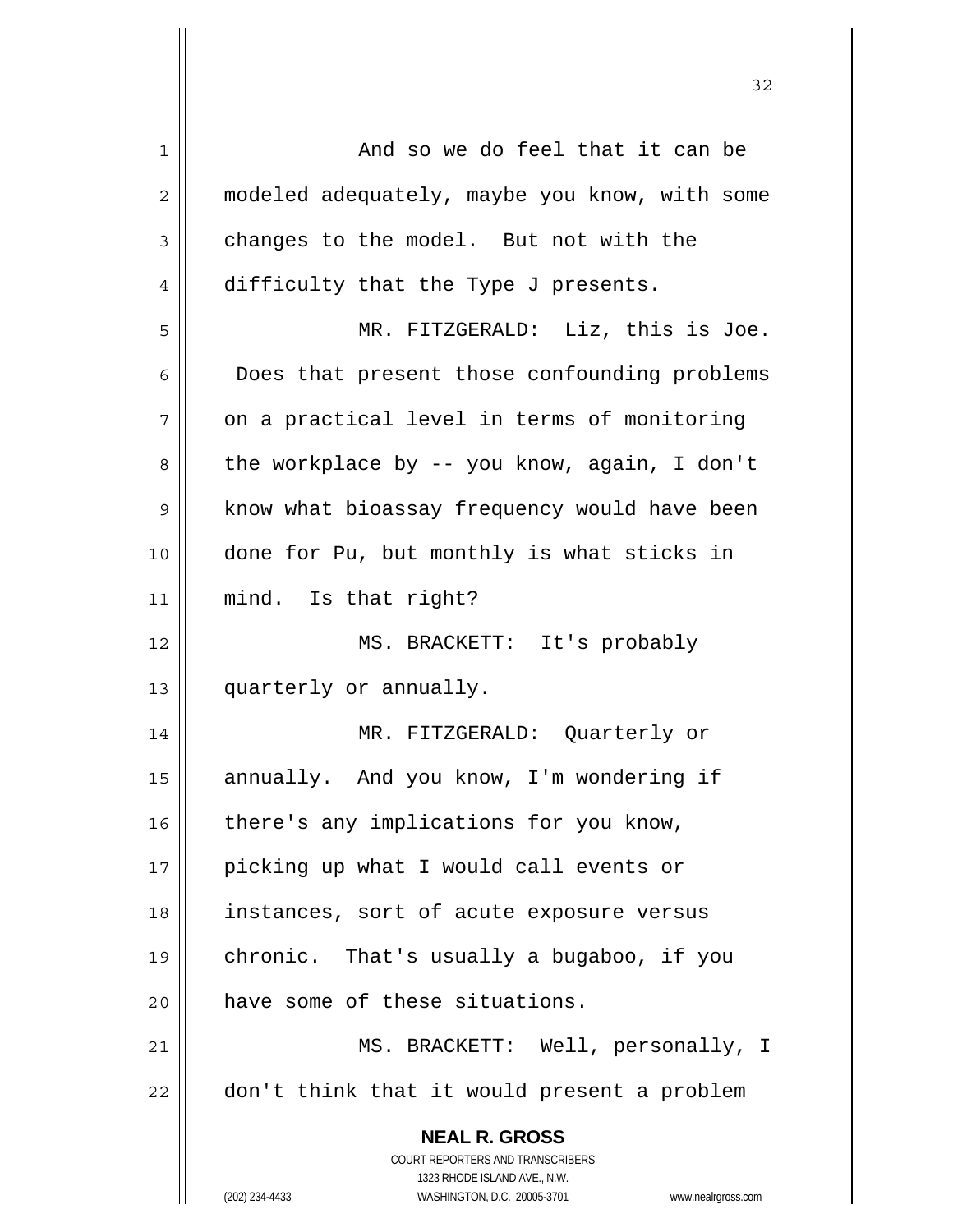| $\mathbf 1$ | because you're monitoring, routine                                  |
|-------------|---------------------------------------------------------------------|
| 2           | monitoring, is likely to be longer than when                        |
| 3           | you do the peak. We could look at the                               |
| 4           | variation it would present between, you know,                       |
| 5           | assuming the standard midpoint for an acute                         |
| 6           | intake, then look at doing it within the time                       |
| 7           | between samples to see how much of a                                |
| 8           | difference that makes for this particular                           |
| 9           | type.                                                               |
| 10          | Although, for most cases, we                                        |
| 11          | assume a chronic intake. You know, if there                         |
| 12          | are no clear peaks in the data, and no                              |
| 13          | identified incident, and particularly for                           |
| 14          | people whose results are less than the                              |
| 15          | detection limit, we just assume a chronic                           |
| 16          | exposure. And there's no reason to assume                           |
| 17          | anything different for these people. You                            |
| 18          | know, because we're just looking at general                         |
| 19          | intakes on that.                                                    |
| 20          | It's just, you know, that's the                                     |
| 21          | default. If we don't know anything else,                            |
| 22          | then we go with chronic. Because it can                             |
|             | <b>NEAL R. GROSS</b>                                                |
|             | COURT REPORTERS AND TRANSCRIBERS                                    |
|             | 1323 RHODE ISLAND AVE., N.W.                                        |
|             | (202) 234-4433<br>WASHINGTON, D.C. 20005-3701<br>www.nealrgross.com |

 $\mathsf{I}$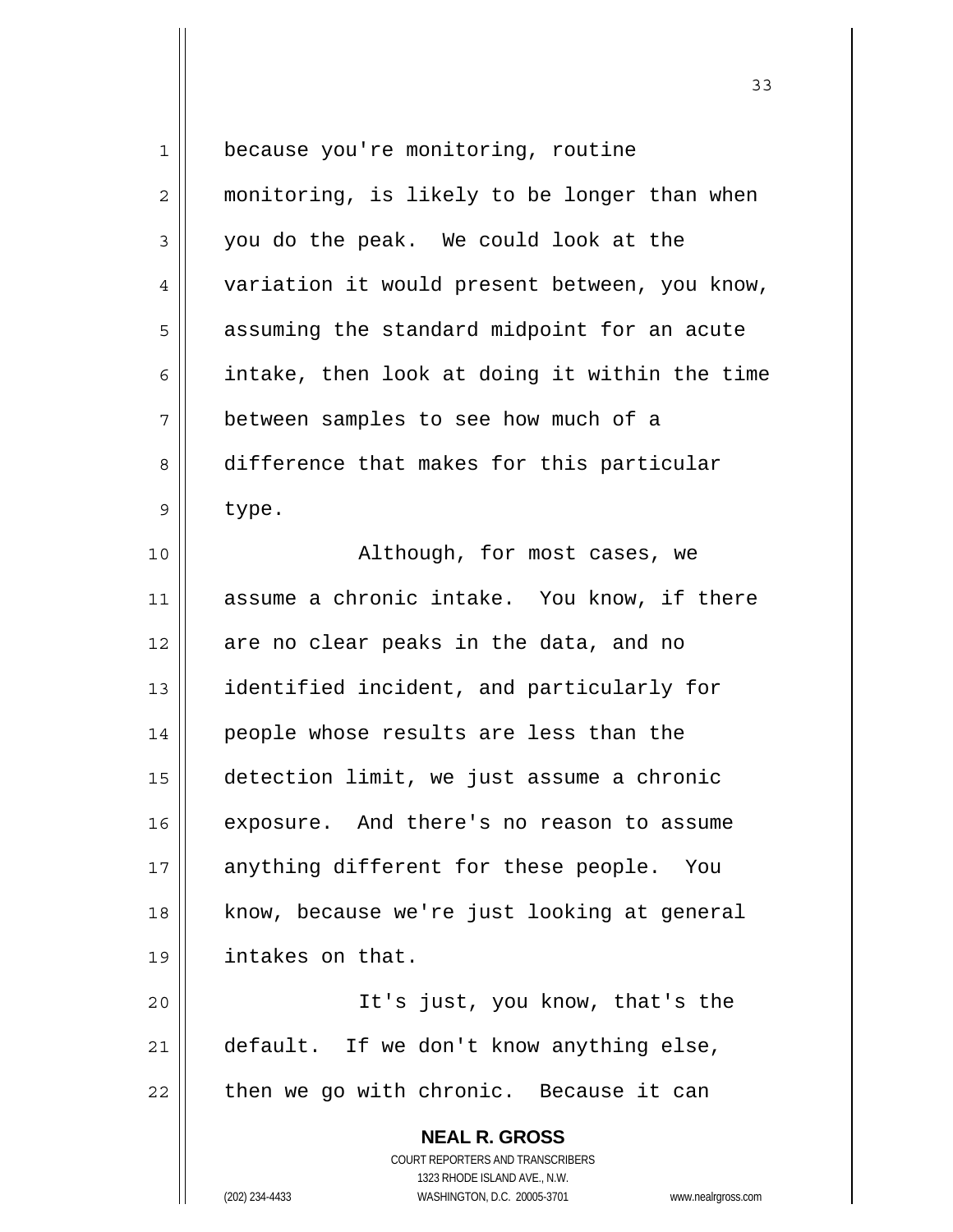| 1  | approximate several acute intakes. So, I      |
|----|-----------------------------------------------|
| 2  | don't think this presents a problem.          |
| 3  | Although, we can certainly look at that.      |
| 4  | I believe that Tom might have done            |
| 5  | some calculations for that already.           |
| 6  | Unfortunately, he wasn't able to make it to   |
| 7  | the call today. But I think that he started   |
| 8  | looking at that already.                      |
| 9  | MS. LIPSZTEIN: Liz, let me                    |
| 10 | understand. So, you were recognizing that     |
| 11 | there was exposure to this type, solubility   |
| 12 | Type Plutonium-238 at Mound and that the      |
| 13 | model currently can be -- you can model it,   |
| 14 | and it's a different model than the Type J    |
| 15 | that was presented for Los Alamos. Right?     |
| 16 | And that, not only this accident,             |
| 17 | what described at Sheehan, but there might be |
| 18 | other cases at Mound that had the same        |
| 19 | behavior. And you have to look at the         |
| 20 | urinary excretions and see what's the best    |
| 21 | model for Mound. Is that it?                  |
| 22 | MS. BRACKETT: Yes, that's correct.            |
|    | <b>NEAL R. GROSS</b>                          |

 COURT REPORTERS AND TRANSCRIBERS 1323 RHODE ISLAND AVE., N.W.

 $\mathsf{II}$ 

(202) 234-4433 WASHINGTON, D.C. 20005-3701 www.nealrgross.com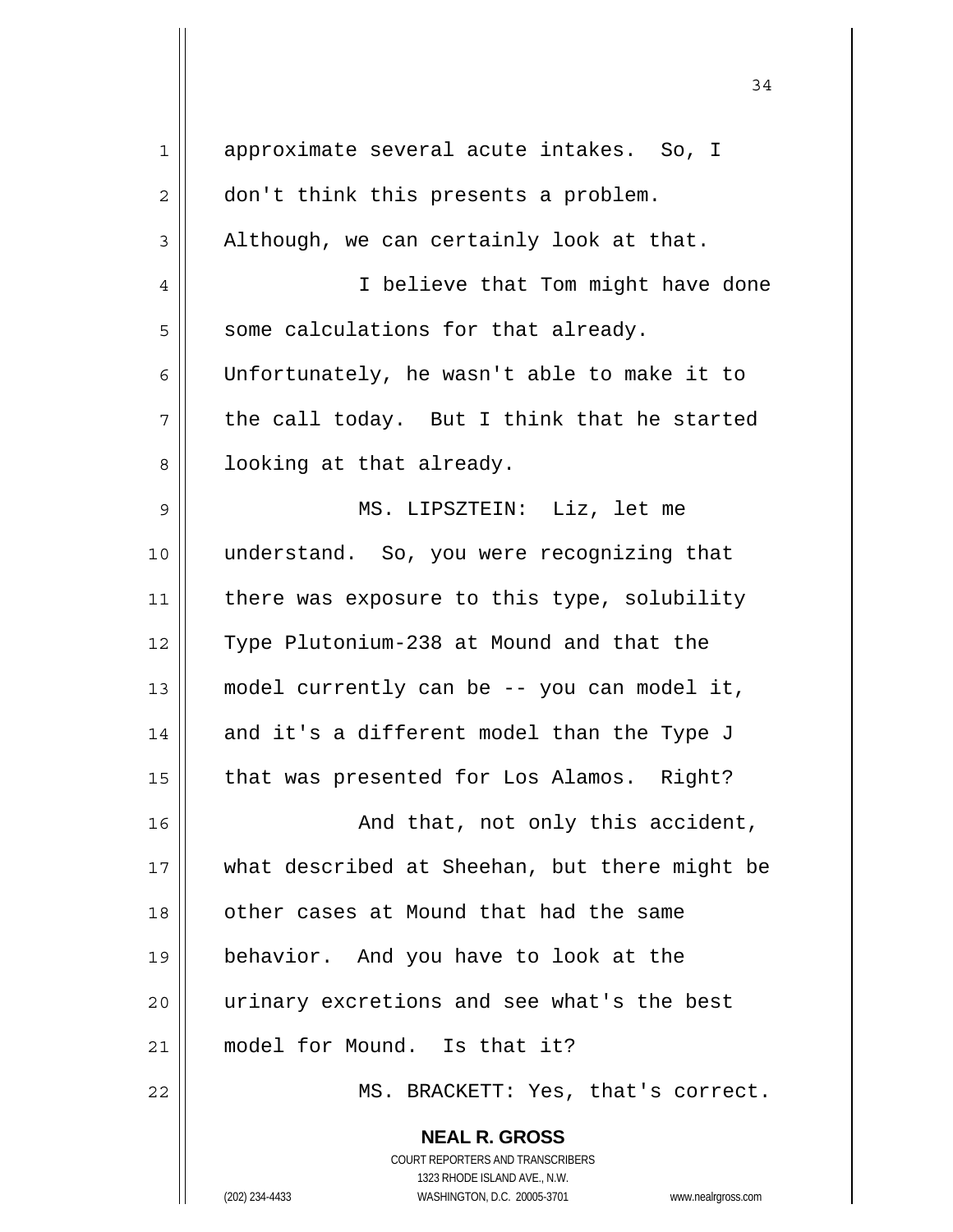| 1  | MS. LIPSZTEIN: Okay. So, I think                                    |
|----|---------------------------------------------------------------------|
| 2  | we are on the same pages. I think what SC&A                         |
| 3  | would like NIOSH to show is how they are                            |
| 4  | going to recognize which people were exposed                        |
| 5  | to this special plutonium solubility type and                       |
| 6  | how it's going to be modeled, and to who it                         |
| 7  | is going to be applied, if it's possible to                         |
| 8  | recognize it.                                                       |
| 9  | MS. BRACKETT: Well, at this                                         |
| 10 | point, initial thought on that, I think that                        |
| 11 | in many cases, since a lot of pre-trial                             |
| 12 | progress on the detection limit, for many                           |
| 13 | people, we would, at least for those cases,                         |
| 14 | propose that, given no other information,                           |
| 15 | that this would just be another model that we                       |
| 16 | would try for the person to see if it was --                        |
| 17 | if it resulted in a larger dose than M and S.                       |
| 18 | And so, it would just be another, another                           |
| 19 | type that we would try when evaluating a                            |
| 20 | case.                                                               |
| 21 | Certainly, if we had more data,                                     |
| 22 | then we could try to do an evaluation of what                       |
|    | <b>NEAL R. GROSS</b>                                                |
|    | COURT REPORTERS AND TRANSCRIBERS                                    |
|    | 1323 RHODE ISLAND AVE., N.W.                                        |
|    | (202) 234-4433<br>WASHINGTON, D.C. 20005-3701<br>www.nealrgross.com |

<u>35</u>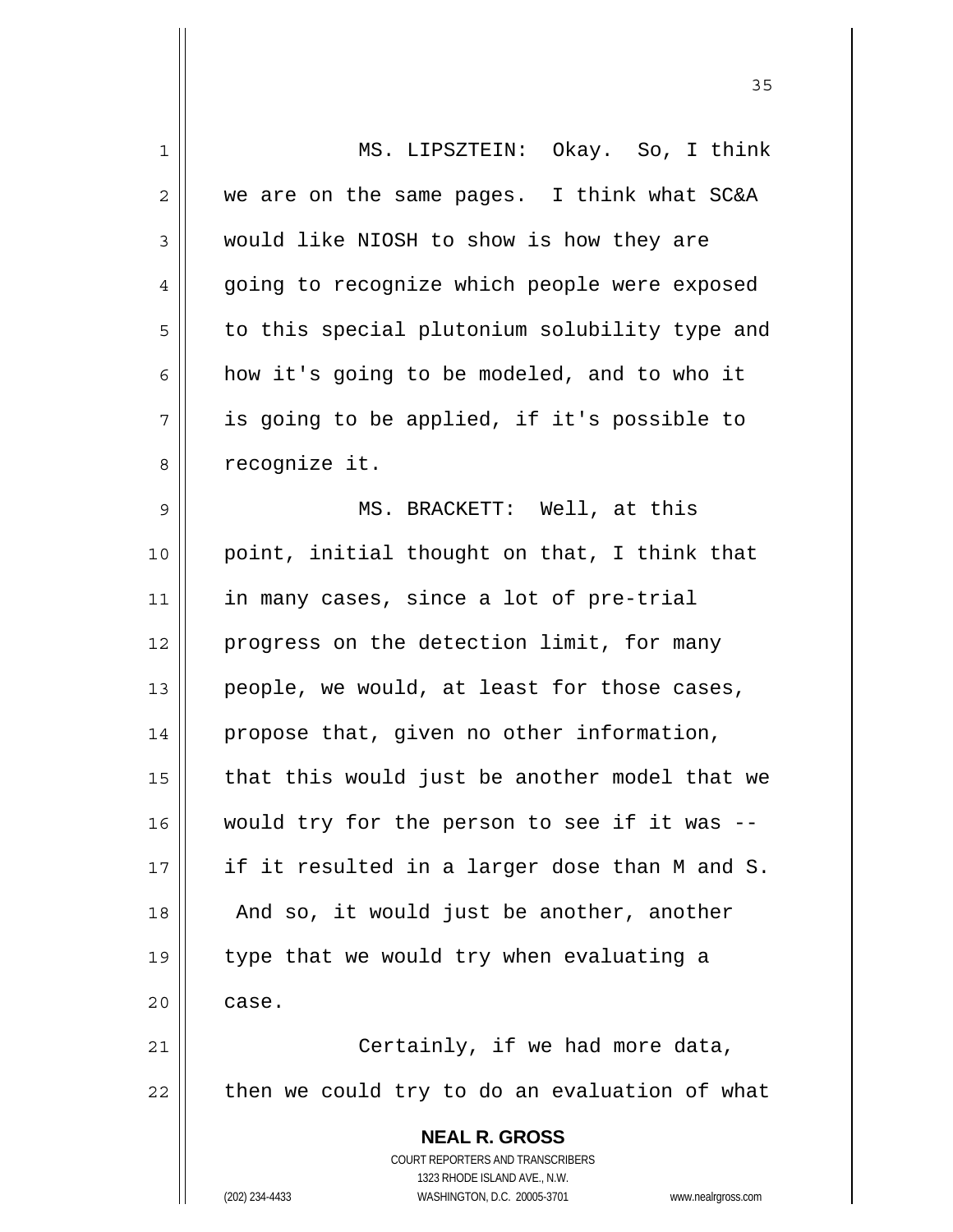**NEAL R. GROSS** COURT REPORTERS AND TRANSCRIBERS 1323 RHODE ISLAND AVE., N.W. (202) 234-4433 WASHINGTON, D.C. 20005-3701 www.nealrgross.com  $1 \parallel$  it possibly was. But I think for many cases,  $2 \parallel$  it would be just another option for the dose 3 || reconstructor to try. 4 MS. LIPSZTEIN: And do you think  $5 \parallel$  if there was an different kind of incident, 6 || you could have another model, could have 7 || several models and probably would have to 8 | have a bounding model? 9 || MS. BRACKETT: Well, do you mean 10 incidents where we have bioassay data, or -- 11 MS. LIPSZTEIN: Yes, where you 12 have bioassay data and you didn't recognize 13  $\parallel$  at first that it was exposure to this special 14 || solubility type, but now you see that it 15 might -- that might have been exposure like  $16 \parallel$  that? 17 MS. BECKETT: Yes. Well, in such  $18$  || a case, we could use the data for the 19 individual to look at it. But -- is that 20 what you mean? 21 MS. LIPSZTEIN: Yes. Because 22 | within, you know, I'm worried about this

<u>36 and 2012</u>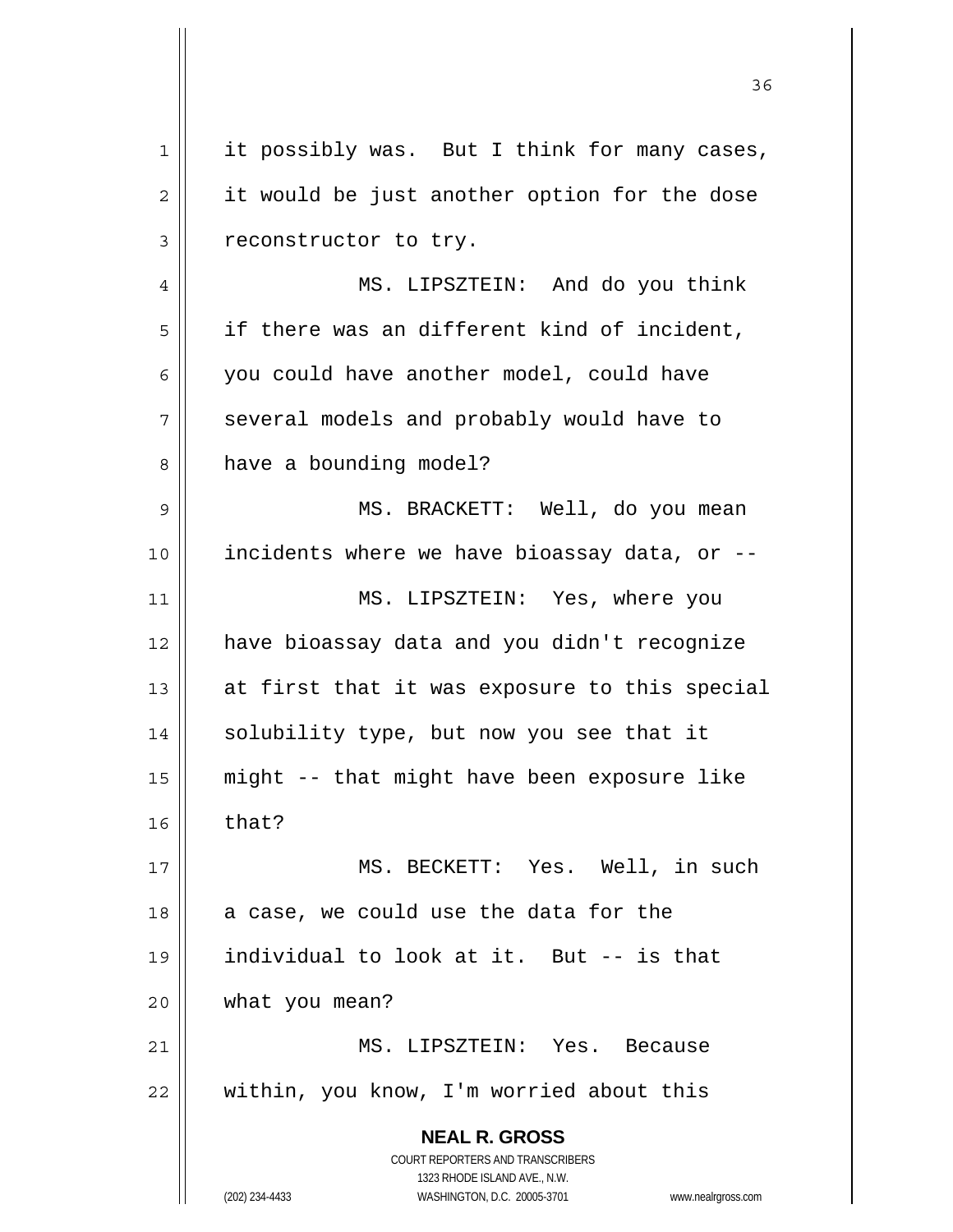| 1  | first -- okay. I understand that you would    |
|----|-----------------------------------------------|
| 2  | look again at everybody, at every person, and |
| 3  | look at their possibility of exposure to this |
| 4  | special kind. And then see which has been     |
| 5  | most great, and safest model; Type M, Type S, |
| 6  | or this special solubility K1, let's say.     |
| 7  | But the problem is that, not for              |
| 8  | every case, K1 would be applied, it stems     |
| 9  | from the incident.                            |
| 10 | MS. BECKETT: Right. If there --               |
| 11 | if the individual had enough data, that would |
| 12 | take -- make such determination, then         |
| 13 | certainly, we would do so.                    |
| 14 | MR. FITZGERALD: Yes. I think in               |
| 15 | general, I'm hearing, and correct me if I'm   |
| 16 | wrong Brant, it sounds like Liz, what you're  |
| 17 | saying, is you've moved to considering this   |
| 18 | model, whatever letter you're going to assign |
| 19 | it, which has this -- which acknowledges it's |
| 20 | nonmonotonic behavior, that may involve 100-  |
| 21 | day lag, rather than a sort of 1,000-day lag  |
| 22 | that we had with the Los Alamos Type J.       |

 **NEAL R. GROSS** COURT REPORTERS AND TRANSCRIBERS 1323 RHODE ISLAND AVE., N.W.

 $\mathbf{I}$ 

(202) 234-4433 WASHINGTON, D.C. 20005-3701 www.nealrgross.com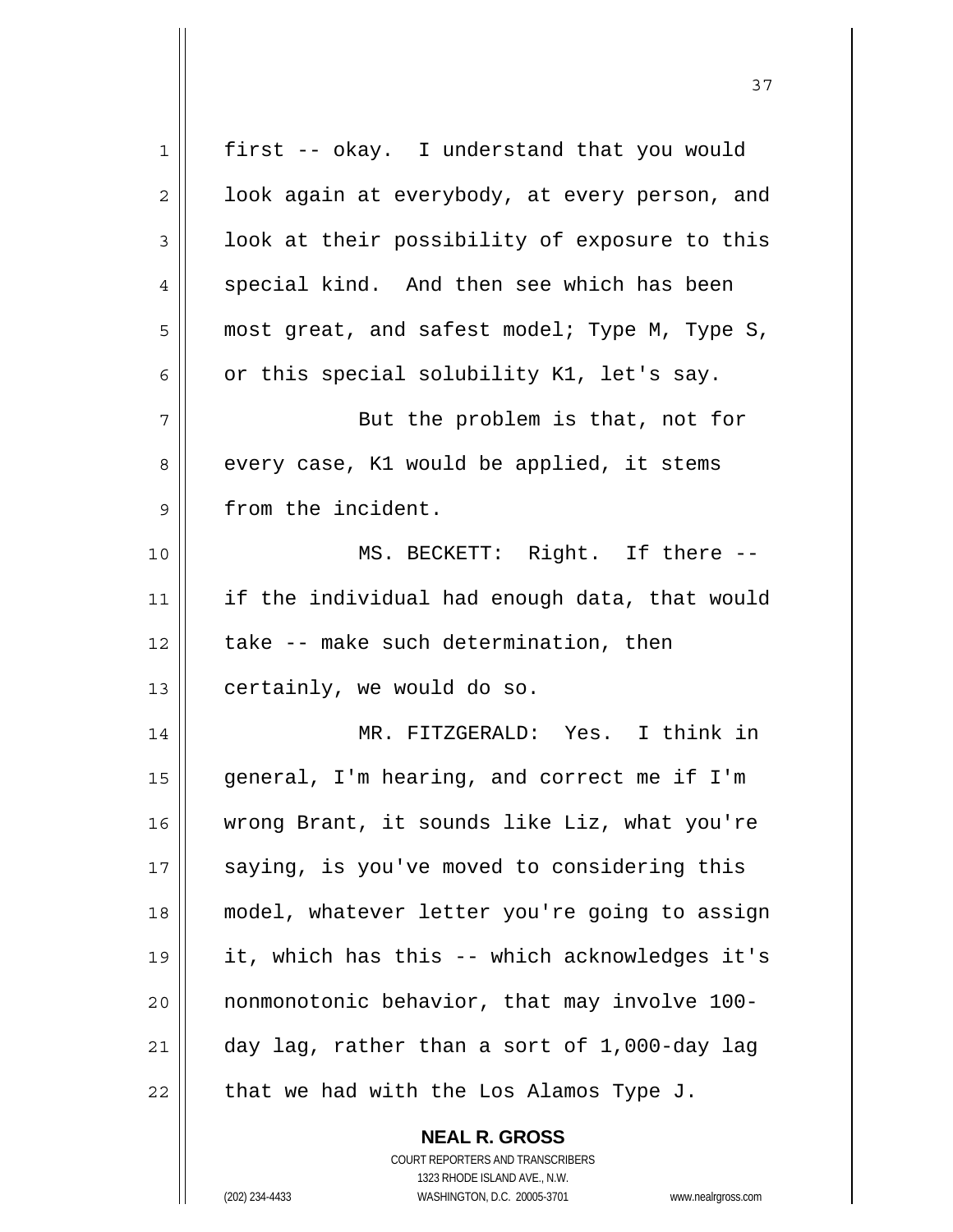| 1              | And you're going to look at, you             |
|----------------|----------------------------------------------|
| $\overline{2}$ | know, how that plays with the data that we   |
| 3              | have, what are the implications. And I think |
| 4              | what Joyce is saying, there seems to be      |
| 5              | implications of, where you know you have     |
| 6              | different classes, you might have high-fired |
| 7              | that would presumably exhibit this.          |
| 8              | I assume you would assign this to            |
| 9              | all high-fired, or not? I don't know if      |
| 10             | you've made that review or not. Have you?    |
| 11             | Or, is that something that's still in the    |
| 12             | air.                                         |
| 13             | MR. ULSH: I think we probably                |
| 14             | haven't made that review just yet. Certainly |
| 15             | what you said earlier about the plutonium    |
| 16             | microsphere program, obviously that's the    |
| 17             | type of a process where you might see that   |
| 18             | kind of a thing. But I come back to once we  |
| 19             | get to a point of agreement, where a model   |
| 20             | has been proposed, and everyone buys off on  |
| 21             | it, then the question of application of that |
| 22             | model is no longer -- it's not an SEC issue. |
|                |                                              |

<u>38</u>

 **NEAL R. GROSS** COURT REPORTERS AND TRANSCRIBERS

 $\mathbf{I}$ 

 1323 RHODE ISLAND AVE., N.W. (202) 234-4433 WASHINGTON, D.C. 20005-3701 www.nealrgross.com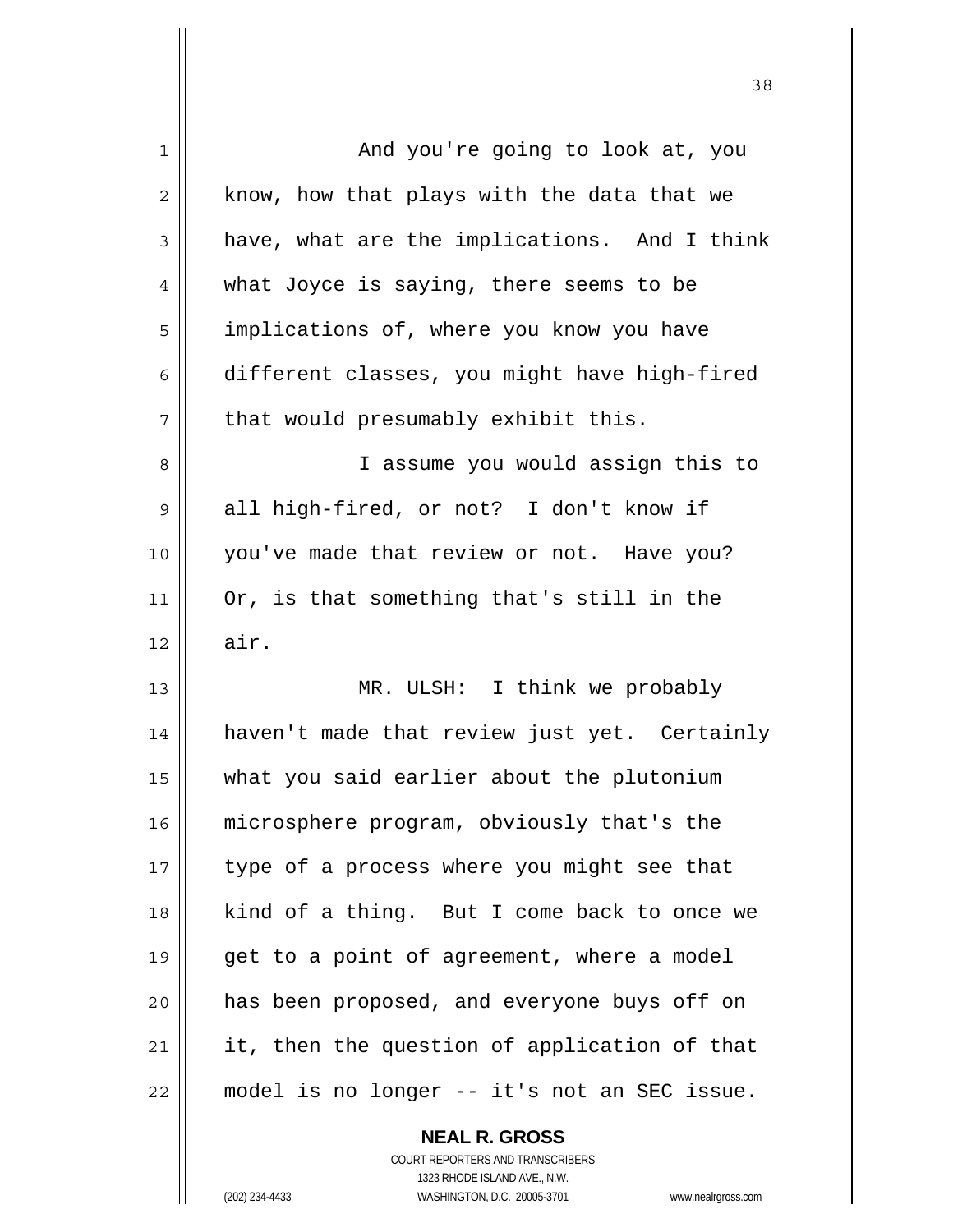|    | 39                                                                                       |
|----|------------------------------------------------------------------------------------------|
| 1  | It is a TBD issue.                                                                       |
| 2  | At bottom line, I mean, if -- and                                                        |
| 3  | I'm, please understand, I'm not proposing                                                |
| 4  | this, but it could be applied to everyone on                                             |
| 5  | site. It's a question of an application.                                                 |
| 6  | It's not a question of can it be done. That                                              |
| 7  | is a TBD issue.                                                                          |
| 8  | MR. FITZGERALD: Well, this is a                                                          |
| 9  | good point. I think we raised this early on                                              |
| 10 | with respect to the modeling and concept.                                                |
| 11 | Remember that whole -- we kind of had that                                               |
| 12 | early on as an issue, which meant that -- and                                            |
| 13 | I think we said this from the get-go. That                                               |
| 14 | we felt that conceptually a model could be                                               |
| 15 | arrived at. And I remember you sort of                                                   |
| 16 | jumped in, well, it's all kind of, the SEC                                               |
| 17 | issue is over.                                                                           |
| 18 | Well, no, actually, we actually                                                          |
| 19 | felt that you had to demonstrate that on a                                               |
| 20 | realistic or practical level, you can build                                              |
| 21 | parameters, and you know, you can distinguish                                            |
| 22 | who was exposed, and the things I think Joyce                                            |
|    | <b>NEAL R. GROSS</b><br>COURT REPORTERS AND TRANSCRIBERS<br>1323 RHODE ISLAND AVE., N.W. |
|    | (202) 234-4433<br>WASHINGTON, D.C. 20005-3701<br>www.nealrgross.com                      |

 $\overline{\phantom{a}}$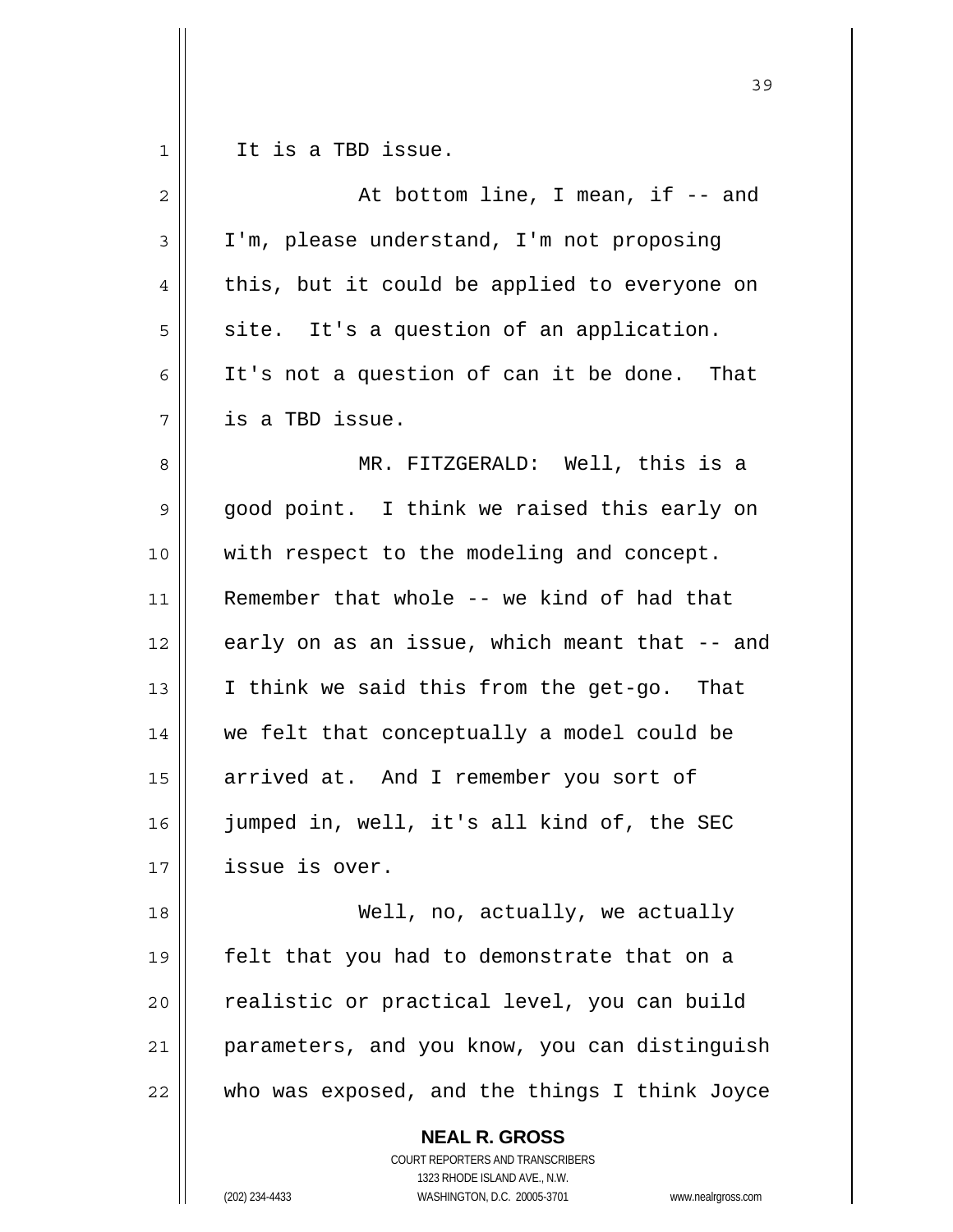| $\mathbf 1$ | had mentioned. You know, be able to feed the  |
|-------------|-----------------------------------------------|
| 2           | model, such that you could come up with dose  |
| 3           | reconstructions. And I guess, maybe that's a  |
| 4           | more generic question.                        |
| 5           | But you know, if one can come up              |
| 6           | with a model, is that the end of the road?    |
| 7           | Or is, does one have to demonstrate the model |
| 8           | can be applied? If it can't be applied,       |
| $\mathsf 9$ | because you don't -- you can't, say, figure   |
| 10          | out who's actually subject to that model,     |
| 11          | then that kind of defeats the purpose of the  |
| 12          | model.                                        |
| 13          | So, I guess from our standpoint,              |
| 14          | it's yes, one needs to be able to come up     |
| 15          | with a model. But demonstrating that it can   |
| 16          | be used, and with sufficient accuracy, seems  |
| 17          | to be the other test under the SEC that, you  |
| 18          | know, if it can't be used, or you don't have  |
| 19          | the parameters that would enable you to use   |
| 20          | it, then I think that would fall short in     |
|             |                                               |
| 21          | being an implementable model.                 |

 **NEAL R. GROSS** COURT REPORTERS AND TRANSCRIBERS 1323 RHODE ISLAND AVE., N.W.

 $\mathbf{I}$ 

(202) 234-4433 WASHINGTON, D.C. 20005-3701 www.nealrgross.com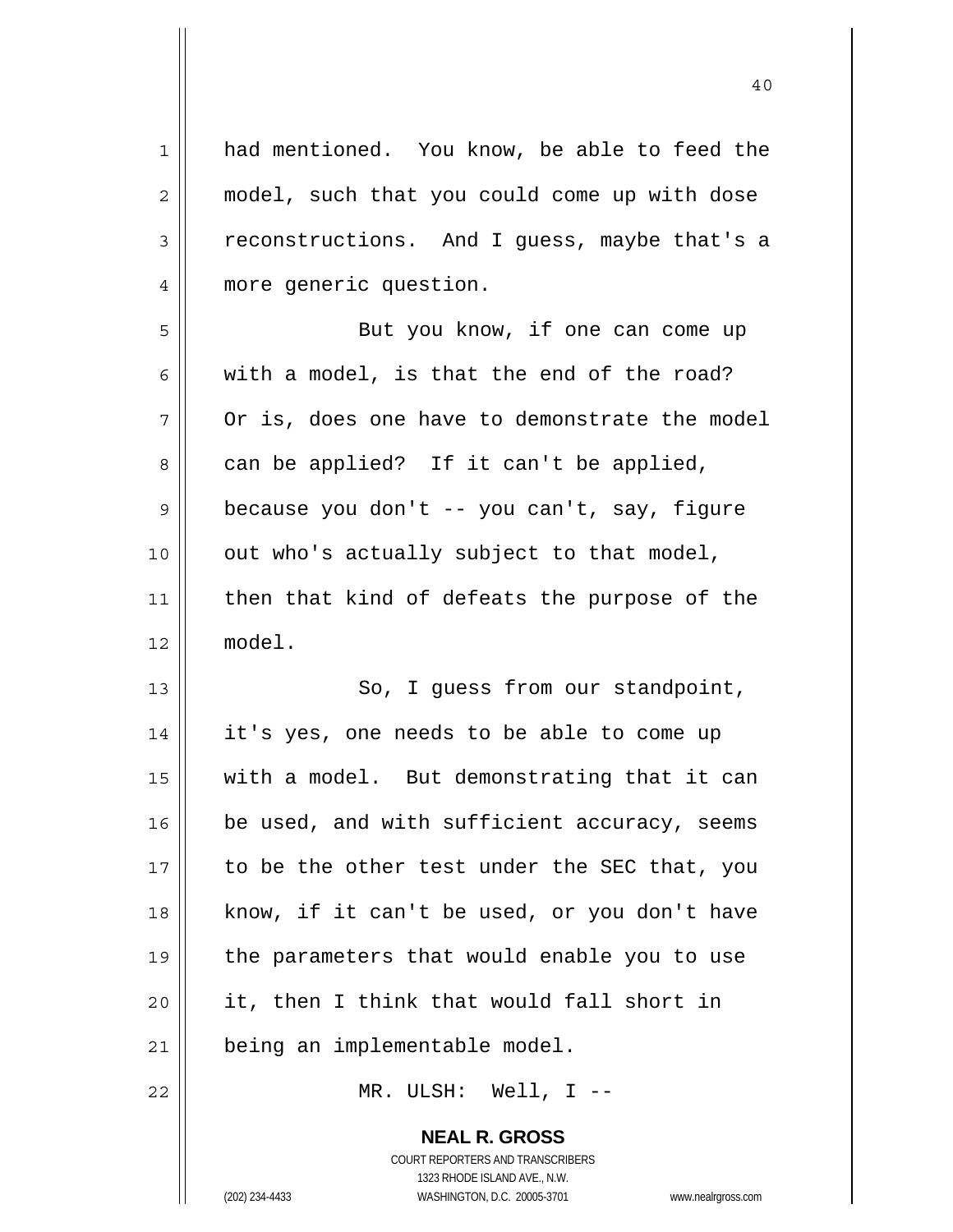| 1  | MR. FITZGERALD: That's kind of                                      |
|----|---------------------------------------------------------------------|
| 2  | where I think what we're coming from.                               |
| 3  | MR. ULSH: Yes. We might be using                                    |
| 4  | different terminology, talking about --                             |
| 5  | passed each other a little bit.                                     |
| 6  | MR. FITZGERALD: Maybe.                                              |
| 7  | MR. ULSH: When I say that we                                        |
| 8  | reach a point where everyone agrees that the                        |
| 9  | model can be developed, a model has been                            |
| 10 | developed, and we've shown that it bounds the                       |
| 11 | types of behavior that you see at Mound, at                         |
| 12 | that point, then the SEC argument is over.                          |
| 13 | CHAIR BEACH: You still have to                                      |
| 14 | connect the workers to that model.                                  |
| 15 | MR. FITZGERALD: Right. That's                                       |
| 16 | what he $-$                                                         |
| 17 | CHAIR BEACH: And I'm wondering                                      |
| 18 | how that's going to happen.                                         |
| 19 | MR. FITZGERALD: You use the model                                   |
| 20 | to demonstrate -- to take a look at maybe                           |
| 21 | these 896 cases, or a subset of them, and                           |
| 22 | show that, with the models that are                                 |
|    | <b>NEAL R. GROSS</b>                                                |
|    | COURT REPORTERS AND TRANSCRIBERS                                    |
|    | 1323 RHODE ISLAND AVE., N.W.                                        |
|    | WASHINGTON, D.C. 20005-3701<br>(202) 234-4433<br>www.nealrgross.com |

 $\mathbf{\mathsf{H}}$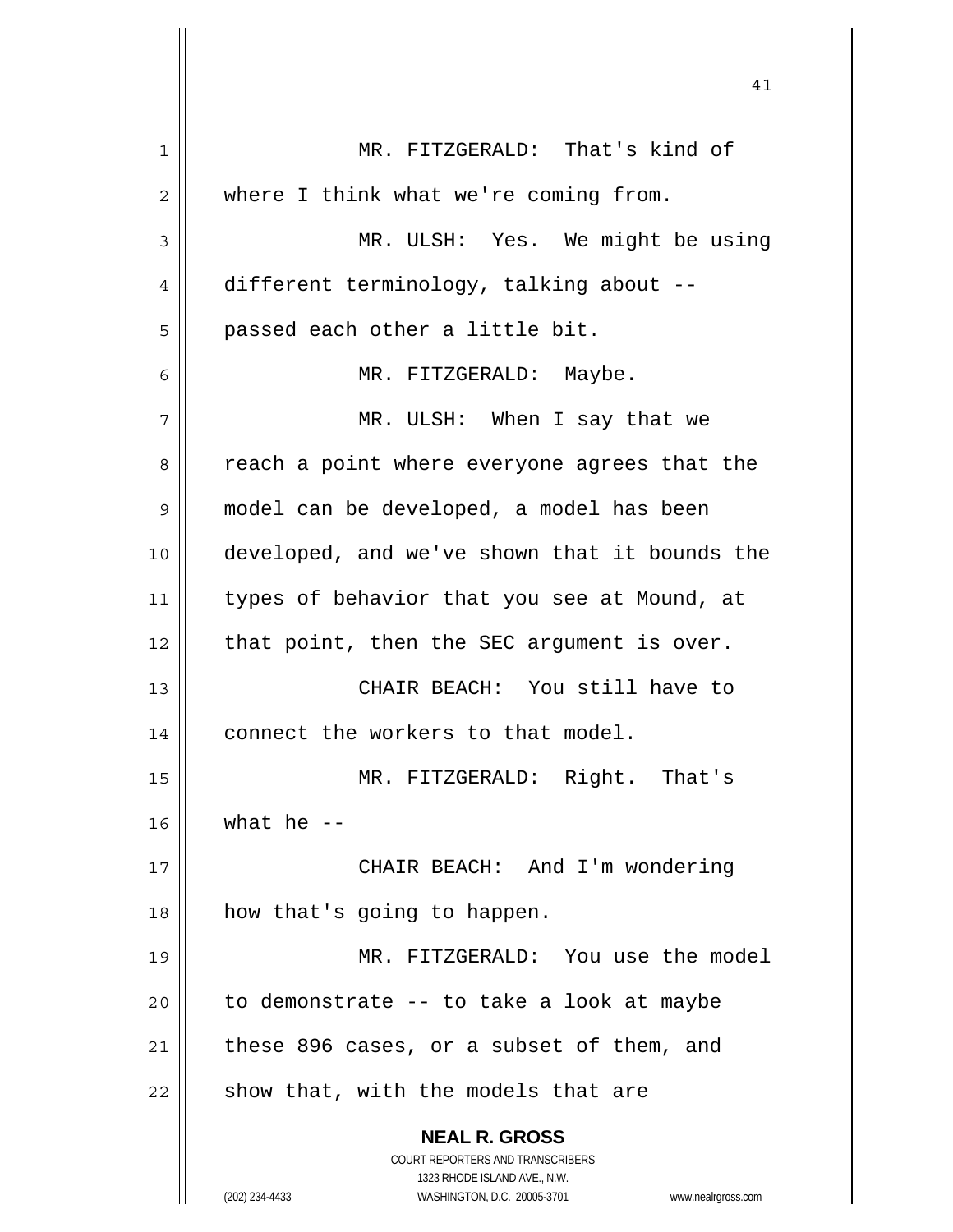**NEAL R. GROSS** COURT REPORTERS AND TRANSCRIBERS 1323 RHODE ISLAND AVE., N.W. 1 available, including Type K1, or  $2 \parallel$  L  $-$ 3 CHAIR BEACH: K, L -- 4 MR. FITZGERALD: -- or whatever  $5 \parallel$  we're going to call it, and the standard ICRP 6 | models, one of those models adequately bounds  $7 \parallel$  those exposures. And perhaps, I mean, I 8 don't know, this is down the road, when we  $9 \parallel$  look at you know, what kinds of processes 10 would generate this possibility of exposure 11 | to this material, what time frames, that kind 12 || of thing, that those kinds of things are TBD 13 questions. 14 || Like I said, at bottom, if we get 15  $\parallel$  to a point where we say, at worst, we could 16 apply this to everybody on site. Now, I 17 don't think that we would do that. Because 18 number 1, it's not going to be claimant-19 favorable in all situations. But if we get  $20$  | to a point where we say, at worst, that's as  $21$  | big a circle as it could be. 22 || Now, maybe we can narrow that

42

(202) 234-4433 WASHINGTON, D.C. 20005-3701 www.nealrgross.com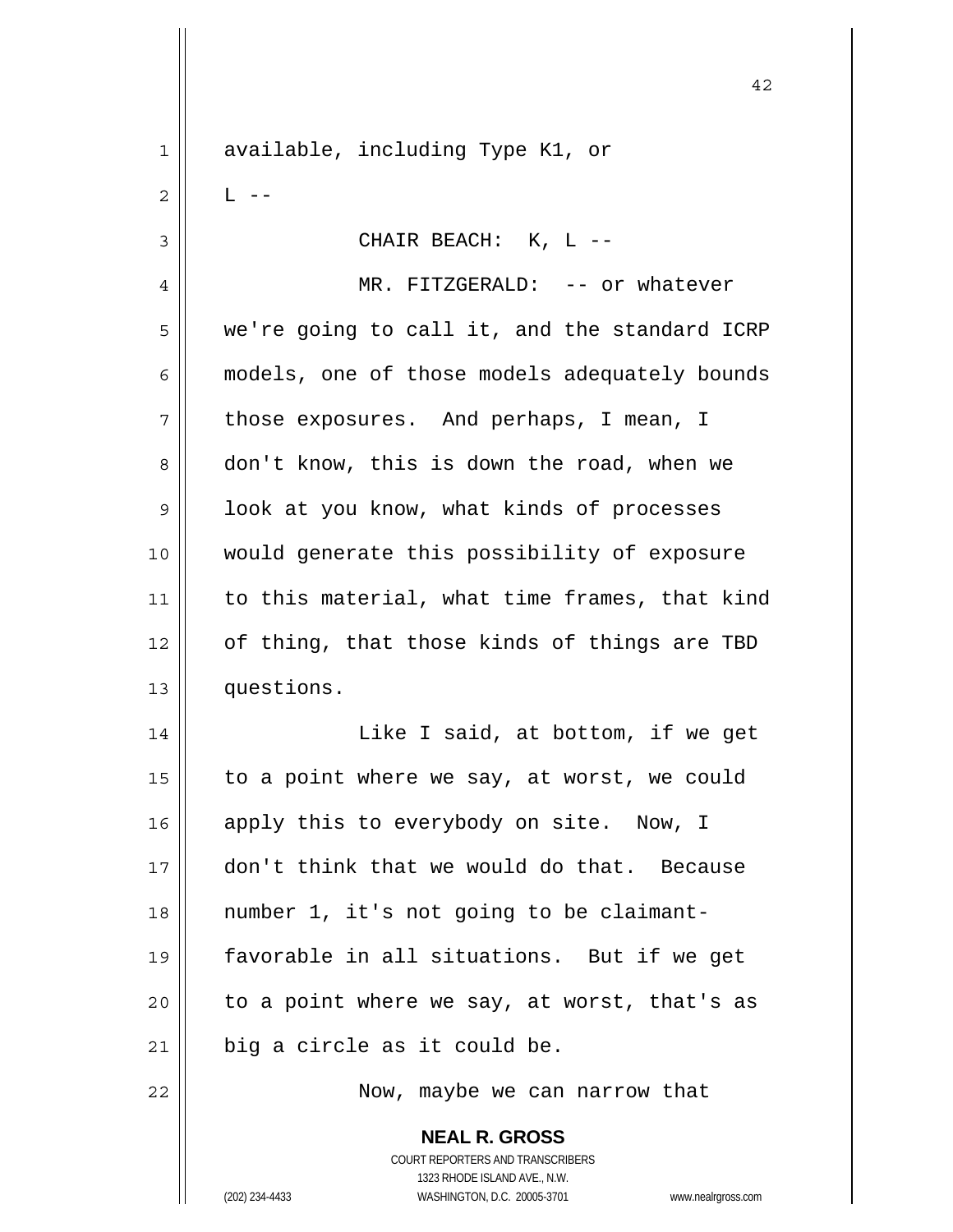1 circle. Maybe we can say, people who were 2 monitoring Plutonium-238, or during a  $3 \parallel$  specific time period, or with these cancers  $4 \parallel$  and these specific organs, it's possible that  $5 \parallel$  that circle could be drawn tighter. 6 || But once you find a point where 7 | vou've demonstrated that this model in 8 || addition to the others, bounds the types of 9 | behavior that you see at Mound, we're done 10 || from an SEC perspective. Of course, all 11 | those other issues, when you would apply  $12$  | this, those are important issues. And 13 || they're appropriately handled under the 14  $\vert$  context of the TBD issue, at least, that's 15 | our position. It's for the Working Group to 16 decide that, though. 17 MR. MAURO: Can I throw a -- from  $18$  a precedent point of view, this is not unlike  $19$  | the situation we encountered in the past when

> COURT REPORTERS AND TRANSCRIBERS 1323 RHODE ISLAND AVE., N.W. (202) 234-4433 WASHINGTON, D.C. 20005-3701 www.nealrgross.com

 **NEAL R. GROSS**

20 we have a uranium exposure, and we have to

21 make -- well, are we talking about Type M or

 $22 \parallel$  Type S.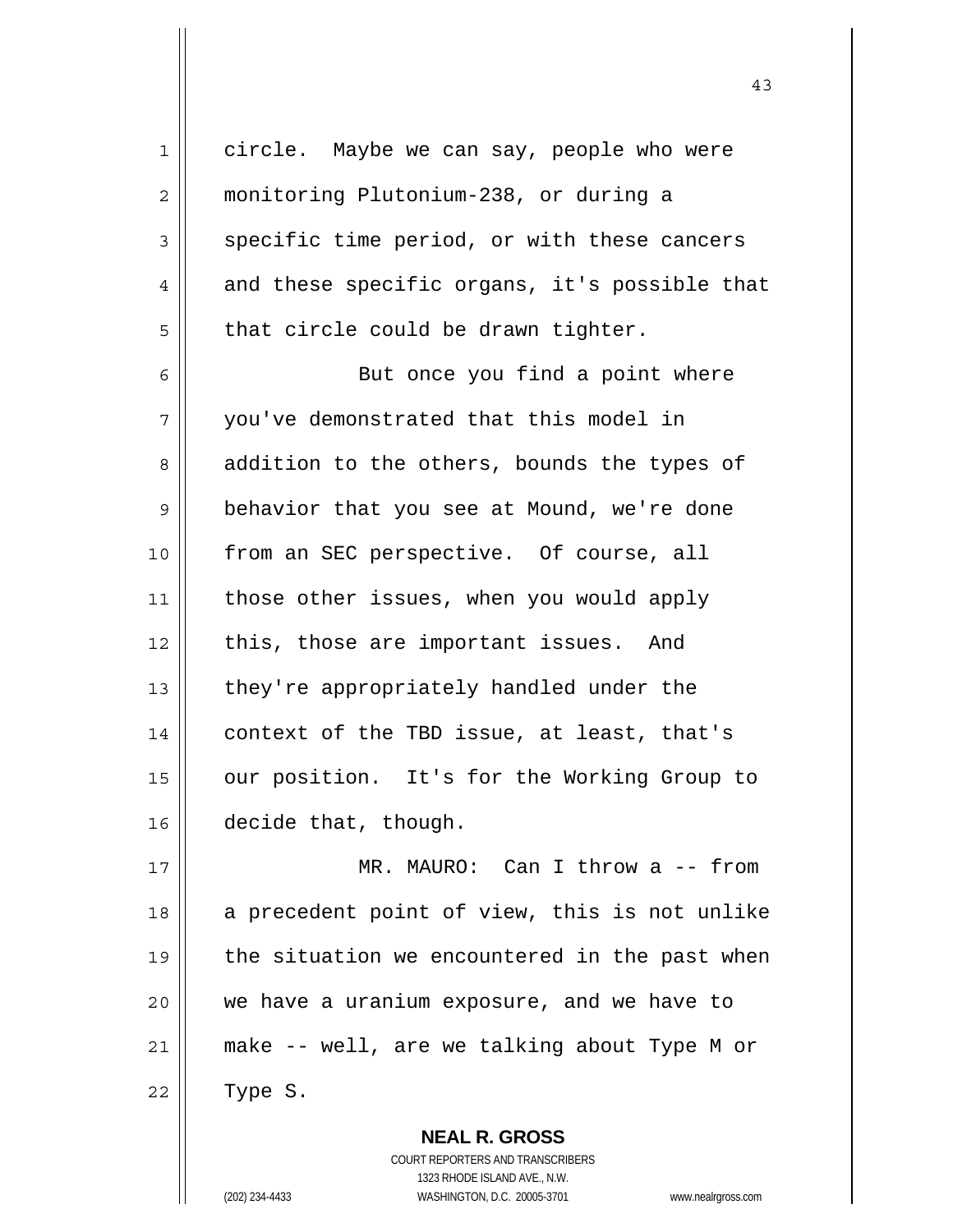| 1  | And very often, NIOSH would say,                                    |
|----|---------------------------------------------------------------------|
| 2  | well, we're going to use the one that gives                         |
| 3  | the limiting dose. And the reason now,                              |
| 4  | that's certainly claimant-favorable. But                            |
| 5  | there's one little aspect to it that I think                        |
| 6  | is important to acknowledge. Is that there's                        |
| 7  | also this issue I keep running across, is a                         |
| 8  | plausibility.                                                       |
| 9  | That is, the SEC requirements also                                  |
| 10 | say, not only be claimant-favorable, but you                        |
| 11 | need to be plausible. And the reason --                             |
| 12 | MR. MORRIS: And they are a member                                   |
| 13 | of that cohort.                                                     |
| 14 | MR. MAURO: In other words --                                        |
| 15 | $MR. MORRIS: -- or any member of$                                   |
| 16 | the plausible for any member.                                       |
| 17 | MR. MAURO: Right. So, for                                           |
| 18 | example, when we were working with Chapman                          |
| 19 | Valve, there was some uncertainty regarding                         |
| 20 | whether we're dealing with S, or M or some                          |
| 21 | kind of mixture. And it became plausible                            |
| 22 | that any one of the exposures these people                          |
|    |                                                                     |
|    | <b>NEAL R. GROSS</b><br>COURT REPORTERS AND TRANSCRIBERS            |
|    | 1323 RHODE ISLAND AVE., N.W.                                        |
|    | WASHINGTON, D.C. 20005-3701<br>(202) 234-4433<br>www.nealrgross.com |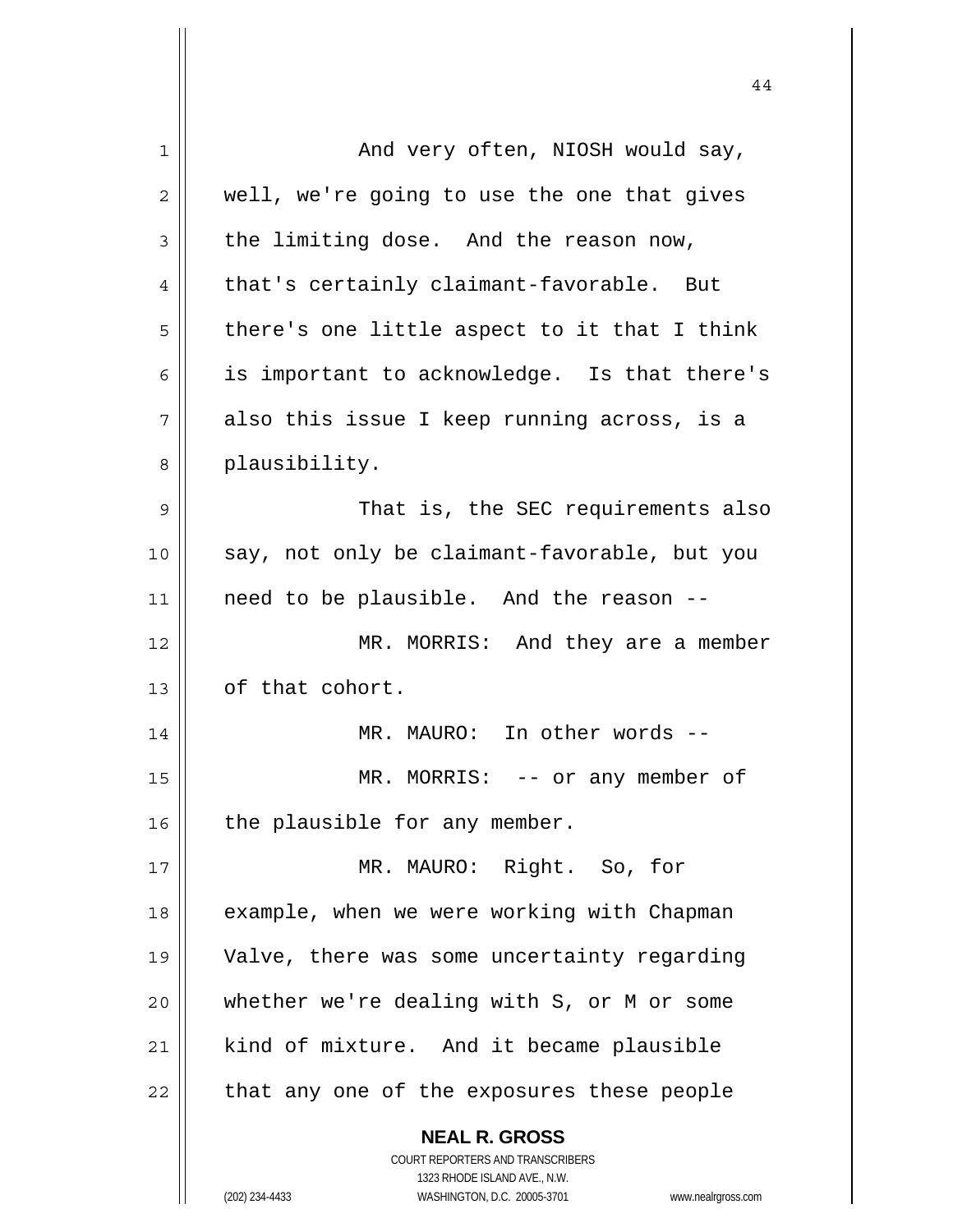| $\mathbf 1$ | experienced is tough to tell. And it's not    |
|-------------|-----------------------------------------------|
| 2           | out of the question, that what may be the     |
| 3           | right way to deal with this is, when S is     |
| 4           | limiting, that's what we'll use. When M is    |
| 5           | limiting, that's what we'll use.              |
| 6           | And it's certainly claimant-                  |
| 7           | favorable and plausible. Because the nature   |
| 8           | of the material was such that you could not - |
| 9           | - you -- it was not -- it was plausible that  |
| 10          | it could be either one of them. So, in that   |
| 11          | way, it almost, fit the definition of         |
| 12          | plausible.                                    |
| 13          | Now, what they're doing is now                |
| 14          | you're moving into this realm, and in this    |
| 15          | realm we're saying, well they have different  |
| 16          | names for it. Now, we're going to call it a   |
| 17          | Type S, versus this other type. To me, it's   |
| 18          | the same thing. But it's a new one because    |
| 19          | ICRP doesn't really, maybe, talk too much     |
| 20          | about it. But -- and you've come up with a    |
| 21          | solution. Okay, let's agree that there are    |
| 22          | certain biokinetics that we observe that seem |

 **NEAL R. GROSS** COURT REPORTERS AND TRANSCRIBERS

1323 RHODE ISLAND AVE., N.W.

 $\mathbf{I}$ 

(202) 234-4433 WASHINGTON, D.C. 20005-3701 www.nealrgross.com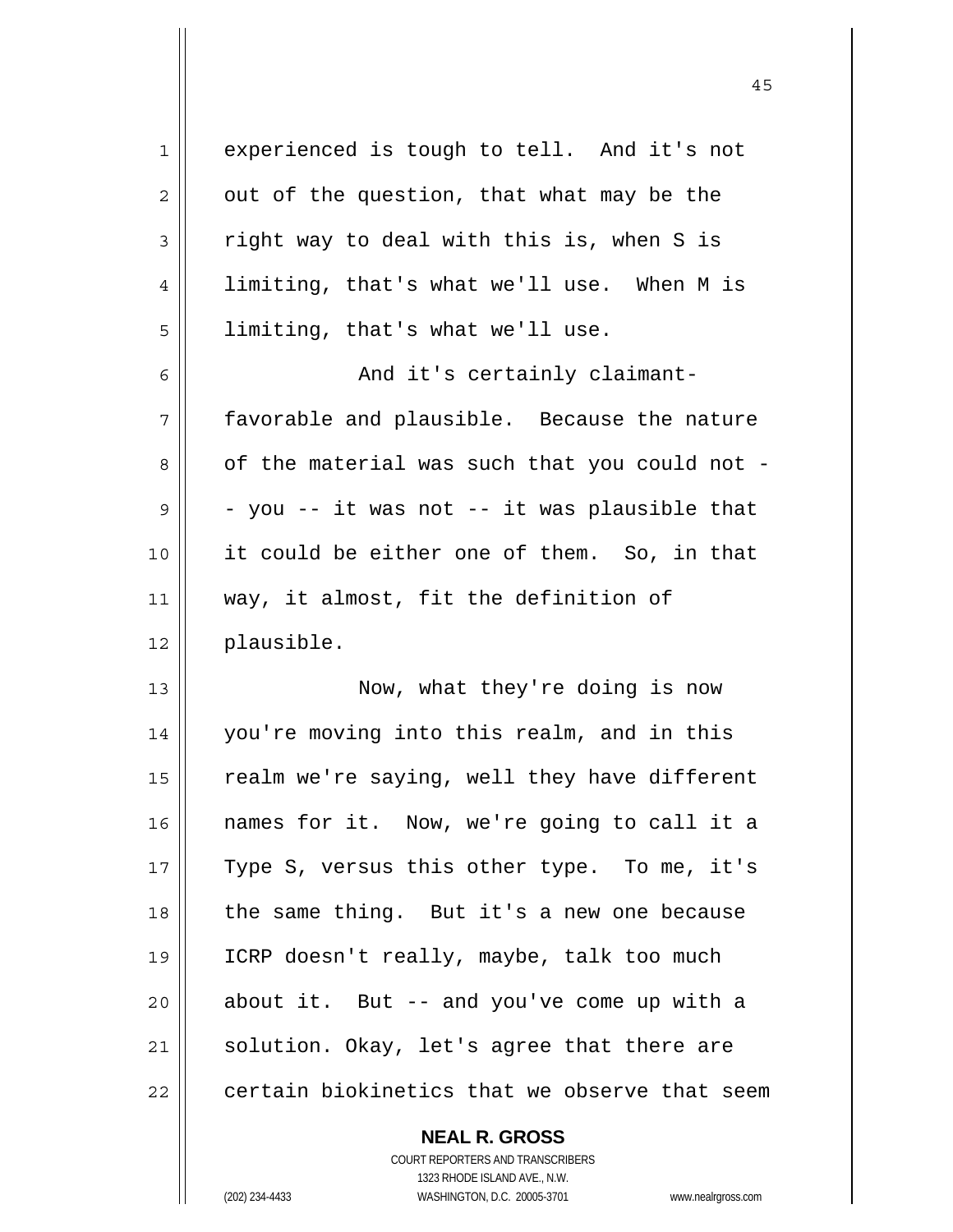$1 \parallel$  to be, don't fit the nice little clean boxes  $2 \parallel$  that ICRP creates for us all. 3 And we got a new box here, and we 4 want to give it a name. And also, we all  $5 \parallel$  agree, that given the data that we do have, 6 | sitting down, we can probably construct a 7 biokinetic treatment of this problem to model  $8 \parallel$  that situation when we encounter it, for that 9 || person. So therefore, unless we all walk 10 || away and we agree, yes, we can do that 11 || person. We've got enough data, and it  $12$  | certainly has this lag, and we'll come up 13  $\parallel$  with a model for that person. Okay. 14 || Now, here's where I'm headed. 15 Where I'm headed now, is good, I think we've 16 || qot that locked. So now we have a coworker 17 model problem. The problem is, well, we have 18 people out there who are below the limits of 19 detection. We don't know quite for sure what 20 | circumstances under which they might have 21 || been exposed to the plutonium, and we're  $22$   $\parallel$  confronted with the dilemma of whether we

46

 COURT REPORTERS AND TRANSCRIBERS 1323 RHODE ISLAND AVE., N.W. (202) 234-4433 WASHINGTON, D.C. 20005-3701 www.nealrgross.com

 **NEAL R. GROSS**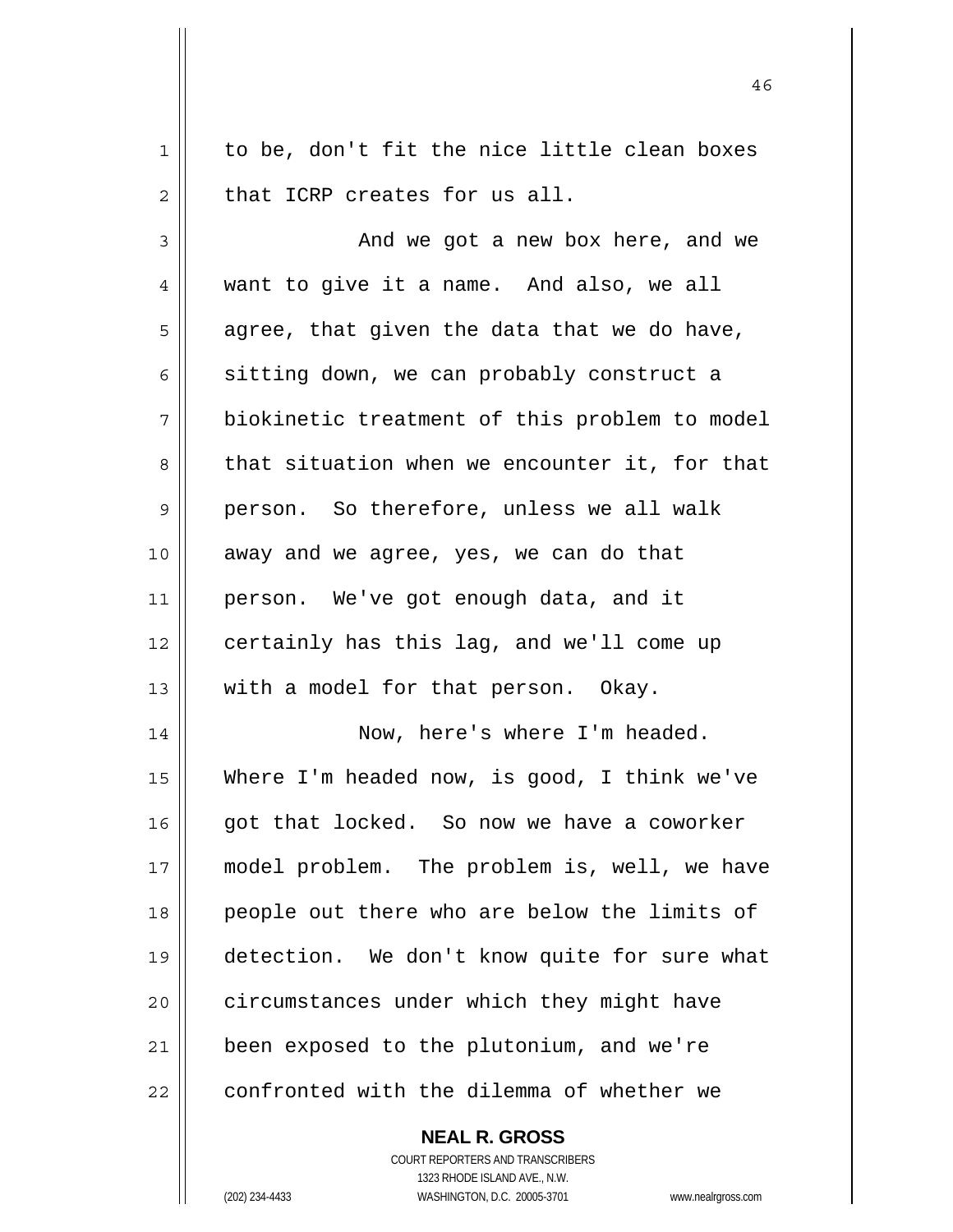$1 \parallel$  treat that person. Whether we -- you know,  $2 \parallel$  let's say we have limited measurements, or no 3 measurements above the detection level. But 4 we do want to assign some missed dose to that 5 person. 6 And now what I'm hearing across  $7 \parallel$  the table is, a good solution is, well, use  $8 \parallel$  the one that's limiting. And that's very 9 | much analogous to what was done in other 10 || circumstances. Now, this is where the 11 plausibility issue comes in. And this is how 12 I see it. 13 || If it's plausible that the nature 14 | of the material that was being handled across 15  $\parallel$  the board at this facility was such that it's 16  $\parallel$  an unusual material, and it's possible that 17 many of the workers might have been exposed 18 || to this unusual material, we're not sure. So 19 || therefore, it's plausible that everyone might  $20$  || have gotten that. It goes back to the 21 Chapman Valve again. We really don't know  $22$  || because of the nature of the operation, the

47

 **NEAL R. GROSS** COURT REPORTERS AND TRANSCRIBERS 1323 RHODE ISLAND AVE., N.W. (202) 234-4433 WASHINGTON, D.C. 20005-3701 www.nealrgross.com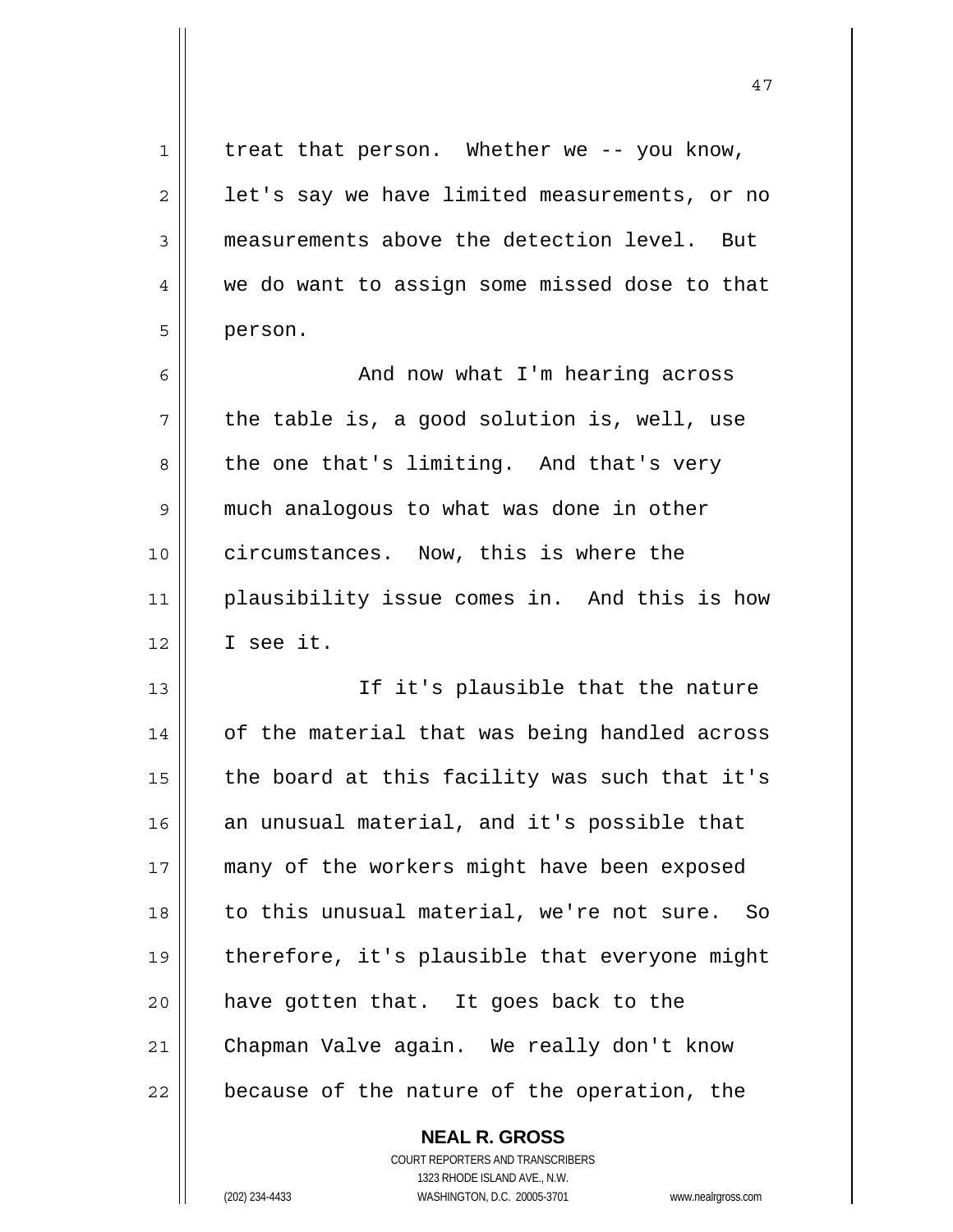1 || nature of the material, all of a sudden -- $2 \parallel$  the argument I'm making is that, yes., if it  $3 \parallel$  seems that it's plausible that that scenario  $4 \parallel$  could in fact be the case at this facility,  $5 \parallel$  then you could say, it becomes universal. We  $6 \parallel$  will always pick the one that's limiting. 7 || But, if it turns out that you 8 || can't really say that, you say, well, no.  $9 \parallel$  It's not like that. There's only a certain 10 class of workers that we believe were exposed 11 | to this -- had this unusual pattern. And the 12 || other classes of workers clearly were not. 13  $\parallel$  Then we're in the SEC realm, in my opinion, 14 where we're going to have to parse the two. 15 We're going to have to be able to 16  $\parallel$  say, each time you have a person that's on 17 | the table, where you don't have clear and 18 unambiguous data, where by you can do dose 19 | reconstruction either way, but you're saying, 20 we have to make a choice. What are we going 21 || to assign to this person, which box are we  $22 \parallel$  going to put it in? What I'm saying is, that

> **NEAL R. GROSS** COURT REPORTERS AND TRANSCRIBERS 1323 RHODE ISLAND AVE., N.W.

(202) 234-4433 WASHINGTON, D.C. 20005-3701 www.nealrgross.com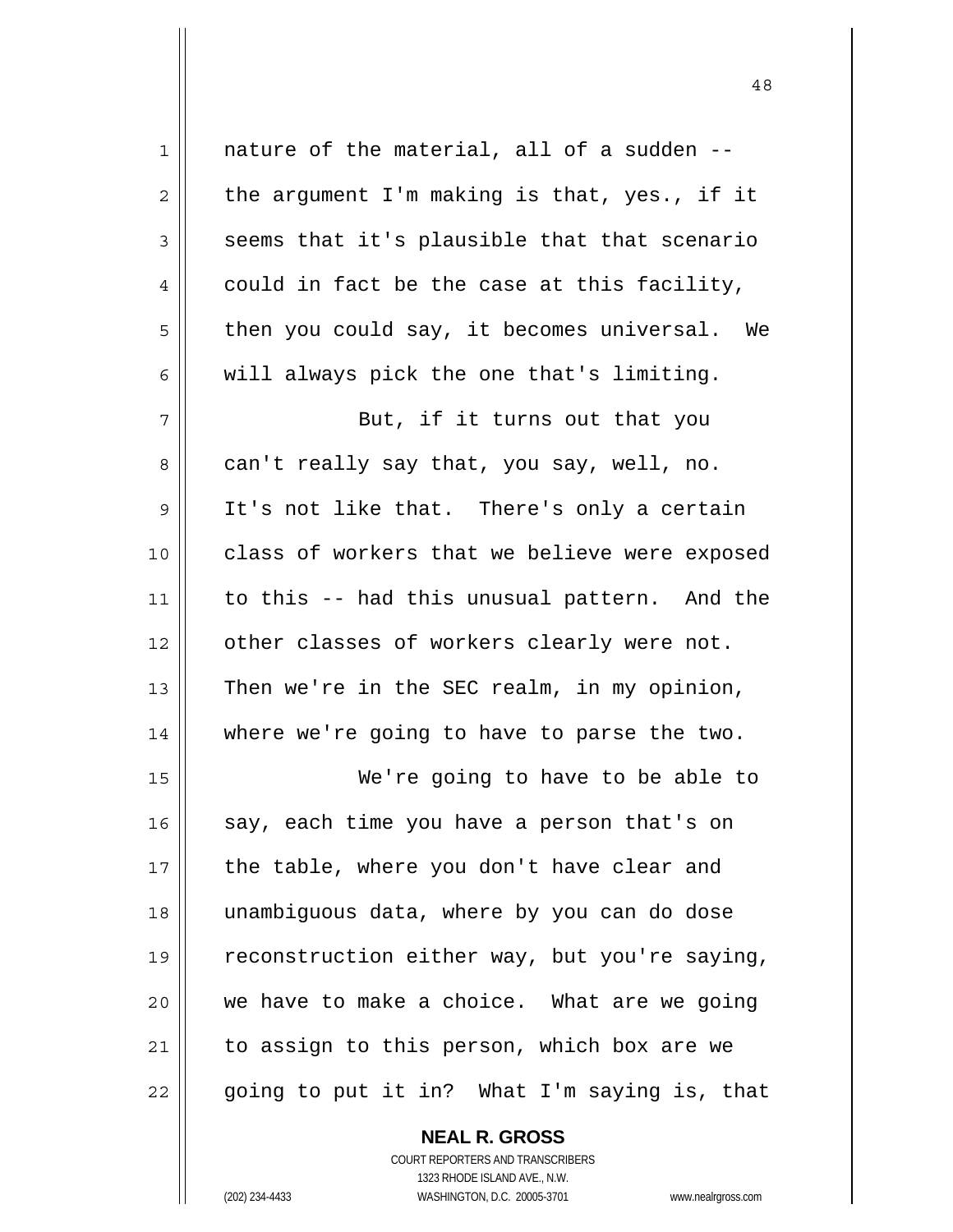1 automatically assigning into the limiting  $2 \parallel$  box, will work if it's plausible that he  $3$  || might belong in that box. 4 || But if the nature of his work, you  $5 \parallel$  know, if it turns out the nature of the work  $6 \parallel$  is such that no, no, no, you should be able  $7 \parallel$  to make that distinction. The nature of the  $8 \parallel$  work was different enough, that you can say,  $9 \parallel$  these people are going to be Type M, and 10 || these people are going to be Type S, to 11 harken back to other situations where you did 12 make -- where you are sort of like forced to 13 make that distinction. 14 || T guess, if you see where I'm  $15$  || going, it almost is a question that goes to 16 | the Working Group and the Board, about 17 plausibility. We're going to run into this  $18$  | time and time again on future  $-$  and now, the 19 question really becomes, what I'm hearing, is 20 || you folks have proposed, given that the signs  $21$  could be dealt with, we'll come up with a  $22$  | biokinetic model just like we did on Rocky.

> **NEAL R. GROSS** COURT REPORTERS AND TRANSCRIBERS 1323 RHODE ISLAND AVE., N.W. (202) 234-4433 WASHINGTON, D.C. 20005-3701 www.nealrgross.com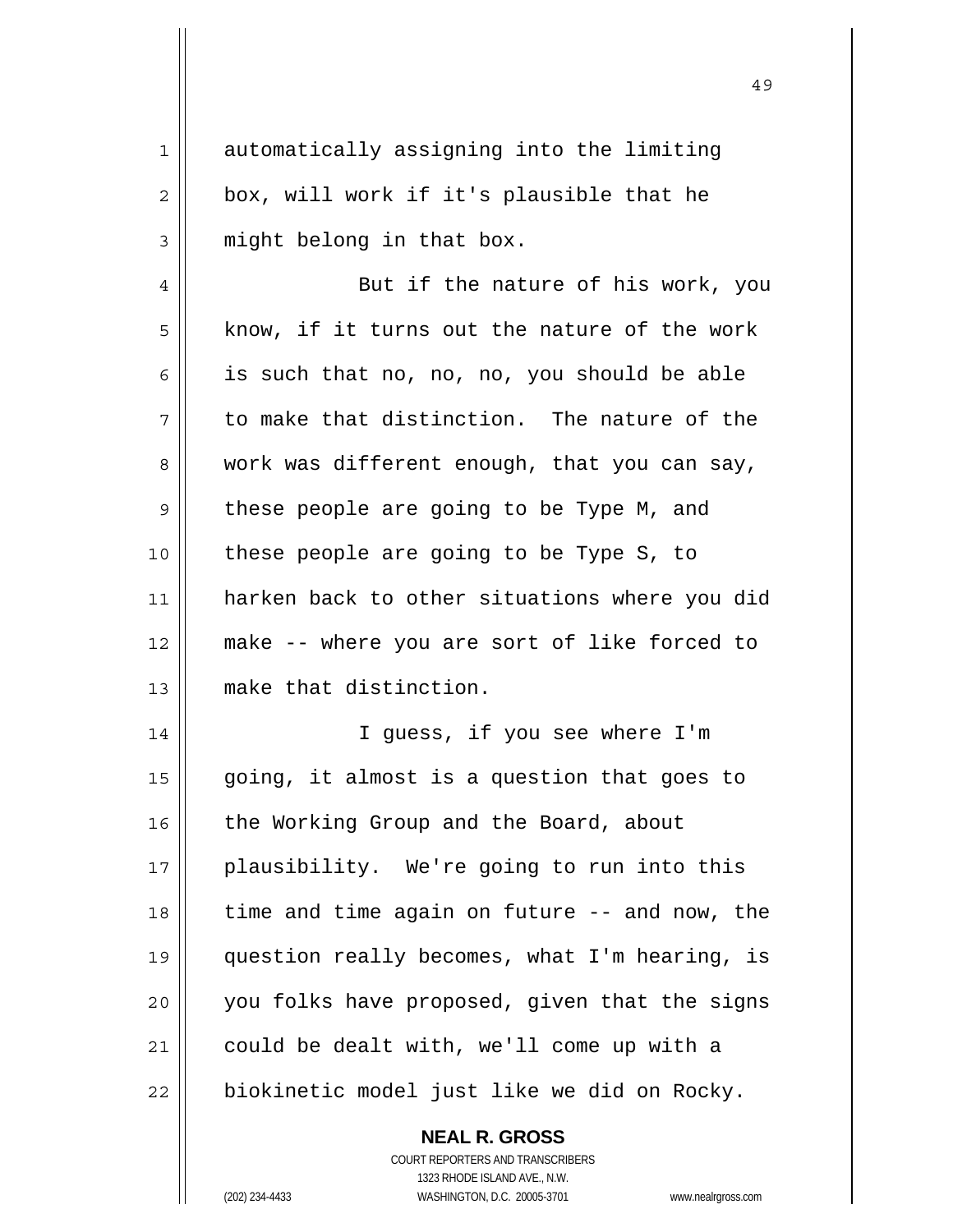$1 \parallel$  It can be done here, why not. Okay? And so, 2 || in principle, yes.

50

3 || Then the question becomes, on 4 || Rocky, I think you were in a situation where 5 | you could make a distinction between those 6 workers that you felt you want to treat with 7 high-fired, and those you decided no, we're 8 || not going to treat with high-fired, or not. 9 MR. ULSH: Actually, Rocky, it was  $10$ 11 | MR. MAURO: It was everybody. 12 MR. ULSH: It was everybody. It 13 turned out not to be the claimant-favorable 14 | choice sometimes. But it was, as a 15  $\parallel$  possibility, it was applied to --16 MR. MAURO: Okay. Well, 17 || situation. So maybe it was, at Rocky, you 18 had a circumstance where you're saying where 19 you have all these workers, but you're going  $20$  | to assign high-fired to all of them, even  $21$  though that may not have been limiting. And  $22$  | not only that, it may not be the scenario

 **NEAL R. GROSS**

 COURT REPORTERS AND TRANSCRIBERS 1323 RHODE ISLAND AVE., N.W. (202) 234-4433 WASHINGTON, D.C. 20005-3701 www.nealrgross.com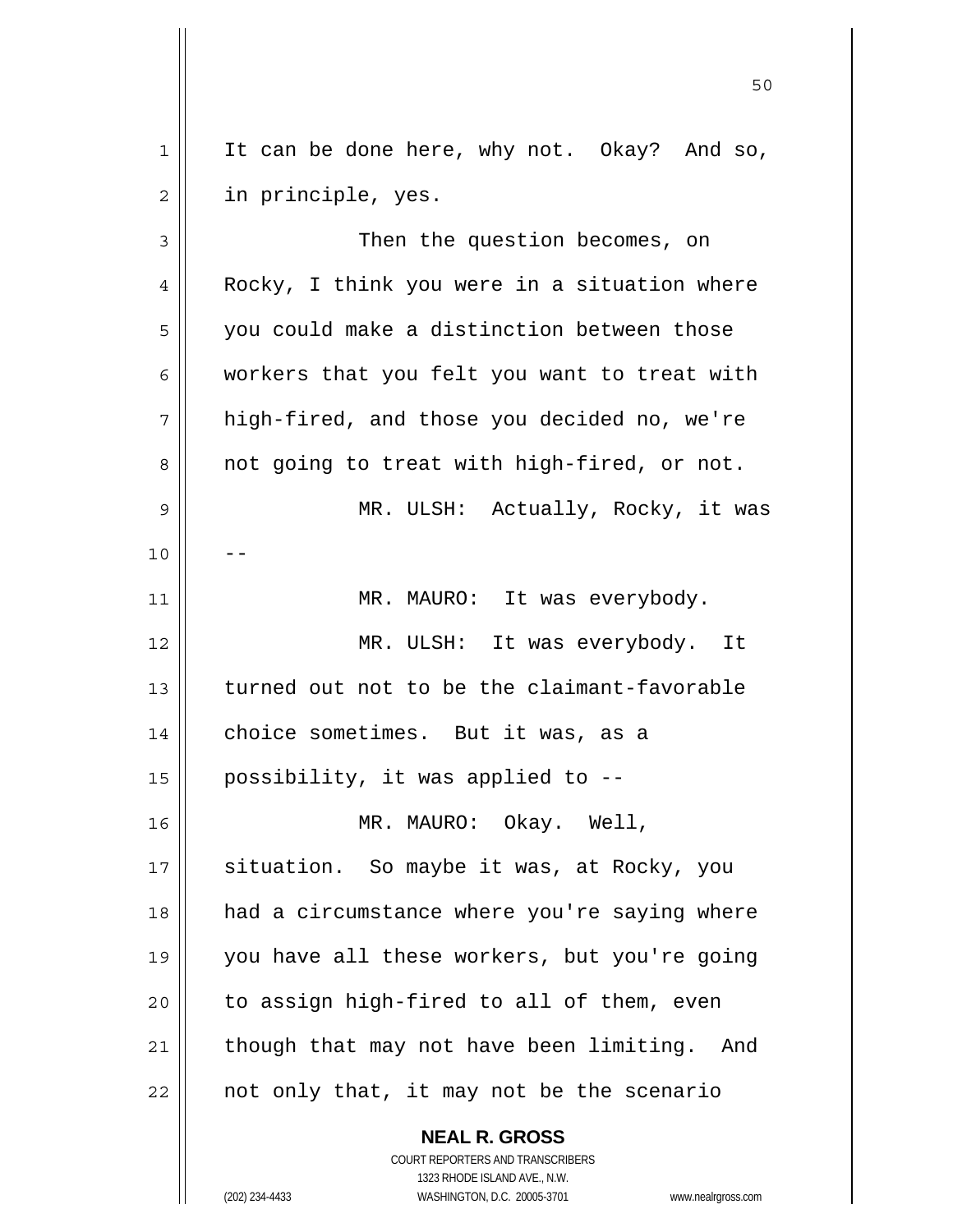**NEAL R. GROSS** COURT REPORTERS AND TRANSCRIBERS 1323 RHODE ISLAND AVE., N.W. (202) 234-4433 WASHINGTON, D.C. 20005-3701 www.nealrgross.com 1 || that applies to that person. 2 MR. ULSH: No, no, no. It was at 3 | Rocky, what we did was, we added that to 4 || among the universe of possible solubility 5 classes. 6 MR. MAURO: Okay. 7 || MR. ULSH: Of everybody. 8 MR. MAURO: Okay. 9 MR. ULSH: For some people, it 10 || turned out to be the limiting choice. 11 || MR. MAURO: Okay. 12 || MR. ULSH: For others, it didn't. 13 || MR. MAURO: Okay. And you made 14 | that distinction. 15 MS. BRACKETT: In fact, that's 16 || pretty much across the complex now. Once we 17 develop this super S, that's done at all the 18 sites. 19 || MR. MAURO: Good. But now, that  $20$  | brings us right where we are, the only reason 21 || I bring this question up. And the reason I  $22$  | bring it up is we're here again, only on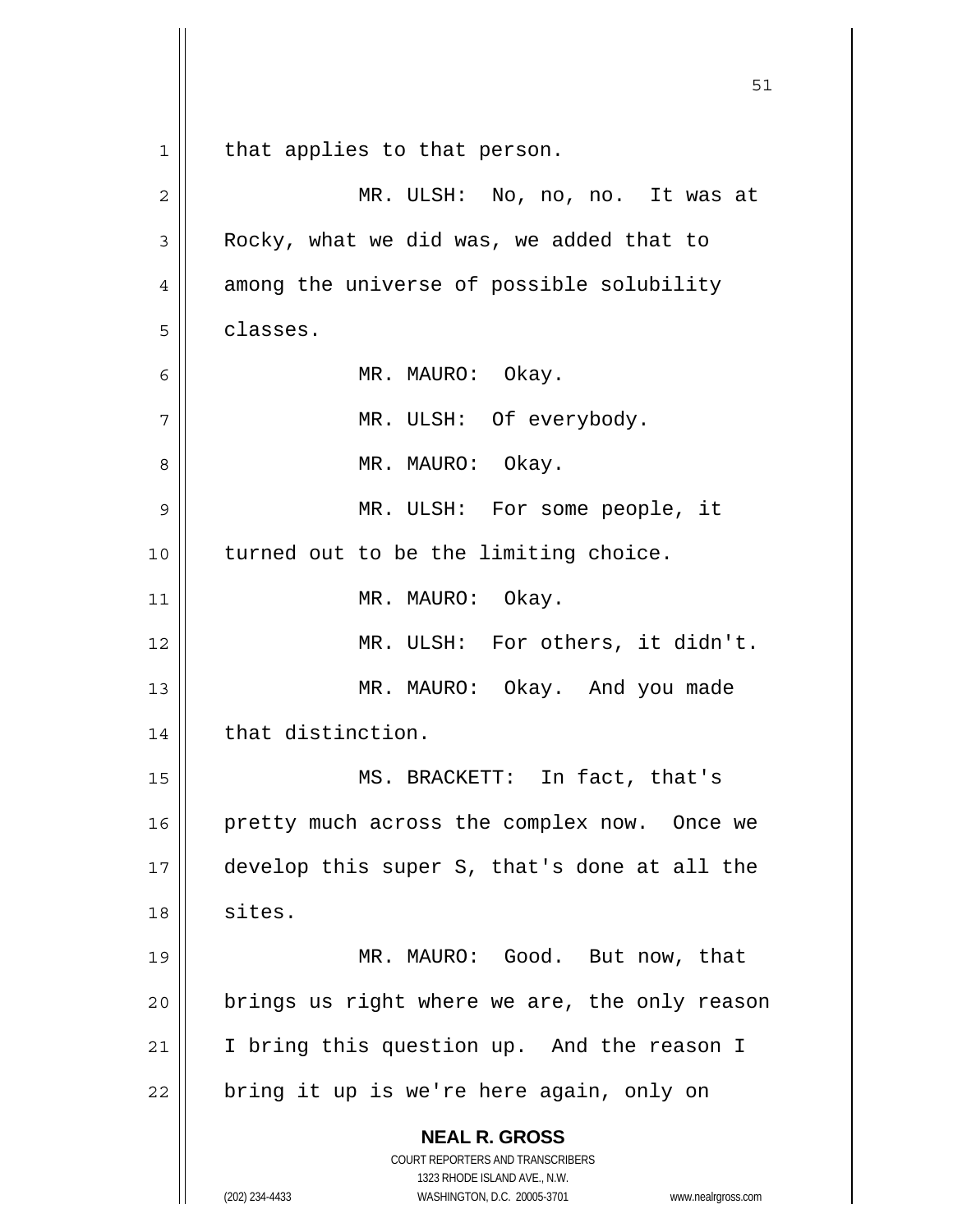**NEAL R. GROSS** COURT REPORTERS AND TRANSCRIBERS 1323 RHODE ISLAND AVE., N.W. (202) 234-4433 WASHINGTON, D.C. 20005-3701 www.nealrgross.com 1 || Mound with a new type of material, with it's  $2 \parallel$  own biokinetics. And it sounds to me that  $3 \parallel$  once that model is agreed upon, which I 4 | believe there's general agreement it can be 5 | built, how are you going to parse it amongst 6 workers? 7 The universal approach may not be  $8 \parallel$  the one that will be what I would say 9 consistent with the plausibility assigned it. 10 It's just a little too convenient. Okay, we 11 || just give it to everybody. You know, 12 | everybody's got the worst possible scenario. 13 I don't know if you can do that. And this 14 || is really a judgment to be made by the 15 Working Group and the Board. 16 You know, because you found  $17$  || universal solution that will bound everybody, 18 but if that circumstance does not apply to 19 || everybody, is that consistent with the 20 plausibility side? 21 MR. MORRIS: But John, it doesn't  $22$  || have to apply to everybody. It has to apply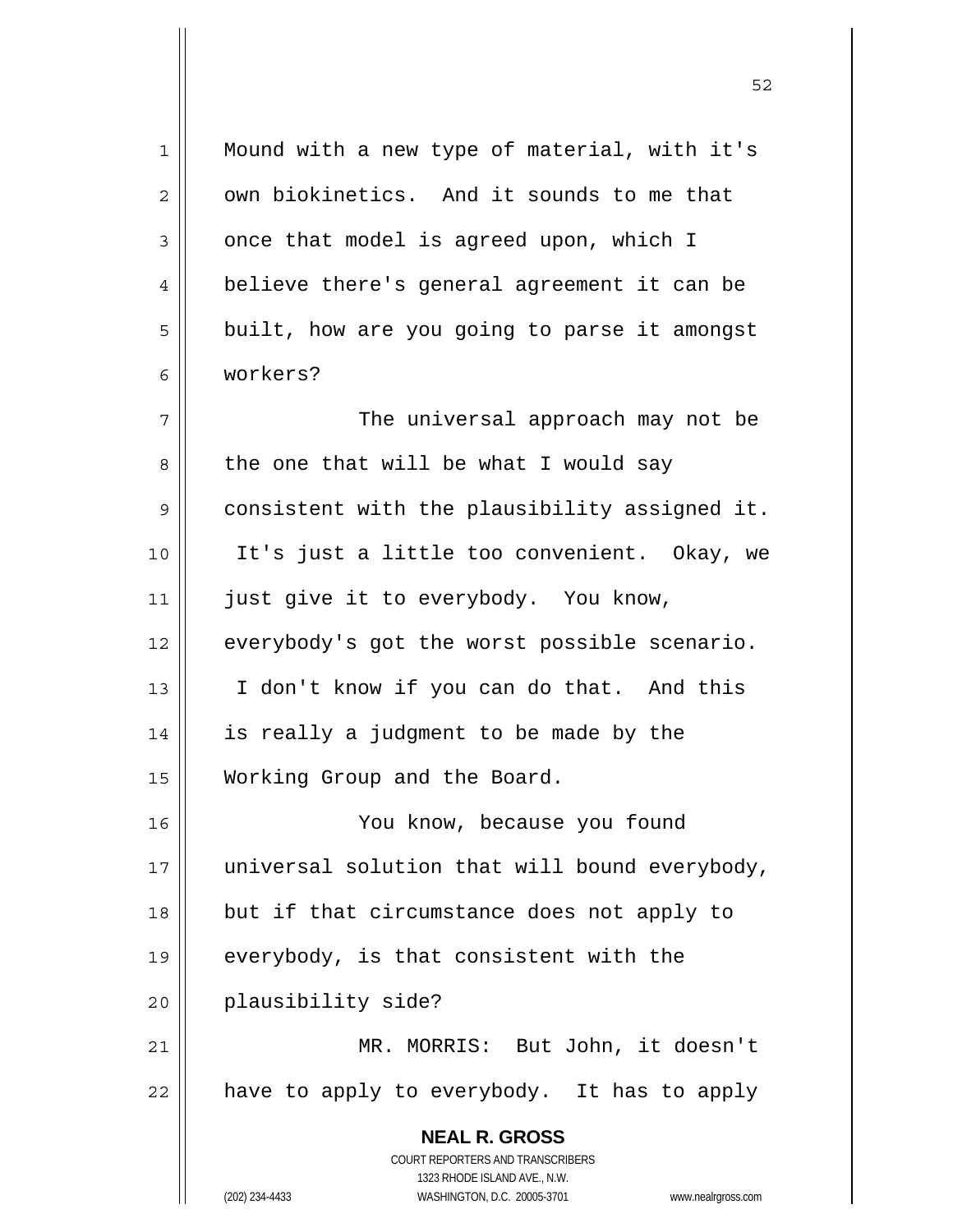**NEAL R. GROSS** COURT REPORTERS AND TRANSCRIBERS 1323 RHODE ISLAND AVE., N.W. (202) 234-4433 WASHINGTON, D.C. 20005-3701 www.nealrgross.com  $\sim$  53 1 | to any member of the proposed class. 2 || MR. MAURO: Right. 3 MR. MORRIS: Not every member of 4 the proposed class. That's the definition of  $5 \parallel - -$ 6 MR. FITZGERALD: But it won't be 7 || in the proposed class if it'ssuccessful. I 8 | guess I'm missing something. 9 MR. MAURO: Maybe I'm not making 10 myself clear. 11 || MEMBER ZIEMER: Well, the proposed 12 class can have any number of definitions. It 13  $\parallel$  could be everybody on the site, or it could 14 | be in a particular building, or a particular 15  $\vert$  class of -- that's going to be very dependent  $16$  on the definition of the class to start with. 17 || But I don't think Brant was saying 18 you're going to apply it across the board in 19 || a site, are you? You yourself define what  $20$  the class is. 21 MR. MAURO: Well, the initial 22 Mound -- initial proposed Mound class is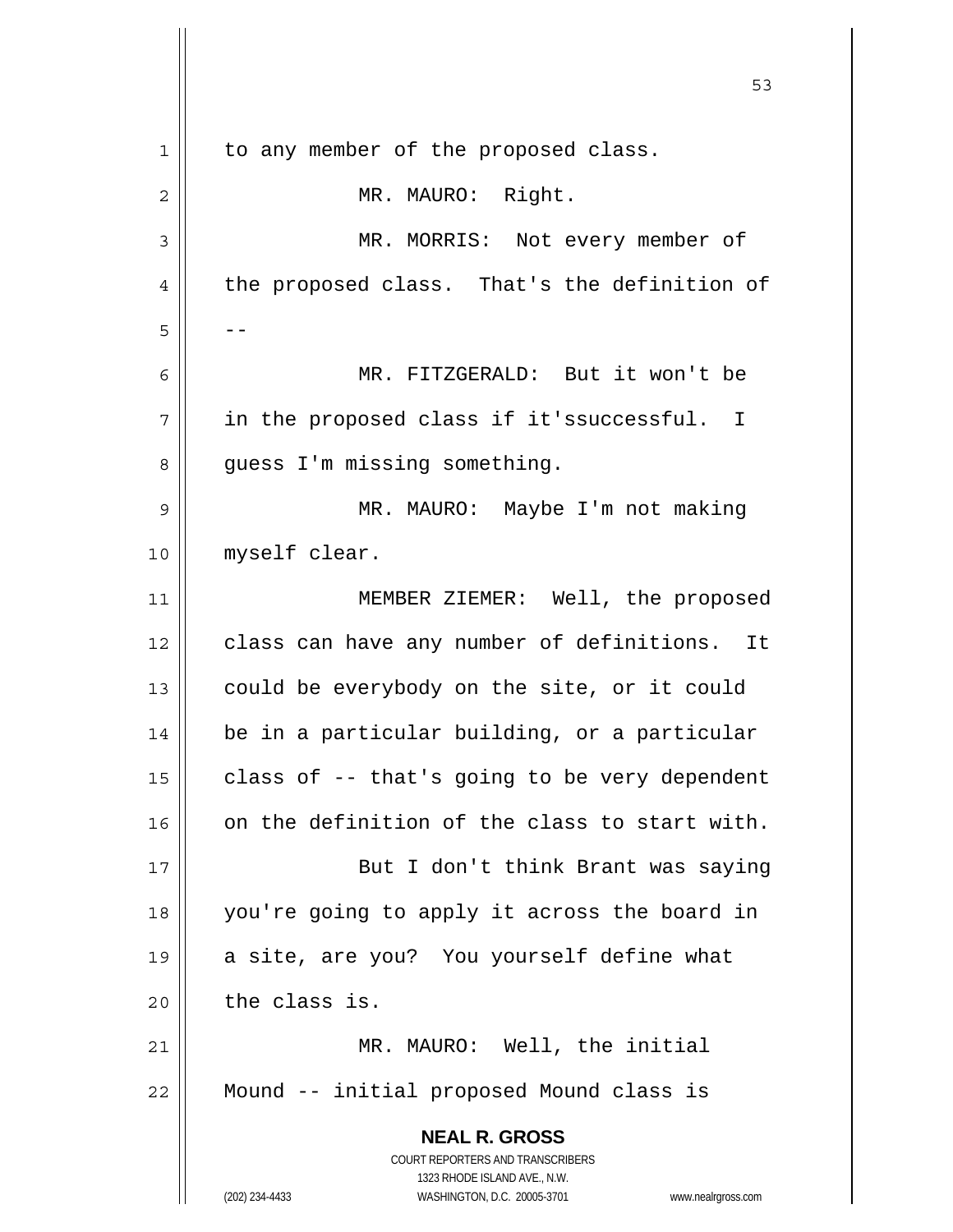1 everybody on site. Now, of course, as in the  $2 \parallel$  past, the Advisory Board is free to, perhaps, 3 define a narrower class. I mean, that's 4 always a possibility. But right now, at  $5 \parallel$  least the initial proposed class is everyone  $6 \parallel$  on site. 7 John, where I'm perhaps a little 8 confused is, even at Rocky Flats, it may not  $9 \parallel$  be possible to say that these particular 10 workers dealt with Super S Plutonium-239, and 11 these particular workers didn't. I certainly  $12$  | think that it's not -- the people that were  $13$  actually exposed to that material is much 14 || smaller than what we're applying it to. 15 || MR. MAURO: See, if you know who  $16$  they are, I think you've got the problem 17 || knocked. In other words, I know that the 18 people that were in the circumstance where  $19$  | they were exposed to this unusual material, 20 we know who they are. And therefore, we know  $21$  | when we're going to apply it. 22 I'm more concerned about not being

> **NEAL R. GROSS** COURT REPORTERS AND TRANSCRIBERS 1323 RHODE ISLAND AVE., N.W. (202) 234-4433 WASHINGTON, D.C. 20005-3701 www.nealrgross.com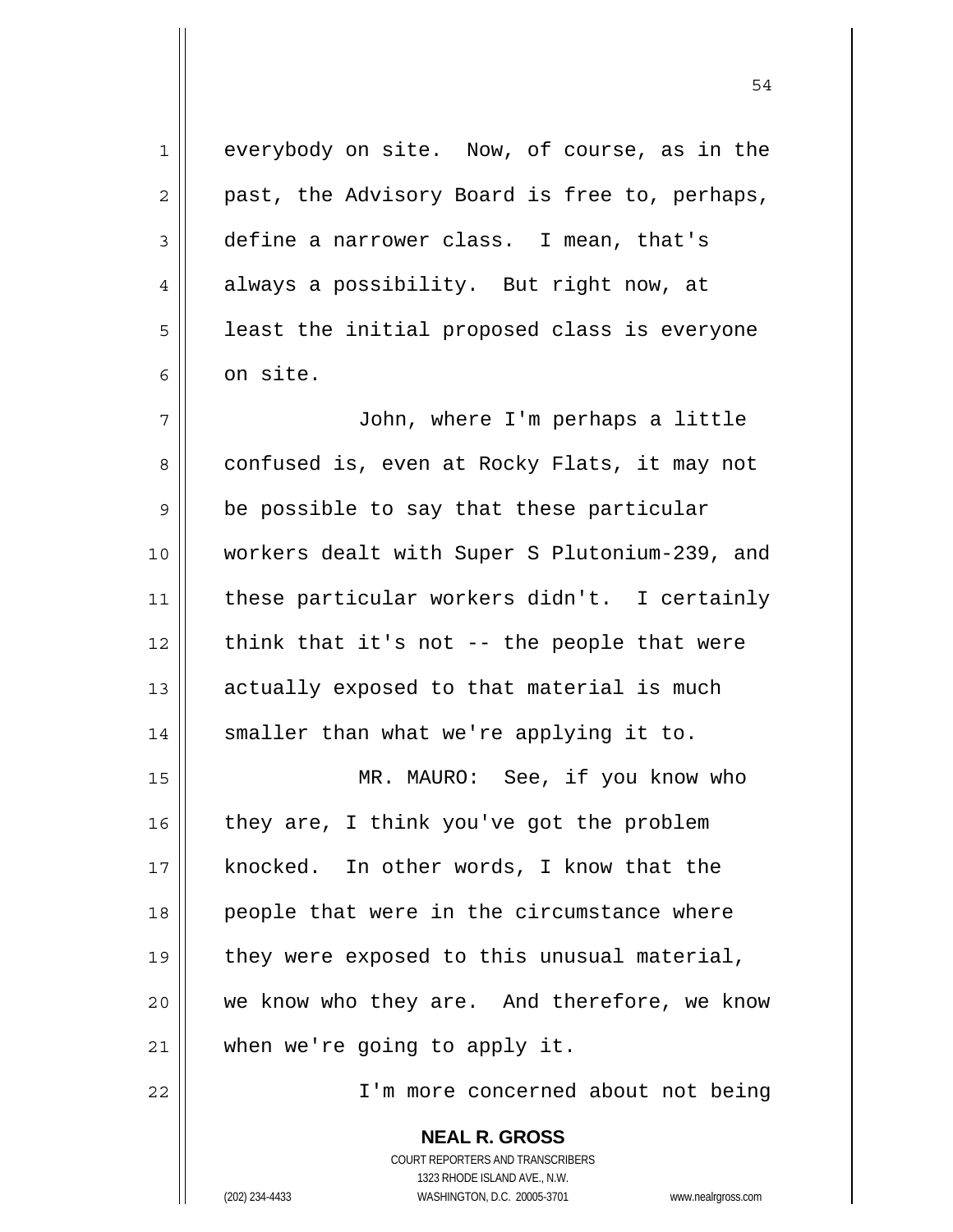$1 \parallel$  able to do that.

| $\overline{2}$ | MR. ULSH: But that's not what                 |
|----------------|-----------------------------------------------|
| 3              | we're doing at Rocky. We're putting that in   |
| 4              | for everybody. I mean, there's precedent for  |
| 5              | that. And as Liz said, it's not just Rocky.   |
| 6              | It's pretty much across the complex.          |
| 7              | MS. BRACKETT: In general, for                 |
| 8              | internal dosimetry, the way it works is that  |
| 9              | we take the possible universe of material     |
| 10             | types, identified by the ICRP, and we apply   |
| 11             | all of them to every person. I mean, we       |
| 12             | can't say with any certainty anywhere that    |
| 13             | these people only work with Type M, and these |
| 14             | people only work with Type S. The dosing      |
| 15             | conceptions are always done assuming all      |
| 16             | possible material types.                      |
| 17             | MR. ULSH: Now, it may be at                   |
| 18             | Mound. Keep in mind, I'm getting ahead of     |
| 19             | the cart, ahead of the horse here. I can't    |
| 20             | really say where, if any, situations -- well, |
| $2\,1$         | certainly there are some situations at Mound. |
| 22             | I think that everyone one would agree where   |

 **NEAL R. GROSS** COURT REPORTERS AND TRANSCRIBERS 1323 RHODE ISLAND AVE., N.W. (202) 234-4433 WASHINGTON, D.C. 20005-3701 www.nealrgross.com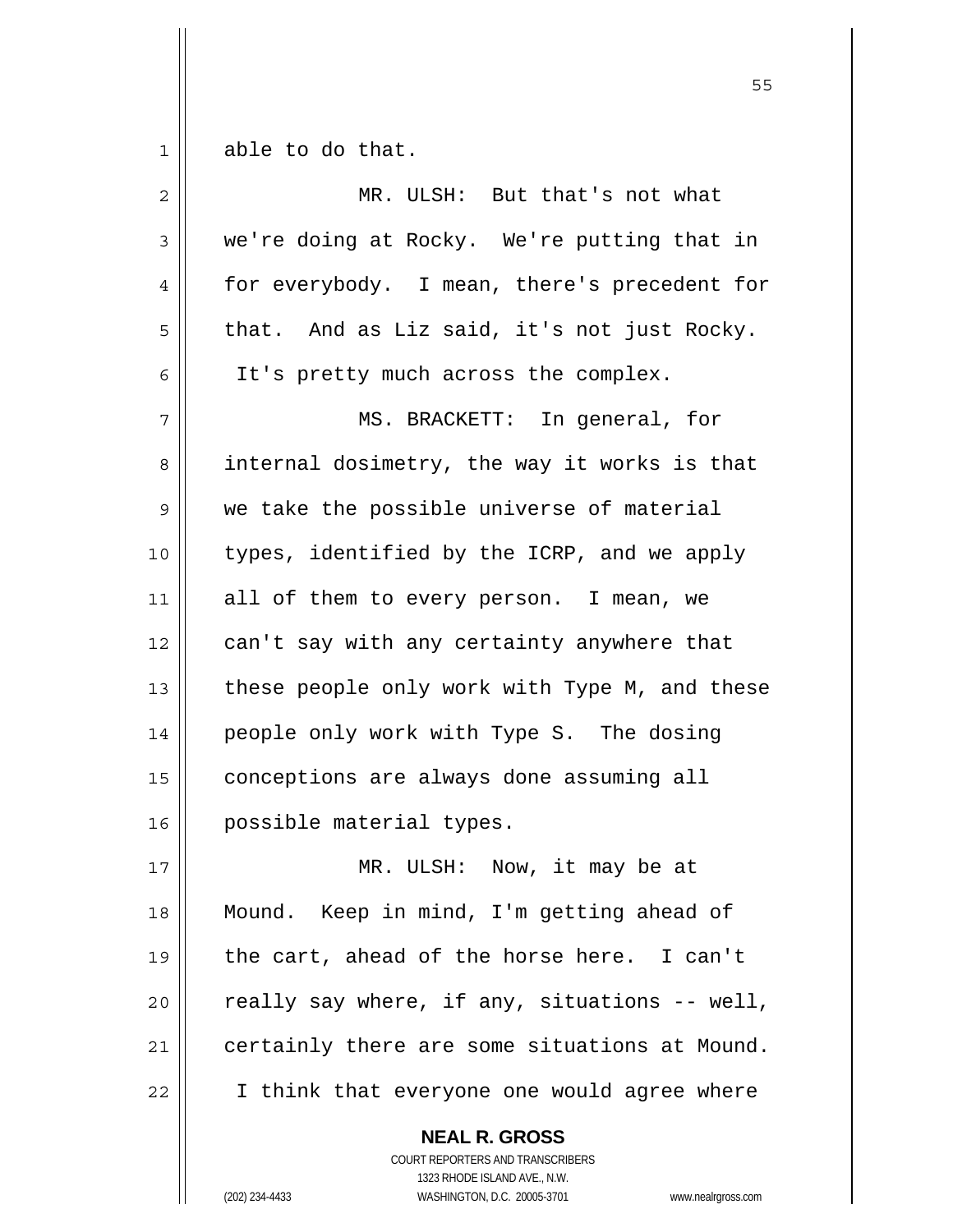| 1  | you see this nonmonotonic behavior. That                                |
|----|-------------------------------------------------------------------------|
| 2  | might be limited to a particular time.                                  |
| 3  | For instance, when they started                                         |
| 4  | the microsphere program. I'm just saying, a                             |
| 5  | for-instance here. I don't know that that's                             |
| 6  | the case. So, you might say for instance,                               |
| 7  | whenever that program started, I don't know                             |
| 8  | when it was, 1965, I don't know. Before that                            |
| 9  | time, it's not plausible. After that time,                              |
| 10 | it's plausible.                                                         |
| 11 | There may be situations like that.                                      |
| 12 | MR. MAURO: You just answered my                                         |
| 13 | question. There might be ways to parse this.                            |
| 14 | MR. ULSH: Perhaps.                                                      |
| 15 | MR. MAURO: And it depends on, I                                         |
| 16 | guess, it's uncertain right now.                                        |
| 17 | MR. ULSH: Perhaps. But of                                               |
| 18 | course, that would be something that we would                           |
| 19 | all have to discuss, and you know, come to                              |
| 20 | consensus on, I guess.                                                  |
| 21 | But at worst, we're left with a                                         |
| 22 | situation like at Rocky Flats, and everywhere                           |
|    | <b>NEAL R. GROSS</b>                                                    |
|    | <b>COURT REPORTERS AND TRANSCRIBERS</b><br>1323 RHODE ISLAND AVE., N.W. |
|    | (202) 234-4433<br>WASHINGTON, D.C. 20005-3701<br>www.nealrgross.com     |

 $\mathsf{II}$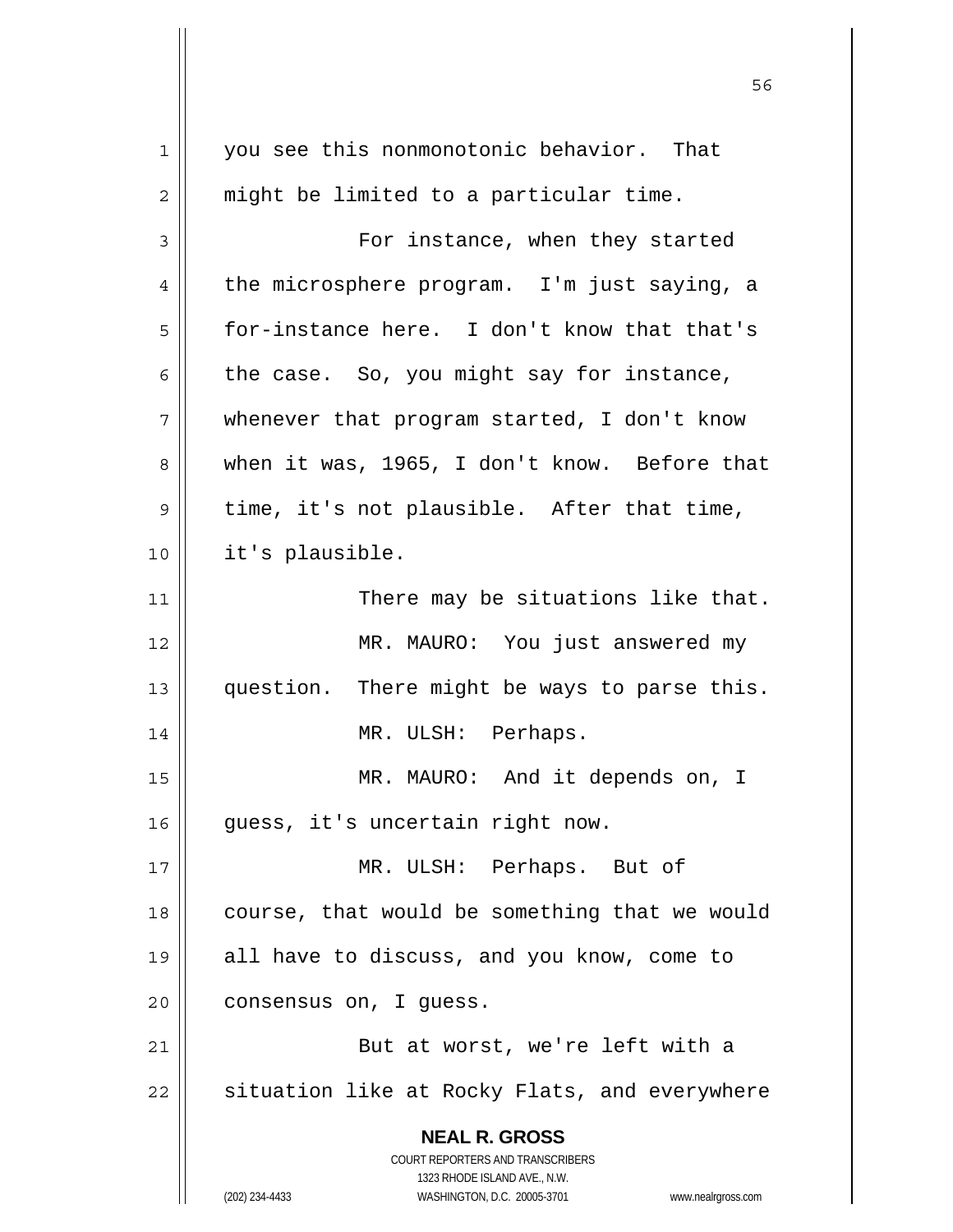| 1  | else in the complex, where we say --                                                                |
|----|-----------------------------------------------------------------------------------------------------|
| 2  | MR. MAURO: You can't parse it.                                                                      |
| 3  | MR. ULSH: -- we can't parse it.                                                                     |
| 4  | Just apply it to everybody.                                                                         |
| 5  | MR. FITZGERALD: I guess my                                                                          |
| 6  | question that sort of led into this                                                                 |
| 7  | discussion was, whether that parsing was                                                            |
| 8  | going to be part of demonstrating the model,                                                        |
| 9  | or from the way you describe it, as part of                                                         |
| 10 | the non-SEC application part. And I'm still                                                         |
| 11 | not clear whether you would agree that the                                                          |
| 12 | kind of parsing that -- I'll use that word                                                          |
| 13 | that John's talking about -- would be part of                                                       |
| 14 | your demonstrating the model, how it would be                                                       |
| 15 | applied.                                                                                            |
| 16 | If it is, then my issue doesn't                                                                     |
| 17 | play. If it isn't, then I still have some                                                           |
| 18 | questions about whether the model is going to                                                       |
| 19 | be truly demonstrated if you can't show how                                                         |
| 20 | you're going to distinguish workers.                                                                |
| 21 | MR. ULSH: Perhaps the way forward                                                                   |
| 22 | would be, from here, let's wait and see how                                                         |
|    | <b>NEAL R. GROSS</b>                                                                                |
|    | COURT REPORTERS AND TRANSCRIBERS                                                                    |
|    | 1323 RHODE ISLAND AVE., N.W.<br>(202) 234-4433<br>WASHINGTON, D.C. 20005-3701<br>www.nealrgross.com |
|    |                                                                                                     |

Ш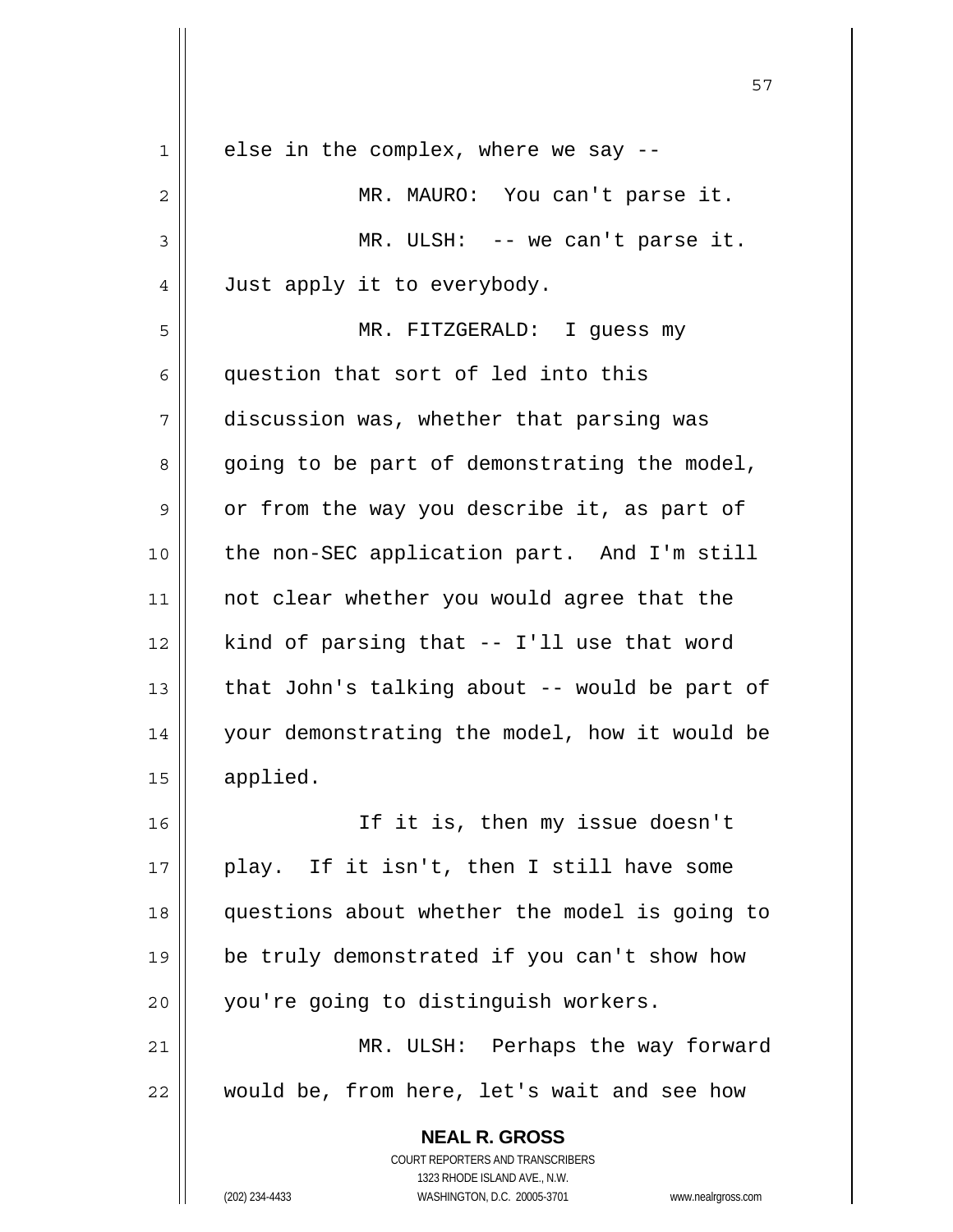| $\mathbf 1$ | it all shakes out. If we wind up proposing,                         |
|-------------|---------------------------------------------------------------------|
| $\mathbf 2$ | you know, what, we're just going to apply it                        |
| 3           | to everybody, well, then that's one thing.                          |
| 4           | MR. FITZGERALD: Yes. Okay.                                          |
| 5           | MR. ULSH: But if we come back and                                   |
| 6           | we say, it's only these particular workers,                         |
| 7           | maybe then that would be the appropriate time                       |
| 8           | to have that discussion. Do we need to talk                         |
| 9           | about this now, before the SEC decision is                          |
| 10          | made? Or is that more appropriate for a TBD                         |
| 11          | discussion.                                                         |
| 12          | MR. FITZGERALD: Well, I think                                       |
| 13          | that discussion can't be -- I mean, you've                          |
| 14          | had the response now for at least a week.                           |
| 15          | I'm just saying, it really is pretty early in                       |
| 16          | the process.                                                        |
| 17          | MR. ULSH: Yes, yes.                                                 |
| 18          | MR. FITZGERALD: But I think a                                       |
| 19          | discussion can happen the next go around.                           |
| 20          | MR. MAURO: And talking it                                           |
| 21          | through, and listening, I can see why we                            |
| 22          | would come to the decision it's not an SEC.                         |
|             | <b>NEAL R. GROSS</b>                                                |
|             | <b>COURT REPORTERS AND TRANSCRIBERS</b>                             |
|             | 1323 RHODE ISLAND AVE., N.W.                                        |
|             | (202) 234-4433<br>WASHINGTON, D.C. 20005-3701<br>www.nealrgross.com |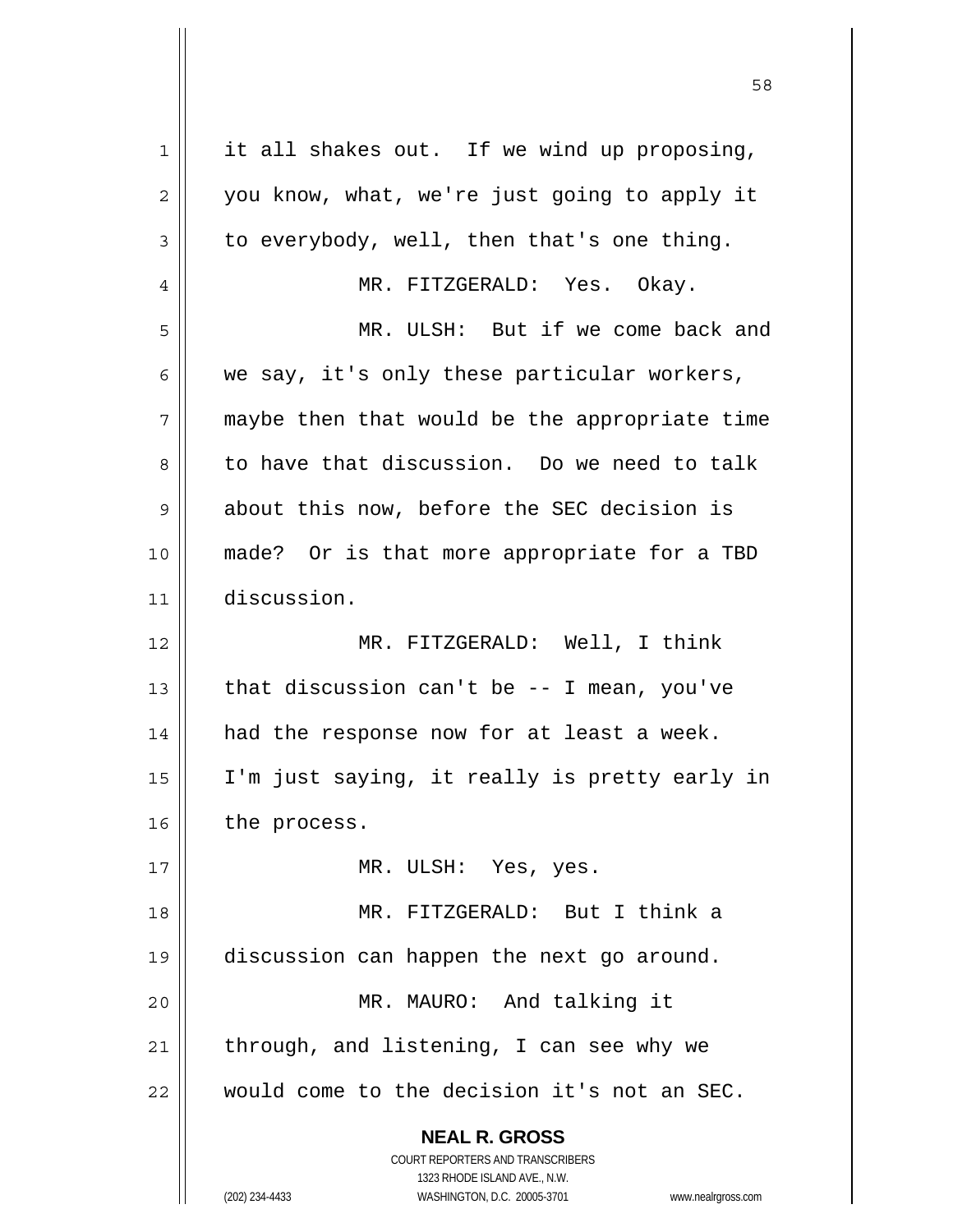**NEAL R. GROSS** 1 || Because what you're saying is, once you have  $2 \parallel$  the model, then it becomes, okay, well, we're  $3 \parallel$  really in one or two places. 4 Either if we really can't parse  $5 \parallel$  it, that means that we really don't know who  $6 \parallel$  really got this and who didn't get it, then  $7 \parallel$  you have no choice but to apply it to 8 everybody. If you can parse it, you can 9 || parse it. So, I guess I'm going to sort of 10 withdraw my little concern after my -- after 11 thinking it out loud, so-to-speak. I guess 12 my reaction now, in light of what you said is 13  $\parallel$  that, yes, we're not really dealing with an 14 | SEC issue. 15 MR. ULSH: Well, it's early. 16 Let's -- certainly I like that. 17 MR. MAURO: No, no, no. I'm just 18 || trying to be thoughtfully honest about it. 19 | Because my first reaction was, wait a minute. 20 You have an obligation to parse. But maybe  $21$  | if you really can't parse it, I mean, just 22 || about anybody could have gotten hit with this

59

 COURT REPORTERS AND TRANSCRIBERS 1323 RHODE ISLAND AVE., N.W. (202) 234-4433 WASHINGTON, D.C. 20005-3701 www.nealrgross.com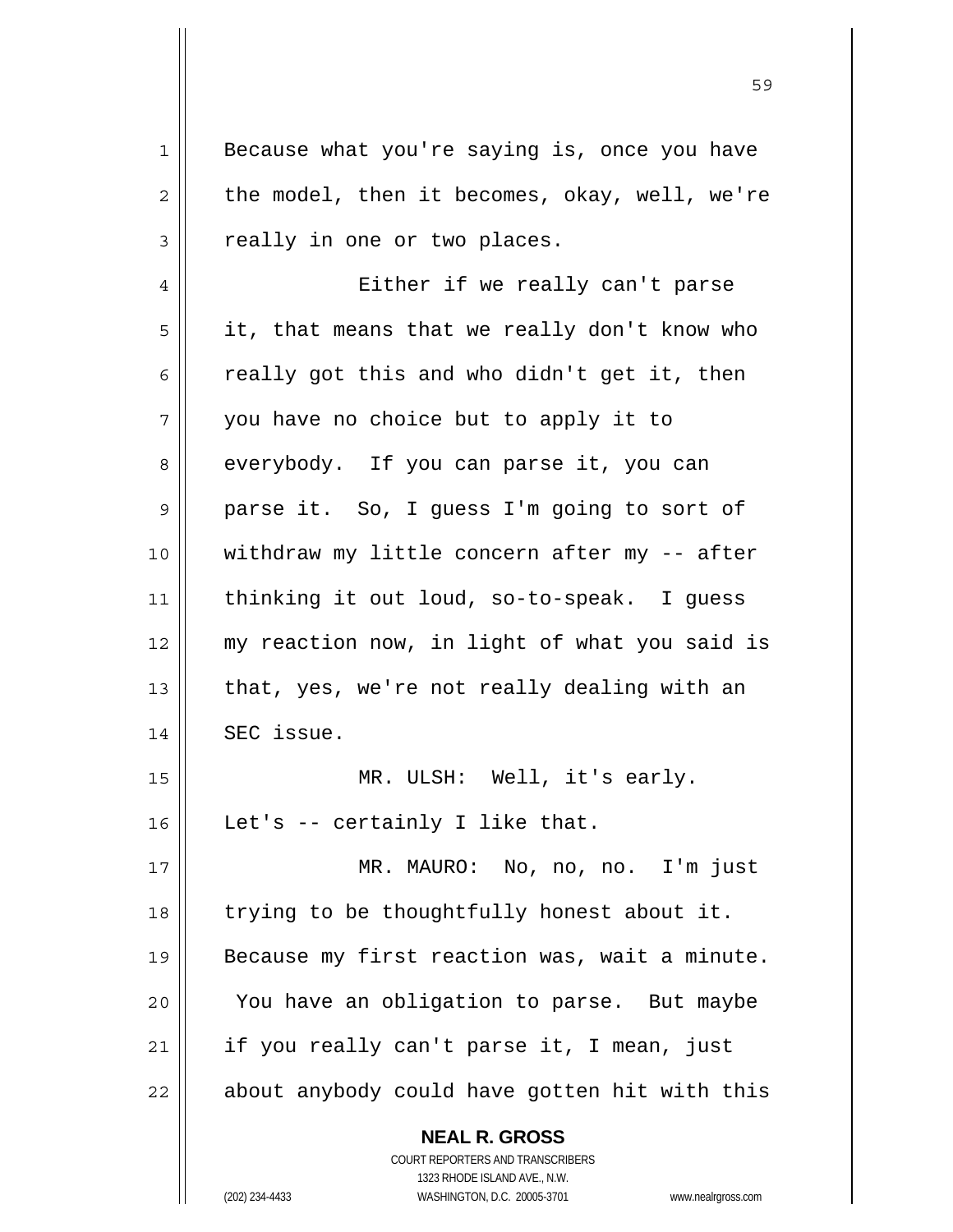$1 \parallel$  stuff.

| $\overline{2}$ | MR. ULSH: Yes.                                |
|----------------|-----------------------------------------------|
| 3              | MR. MAURO: Then you really, like              |
| 4              | everything else, like the uranium issue, then |
| 5              | you have no choice than to pick the worst one |
| 6              | for each person.                              |
| 7              | MS. LIPSZTEIN: I think that's why             |
| 8              | we stop now, is that it has to be looked --   |
| 9              | all the people that were exposed, that had    |
| 10             | bioassay focus done, and see which ones would |
| 11             | have been exposed to this special Plutonium-  |
| 12             | 238 type, solubility type.                    |
| 13             | And how is NIOSH going to do it,              |
| 14             | to distinguish which workers would have this  |
| 15             | specific model, so that -- because I think we |
| 16             | are weighing that even exposure to this       |
| 17             | special type of plutonium, depending on the   |
| 18             | year, and on the circumstances, the model     |
| 19             | could be different. So, you would have        |
| 20             | different -- let's say, it's not -- what      |
| 21             | makes the model different is the assumption   |
| 22             | parameters. So, the assignment of the         |

 **NEAL R. GROSS** COURT REPORTERS AND TRANSCRIBERS 1323 RHODE ISLAND AVE., N.W. (202) 234-4433 WASHINGTON, D.C. 20005-3701 www.nealrgross.com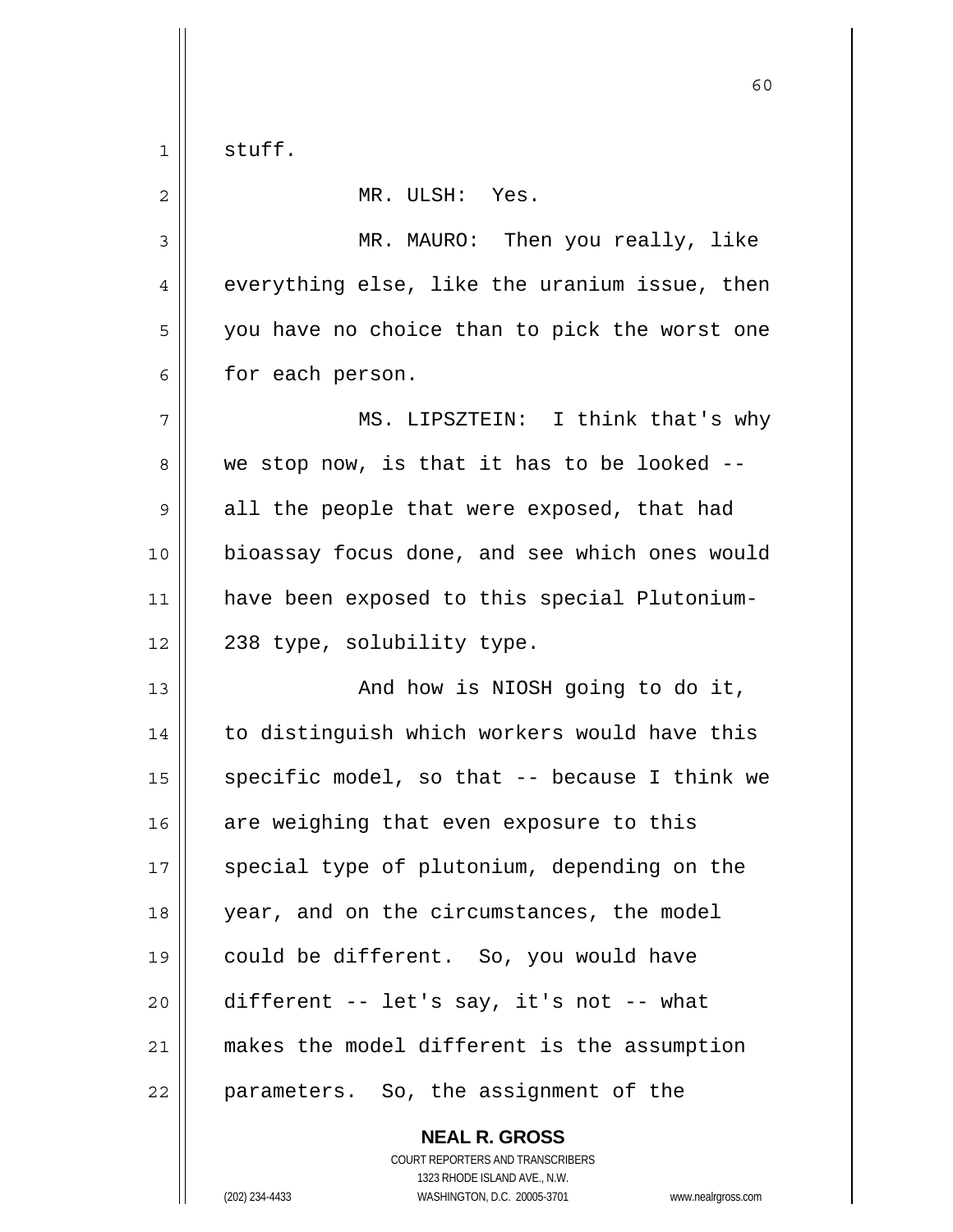1 || assumption parameters, to the different cases  $2 \parallel$  and different years that the incidents might  $3 \parallel$  have occurred.

4 | So, what NIOSH has to demonstrate 5 | now, is how it's going to, NIOSH is going to 6 distinguish who could have been exposed to  $7 \parallel$  this special type of Plutonium-238, and which 8 || model is the best one to be applied in each 9 | kind of incident. And which incidents 10 || occurred, and what shall be done if you have 11 insufficient data to determine which form of 12 || the threat was involved.

13 || And also, how to distinguish from 14 | the bioassay data, what was Plutonium-238 and 15 what was Plutonium-239. And there are some 16 hints, if you go through the DOE files from  $17$  | the workers, that might be some exposures to 18 || the high fired Plutonium-239 also, which has 19 || what -- like in Rocky Flats. So, it's 20  $\parallel$  tricky to distinguish. I simply -- what I 21 would like to do is wait for NIOSH response  $22$  | to tell us how they are going to distinguish

> **NEAL R. GROSS** COURT REPORTERS AND TRANSCRIBERS 1323 RHODE ISLAND AVE., N.W. (202) 234-4433 WASHINGTON, D.C. 20005-3701 www.nealrgross.com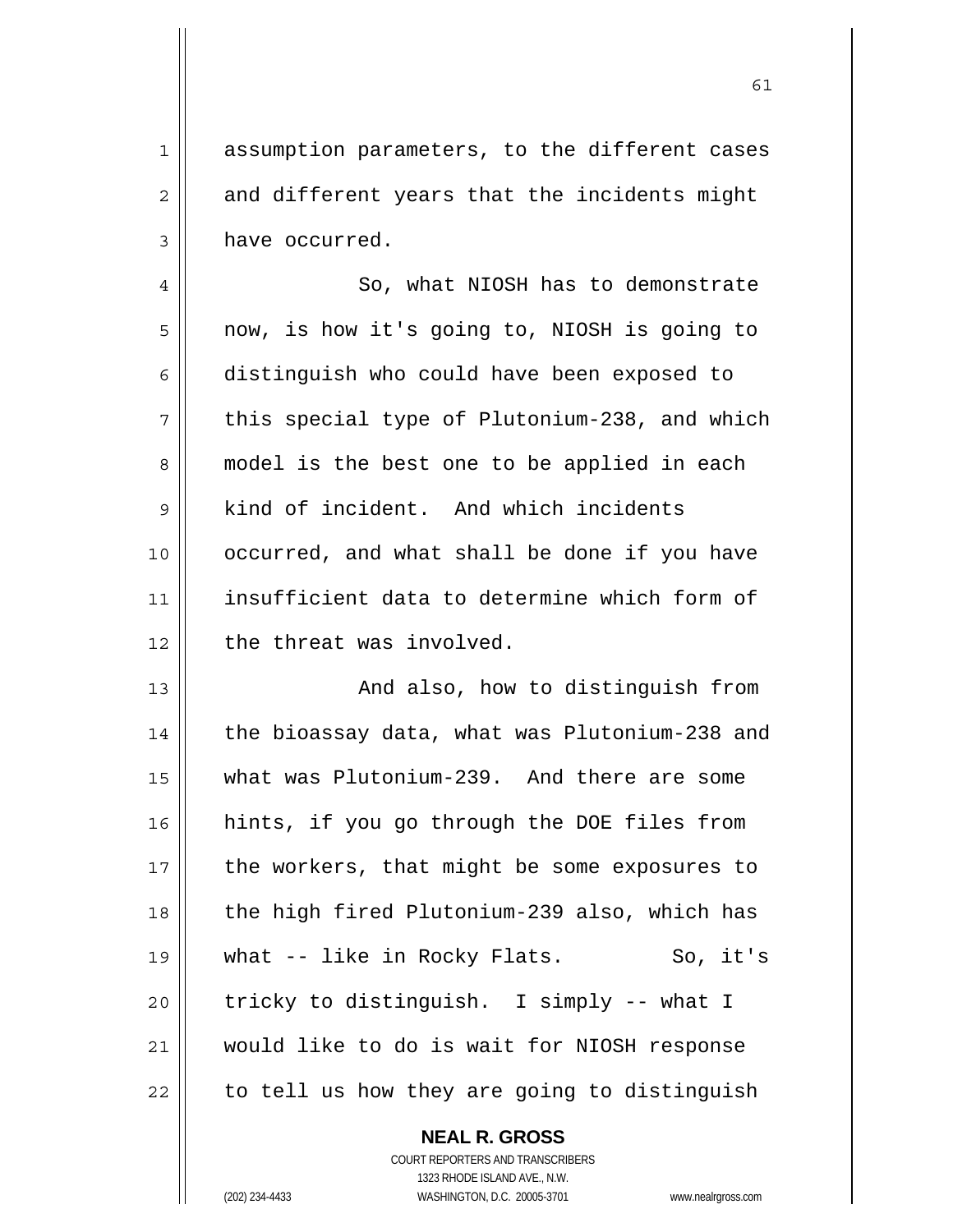| 1  | who were exposed to this special kind of      |
|----|-----------------------------------------------|
| 2  | Plutonium-238, how to distinguish from the    |
| 3  | bioassay from the Plutonium-238 from          |
| 4  | Plutonium-239, which different models are     |
| 5  | plausible to apply with Mound, which is the   |
| 6  | most claimant favorable, and what should be   |
| 7  | done if you have insufficient data to         |
| 8  | determine what kind of Plutonium is involved. |
| 9  | MR. ULSH: Joyce, I think we might             |
| 10 | be shooting at the wrong target here. You're  |
| 11 | focusing on the importance of picking Type K1 |
| 12 | versus Type S. I'm focusing on looking at     |
| 13 | the bioassay data that is available for a     |
| 14 | particular claimant, and showing that using   |
| 15 | some model, either the predefined ICRP        |
| 16 | models, or this K1 model, that we can bound   |
| 17 | the dose. I can't say whether it was really   |
| 18 | perhaps K1 or Type S. But I can show at       |
| 19 | least with one model, I can bound, I can come |
| 20 | up with a claimant favorable estimate of the  |
| 21 | dose for that particular worker.              |
|    |                                               |

 $\parallel$  That's the end point that we have

 **NEAL R. GROSS** COURT REPORTERS AND TRANSCRIBERS 1323 RHODE ISLAND AVE., N.W. (202) 234-4433 WASHINGTON, D.C. 20005-3701 www.nealrgross.com

 $\mathsf{I}$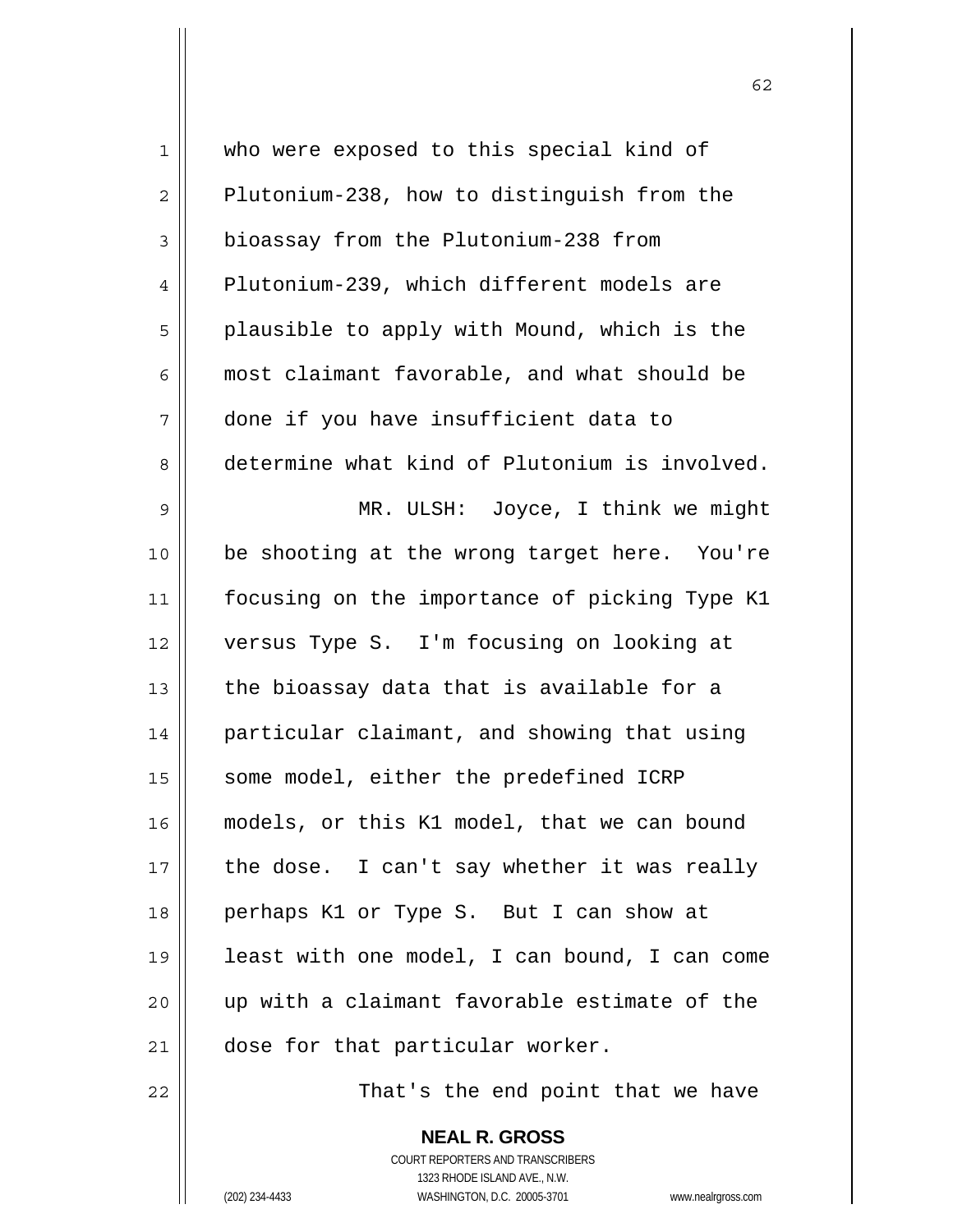|              | 63                                                                  |
|--------------|---------------------------------------------------------------------|
| $\mathbf{1}$ | to show. I don't think --                                           |
| 2            | MS. LIPSZTEIN: Yes. But there                                       |
| 3            | might be a K1, K2, K3, K4, depending on the                         |
| 4            | case.                                                               |
| 5            | MR. MORRIS: Do you really think                                     |
| 6            | there would be that many different models, or                       |
| 7            | do you think that's just --                                         |
| 8            | MS. LIPSZTEIN: I don't know. I                                      |
| 9            | don't know.                                                         |
| 10           | MR. MORRIS: -- individual                                           |
| 11           | variability that's --                                               |
| 12           | MS. LIPSZTEIN: I don't know.<br>We                                  |
| 13           | have to look at the data. I don't know.                             |
| 14           | It's clear $-$                                                      |
| 15           | MR. MORRIS: All I'm suggesting is                                   |
| 16           | that that's $-$                                                     |
| 17           | MS. LIPSZTEIN: -- now -- it's                                       |
| 18           | split judgment. I know that in different                            |
| 19           | times, probably there was exposure to this                          |
| 20           | special solubility type. Because we have the                        |
| 21           | incident described by Sheehan and Woods, and                        |
| 22           | then we have later, if you look at the DOE                          |
|              | <b>NEAL R. GROSS</b>                                                |
|              | COURT REPORTERS AND TRANSCRIBERS<br>1323 RHODE ISLAND AVE., N.W.    |
|              | (202) 234-4433<br>WASHINGTON, D.C. 20005-3701<br>www.nealrgross.com |

 $\mathsf{I}$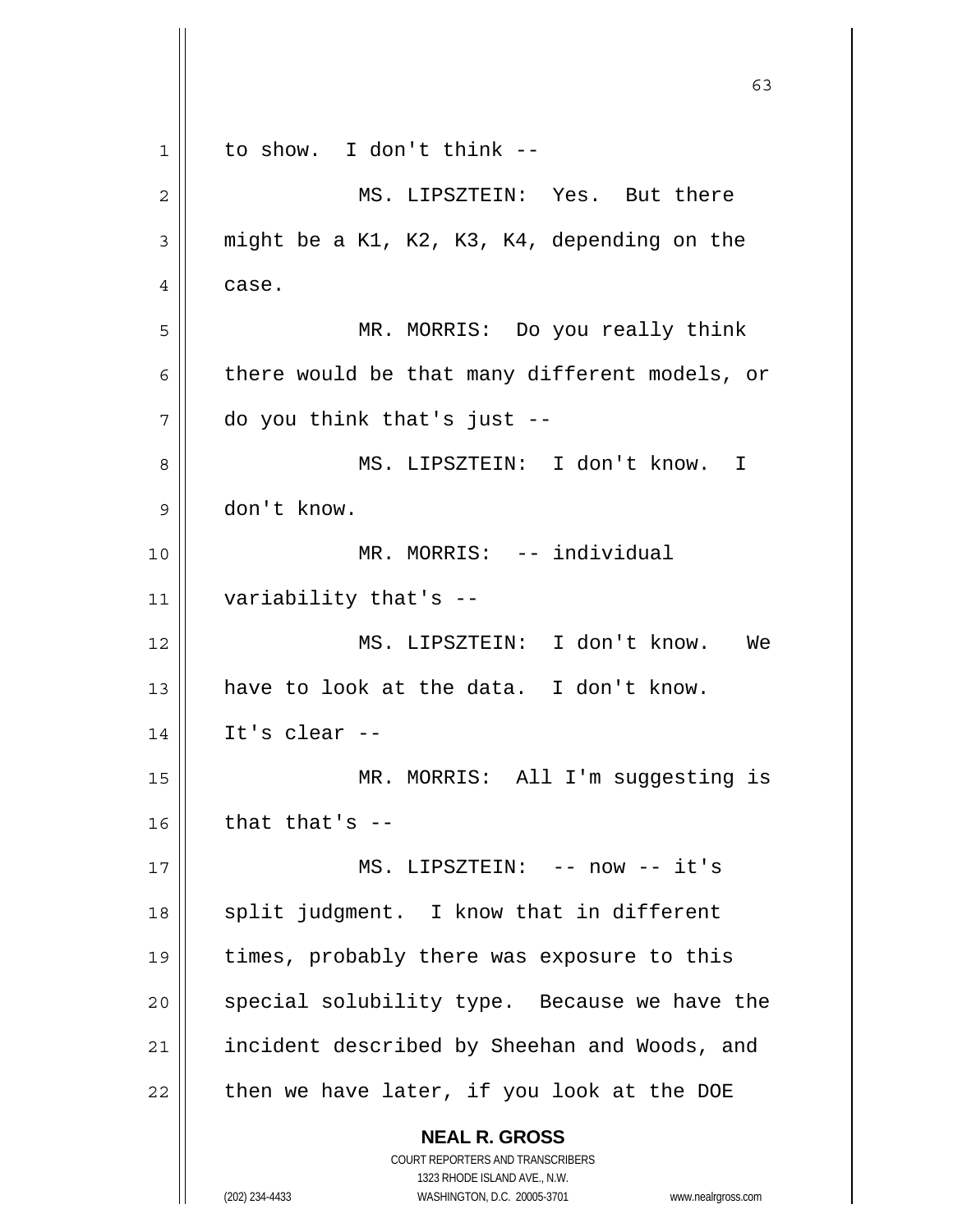| 1              | worker statement files, there's even some                           |
|----------------|---------------------------------------------------------------------|
| $\overline{2}$ | notes saying that at a much later time,                             |
| 3              | saying that the results don't -- well, they                         |
| 4              | said for example, "His early data was lower                         |
| 5              | than later. And before he couldn't calculate                        |
| 6              | amount initial by the present to show the                           |
| 7              | early movement of material to be high                               |
| 8              | enough."                                                            |
| 9              | The same problem is found with                                      |
| 10             | workers such and such. So, in several places                        |
| 11             | in the DOE files from the workers, there are                        |
| 12             | some notes pointing to this kind of exposure                        |
| 13             | in different times. So, I don't know if all                         |
| 14             | of them would fit the same model. But this                          |
| 15             | is something that has to be done. I'm not                           |
| 16             | saying maybe it fits the same model, maybe                          |
| 17             | not. I didn't try.                                                  |
| 18             | MR. FITZGERALD: I guess my                                          |
| 19             | question would be, from what you and Liz have                       |
| 20             | said, you're going to look at the data.<br>The                      |
| 21             | Sheehan paper, just for -- well, it's a                             |
| 22             | comment paper. It's one set of data. You're                         |
|                | <b>NEAL R. GROSS</b>                                                |
|                | <b>COURT REPORTERS AND TRANSCRIBERS</b>                             |
|                | 1323 RHODE ISLAND AVE., N.W.                                        |
|                | WASHINGTON, D.C. 20005-3701<br>(202) 234-4433<br>www.nealrgross.com |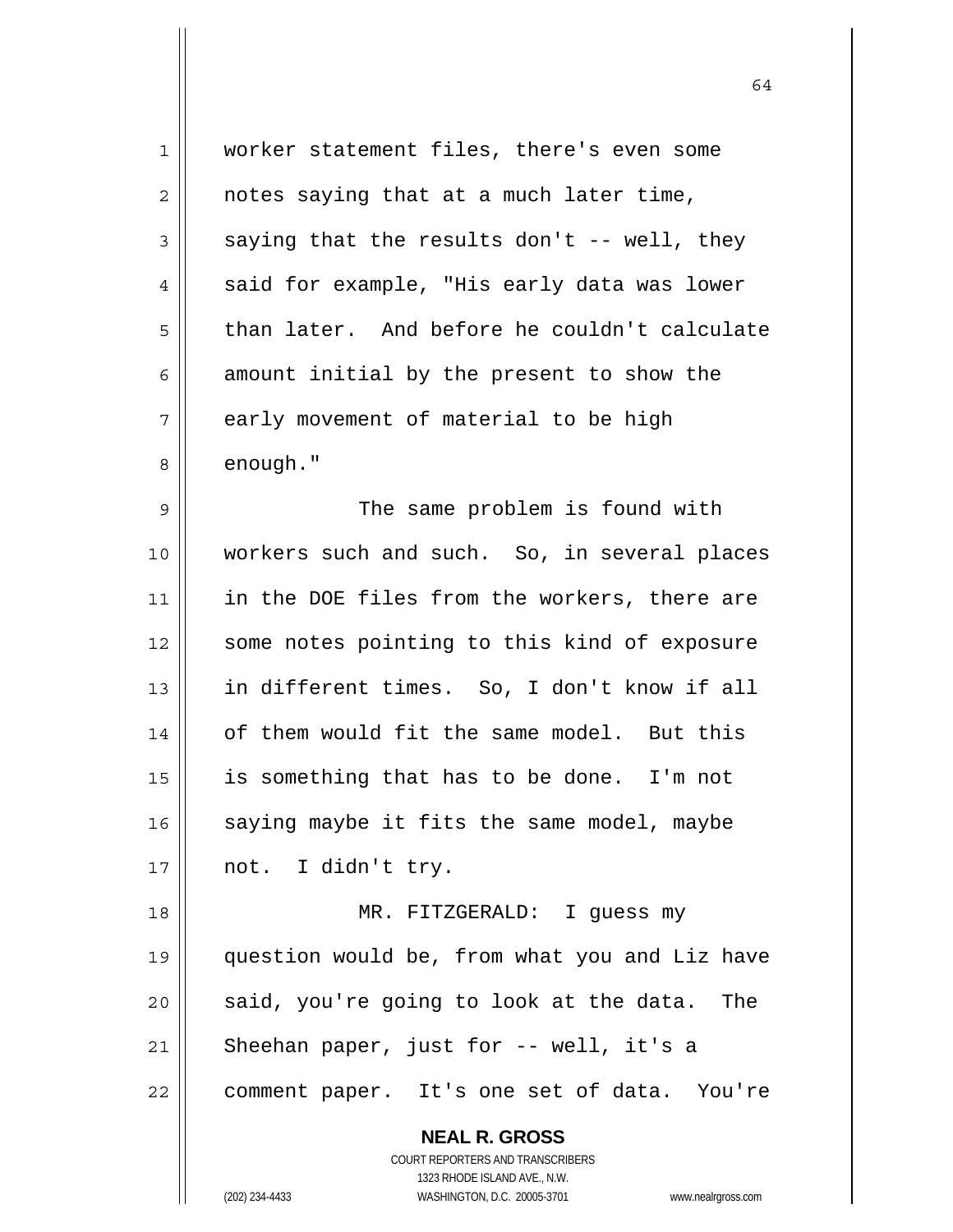| $\mathbf 1$    | going to be looking at samples of 89, so      |
|----------------|-----------------------------------------------|
| $\overline{2}$ | you're going to be looking at some of the     |
| 3              | plots that we kind of sampled.                |
| $\overline{4}$ | I mean, you're going to look for,             |
| 5              | I would assume, not a series of so-called K   |
| 6              | curves, but maybe a bounding K curve that     |
| 7              | would best characterize the Mound behavior,   |
| 8              | nonmonotonic behavior? I mean, certainly you  |
| 9              | could come up with a series, but that would   |
| 10             | seem to be inefficient and impractical. You   |
| 11             | would try to come up with a bounding, I would |
| 12             | think. Is that kind of where you're headed?   |
| 13             | MR. ULSH: Liz?                                |
|                |                                               |
| 14             | MS. BECKETT: Well, we do have all             |
| 15             | of the Mound plutonium data. And I'm pretty   |
| 16             | sure that we've identified cases there that   |
| 17             | we could use to look at a model for those,    |
| 18             | for those in the Sheehan paper. I'm thinking  |
| 19             | that there are one or two other papers        |
| 20             | published on Mound data but I'm not positive. |
| 21             | But, yes, we would look at that               |
| 22             | whole sort of universe of data, not just      |
|                | <b>NEAL R. GROSS</b>                          |
|                | COURT REPORTERS AND TRANSCRIBERS              |
|                | 1323 RHODE ISLAND AVE., N.W.                  |
|                |                                               |

 $\sim$  65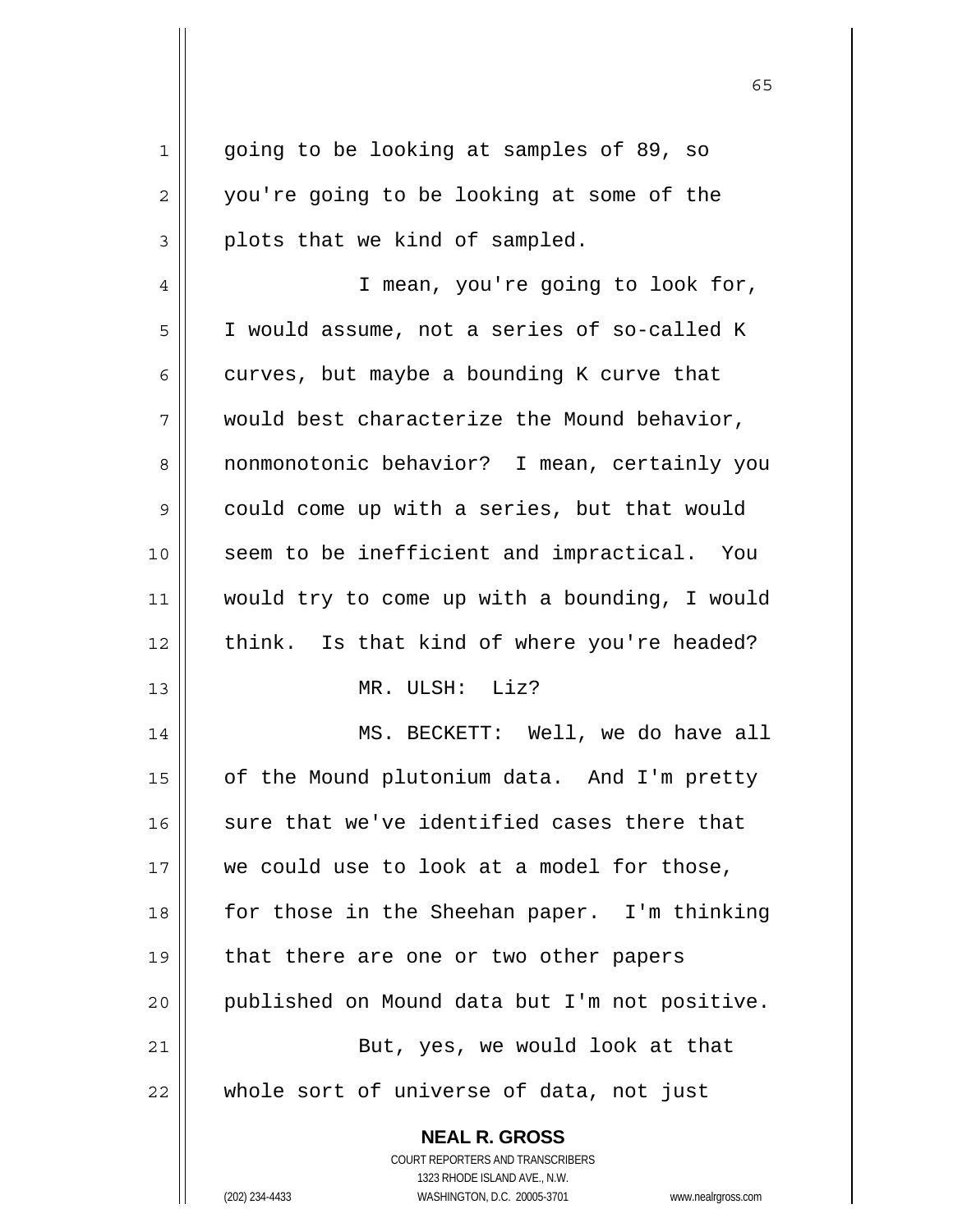$1 \parallel$  looking at the Sheehan paper.

| $\overline{c}$ | MR. FITZGERALD: And so you would              |
|----------------|-----------------------------------------------|
| 3              | probably be looking to figure out what the    |
| 4              | most conservative model or curve would be,    |
| 5              | although, you could also, you know, identify  |
| 6              | maybe sets of curves. But that would --       |
| 7              | again, that would be a choice of what makes   |
| 8              | the most sense in terms of the operations and |
| $\mathsf 9$    | the cohorts involved.                         |
| 10             | But I think -- Joyce, is that what            |
| 11             | you're kind of saying? That really, we don't  |
| 12             | know, and I guess NIOSH doesn't know at this  |
| 13             | point either? But that strategy is something  |
| 14             | that I think Brant used, that that's what     |
| 15             | we've got to come back with. It's after we    |
| 16             | go through this, think about it, and what's   |
| 17             | the best approach. And it may be one          |
| 18             | bounding upper curve, or it might be a couple |
| 19             | curves. And it's hard to know at this point.  |
| 20             | MR. ULSH: Yes. What I might                   |
| 21             | propose to do is, that once we finalize our   |
| 22             | response to your report, do any additional    |
|                | <b>NEAL R. GROSS</b>                          |

 COURT REPORTERS AND TRANSCRIBERS 1323 RHODE ISLAND AVE., N.W.

(202) 234-4433 WASHINGTON, D.C. 20005-3701 www.nealrgross.com

 $\sim$  66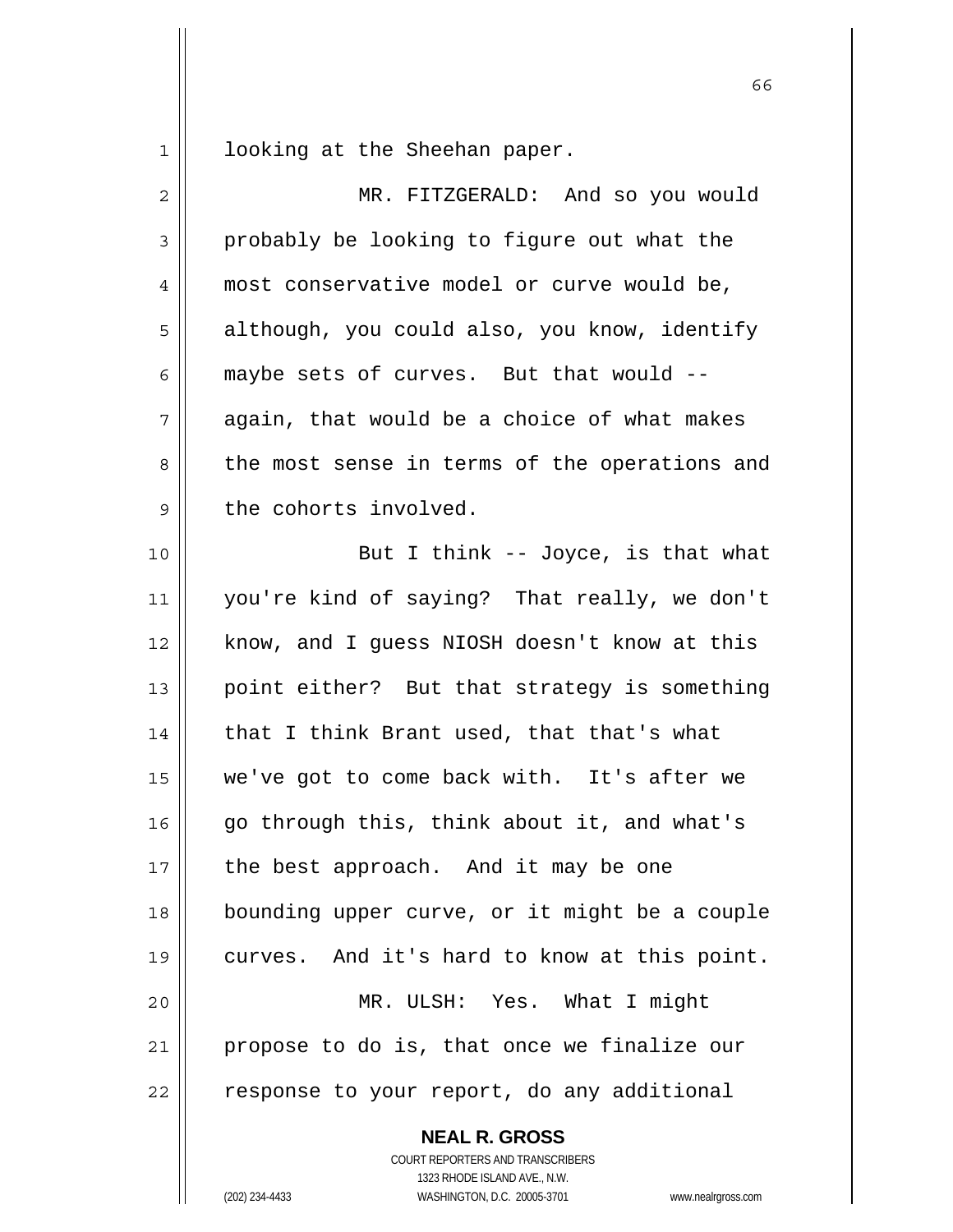**NEAL R. GROSS** COURT REPORTERS AND TRANSCRIBERS 1323 RHODE ISLAND AVE., N.W. (202) 234-4433 WASHINGTON, D.C. 20005-3701 www.nealrgross.com 1 data analysis that we talk about, and decide  $2 \parallel$  we need to do, include that in there.  $3 \parallel$  Perhaps this might be a topic that would 4 || benefit from one of these technical calls, 5 | you know, that happens in between Working 6 | Group meetings. 7 MS. BECKETT: And getting Tom 8 || involved would be very helpful. Because he's 9 more familiar with the data than I am at this 10 point. 11 MR. FITZGERALD: Yes. I think  $12$  | that would be good timing, you know, whatever  $13$  | time you need the model to have to get 14 | together and talk. 15 MR. ULSH: Talk to my people and 16 find out. 17 MS. ROBERTSON-DEMERS: This is 18 || Kathy Demers. I just wanted to bring up a 19 couple of things that you have to keep in 20 || mind in developing this model. 21 || You don't have to identify people  $22$  | necessarily for the application of the model,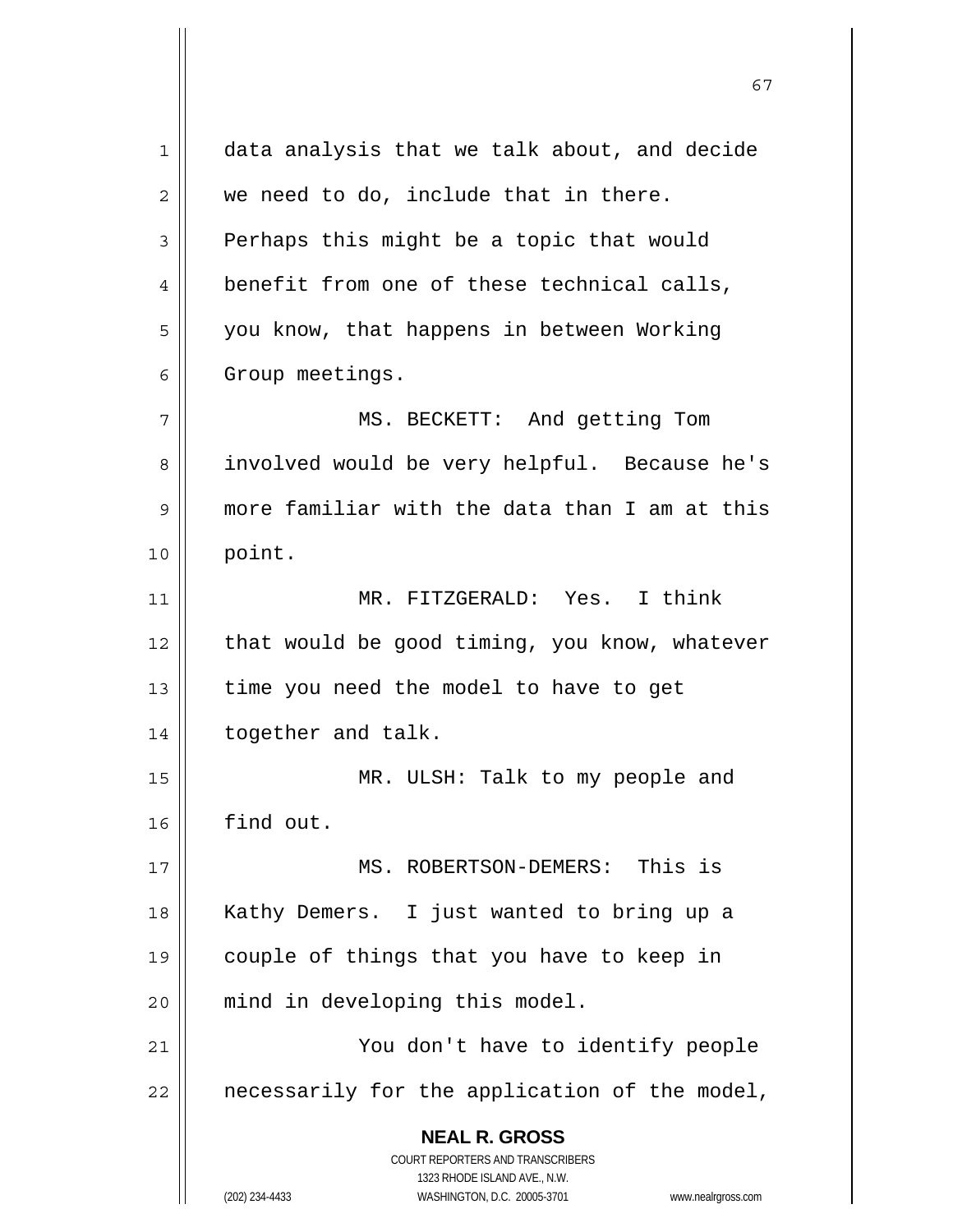| 1        | but you are going to have to identify people  |
|----------|-----------------------------------------------|
| 2        | who were exposed to this material when you    |
| 3        | develop that model?                           |
| 4        | MS. BECKETT: Yes.                             |
| 5        | MS. ROBERTSON-DEMERS: And another             |
| 6        | thing that concerns me and this kind of adds  |
| 7        | to what Joyce said about Plutonium-239, is    |
| 8        | that this is gross alpha. This is not         |
| 9        | Plutonium-238. And you have to take that      |
| 10       | into consideration. Because you're getting    |
| 11       | other actonides coming through.               |
| 12       | MR. ULSH: Certainly, that's the               |
| 13       | case, Kathy, where there is a reasonable      |
| 14       | possibility that they were exposed to other   |
| 15       | actonides. There were certainly limited       |
| 16       | situations at Mound where there was work with |
| 17       | other actonides. But by and large, those      |
| 18       | pale in scale to the work that was done with  |
| 19       | Plutonium-238. And I think that if we         |
|          |                                               |
|          | identify people who say, for instance, were   |
| 20<br>21 | involved with the uranium program, or working |

 $\sim$  68

 COURT REPORTERS AND TRANSCRIBERS 1323 RHODE ISLAND AVE., N.W. (202) 234-4433 WASHINGTON, D.C. 20005-3701 www.nealrgross.com

 **NEAL R. GROSS**

 $\mathbf{I}$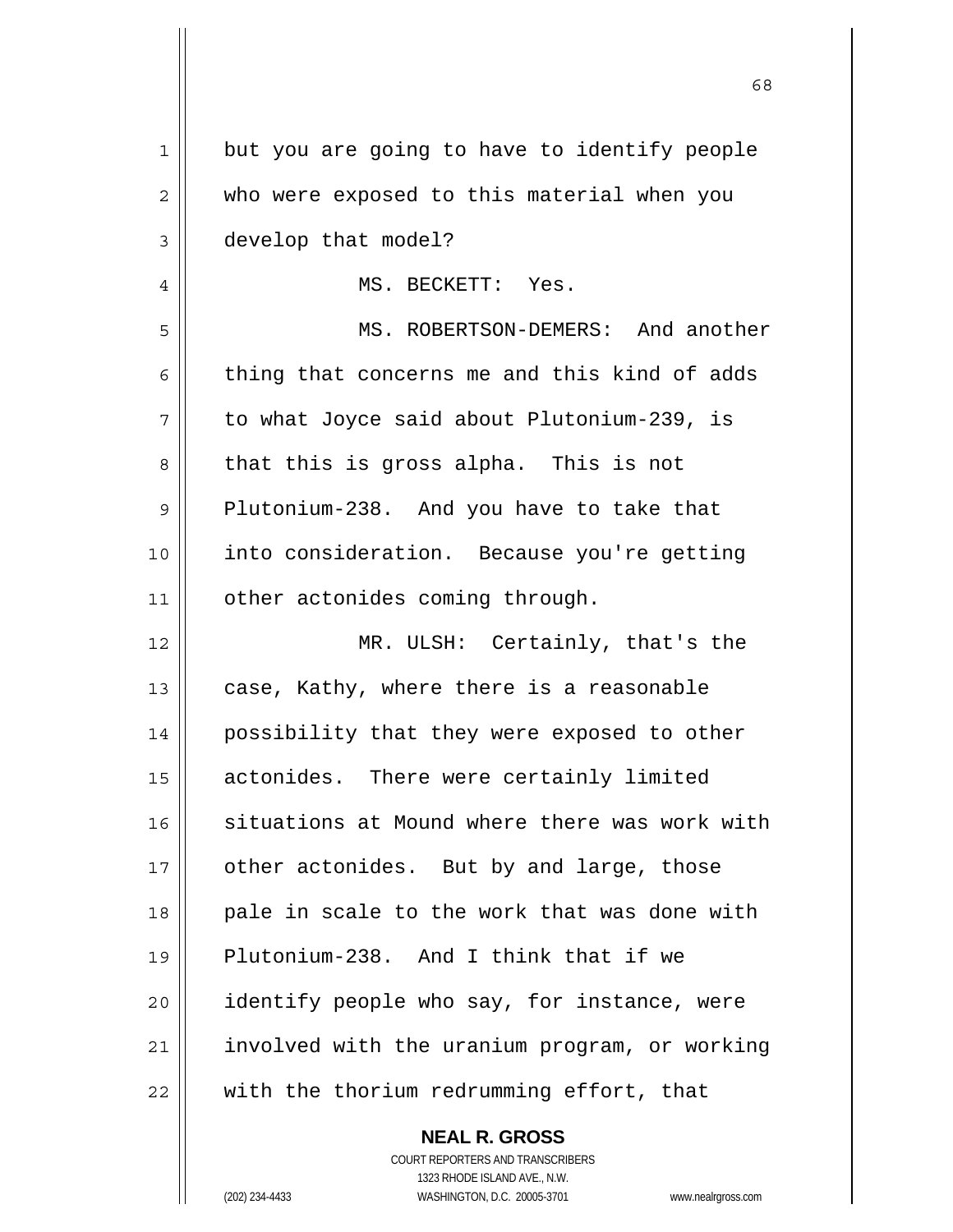1 Would certainly be an issue where we might 2 || want to consider not using those people.  $3 \parallel$  But far and away, the biggest 4 mission was the Plutonium-238. So, I think  $5 \parallel$  that -- I mean, the reason that they got away  $6 \parallel$  with using gross alpha as opposed to a 7 isotope specific model, was because it was 8 || fairly easy to differentiate if you see a 9 || result, kind of you pretty much know what 10 material it's coming from. 11 || But, I understand your point. I 12 mean, if someone is working with multiple 13 | radionuclides, they may not be the best 14 | person to pick to develop the model. That's 15 | certainly true. 16 || MS. ROBERTSON-DEMERS: And the  $17$  || other difficulty is that because this stuff 18 || is so insoluble, you're going to have a lower 19 excretion rate. And you may fall below the 20 MDA, and there may be a higher MDA that you 21 | have to apply to the situation because of  $22$   $\parallel$  that insolubility.

 $\sim$  69

 COURT REPORTERS AND TRANSCRIBERS 1323 RHODE ISLAND AVE., N.W. (202) 234-4433 WASHINGTON, D.C. 20005-3701 www.nealrgross.com

 **NEAL R. GROSS**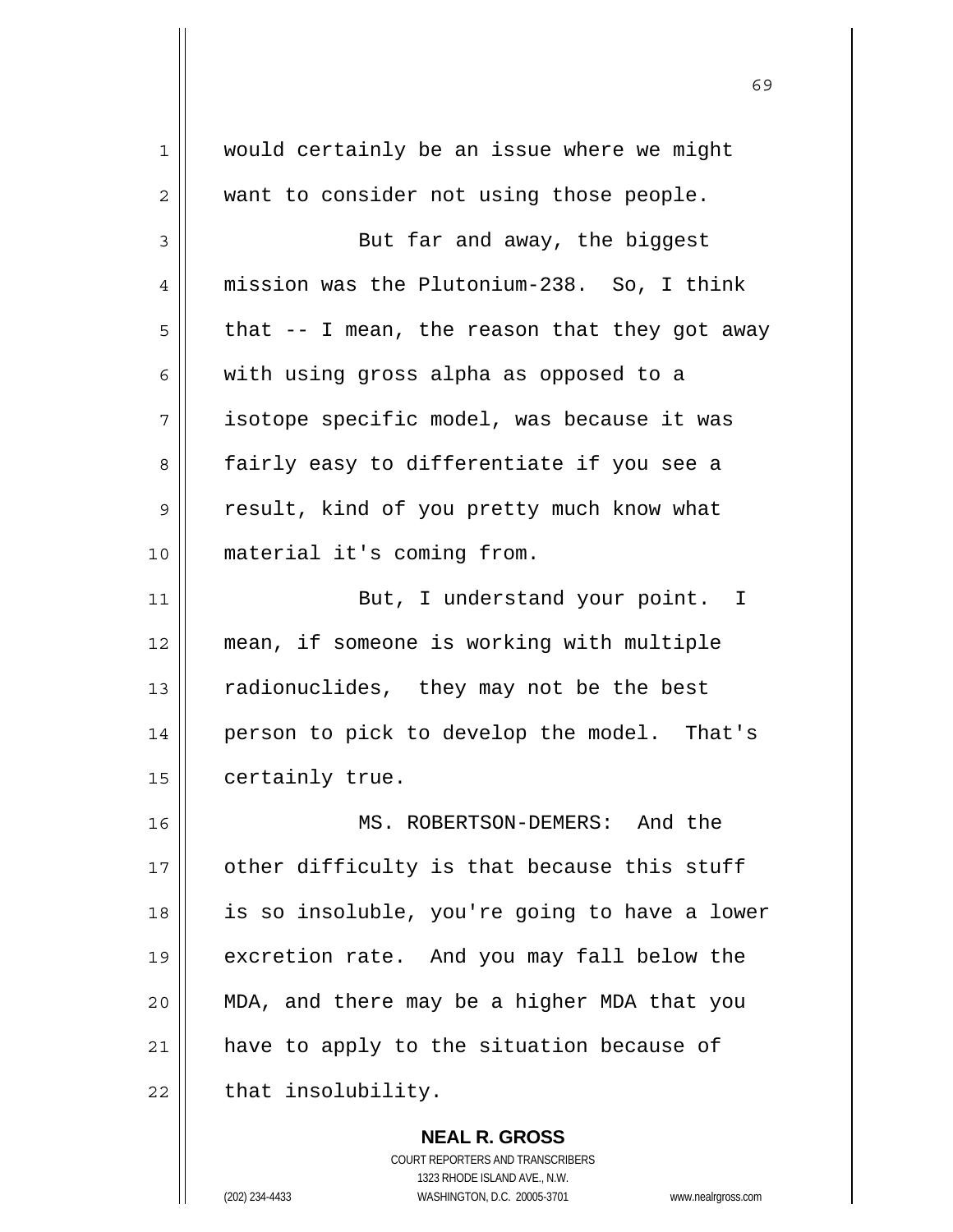|    | 70                                                                                                  |
|----|-----------------------------------------------------------------------------------------------------|
| 1  | MR. ULSH: Liz, do you have any                                                                      |
| 2  | thoughts on that?                                                                                   |
| 3  | MS. BECKETT: No. Why would there                                                                    |
| 4  | be a higher MDA?                                                                                    |
| 5  | MS. ROBERTSON-DEMERS: Because                                                                       |
| 6  | it's showing up -- you're seeing less of this                                                       |
| 7  | type of plutonium in the urine than you're                                                          |
| 8  | seeing other types of plutonium.                                                                    |
| 9  | MR. ULSH: Well, the MDA wouldn't                                                                    |
| 10 | change that. It's the intake that you might                                                         |
| 11 | miss, might be.                                                                                     |
| 12 | MS. BECKETT: Right. But that                                                                        |
| 13 | doesn't affect the MDA.                                                                             |
| 14 | MR. MAURO: Yes. It's what you                                                                       |
| 15 | got -- you've taken a urine sample, you don't                                                       |
| 16 | see anything.                                                                                       |
| 17 | MR. ULSH: Right.                                                                                    |
| 18 | MR. MAURO: And you know, if that                                                                    |
| 19 | was above whatever, one becherel per                                                                |
| 20 | whatever, you would see it. Now, so you're                                                          |
| 21 | saying, okay, it's one-half that. We're                                                             |
| 22 | going to assume it's one-half, or whatever                                                          |
|    | <b>NEAL R. GROSS</b><br>COURT REPORTERS AND TRANSCRIBERS                                            |
|    | 1323 RHODE ISLAND AVE., N.W.<br>(202) 234-4433<br>WASHINGTON, D.C. 20005-3701<br>www.nealrgross.com |

 $\mathsf{I}$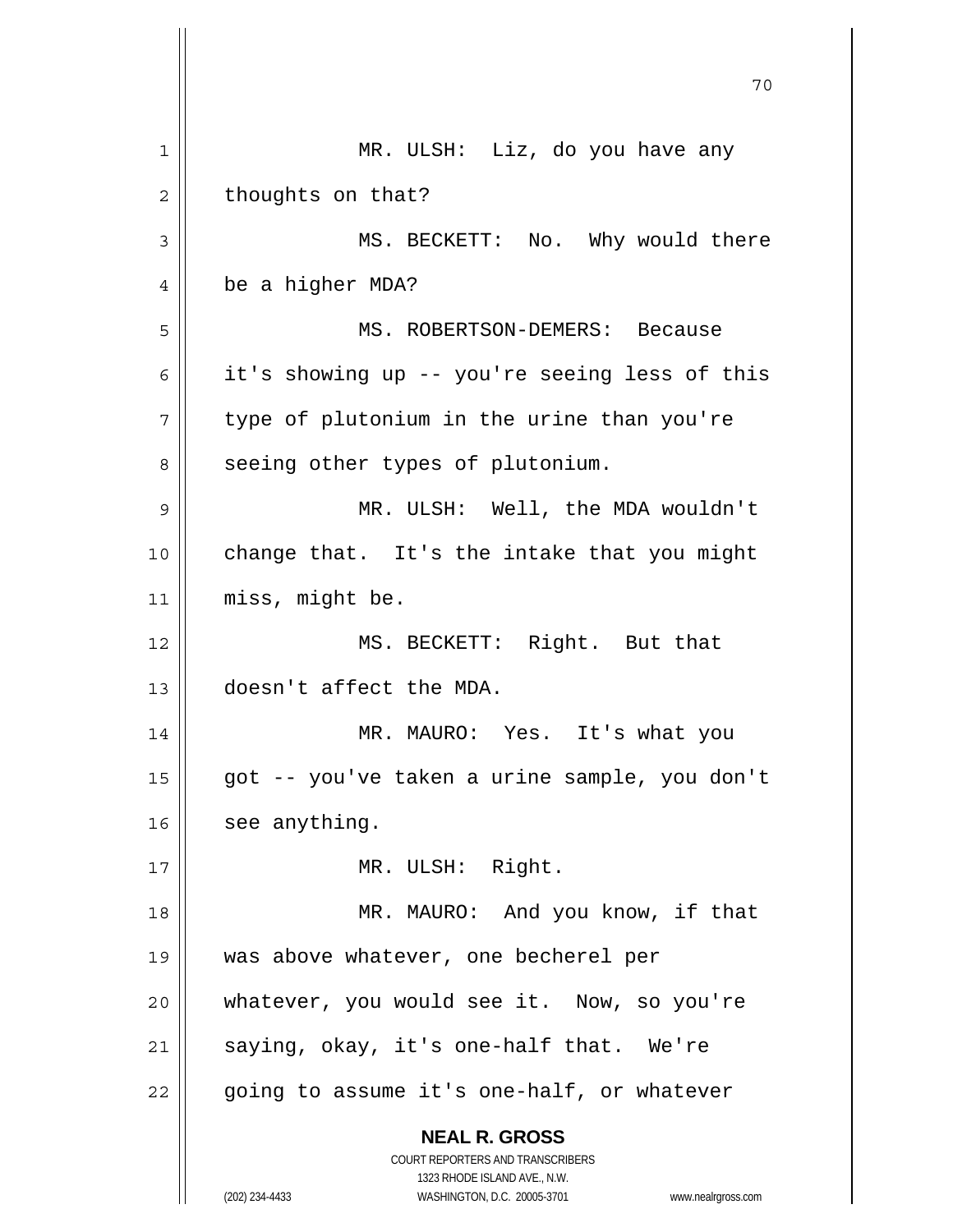| 1  | your standard protocol for assigning missed                         |
|----|---------------------------------------------------------------------|
| 2  | dose. Then the question becomes, do we                              |
| 3  | assume that material that the person took in                        |
| 4  | that would have given that, is that this                            |
| 5  | high-fired stuff, or the regular stuff. And                         |
| 6  | that's -- and we're right back where we                             |
| 7  | started from.                                                       |
| 8  | And you were saying, hey, push                                      |
| 9  | comes to shove, we just assign it the worst,                        |
| 10 | whatever the worst assumption is, we will                           |
| 11 | assign it to that person, depending on the                          |
| 12 | organ of interest. And I guess when I -- the                        |
| 13 | more I think about it, the more I think                             |
| 14 | again, my opinion is it Working Group? My                           |
| 15 | reaction is, that's not an SEC issue.                               |
| 16 | Because you're basically saying, we have a                          |
| 17 | way to bound it.                                                    |
| 18 | It's almost like to say -- in                                       |
| 19 | fact, we are avoiding this a little bit,                            |
| 20 | Plutonium-239 versus 238. You might be in                           |
| 21 | the same circumstance. You could say, well,                         |
| 22 | we could do the same thing there. You know,                         |
|    | <b>NEAL R. GROSS</b>                                                |
|    | COURT REPORTERS AND TRANSCRIBERS                                    |
|    | 1323 RHODE ISLAND AVE., N.W.                                        |
|    | (202) 234-4433<br>WASHINGTON, D.C. 20005-3701<br>www.nealrgross.com |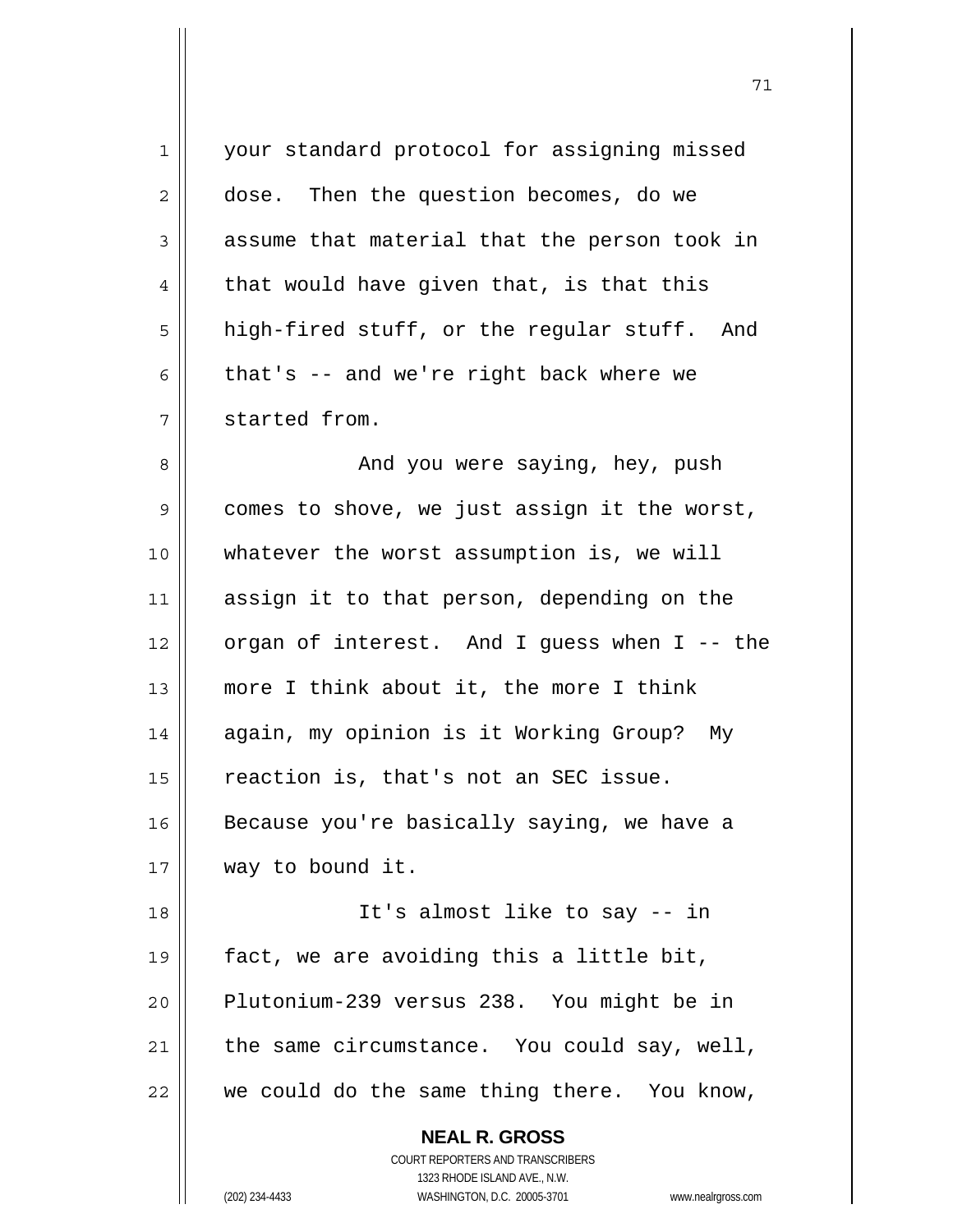| 1  | push comes to shove, we just make the worst   |
|----|-----------------------------------------------|
| 2  | assumption if you're looking at gross alpha.  |
| 3  | I mean, we've done that with enrichment.      |
| 4  | For example, at $-$ we'll be                  |
| 5  | talking about this at Fernald. We don't --    |
| 6  | in some cases, we don't really know an        |
| 7  | enrichment level of uranium people were       |
| 8  | exposed to. It could have been anywhere from  |
| 9  | natural up to perhaps two percent, perhaps a  |
| 10 | size ten percent is some unusual              |
| 11 | circumstance.                                 |
| 12 | And some judgment was made, we'll             |
| 13 | be discussing this matter, of what our        |
| 14 | default assumption's going to be universally, |
| 15 | universally to everyone, of what the          |
| 16 | enrichment level was. Same thing goes with    |
| 17 | the recycled uranium. We're going to make     |
| 18 | some universal judgment that everyone gets a  |
| 19 | certain parts per billion of plutonium, even  |
| 20 | though we know it's not true. But we're       |
| 21 | going to make a certain judgment and apply it |
|    |                                               |

 **NEAL R. GROSS** COURT REPORTERS AND TRANSCRIBERS 1323 RHODE ISLAND AVE., N.W.

 $\mathbf{I}$ 

(202) 234-4433 WASHINGTON, D.C. 20005-3701 www.nealrgross.com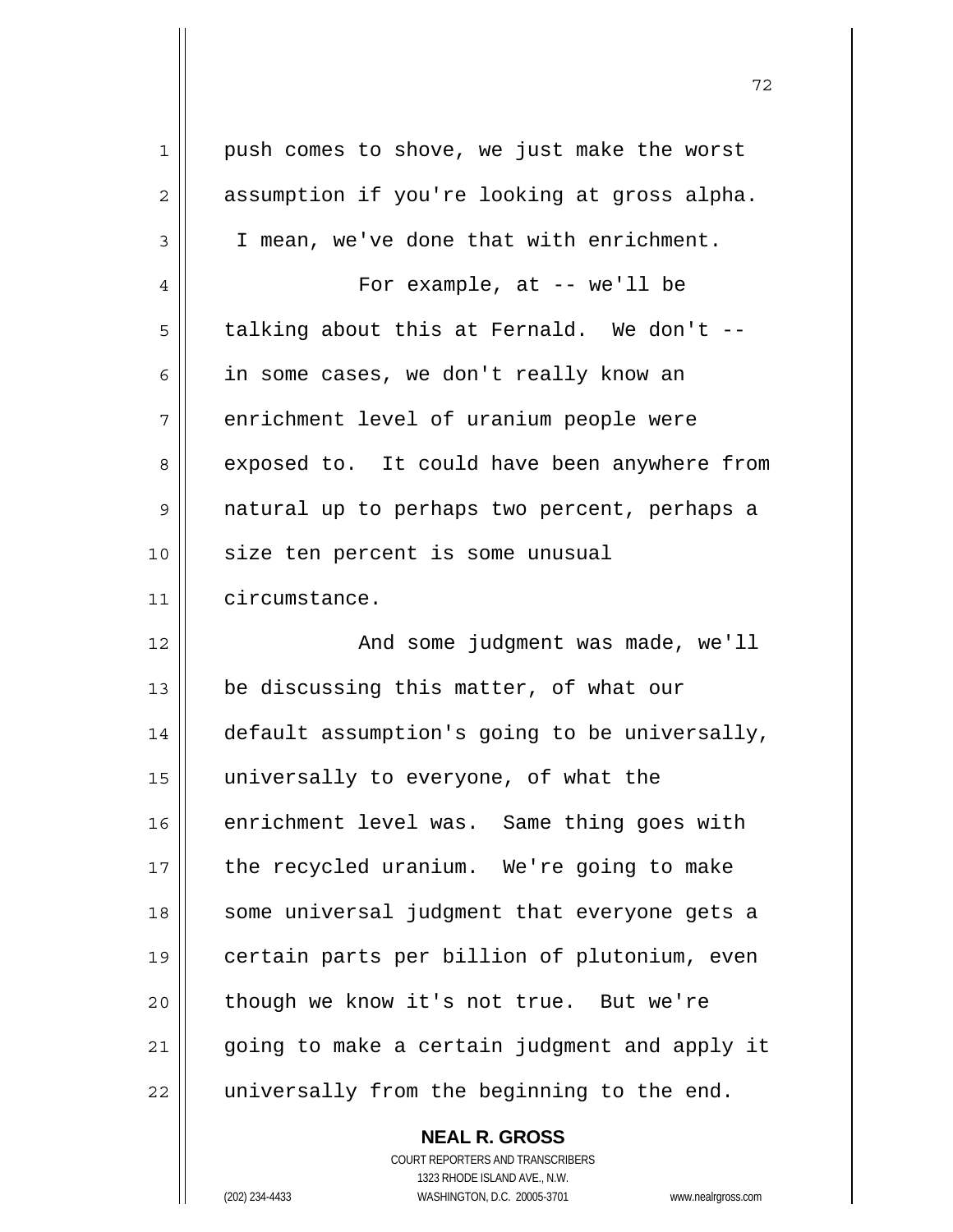| 1            | So, in effect, what we're dealing                                   |
|--------------|---------------------------------------------------------------------|
| $\mathbf{2}$ | with is a -- I guess a philosophy of dose                           |
| 3            | reconstruction that says that, when you're                          |
| 4            | really not sure, in other words, if you're                          |
| 5            | not really sure how you're going to parse it,                       |
| 6            | in other words, okay, what are the people                           |
| 7            | that got this unusual, what are the ones                            |
| 8            | where it didn't? And you what, when push                            |
| 9            | comes to shove, we have real trouble doing                          |
| 10           | that.                                                               |
| 11           | We're not quite sure. Especially,                                   |
| 12           | when you're dealing with a bunch of people                          |
| 13           | that have low limits of protection, you don't                       |
| 14           | have curves for them, you don't know what to                        |
| 15           | assign to them in terms of what form they                           |
| 16           | might have been working with. What I'm                              |
| 17           | hearing is, well, the default of the case                           |
| 18           | that gives him the highest exposure.                                |
| 19           | That's almost like a universal                                      |
| 20           | policy that's happening over and over again.                        |
| 21           | Would that be a fair representation of the                          |
| 22           | philosophy that's been adopted here?                                |
|              | <b>NEAL R. GROSS</b>                                                |
|              | COURT REPORTERS AND TRANSCRIBERS                                    |
|              | 1323 RHODE ISLAND AVE., N.W.                                        |
|              | (202) 234-4433<br>WASHINGTON, D.C. 20005-3701<br>www.nealrgross.com |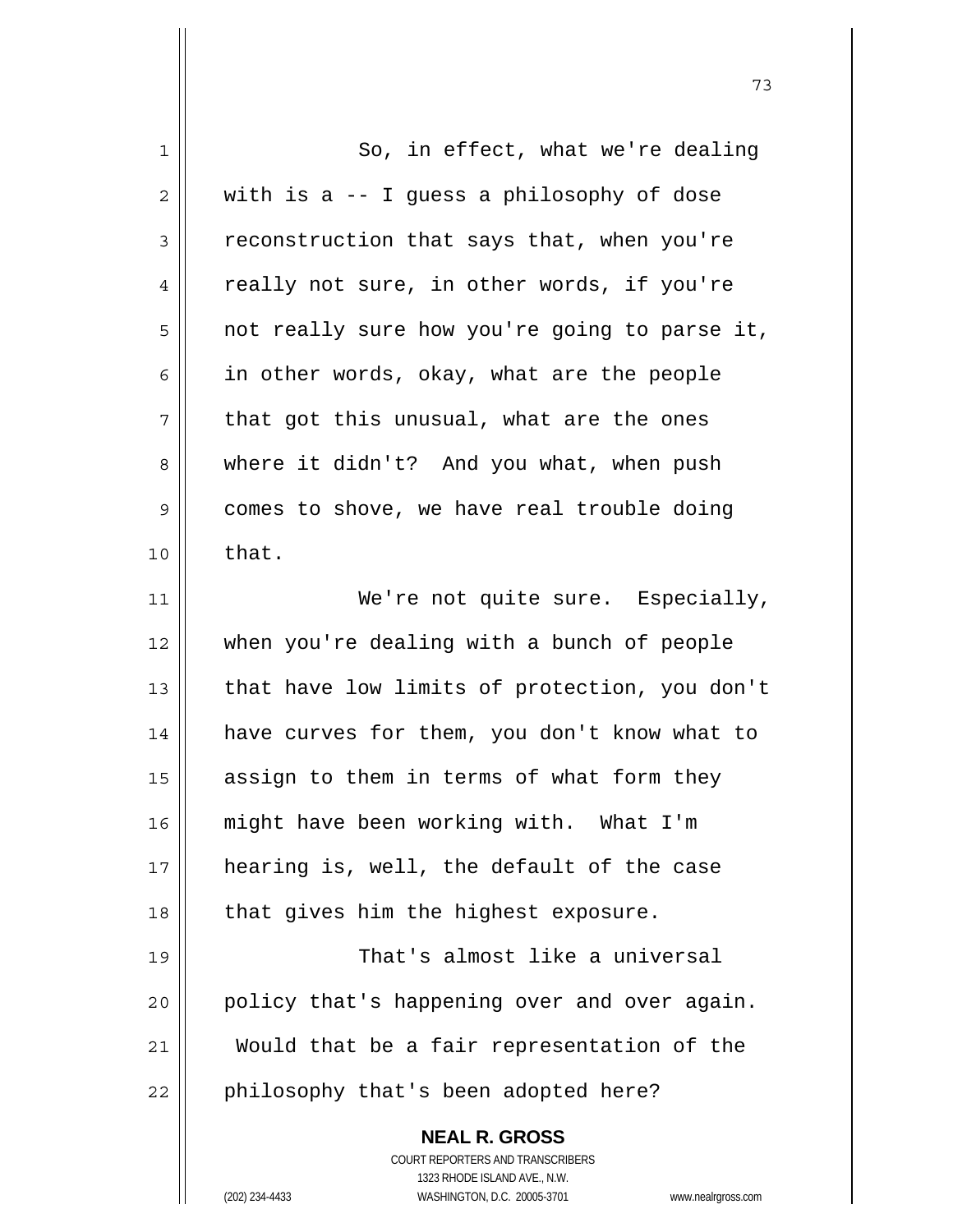|    | 74                                                                                                                                      |
|----|-----------------------------------------------------------------------------------------------------------------------------------------|
| 1  | MR. ULSH: It's early.                                                                                                                   |
| 2  | MR. MAURO: Okay.                                                                                                                        |
| 3  | MR. ULSH: It may very well end up                                                                                                       |
| 4  | being that. If we have strong reason to say                                                                                             |
| 5  | that this particular solubility type is not                                                                                             |
| 6  | an option for these particular situations,                                                                                              |
| 7  | and the example I used earlier was, if we                                                                                               |
| 8  | said it only happened in 1965 forward --                                                                                                |
| 9  | MR. MAURO: Sure, absolutely.                                                                                                            |
| 10 | $MR. ULSH: -- then we might say$                                                                                                        |
| 11 | it's not --                                                                                                                             |
| 12 | MR. MAURO: Sure.                                                                                                                        |
| 13 | MR. ULSH: -- for the earlier time                                                                                                       |
| 14 | period. But I -- it's possible that we might                                                                                            |
| 15 | say, everybody across the whole complex. I                                                                                              |
| 16 | just don't know yet.                                                                                                                    |
| 17 | MR. MAURO: No, no.                                                                                                                      |
| 18 | MR. ULSH: I guess, across the                                                                                                           |
| 19 | Mound facility, I just don't know yet.                                                                                                  |
| 20 | MEMBER ZIEMER: A question to                                                                                                            |
| 21 | either Brant or Liz, when you're doing your                                                                                             |
| 22 | modeling on this, do you have -- are you                                                                                                |
|    | <b>NEAL R. GROSS</b>                                                                                                                    |
|    | COURT REPORTERS AND TRANSCRIBERS<br>1323 RHODE ISLAND AVE., N.W.<br>(202) 234-4433<br>WASHINGTON, D.C. 20005-3701<br>www.nealrgross.com |

 $\parallel$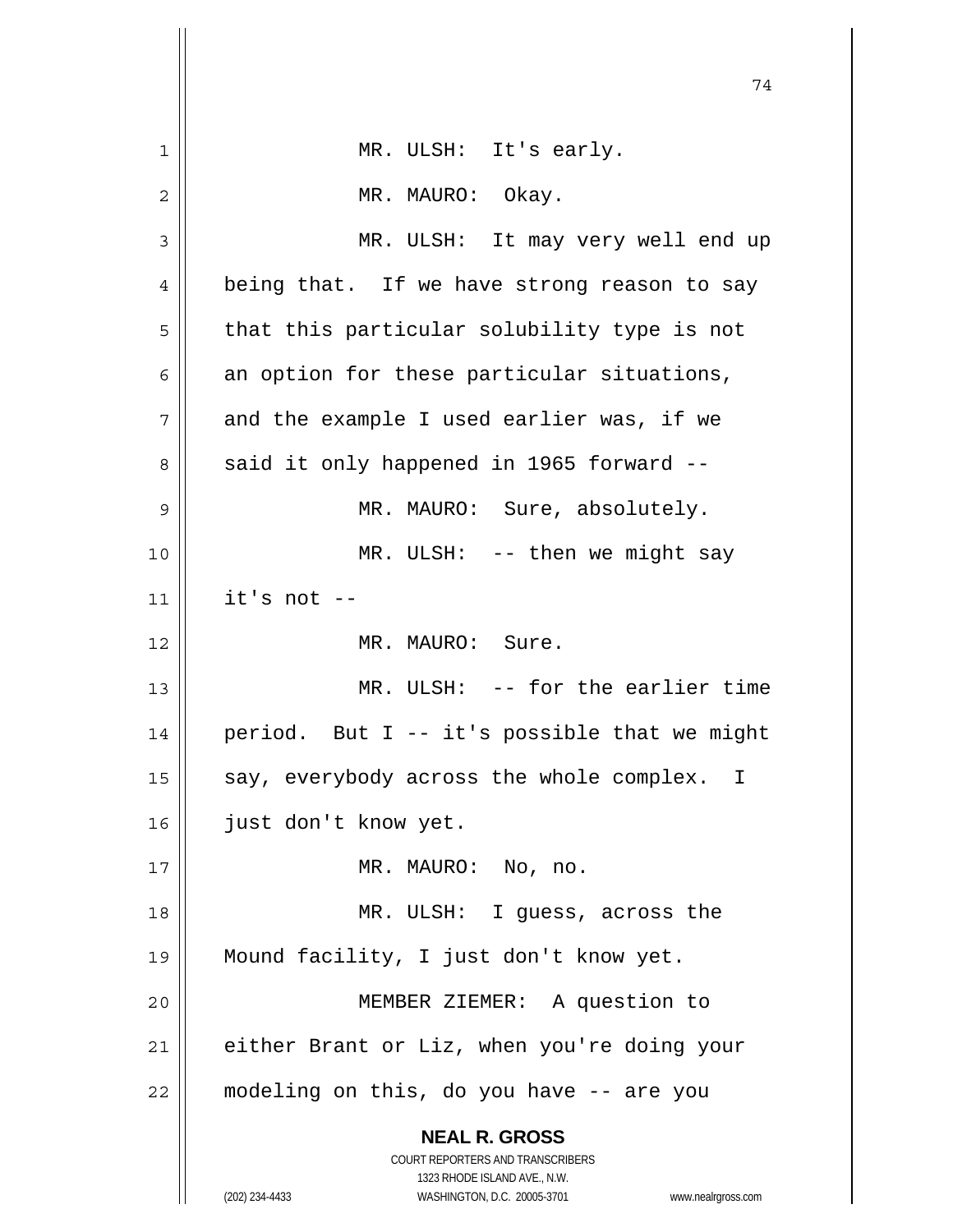**NEAL R. GROSS** COURT REPORTERS AND TRANSCRIBERS 1323 RHODE ISLAND AVE., N.W. (202) 234-4433 WASHINGTON, D.C. 20005-3701 www.nealrgross.com 1 assuming a particle size distribution, or do 2 we have actual data? Is this mining for 3 | microspheres? 4 MR. ULSH: Paul, I'm going to  $5 \parallel$  speak, and then let Liz correct me, because 6 I'll probably go wrong. But my impression is  $7$  | that when you're dealing from urinalysis 8 data, the particle size argument is really 9 || irrelevant. It's only when you're trying to 10 go from air data. Liz, am I right, or am I 11 overstating it. 12 MS. BECKETT: I think it can 13 | certainly make a difference on, depending on 14 what the range of possibilities is. 15 || MR. ULSH: Okay. 16 MEMBER ZIEMER: I think if you 17 want to back calculate the organ doses, you 18 || may need to know what that distribution was. 19 Liz, is that -- am I thinking about this  $20$  | correctly? You get a certain output. 21 || MS. BECKETT: Right. 22 MEMBER ZIEMER: Let's say you know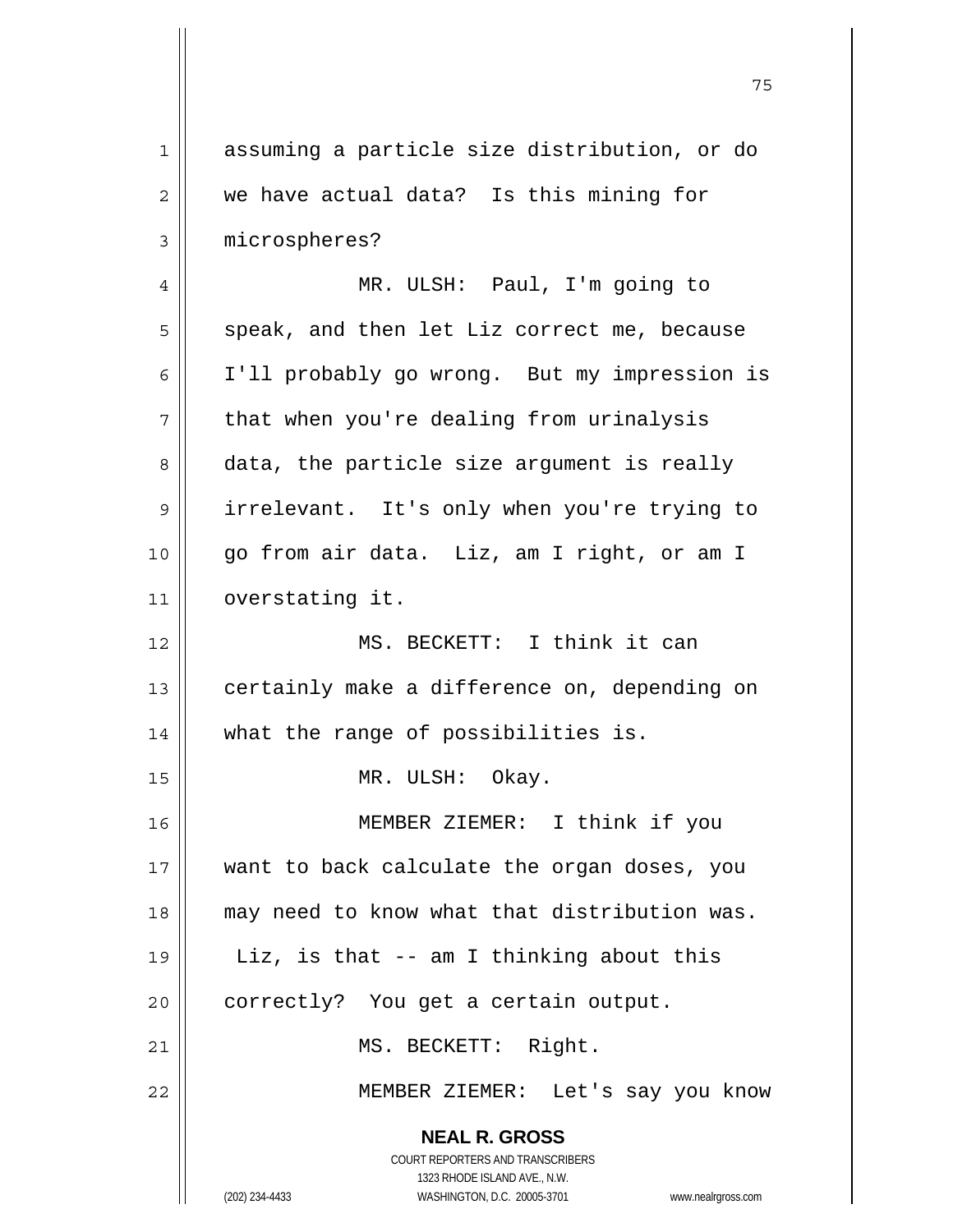| $\mathbf 1$    | that it's plutonium. And you have to                                |
|----------------|---------------------------------------------------------------------|
| $\overline{2}$ | represent an organ dose for a given, if                             |
| 3              | you're reconstructing at least, you need to                         |
| 4              | know a distribution from the lung, which is                         |
| 5              | particle-size related.                                              |
| 6              | MS. BECKETT: Yes. I think it                                        |
| 7              | takes a pretty broad variation and particle                         |
| 8              | size before it actually makes much of a                             |
| 9              | difference. But I don't know how much data,                         |
| 10             | just off the top of my head. I was just                             |
| 11             | trying to quickly go through some of the                            |
| 12             | things that Tom wrote to see if he looked at                        |
| 13             | this at all.                                                        |
| 14             | MEMBER ZIEMER: Well, I was trying                                   |
| 15             | to get a feel for Joe's point on the fumes.                         |
| 16             | Intuitively, you feel like that's a really                          |
| 17             | much different kind of particle size                                |
| 18             | distribution, although I don't know that. Do                        |
| 19             | you know?                                                           |
| 20             | MR. FITZGERALD: Well, I'm sort of                                   |
| 21             | where you are, in the sense that fumes would                        |
| 22             | certainly, I think, challenge the fallout                           |
|                | <b>NEAL R. GROSS</b>                                                |
|                | COURT REPORTERS AND TRANSCRIBERS                                    |
|                | 1323 RHODE ISLAND AVE., N.W.                                        |
|                | (202) 234-4433<br>WASHINGTON, D.C. 20005-3701<br>www.nealrgross.com |

и процесс в политическиот производство в село в 1968 године. В 1968 године при представление при предлагает пр<br>В 1968 године представляет представляет представительно представительно представительно представительно предст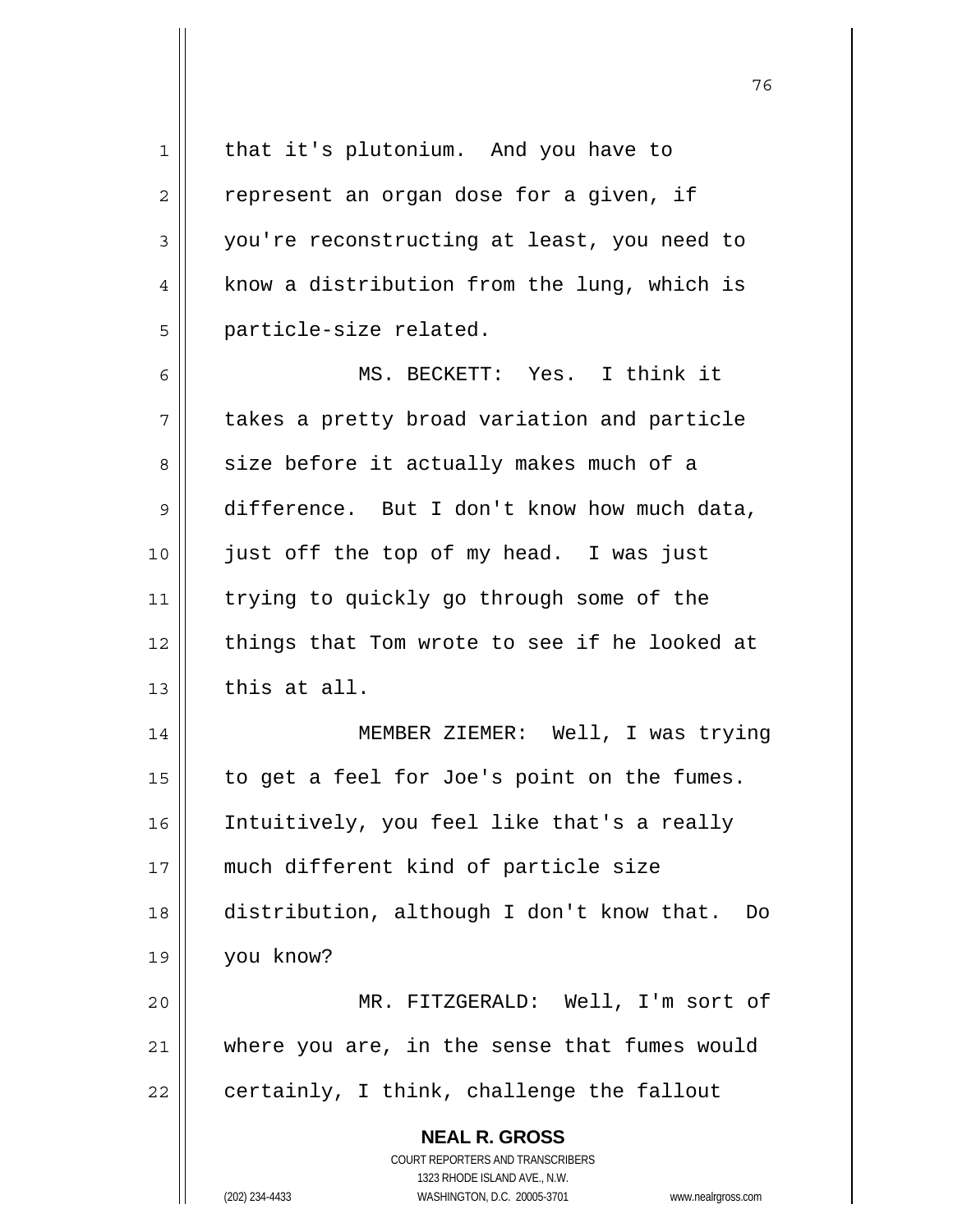**NEAL R. GROSS** COURT REPORTERS AND TRANSCRIBERS 1323 RHODE ISLAND AVE., N.W. (202) 234-4433 WASHINGTON, D.C. 20005-3701 www.nealrgross.com 77 1 assumption of fine microns. But I --2 MEMBER ZIEMER: Well, I don't know  $3 \parallel$  that. 4 | MR. MAURO: Change the submicron. 5 MR. FITZGERALD: We haven't seen -  $6 \parallel -I$  haven't seen actual measurements of the  $7 \parallel$  fumes. But I think in general, that's 8 || understood. And again, I think that's an 9 | implication, you know, in terms of that 10 | operation. 11 MEMBER ZIEMER: Given output in 12 || urine for that, if what you're saying is 13  $\parallel$  true, it seems to me would look very 14 different than if you had the pretty big 15 || particles and things were being swallowed and 16 taken back up the escalator and out the  $17$   $\parallel$  stomach and  $-$ 18 MR. FITZGERALD: This would not  $19 \parallel$  likely to be --20 MEMBER ZIEMER: Yes. 21 MR. FITZGERALD: -- exhaled at the 22 chronic state.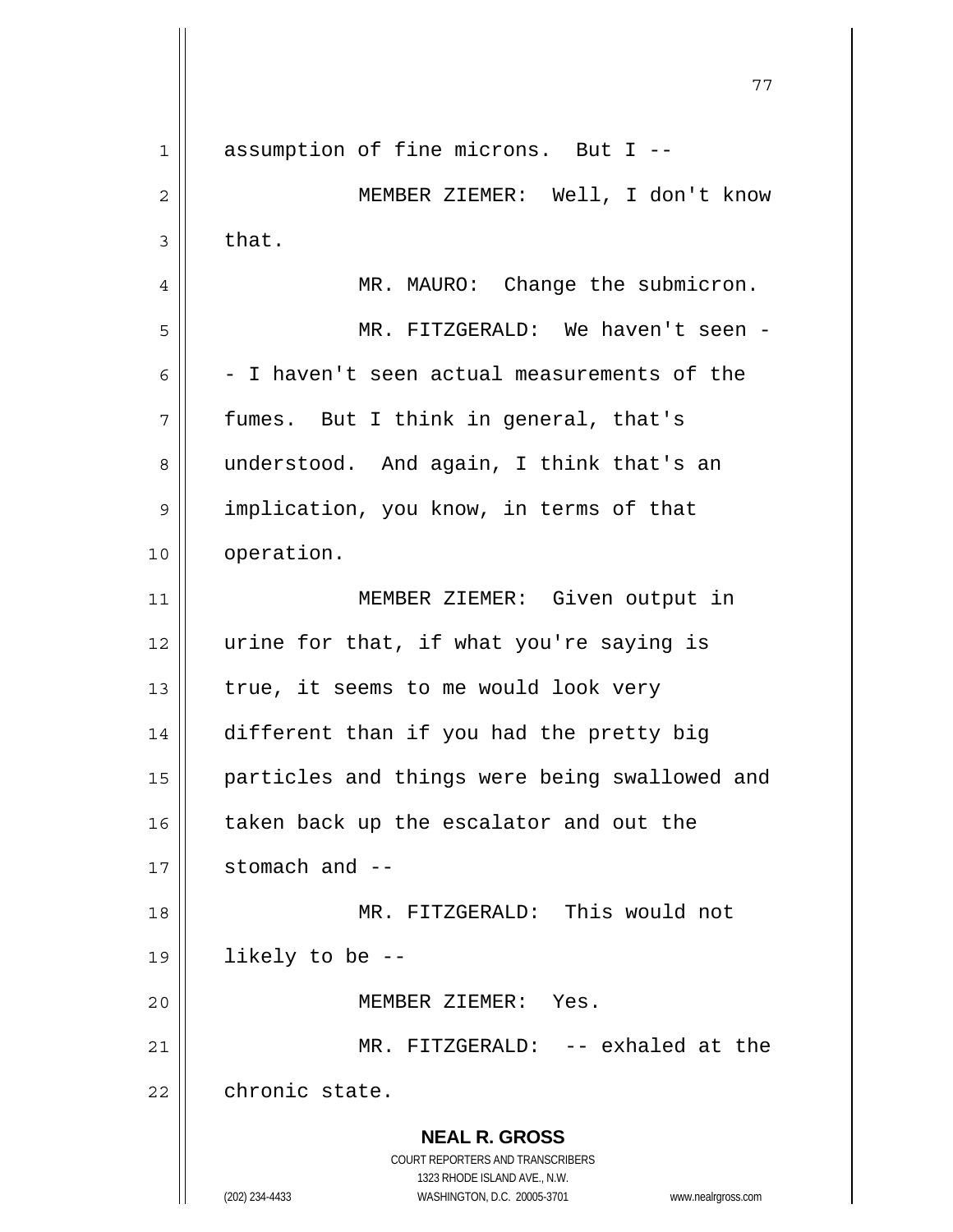| 1  | MS. ROBERTSON-DEMERS: Well, what                                    |
|----|---------------------------------------------------------------------|
| 2  | we do have is, we don't have the measurements                       |
| 3  | for fumes, but we do have some measurements                         |
| 4  | for Pu-238. And the range was 1 to 10                               |
| 5  | microns.                                                            |
| 6  | MEMBER ZIEMER: Air measurements?                                    |
| 7  | MS. ROBERTSON-DEMERS: What they                                     |
| 8  | did was, they took a cascading factor --                            |
| 9  | MEMBER ZIEMER: It seems to me                                       |
| 10 | things would be very different than that.                           |
| 11 | MS. ROBERTSON-DEMERS: Yes.                                          |
| 12 | MR. FITZGERALD: I'm not sure they                                   |
| 13 | did in fact, you know, it depends upon what                         |
| 14 | time frame.                                                         |
| 15 | MS. ROBERTSON-DEMERS: Well, they                                    |
| 16 | $could$ --                                                          |
| 17 | MR. FITZGERALD: Because they used                                   |
| 18 | a plasma torch a certain time frame, if they                        |
| 19 | didn't take the air samples then, it probably                       |
| 20 | wouldn't be included.                                               |
| 21 | MS. ROBERTSON-DEMERS: Yes. They                                     |
| 22 | were not doing that when these measurements                         |
|    | <b>NEAL R. GROSS</b>                                                |
|    | COURT REPORTERS AND TRANSCRIBERS                                    |
|    | 1323 RHODE ISLAND AVE., N.W.                                        |
|    | (202) 234-4433<br>WASHINGTON, D.C. 20005-3701<br>www.nealrgross.com |

 $\mathbf{I}$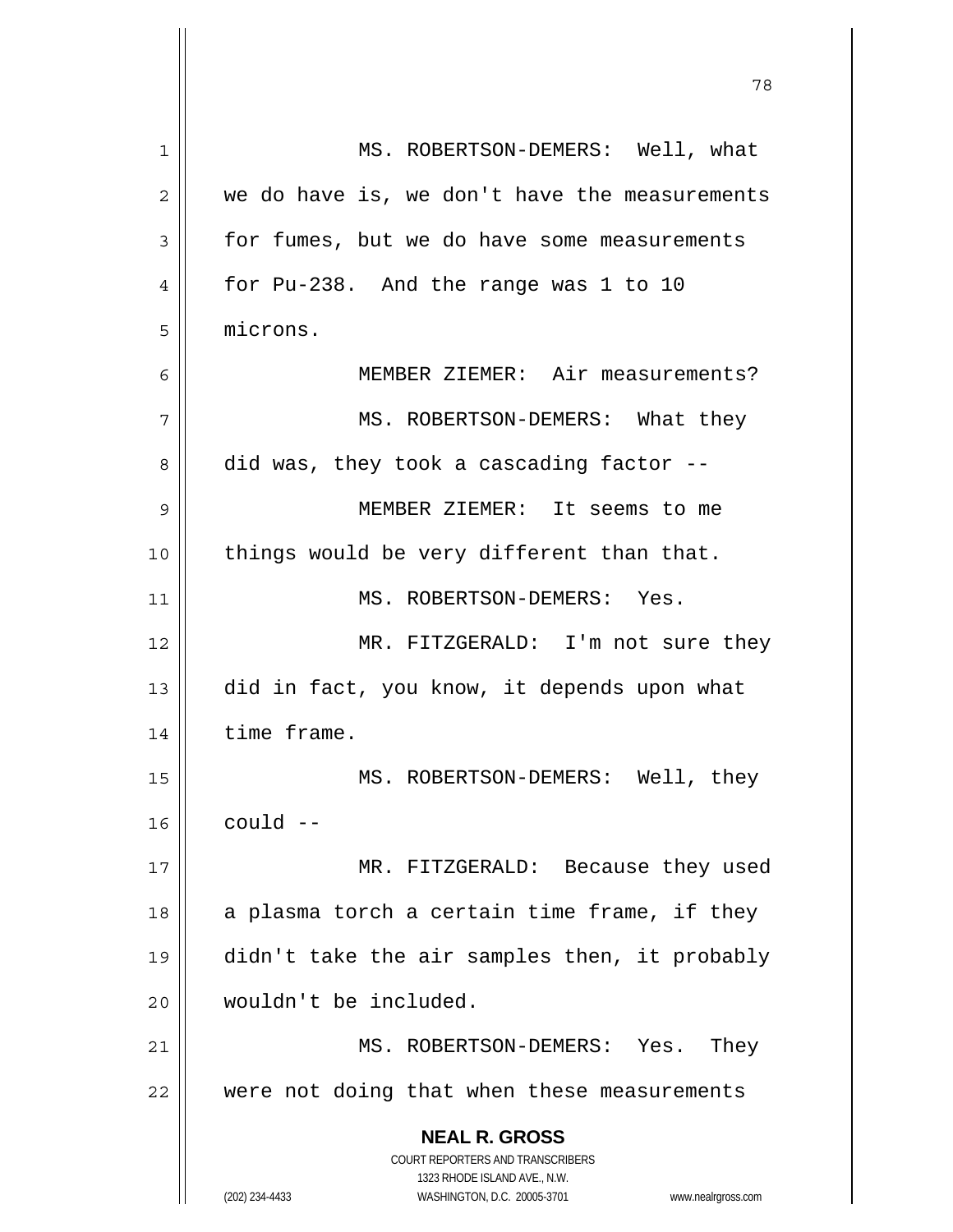$1 \parallel$  were done.

| $\overline{2}$ | MR. BISTLINE: Paul, this is Bob                                                                                                                                 |
|----------------|-----------------------------------------------------------------------------------------------------------------------------------------------------------------|
| 3              | Bistline, and at Rocky, I know the                                                                                                                              |
| 4              | differences between one micron and five                                                                                                                         |
| 5              | micron, I can always calculate it to be about                                                                                                                   |
| 6              | a factor of three difference in dose                                                                                                                            |
| 7              | calculation, because of particle size.                                                                                                                          |
| 8              | MS. BECKETT: But is that starting                                                                                                                               |
| 9              | from a bioassay result, or starting from an                                                                                                                     |
| 10             | intake? It makes a big difference.                                                                                                                              |
| 11             | MR. BISTLINE: That was taken from                                                                                                                               |
| 12             | an intake.                                                                                                                                                      |
| 13             | MS. BECKETT: Right. And we're                                                                                                                                   |
| 14             | starting from bioassay. So, it's --                                                                                                                             |
| 15             | MEMBER ZIEMER: It may be less                                                                                                                                   |
| 16             | than that.                                                                                                                                                      |
| 17             | BECKETT: This whole project<br>MS.                                                                                                                              |
| 18             | has been a lesson in --                                                                                                                                         |
| 19             | MEMBER ZIEMER: Yes.                                                                                                                                             |
| 20             | MS. BECKETT: -- intuition.                                                                                                                                      |
| 21             | Because I'm usually wrong when I try to think                                                                                                                   |
| 22             | it through without doing the calculations.                                                                                                                      |
|                | <b>NEAL R. GROSS</b><br>COURT REPORTERS AND TRANSCRIBERS<br>1323 RHODE ISLAND AVE., N.W.<br>WASHINGTON, D.C. 20005-3701<br>(202) 234-4433<br>www.nealrgross.com |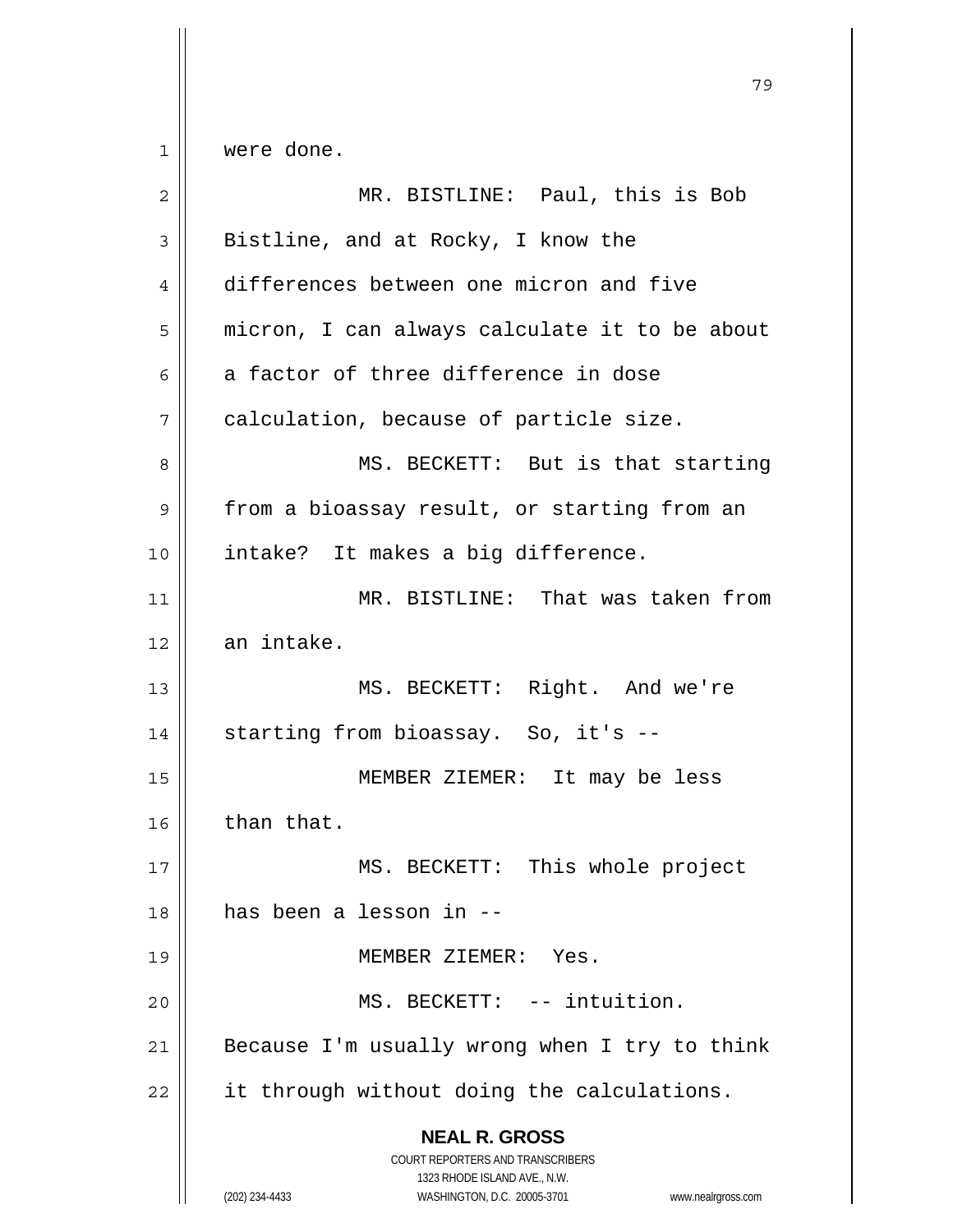**NEAL R. GROSS** COURT REPORTERS AND TRANSCRIBERS 1323 RHODE ISLAND AVE., N.W. (202) 234-4433 WASHINGTON, D.C. 20005-3701 www.nealrgross.com 1 MS. LIPSZTEIN: Yes, but you've 2 | been starting from urine excretion and you  $3 \parallel$  are calculating to go through the lungs, so  $4 \parallel$  the particle size would make a difference. 5 MS. BECKETT: Well, for lung in 6 particular. 7 MS. LIPSZTEIN: Yes. 8 || MS. BECKETT: But that's not 9 || necessarily what we're --10 MS. LIPSZTEIN: Yes, but in the 11 state of Plutonium-238 there would be, going  $12$  | to be a large dose in the lung, that you are  $13$  | going to calculate it again. 14 || MS. BECKETT: And I thought, I was 15 looking at something earlier, and I thought  $16$  | that there had been a study that said that  $17$  | the particle size was five microns. But 18 maybe that was just an isolated incident. 19 MS. ROBERTSON-DEMERS: It was an  $20$  | average. The range was 1 to 10. 21 || MS. BECKETT: Okay. 22 || MR. FITZGERALD: And that 1 to 10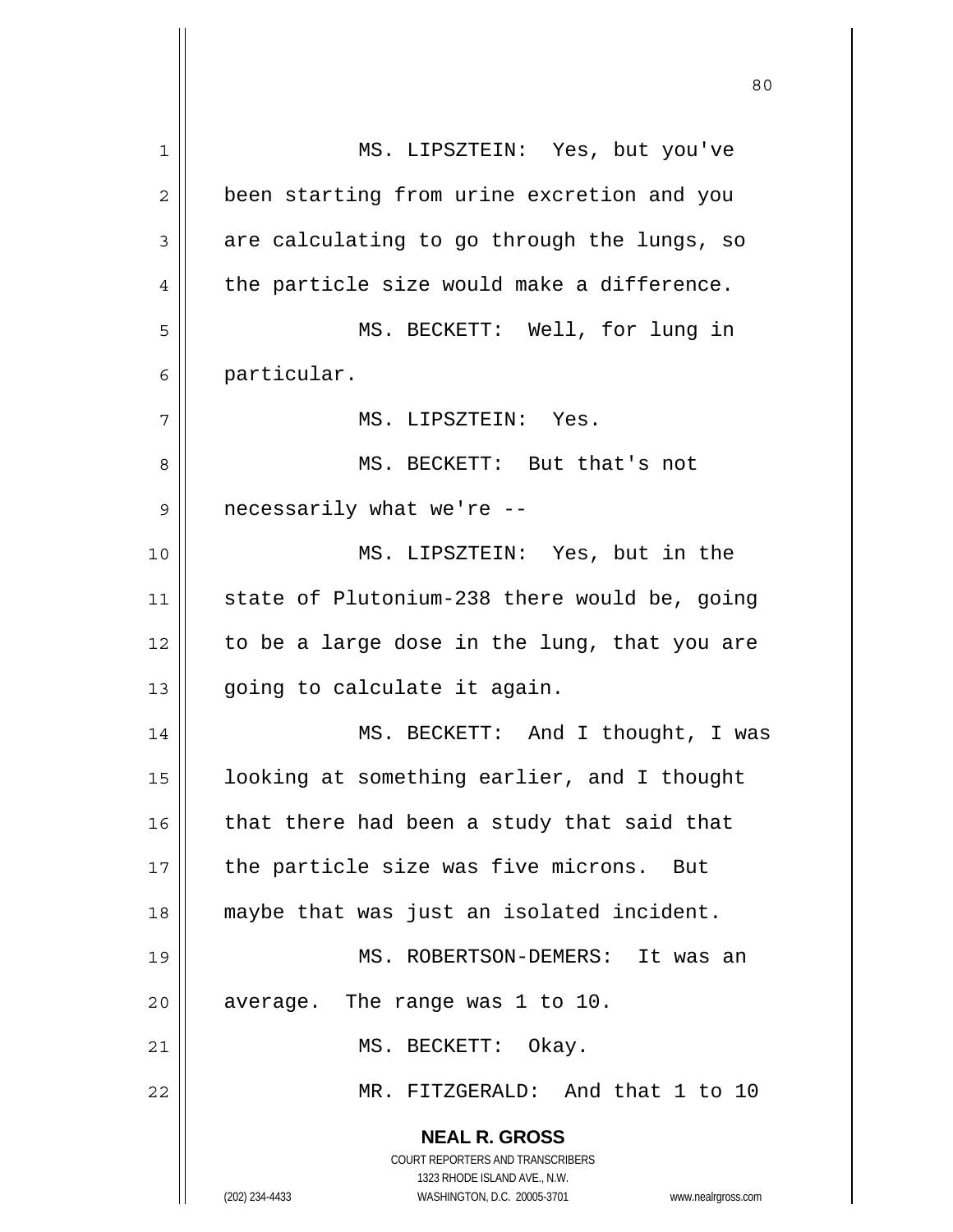| $\mathbf 1$  | doesn't include the, necessarily some fumes                          |
|--------------|----------------------------------------------------------------------|
| $\mathbf{2}$ | from that one operation.                                             |
| 3            | MS. ROBERTSON-DEMERS: Yes. This                                      |
| 4            | was for in the D&D era.                                              |
| 5            | MR. BISTLINE: How about during                                       |
| 6            | the, when they're actually processing?                               |
| 7            | Because in the process handler, they had                             |
| 8            | different particulate size of the 238.                               |
| 9            | MS. ROBERTSON-DEMERS: That's what                                    |
| 10           | we don't have the data for. We haven't found                         |
| 11           | it. All we have is data for what was done in                         |
| 12           | the D&D era.                                                         |
| 13           | MR. BISTLINE: Okay.                                                  |
| 14           | MR. ULSH: I know that I have seen                                    |
| 15           | data on particle sizes but I don't remember                          |
| 16           | the particulars, when and where and so I                             |
| 17           | can't really speak to how representative it                          |
| 18           | If this is an issue that is a concern,<br>is.                        |
| 19           | we will take a look and see what kind of data                        |
| 20           | exists on particle size.                                             |
| 21           | MR. FITZGERALD: Yes. I think the                                     |
| 22           | way we left it when we first brought it up,                          |
|              | <b>NEAL R. GROSS</b>                                                 |
|              | <b>COURT REPORTERS AND TRANSCRIBERS</b>                              |
|              | WASHINGTON, D.C. 20005-3701                                          |
|              | 1323 RHODE ISLAND AVE., N.W.<br>(202) 234-4433<br>www.nealrgross.com |

 $\mathbf{\mathsf{I}}$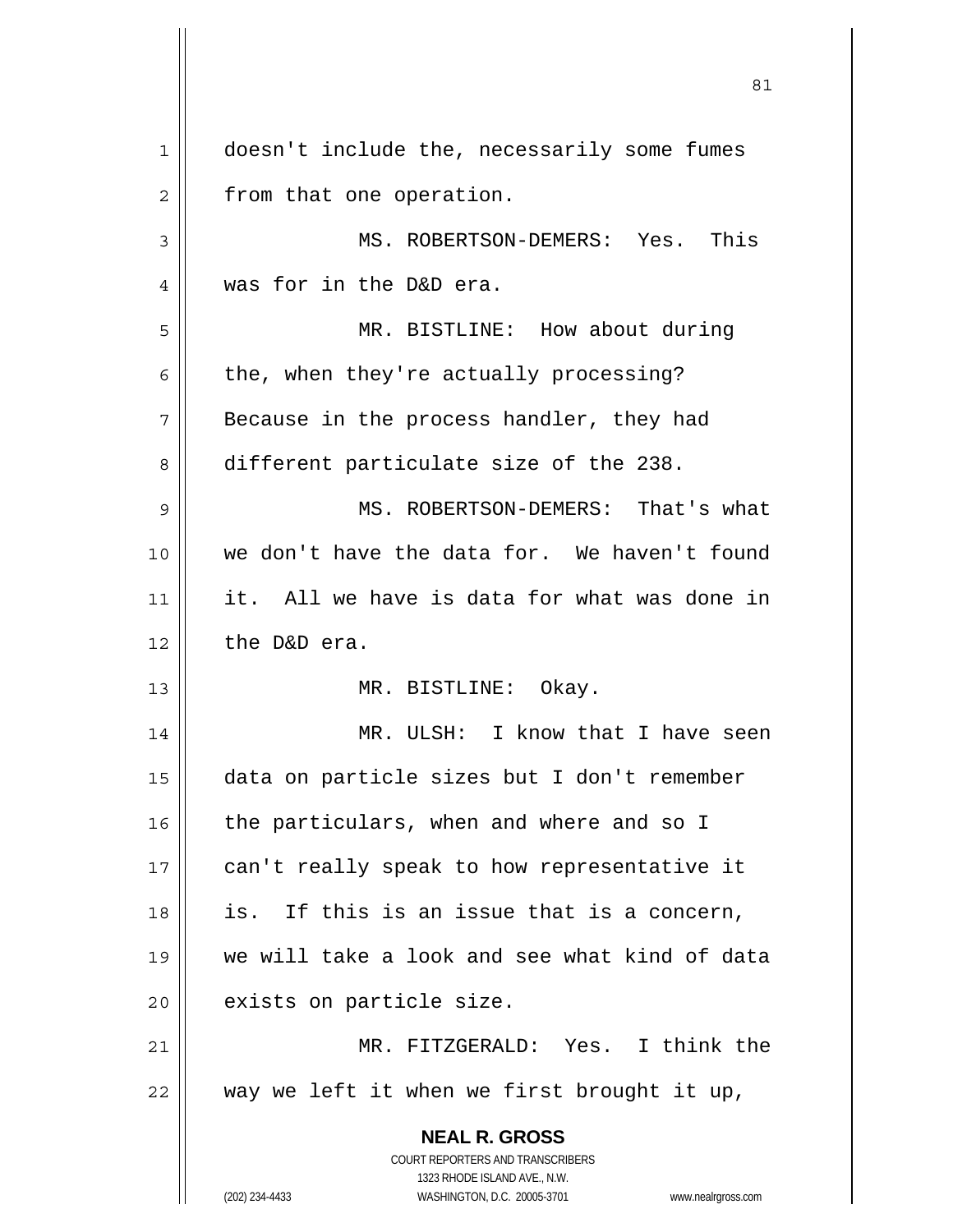| 1  | was that would be part of what you would kind                       |
|----|---------------------------------------------------------------------|
| 2  | of consider in terms of parameters for the                          |
| 3  | model. I don't know how that plays either.                          |
| 4  | But I think at Mound in particular given the                        |
| 5  | different ways the oxide was handled, the                           |
| 6  | different techniques, it seems like you have                        |
| 7  | a much broader range of particle size than                          |
| 8  | some other sites.                                                   |
| 9  | I think, I can think of fumes, it                                   |
| 10 | would be submicron.                                                 |
| 11 | MEMBER ZIEMER: Yes. No, I --                                        |
| 12 | MR. FITZGERALD: I don't know what                                   |
| 13 | the implications dose-wise would be for that,                       |
| 14 | but certainly that would stretch it.                                |
| 15 | MEMBER ZIEMER: Well, I think as                                     |
| 16 | they do the modeling, they could easily test                        |
| 17 | the model to see whether that made much                             |
| 18 | difference in the bottom line.                                      |
| 19 | MR. FITZGERALD: Yes.                                                |
| 20 | MEMBER CLAWSON: But, I'm sorry, I                                   |
| 21 | don't want to show my ignorance here. You're                        |
| 22 | telling me that it is not an SEC issue?                             |
|    | <b>NEAL R. GROSS</b>                                                |
|    | COURT REPORTERS AND TRANSCRIBERS                                    |
|    | 1323 RHODE ISLAND AVE., N.W.                                        |
|    | (202) 234-4433<br>WASHINGTON, D.C. 20005-3701<br>www.nealrgross.com |

<u>82</u>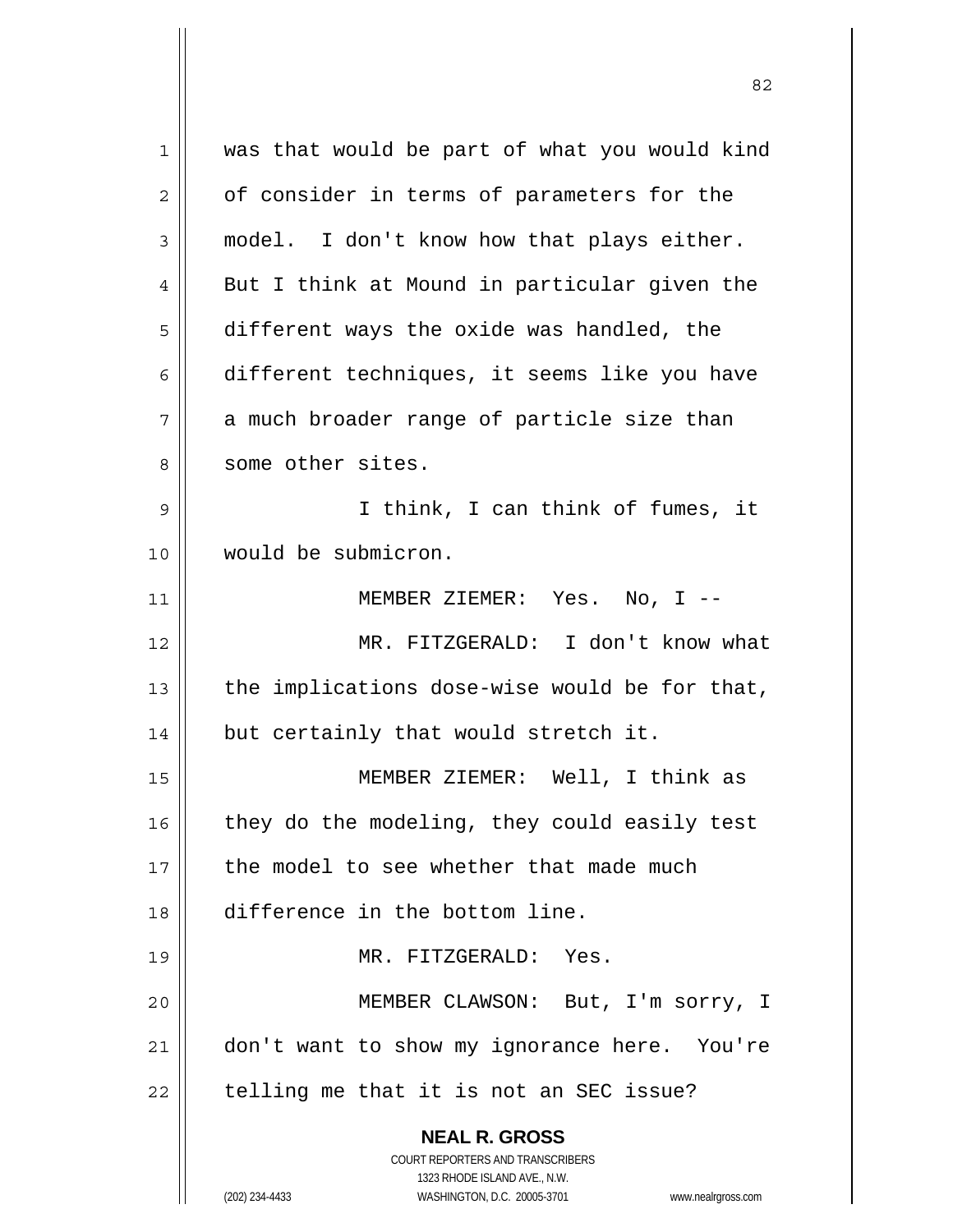|                | 83                                                                                                  |
|----------------|-----------------------------------------------------------------------------------------------------|
| $\mathbf 1$    | CHAIR BEACH: Not yet.                                                                               |
| $\overline{c}$ | MEMBER CLAWSON: But if you can                                                                      |
| 3              | demonstrate -- okay. That's what I was -- if                                                        |
| 4              | you can demonstrate the model. But if you                                                           |
| 5              | can't apply it to the people?                                                                       |
| 6              | MR. ULSH: I think it's too early                                                                    |
| 7              | to say that it is or is not an SEC issue.                                                           |
| 8              | Until we come back to the table with a                                                              |
| 9              | strategy for saying, we have a bounding                                                             |
| 10             | model, and then at that time, we might or                                                           |
| 11             | might not have to discuss to whom it is                                                             |
| 12             | applied.                                                                                            |
| 13             | MEMBER CLAWSON: Well, and this is                                                                   |
| 14             | what I was trying to get a clarification.                                                           |
| 15             | Because you made a comment, and was very sure                                                       |
| 16             | that this is not an SEC issue, because we can                                                       |
| 17             | do this model. And if we can do the model,                                                          |
| 18             | that's great. But if we can't apply it for                                                          |
| 19             | the people, then?                                                                                   |
| 20             | MR. ULSH: Well, there were a                                                                        |
| 21             | couple of preconditions there when I said                                                           |
| 22             | that.                                                                                               |
|                | <b>NEAL R. GROSS</b><br>COURT REPORTERS AND TRANSCRIBERS                                            |
|                | 1323 RHODE ISLAND AVE., N.W.<br>(202) 234-4433<br>WASHINGTON, D.C. 20005-3701<br>www.nealrgross.com |

 $\mathsf{I}$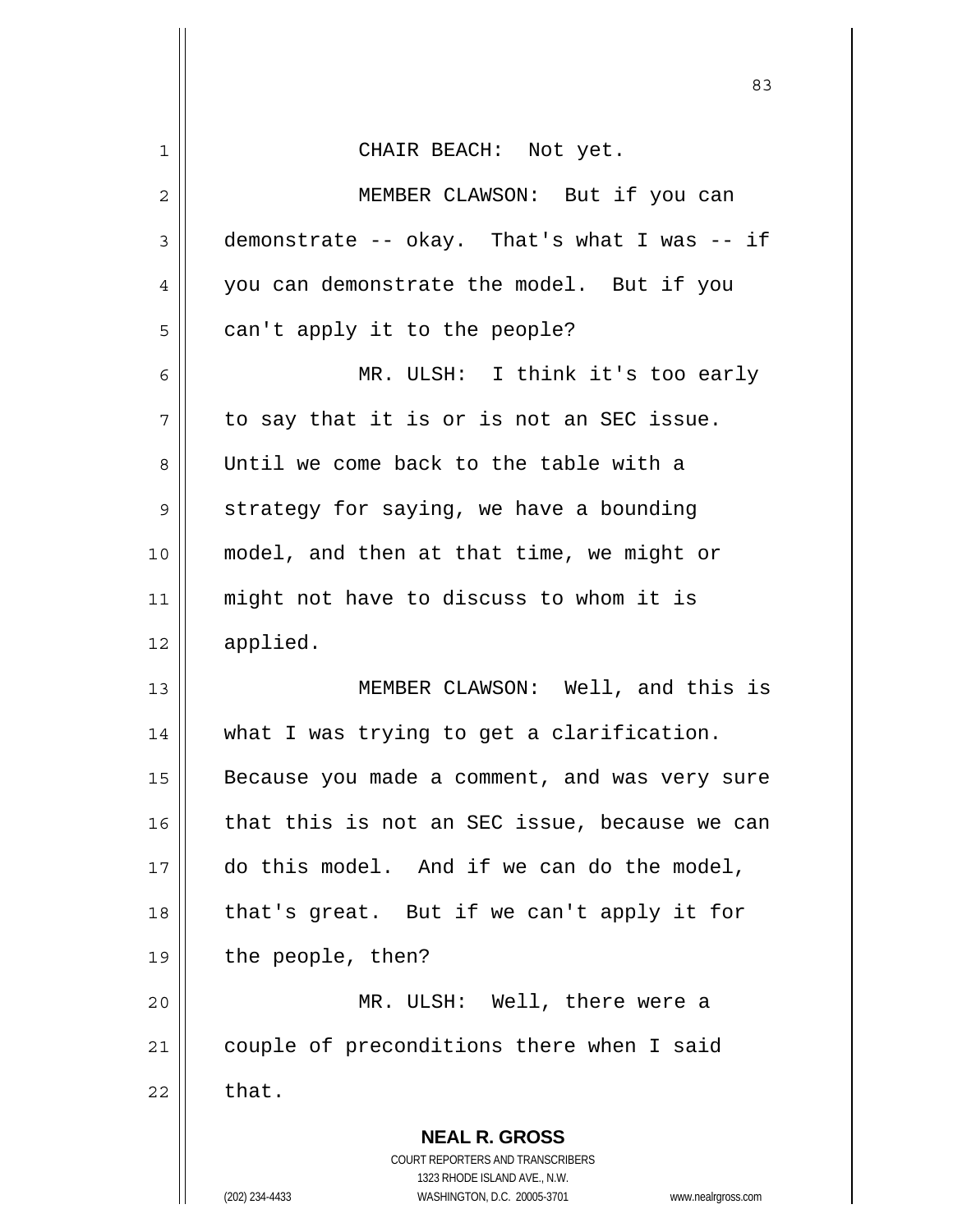| $\mathbf 1$    | MEMBER CLAWSON: Right.                                              |
|----------------|---------------------------------------------------------------------|
| 2              | MR. ULSH: And that is, that we                                      |
| $\mathfrak{Z}$ | come up with a model that can be added to the                       |
| 4              | universe of possible solubility classes,                            |
| 5              | where we can show that we can adequately                            |
| 6              | match the bioassay data from the people at                          |
| 7              | the site. Then it becomes -- and if we try                          |
| 8              | to say, that we're going to apply this                              |
| $\mathsf 9$    | particular K1 model to a group of people that                       |
| 10             | is smaller than everyone on site, it's only                         |
| 11             | going to be limited to a smaller subset.                            |
| 12             | At that time, we might have to                                      |
| 13             | have a discussion about okay, is this a TBD                         |
| 14             | or an SEC issue? But we're not there yet.                           |
| 15             | MEMBER CLAWSON: Okay. I just --                                     |
| 16             | I was -- I'm just having a hard time getting                        |
| 17             | around that. I apologize.                                           |
| 18             | MR. ULSH: No, that's fine.                                          |
| 19             | MS. ROBERTSON-DEMERS: There was                                     |
| 20             | two other things on this issue. The -- we                           |
| 21             | originally talked about when we brought up                          |
| 22             | the issue of high-fired oxide, one of them                          |
|                | <b>NEAL R. GROSS</b>                                                |
|                | COURT REPORTERS AND TRANSCRIBERS                                    |
|                | 1323 RHODE ISLAND AVE., N.W.                                        |
|                | (202) 234-4433<br>WASHINGTON, D.C. 20005-3701<br>www.nealrgross.com |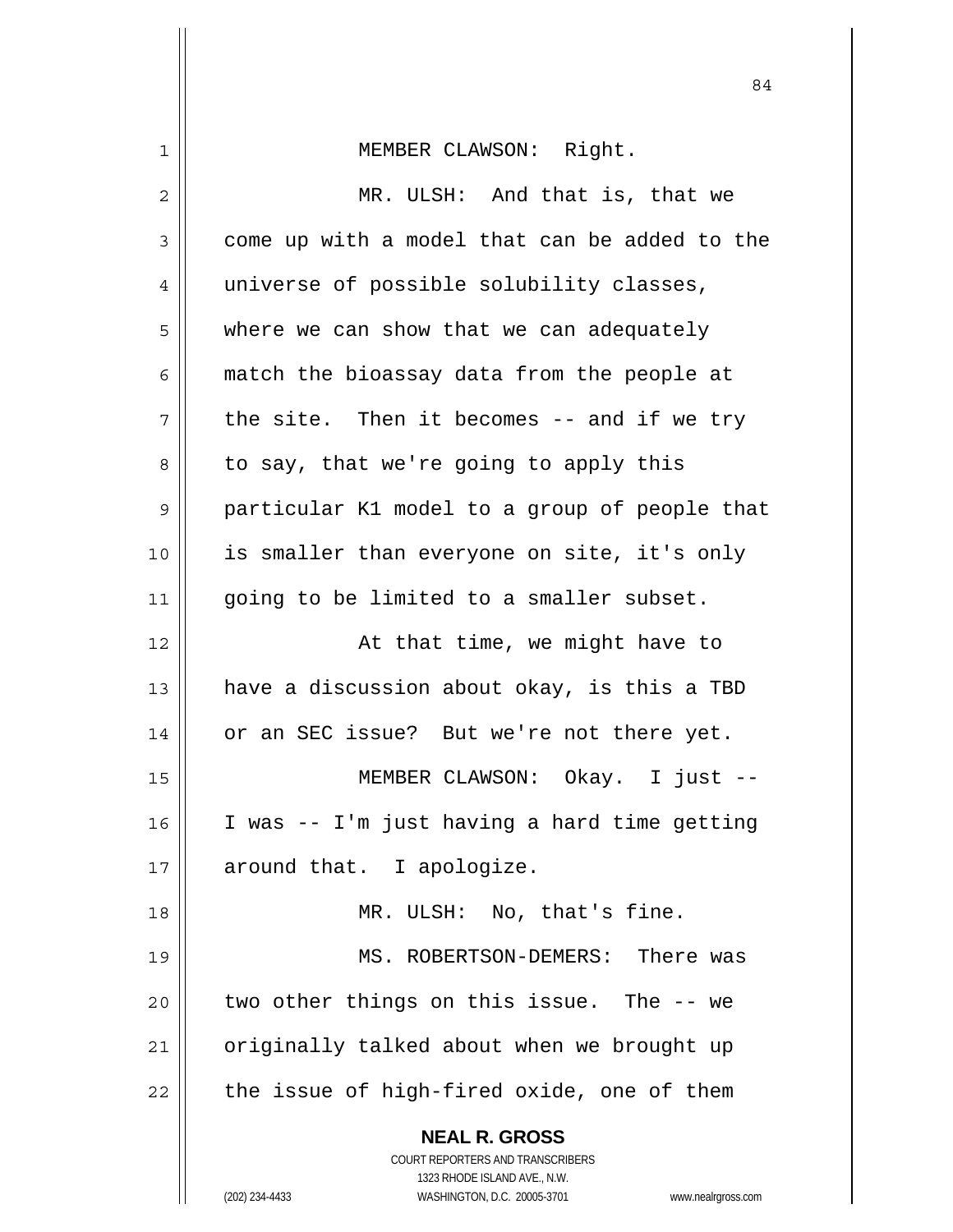| 1  | was high-fired uranium oxide. And as of                             |
|----|---------------------------------------------------------------------|
| 2  | right now, we haven't found any data                                |
| 3  | indicating that it was present at Mound. And                        |
| 4  | unless we do, we're okay with closing that                          |
| 5  | issue.                                                              |
| 6  | And the other one was high-fired                                    |
| 7  | thorium oxide. And we have decided to defer                         |
| 8  | that to the data adequacy write up.                                 |
| 9  | MR. ULSH: So are you saying that                                    |
| 10 | will come in under Issue 11?                                        |
| 11 | MS. ROBERTSON-DEMERS: Yes.                                          |
| 12 | MR. ULSH: Might I ask, when                                         |
| 13 | you're talking about uranium, you said you                          |
| 14 | hadn't found any data yet. Are there other                          |
| 15 | places that you're planning to look? I mean,                        |
| 16 | where are you in terms of $-$ - I mean, are you                     |
| 17 | still looking at the data?                                          |
| 18 | MS. ROBERTSON-DEMERS: Well, if it                                   |
| 19 | comes up, then $we'll$ --                                           |
| 20 | MR. FITZGERALD: I think, yes.                                       |
| 21 | We, you know, we've been -- would be all at                         |
| 22 | the site probably three times.                                      |
|    |                                                                     |
|    | <b>NEAL R. GROSS</b>                                                |
|    | COURT REPORTERS AND TRANSCRIBERS<br>1323 RHODE ISLAND AVE., N.W.    |
|    | (202) 234-4433<br>WASHINGTON, D.C. 20005-3701<br>www.nealrgross.com |

 $\overline{\mathsf{I}}$ 

 $\mathop{\text{||}}$ 

<u>85 and 2001 and 2001 and 2001 and 2001 and 2001 and 2001 and 2001 and 2001 and 2001 and 2001 and 2001 and 200</u>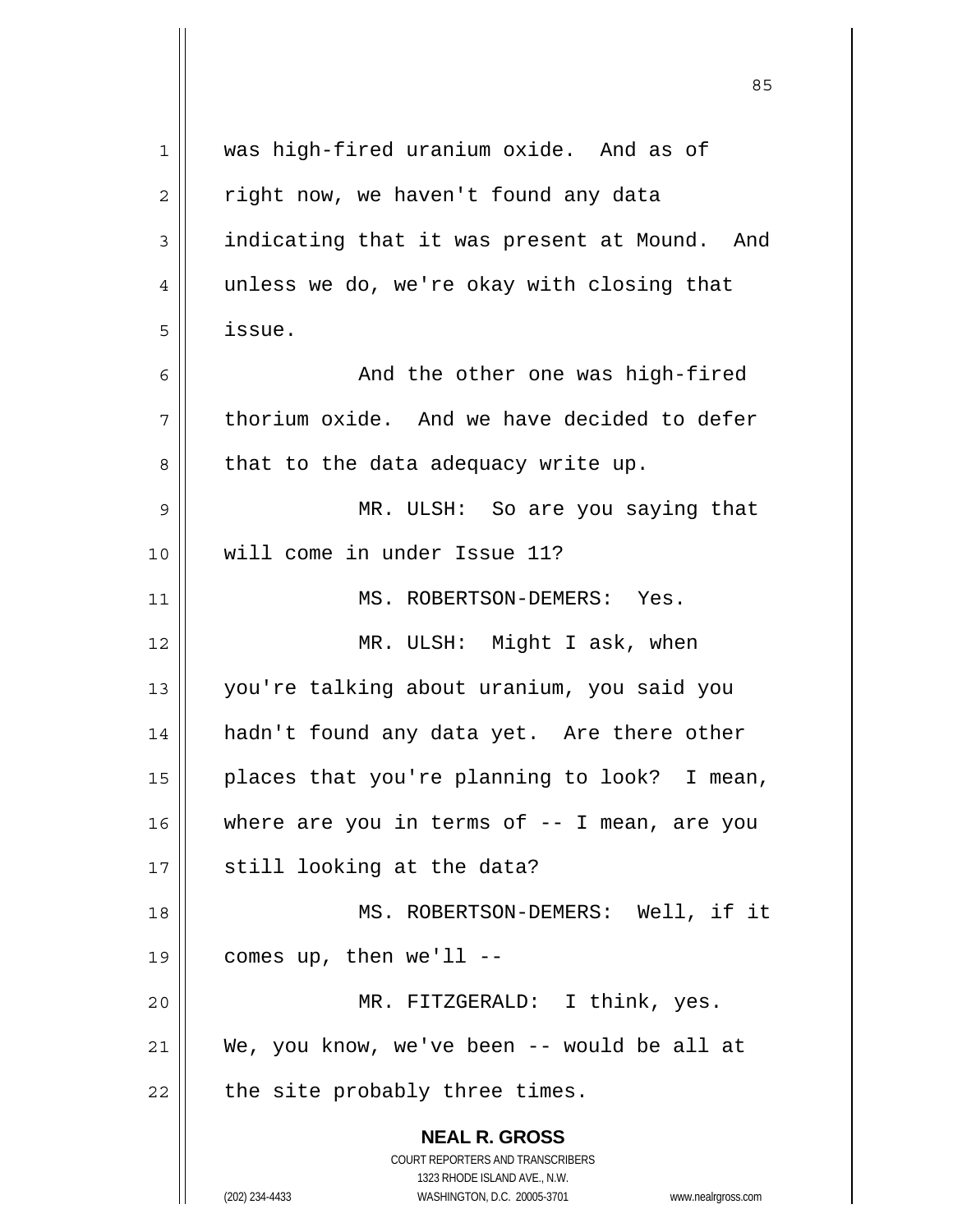| 1  | MR. ULSH: Yes.                                  |
|----|-------------------------------------------------|
| 2  | MR. FITZGERALD: I think we                      |
| 3  | probably have done everything we can dig out    |
| 4  | I think all we're saying is that unless<br>now. |
| 5  | something presents itself, this is closed as    |
| 6  | an issue for this particular item.              |
| 7  | But we're leaving it open if                    |
| 8  | something does arise where there's some         |
| 9  | evidence that you know, you both have the       |
| 10 | high-fired process and the uranium present,     |
| 11 | and that would be an implication. But I         |
| 12 | guess in the big sphere of things, it just      |
| 13 | wouldn't be anywhere near the magnitude of      |
| 14 | the plutonium.                                  |
| 15 | So, all we're saying is, in terms               |
| 16 | of that issue, to close it out. We didn't       |
| 17 | find anything. We think it's a legitimate       |
| 18 | question, but you know, again, uranium did      |
| 19 | exist at the site issue now, but we haven't     |
| 20 | found that connection between high-fired        |
| 21 | processes and uranium in terms of exposure      |
| 22 | potentials. So, you know, we looked, got the    |
|    | <b>NEAL R. GROSS</b>                            |

<u>86 and 2001 and 2002 and 2003 and 2003 and 2003 and 2003 and 2003 and 2003 and 2003 and 2003 and 2003 and 200</u>

 $\mathsf{II}$ 

 1323 RHODE ISLAND AVE., N.W. (202) 234-4433 WASHINGTON, D.C. 20005-3701 www.nealrgross.com

COURT REPORTERS AND TRANSCRIBERS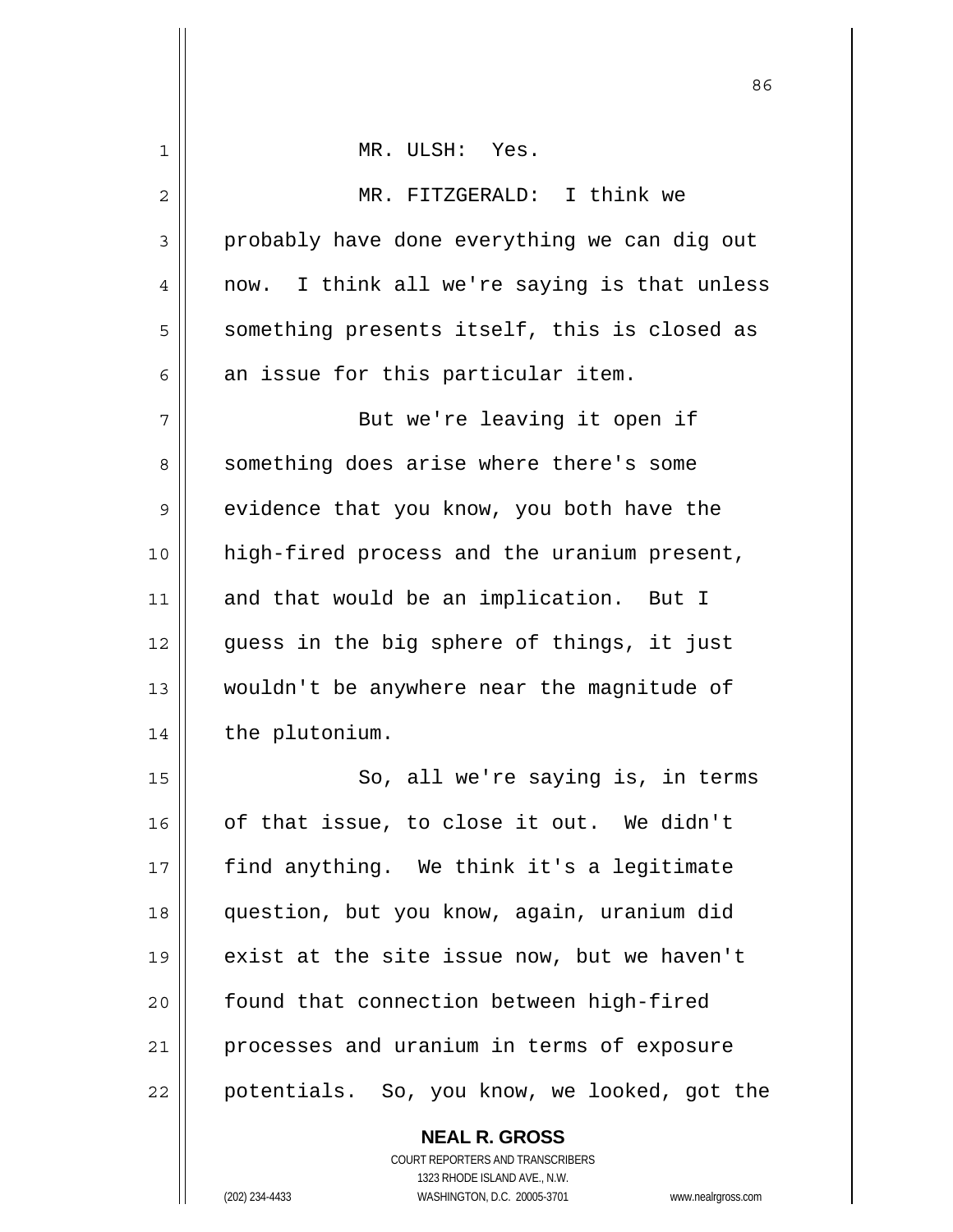| $\mathbf 1$    | data, looked for the data, but haven't found                        |
|----------------|---------------------------------------------------------------------|
| $\overline{c}$ | anything that demonstrates that.                                    |
| 3              | So, we're parking it, not pursuing                                  |
| 4              | it any further unless something comes up that                       |
| 5              | would make the case. Thorium as an issue, I                         |
| 6              | think, is a broader question of just being                          |
| 7              | able to see it adequately in terms of                               |
| 8              | monitoring. I think that fits into 11.                              |
| $\mathsf 9$    | MEMBER ZIEMER: I just want to                                       |
| 10             | make my usual remark here. And guess what it                        |
| 11             | is? And that is, if that's an issue, and                            |
| 12             | there's some evidence that you see that there                       |
| 13             | is, I think it's NIOSH's job to pursue the                          |
| 14             | issue. It's not our contractor's job to be                          |
| 15             | looking for that information. It's fine to                          |
| 16             | keep your eyes open for it, you know.                               |
| 17             | MR. FITZGERALD: That's the                                          |
| 18             | context.                                                            |
| 19             | MS. ROBERTSON-DEMERS: Yes, that's                                   |
| 20             |                                                                     |
| 21             | MEMBER ZIEMER: But you know,                                        |
| 22             | pulling the string, ultimately, goes back to                        |
|                |                                                                     |
|                | <b>NEAL R. GROSS</b><br><b>COURT REPORTERS AND TRANSCRIBERS</b>     |
|                | 1323 RHODE ISLAND AVE., N.W.                                        |
|                | (202) 234-4433<br>WASHINGTON, D.C. 20005-3701<br>www.nealrgross.com |

<u>87 and 2014 and 2014 and 2014 and 2014 and 2014 and 2014 and 2014 and 2014 and 2014 and 2014 and 2014 and 201</u>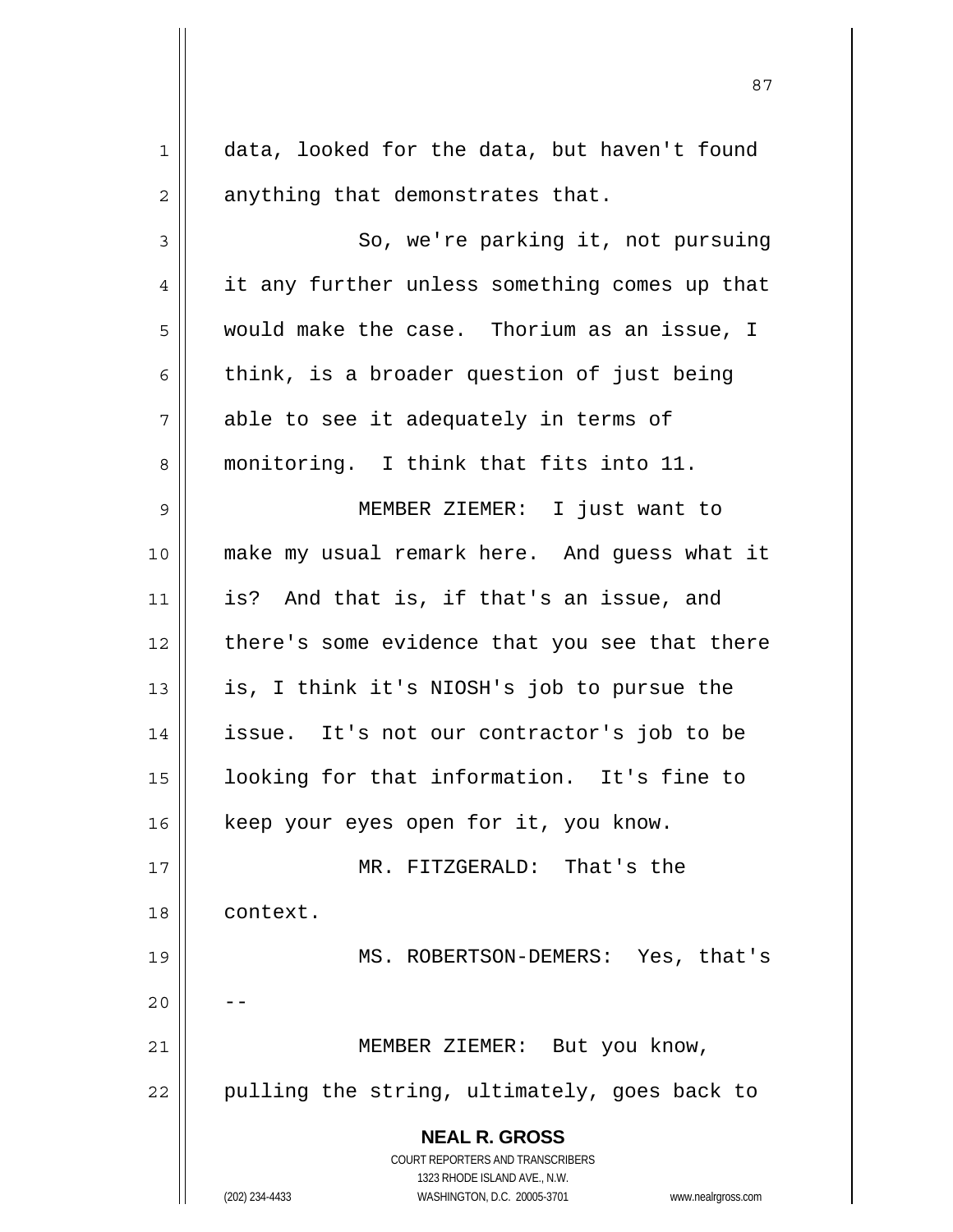**NEAL R. GROSS** 88 1 NIOSH. 2 || MR. FITZGERALD: Right. 3 MEMBER ZIEMER: If there's 4 | indicators along the way that this is an  $5 \parallel$  issue, then I think we want NIOSH to say, 6 this needs to be pursued. So the contractor 7 is not doing NIOSH's work. 8 MR. FITZGERALD: No. Just a 9 || little history in context. When this came up  $10$  as part of the overall issue on Pu-238, we  $11$  said that certainly, there's a good 12 possibility other high-fired forms may be 13 involved. And I think Brant's response at  $14$  | the time to paraphrase was, that we have seen 15 no evidence. 16 || And our response to that was, 17 || well, we're going out to Mound to do records 18 || retrieval, and keep our eyes open. And if we 19 do find anything, we'll pursue this issue  $20$  || further. This is sort of an acknowledgment  $21$  | that no, we haven't found anything. 22 || So, we're letting it go, unless

> COURT REPORTERS AND TRANSCRIBERS 1323 RHODE ISLAND AVE., N.W.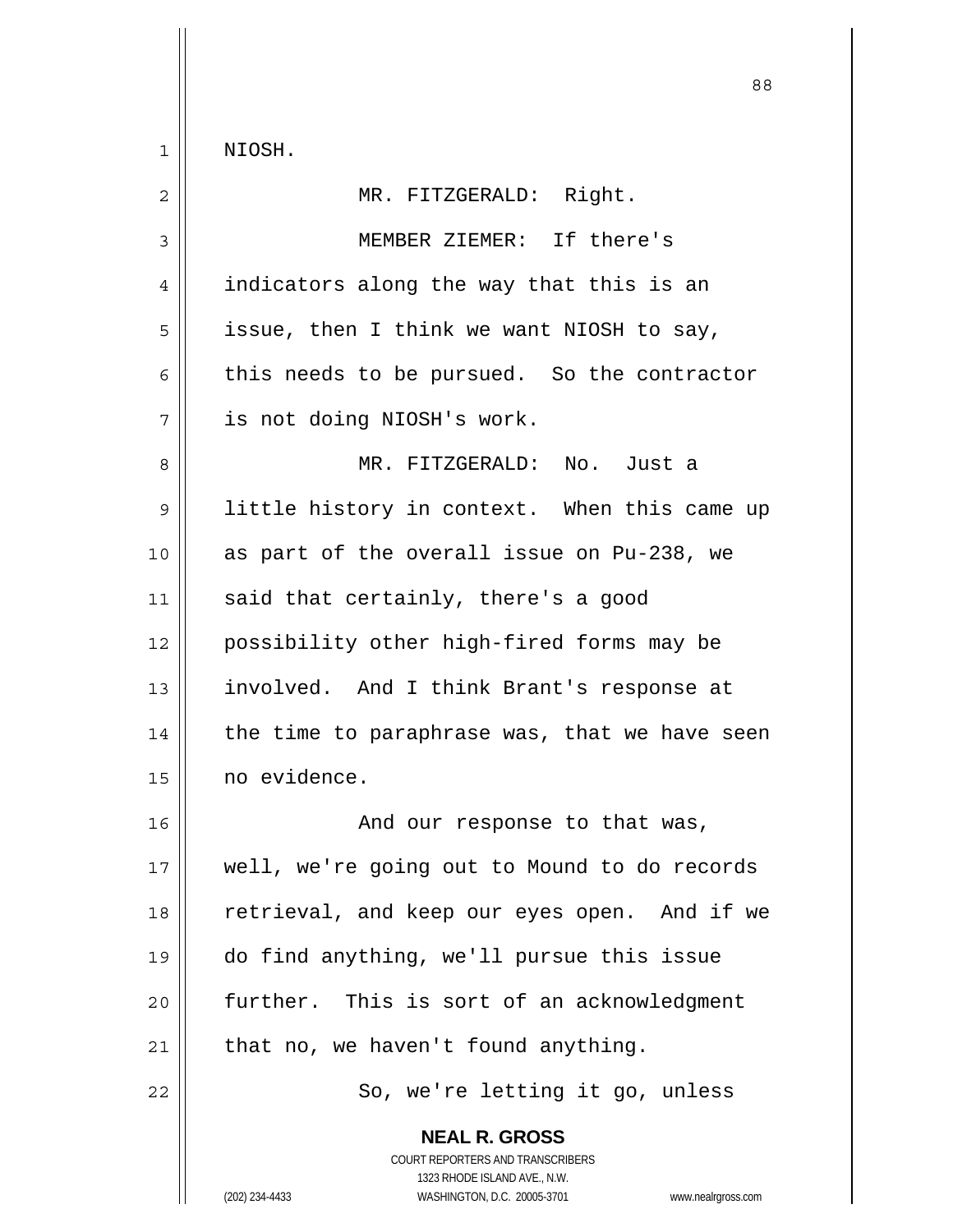| 1              | something else comes up. So, no, we                                 |
|----------------|---------------------------------------------------------------------|
| $\overline{2}$ | certainly aren't doing extensive research.                          |
| 3              | But in the process of data capture, we were                         |
| 4              | kind of looking to see if there was any                             |
| 5              | uranium or thorium data in this context. We                         |
| 6              | didn't see any. So, this is more of a status                        |
| 7              | acknowledgment.                                                     |
| 8              | MR. MAURO: Before we move on, I                                     |
| 9              | was -- I am thinking and troubled by this                           |
| 10             | question of parsing. And I gave you an idea,                        |
| 11             | it's a thought problem. Let's say we were                           |
| 12             | all -- we all worked at Mound, all of us,                           |
| 13             | okay? Same year. We all worked there. And                           |
| 14             | we also know that one of us, worked with this                       |
| 15             | special type of material, one of us. Not all                        |
| 16             | of us, just one of us, but we don't know who                        |
| 17             | it is.                                                              |
| 18             | Okay? Now, we're dealing with                                       |
| 19             | this dose reconstruction. Well, if we don't                         |
| 20             | know who it is, well, we'll just assign it to                       |
| 21             | everybody. Okay? Is that -- does that meet                          |
| 22             | the threshold of plausibility and                                   |
|                | <b>NEAL R. GROSS</b>                                                |
|                | <b>COURT REPORTERS AND TRANSCRIBERS</b>                             |
|                | 1323 RHODE ISLAND AVE., N.W.                                        |
|                | (202) 234-4433<br>WASHINGTON, D.C. 20005-3701<br>www.nealrgross.com |
|                |                                                                     |

 $\mathsf{I}$ 

<u>89 and 2001 and 2002 and 2003 and 2003 and 2003 and 2003 and 2003 and 2003 and 2003 and 2003 and 2003 and 200</u>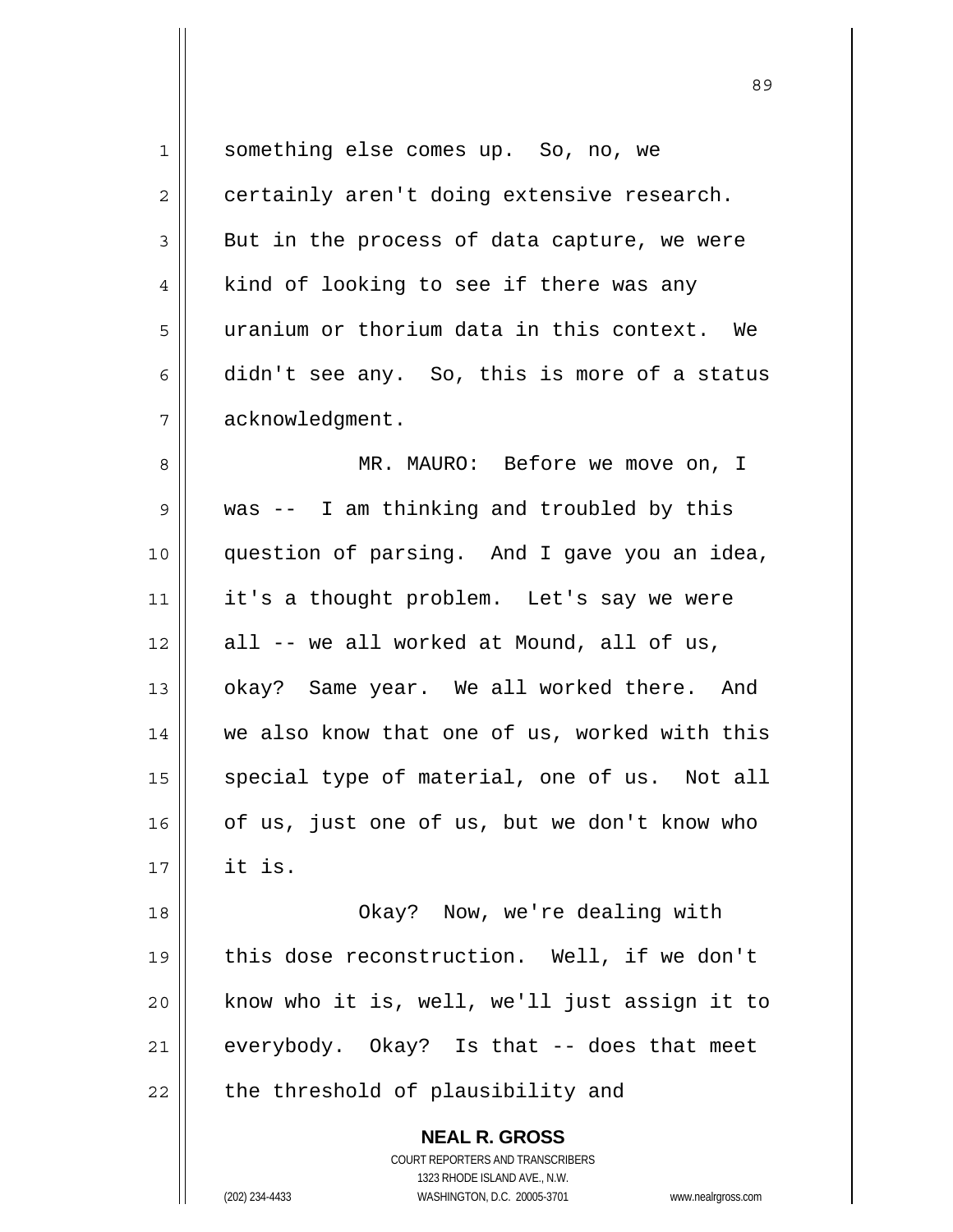| $\mathbf{1}$ | appropriate, as a strategy for dealing with                                                         |
|--------------|-----------------------------------------------------------------------------------------------------|
| $\mathbf{2}$ | this class of problem? Since we know it was                                                         |
| 3            | one, but we don't know who it is, you                                                               |
| 4            | understand?                                                                                         |
| 5            | And I would say, my reaction would                                                                  |
| 6            | be, no, that's not there.                                                                           |
| 7            | MR. MORRIS: Well, my reaction is                                                                    |
| 8            | yes.                                                                                                |
| 9            | MR. MAURO: But as it is the                                                                         |
| 10           | question --                                                                                         |
| 11           | MR. MORRIS: In first fire, maybe                                                                    |
| 12           | we should defer with a lawyer on our a staff                                                        |
| 13           | to answer the question. If I want to go back                                                        |
| 14           | to the definition, it's not -- it has to be                                                         |
| 15           | accurate for every member of the class. It                                                          |
| 16           | has to be for any member of the class. And                                                          |
| 17           | you know, I think you have to make a careful                                                        |
| 18           | read of that.                                                                                       |
| 19           | MR. MAURO: I agree. But I think                                                                     |
| 20           | that in thinking of it that way, sort of a                                                          |
| 21           | crystalize the issue. In other words, and                                                           |
| 22           | that would be a judgment call, or a legal                                                           |
|              | <b>NEAL R. GROSS</b>                                                                                |
|              | <b>COURT REPORTERS AND TRANSCRIBERS</b>                                                             |
|              | 1323 RHODE ISLAND AVE., N.W.<br>WASHINGTON, D.C. 20005-3701<br>(202) 234-4433<br>www.nealrgross.com |
|              |                                                                                                     |

 $\mathop{\text{||}}$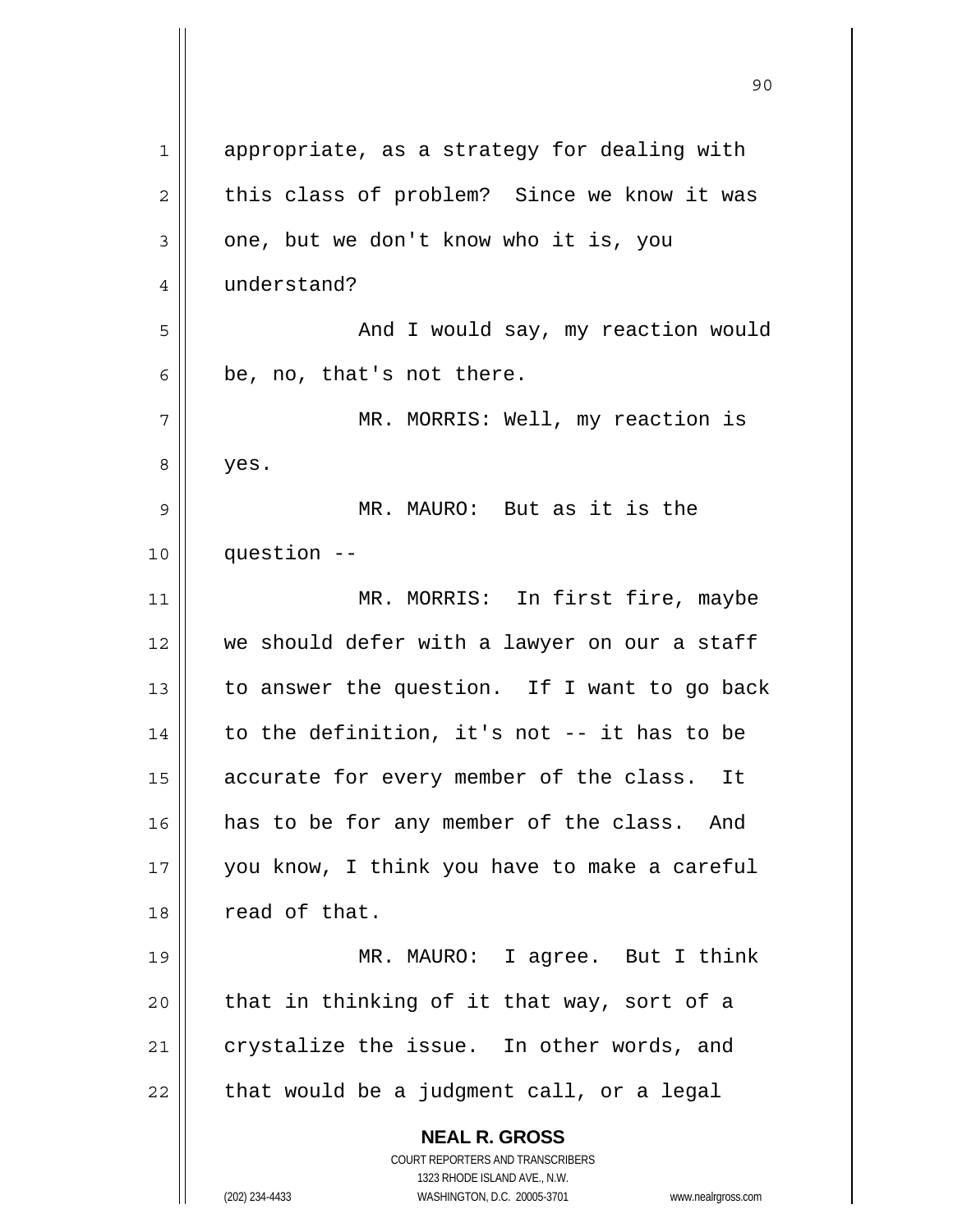| 1  | call. So right now, I don't know the answer                                                         |
|----|-----------------------------------------------------------------------------------------------------|
| 2  | to that question. But I think that's the way                                                        |
| 3  | to think about it.                                                                                  |
| 4  | MR. MORRIS: I'm not sure, again,                                                                    |
| 5  | that we might be using terms differently.                                                           |
| 6  | Under the scenario that you have set up,                                                            |
| 7  | where the data doesn't exist, or we don't                                                           |
| 8  | have the data that would let us say, John                                                           |
| 9  | Mauro was the guy that was exposed to this                                                          |
| 10 | material --                                                                                         |
| 11 | MR. MAURO: But we do have the                                                                       |
| 12 | data that says, only one person was.                                                                |
| 13 | MR. MORRIS: Okay.                                                                                   |
| 14 | MR. MAURO: Because it was such a                                                                    |
| 15 | small amount.                                                                                       |
| 16 | MR. MORRIS: Right.                                                                                  |
| 17 | MR. MAURO: You know, or such a                                                                      |
| 18 | short period of time.                                                                               |
| 19 | MR. MORRIS: And if we don't have                                                                    |
| 20 | the data to draw a tighter circle than that,                                                        |
| 21 | to say, particular workers were, or were not,                                                       |
| 22 | in other words, we're saying it's plausible                                                         |
|    | <b>NEAL R. GROSS</b>                                                                                |
|    | COURT REPORTERS AND TRANSCRIBERS                                                                    |
|    | 1323 RHODE ISLAND AVE., N.W.<br>(202) 234-4433<br>WASHINGTON, D.C. 20005-3701<br>www.nealrgross.com |

 $\mathbf{\mathcal{H}}$ 

<u>91</u>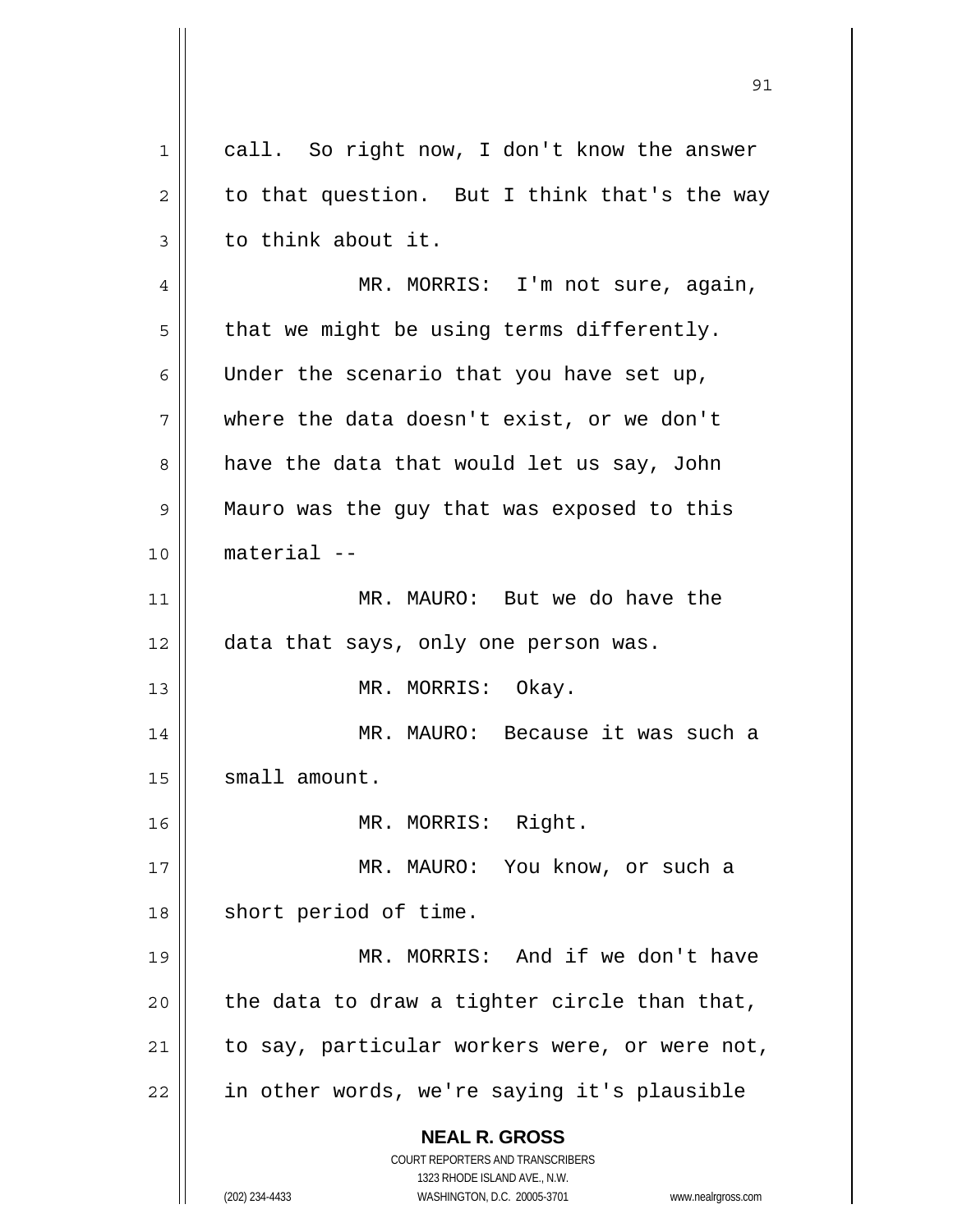| 1              | that anybody at the table could have been    |
|----------------|----------------------------------------------|
| $\overline{c}$ | exposed to that material. Then I think we're |
| 3              | obligated to not assign it but enter that as |
| 4              | one of the possible universe of solubility   |
| 5              | classes that we would consider.              |
| 6              | MR. MAURO: I can understand you              |
| 7              | coming down that side. I'm not sure.         |
| 8              | MR. MORRIS: And consequently, it             |
| 9              | is plausible. And therefore, would meet the  |
| 10             | definition.                                  |
| 11             | MEMBER CLAWSON: Now you guys are             |
| 12             | starting to get into my realm of it. You     |
| 13             | could walk into the whole thing and say, I'm |
| 14             | going to give this much, and we'll throw it  |
| 15             | to everybody now it's plausible. There's     |
| 16             | also another little bit in there too about   |
| 17             | accuracy and integrity of data. And that's   |
| 18             | where I start to get into some of the        |
| 19             | problems with this. And I understand where   |
| 20             | you're going with this and so forth, but I   |
| 21             | already have a hard time getting my hands    |
| 22             | around it.                                   |

 **NEAL R. GROSS** COURT REPORTERS AND TRANSCRIBERS 1323 RHODE ISLAND AVE., N.W. (202) 234-4433 WASHINGTON, D.C. 20005-3701 www.nealrgross.com

<u>92 and 2014 and 2014 and 2014 and 2014 and 2014 and 2014 and 2014 and 2014 and 2014 and 2014 and 2014 and 201</u>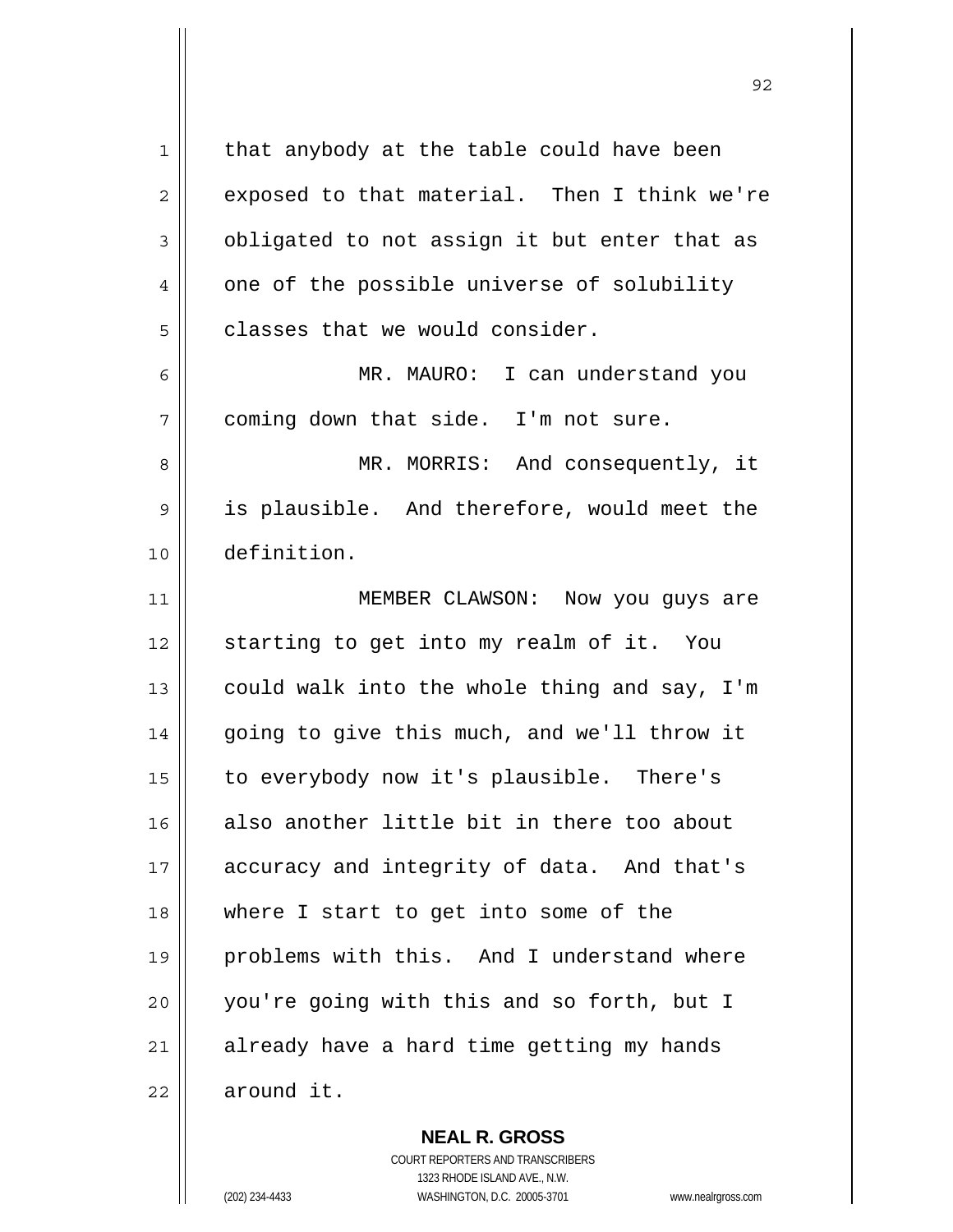| 1  | Because of course, both, we're                |
|----|-----------------------------------------------|
| 2  | sometimes on both sides of this whole issue.  |
| 3  | But where does it come down to?               |
| 4  | MR. MAURO: Where does it end?                 |
| 5  | MEMBER CLAWSON: Where does it                 |
| 6  | end, you know. And granted, when you read     |
| 7  | the law on this thing and what they're        |
| 8  | saying, I don't think that we're really       |
| 9  | hitting on it. I think we're sometimes on     |
| 10 | either side of it. And it's very vague to     |
| 11 | me. And I hate, I hate documentation like     |
| 12 | that.                                         |
| 13 | But, what it comes down to is, the            |
| 14 | plausible part of it, you could throw out a   |
| 15 | number out there, and if I'm not mistaken,    |
| 16 | you could throw it out there and say, hey,    |
| 17 | that will take care of everything. Then it    |
| 18 | gets back into the integrity, the data, and   |
| 19 | everything else like that and if it really is |
| 20 | plausible for it. And we've had the           |
| 21 | discussion on several sides, so.              |
| 22 | MEMBER ZIEMER: Well, let me take              |
|    | <b>NEAL R. GROSS</b>                          |

 COURT REPORTERS AND TRANSCRIBERS 1323 RHODE ISLAND AVE., N.W.

 $\prod$ 

(202) 234-4433 WASHINGTON, D.C. 20005-3701 www.nealrgross.com

<u>93 and 200 and 200 and 200 and 200 and 200 and 200 and 200 and 200 and 200 and 200 and 200 and 200 and 200 an</u>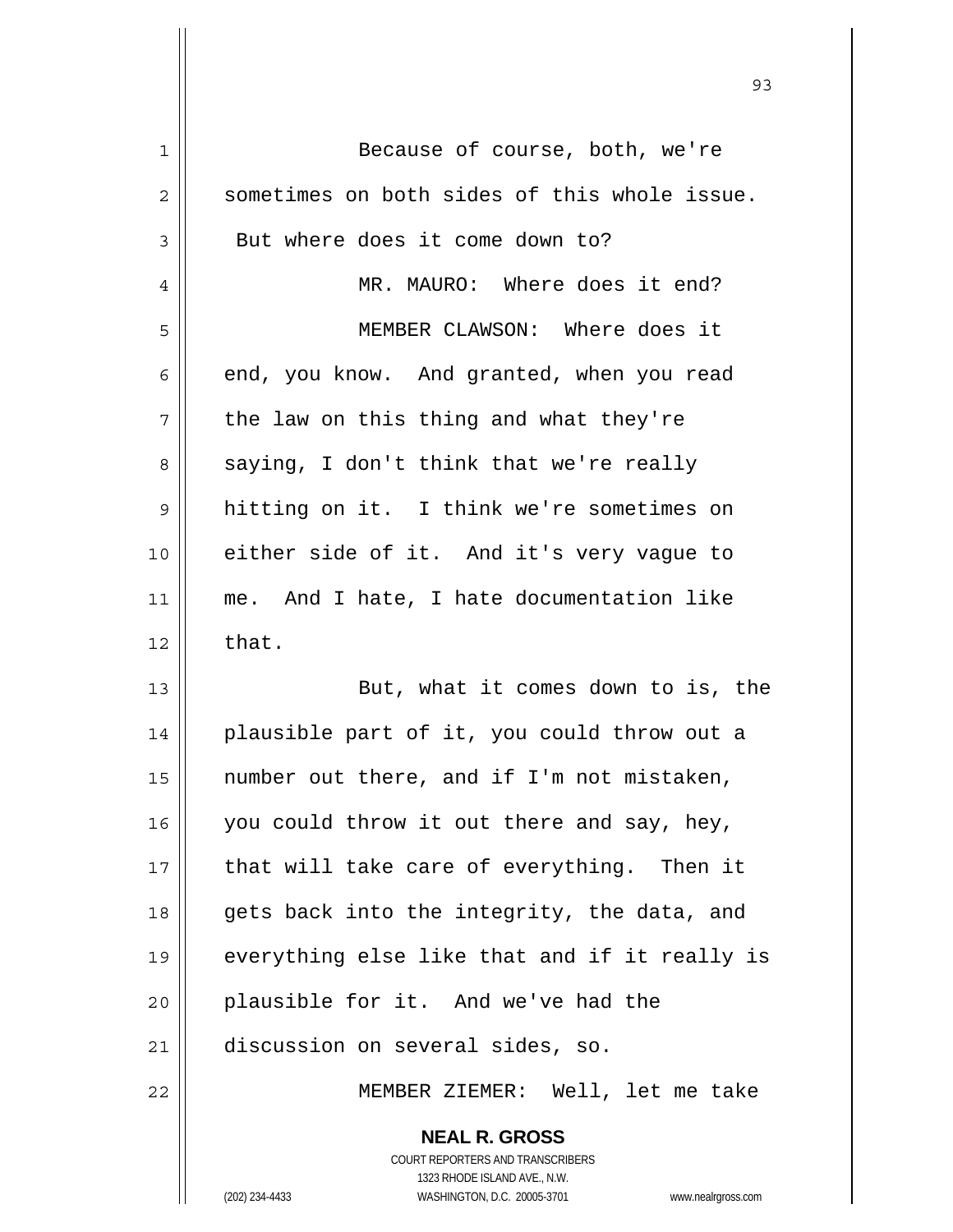| 1              | the counter-argument. Throwing a number out                         |
|----------------|---------------------------------------------------------------------|
| $\overline{2}$ | there is not the approach. What number is                           |
| 3              | used has to have some basis in reason and                           |
| 4              | science. And the accuracy part, you're                              |
| 5              | talking about an accurate decision on                               |
| 6              | compensation, which is different than an                            |
| 7              | accurate dose assignment to an individual.                          |
| 8              | You've have to be accurate in the decision to                       |
| 9              | compensate.                                                         |
| 10             | And that often means, if you want                                   |
| 11             | to talk about individual accuracy, because of                       |
| 12             | this unknown factor, you have the ten people                        |
| 13             | John's talking about, you're going to be                            |
| 14             | inaccurate on nine of them scientifically                           |
| 15             | from a dose assignment point of view, but you                       |
| 16             | will be accurate as the law defines it, in                          |
| 17             | making the determination of eligibility for                         |
| 18             | compensation, which is what we need to be                           |
| 19             | accurate about.                                                     |
| 20             | Because actually, I think NIOSH                                     |
| 21             | has shown that in general, the less -- often                        |
| 22             | the less we know about a person's dose,                             |
|                | <b>NEAL R. GROSS</b>                                                |
|                | COURT REPORTERS AND TRANSCRIBERS                                    |
|                | 1323 RHODE ISLAND AVE., N.W.                                        |
|                | (202) 234-4433<br>WASHINGTON, D.C. 20005-3701<br>www.nealrgross.com |

 $\mathsf{I}$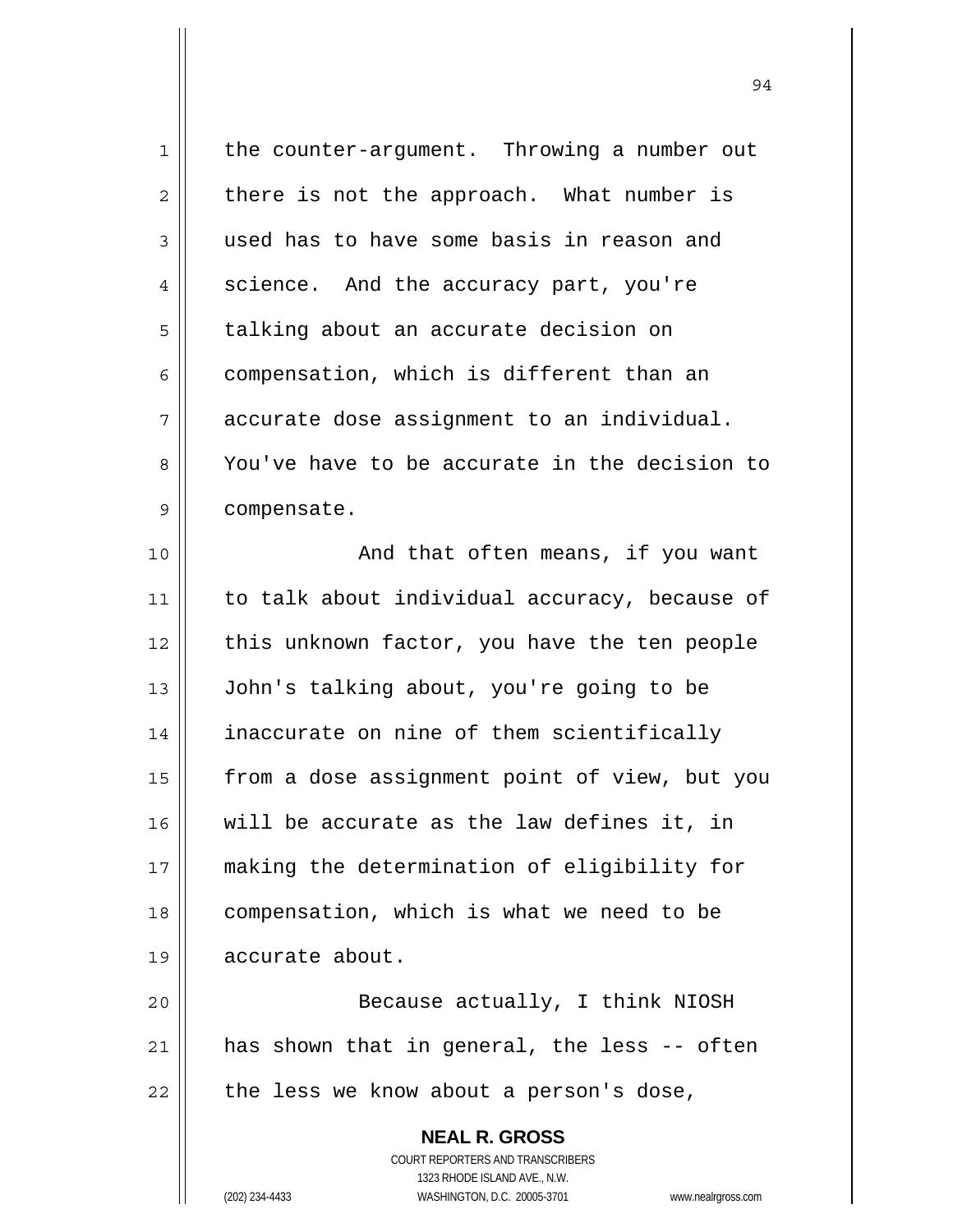**NEAL R. GROSS** COURT REPORTERS AND TRANSCRIBERS 1323 RHODE ISLAND AVE., N.W.  $1$   $\parallel$  vou're left with the less accurate, yes, the 2 | more likely they are to be compensated  $3 \parallel$  because of the fact that you have to assume 4 || some possibilities for that. Now, that's not  $5 \parallel$  always true across the board. But I've taken  $6 \parallel$  the numbers with student groups and have them  $7 \parallel$  plug it in. The less -- the bigger that 8 unknown distribution is, the more likely you  $9 \parallel$  are to reach the POC level at 95 percent. 10 MR. STEWART: I just want to add  $11$  to that a little bit. When you have a very 12 detailed work history, and a lot of bioassay  $13$  | data, then you are able to estimate an 14 || accurate dose. Which, in our universe, 15 | typically means a lower dose. 16 MEMBER ZIEMER: Now, because the  $17$  || spread is tighter? That 95 percent count, 18 || that interval doesn't move way out? 19 || MR. MAURO: But to go back to lose  $20$   $\vert$  -- you use the word tension, it always 21  $\parallel$  exists. I like to -- we have an interesting  $22$  | tension. Because it is, we will all admit,

<u>95 and 2001 and 2001 and 2001 and 2001 and 2001 and 2001 and 2001 and 2001 and 2001 and 2001 and 2001 and 200</u>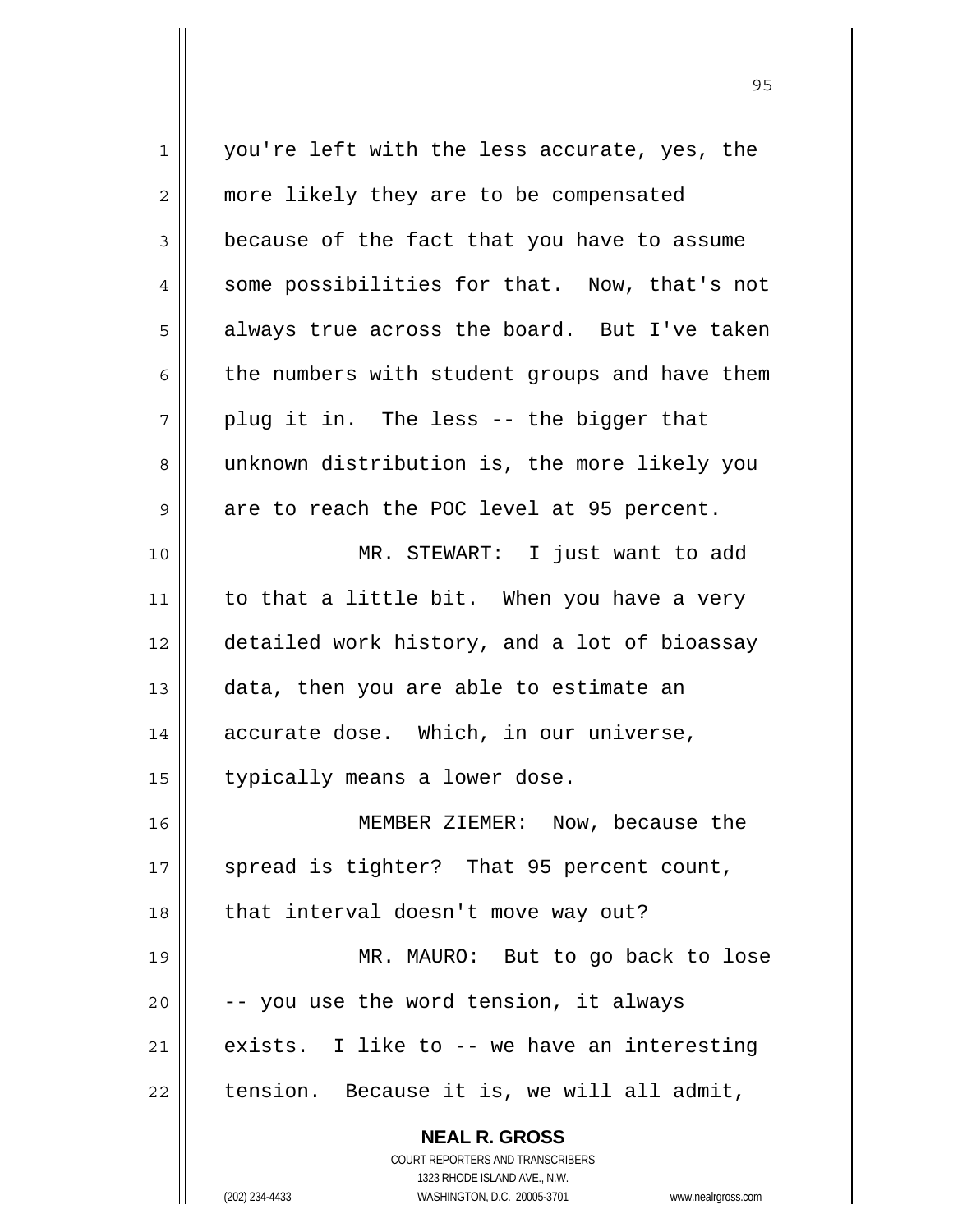**NEAL R. GROSS** COURT REPORTERS AND TRANSCRIBERS 1323 RHODE ISLAND AVE., N.W. 1 | that if we do know that it's only one person  $2 \parallel$  that got the high dose in this room, but we 3 don't know who it is, and then we decide  $4 \parallel$  within the context of the rule, it's 5 | appropriate to apply that higher dose to  $6 \parallel$  everyone. 7 || But then I would take the next  $8 \parallel$  step and say, however, we'd also agree that 9 || it's not plausible that every single one in 10 || the room got that does. So, there's the 11 tension. We have a dilemma. 12 MEMBER ZIEMER: I think we have to  $13$  | look at it the other way. Is it plausible  $14$  | that any one of them could have. Not that 15  $\parallel$  all of them did. I think you got to ask how 16 you're saying plausibility. We don't know 17 || which, is it plausible for you yet, 18 || plausible for Ted yet. Okay? 19 || MR. MAURO: That's good. 20 MR. KATZ: If I could just point  $21$  | out, in the dose reconstruction rule, Part  $22 \parallel 82$ , it actually specifies as an example

<u>96 and 2001 and 2001 and 2001 and 2001 and 2001 and 2001 and 2001 and 2001 and 2001 and 2001 and 2001 and 200</u>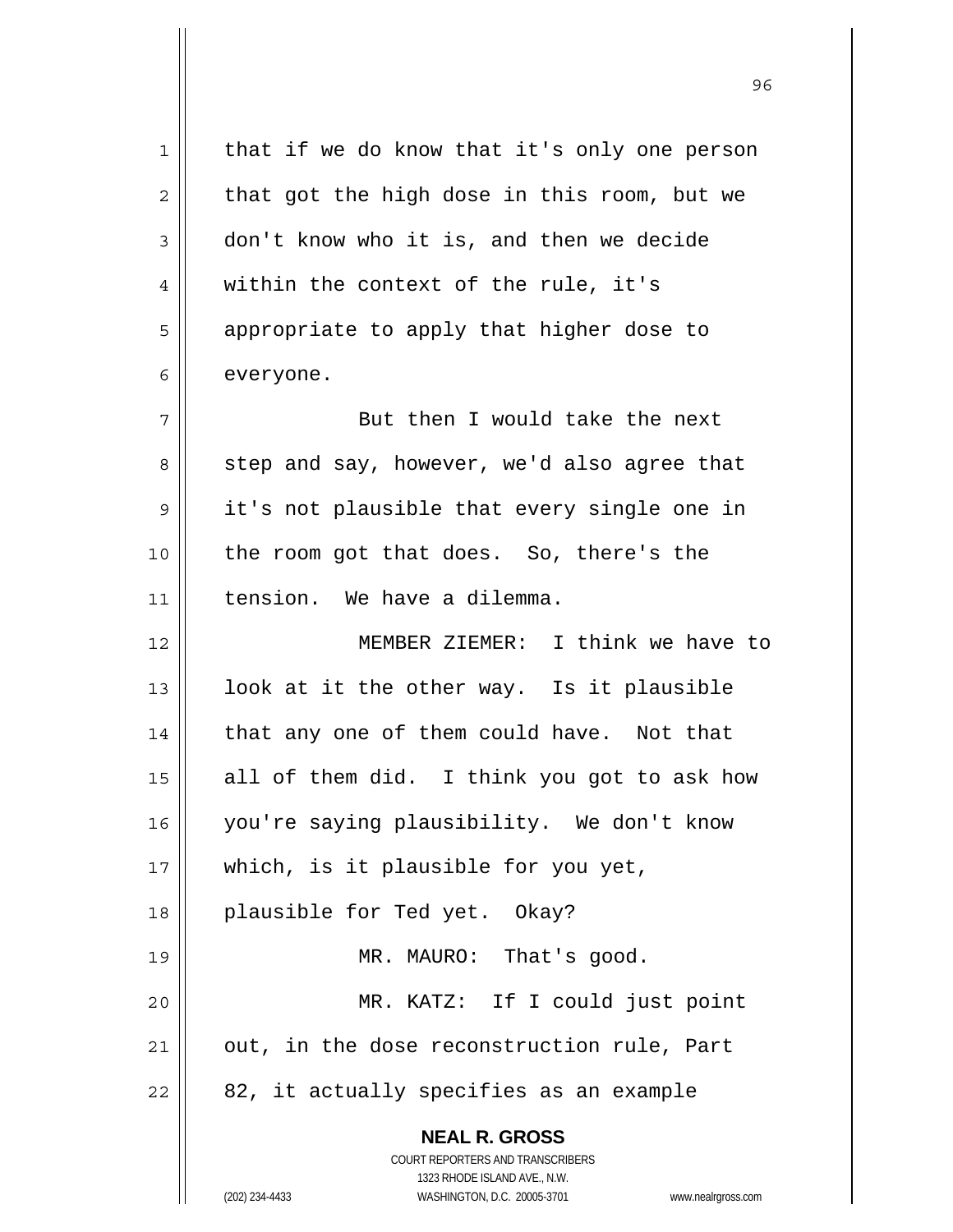**NEAL R. GROSS** COURT REPORTERS AND TRANSCRIBERS 1323 RHODE ISLAND AVE., N.W. 1 solubility that NIOSH would select. The most  $2 \parallel$  claimant favorable solubility when there was 3 uncertainty about the solubility. So it 4 || really, it's actually called out very  $5 \parallel$  clearly, in those dose reconstruction rules  $6 \parallel$  as an approach. 7 MEMBER ZIEMER: But the final 8 || numbers that are derived, although they may 9 || not be accurate, have a basis, not just a 10 number, that you know, let's pick a big  $11$  enough number and we can cover everybody. 12 It's got to be some rationale for it. And 13 || we've had some arguments about what's 14 rational. I think sometimes that SC&A has 15  $\parallel$  said that number is not only real high, but 16 it's not rational. 17 || MR. MAURO: It's off the charts, 18 yes. 19 MEMBER ZIEMER: And sometimes it's  $20$  | the other way around. I mean, maybe NIOSH's 21 | number is not high enough, or something. 22 CHAIR BEACH: So, is there

97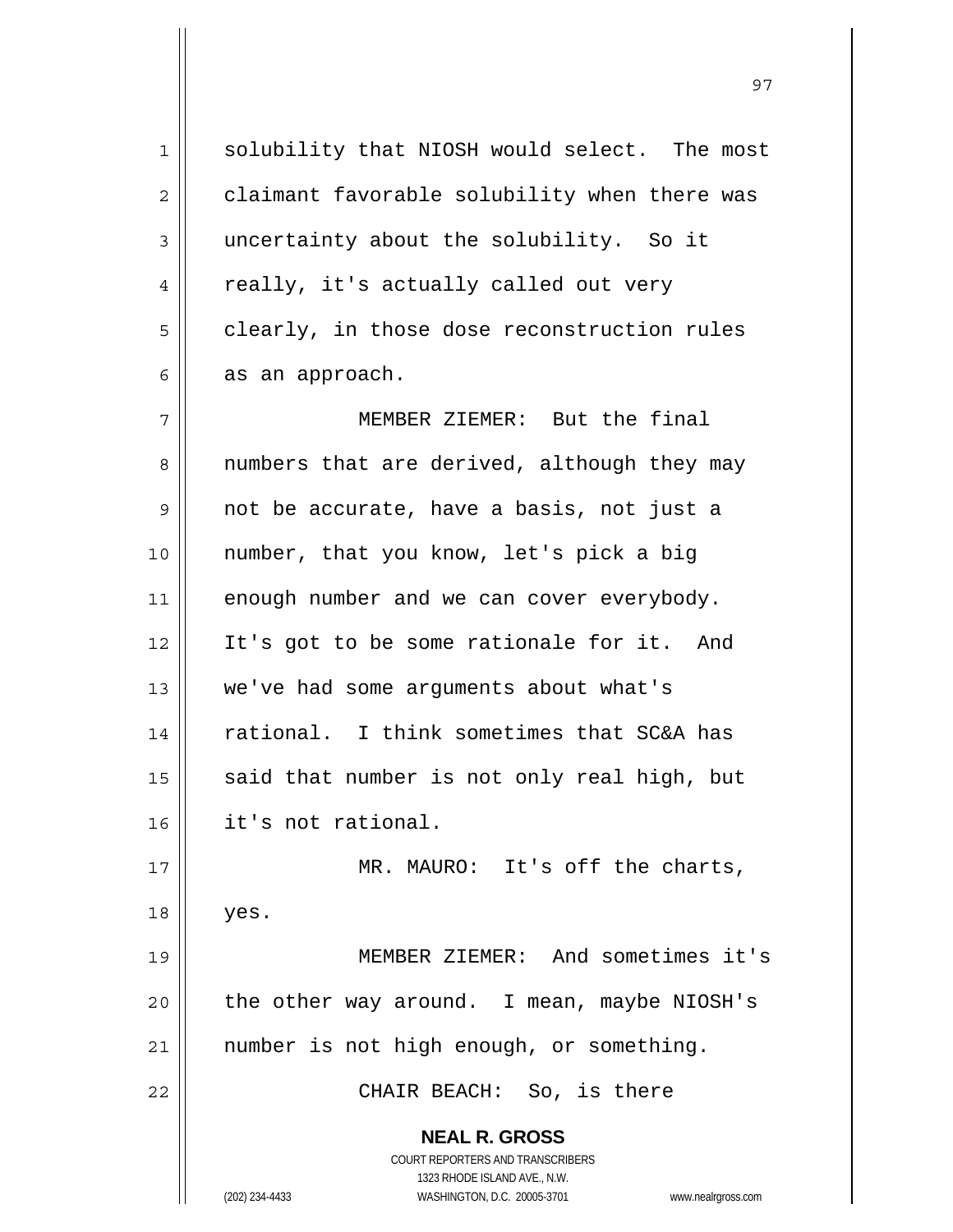| $\mathbf 1$    | anything else on this issue we want to -- in                                                        |
|----------------|-----------------------------------------------------------------------------------------------------|
| $\overline{2}$ | keeping with the agenda, it's break time.                                                           |
| 3              | So, $11:00$ , what time is it now? Is it $11:00$                                                    |
| 4              | now? Okay, 11:15.                                                                                   |
| 5              | (Whereupon, the above-entitled                                                                      |
| 6              | matter went off the record at 11:12 a.m. and                                                        |
| 7              | resumed at $11:14$ a.m.)                                                                            |
| 8              | MR. KATZ: This is the Mound Work                                                                    |
| 9              | Group of the Advisory Board on Radiation                                                            |
| 10             | Worker Health. And we're about to get                                                               |
| 11             | started again following a short break.                                                              |
| 12             | CHAIR BEACH: Okay. Thank you,                                                                       |
| 13             | Ted. Our next item is the SC&A Review                                                               |
| 14             | Summary Notes regarding exposure sources at                                                         |
| 15             | non-rad buildings at Mound. And I am going                                                          |
| 16             | to let Joe introduce this topic.                                                                    |
| 17             | MR. FITZGERALD: Yes. Thank you,                                                                     |
| 18             | Josie. Bob, are you -- Alvarez, are you on                                                          |
| 19             | the phone?                                                                                          |
| 20             | MR. ALVAREZ: Yes, I'm here.                                                                         |
| 21             | MR. FITZGERALD: Okay. Where this                                                                    |
| 22             | all came from, just a little background, is                                                         |
|                | <b>NEAL R. GROSS</b>                                                                                |
|                | COURT REPORTERS AND TRANSCRIBERS                                                                    |
|                | 1323 RHODE ISLAND AVE., N.W.<br>(202) 234-4433<br>WASHINGTON, D.C. 20005-3701<br>www.nealrgross.com |
|                |                                                                                                     |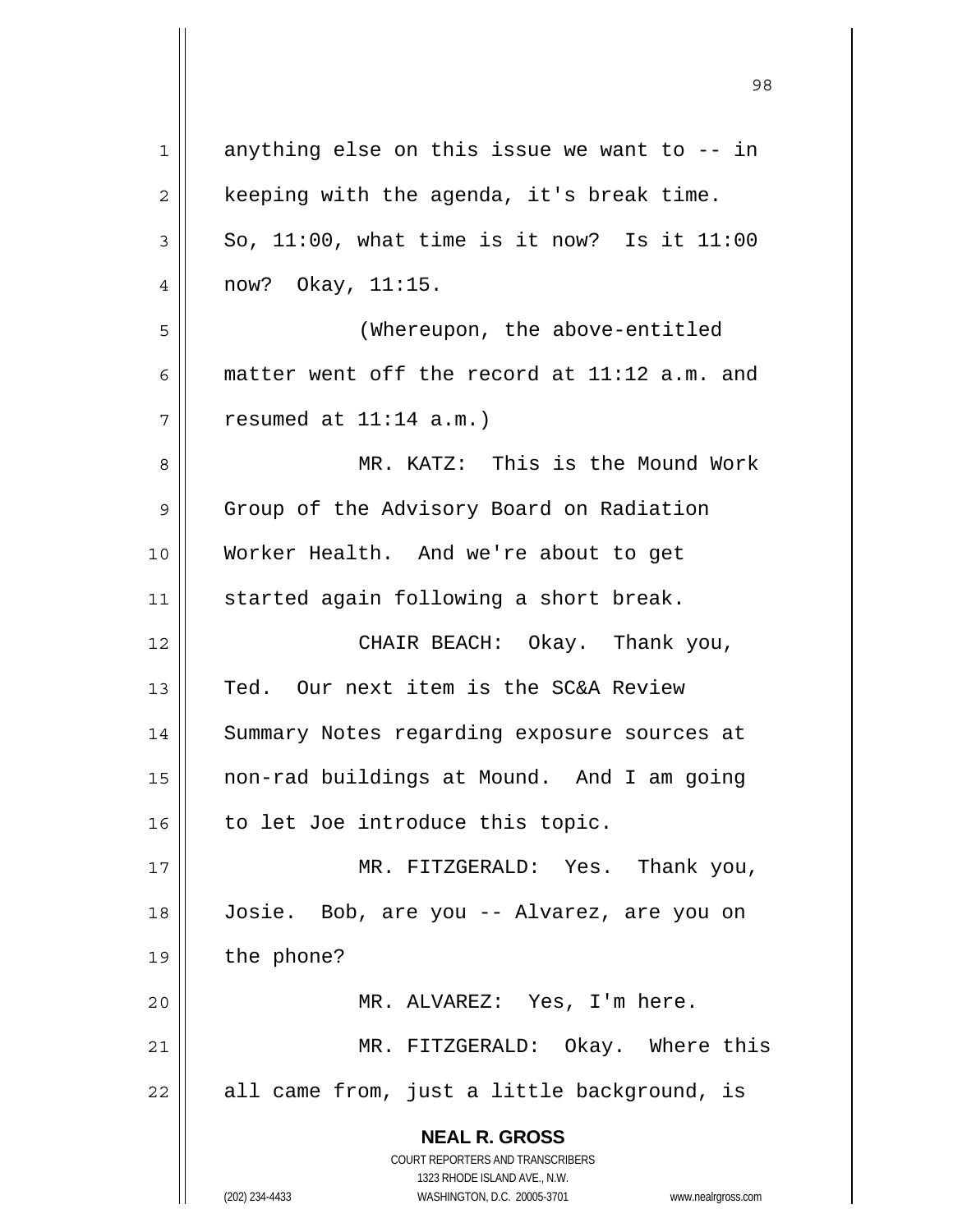**NEAL R. GROSS** COURT REPORTERS AND TRANSCRIBERS 1323 RHODE ISLAND AVE., N.W.  $1 \parallel$  in the matrix, we identified a issue that we  $2 \parallel$  tend to look at for each, SEC, which is the 3 deqree to which there's a basis for assuming  $4 \parallel$  that the most highly exposed workers were in  $5$  | fact the ones that were badged. 6 and this stems from the -- in some  $7 \parallel$  cases, I'm not saying this is the case with  $8 \parallel$  Mound, but in some cases, in the early years,  $9 \parallel$  that wasn't necessarily the case. And we do 10 want to examine that issue as a starting 11 point. 12 || And in the case of Mound, I think  $13$  | the issue was, we could not find a formal 14 basis for the badging policy. Again, I think  $15$  || the statement or the assertion in the ER is  $16$  that the history, operational history at 17 || Mound indicates that in fact the most exposed 18 were badged. And we wanted to see something 19 that was a firmer basis for that indication. 20 || And I think the response that we 21 | received early on, was that you know, the  $22$  | contemporary accounts, how business was done

(202) 234-4433 WASHINGTON, D.C. 20005-3701 www.nealrgross.com

99 - Paul Barbara, poeta e a contra de 1999 - Paul Barbara, español de 1999 - Paul Barbara, español de 1999 -<br>1990 - Paul Barbara, poeta español de 1990 - Paul Barbara, español de 1990 - Paul Barbara, español de 1990 -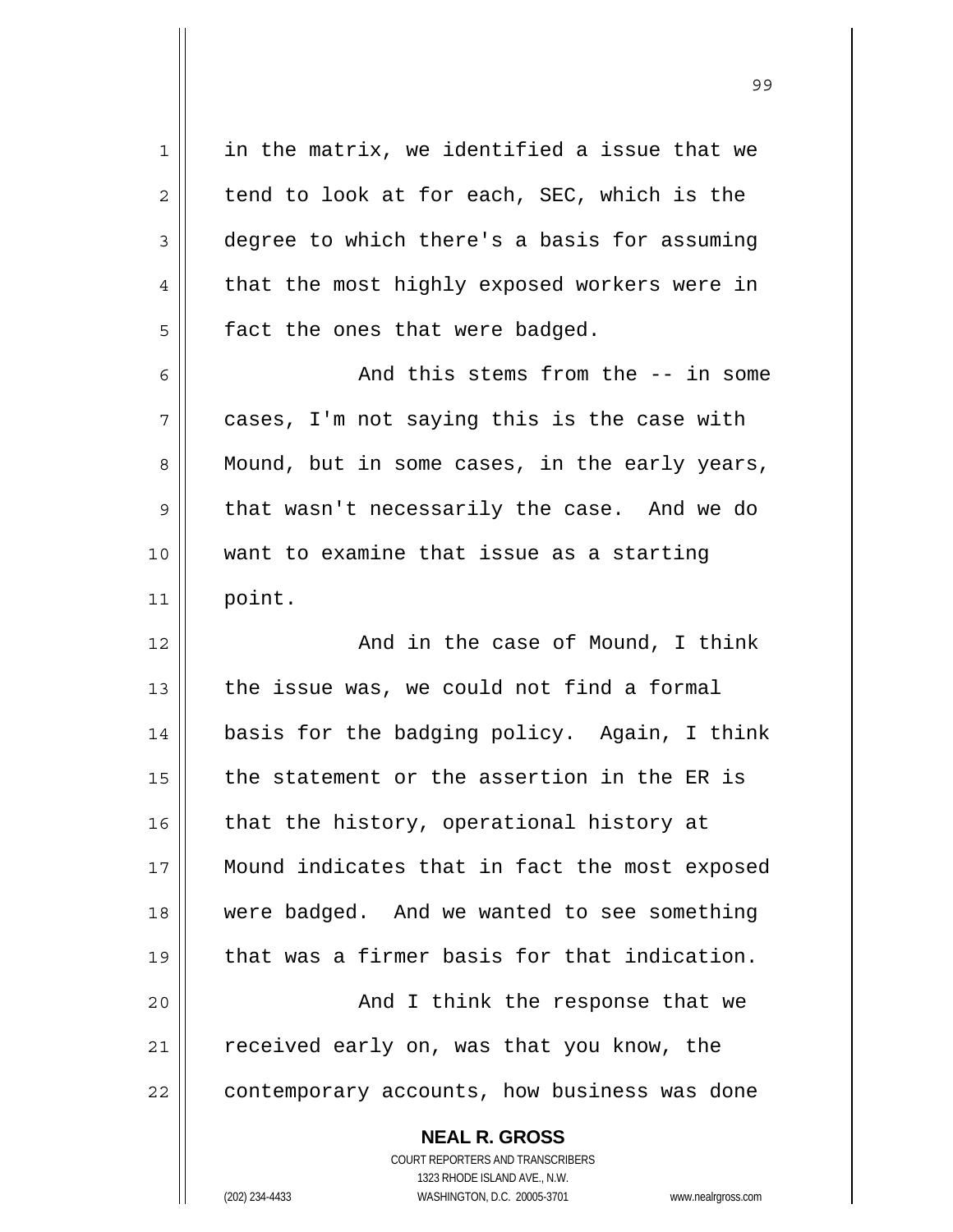| 1  | in the early days, you know, the Meyer        |
|----|-----------------------------------------------|
| 2  | reports, and whatnot, was wrongly suggested   |
| 3  | that in fact, people were badged and that the |
| 4  | -- where you had radiological areas, that was |
| 5  | a requirement to go into those areas, was in  |
| 6  | fact, to be badged.                           |
| 7  | And we looked at the                          |
| 8  | documentation, did not find any formal        |
| 9  | policies, but did pick up on I think the same |
| 10 | operational perspective, that they did define |
| 11 | these radiological areas and were stringent   |
| 12 | about requiring badging of people entering    |
| 13 | those areas.                                  |
| 14 | In this course of this discussion,            |
| 15 | we indicated that we would keep our eyes open |
| 16 | in our records review to in fact, find any    |
| 17 | policy, or any evidence that there was an     |
| 18 | approach or a procedure of badging workers.   |
| 19 | To date, we still have not found that.<br>But |
| 20 | in the interim, I think the Working Group, I  |
| 21 | forget where the suggestion came from, but    |
| 22 | the Working Group suggested that SC&A review  |
|    | <b>NEAL R. GROSS</b>                          |

 COURT REPORTERS AND TRANSCRIBERS 1323 RHODE ISLAND AVE., N.W.

 $\mathbf{\mathsf{I}}$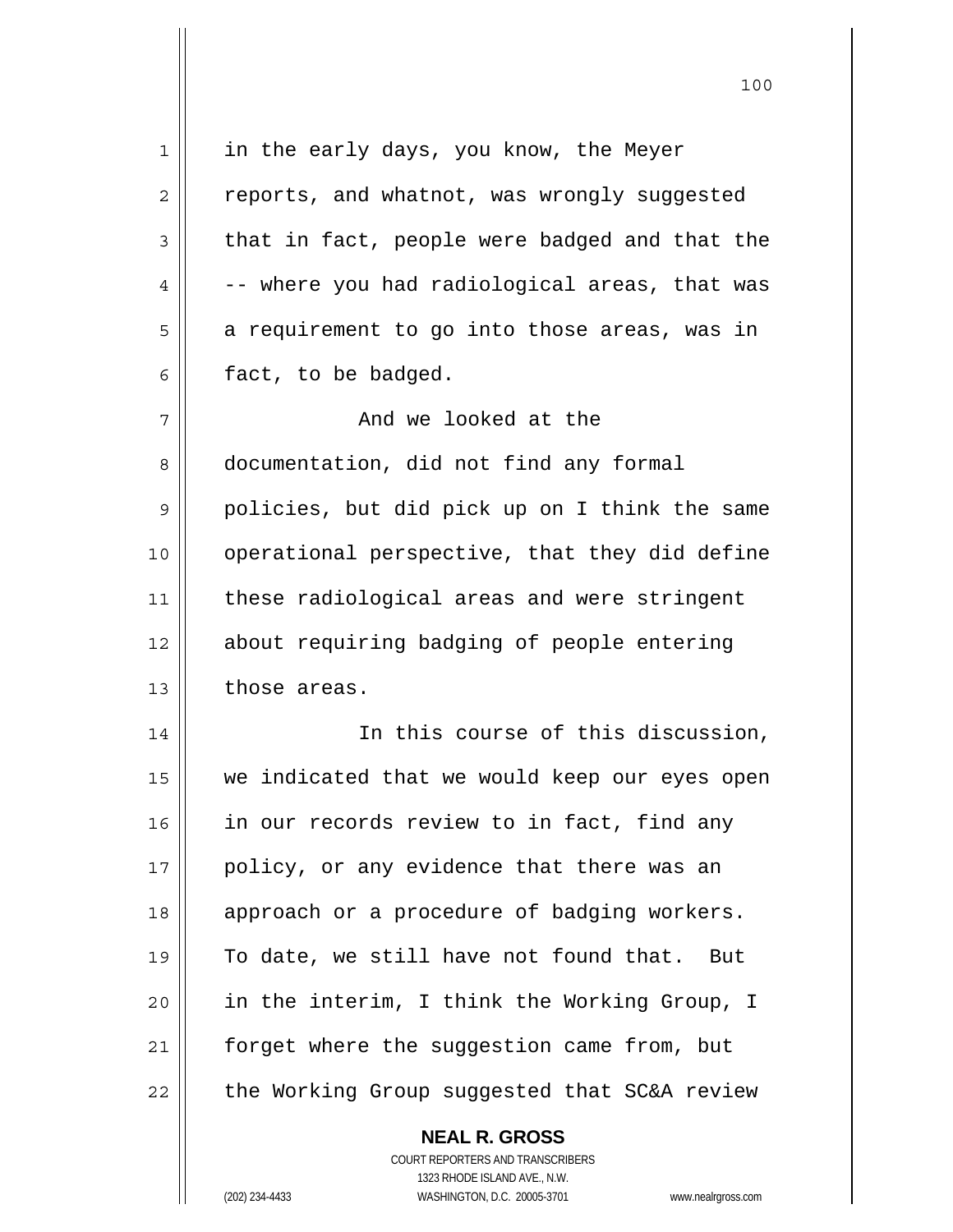| $\mathbf{1}$ | the available documentation to see if there                                              |
|--------------|------------------------------------------------------------------------------------------|
| 2            | were any evidence, or any situations where                                               |
| 3            | facilities considered to be                                                              |
| 4            | "nonradiologocal," did in fact get                                                       |
| 5            | -- were demonstrated later to have                                                       |
| 6            | contamination that may have exposed nonbadged                                            |
| 7            | workers.                                                                                 |
| 8            | And that was the task that Bob                                                           |
| 9            | Alvarez took up, which was to look at the                                                |
| 10           | available documentation to see if in fact                                                |
| 11           | there were these so-called nonradiological                                               |
| 12           | facilities in which nonbadged workers may                                                |
| 13           | have been exposed to radiation, just as an                                               |
| 14           | additional factor to look at on this                                                     |
| 15           | discussion.                                                                              |
| 16           | So, Bob, do you want to explain?                                                         |
| 17           | Bob?<br>MR. ALVAREZ: I'm still there.<br>$\top$                                          |
| 18           | may have to move to the other ear here. Good                                             |
| 19           | morning.                                                                                 |
| 20           | We were asked to take a look at                                                          |
| 21           | four different buildings: Buildings 48, 89 M                                             |
| 22           | and DS. And these were considered to be non-                                             |
|              | <b>NEAL R. GROSS</b><br>COURT REPORTERS AND TRANSCRIBERS<br>1323 RHODE ISLAND AVE., N.W. |
|              | (202) 234-4433<br>WASHINGTON, D.C. 20005-3701<br>www.nealrgross.com                      |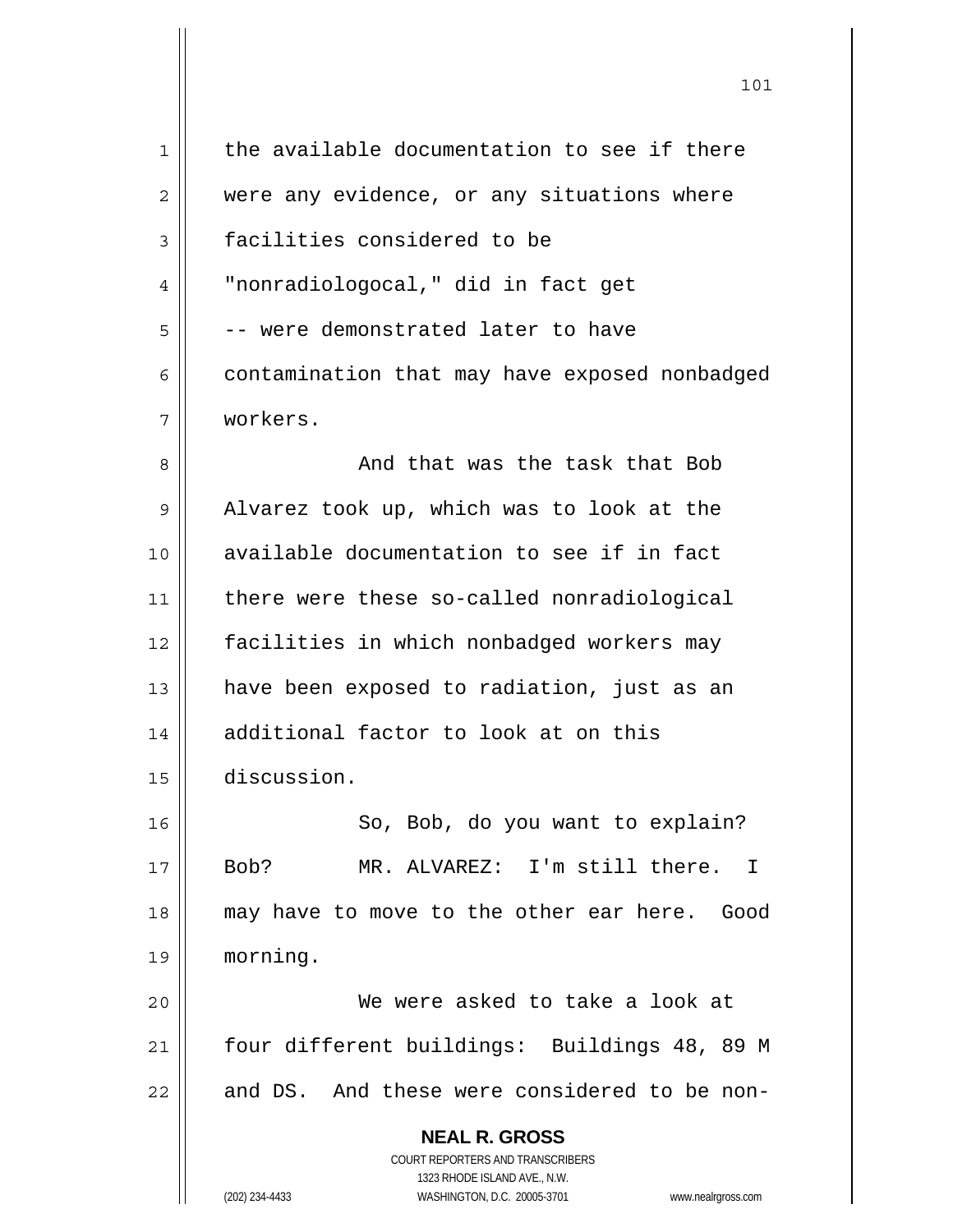**NEAL R. GROSS** COURT REPORTERS AND TRANSCRIBERS 1323 RHODE ISLAND AVE., N.W. (202) 234-4433 WASHINGTON, D.C. 20005-3701 www.nealrgross.com 1 || nuclear buildings at the Mound Laboratory. A 2 | preliminary review of various documents, and 3 | I assume you have a copy of the firming notes  $4 \parallel$  that I prepared, looked at these buildings to 5 determine whether or not there might have  $6 \parallel$  been potential exposures to radiation going  $7 \parallel$  on, either during the period of historic 8 | operations or during the closure period.  $9 \parallel$  Those -- I guess the most 10 significant and intriguing building is the DS 11 Building. This building was constructed in  $12$  | the 1960s. It's about 47,810 square feet. 13 || And it was known as the Development and 14 || Standards Building. And it was not 15 | considered to be a nuclear building and had 16 || sort of carried out several functions. It 17 was "a complete standards laboratory for 18 measuring and calibrating the latest optical, 19 || electrical, mass-dimensional and 20 | environmental systems." 21 In the 1980s, the building was 22 || involved in explosives component development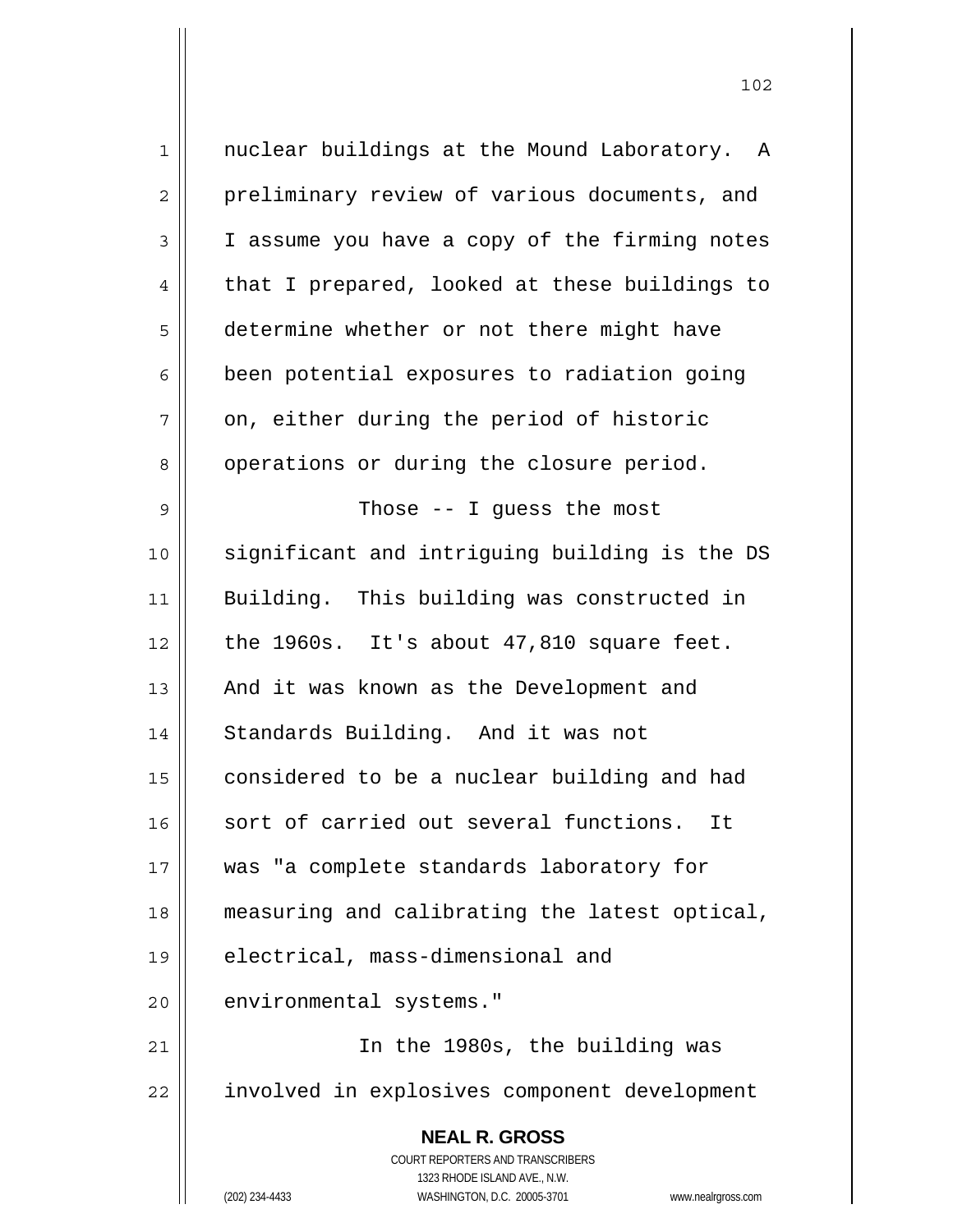| $1\,$          | standards and in the 1990s, almost all the DS                       |
|----------------|---------------------------------------------------------------------|
| $\overline{2}$ | Building submissions ceased, with one                               |
| 3              | exception. And then later on, during the                            |
| 4              | closure period, probably beginning in the                           |
| 5              | mid-90s, the building was used for                                  |
| 6              | administrative offices, change rooms,                               |
| 7              | clothing distribution, bioassay sample                              |
| 8              | collections, container distribution, a break                        |
| 9              | room, document storage, respirator training.                        |
| 10             | And it was considered to be, that                                   |
| 11             | the deactivation's building would be                                |
| 12             | considered minimal because it did not handle                        |
| 13             | any radioactive material. The -- in looking                         |
| 14             | at this, what caught my attention was, in                           |
| 15             | 1997 radiological survey of the Mound -- a                          |
| 16             | baseline survey of the Mound buildings, and                         |
| 17             | that this particular building had a                                 |
| 18             | considerable amount of contamination from                           |
| 19             | removable tritium in 36 out of some 100                             |
| 20             | rooms.                                                              |
| 21             | I think there were more tritium                                     |
| 22             | samples collected in this building than all                         |
|                | <b>NEAL R. GROSS</b>                                                |
|                | <b>COURT REPORTERS AND TRANSCRIBERS</b>                             |
|                | 1323 RHODE ISLAND AVE., N.W.                                        |
|                | (202) 234-4433<br>WASHINGTON, D.C. 20005-3701<br>www.nealrgross.com |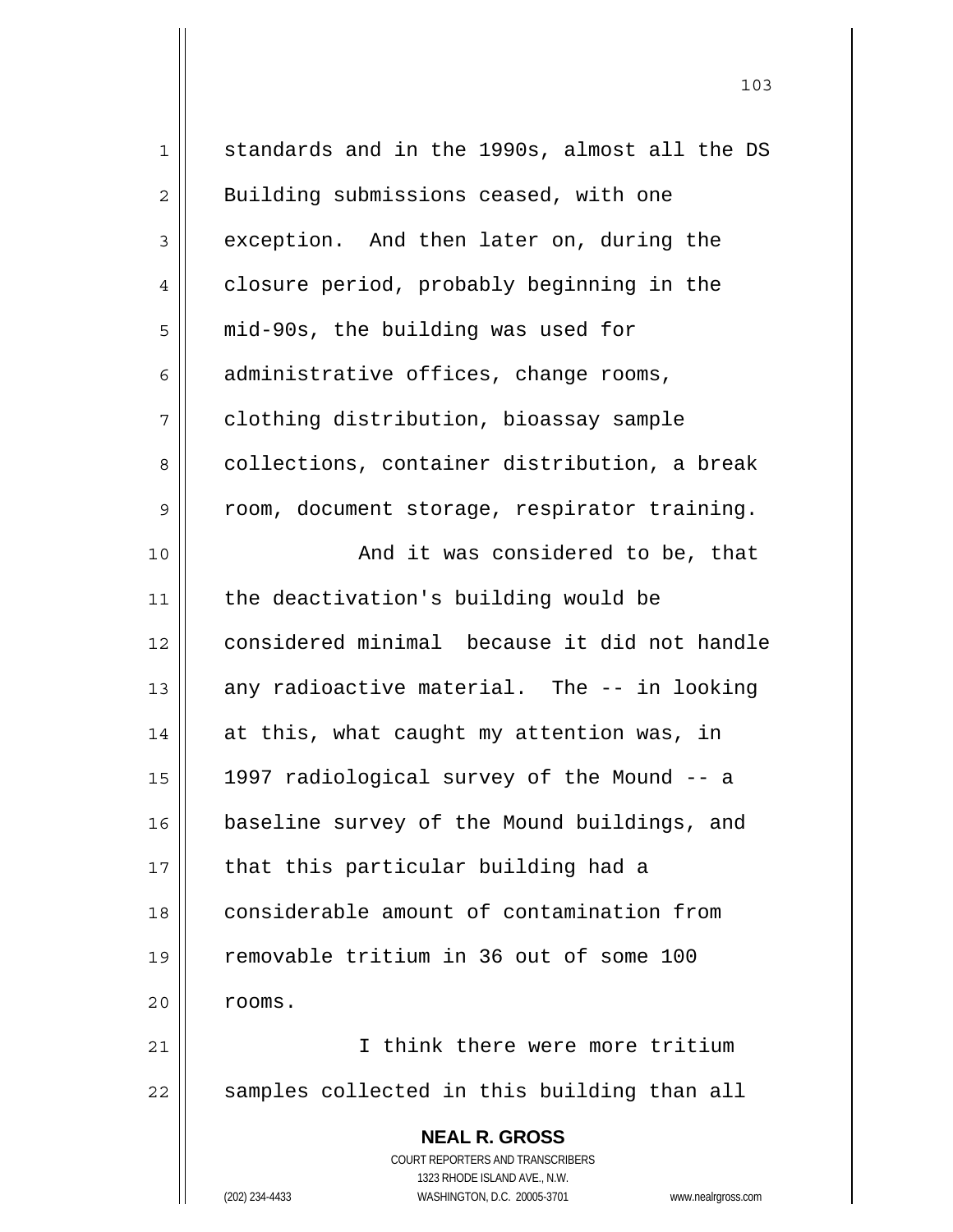| $\mathbf 1$    | the other rooms. Contamination was found on                         |
|----------------|---------------------------------------------------------------------|
| $\overline{2}$ | furniture, in store cabinets, on equipment, a                       |
| 3              | computer monitor, floors, desks, drawers,                           |
| 4              | benches, trash cans, a door handle, and a                           |
| 5              | supply bin. And that one reading was as high                        |
| 6              | as 2.9 million DPM per 100 cubic meter of                           |
| 7              | allocation.                                                         |
| 8              | The survey indicated the DS                                         |
| 9              | building had the largest number of removable                        |
| 10             | loose tritium examination surveyed, greater                         |
| 11             | than 1,000 DPMs, of all the buildings that                          |
| 12             | were a part of the survey. This included the                        |
| 13             | radioactive -- the nuclear building,                                |
| 14             | particularly the SW and the T building.<br>It                       |
| 15             | also appeared to have the largest number of                         |
| 16             | tritium samples above the DOE control limit                         |
| 17             | for removable contamination, which is 10,000                        |
| 18             | DPM.                                                                |
| 19             | Now, how this -- how and when this                                  |
| 20             | contamination came about is a mystery. And                          |
| 21             | there may be several explanations. I'm just                         |
| 22             | not sure. The DS Building was built directly                        |
|                | <b>NEAL R. GROSS</b>                                                |
|                | COURT REPORTERS AND TRANSCRIBERS                                    |
|                | 1323 RHODE ISLAND AVE., N.W.                                        |
|                | (202) 234-4433<br>WASHINGTON, D.C. 20005-3701<br>www.nealrgross.com |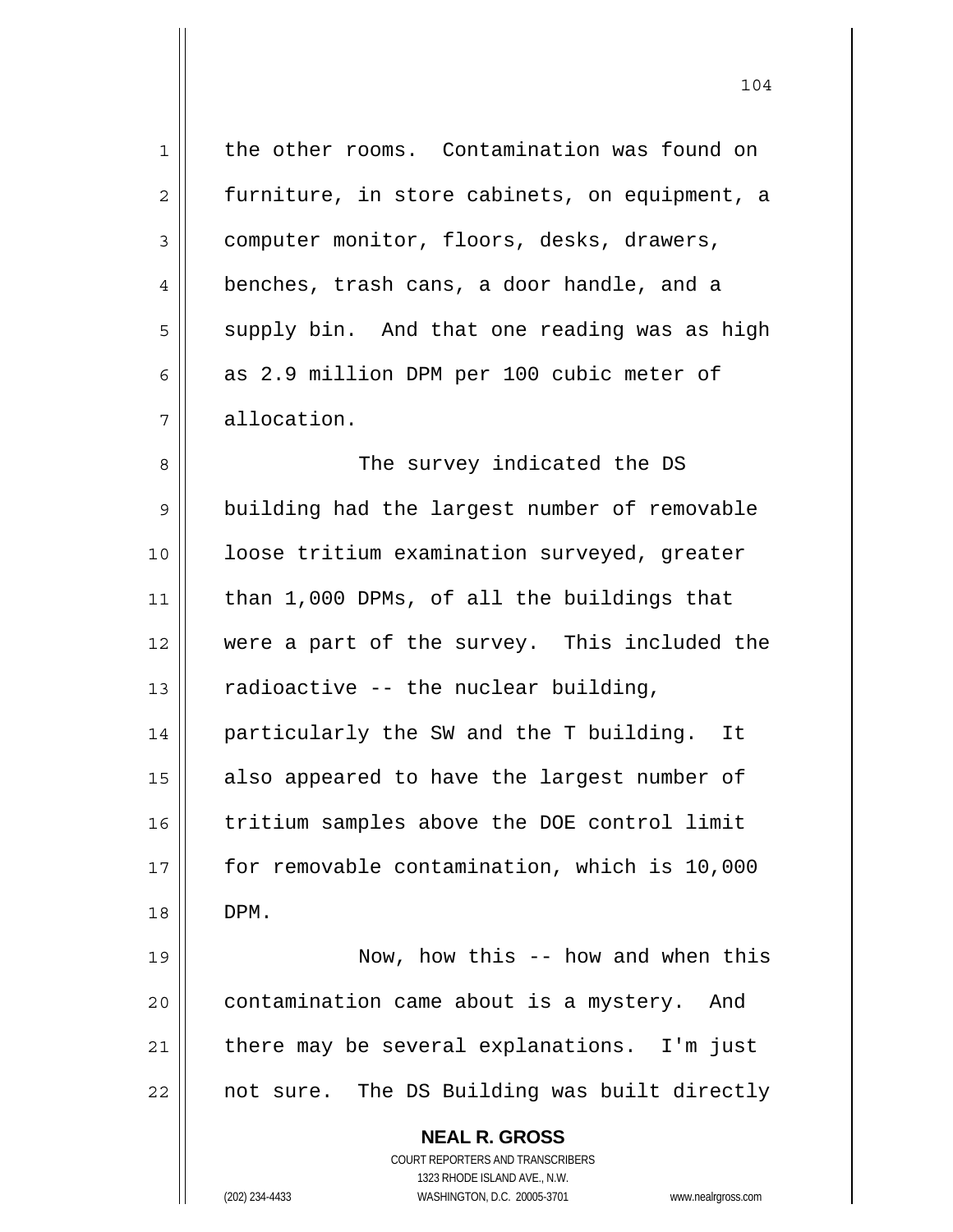| 1              | atop of the T Building, which processed       |
|----------------|-----------------------------------------------|
| $\overline{2}$ | significant amounts of radionuclides for      |
| 3              | several decades, including tritium. And that  |
| 4              | there, according to the structural process as |
| 5              | the history of the DS Building, there was a,  |
| 6              | along the front of the building, a "high risk |
| 7              | line from the T Building extended from the    |
| 8              | eastern and western sides of the building."   |
| 9              | And that the southern face of the T Tower     |
| 10             | formed to face an interior wall of the D      |
| 11             | building. So, it was what it was.             |
| 12             | The -- also in the late 1990s, the            |
| 13             | T Building was involved in the unloading of   |
| 14             | tritium bottles from 1995 until the late 90s. |
| 15             | So, there was some activity that went on      |
| 16             | during the closure period there. There was    |
| 17             | one sample that they -- they found a          |
| 18             | Plutonium-238 sample on a cabinet that was    |
| 19             | higher than the DOE control limit. And they   |
| 20             | found the DS Building had three times as many |
| 21             | readings for total alpha contamination in     |
| 22             | excess of 100 DPM than the T Building for     |

 **NEAL R. GROSS** COURT REPORTERS AND TRANSCRIBERS

1323 RHODE ISLAND AVE., N.W.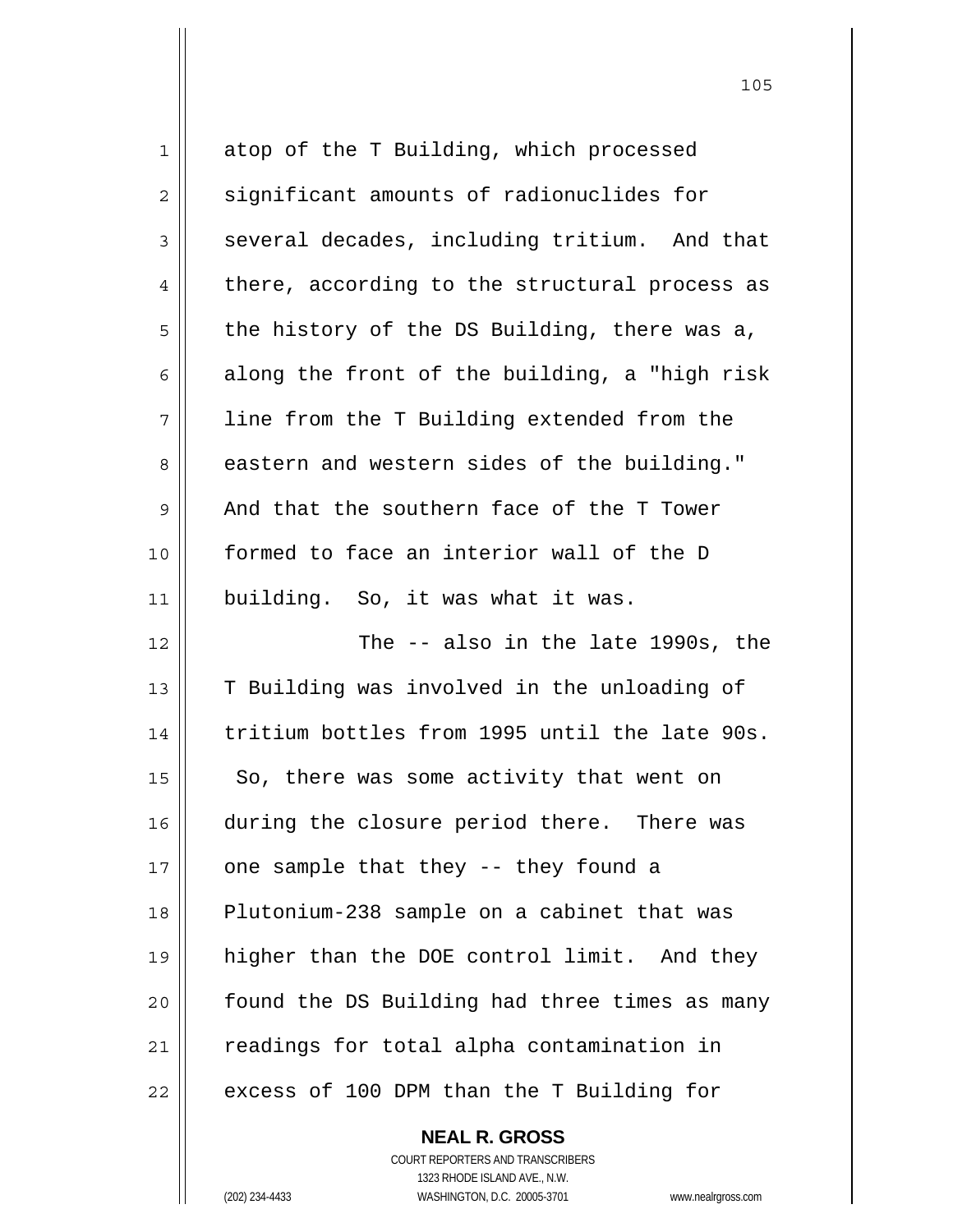$1 \parallel$  example.

| $\overline{2}$ | The Plutonium-238 was found about             |
|----------------|-----------------------------------------------|
| 3              | 30 times greater than DOE for essential       |
| 4              | contamination where there were transuranics.  |
| 5              | And in my memo, you see, that I took a look   |
| 6              | at the number of samples. There were about    |
| 7              | 50 samples for loose tritium contamination    |
| 8              | taken in the DS Building that were above      |
| 9              | 1,000 DPM. Only 32 samples were in the SW     |
| 10             | building and six samples in the T building.   |
| 11             | This -- there may be several                  |
| 12             | explanations for this. I just am not sure.    |
| 13             | But as this is something which I, it was      |
| 14             | suggested NIOSH take a closer look at. It's   |
| 15             | possible that this building might have been   |
| 16             | contaminated during the period of historic    |
| 17             | operation. We don't know. It's possible it    |
| 18             | may have been contaminated during the closure |
| 19             | period either by people tracking in           |
| 20             | contamination or failure of the radcon        |
| 21             | program. We don't know.                       |
| 22             | Although, I found that to be a                |

 **NEAL R. GROSS** COURT REPORTERS AND TRANSCRIBERS 1323 RHODE ISLAND AVE., N.W. (202) 234-4433 WASHINGTON, D.C. 20005-3701 www.nealrgross.com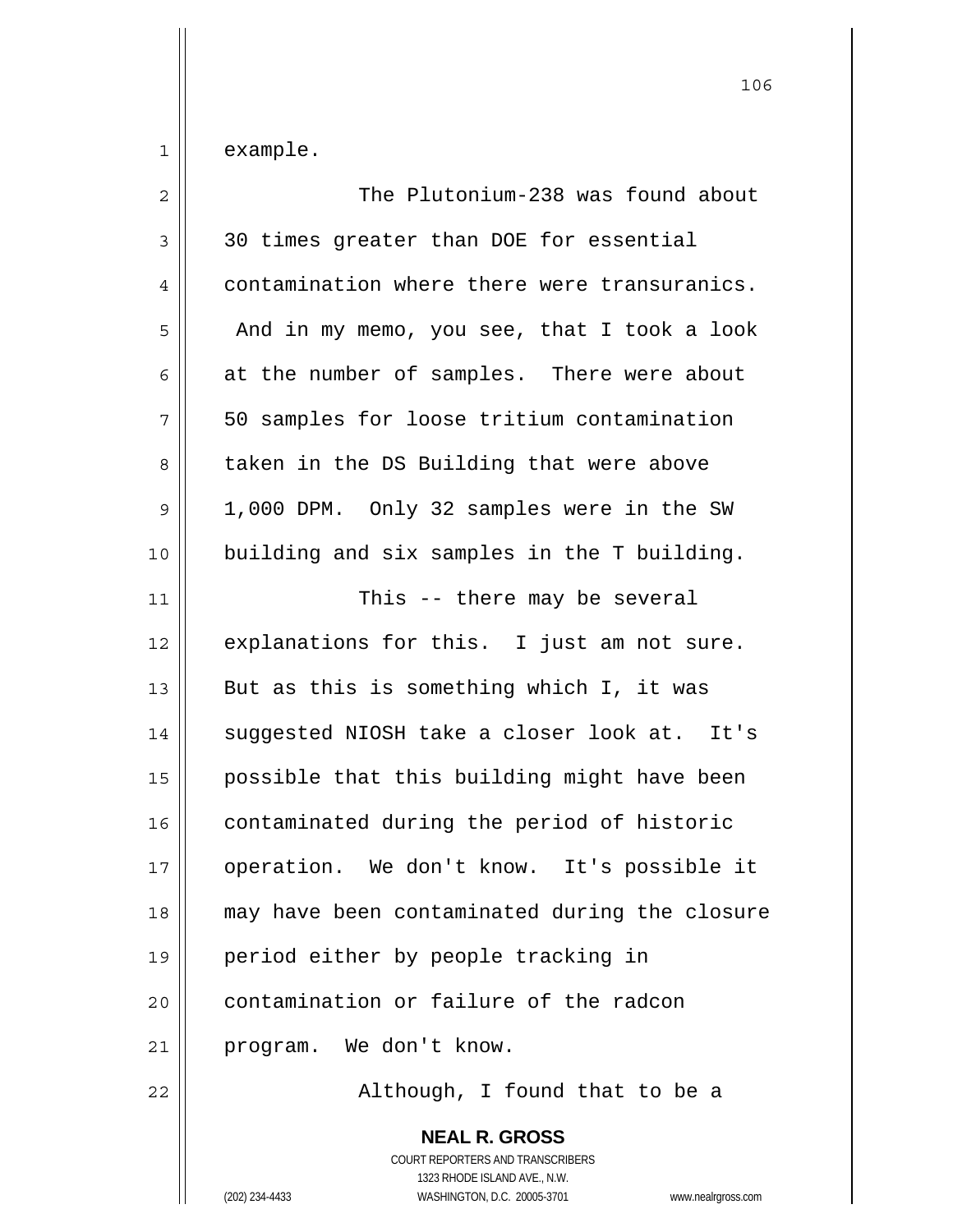| 1  | hard one to accept because of the pervasive                         |
|----|---------------------------------------------------------------------|
| 2  | contamination in so many rooms, and the high                        |
| 3  | levels of contamination in so many rooms that                       |
| 4  | were found. Or, it might have occurred in                           |
| 5  | the, during the closure period when the T                           |
| 6  | building was involved with processing tritium                       |
| 7  | bottles. We simply don't know.                                      |
| 8  | And we don't know how many workers                                  |
| 9  | worked in this building during its historic                         |
| 10 | operation, how many workers were in and out                         |
| 11 | of that building during the closure period.                         |
| 12 | Whether or not the workers were routinely                           |
| 13 | monitored or not, we don't know. During any                         |
| 14 | of these periods, I -- it's just a mystery;                         |
| 15 | this, in my opinion, perhaps the most                               |
| 16 | significant issue that needs to be looked at                        |
| 17 | by NIOSH relative to potential contamination                        |
| 18 | of non-nuclear building.                                            |
| 19 | The second building was building                                    |
| 20 | This was built in 1970, and it appears<br>48.                       |
| 21 | that it did not handle or store any                                 |
| 22 | radioactivity -- radioactive materials prior                        |
|    | <b>NEAL R. GROSS</b>                                                |
|    | COURT REPORTERS AND TRANSCRIBERS<br>1323 RHODE ISLAND AVE., N.W.    |
|    | (202) 234-4433<br>WASHINGTON, D.C. 20005-3701<br>www.nealrgross.com |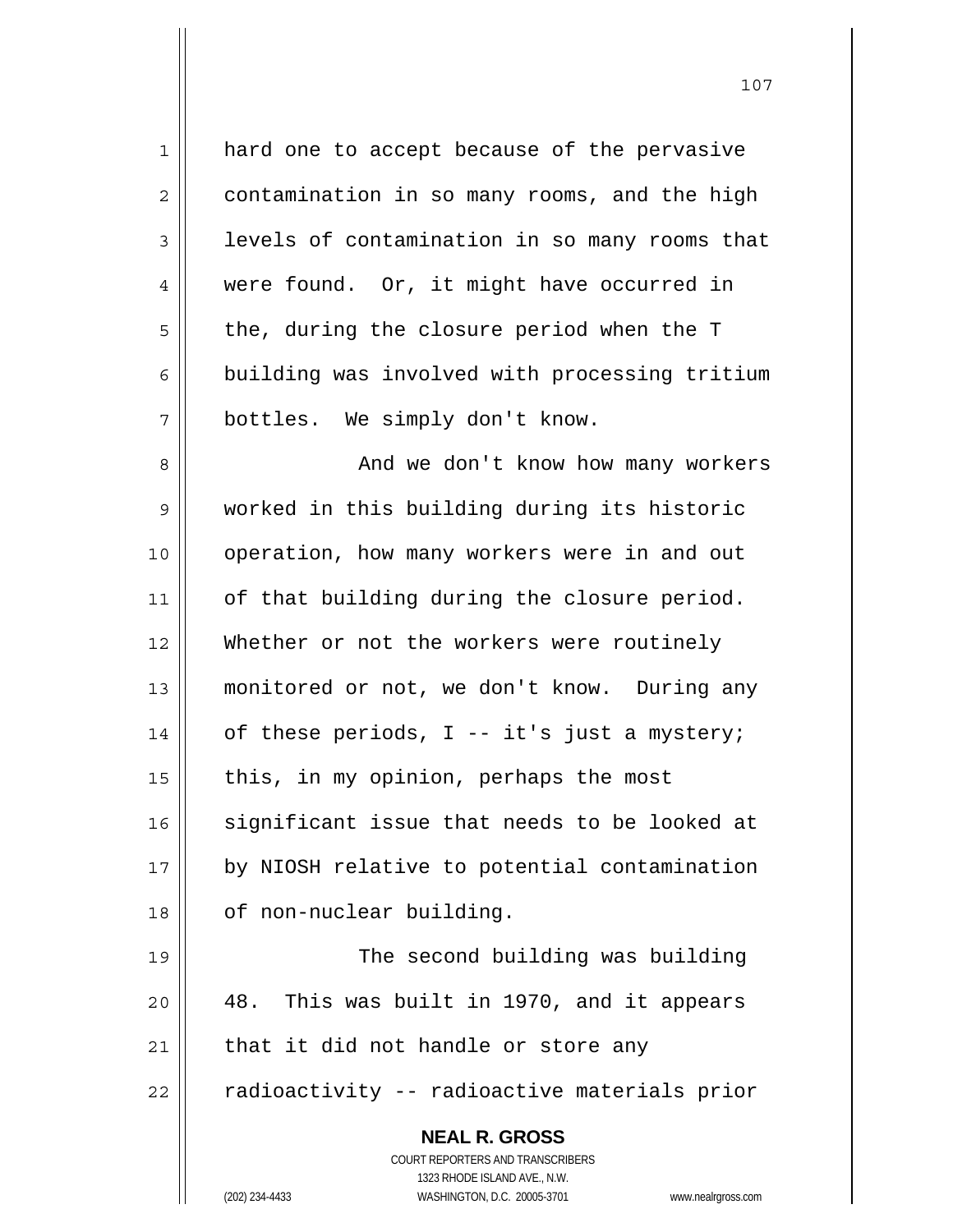| 1  | to 1999. And there might have been some                  |
|----|----------------------------------------------------------|
| 2  | legacy contamination, associated with a waste            |
| 3  | line break near the building, involving                  |
| 4  | polonium and cobalt-69 -- or cobalt-60,                  |
| 5  | rather.                                                  |
| 6  | A 1996 rad survey indicated radon                        |
| 7  | contamination where equipment was found. This            |
| 8  | is prior to their having them -- the                     |
| 9  | contractors brought in radioactive material.             |
| 10 | After 1999, when environmental health                    |
| 11 | physics sampling laboratories were                       |
| 12 | established there. Building 48 stored and                |
| 13 | analyzed samples for plutonium, thorium,                 |
| 14 | uranium and tritium.                                     |
| 15 | In 2001, there was an incident                           |
| 16 | involving tritium that affected several                  |
| 17 | rooms. Contamination samples were taken from             |
| 18 | four drawers that ranged from 10,592 DPMs to             |
| 19 | 208,000 DPM. I looked at the non-                        |
| 20 | radiological characterizations. Their report             |
| 21 | of 1997, and contamination was also found in             |
| 22 | room, in an additional two rooms. A "high-               |
|    | <b>NEAL R. GROSS</b><br>COURT REPORTERS AND TRANSCRIBERS |

 $\prod$ 

 1323 RHODE ISLAND AVE., N.W. (202) 234-4433 WASHINGTON, D.C. 20005-3701 www.nealrgross.com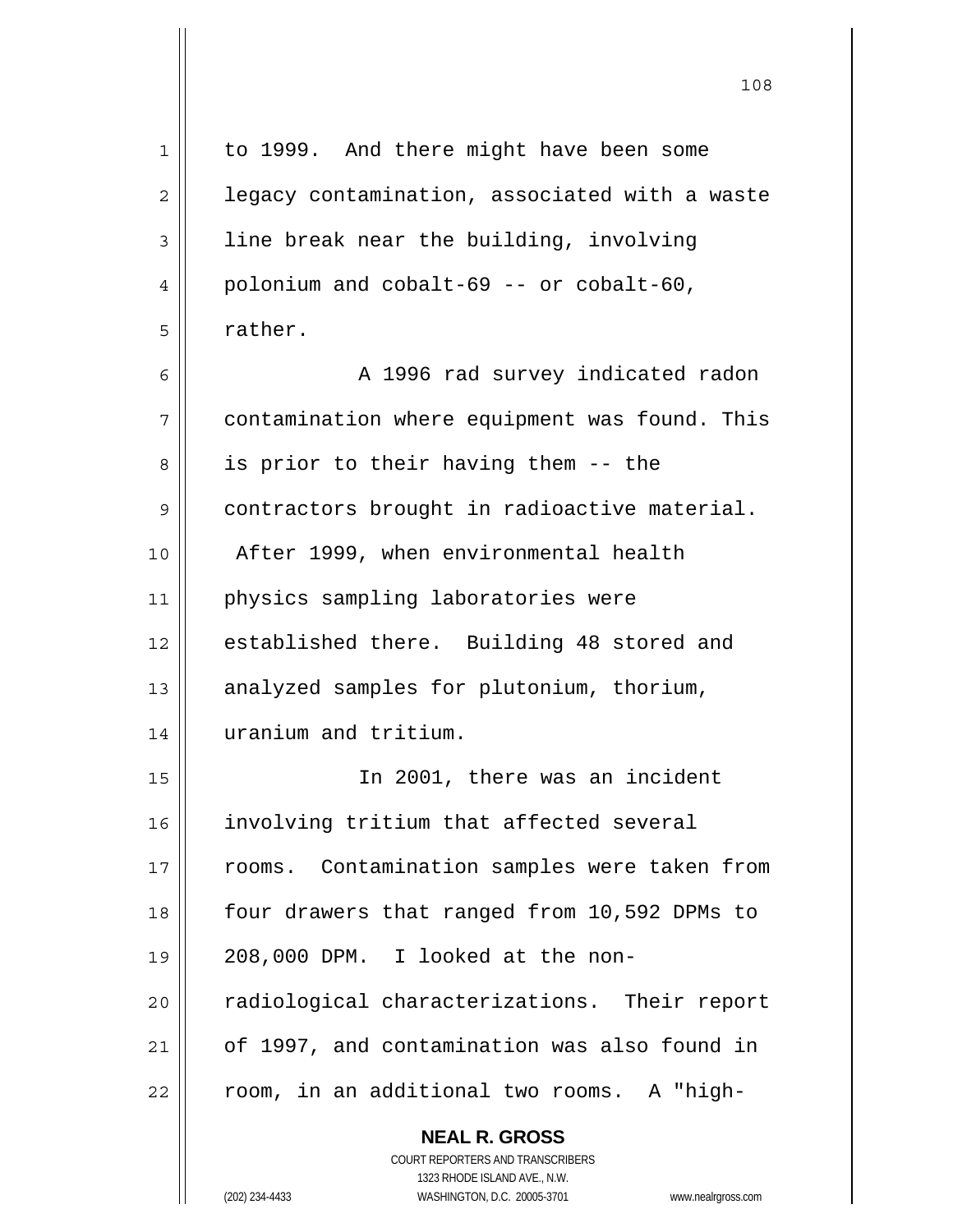| 1              | direct alpha reading was found in a vent in   |
|----------------|-----------------------------------------------|
| $\overline{2}$ | room 205," and according to surveys, a max of |
| 3              | total reading of 205 was 382 DPM alpha, and   |
| 4              | 500 -- something under 5,000 DPM beta.        |
| 5              | Building 89 was built in 1985 and             |
| 6              | served as a detonator storage building. The   |
| 7              | 1996 site life characterization noted that    |
| 8              | readings in room 101 were described as radon. |
| 9              | According to the 1997 baseline                |
| 10             | characterization, room 101 was maximum total  |
| 11             | contamination from alpha and beta activity of |
| 12             | about 1657 to under 5,000 DPM respectively.   |
| 13             | They found samples from a sink                |
| 14             | that contained alpha activity, which the      |
| 15             | survey indicated was "still contaminated due  |
| 16             | to radon." A belt guard was found to have     |
| 17             | 3,000 DPM alpha. In March 2000, tritium       |
| 18             | contamination was discovered in rooms 101 and |
| 19             | -- 119, I'm sorry, from the storage of        |
| 20             | contaminated equipment in a storage cabinet.  |
| 21             | And this incident was reported in accordance  |
| 22             | to Price-Anderson.                            |

 **NEAL R. GROSS**

 COURT REPORTERS AND TRANSCRIBERS 1323 RHODE ISLAND AVE., N.W. (202) 234-4433 WASHINGTON, D.C. 20005-3701 www.nealrgross.com

<u>109</u>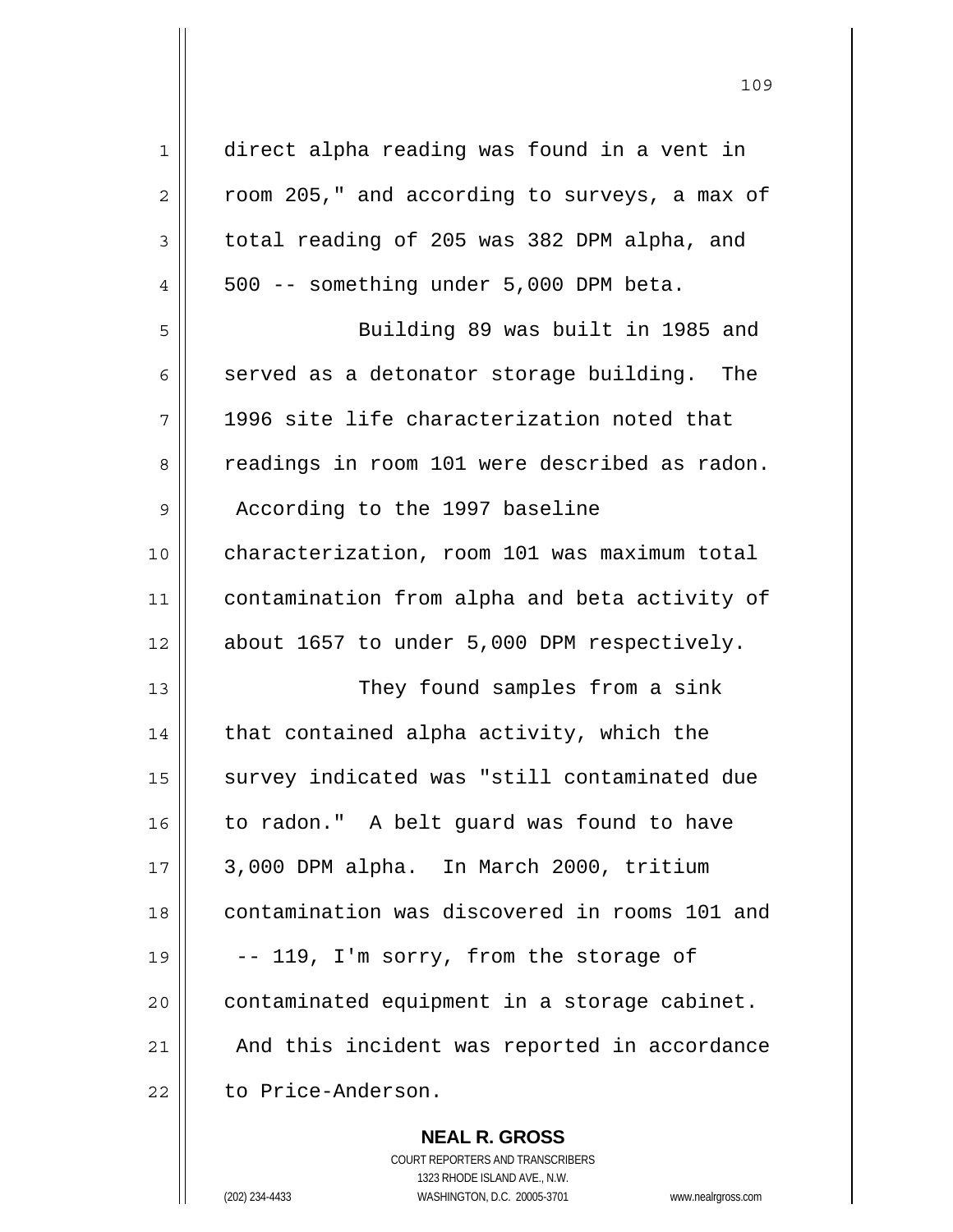| 1  | The M building, is one of the                 |
|----|-----------------------------------------------|
| 2  | earliest buildings. And it was --             |
| 3  | construction was completed on this in January |
| 4  | of 1948, and several modifications were made  |
| 5  | between 1960 and 1991. It was initially       |
| 6  | known as the maintenance shop. And it did     |
| 7  | lots of things over time, including machining |
| 8  | lathes, lithium processing, drill presses,    |
| 9  | power presses, electroplating electronic      |
| 10 | maintenance. They added an ES&H office in a   |
| 11 | high bay area which was towards a crane       |
| 12 | spanning the area.                            |
| 13 | According to a 1999 process and               |
| 14 | structural study of the building, the         |
| 15 | historical -- this report suggested that the  |
| 16 | M building may have housed a power plant,     |
| 17 | contaminating, high level spent fuel          |
| 18 | reprocessing waste prior to disposal. But I   |
| 19 | also discovered a 1952 directive from the     |
| 20 | AEC, that suggested that this facility was to |
| 21 | be established in the semi-works building.    |
| 22 | So, there's sort of contradictory information |
|    | <b>NEAL R. GROSS</b>                          |

 $\mathsf{II}$ 

 COURT REPORTERS AND TRANSCRIBERS 1323 RHODE ISLAND AVE., N.W. (202) 234-4433 WASHINGTON, D.C. 20005-3701 www.nealrgross.com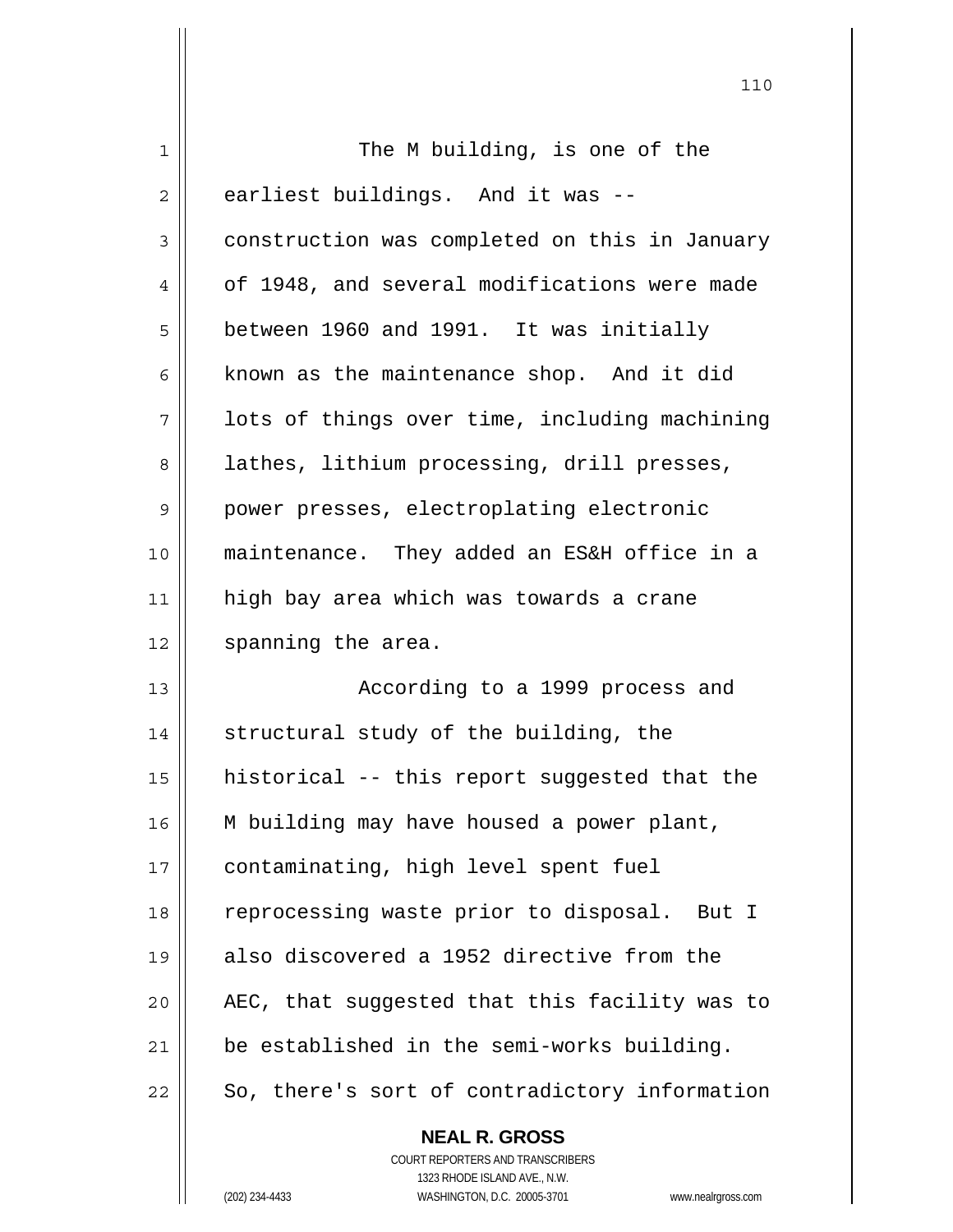**NEAL R. GROSS** COURT REPORTERS AND TRANSCRIBERS 1323 RHODE ISLAND AVE., N.W. 1 about whether or not that building was the  $2 \parallel$  building that might have handled the,  $3 \parallel$  essentially the high level radioactive waste 4 | coming out of Oak Ridge and Hanford during  $5 \parallel$  that period. 6 || The machining operations in room  $7 \parallel$  78, and 7-8, were originally implemented as 8 || part of the polonium operating, and depleted 9 uranium were machined in room 7-8 -- 7 and 8. 10 || The environmental permitting document filed 11 || in the early 1990, suggested that uranium 12 machining was part of the activities included 13 || in the M building. They were doing thermal 14 || studies for RTGs in the high bay area. And 15 according to the 1997 baseline, radiological 16 | characterization report, samples from the 17 high bay had maximum total alpha and beta 18 activity of somewhere under 100 to somewhere  $19 \parallel - - \text{ to } 5,000 \text{ DPM}.$ 20 Leak contamination was found at  $21$  relatively low levels. And it appears that  $22$  | the machining room, 7, 8 and 20, were not

(202) 234-4433 WASHINGTON, D.C. 20005-3701 www.nealrgross.com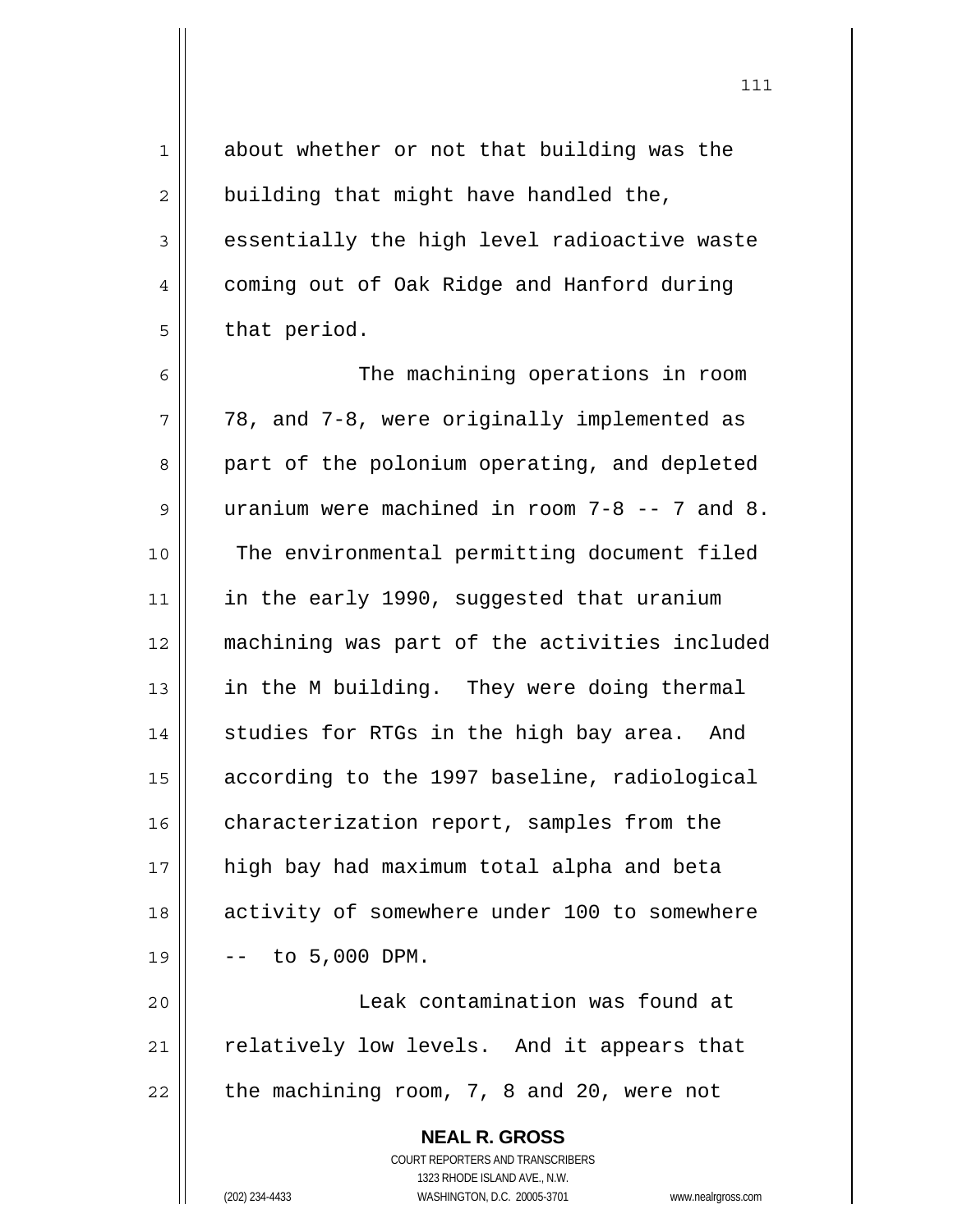1 | included in the survey.

| 2    | In mid-1998, the wooden floor from            |
|------|-----------------------------------------------|
| 3    | the high bay area of the M building was       |
| 4    | removed because of radiological contamination |
| 5    | and I don't know the degree and extent of     |
| 6    | contamination. It was just simply noted.      |
| 7    | And on September 8, 2000, the building was    |
| 8    | demolished.                                   |
| 9    | So, this is sort of just a brief              |
| 10   | look at this. It appears that the Working     |
| 11   | Group should consider whether an assessment   |
| 12   | is needed to determine one, the potential     |
| 13   | exposure pathways during the operations of    |
| 14   | the T and DS building; and b, if data is      |
| 15   | sufficient to enable radiation dose           |
| 16   | reconstruction for workers who might have     |
| $17$ | been exposed in buildings 48, 89, M and DS.   |
| 18   | MR. MAURO: Bob, this is John                  |
| 19   | Mauro. Just one very quick question. When     |
| 20   | you make reference to 100 or 5,000 DPM, I'm   |
| 21   | assuming you mean 100 or 5,000 DPM per 100    |
| 22   | centimeters square?                           |

 **NEAL R. GROSS** COURT REPORTERS AND TRANSCRIBERS 1323 RHODE ISLAND AVE., N.W.

(202) 234-4433 WASHINGTON, D.C. 20005-3701 www.nealrgross.com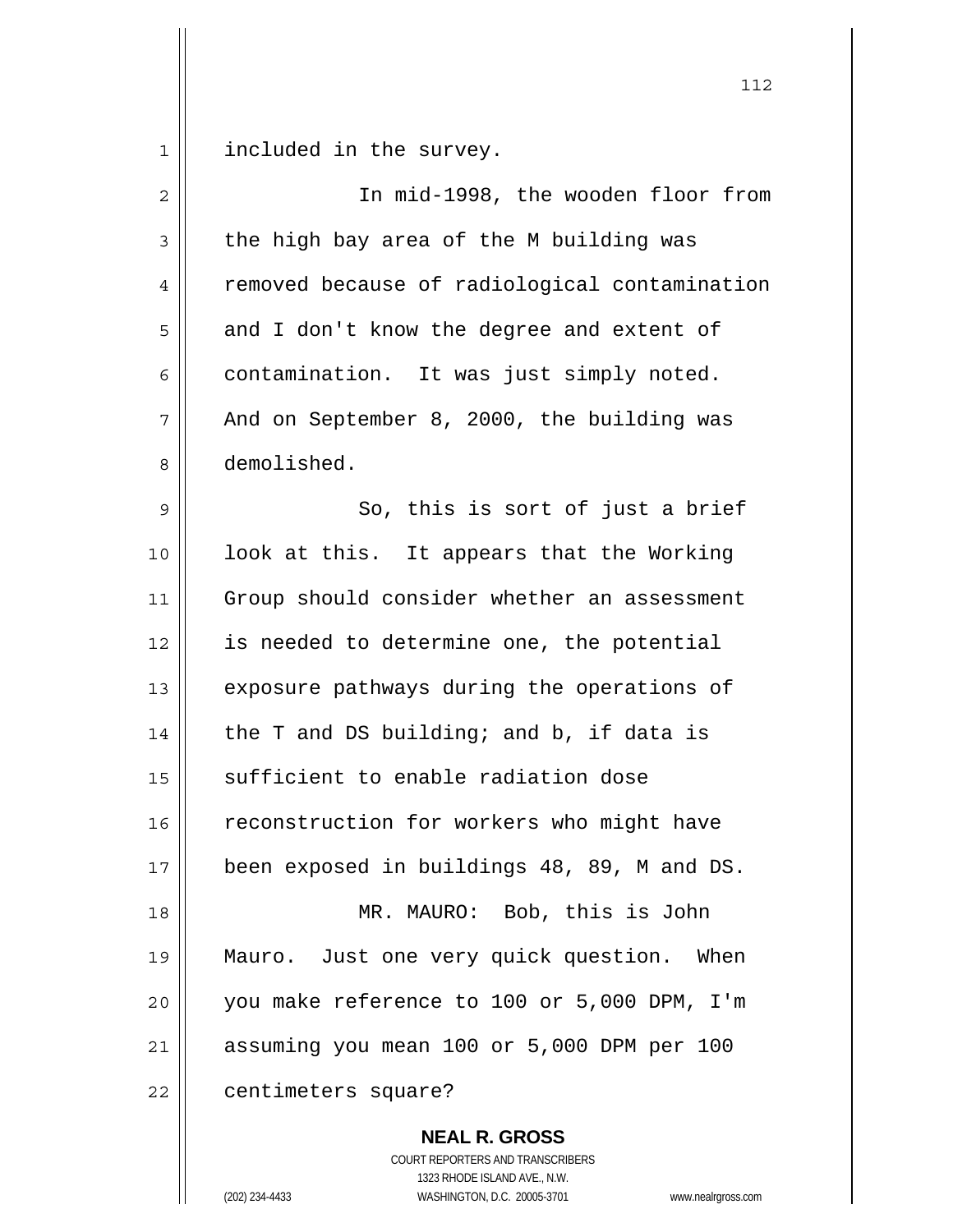|    | 113                                                                 |
|----|---------------------------------------------------------------------|
| 1  | MR. ALVAREZ: That's correct.                                        |
| 2  | MR. MAURO: Okay. Thank you.                                         |
| 3  | CHAIR BEACH: Anybody else on this                                   |
| 4  | topic?                                                              |
| 5  | MR. BUCHANAN: Are those samples                                     |
| 6  | fixed, or swiped?                                                   |
| 7  | MR. ALVAREZ: They were the, I                                       |
| 8  | think the 1997 samples were swiped.                                 |
| 9  | I mean, what I found interesting,                                   |
| 10 | remarkable about the 1997 survey, was the                           |
| 11 | degree and extent they performed sampling in                        |
| 12 | the DS building. And I think their -- that                          |
| 13 | at least one of the contractors who was                             |
| 14 | bidding for the closure of the Mound site,                          |
| 15 | was concerned enough to ask some very pointed                       |
| 16 | questions about the relationship between the                        |
| 17 | DS building and the T building. And a lot of                        |
| 18 | this was discussed in the structural and                            |
| 19 | process history of this building.                                   |
| 20 | MEMBER ZIEMER: I'm requesting,                                      |
| 21 | Bob, this is Paul Ziemer. The reference to                          |
| 22 | radon contamination is a curious one.<br>Is                         |
|    | <b>NEAL R. GROSS</b>                                                |
|    | COURT REPORTERS AND TRANSCRIBERS<br>1323 RHODE ISLAND AVE., N.W.    |
|    | (202) 234-4433<br>WASHINGTON, D.C. 20005-3701<br>www.nealrgross.com |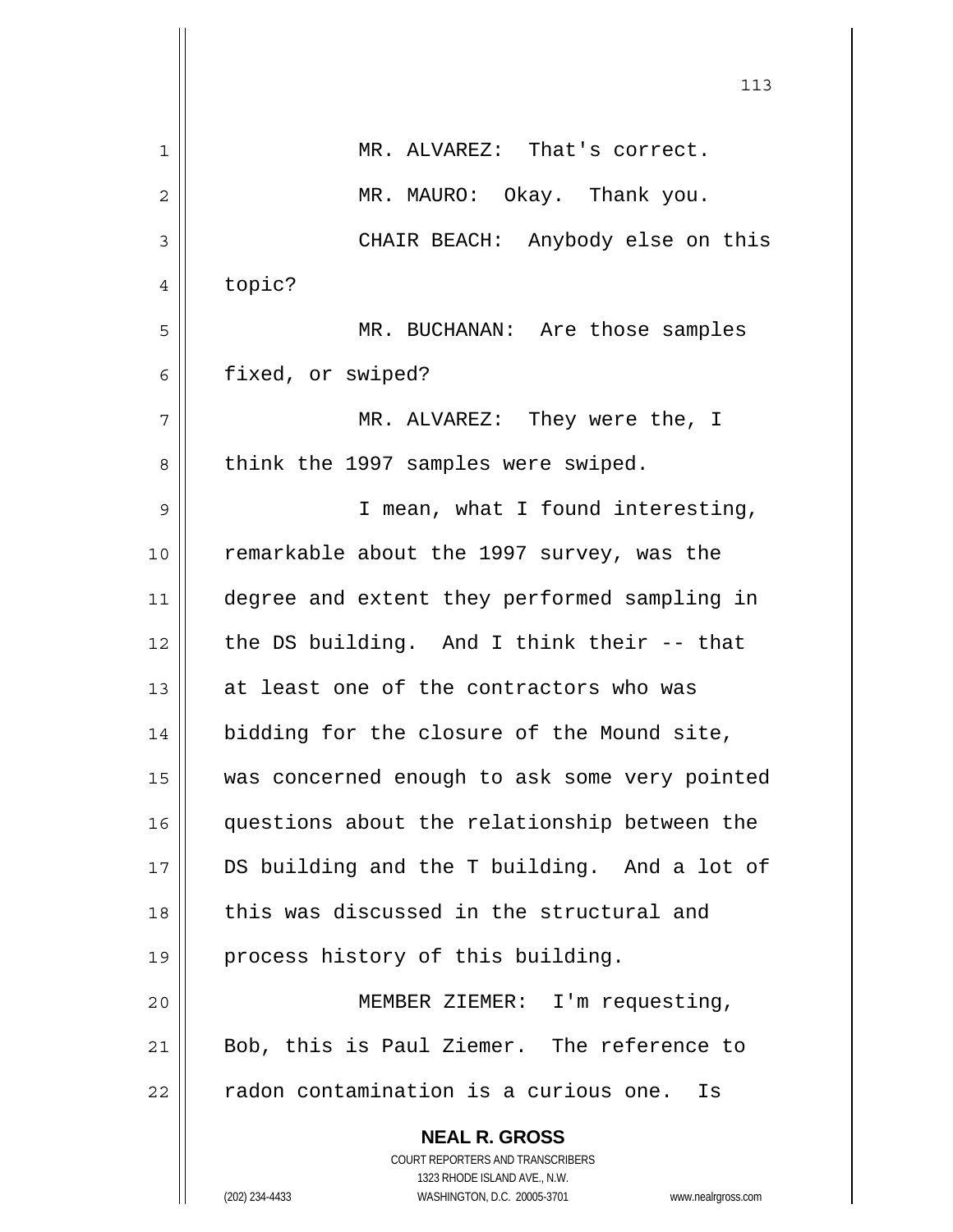**NEAL R. GROSS** COURT REPORTERS AND TRANSCRIBERS 1323 RHODE ISLAND AVE., N.W. (202) 234-4433 WASHINGTON, D.C. 20005-3701 www.nealrgross.com 1 | there any indication in the report that you  $2 \parallel$  looked at, as how they went about identifying  $3 \parallel$  -- I mean, radon is very short lived and it's 4 daughters are very short lived. So, what are  $5 \parallel$  they looking at there? 6 MR. ALVAREZ: Well, I really don't  $7 \parallel$  know, Paul, to tell you the truth. Because 8 | I'm just simply, essentially reporting --9 MEMBER ZIEMER: Yes. 10 MR. ALVAREZ: -- what was in these 11 documents, which do not sort of get into that 12 || level of detail. 13 MEMBER ZIEMER: They don't give  $14$  | the detail on how they identified 15 contamination as radon? 16 MR. ALVAREZ: I really don't know. 17 || I just simply am reporting what was in the 18 document. 19 MEMBER ZIEMER: That doesn't makes  $20$   $\parallel$  sense. 21 MR. MORRIS: You can easily cover  $22$   $\vert$  -- come back an hour later and make the same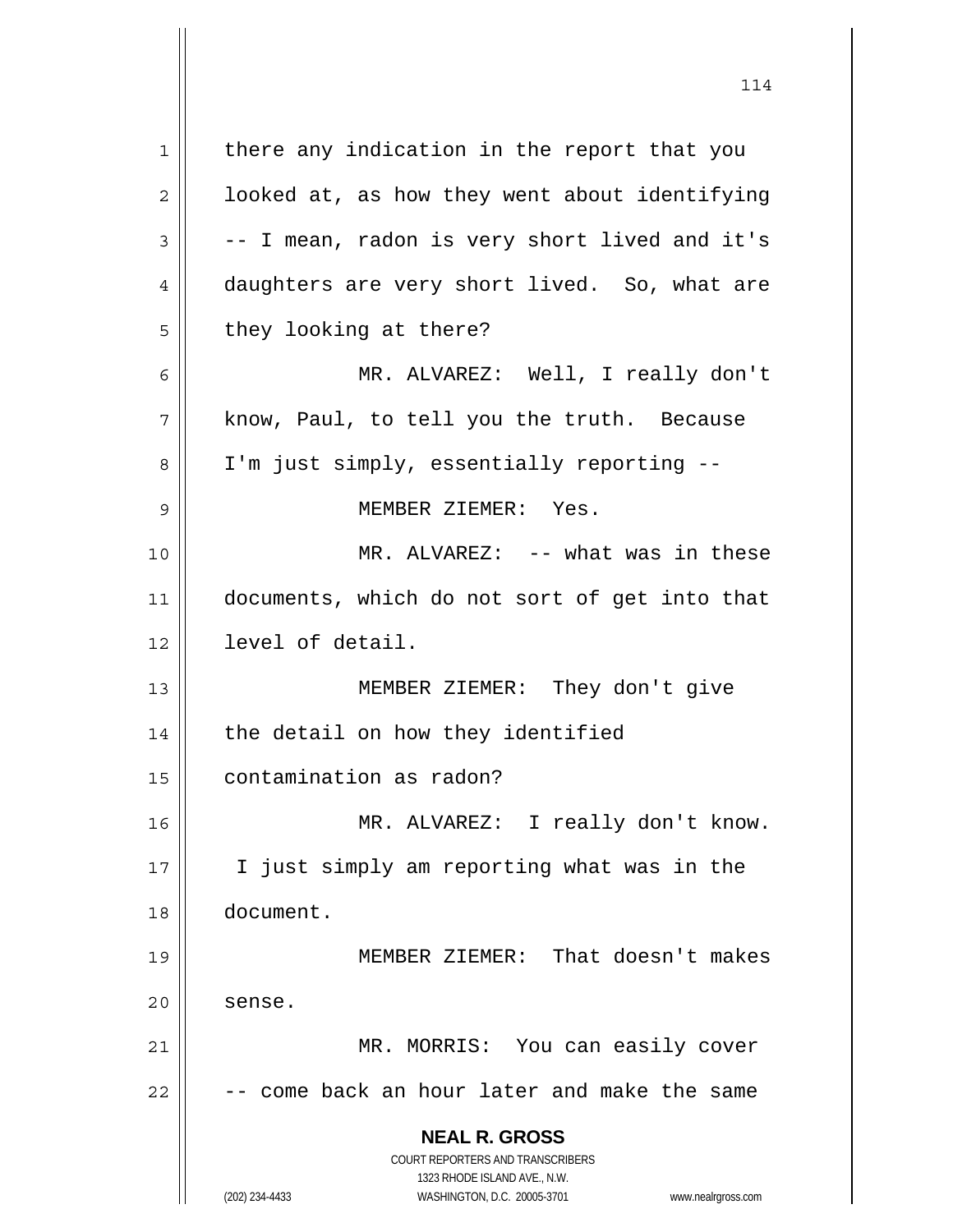| $\mathbf{1}$   | measure, and if it's not there, in a pure                                                           |
|----------------|-----------------------------------------------------------------------------------------------------|
| $\overline{2}$ | context, decide that. I've seen that done in                                                        |
| 3              | operational health physics program.                                                                 |
| 4              | MEMBER ZIEMER: Well, this is a                                                                      |
| 5              | building survey done after the work was done.                                                       |
| 6              | I mean, it's                                                                                        |
| 7              | -- I don't know. It just seems a little                                                             |
| 8              | strange to me that someone could have                                                               |
| 9              | identified it.                                                                                      |
| 10             | MR. MORRIS: It happens all the                                                                      |
| 11             | time on coolers, if they send shipping                                                              |
| 12             | samples back and forth, and I can tell you --                                                       |
| 13             | MEMBER ZIEMER: But that's an                                                                        |
| 14             | active process where some -- if you're                                                              |
| 15             | accumulating something, and you take that                                                           |
| 16             | sample and count it, it's usually not a swipe                                                       |
| 17             | sample. Well, it could be, if it was an                                                             |
| 18             | active process.                                                                                     |
| 19             | MR. MORRIS: Sure. And in the D                                                                      |
| 20             | of E reg, you would have had Coleman coolers                                                        |
| 21             | going back in the hundreds back and forth                                                           |
| 22             | from a sampling location. I just have seen                                                          |
|                | <b>NEAL R. GROSS</b>                                                                                |
|                | COURT REPORTERS AND TRANSCRIBERS                                                                    |
|                | 1323 RHODE ISLAND AVE., N.W.<br>(202) 234-4433<br>WASHINGTON, D.C. 20005-3701<br>www.nealrgross.com |
|                |                                                                                                     |

<u>115</u>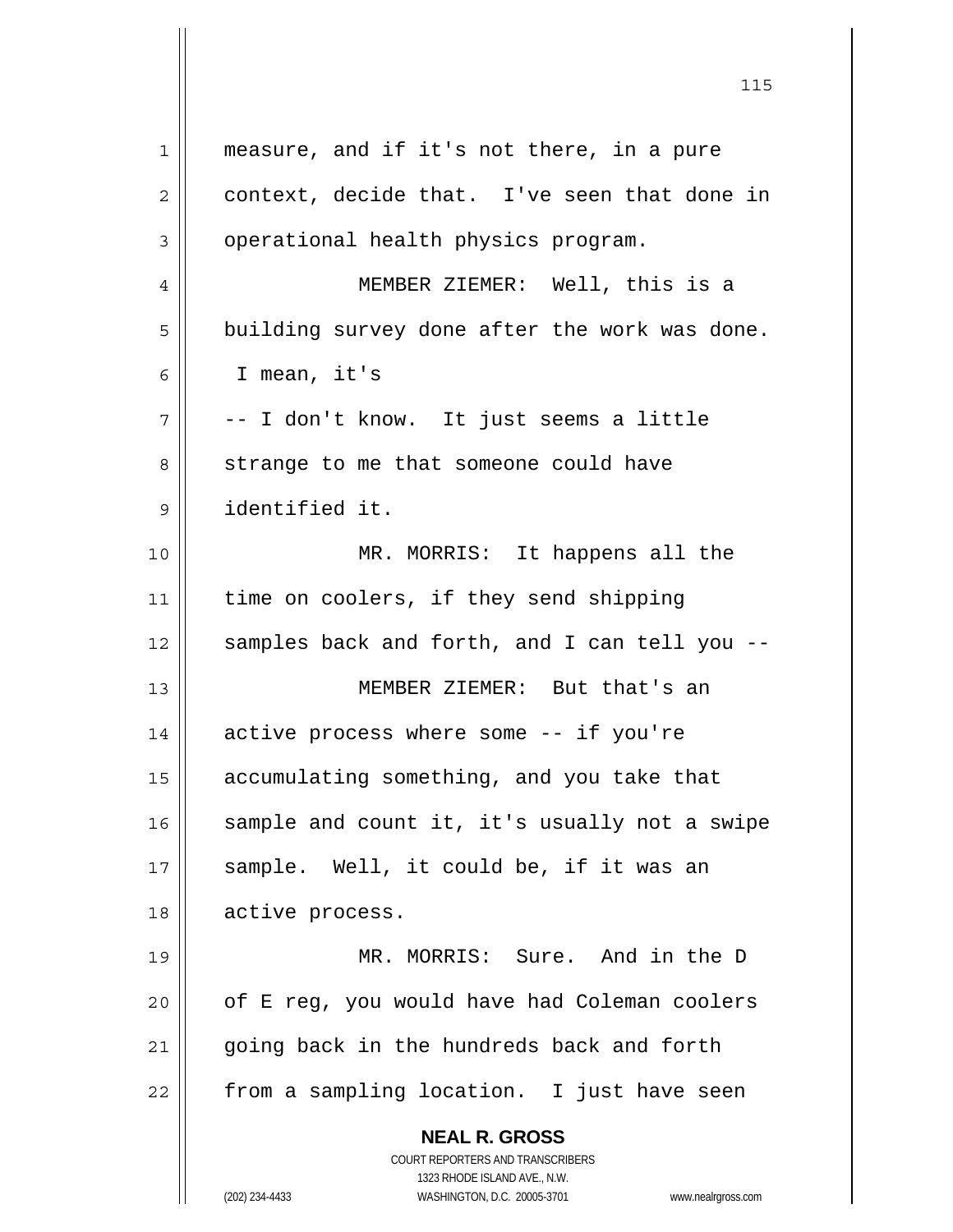**NEAL R. GROSS** COURT REPORTERS AND TRANSCRIBERS 1323 RHODE ISLAND AVE., N.W. (202) 234-4433 WASHINGTON, D.C. 20005-3701 www.nealrgross.com <u>116</u> 1 || that many times in my experience. 2 CHAIR BEACH: Won't you see those 3 decay? 4 MR. MORRIS: That's right. That's 5 why they say, it's the radon. 6 CHAIR BEACH: Well, in this  $7 \parallel$  instance here, they're saying that --8 || MEMBER ZIEMER: Only if it -- only 9 || if the generating source is there just before 10 you -- 11 || CHAIR BEACH: Right. 12 MEMBER ZIEMER: -- took it. I  $13$  || mean --14 || MR. MORRIS: It's a static 15 | electricity problem. It really is -- it's an 16 || on-going operational detail of any kind of 17 program. 18 || MR. MAURO: From my recollection, 19  $\vert$  the numbers that we were hearing, the 5,000,  $20$  | the 100, it immediately brought to mind Reg 21 Guide I 1.86 in the DOE order, that goes  $22$  | toward acceptable levels of clearance. It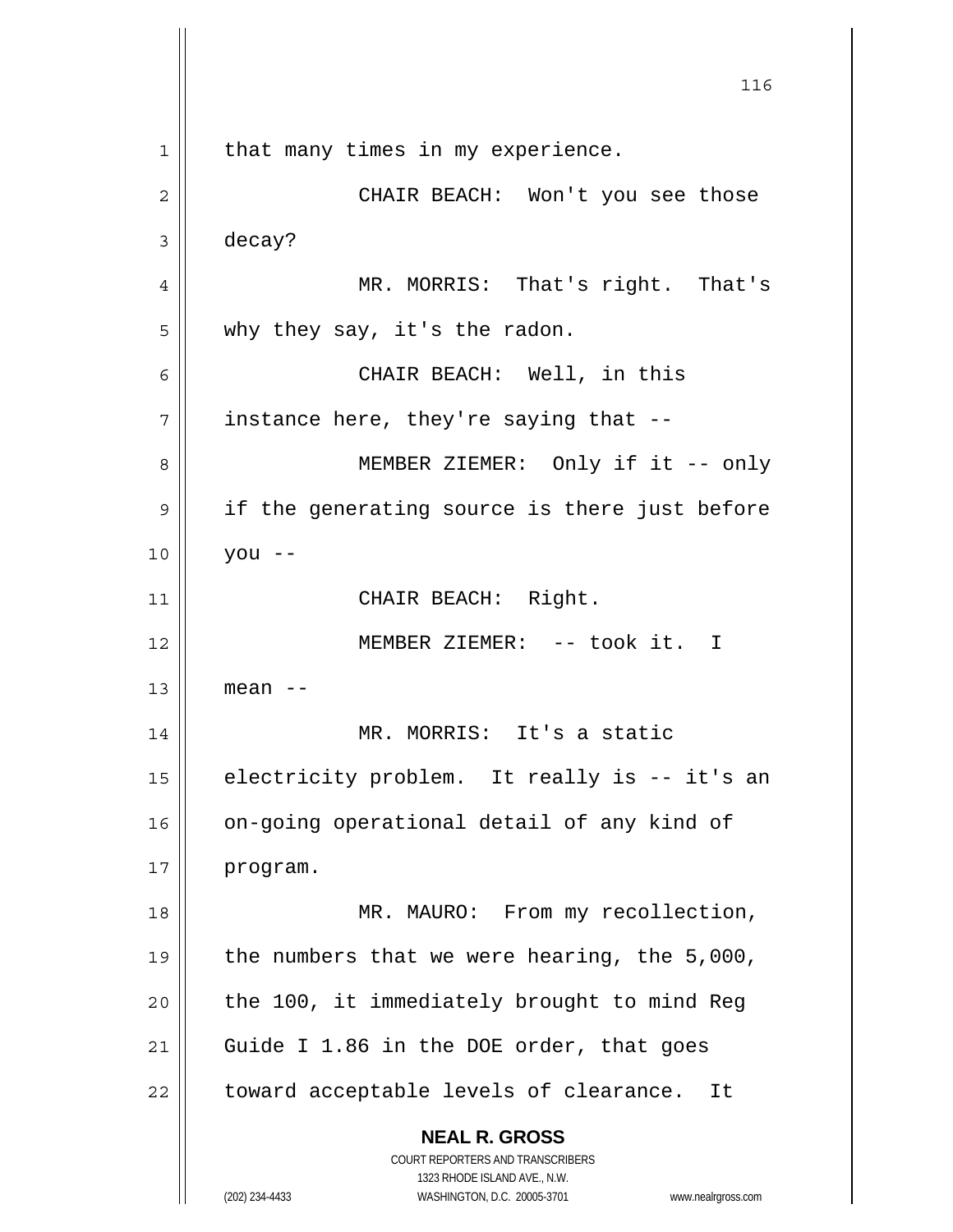| 1  | was basically the clearance standard. And                           |
|----|---------------------------------------------------------------------|
| 2  | whenever you're going through D&D, at least                         |
| 3  | at one point in time, if you met that for                           |
| 4  | removable contamination, 100 for gross alpha,                       |
| 5  | which were presumed to be transuranics, along                       |
| 6  | with alpha emitters, 5,000 for gross beta                           |
| 7  | gamma, that meant you were okay.                                    |
| 8  | Now, perhaps the radon we're                                        |
| 9  | hearing is -- you would normally not include                        |
| 10 | that.                                                               |
| 11 | MR. MORRIS: Well, that was my                                       |
| 12 | initial reaction, is that you brought that                          |
| 13 | up. And my reaction is, why would you even                          |
| 14 | think about putting that in the report log?                         |
| 15 | MR. MAURO: To get the short-lived                                   |
| 16 | alphas out of there. Because you don't want                         |
| 17 | to leave the impression that the 100 DPM per                        |
| 18 | -- 100 DPM to 170 squared number was from                           |
| 19 | some long-lived radionuclides if in fact it                         |
| 20 | was from short-lived radon progeny.                                 |
| 21 | My take on this is that it's a                                      |
| 22 | negligible idea. That you -- you know, radon                        |
|    | <b>NEAL R. GROSS</b>                                                |
|    | COURT REPORTERS AND TRANSCRIBERS                                    |
|    | 1323 RHODE ISLAND AVE., N.W.                                        |
|    | (202) 234-4433<br>WASHINGTON, D.C. 20005-3701<br>www.nealrgross.com |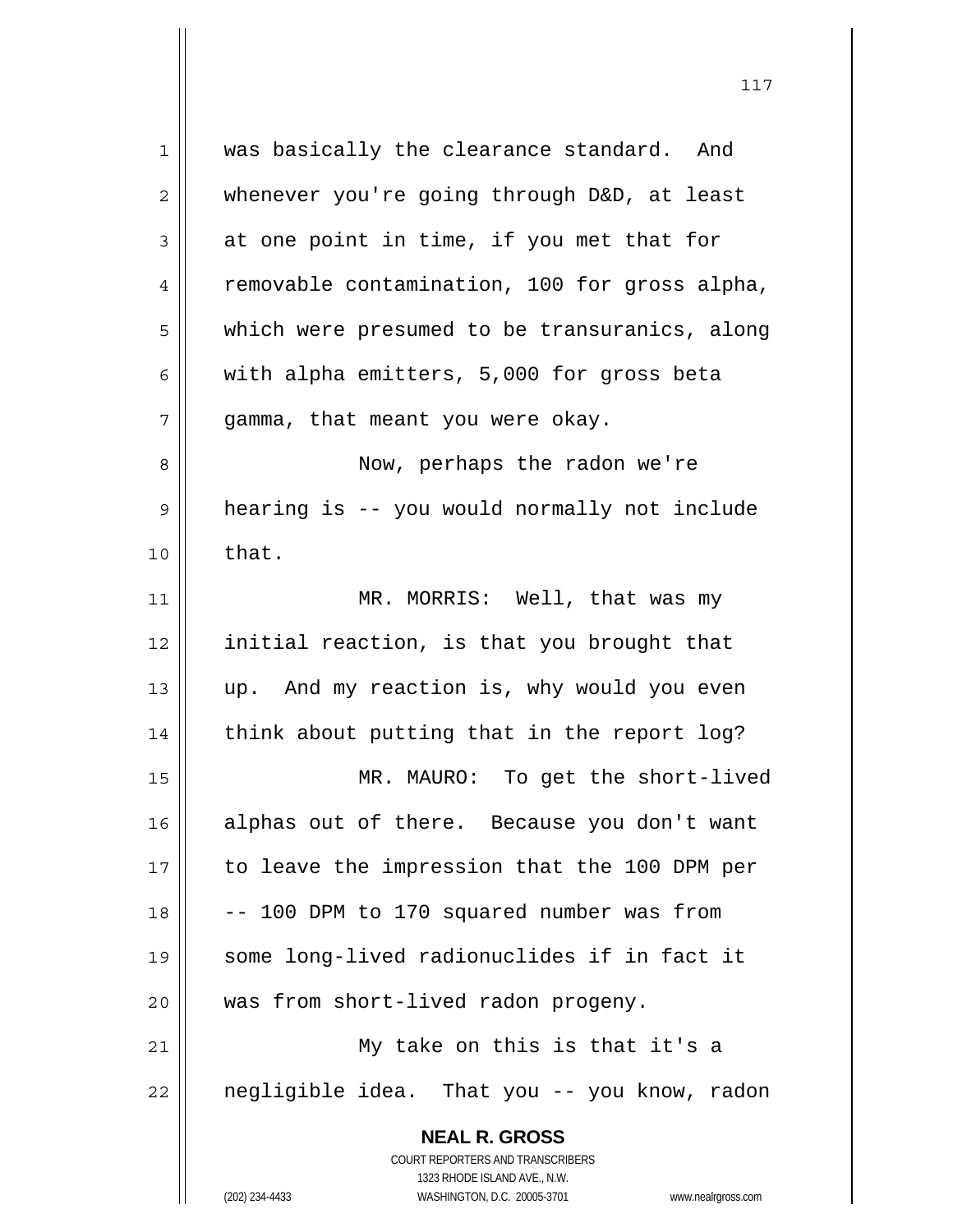| 1  | contamination at any level, if you decide     |
|----|-----------------------------------------------|
| 2  | that that's what it is, it's just a problem   |
| 3  | of being alive, you know. It's not an         |
| 4  | operationally related problem.                |
| 5  | MS. ROBERTSON-DEMERS: Well,                   |
| 6  | there's a possibility when radcon found a     |
| 7  | sample of suspicious activity, they would     |
| 8  | send it over to the environmental monitoring  |
| 9  | group who would put it on a germanium         |
| 10 | detector. So, there's a possibility that's    |
| 11 | how they identified it.                       |
| 12 | MR. FITZGERALD: Josie, I want to              |
| 13 | speak to the, sort of the broader implication |
| 14 | on this one. I mean, it's sort of why we      |
| 15 | went through all of this.                     |
| 16 | You know, we interviewed a number             |
| 17 | of workers, quite a few actually, between the |
| 18 | site profile and the SEC review, probably 30  |
| 19 | or 40. And we came away with the same kind    |
| 20 | of sense, I think, that NIOSH did.<br>The     |
| 21 | people we talked to felt that the badging     |
| 22 | process at Mound was pretty tight. And you    |
|    |                                               |

COURT REPORTERS AND TRANSCRIBERS

 **NEAL R. GROSS**

1323 RHODE ISLAND AVE., N.W.

(202) 234-4433 WASHINGTON, D.C. 20005-3701 www.nealrgross.com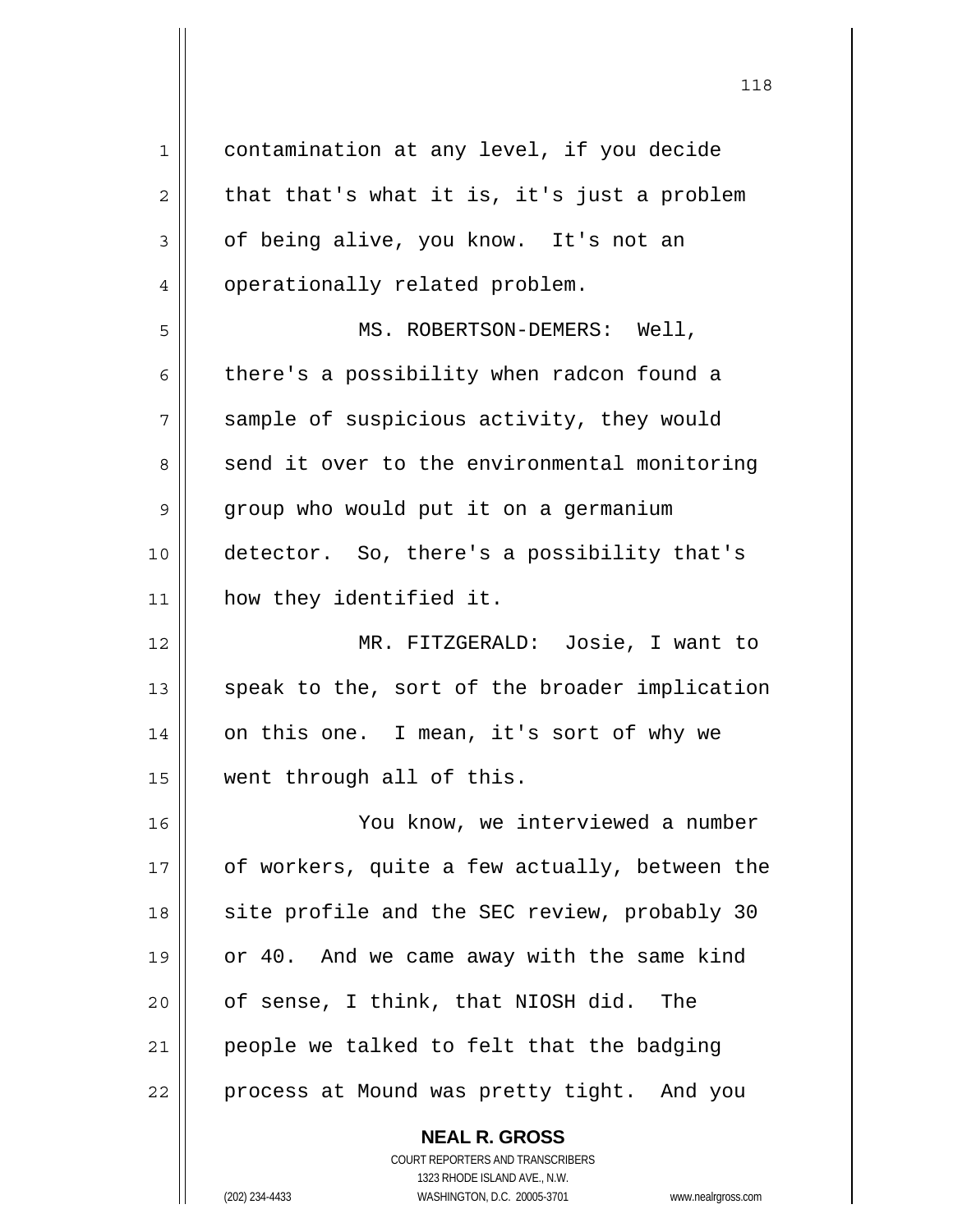| $\mathbf 1$ | couldn't just walk into rad areas as a site-  |
|-------------|-----------------------------------------------|
| 2           | wide maintenance person and not be badged.    |
| 3           | Even if you were unbadged, you                |
| 4           | would be badged when you entered a            |
| 5           | radiological area. And that kind of put       |
| 6           | forward though, the question of testing that  |
| 7           | premise. Because it's suggested it was tight  |
| 8           | enough that you didn't have to be concerned   |
| 9           | with the non-badge people, because they       |
| 10          | couldn't get exposed, essentially, and you    |
| 11          | could assign them the ambient environmental   |
| 12          | dose, and that would be fine.                 |
| 13          | So, this was kind of a test to see            |
| 14          | based on the D&D data, because again, because |
| 15          | Mound was D&D'd and you know, went through    |
| 16          | closure, you had a lot of characterization    |
| 17          | that was done on these facilities. Quite      |
| 18          | apart from what people remembered, they       |
| 19          | actually went through and characterized each  |
| 20          | one of -- each and every one of these         |
| 21          | buildings.                                    |
| 22          | And this data, I think, is what               |
|             |                                               |

 **NEAL R. GROSS** COURT REPORTERS AND TRANSCRIBERS 1323 RHODE ISLAND AVE., N.W.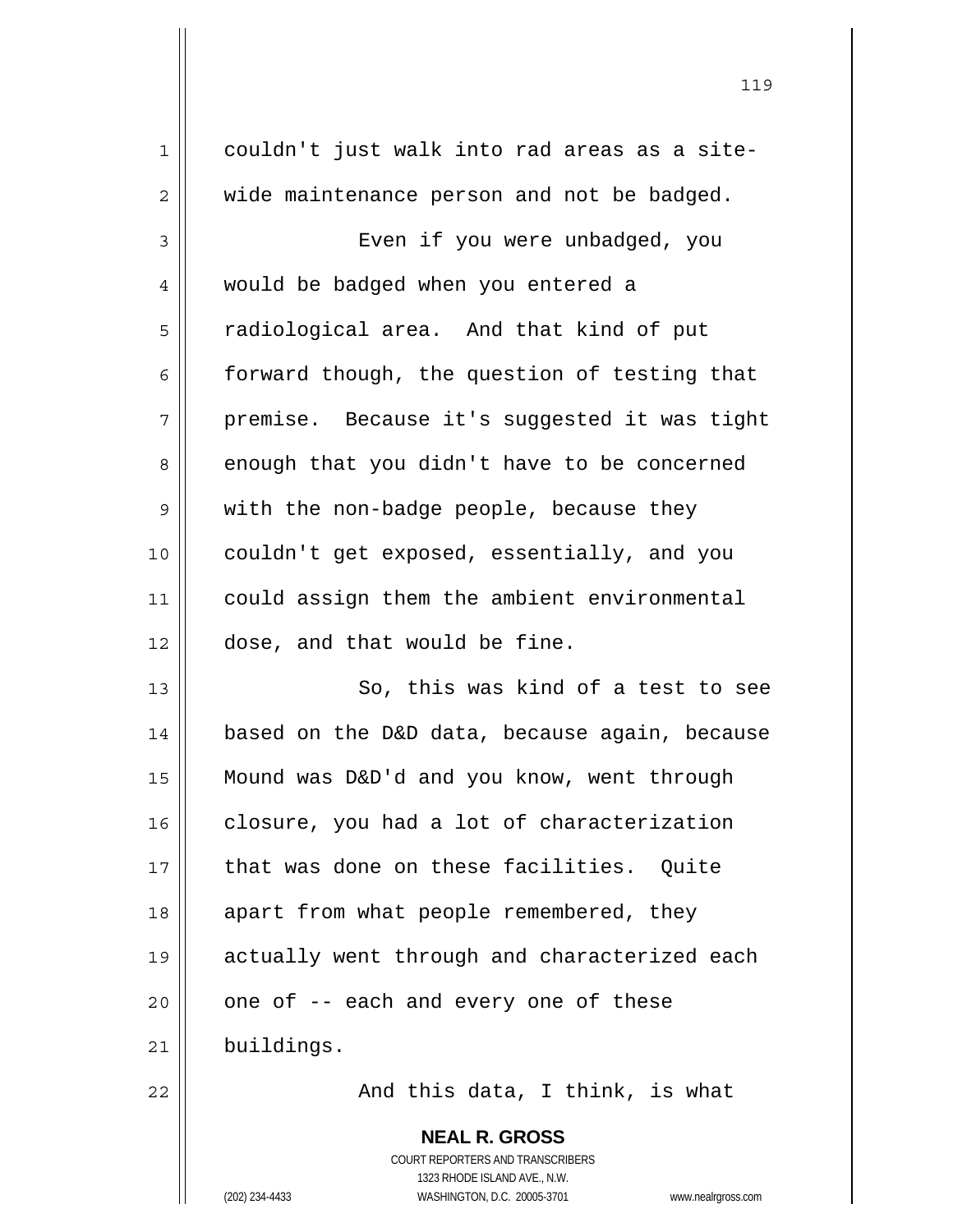| $\mathbf 1$    | we're looking at now, saying, you know, were                        |
|----------------|---------------------------------------------------------------------|
| $\overline{2}$ | there facilities that were understood to be                         |
| 3              | non-radiological facilities that were in                            |
| 4              | fact, you know, had some residual                                   |
| 5              | contamination based on these baseline                               |
| 6              | reviews. And does that then suggest that,                           |
| 7              | you know, one, is this just exclusive to                            |
| 8              | these four facilities?                                              |
| 9              | I think Brant, you're all looking                                   |
| 10             | at the D&D data. And you know, there might                          |
| 11             | be more information about perhaps other                             |
| 12             | facilities that were deemed nonradiological,                        |
| 13             | and open to nonbadged people, but may in fact                       |
| 14             | have perhaps some identified contamination,                         |
| 15             | and some pathway to address how does one                            |
| 16             | handle then, exposure that may or may not                           |
| 17             | have been received by workers that might have                       |
| 18             | gone in there.                                                      |
| 19             | And I think for maybe, clearly,                                     |
| 20             | there's one facility, the DS. It looks like                         |
| 21             | it might have been appreciable amounts that                         |
| 22             | there would be some accounting for that                             |
|                | <b>NEAL R. GROSS</b>                                                |
|                | COURT REPORTERS AND TRANSCRIBERS                                    |
|                | 1323 RHODE ISLAND AVE., N.W.                                        |
|                | (202) 234-4433<br>WASHINGTON, D.C. 20005-3701<br>www.nealrgross.com |

 $\mathsf{I}$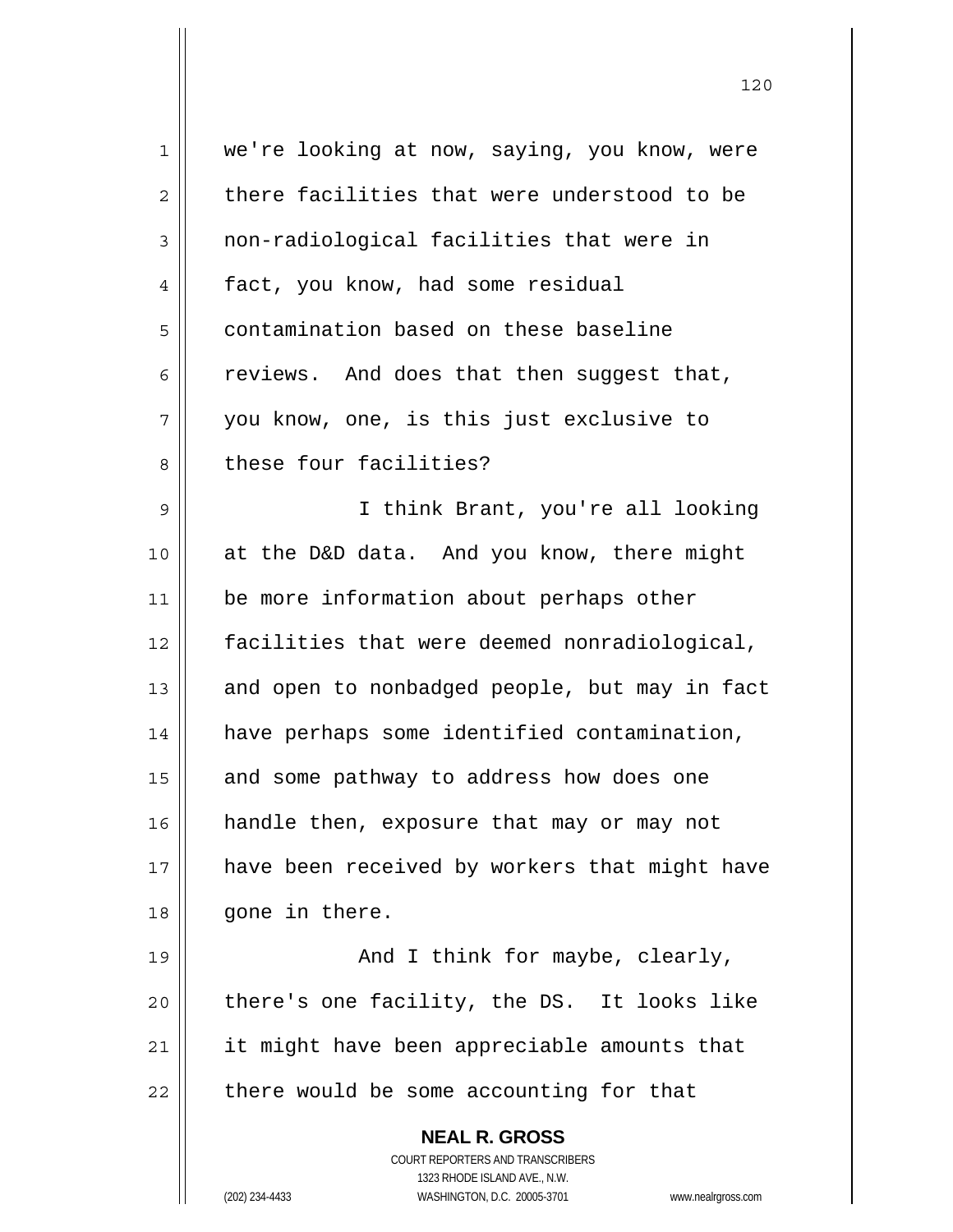| $\mathbf 1$    | contribution perhaps, by people that might                          |
|----------------|---------------------------------------------------------------------|
| $\overline{2}$ | have been in that facility. And I think                             |
| 3              | that's where that was headed. This is just a                        |
| 4              | first order, I think, testing of the                                |
| 5              | hypothesis that it was a pretty tight system                        |
| 6              | and people who were not monitored could not                         |
| 7              | really have been exposed to operation. This                         |
| 8              | seems to suggest there might have been some                         |
| 9              | contamination.                                                      |
| 10             | MR. ALVAREZ: I mean, the DS                                         |
| 11             | building was the most intriguing because the                        |
| 12             | December 1997 baseline radiological survey of                       |
| 13             | all the buildings, including nuclear                                |
| 14             | buildings out there, the DS building appears                        |
| 15             | to have the most pervasive and significant                          |
| 16             | residual contamination from tritium of all                          |
| 17             | the buildings, including the SW, the T                              |
| 18             | buildings, the H buildings, the buildings                           |
| 19             | where they were handling, you know,                                 |
| 20             | substantial amounts of radioactivity.                               |
| 21             | MR. ULSH: Okay. Again, I want to                                    |
| 22             | start with kind of a larger context on this.                        |
|                | <b>NEAL R. GROSS</b>                                                |
|                | <b>COURT REPORTERS AND TRANSCRIBERS</b>                             |
|                | 1323 RHODE ISLAND AVE., N.W.                                        |
|                | (202) 234-4433<br>WASHINGTON, D.C. 20005-3701<br>www.nealrgross.com |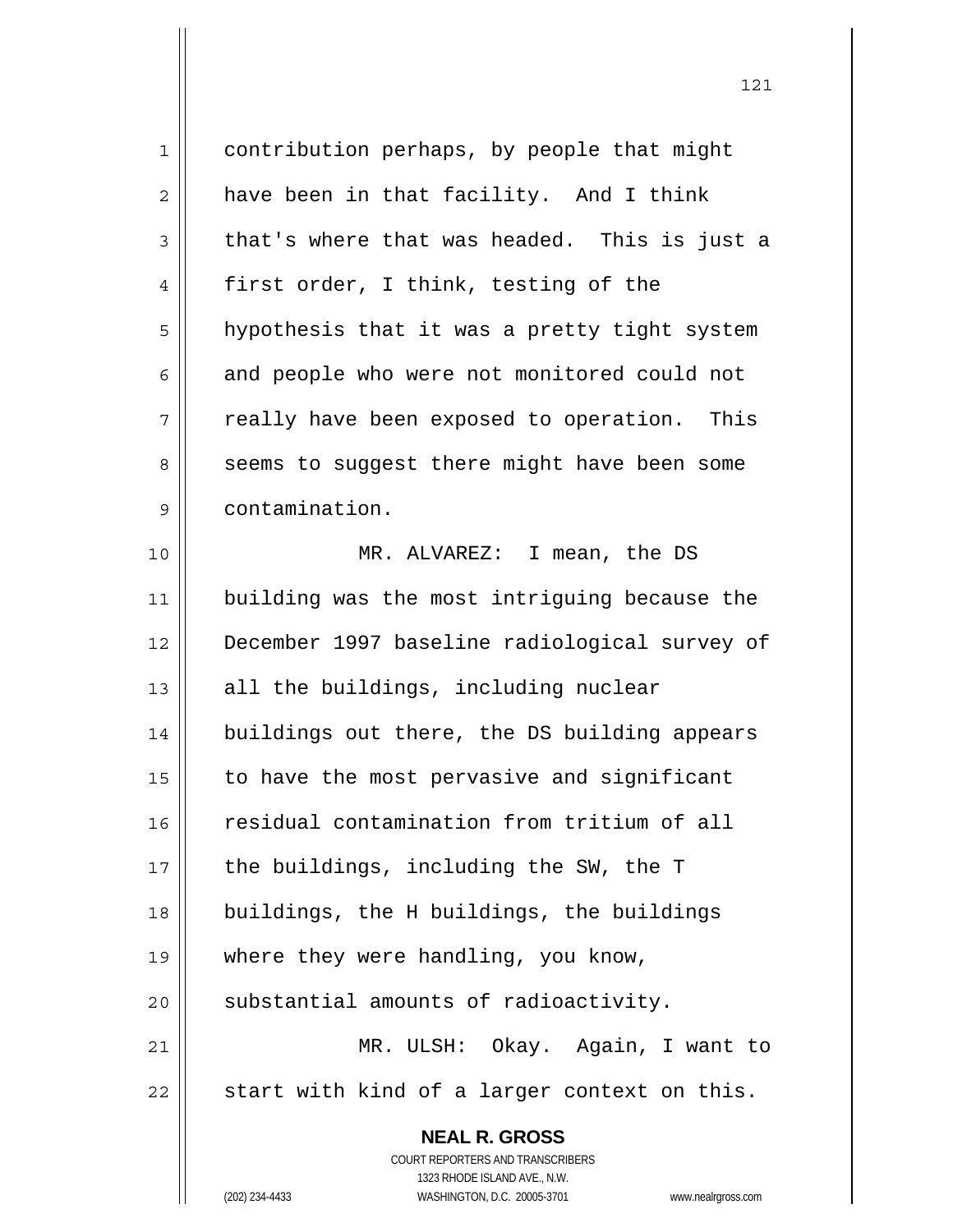**NEAL R. GROSS** COURT REPORTERS AND TRANSCRIBERS 1323 RHODE ISLAND AVE., N.W. (202) 234-4433 WASHINGTON, D.C. 20005-3701 www.nealrgross.com 1 || This piece was presented in support or  $2 \parallel$  related to issue number 17, which dealt with 3 **badging policy.** And at the last Working  $4 \parallel$  Group meeting, as Joe stated, this was one of  $5 \parallel$  those that SC&A had taken a look at. And it 6 was kind of headed towards, maybe this is not  $7 \parallel$  an SEC issue, but keep the possibility open 8 while you look at other data. 9 || So, I'm presuming that since this 10 || piece came after that, this represents that 11 | category of other data that might make us  $12$  | say, hey, well, wait a minute, some more 13 || looking needs to be done here. 14 || MR. FITZGERALD: Yes. And again, 15 it's not dead-on the issue raised in that 16 particular item. 17 || MR. ULSH: Well, that was -- this  $18$  ||  $1s$  --19 MR. FITZGERALD: It's more of a,  $20$  | somebody, I think, at the last Work Group 21 | session, maybe it was Mike Gibson, or  $22$  somebody, raised the thing saying that they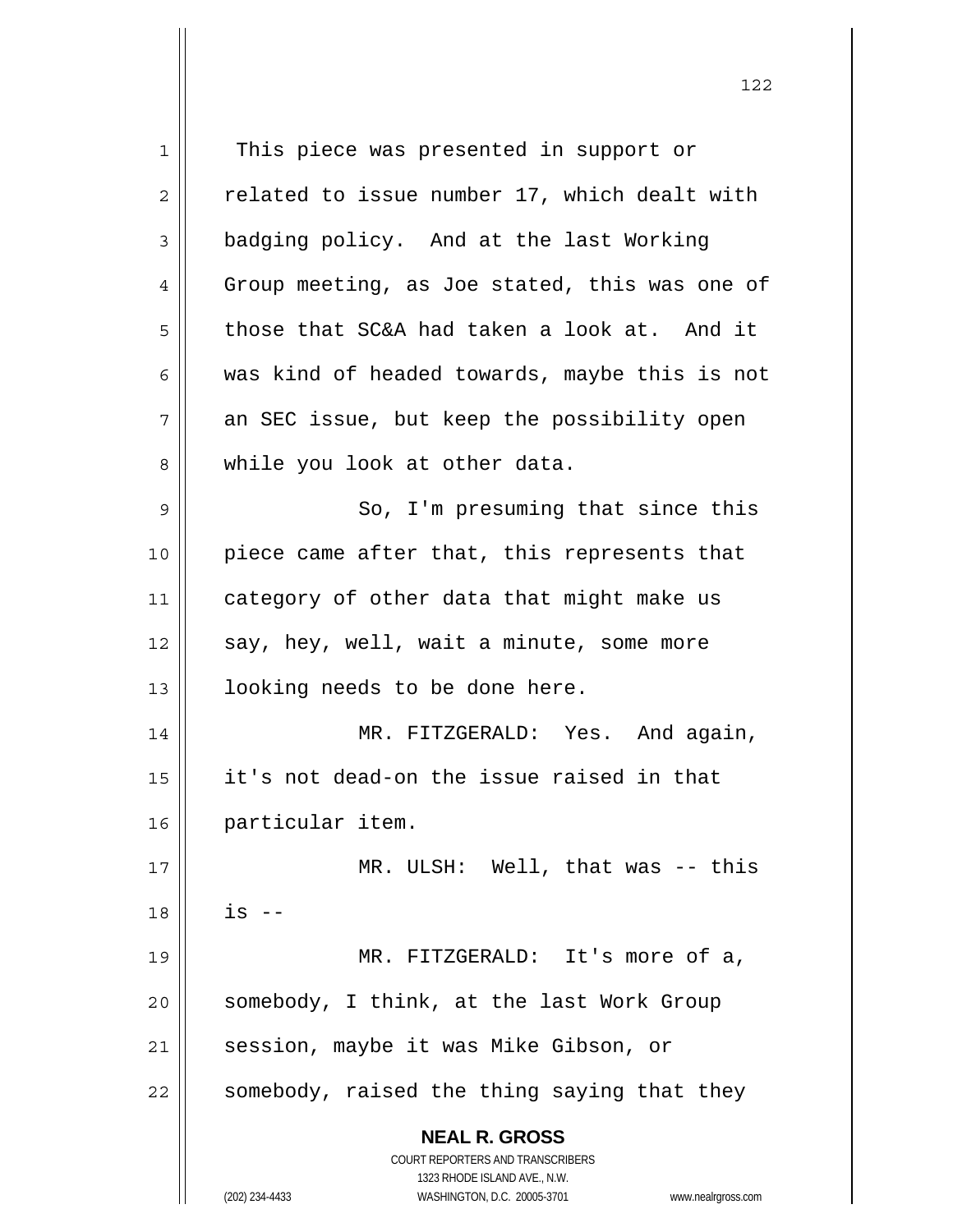| 1  | were aware of exposures that may have taken                         |
|----|---------------------------------------------------------------------|
| 2  | place. So, this is not a question of what's                         |
| 3  | the most exposed badge. This is a question                          |
| 4  | of -- and we got into this discussion in this                       |
| 5  | context, which was how tight was the system?                        |
| 6  | Because there was a, sort of a -- and we                            |
| 7  | agreed, because we heard it from the same                           |
| 8  | workers that you talked to, that it was a                           |
| 9  | tight system and people just could not go                           |
| 10 | into rad areas without getting badged.                              |
| 11 | So, this was, I think, the result                                   |
| 12 | of that discussion that we got into, which                          |
| 13 | was, can one test a hypothesis. And I think                         |
| 14 | this is the first test that we did.                                 |
| 15 | MR. ULSH: Well, any reaction that                                   |
| 16 | -- we're holding our formal response to this.                       |
| 17 | Because of the 15 references, we have access                        |
| 18 | to 9, but there are 6 more that are in DOE's                        |
| 19 | hands for review. And so, we don't have                             |
| 20 | access to those six references at this point.                       |
| 21 | Once we do, we'll take a look at                                    |
| 22 | those, and then incorporate anything that we                        |
|    | <b>NEAL R. GROSS</b>                                                |
|    | COURT REPORTERS AND TRANSCRIBERS                                    |
|    | 1323 RHODE ISLAND AVE., N.W.                                        |
|    | WASHINGTON, D.C. 20005-3701<br>(202) 234-4433<br>www.nealrgross.com |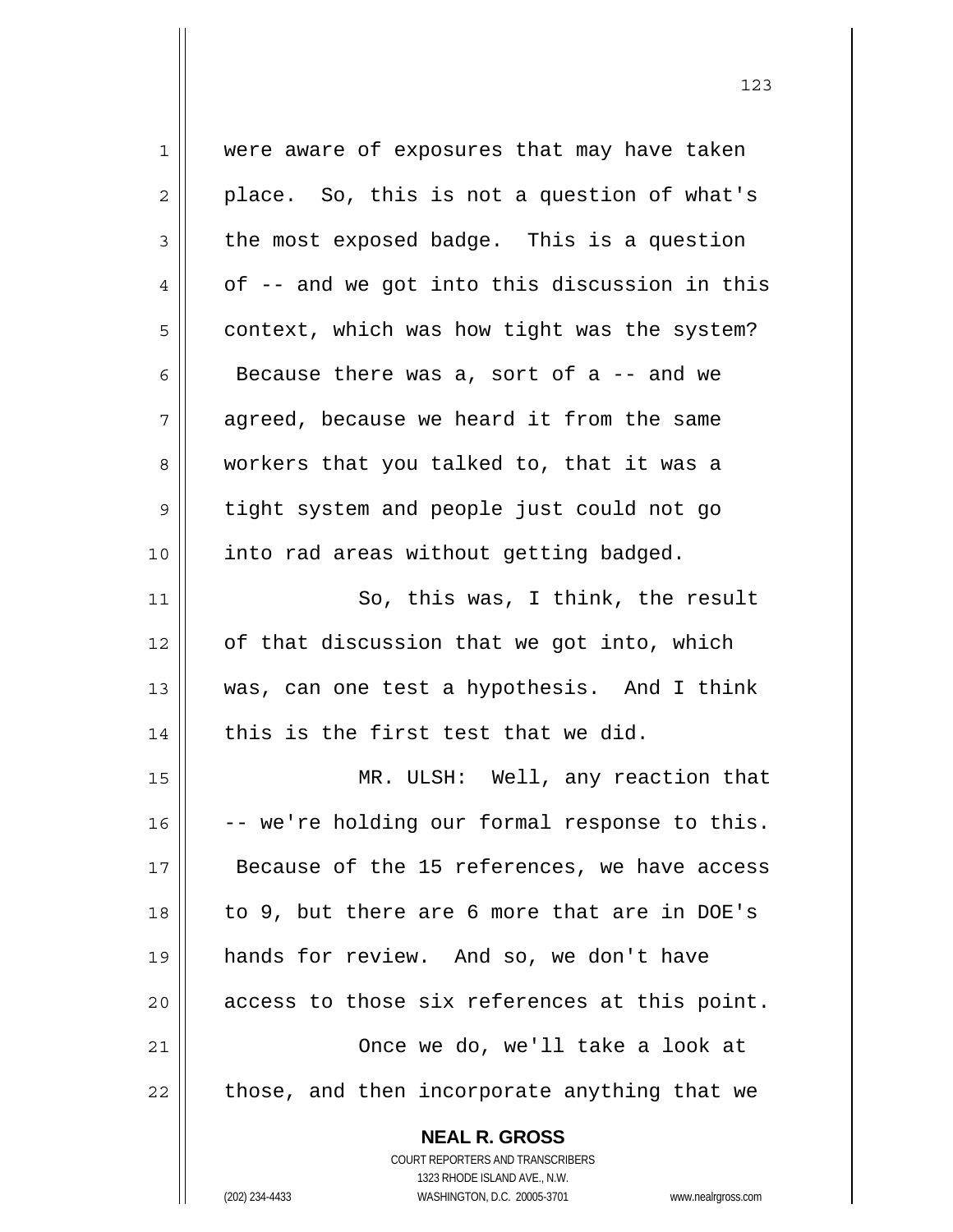|    | 124                                                                 |
|----|---------------------------------------------------------------------|
| 1  | find in our --                                                      |
| 2  | MR. FITZGERALD: They should be                                      |
| 3  | forthcoming.                                                        |
| 4  | MR. ULSH: -- okay, in our                                           |
| 5  | response.                                                           |
| 6  | But the first thing that kind of                                    |
| 7  | confuses me about this particular piece, is                         |
| 8  | your conclusion that these are nonrad                               |
| 9  | buildings. We haven't seen anything that                            |
| 10 | characterizes them as nonrad buildings.<br>In                       |
| 11 | fact, if you look at the Wayne King document,                       |
| 12 | which was, the purpose of which was to                              |
| 13 | provide some background characterization of                         |
| 14 | what went on in particular buildings, and                           |
| 15 | rooms in buildings, and what radionuclides                          |
| 16 | you might find there.                                               |
| 17 | Clearly, there are radionuclides                                    |
| 18 | that are listed in that documents in these                          |
| 19 | buildings.                                                          |
| 20 | MR. ALVAREZ: But not these                                          |
| 21 | buildings. I mean, I went through that King                         |
| 22 | document. And the more enlightening                                 |
|    | <b>NEAL R. GROSS</b>                                                |
|    | COURT REPORTERS AND TRANSCRIBERS<br>1323 RHODE ISLAND AVE., N.W.    |
|    | (202) 234-4433<br>WASHINGTON, D.C. 20005-3701<br>www.nealrgross.com |

 $\mathsf{I}$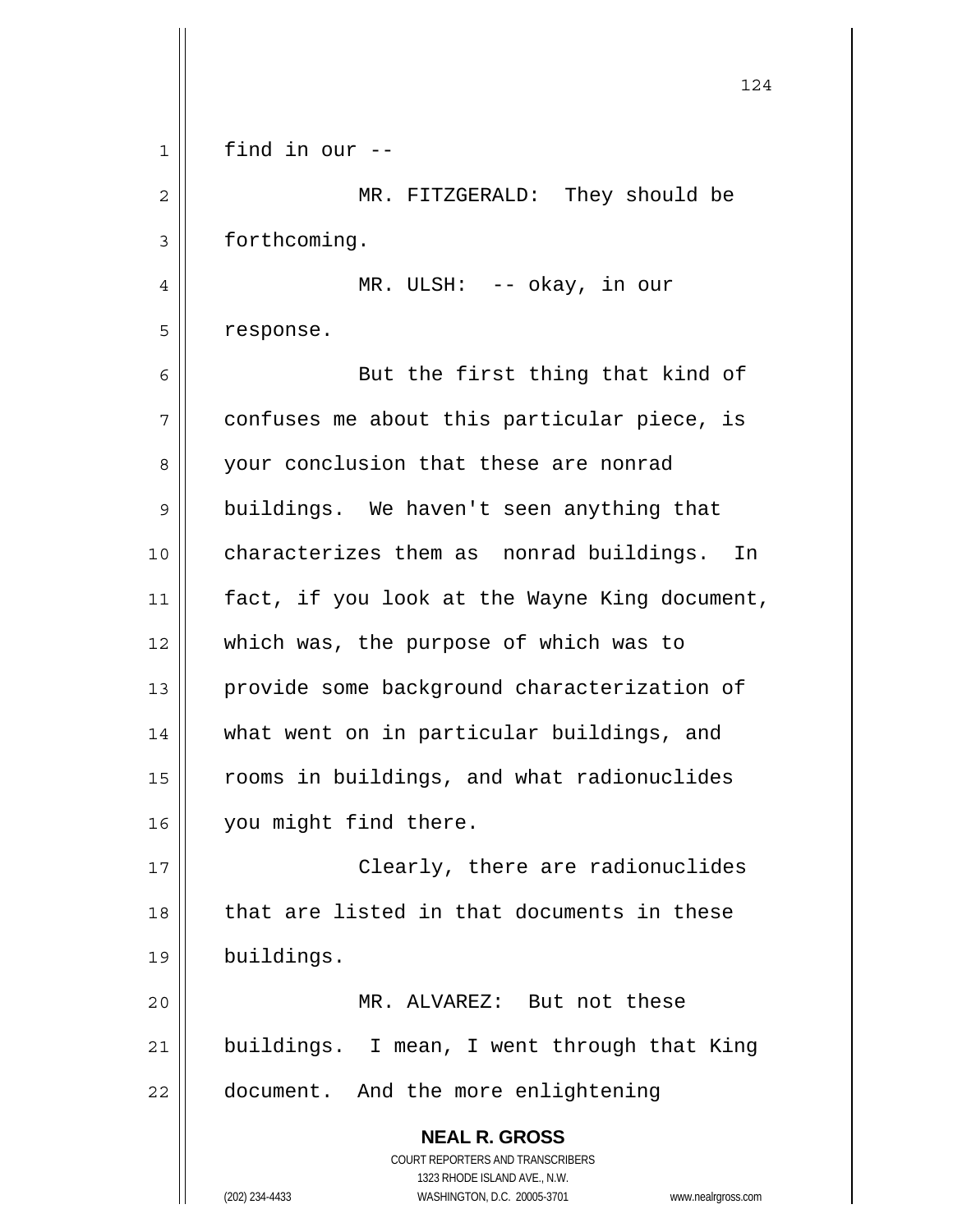| 1  | documents are the structural process history                        |
|----|---------------------------------------------------------------------|
| 2  | of these buildings. Which -- and also, the                          |
| 3  | other document which I think is important,                          |
| 4  | which is not in DOE's hands, is the 1993                            |
| 5  | physical characterization of the Mound                              |
| 6  | facilities, where they -- it made it clear                          |
| 7  | that these buildings were not nuclear                               |
| 8  | buildings.                                                          |
| 9  | CHAIR BEACH: Weren't these also                                     |
| 10 | in the road map as nonrad buildings?                                |
| 11 | MR. ALVAREZ: Yes. I don't know                                      |
| 12 | if they're on the road map, but I went                              |
| 13 | through that King document very carefully to                        |
| 14 | see, to try to find these buildings. And                            |
| 15 | they weren't $-$ they really weren't                                |
| 16 | referenced. And only when I found, went into                        |
| 17 | the sort of the individual histories of these                       |
| 18 | structures, that you find some of this stuff.                       |
| 19 | With the exception of the DS and M                                  |
| 20 | building -- and by the way, the King report                         |
| 21 | does reference the M building. It doesn't                           |
| 22 | reference the other buildings. So, I stand                          |
|    | <b>NEAL R. GROSS</b>                                                |
|    | COURT REPORTERS AND TRANSCRIBERS                                    |
|    | 1323 RHODE ISLAND AVE., N.W.                                        |
|    | (202) 234-4433<br>WASHINGTON, D.C. 20005-3701<br>www.nealrgross.com |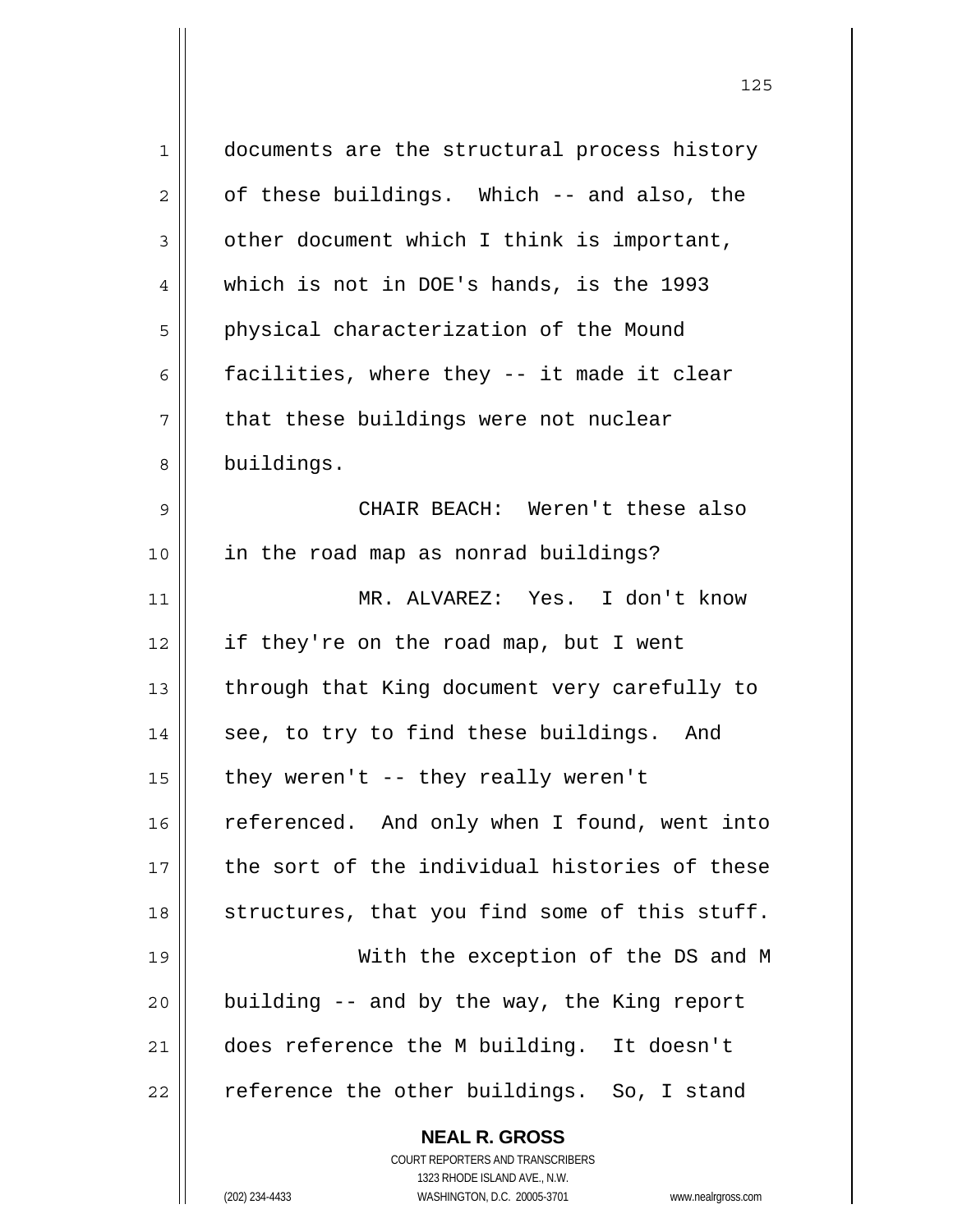|                | 126                                                                 |
|----------------|---------------------------------------------------------------------|
| $\mathbf{1}$   | corrected. But the DS building is not even                          |
| $\overline{c}$ | on the radar chart of screens                                       |
| 3              | -- of the King building.                                            |
| 4              | Now, attached to the King report,                                   |
| 5              | is this 1997 baseline characterization                              |
| 6              | report, which has quite a bit of sampling                           |
| 7              | data about the DS building. But there's no                          |
| 8              | reference in the King report about the DS                           |
| 9              | building at all.                                                    |
| 10             | MR. ULSH: Well, I'll have to take                                   |
| 11             | a closer look at it. And we'll include that                         |
| 12             | in our response to it. But the implication                          |
| 13             | seems to be that these were not                                     |
| 14             | radiologically controlled areas. I don't                            |
| 15             | know that we're prepared to accept that,                            |
| 16             | either. And by implication, that workers,                           |
| 17             | unmonitored workers, could have gone into                           |
| 18             | these buildings. We've seen no evidence of                          |
| 19             | that. In fact --                                                    |
| 20             | MR. ALVAREZ: Well, I don't know                                     |
| 21             | where the truth lies in that either, Brant.                         |
| 22             | I just know that this is what they were                             |
|                | <b>NEAL R. GROSS</b><br>COURT REPORTERS AND TRANSCRIBERS            |
|                | 1323 RHODE ISLAND AVE., N.W.                                        |
|                | (202) 234-4433<br>WASHINGTON, D.C. 20005-3701<br>www.nealrgross.com |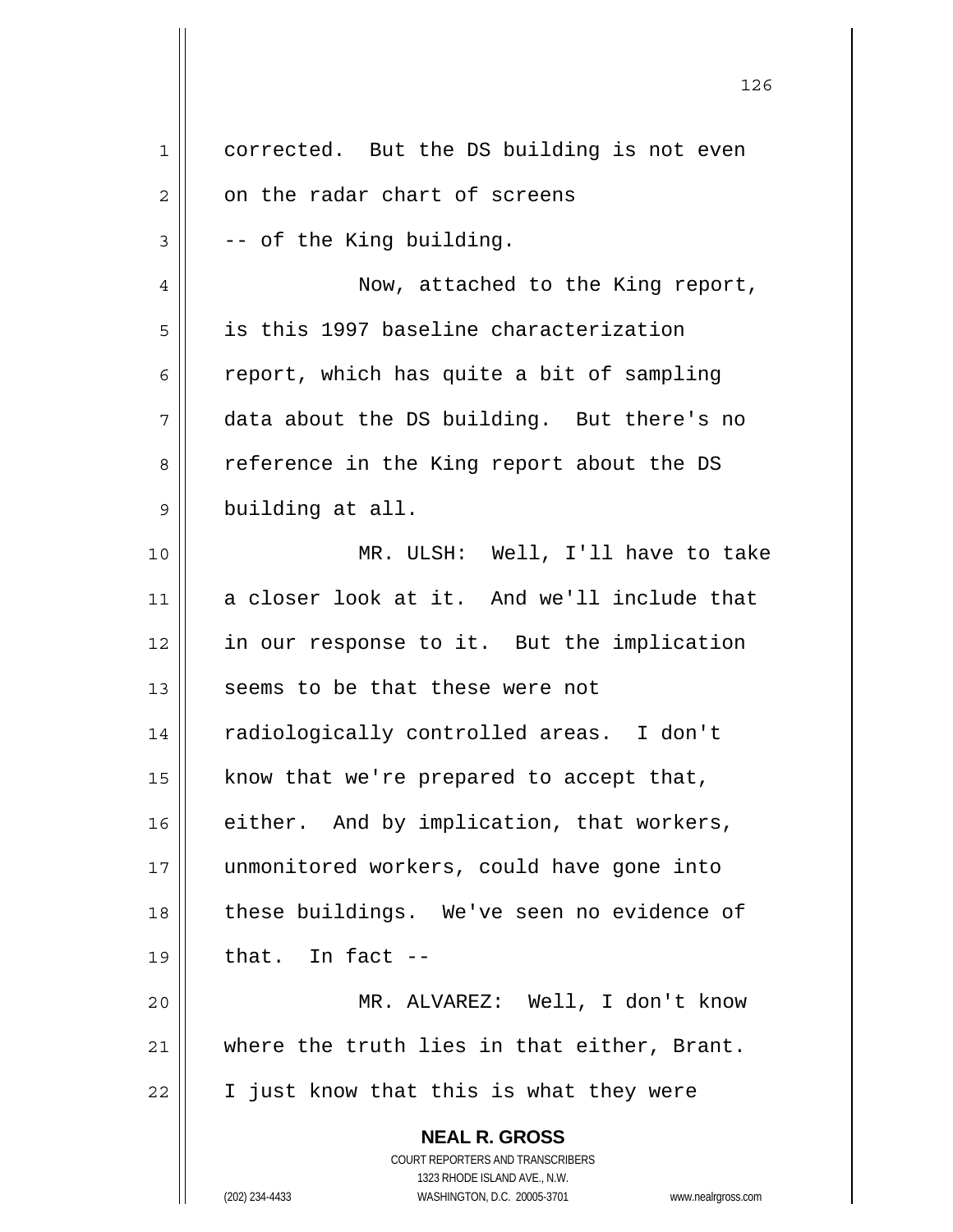| $\mathbf 1$    | reported as being. And that several of these             |
|----------------|----------------------------------------------------------|
| 2              | -- at least two of these buildings, the DS,              |
| $\mathfrak{Z}$ | 48 and 89, were not considered to be handling            |
| 4              | any radioactive materials.                               |
| 5              | MR. ULSH: Well, not at that time.                        |
| 6              | MR. ALVAREZ: Actually, during the                        |
| 7              | period of let's say, historic operations.                |
| 8              | Buildings 48 and 89, were explicitly used to             |
| 9              | handle radioactive materials during the                  |
| 10             | closure period. The M building did have --               |
| 11             | handled radioactive material off and on, and             |
| 12             | I'm not sure what exactly they did, other                |
| 13             | than what's been reported. But the one that              |
| 14             | really stands out here is the DS building.               |
| 15             | MR. ULSH: Well, in order for this                        |
| 16             | to be an example of people with a significant            |
| 17             | exposure potential, but missed exposure                  |
| 18             | potential, because they weren't badged, the              |
| 19             | people would have to in fact be not badged.              |
| 20             | And we don't find evidence that that's the               |
| 21             | case.                                                    |
| 22             | MR. ALVAREZ: Well, it's not only                         |
|                | <b>NEAL R. GROSS</b><br>COURT REPORTERS AND TRANSCRIBERS |

1323 RHODE ISLAND AVE., N.W.

 $\mathop{\text{||}}$ 

(202) 234-4433 WASHINGTON, D.C. 20005-3701 www.nealrgross.com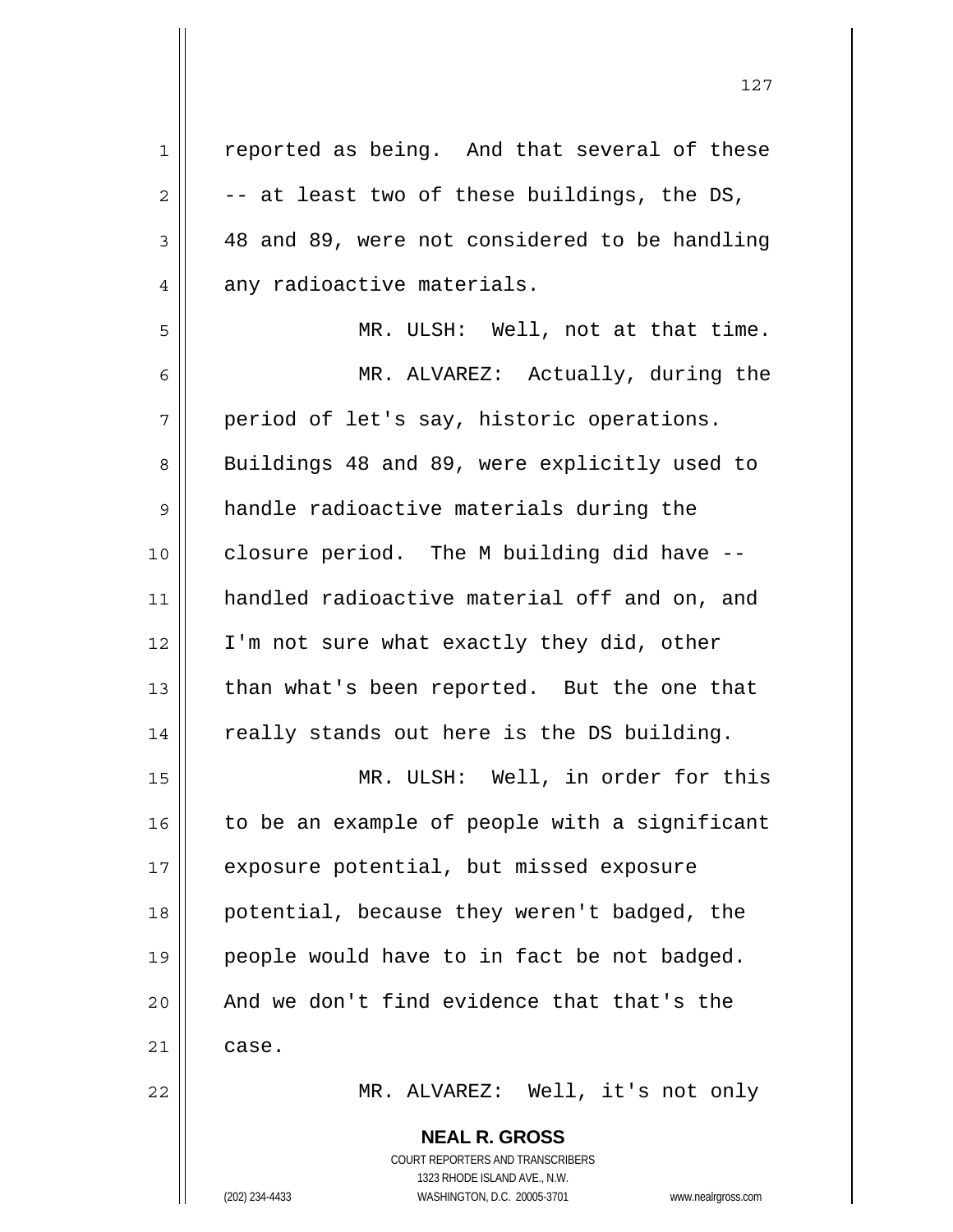| 1  | not badged, but were there bioassays                                |
|----|---------------------------------------------------------------------|
| 2  | performed. Because the contamination issue,                         |
| 3  | especially with DS building, appeared to be                         |
| 4  | mostly associated with loose tritium. And it                        |
| 5  | was quite pervasive, and in some cases,                             |
| 6  | significant.                                                        |
| 7  | MR. ULSH: Exactly. That was                                         |
| 8  | going to be my point. Was that the                                  |
| 9  | contamination levels that you've cited here,                        |
| 10 | while the numbers sound really big and scary,                       |
| 11 | they certainly are not sufficient to indicate                       |
| 12 | a need for external exposure monitoring.                            |
| 13 | MR. ALVAREZ: Well, they do                                          |
| 14 | indicate a need for them to be cleaned up to                        |
| 15 | a level to meet DOE's clearance standards.                          |
| 16 | MR. ULSH: I agree. However, if                                      |
| 17 | you look at ANSI/HPS N13.12-1999, and we'll                         |
| 18 | have that in our -- I'm sure you didn't quite                       |
| 19 | get that written down.                                              |
| 20 | MR. ALVAREZ: No, no. I mean, we                                     |
| 21 | certainly didn't sort of go, dig that deep                          |
| 22 | and this is a very preliminary paper.                               |
|    | <b>NEAL R. GROSS</b>                                                |
|    | COURT REPORTERS AND TRANSCRIBERS                                    |
|    | 1323 RHODE ISLAND AVE., N.W.                                        |
|    | (202) 234-4433<br>WASHINGTON, D.C. 20005-3701<br>www.nealrgross.com |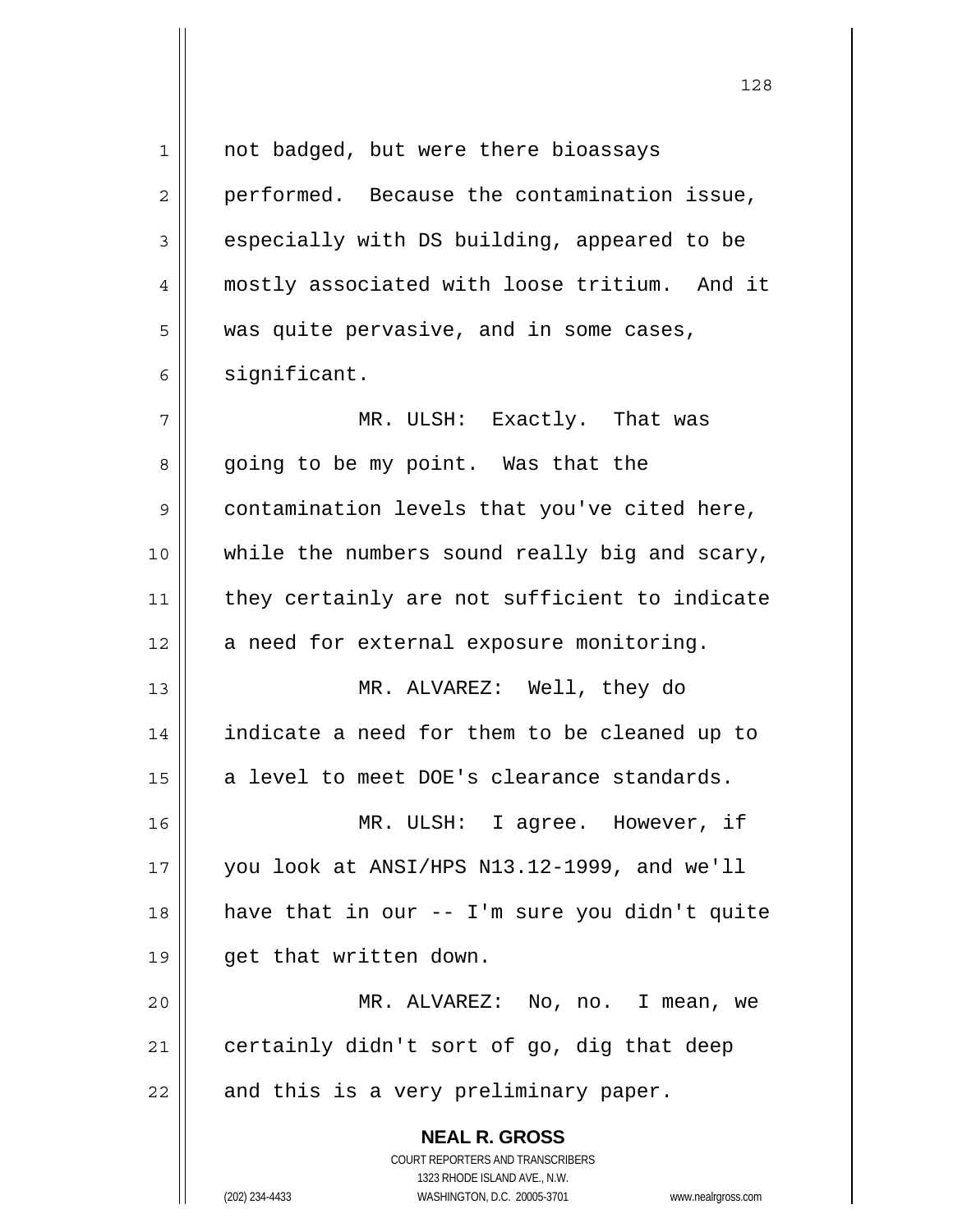| 1  | MR. ULSH: Yes. But if you look                |
|----|-----------------------------------------------|
| 2  | at values of tritium and plutonium per 100    |
| 3  | square centimeters, they give you an exposure |
| 4  | potential of one millirem per year. For       |
| 5  | tritium, it's 600,000 dpm per 100 square      |
| 6  | centimeters. And for plutonium, it's 600 dpm  |
| 7  | per 100 square centimeters.                   |
| 8  | So, while the numbers that you                |
| 9  | cited sound eye-popping, my point is that, by |
| 10 | and large, those contamination levels do not  |
| 11 | indicate a need for external exposure         |
| 12 | monitoring.                                   |
| 13 | MR. RICH: Hi, Brant. This is                  |
| 14 | Bryce Rich. Can I make a couple comments?     |
| 15 | MR. ULSH: Jump right in, Bryce.               |
| 16 | MR. RICH: Number one, there are               |
| 17 | two issues of the King document. The later    |
| 18 | edition does include the DS building and the  |
| 19 | other buildings as rad buildings. And as you  |
| 20 | mentioned Bob, the survey, the closure        |
| 21 | survey, it was performed in order to clearly  |
| 22 | identify the conditions where they might have |
|    |                                               |

 $\mathbf{I}$ 

 COURT REPORTERS AND TRANSCRIBERS 1323 RHODE ISLAND AVE., N.W. (202) 234-4433 WASHINGTON, D.C. 20005-3701 www.nealrgross.com

 **NEAL R. GROSS**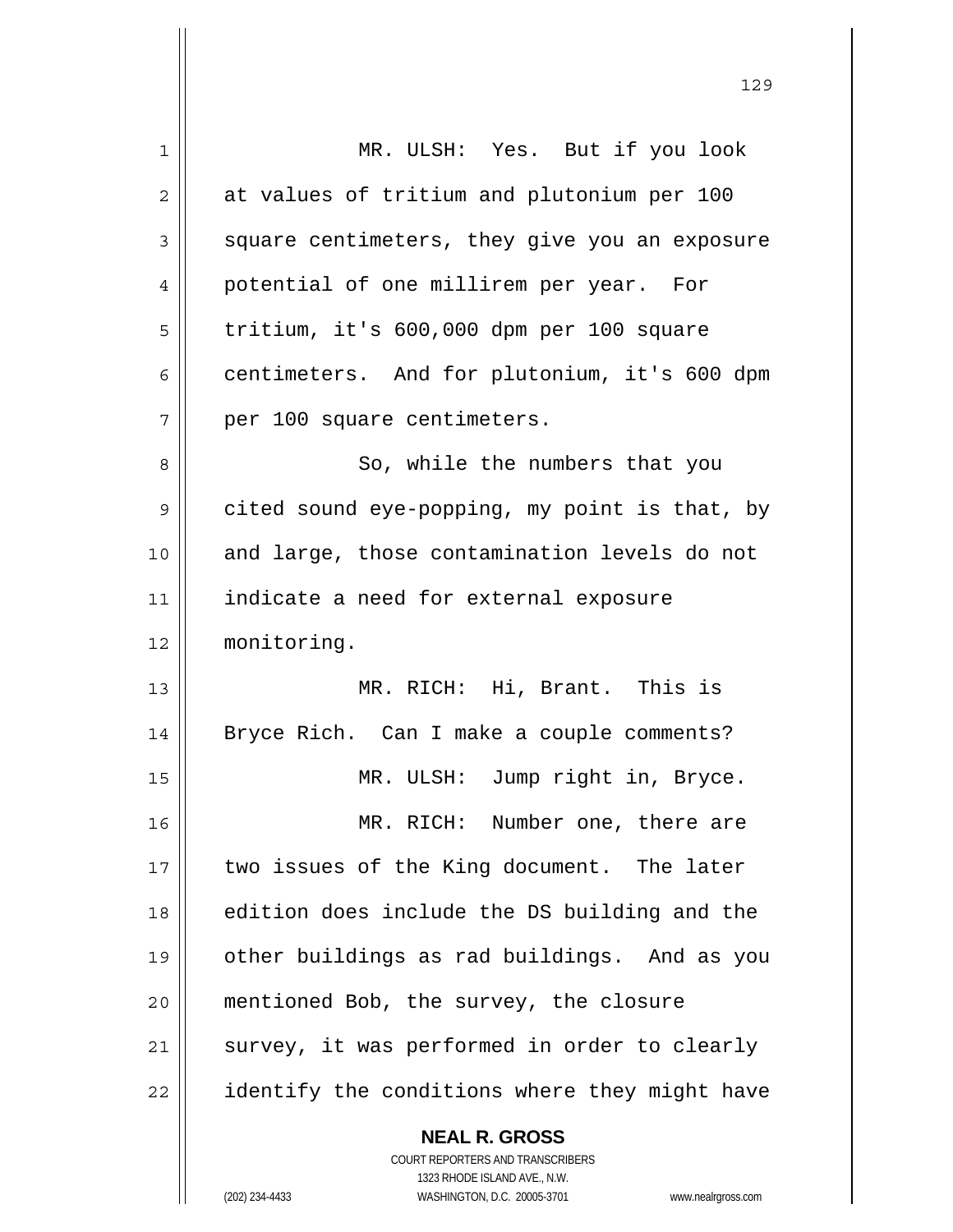| $\mathbf 1$ | to segregate materials for disposal.                                |
|-------------|---------------------------------------------------------------------|
| $\mathbf 2$ | It's a little different survey.                                     |
| 3           | And perhaps a good deal more than what would                        |
| 4           | normally be necessary for radiological                              |
| 5           | protection on a routine basis.                                      |
| 6           | MR. ALVAREZ: I mean, I may be                                       |
| 7           | wrong, but I recall the 2000 iteration of the                       |
| 8           | King report did not mention the DS building                         |
| 9           | as a rad building. Attendant to that DS --                          |
| 10          | to the King report, was the baseline survey.                        |
| 11          | MR. RICH: There's another issue.                                    |
| 12          | We can get that for you.                                            |
| 13          | MR. ULSH: Okay. Well, especially                                    |
| 14          | the big numbers that you had questioned,                            |
| 15          | concerned about, were for tritium                                   |
| 16          | contamination.                                                      |
| 17          | MR. ALVAREZ: And alpha                                              |
| 18          | contamination as well.                                              |
| 19          | MR. ULSH: Right. But my point is                                    |
| 20          | that I don't know what type of dosimeters are                       |
| 21          | appropriate for tritium contamination,                              |
| 22          | because you don't get an external exposure                          |
|             | <b>NEAL R. GROSS</b>                                                |
|             | COURT REPORTERS AND TRANSCRIBERS<br>1323 RHODE ISLAND AVE., N.W.    |
|             | (202) 234-4433<br>WASHINGTON, D.C. 20005-3701<br>www.nealrgross.com |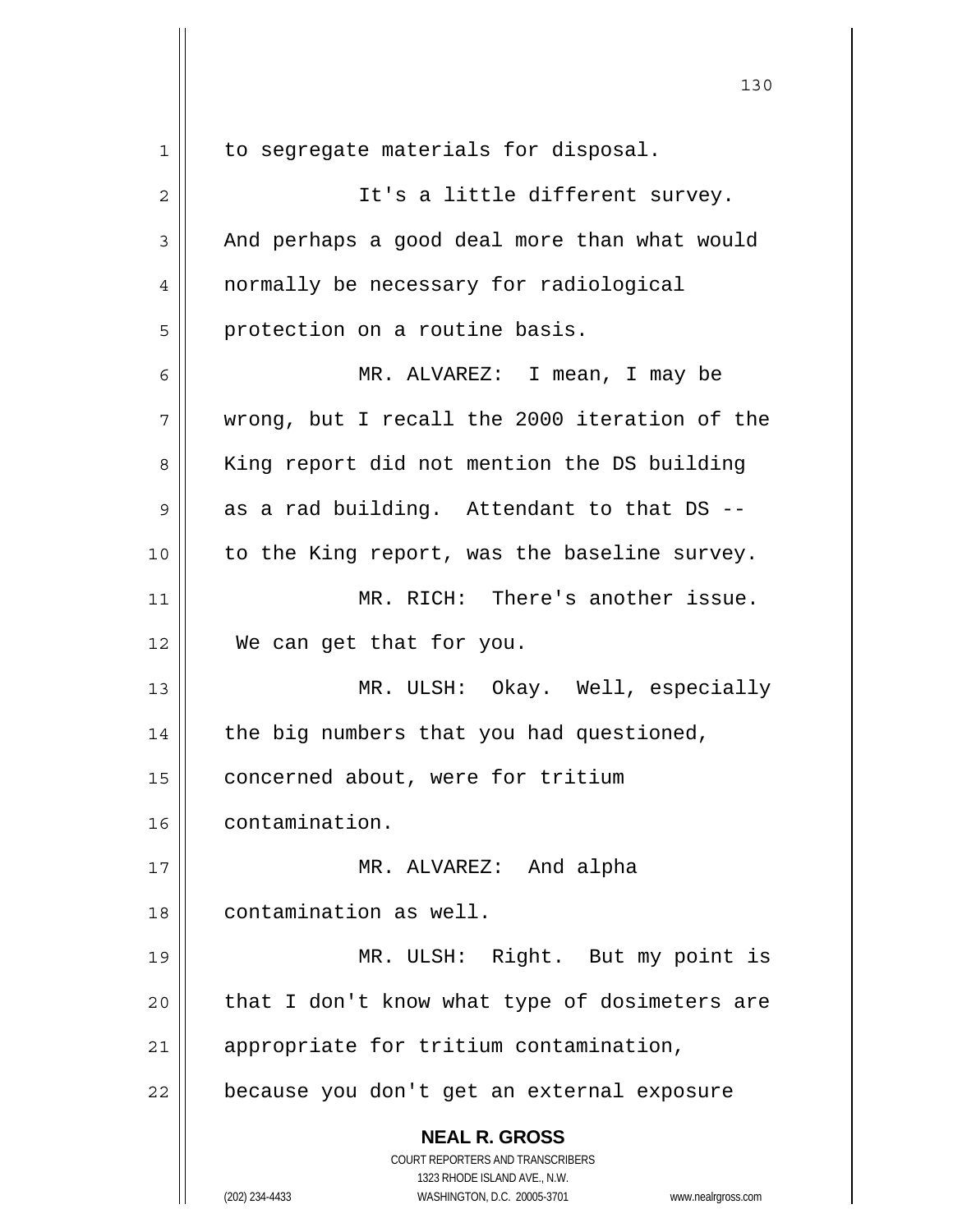1 | from tritium.

| $\overline{2}$ | MR. ALVAREZ: Well, I guess the                |
|----------------|-----------------------------------------------|
| 3              | questions that arise here -- actually what at |
| 4              | issue here is not whether or not -- I guess   |
| 5              | the first-order question, is not you know,    |
| 6              | whether this is -- these contamination levels |
| 7              | are significant from a point of view of dose  |
| 8              | reconstruction in and of themselves.          |
| 9              | I think the first-order question              |
| 10             | is, why did this contamination occur? And     |
| 11             | did it occur historically, especially in the  |
| 12             | DS building, during -- because -- from the    |
| 13             | 1960s to the 1990s or not? Where did this     |
| 14             | contamination come from, I think is the       |
| 15             | first-order question.                         |
| 16             | MR. ULSH: Well, I don't know that             |
| 17             | I can answer that off the top of my head.     |
| 18             | However, I think the important concerns,      |
| 19             | since this is presented under Issue 17, are:  |
| 20             | does this represent a situation where you     |
| 21             | have unmonitored people being exposed to      |
| 22             | having some significant exposure potential.   |
|                | <b>NEAL R. GROSS</b>                          |

 $\mathsf{II}$ 

 COURT REPORTERS AND TRANSCRIBERS 1323 RHODE ISLAND AVE., N.W. (202) 234-4433 WASHINGTON, D.C. 20005-3701 www.nealrgross.com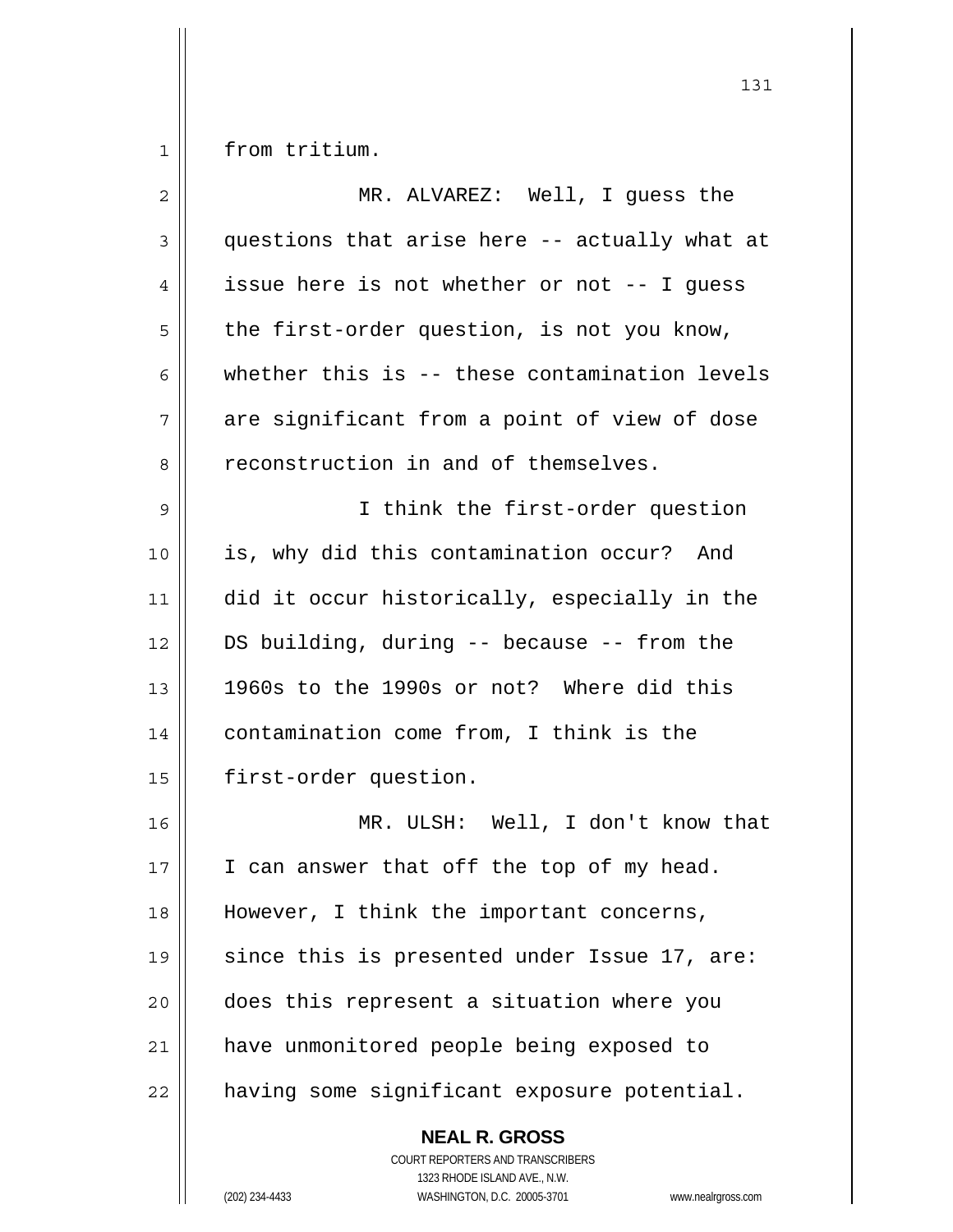| $\mathbf 1$ | And I don't see anything in here that                                                               |
|-------------|-----------------------------------------------------------------------------------------------------|
| 2           | indicate that that's the case.                                                                      |
| 3           | MR. FITZGERALD: Yes. But you                                                                        |
| 4           | know, let's back up again.                                                                          |
| 5           | MR. ALVAREZ: But this is just a                                                                     |
| 6           | snapshot in time of 1997. That isn't to say                                                         |
| 7           | that you might not have significant exposures                                                       |
| 8           | historically, which may or may not been                                                             |
| 9           | picked up.                                                                                          |
| 10          | MR. FITZGERALD: I think -- you                                                                      |
| 11          | know, I don't think there's any argument                                                            |
| 12          | about it. I think the question had come up                                                          |
| 13          | in the context of badging. And I think -- we                                                        |
| 14          | didn't pick these facilities. I think these                                                         |
| 15          | facilities were suggested. And I can't                                                              |
| 16          | recall who actually suggested them.                                                                 |
| 17          | MR. ULSH: I don't know. It was                                                                      |
| 18          | probably during a Working Group. Maybe it                                                           |
| 19          | happened off line, or maybe I just don't                                                            |
| 20          | remember.                                                                                           |
| 21          | MR. FITZGERALD: We were tasked                                                                      |
| 22          | with looking at these four facilities in this                                                       |
|             | <b>NEAL R. GROSS</b>                                                                                |
|             | COURT REPORTERS AND TRANSCRIBERS                                                                    |
|             | 1323 RHODE ISLAND AVE., N.W.<br>(202) 234-4433<br>WASHINGTON, D.C. 20005-3701<br>www.nealrgross.com |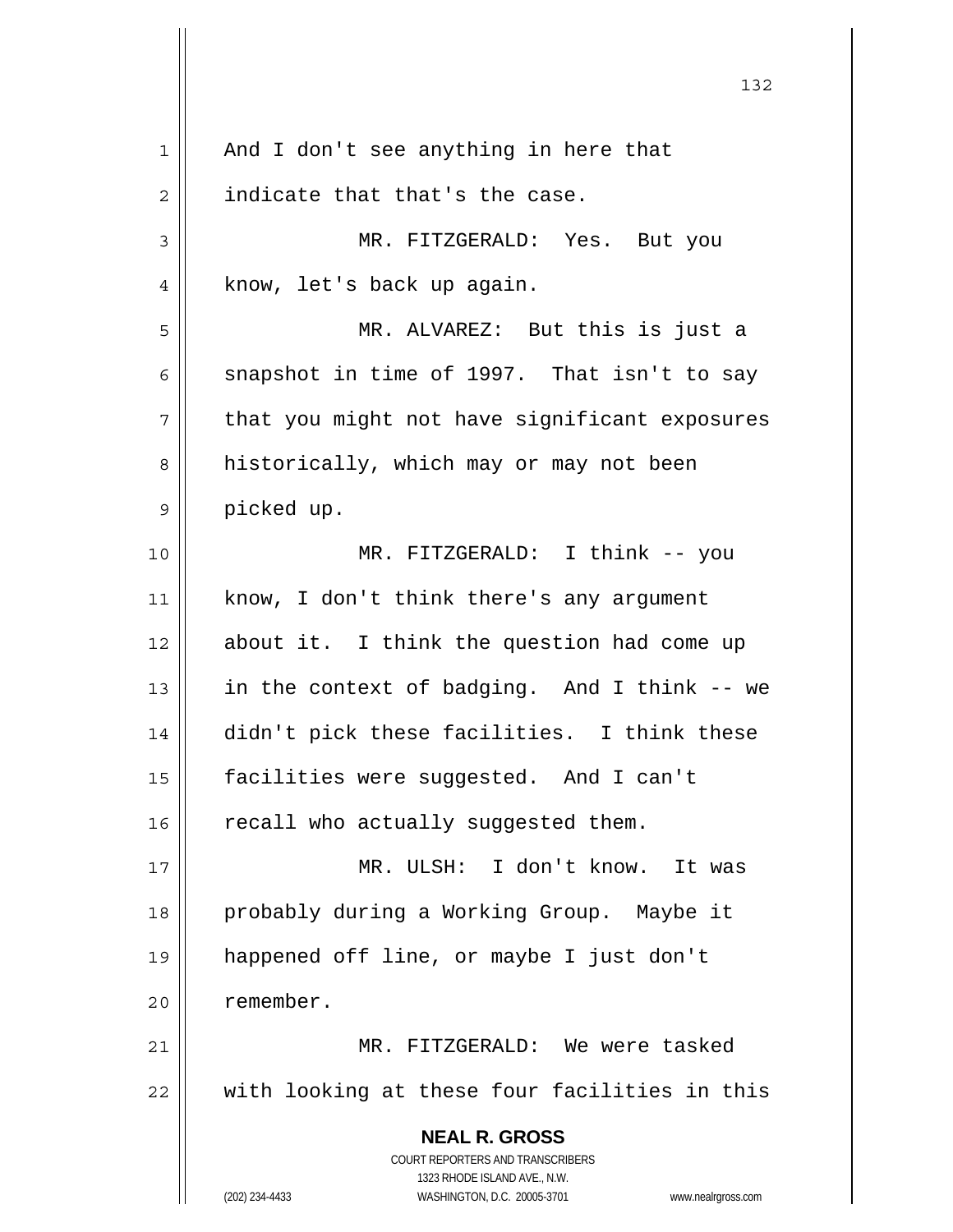1 context. And in terms of whether or not  $2 \parallel$  these nonrad facilities, in fact, had 3 | radiologically significant sources that would 4 be considered.  $5 \parallel$  and I think that is a legitimate  $6 \parallel$  question, as to whether or not one would, had 7 been badged, should have been badged, and 8 || that gets to the heart of this particular 9 || item anyway. And this only gets you half 10 way. It says that we've looked at these 11 | facilities as directed by the Work Group. 12 And I think as Bob has indicated, we've found 13 || some source terms that some of which may be 14 questionable, others would need to be 15 | addressed from the standpoint of historically 16 || were people exposed who were badged or not. 17 I think that's where it leaves it. 18 || And I think the step we took was just simply 19 to look at the facilities from that  $20$  standpoint. So, I think we still have that 21 | second question you're raising, which is 22 | okay, so what? Should these people have been

> **NEAL R. GROSS** COURT REPORTERS AND TRANSCRIBERS 1323 RHODE ISLAND AVE., N.W. (202) 234-4433 WASHINGTON, D.C. 20005-3701 www.nealrgross.com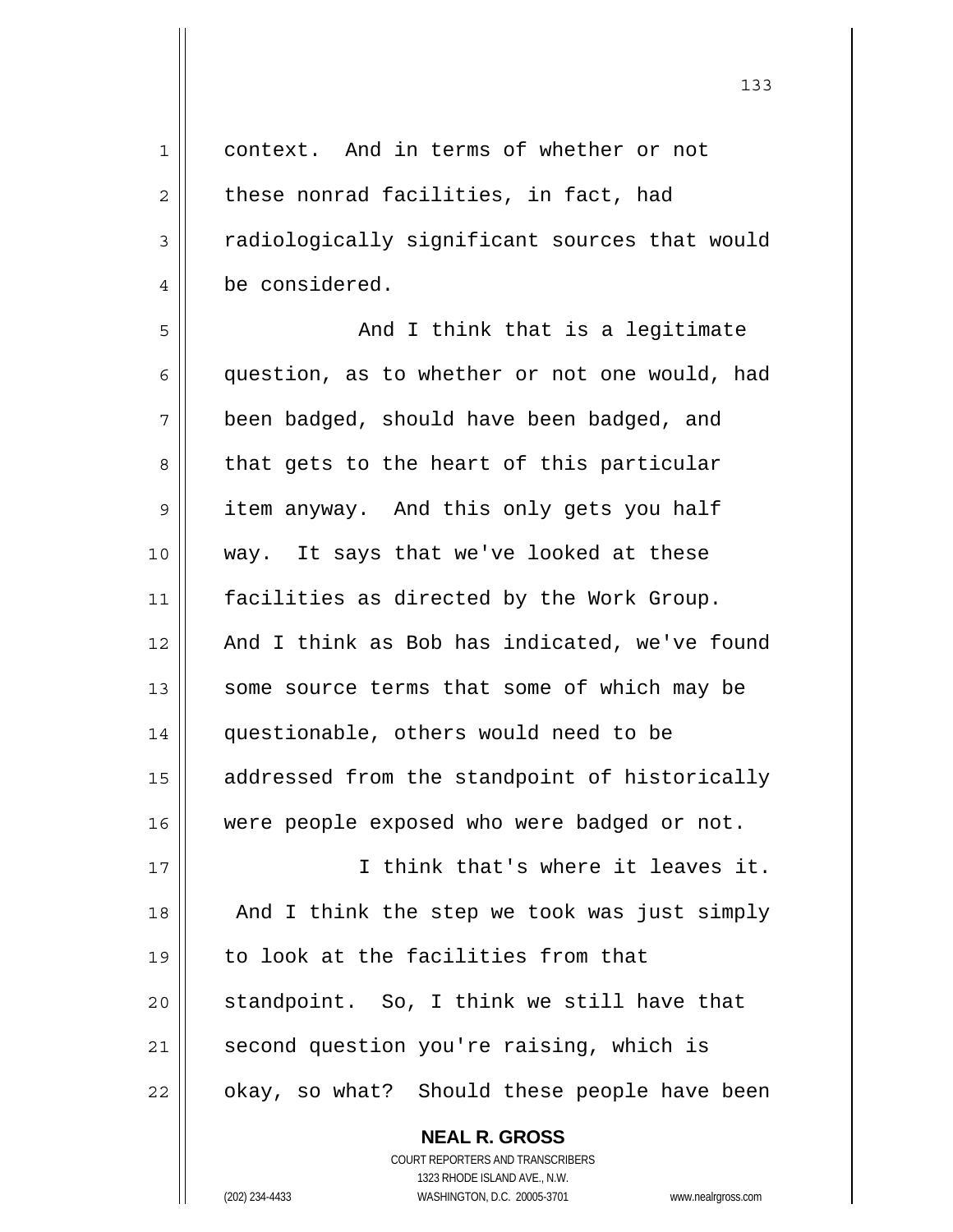**NEAL R. GROSS** COURT REPORTERS AND TRANSCRIBERS 1323 RHODE ISLAND AVE., N.W. 1 | badged, were they badged? Were site-wide,  $2 \parallel$  people going in, or were they in fact, as 3 people have said on and on, stopped at the 4 door and given a badge? I think there's 5 | questions revolving around these specific  $6$  || facilities that have to be asked. 7 MR. ULSH: Well, then, I would  $8 \parallel$  remind you that during the D&D era, you know, 9 || like certainly in 1997, the DOE, standing DOE 10 || orders at the time were that badging was 11 || required for, if you had exposure potential 12 of 100 millirem per year. And I don't see  $13$  anything in here that indicates an exposure 14 || potential of 100 millirem per year. 15 Now, I mean, I'm not saying that 16  $\parallel$  that's necessarily the end of the story, I 17 just don't see anything here that's a smoking 18 || gun. 19 MR. STEWART: And just to magnify  $20$  | that a little bit, if you were considering 21 || potential exposure to tritium, your best bet 22 || is bioassay because it is easy and

(202) 234-4433 WASHINGTON, D.C. 20005-3701 www.nealrgross.com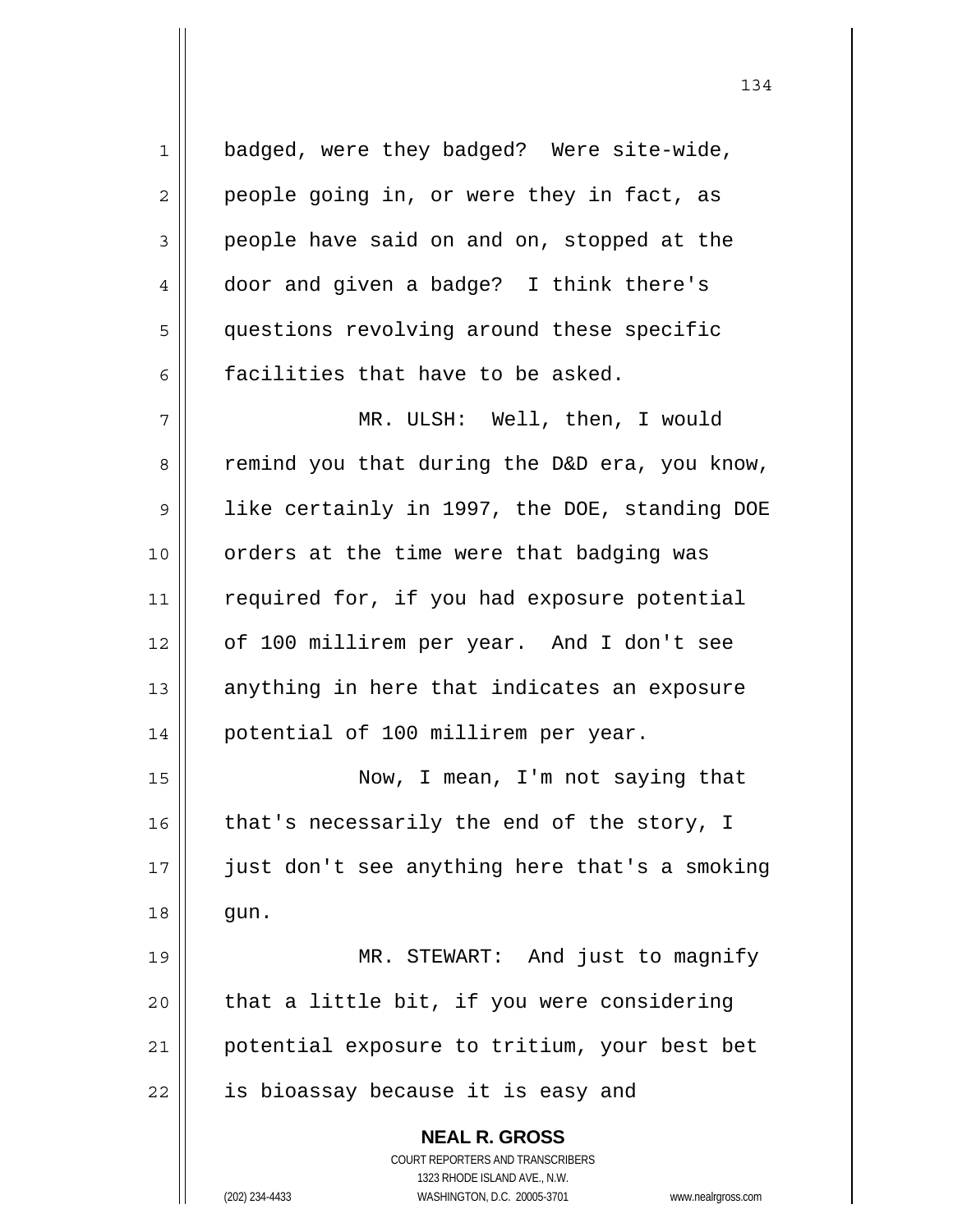| $\mathbf 1$ | inexpensive and very accurate. And if you                           |
|-------------|---------------------------------------------------------------------|
| 2           | ran a tritium facility, you would not rely on                       |
| 3           | external dosimeters to give you any                                 |
| 4           | information of what was going on.                                   |
| 5           | MR. ULSH: That's right.                                             |
| 6           | MR. STEWART: Also true if you                                       |
| 7           | have an alpha contamination facility, you                           |
| 8           | know, that might argue that you had a source                        |
| 9           | in other parts of the facility. But alpha                           |
| 10          | contamination in and of itself is not                               |
| 11          | effectively measured by an external                                 |
| 12          | dosimeter. So, you'd consider those program                         |
| 13          | aspects separately, bioassay versus external                        |
| 14          | dosimeters.                                                         |
| 15          | CHAIR BEACH: Well, in the D&D                                       |
| 16          | era, did they bioassay? I always understood                         |
| 17          | they did not bioassay during that time                              |
| 18          | period.                                                             |
| 19          | MR. STEWART: There was bioassay                                     |
| 20          | conducted.                                                          |
| 21          | CHAIR BEACH: During the D&D era?                                    |
| 22          | MR. ULSH: Oh, yes, absolutely.                                      |
|             | <b>NEAL R. GROSS</b>                                                |
|             | COURT REPORTERS AND TRANSCRIBERS                                    |
|             | 1323 RHODE ISLAND AVE., N.W.                                        |
|             | (202) 234-4433<br>WASHINGTON, D.C. 20005-3701<br>www.nealrgross.com |

<u>135</u>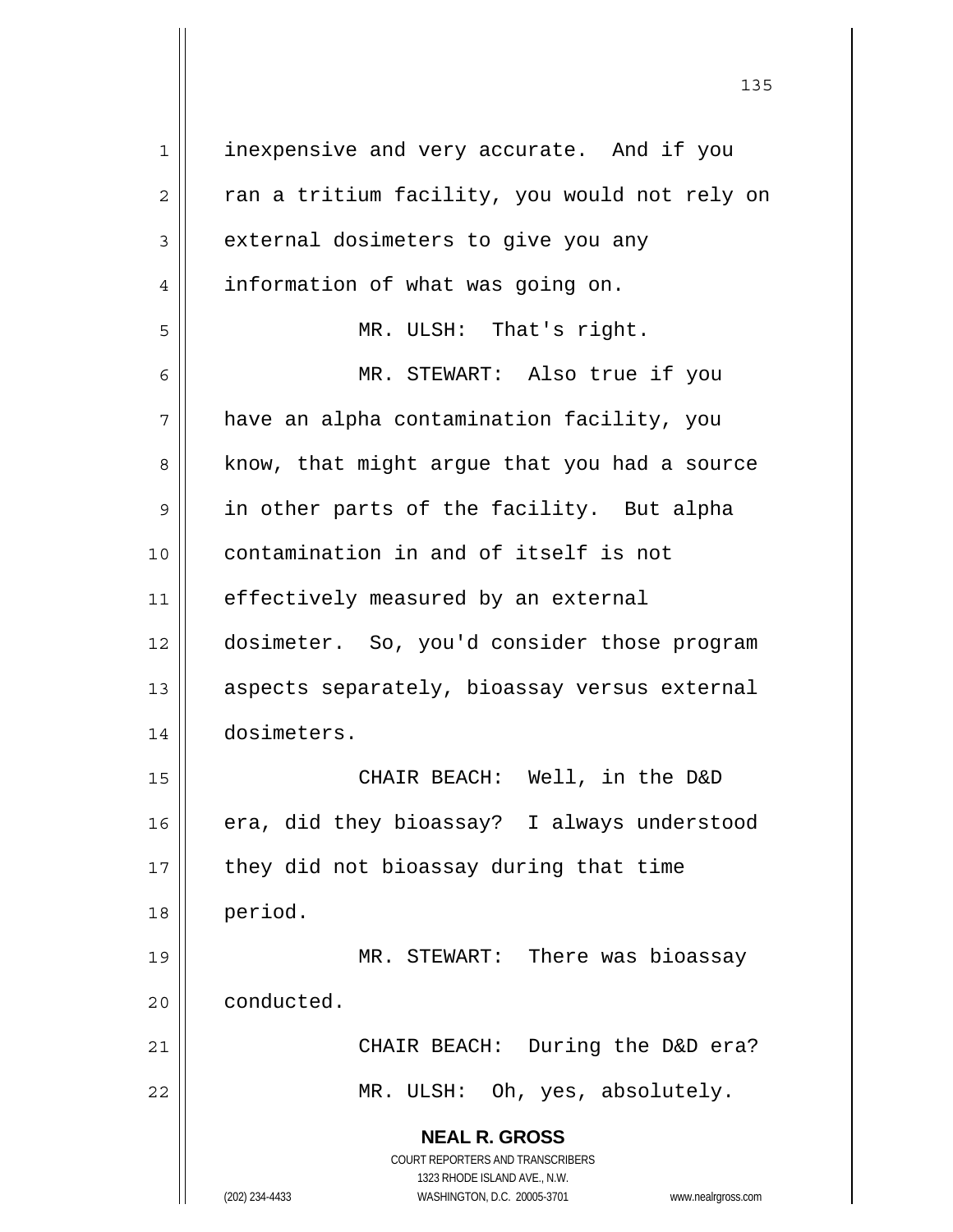|    | 136                                                      |
|----|----------------------------------------------------------|
| 1  | MR. STEWART: Yes.                                        |
| 2  | CHAIR BEACH: Was there?                                  |
| 3  | MR. STEWART: Yes.                                        |
| 4  | CHAIR BEACH: I read a report                             |
| 5  | somewhere that I thought it led me to believe            |
| 6  | otherwise.                                               |
| 7  | MR. STEWART: One of the other                            |
| 8  | issues is, was monitoring adequate during the            |
| 9  | D&D era. That's one small possible universe.             |
| 10 | MR. FITZGERALD: Well, I think you                        |
| 11 | know, certainly for DS, I understand what                |
| 12 | you're saying, Brant, in terms of exposure               |
| 13 | levels warranted monitoring, maybe                       |
| 14 | contaminated facilities, but DS, I would                 |
| 15 | think, we'd want to know to what extent                  |
| 16 | tritium bioassay was done in that facility,              |
| 17 | just as it raises some questions about a                 |
| 18 | source term that may have been known. It may             |
| 19 | have been that in fact, bioassays done in                |
| 20 | that facility. But, I think that would be                |
| 21 | the next question.                                       |
| 22 | MR. ALVAREZ: Well, the DS                                |
|    | <b>NEAL R. GROSS</b><br>COURT REPORTERS AND TRANSCRIBERS |

1323 RHODE ISLAND AVE., N.W.

 $\prod$ 

 $\mathsf{I}$ 

(202) 234-4433 WASHINGTON, D.C. 20005-3701 www.nealrgross.com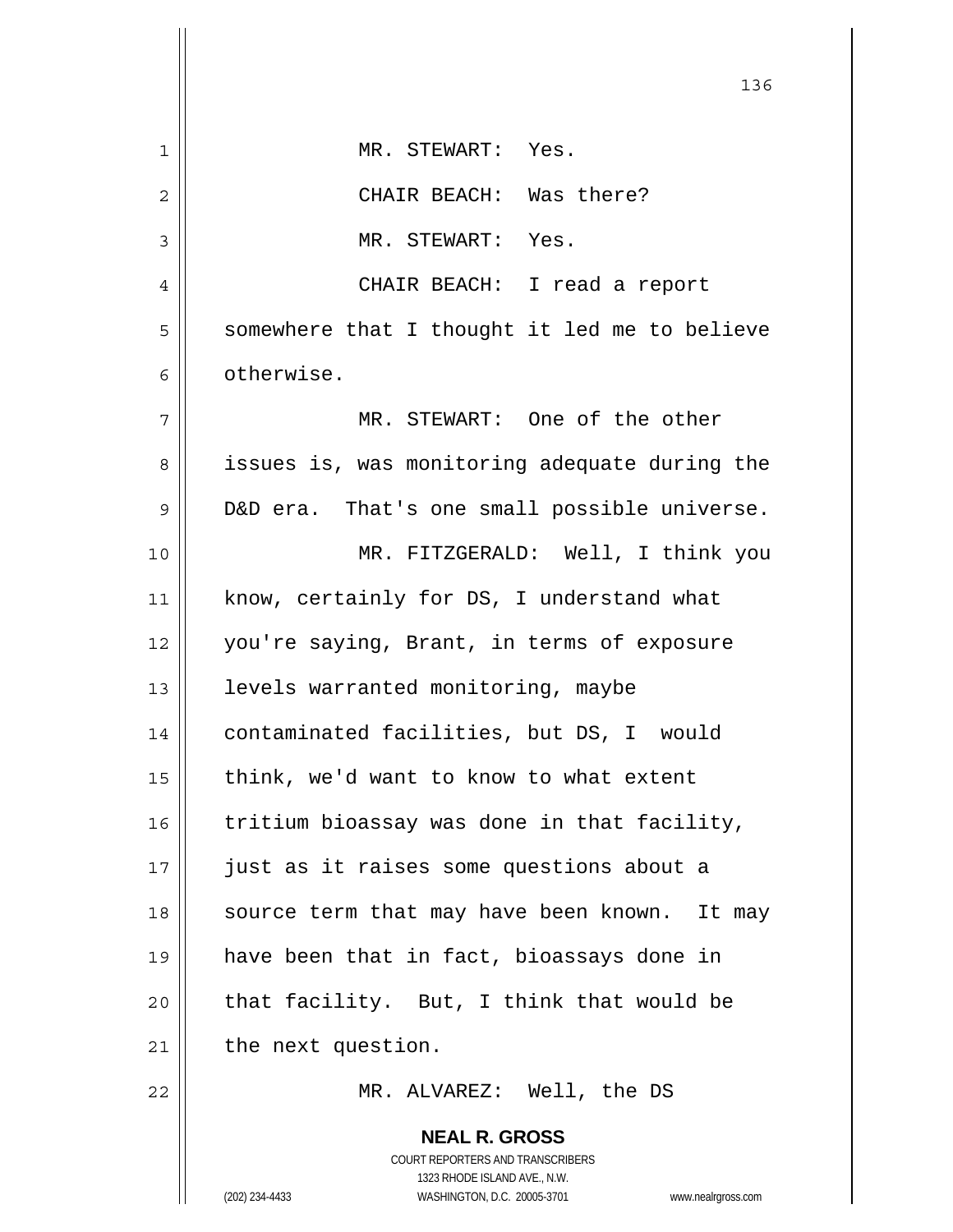1 | building raises a question not just about 2 what I call the closure era there, because  $3 \parallel$  D&D was on-going at the site, but rather the 4 closure period. But is, whether or not there 5 | was contamination going on because of its  $6 \parallel$  relationship to the T building historically,  $7 \parallel$  and whether or not workers were being 8 monitored, whether it be for external or for 9 | internal assimilation during that period. 10 || And these are all unanswered questions. 11 || MR. ULSH: Well, I think, okay. I 12 || think perhaps the next steps in this issue 13 || would be for us to respond to your report, 14 || which we will do once we get the other six 15 references from DOE. 16 || MR. ALVAREZ: Okay. 17 || MR. ULSH: Assuming that that 18 happens relatively quickly, our response 19 || should be in the Working Group's hand by the 20 next Working Group meeting. But this is the  $21$  kind of the issues that we're going to be  $22$  | addressing.

> **NEAL R. GROSS** COURT REPORTERS AND TRANSCRIBERS 1323 RHODE ISLAND AVE., N.W.

(202) 234-4433 WASHINGTON, D.C. 20005-3701 www.nealrgross.com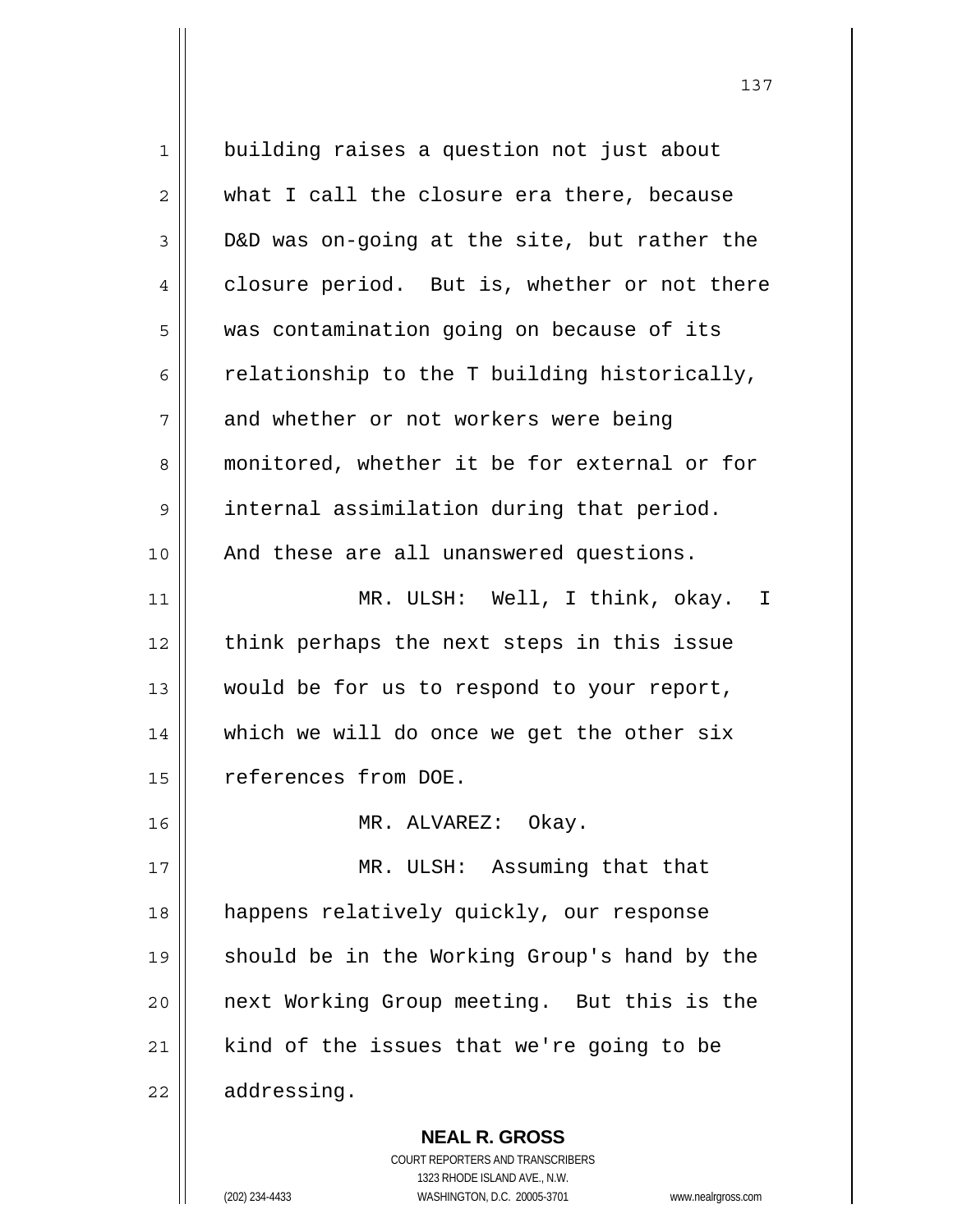|    | 138                                                                 |
|----|---------------------------------------------------------------------|
| 1  | MR. FAUST: This is Leo. Can I                                       |
| 2  | make a                                                              |
| 3  | -- jump in here, too, for just a second?                            |
| 4  | MR. KATZ: I'm sorry. Can you                                        |
| 5  | identify yourself again, please?                                    |
| 6  | MR. FAUST: This is Leo Faust.                                       |
| 7  | The DS building actually was, handled all                           |
| 8  | kinds of radiological materials, mostly in                          |
| 9  | sealed form for calibration and                                     |
| 10 | quantification purposes. The incoming                               |
| 11 | materials that came from Savannah River for                         |
| 12 | instance, were characterized in the DS                              |
| 13 | building, because it was a metrology facility                       |
| 14 | to start with. And they did find that they                          |
| 15 | had some residual contamination on the                              |
| 16 | shipping containers.                                                |
| 17 | MR. ALVAREZ: Leo, were workers                                      |
| 18 | badged and bioassayed in the DS building?                           |
| 19 | MR. FAUST: Well, every person on                                    |
| 20 | the Mound site, as near as I can tell, was                          |
| 21 | bioassayed at least annually. And there is                          |
| 22 | some indication that all individuals on the                         |
|    | <b>NEAL R. GROSS</b><br>COURT REPORTERS AND TRANSCRIBERS            |
|    | 1323 RHODE ISLAND AVE., N.W.                                        |
|    | (202) 234-4433<br>WASHINGTON, D.C. 20005-3701<br>www.nealrgross.com |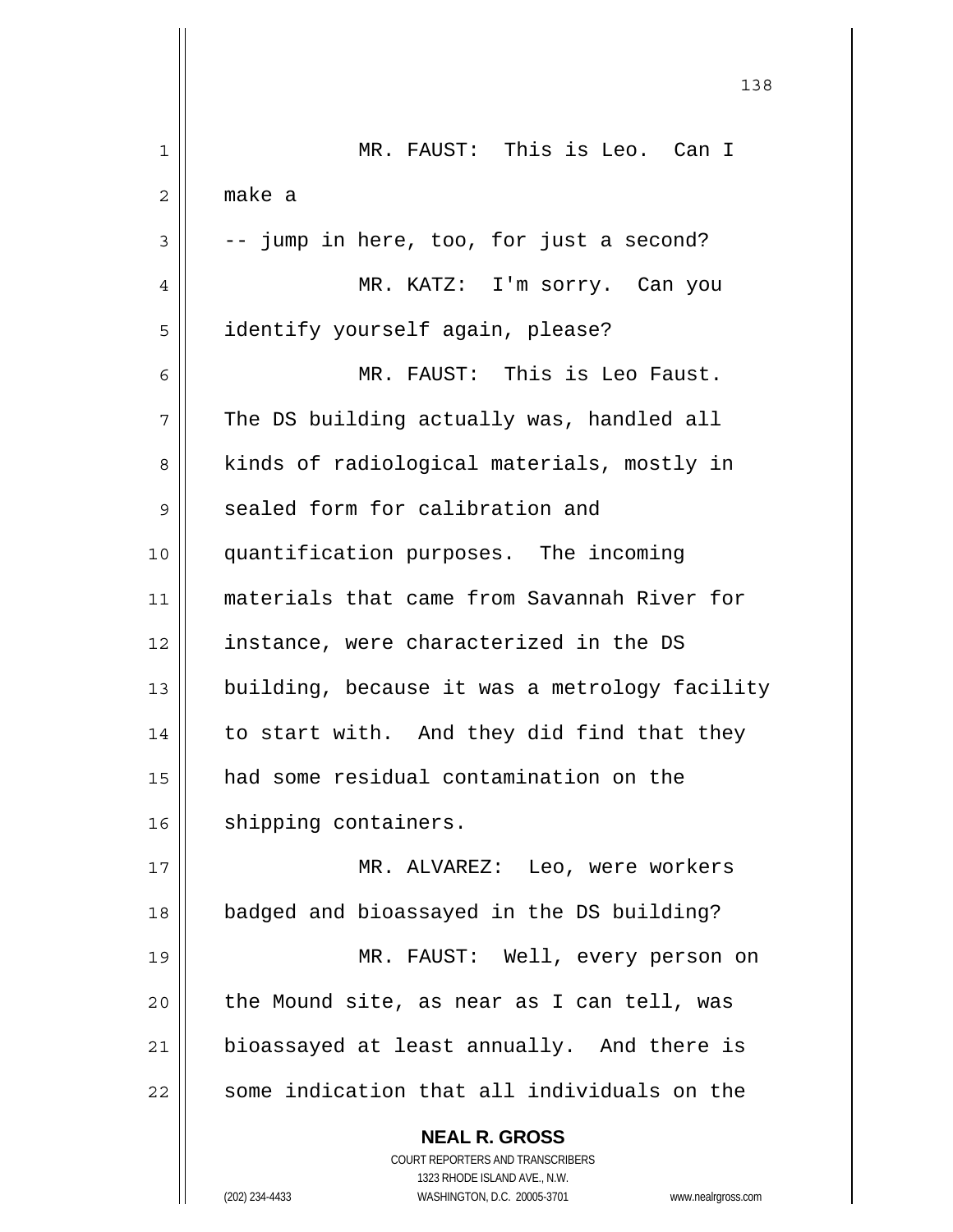**NEAL R. GROSS** COURT REPORTERS AND TRANSCRIBERS 1323 RHODE ISLAND AVE., N.W. (202) 234-4433 WASHINGTON, D.C. 20005-3701 www.nealrgross.com 1 | site were issued a dosimeter, post about  $2 \parallel 1978, \text{ or } 79.$ 3 MR. ULSH: That wouldn't have been  $4 \parallel$  true after -- in the `90s, would it Leo? It 5 would only have been based on your exposure 6 | potential, right? 7 MR. FAUST: I can't answer that  $8 \parallel$  right off hand, but there is a letter that we 9 uncovered that indicated that, as of that 10 date, all personnel on site would be wearing 11 a dosimeter. 12 MR. FITZGERALD: That was `79,  $13 \parallel$  Leo? 14 MR. FAUST: I believe so. Just a 15 | moment. The letter is dated February 1987. 16 It supposedly goes into effect the following 17 quarter. 18 MR. ULSH: Leo, you can't see my 19 startled look here. Perhaps before we put  $20$  || that out there, we should talk about it and  $21$  take a look at it. Because I would be very  $22$   $\parallel$  suspicious that that might not be true during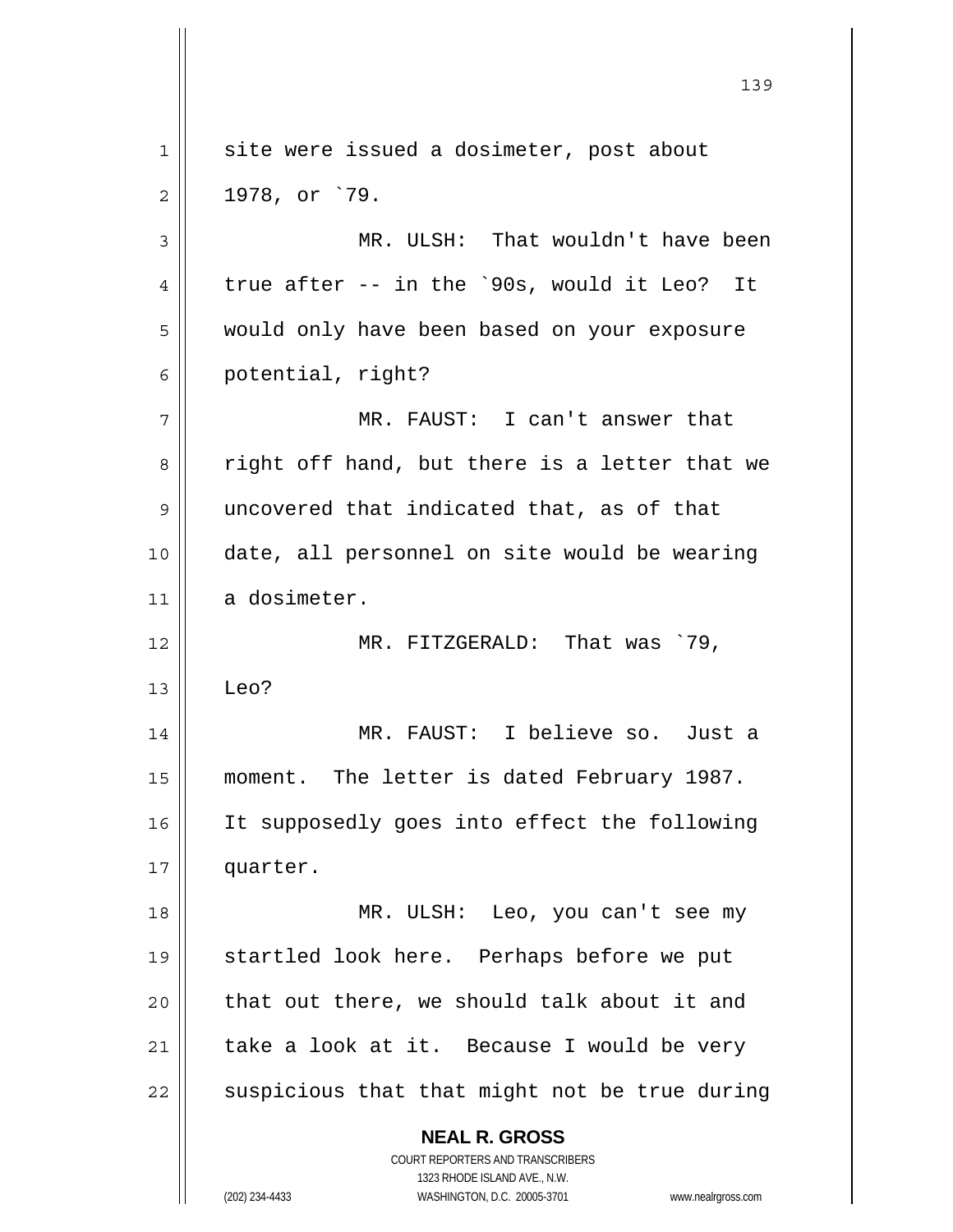| 1  | the D&D period. But we'll take a look.                              |
|----|---------------------------------------------------------------------|
| 2  | MR. FITZGERALD: Well, again,                                        |
| 3  | before we leave this issue, I think again,                          |
| 4  | this was a very specific tasking to check or                        |
| 5  | test the premise on these so-called non-rad                         |
| 6  | facilities. Now, if these non-rad                                   |
| 7  | facilities, ostensibly non-rad facilities are                       |
| 8  | in fact considered rad and were handled that                        |
| 9  | way, I think the issue tends to go away.                            |
| 10 | But, again, we did the quick review and this                        |
| 11 | is what we found, and I think that                                  |
| 12 | disposition isn't necessary at this point.                          |
| 13 | MR. MORRIS: One thing I'd like to                                   |
| 14 | ask you to be careful of is nomenclature on                         |
| 15 | this. Because I heard non-nuclear, non-rad                          |
| 16 | and sort of interchangeably wording, you                            |
| 17 | know, making that definition. They're                               |
| 18 | significantly different definitions in some                         |
| 19 | eras, and non-nuclear facility is not                               |
| 20 | necessarily a non-radiological facility.                            |
| 21 | MR. FITZGERALD: I'm more                                            |
| 22 | comfortable with non-rad. Nuclear gets into                         |
|    | <b>NEAL R. GROSS</b>                                                |
|    | COURT REPORTERS AND TRANSCRIBERS                                    |
|    | 1323 RHODE ISLAND AVE., N.W.                                        |
|    | (202) 234-4433<br>WASHINGTON, D.C. 20005-3701<br>www.nealrgross.com |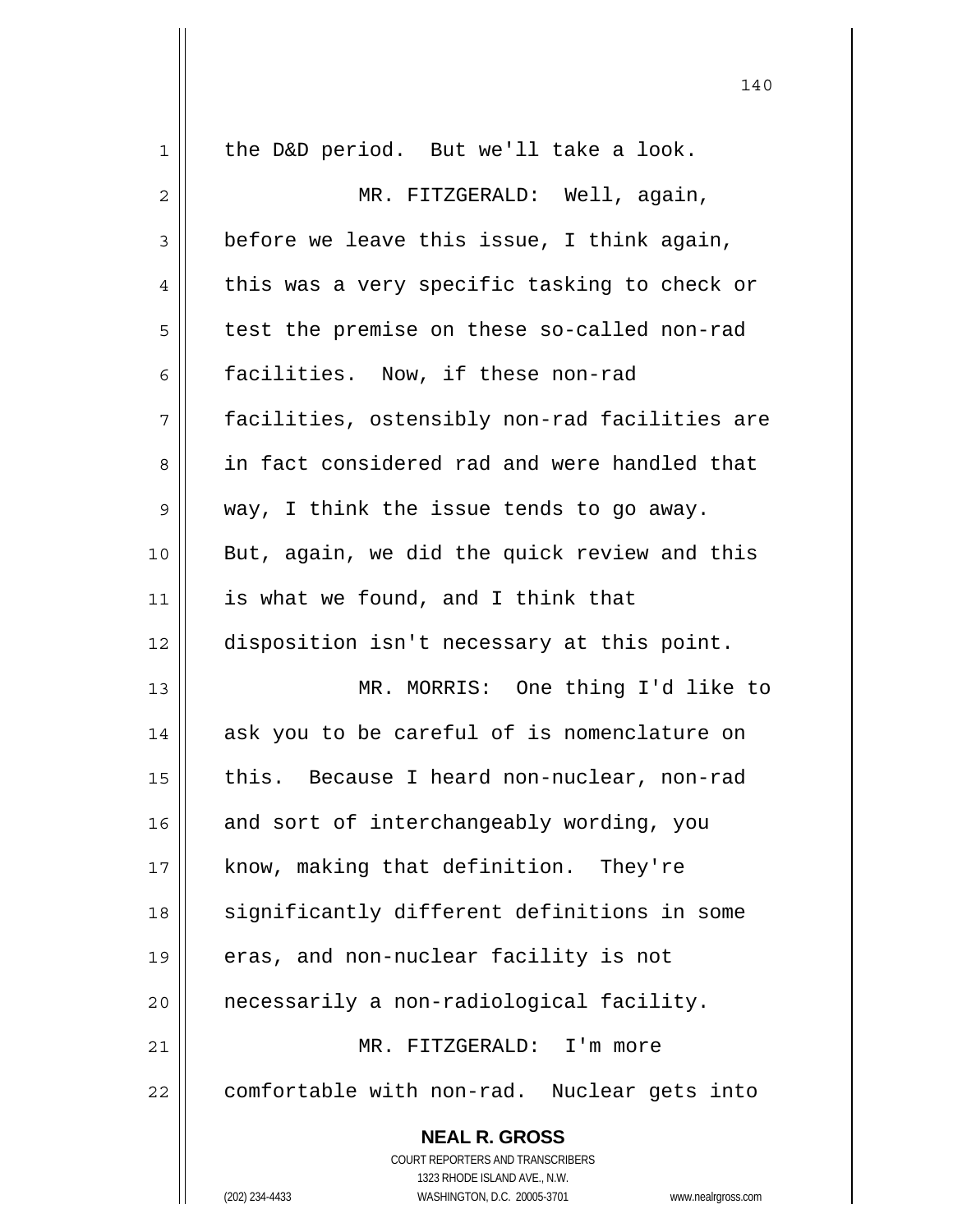**NEAL R. GROSS** COURT REPORTERS AND TRANSCRIBERS 1323 RHODE ISLAND AVE., N.W. (202) 234-4433 WASHINGTON, D.C. 20005-3701 www.nealrgross.com 141 1 | facility. 2 MR. MORRIS: I did hear Mr.  $3 \parallel$  Alvarez say that. 4 MR. FITZGERALD: Right. It should 5 | be non-radiological. And that's what we  $6$  | have, I think, in the white paper.  $7 \parallel$  MR. ULSH: Yes, you have non-rad. 8 CHAIR BEACH: Non-rad. 9 MR. FITZGERALD: And again, that 10 wasn't our handle. I think it was given to 11 || us to look at these ostensibly non-12 | cadiological facilities and to validate 13 || whether there's any evidence of sources in 14 || those buildings. And I think that's all we 15 were asked to do. And we didn't go any 16 | further than that. 17 CHAIR BEACH: Well, our concern was 18 || that they were non-rad buildings, therefore, 19 could workers be in those buildings non- $20$  || badged, which is part of this issue. 21 MR. ULSH: Could I ask a favor 22 || from, I guess, Bob? If I missed it in the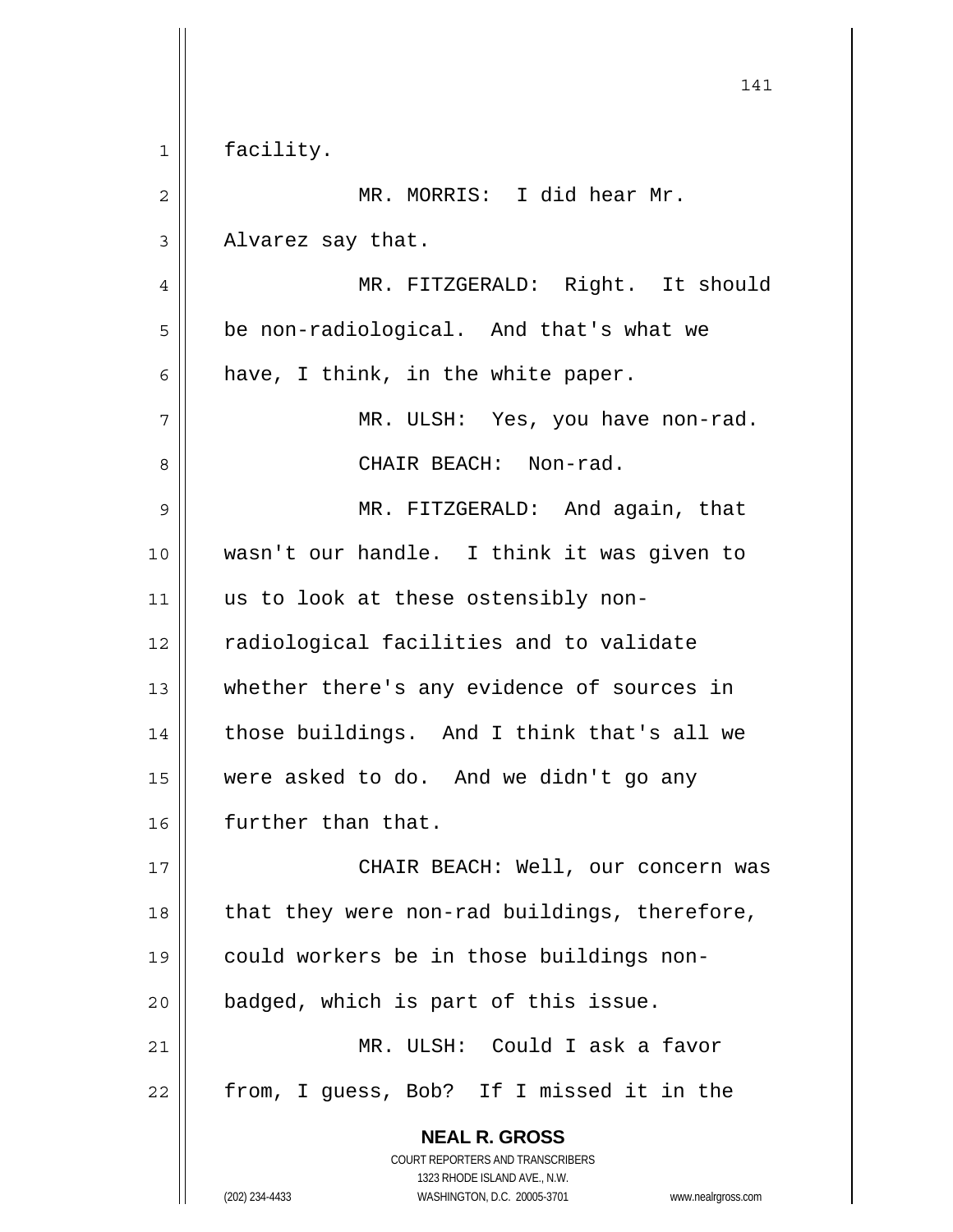| 1            | white paper, and you talk about the genesis                         |
|--------------|---------------------------------------------------------------------|
| $\mathbf{2}$ | of that non-rad designator, could you just                          |
| 3            | perhaps, maybe you know offline, you know, in                       |
| 4            | an email or something, send that over to me,                        |
| 5            | or if it's in some supporting document or                           |
| 6            | something, just point it out to me?                                 |
| 7            | Because you know, it may be that                                    |
| 8            | we just haven't seen it. But we haven't seen                        |
| 9            | anything that indicates that non-rad                                |
| 10           | designator. So, if you have something, we                           |
| 11           | would like to see that.                                             |
| 12           | MR. FITZGERALD: And you know, I                                     |
| 13           | think we very purposely put non-rad in                              |
| 14           | quotations in the title of this piece.                              |
| 15           | Because it was sort of given to us in that                          |
| 16           | context that these were ostensibly non-rad.                         |
| 17           | I don't think we had a judgment as to that                          |
| 18           | classification at all.                                              |
| 19           | MEMBER ZIEMER: And could you                                        |
| 20           | clarify -- Bob, this is Ziemer again, clarify                       |
| 21           | whether that nomenclature includes counting                         |
| 22           | facilities. As I understand it, the DS was a                        |
|              | <b>NEAL R. GROSS</b>                                                |
|              | COURT REPORTERS AND TRANSCRIBERS                                    |
|              | 1323 RHODE ISLAND AVE., N.W.                                        |
|              | (202) 234-4433<br>WASHINGTON, D.C. 20005-3701<br>www.nealrgross.com |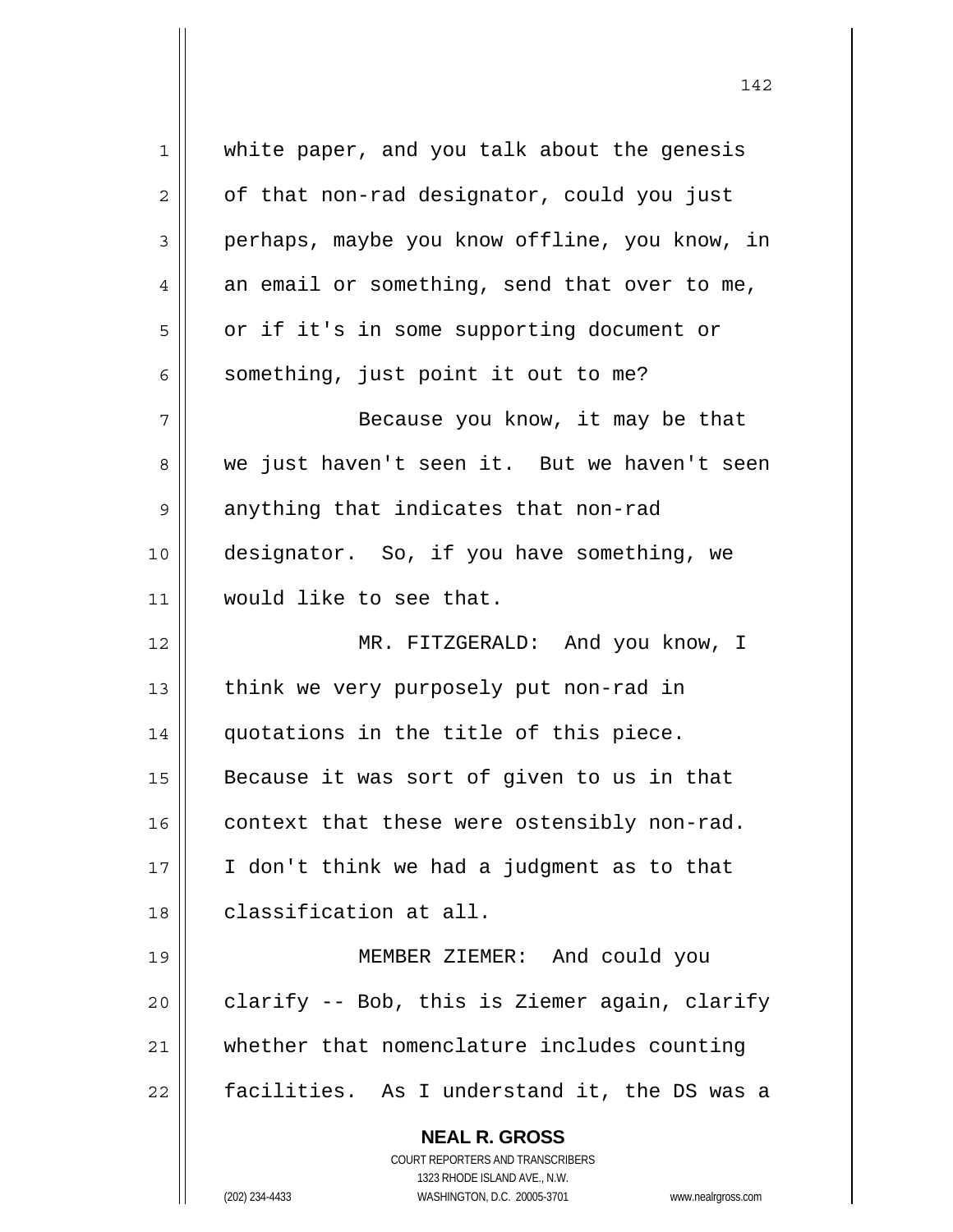$1 \parallel$  -- the DS building was a counting facility or  $2 \parallel$  a standards lab, which would mean that there 3 would have check sources and standard sources  $4 \parallel$  and so on. If so, is that still a rad 5 building? 6 Because in most places, in fact,  $7 \parallel$  if it's going to be used as that, if you have  $8 \parallel$  any significant levels of contamination, 9 || you've lost the use of the facility. If they 10 were able to use it up into the `90s as a 11 | counting facility, then the tolerance for 12 contamination levels or significant sources 13 would have to have been very, very low, or 14 you couldn't use it as a standards facility. 15 If things are, quote, crapped up or if there  $16$  are significant external sources then, you 17 | have a problem. 18 || So, it's sort of inherently, it's 19 sort of makes the case for the fact that you 20 || could not have significant sources. In many 21 | facilities, you don't badge those people that  $22$  || are handling little check sources in things

> COURT REPORTERS AND TRANSCRIBERS 1323 RHODE ISLAND AVE., N.W. (202) 234-4433 WASHINGTON, D.C. 20005-3701 www.nealrgross.com

 **NEAL R. GROSS**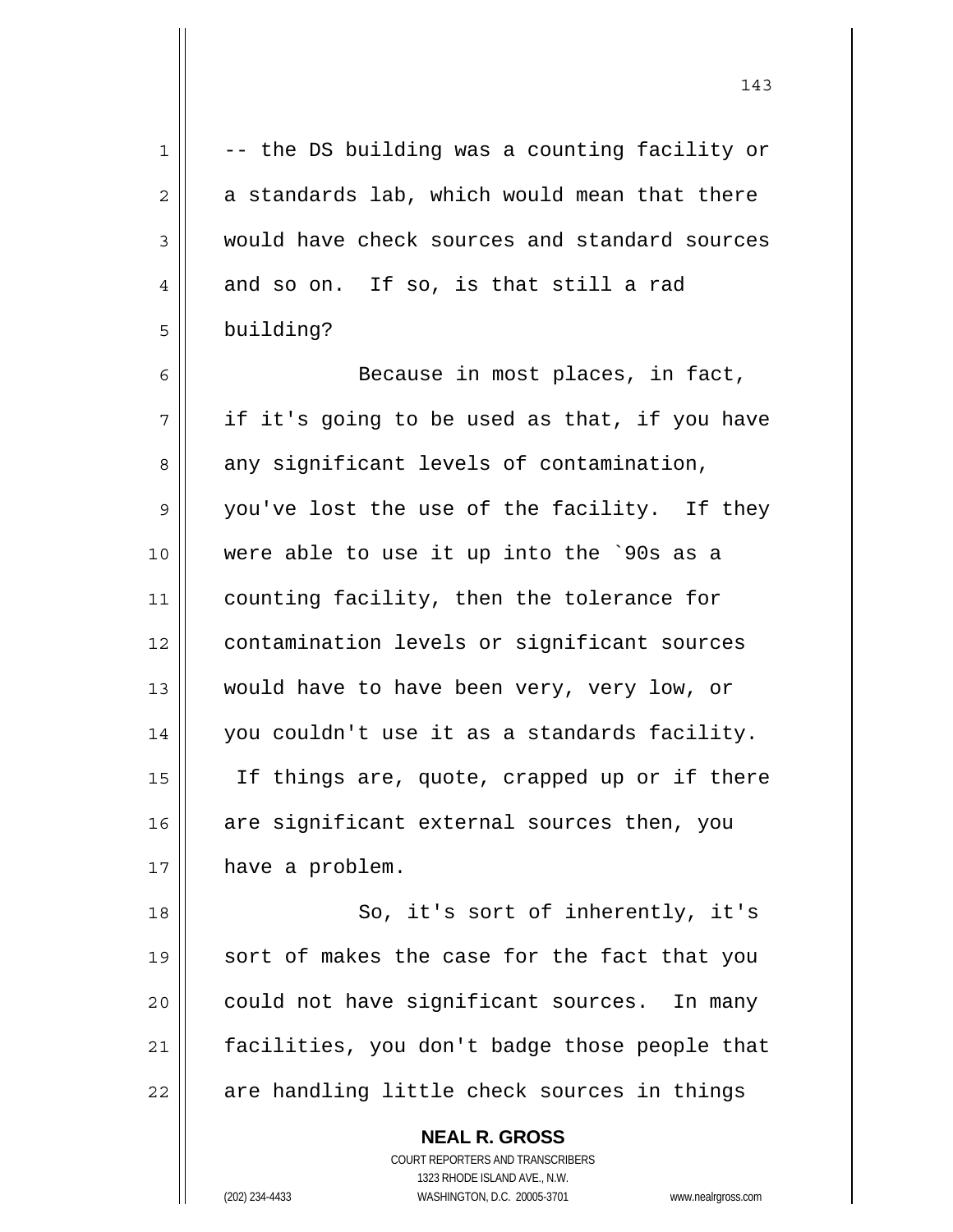| 1  | that would never give you close to the 100      |
|----|-------------------------------------------------|
| 2  | millirem. But I don't know. It appeared         |
| 3  | from the narrative, that it had that status     |
| 4  | at least up into the `90s.                      |
| 5  | Was there also an issue of whether              |
| 6  | there was cross-contamination from tritium      |
| 7  | releases on site which might have permeated     |
| 8  | other facilities?                               |
| 9  | MR. FITZGERALD: Yes. I think the                |
| 10 | implication which we can't run to ground, but   |
| 11 | given the tritium observed and what as you're   |
| 12 | saying, a check lab, its location above the     |
| 13 | fill pond, the T building, there's that         |
| 14 | implication that you know, is this a known      |
| 15 | cross-contamination? Is it something that       |
| 16 | was only picked up during the D&D process?<br>I |
| 17 | -- you know, I would think you would have       |
| 18 | picked that up during operations if there was   |
| 19 | some fugitive tritium. I mean, that would be    |
| 20 | something that they would look for, I would     |
| 21 | think.                                          |
| 22 | So, it raises more questions than               |
|    |                                                 |

 **NEAL R. GROSS** COURT REPORTERS AND TRANSCRIBERS 1323 RHODE ISLAND AVE., N.W. (202) 234-4433 WASHINGTON, D.C. 20005-3701 www.nealrgross.com

 $\mathbf{I}$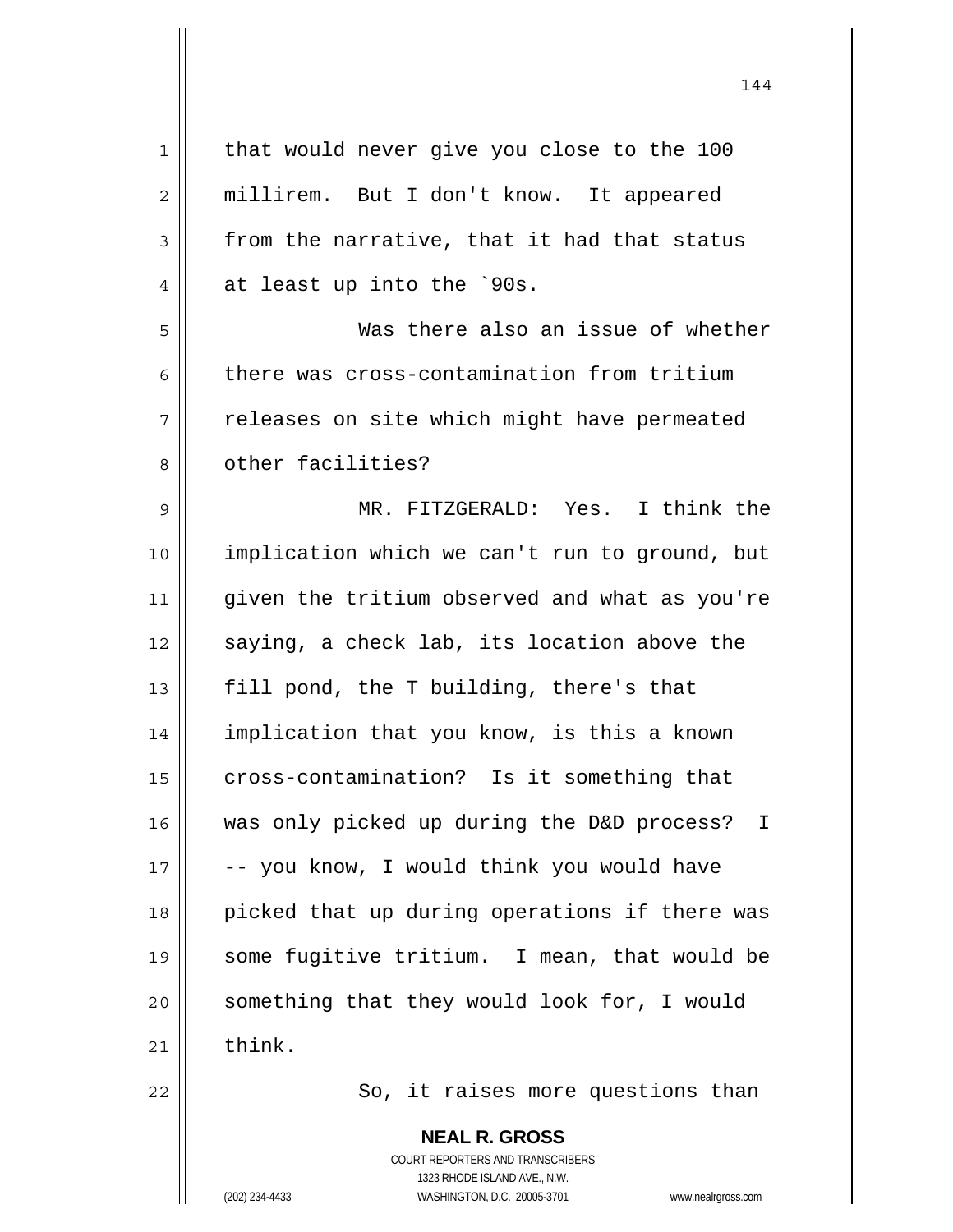1 || it answers at this point. And you know, this  $2 \parallel$  sort of just tees up the question for than  $3 \parallel$  anything else. 4 MR. ULSH: Yes. The DS building 5 was built on top of the T building for 6 seismic stability. We haven't seen any 7 | indication that there was any transport of 8 tritium between the two buildings. But like 9 Joe, I can't say one way or the other. It's 10 just that we haven't seen any evidence that 11 | that occurred. 12 MR. FITZGERALD: I think the 13 || premise of looking at that facility was, it 14 was known to be not a production-type 15 facility but as a metrology thing. And I 16 don't want to get hung up on this non-rad or  $17$  | rad. Because I think it was given to us as - $18 \parallel -I$  just went back to the white paper and 19 just double-checked. It says, ostensibly not 20 || rad, non-rad in quotations. So, we're not

145

 $22$  | premise that we looked at it to see whether

21 | labeling it that way. But that was the

 COURT REPORTERS AND TRANSCRIBERS 1323 RHODE ISLAND AVE., N.W. (202) 234-4433 WASHINGTON, D.C. 20005-3701 www.nealrgross.com

 **NEAL R. GROSS**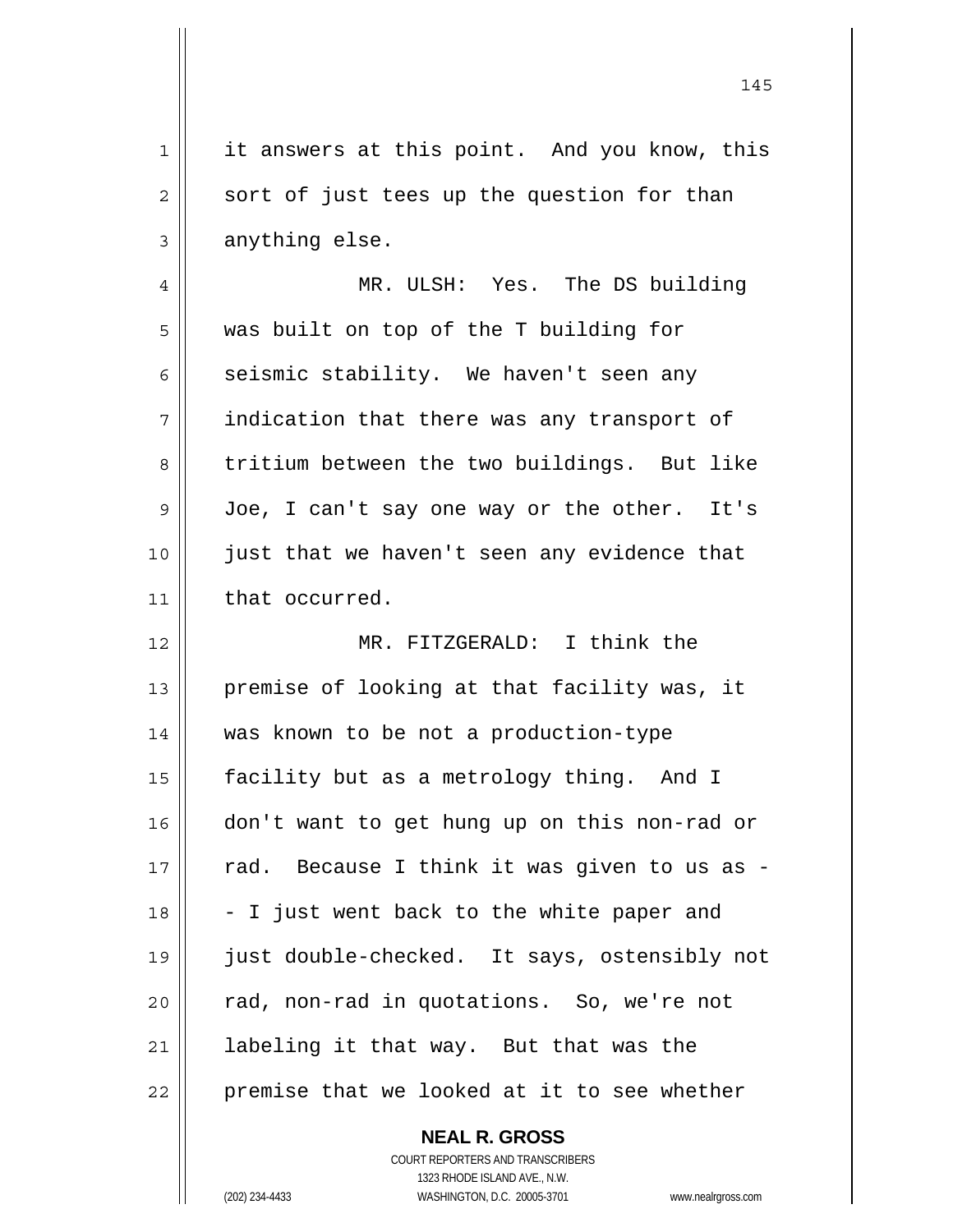|              | 146                                                                 |
|--------------|---------------------------------------------------------------------|
| $\mathbf{1}$ | or not there was any information.                                   |
| 2            | MR. ULSH: And really, it's a                                        |
| 3            | matter of semantics anyway. What we're                              |
| 4            | concerned about is, to work in that building,                       |
| 5            | were you monitored?                                                 |
| 6            | MR. FITZGERALD: Yes.                                                |
| 7            | MR. ULSH: That's really what                                        |
| 8            | we're talking about there.                                          |
| 9            | MR. FITZGERALD: Yes. And I would                                    |
| 10           | -- and the underlying question is, was                              |
| 11           | tritium known or unknown. And if tritium was                        |
| 12           | known, was it bioassayed. Just some basic                           |
| 13           | questions, I think, that would add to that.                         |
| 14           | CHAIR BEACH: Anyone else?                                           |
| 15           | MR. FITZGERALD: And in Paul's                                       |
| 16           | context, we didn't want to go any further                           |
| 17           | than that.                                                          |
| 18           | CHAIR BEACH: Okay. So, are we                                       |
| 19           | finished with this item? Action is to                               |
| 20           | respond to SC&A's report and the agenda says                        |
| 21           | it's lunch time. So, break for lunch until                          |
| 22           | 1:00 o'clock. Are we right close?                                   |
|              | <b>NEAL R. GROSS</b><br>COURT REPORTERS AND TRANSCRIBERS            |
|              | 1323 RHODE ISLAND AVE., N.W.                                        |
|              | (202) 234-4433<br>WASHINGTON, D.C. 20005-3701<br>www.nealrgross.com |

 $\mathsf{l}$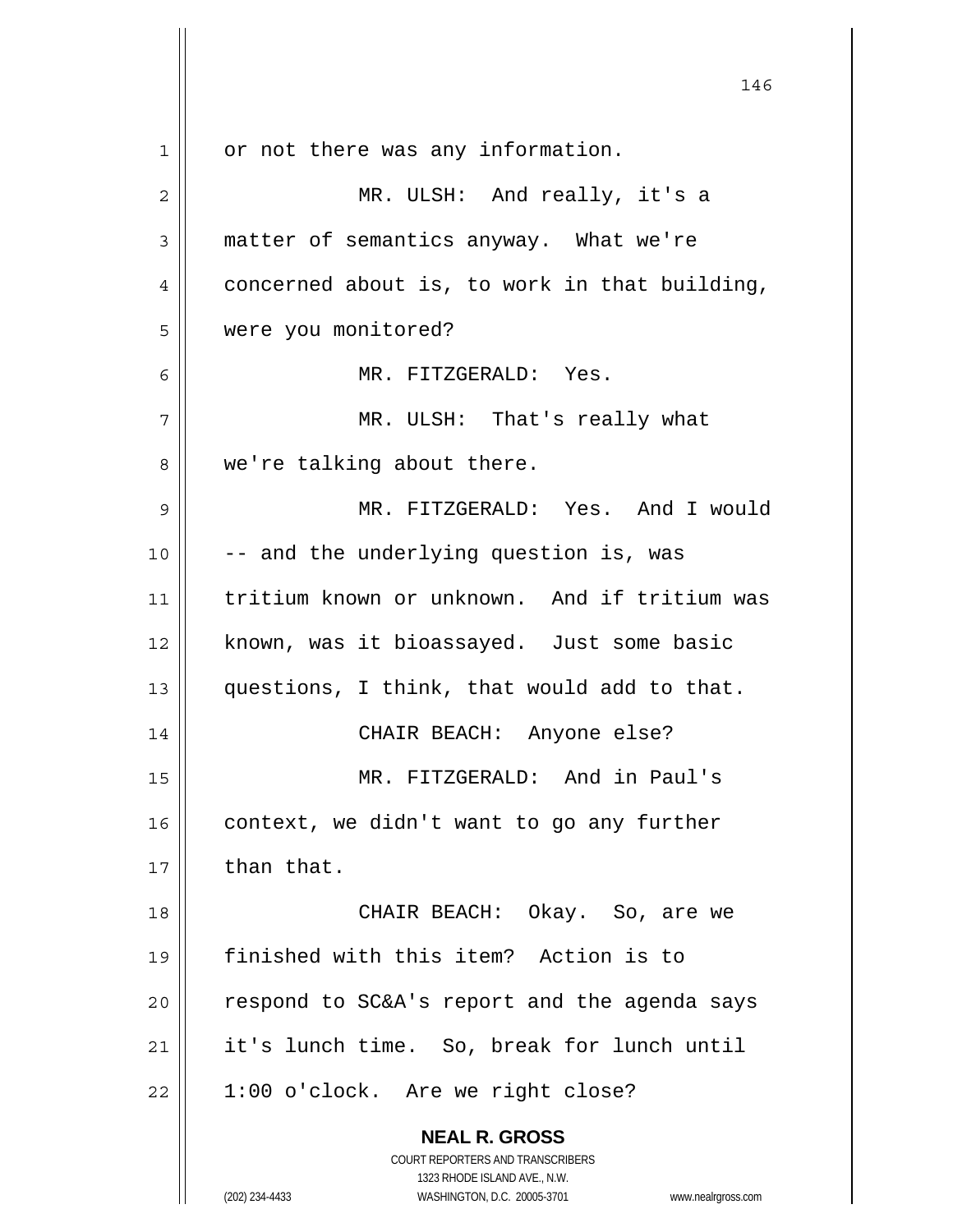**NEAL R. GROSS** COURT REPORTERS AND TRANSCRIBERS 1323 RHODE ISLAND AVE., N.W. (202) 234-4433 WASHINGTON, D.C. 20005-3701 www.nealrgross.com 147 1 || MR. KATZ: Yes, it's noon right  $2 \parallel$  now. 3 CHAIR BEACH: Okay. 4 || (Whereupon, the above-entitled  $5 \parallel$  matter went off the record at 12:01 p.m. and 6 commed at  $1:01 \text{ p.m.}$ ) 7 MR. KATZ: Hello. This is Ted Katz 8 || the DFO for the Mound Work Group of the 9 | Advisory Board on Radiation Worker Health. 10 || And we are just coming back after a lunch 11 break. I do want to check to make certain we 12 have Phil still back on the line, from the 13 board. 14 || MEMBER SCHOFIELD: I'm back on. 15 MR. KATZ: Okay. And then, we're  $16$  | not going to run through the roster again. 17 || But you can begin. 18 CHAIR BEACH: Okay. Thank you. 19 || Before we begin, I want to go back to the  $20$  || last issue, the Wayne King document. I know  $21$  | it was briefly mentioned that there's a new  $22 \parallel 2000$  version. If I am correct, I heard that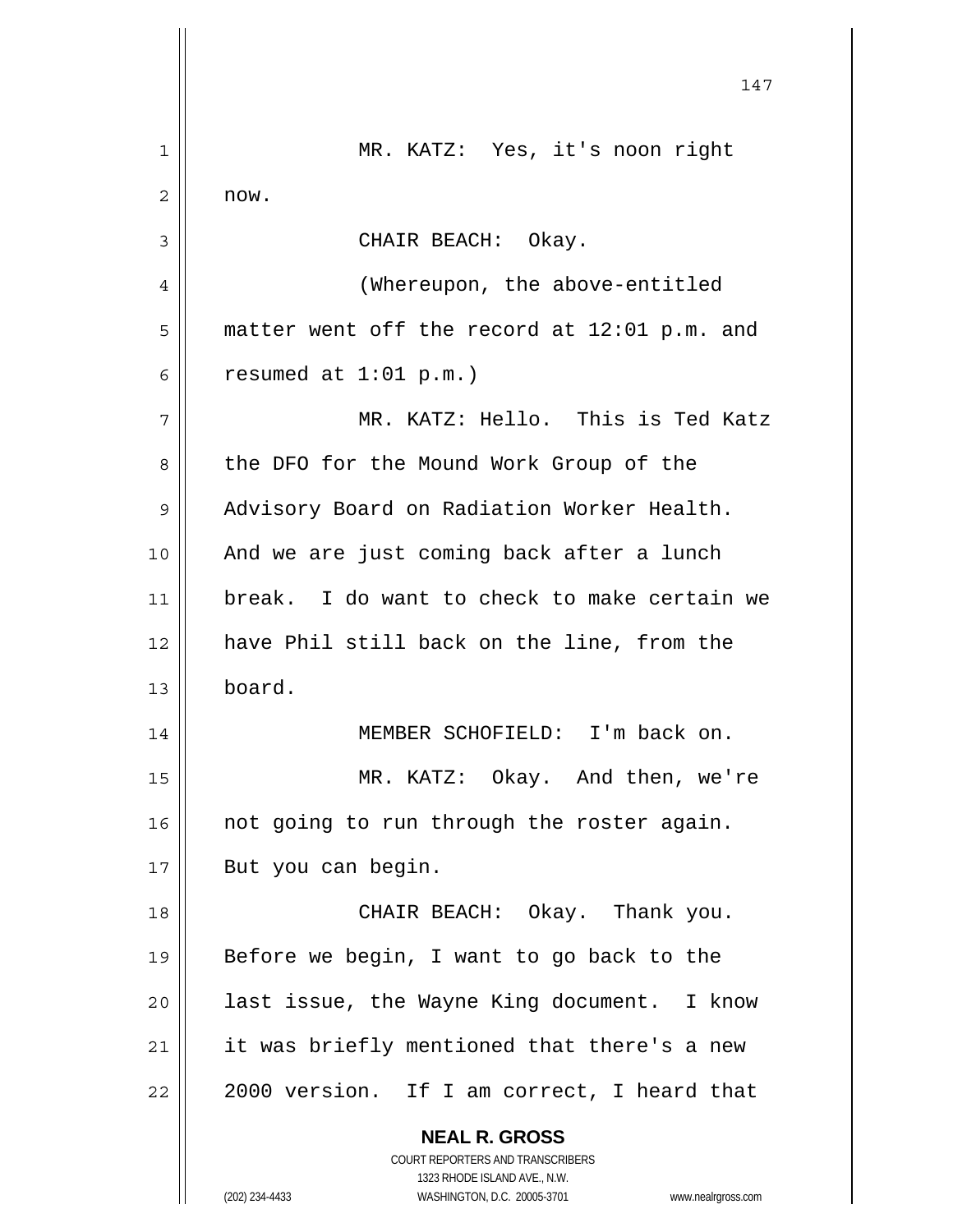**NEAL R. GROSS** COURT REPORTERS AND TRANSCRIBERS 1323 RHODE ISLAND AVE., N.W. (202) 234-4433 WASHINGTON, D.C. 20005-3701 www.nealrgross.com 148  $1 \parallel$  from  $-$ 2 MR. ULSH: Yes, I heard that too. 3 MR. ALVAREZ: There's an Issue 3  $4 \parallel$  that -- this is Bob Alvarez, I'm sorry. 5 | There's an Issue 3 that was reviewed and 6 | approved by TD Morris on  $3/22/01$ , and it was  $7 \parallel$  issued -- was authorized for use in July 8 31st, 2000. 9 CHAIR BEACH: Okay. So is that 10 available to everyone? 11 MR. ALVAREZ: I assume so. I'm 12 not sure. 13 MR. ULSH: I will -- we will check 14 || and make sure that it's in the SRDB and if 15 || so, we'll let you know the number, the SRDB 16 number. 17 || CHAIR BEACH: Okay. 18 || MR. ULSH: And if not, we'll give  $19$  | that back. 20 CHAIR BEACH: So, you'll take that  $21$  on to email? 22 MR. ALVAREZ: It's the same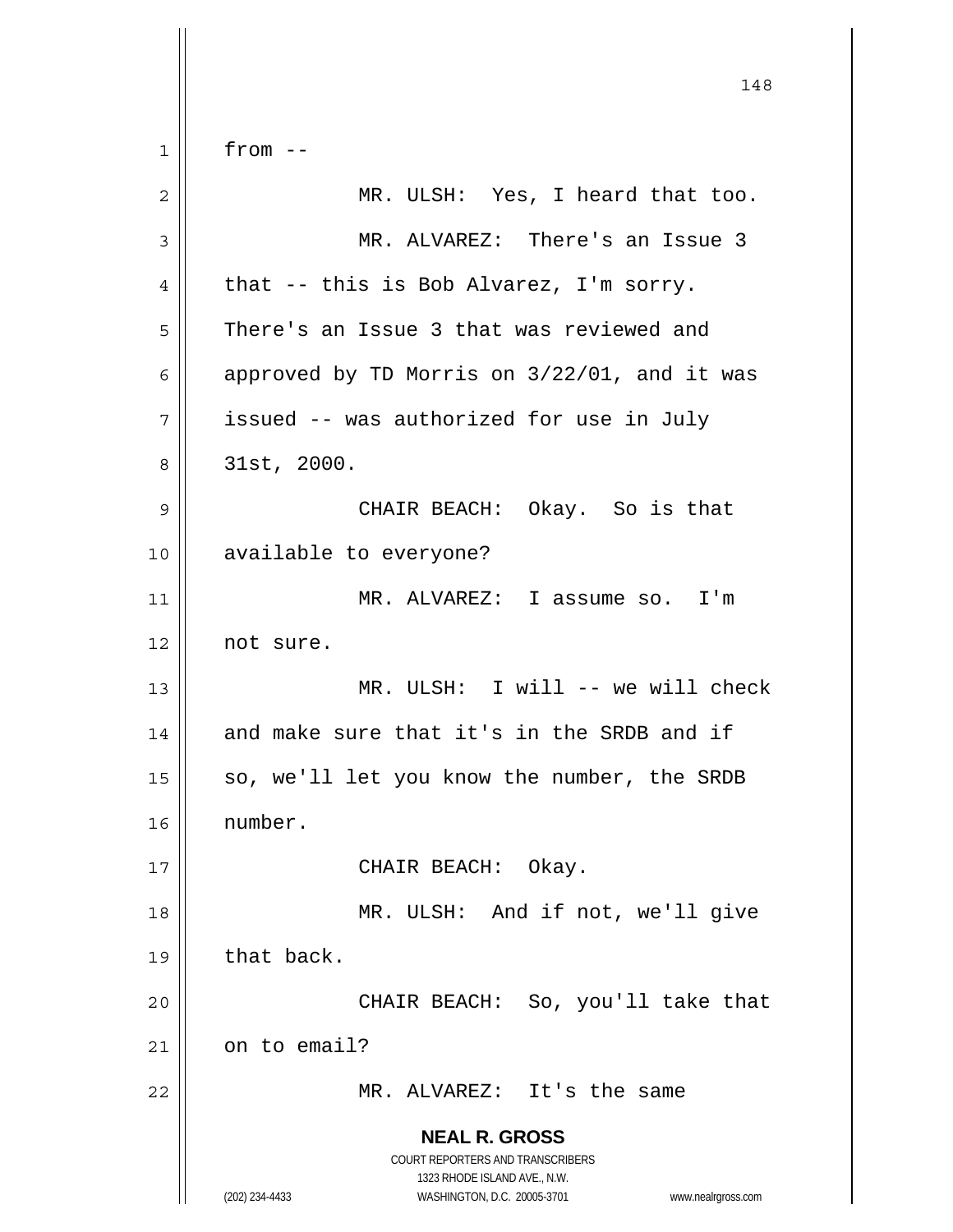**NEAL R. GROSS** COURT REPORTERS AND TRANSCRIBERS 1 || reference number, except it's called Issue 3. 2 MEMBER CLAWSON: Is this the one 3 || Bryce was referring to? 4 MR. ALVAREZ: I don't know. But I 5 went -- perhaps. But I went through this  $6$  | over lunch time, and could not find any  $7 \parallel$  references whatsoever to the DS building. 8 || MEMBER CLAWSON: But you can 9 | follow up with Bryce, make sure we're on the 10 || same page of which one? 11 | MR. ALVAREZ: Sure. 12 || CHAIR BEACH: Thank you. 13 || MR. ULSH: Bob, I think, that's my 14 action item. I'll take care of that and let 15 you guys know. 16 MR. ALVAREZ: Okay. Thanks. 17 CHAIR BEACH: Okay. So the next 18  $\parallel$  on our agenda is, the SC&A Draft Preliminary 19 review of Price-Anderson Issue 21. Does  $20$  | everybody have that, copy of that available? 21 | Everybody here? Are you going to start that  $22 \parallel$  also, Joe?

149

1323 RHODE ISLAND AVE., N.W.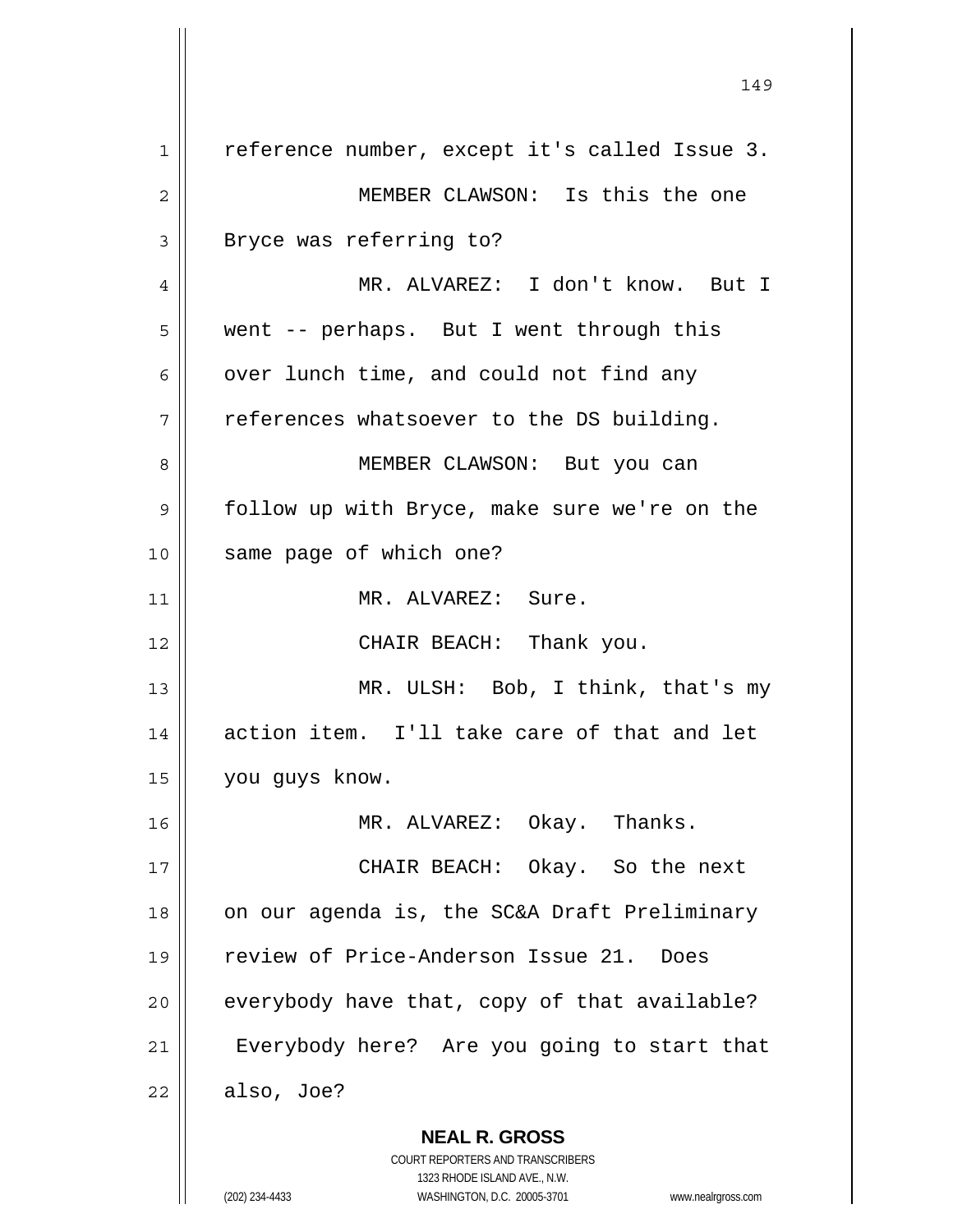1 MR. FITZGERALD: Yes. Let me  $2 \parallel$  start that off.

<u>150</u>

3 || I quess starting in the beginning 4 | there were several issues raised by the 5 Price-Anderson Act violations that were 6 | levied on Mound back in the mid, it might be  $7 \parallel$   $97$ , but mid-90s, basically. And these spoke 8 | to deficiencies of bioassay, the management 9 and administration of bioassay program and 10 the way it was administered in terms of the 11 | decision levels, MDAs, pretty much across the 12 board.

13 || So there was some pretty serious 14 || issues which they received penalty for. And 15 | the implication for the Work Group was to 16 ascertain how NIOSH intended to address those 17 || issues which pertain to dose reconstruction. 18 || And a white paper was developed, that 19 brought the worker through a number of the 20 RWPs, and I think it was your request, as to 21 || SC&A's view, review of that white paper and  $22$  | those findings.

 **NEAL R. GROSS**

 COURT REPORTERS AND TRANSCRIBERS 1323 RHODE ISLAND AVE., N.W. (202) 234-4433 WASHINGTON, D.C. 20005-3701 www.nealrgross.com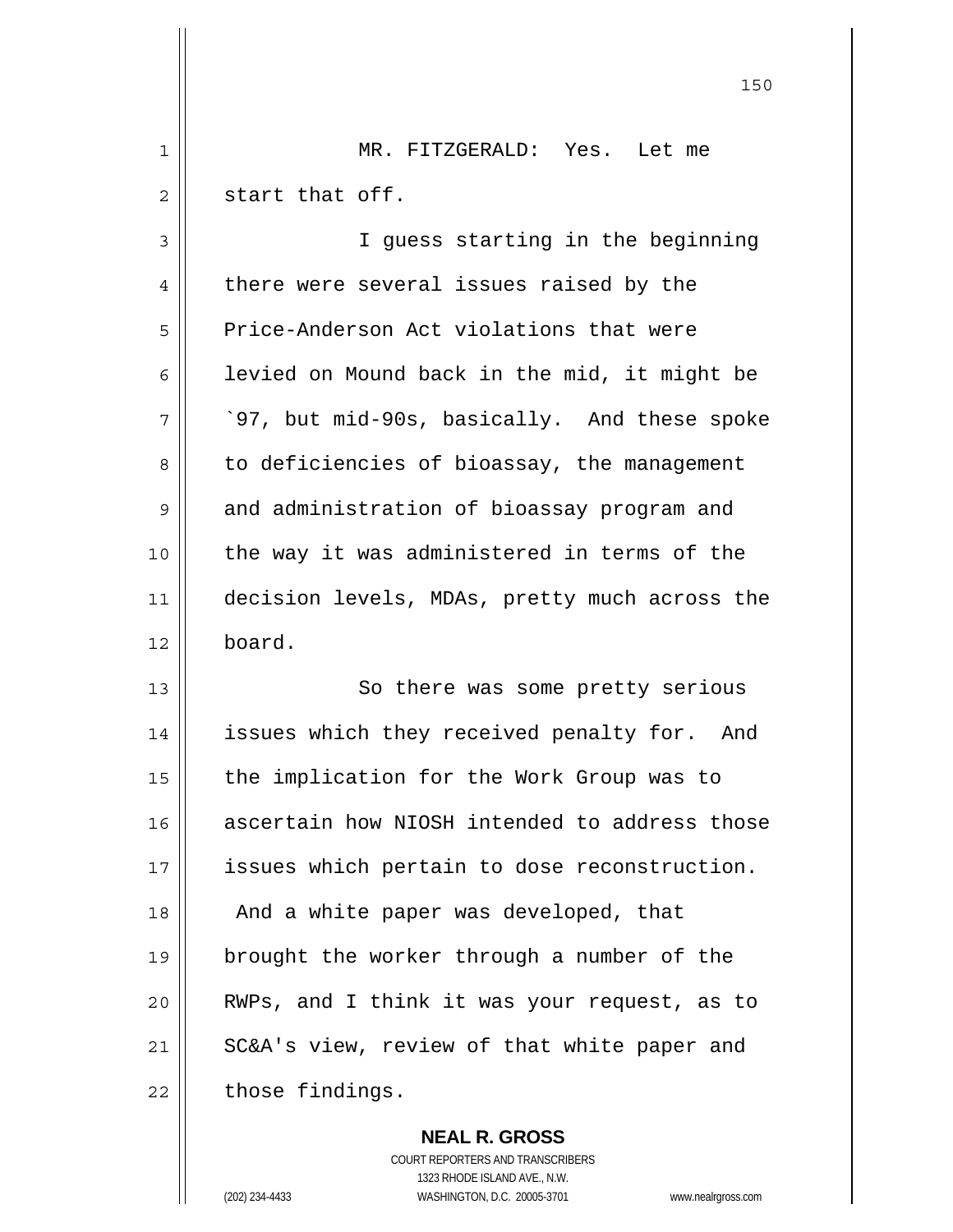| $\mathbf 1$ | And I think at the time, we said,                                   |
|-------------|---------------------------------------------------------------------|
| 2           | well, it would be difficult without doing                           |
| 3           | some sampling to give you that answer. And I                        |
| 4           | think the Work Group wanted SC&A to pose an                         |
| 5           | approach. And the approach we took was                              |
| 6           | basically to walk through, since SC&A -- I'm                        |
| 7           | sorry, since NIOSH had gone through all of                          |
| 8           | the actions, to actually walk through all the                       |
| 9           | RWPs involved and to draw our own conclusions                       |
| 10          | about the implications for dose                                     |
| 11          | reconstruction.                                                     |
| 12          | And this paper is really the, more                                  |
| 13          | or less the results of that review. And                             |
| 14          | there's a matrix in the back in particular                          |
| 15          | which goes item by item. And what you'll see                        |
| 16          | there, is that by and large, we're in                               |
| 17          | agreement with the NIOSH conclusion about                           |
| 18          | these not being SEC issues, without going                           |
| 19          | through a lot of detail.                                            |
| 20          | A lot of these are really                                           |
| 21          | programs, management questions that speak to                        |
| 22          | compliance in conformance with required                             |
|             | <b>NEAL R. GROSS</b>                                                |
|             | COURT REPORTERS AND TRANSCRIBERS                                    |
|             | 1323 RHODE ISLAND AVE., N.W.                                        |
|             | (202) 234-4433<br>WASHINGTON, D.C. 20005-3701<br>www.nealrgross.com |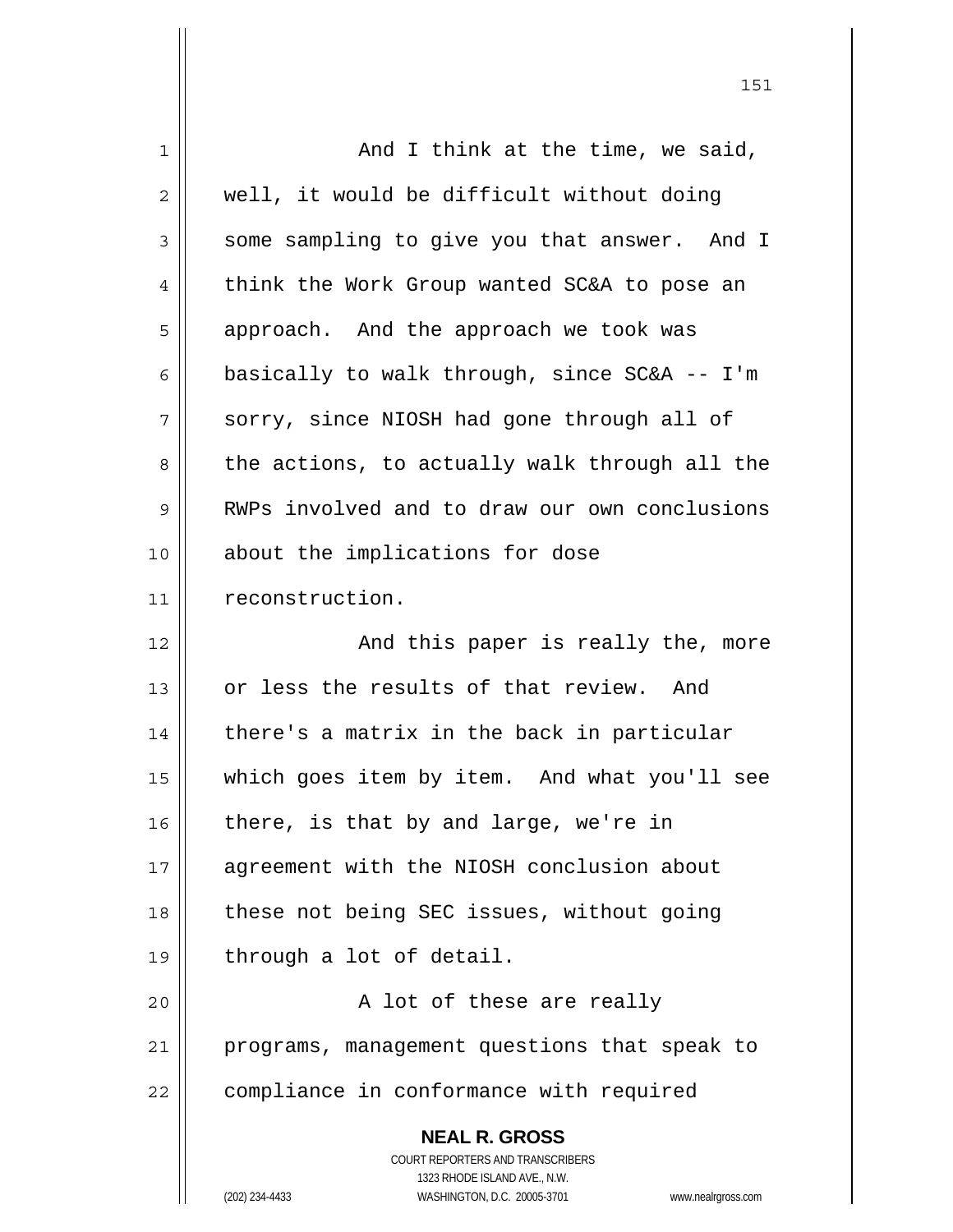1 practice by DOE, but not to issues that would 2 preclude dose reconstruction. So we were in  $3 \parallel$  concurrence with that understanding. As I 4 || recall, there were a couple of issues that 5 | NIOSH was doing further investigation, so we 6 kind of let that go as such, and are waiting  $7$   $\parallel$  that -- those determinations. 8 || And four of the issues got to a 9 more generic question of follow-up 10 monitoring, where you had relatively short-11 || lived nuclides, and whether or not bioassays 12 were done in a timely manner. And we felt 13  $\parallel$  that really was less a issue -- a specific 14 issue in the context of Price-Anderson and  $15$  | this particular instance, and more germane to 16 this broader review that we're doing of the 17 || adequacy of internal monitoring. 18 || So, when we say, Issue 11, I think 19 we have said Issue 11 in a couple of cases, 20 || we're just saying, you know, that's a broader 21 || question that we're addressing and we'll have 22 || white paper for in you know, two or three

> **NEAL R. GROSS** COURT REPORTERS AND TRANSCRIBERS 1323 RHODE ISLAND AVE., N.W. (202) 234-4433 WASHINGTON, D.C. 20005-3701 www.nealrgross.com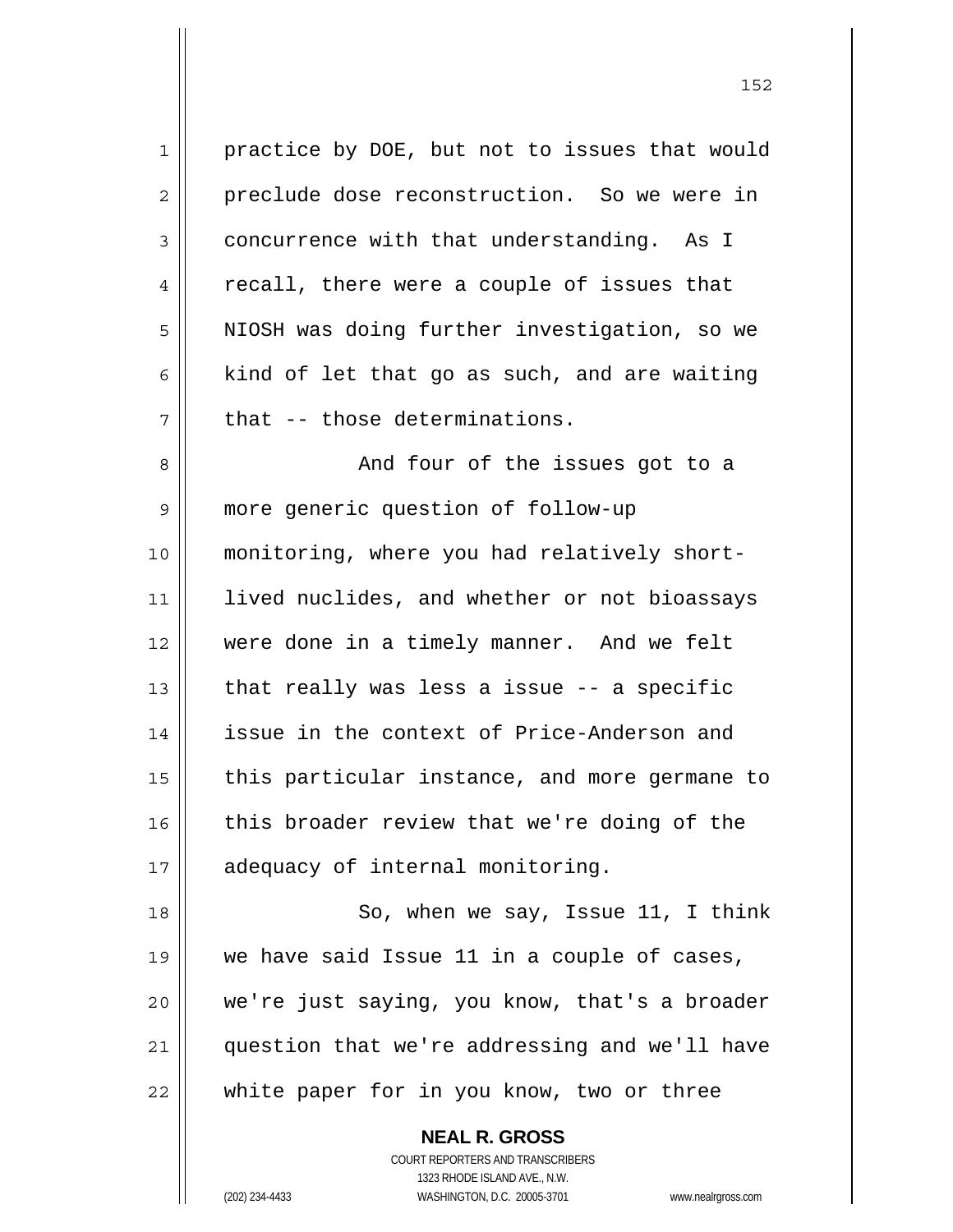| $\mathbf 1$ | weeks tops. And that's where we want to                             |
|-------------|---------------------------------------------------------------------|
| 2           | treat those issues of, you know, the                                |
| 3           | implications for dose reconstruction, if in                         |
| 4           | fact, follow-up monitoring bioassay wasn't                          |
| 5           | done in a timely manner, and how that might                         |
| 6           | affect the feasibility of dose                                      |
| 7           | reconstruction.                                                     |
| 8           | So, the matrix is really a                                          |
| 9           | scorecard going through systematically, as                          |
| 10          | NIOSH has already done as well, in showing                          |
| 11          | where clearly in concurrence where they still                       |
| 12          | have work to do, and where we think, you                            |
| 13          | know, this is a broader issue that we're                            |
| 14          | going to treat in this upcoming white paper.                        |
| 15          | And that's pretty much it. I mean, I don't                          |
| 16          | think -- I think the details are there.<br>Ιf                       |
| 17          | there's any questions, Brant, you -- any                            |
| 18          | clarifications, we can go through that.<br>But                      |
| 19          | I think it's self-explanatory.                                      |
| 20          | CHAIR BEACH: Go ahead.                                              |
| 21          | MR. ULSH: Okay. Joe, you                                            |
| 22          | mentioned our original white paper that we                          |
|             | <b>NEAL R. GROSS</b>                                                |
|             | COURT REPORTERS AND TRANSCRIBERS                                    |
|             | 1323 RHODE ISLAND AVE., N.W.                                        |
|             | (202) 234-4433<br>WASHINGTON, D.C. 20005-3701<br>www.nealrgross.com |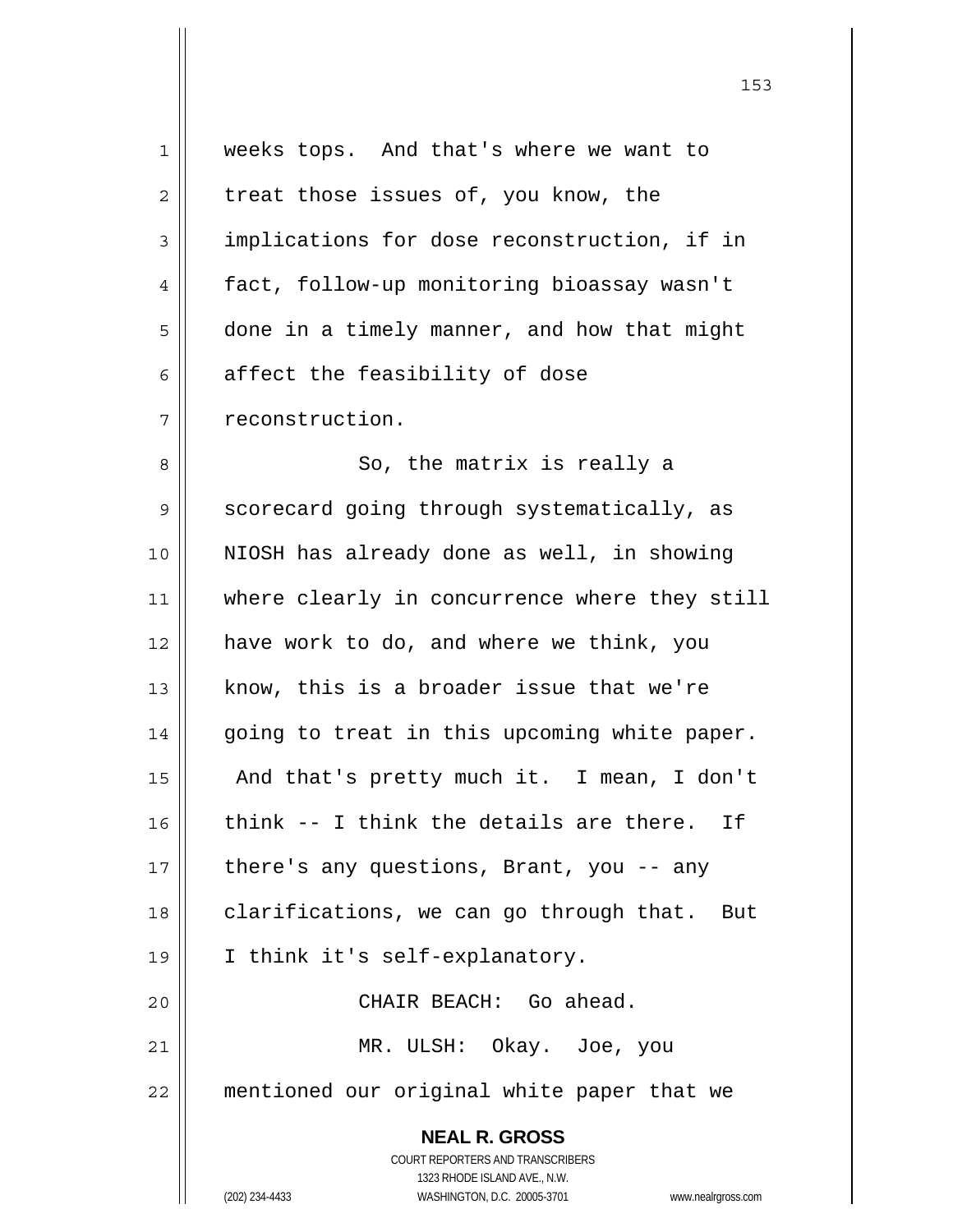| 1  | sent over in advance of the previous Working  |
|----|-----------------------------------------------|
| 2  | Group meeting. I wonder if, though, you       |
| 3  | considered the followup document that we also |
| 4  | submitted?                                    |
| 5  | MS. ROBERTSON-DEMERS: Yes, we                 |
| 6  | did.                                          |
| 7  | MR. ULSH: Okay. Gene, are you on              |
| 8  | the line?                                     |
| 9  | MR. ROLLINS: Yes, I am.                       |
| 10 | MR. ULSH: It seemed like some of              |
| 11 | the issues that you raise as being            |
| 12 | outstanding were discussed in Gene's          |
| 13 | followup. And Gene, I'll kind of let you      |
| 14 | take it from here, and kind of walk us        |
| 15 | through that if you would.                    |
| 16 | MR. ROLLINS: The two open items               |
| 17 | are for the 15 unanalyzed Actinium-227        |
| 18 | samples discovered in August of 2001.<br>And  |
| 19 | I'll discuss that, but let me mention a       |
| 20 | second item. Other workers who entered the    |
| 21 | WD building on February 12th, 1998, when that |
| 22 | building should have been posted for full-    |
|    | <b>NEAL R. GROSS</b>                          |

 $\prod$ 

 1323 RHODE ISLAND AVE., N.W. (202) 234-4433 WASHINGTON, D.C. 20005-3701 www.nealrgross.com

COURT REPORTERS AND TRANSCRIBERS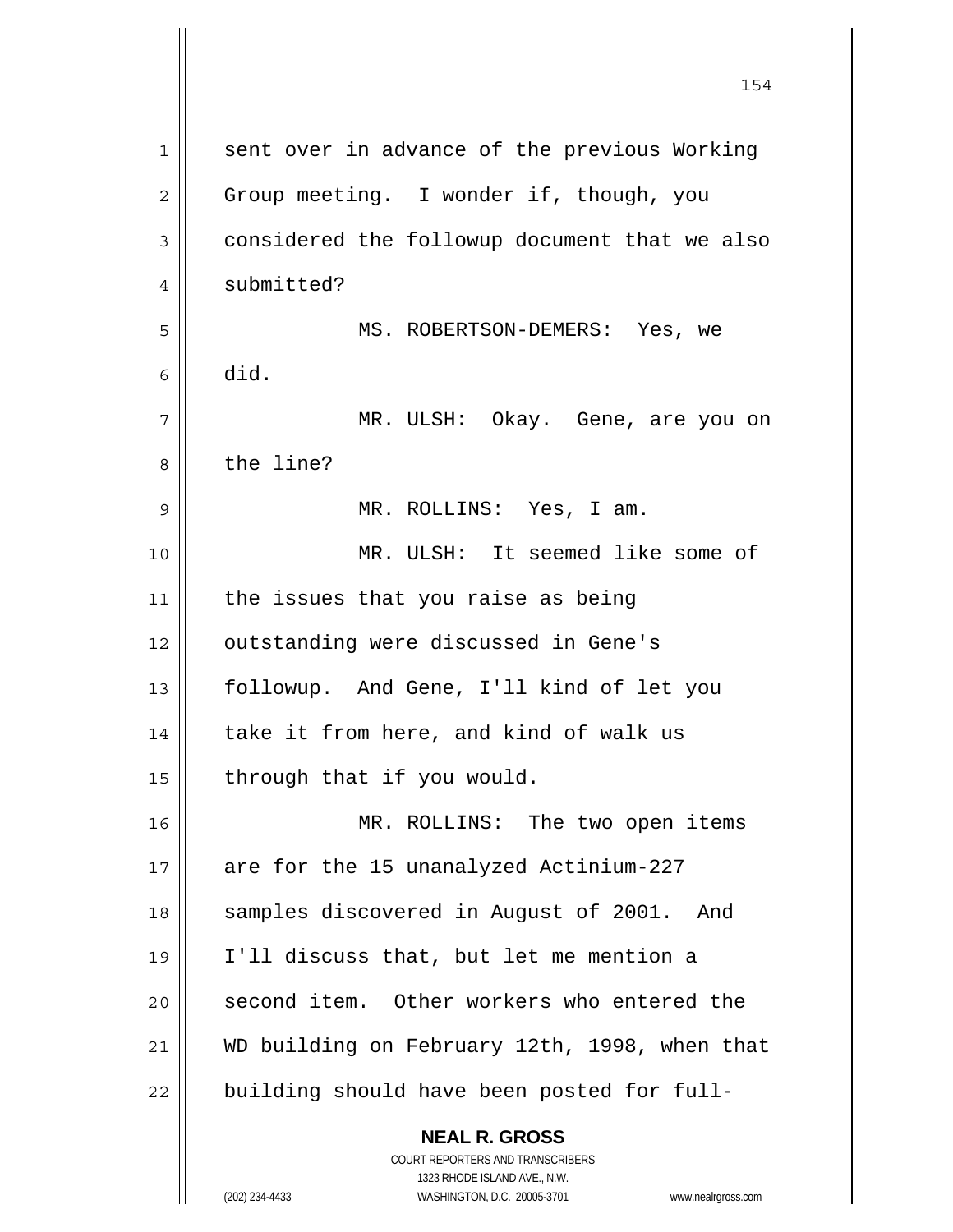| 1  | face respirators, while the ventilation was   |
|----|-----------------------------------------------|
| 2  | shut down for the filter change, and that one |
| 3  | was addressed in a lot of detail in a follow- |
| 4  | up document, which I don't think you are --   |
| 5  | SC&A is taking into account.                  |
| 6  | MR. ULSH: Well, that's the                    |
| 7  | Attachment A, right, Gene?                    |
| 8  | MR. ROLLINS: That's the separate              |
| 9  | -- the WD building was a separate paper. The  |
| 10 | summary I provided was dated the 28th of      |
| 11 | July. I think you sent that to the Board, or  |
| 12 | Working Group.                                |
| 13 | MR. ULSH: Boy, I hope so. I got               |
| 14 | one here that I sent over on August 21st,     |
| 15 | requested follow-up investigation, regarding  |
| 16 | the RWPs affected by the Price-Anderson Act   |
| 17 | violations at Mound. Well, Gene, walk us      |
| 18 | through it. And I'll get together with SC&A   |
| 19 | here at the meeting and make sure that they   |
| 20 | have received all of the documents on this    |
| 21 | issue that we have produced. I think so, but  |
| 22 |                                               |
|    |                                               |

<u>155 میں اس کی استعمال کرتا ہے۔ اس کی اس کی اس کی اس کی اس کی اس کی اس کی اس کی اس کی اس کی اس کی اس کی اس کی</u>

 **NEAL R. GROSS** COURT REPORTERS AND TRANSCRIBERS 1323 RHODE ISLAND AVE., N.W. (202) 234-4433 WASHINGTON, D.C. 20005-3701 www.nealrgross.com

 $\mathsf{II}$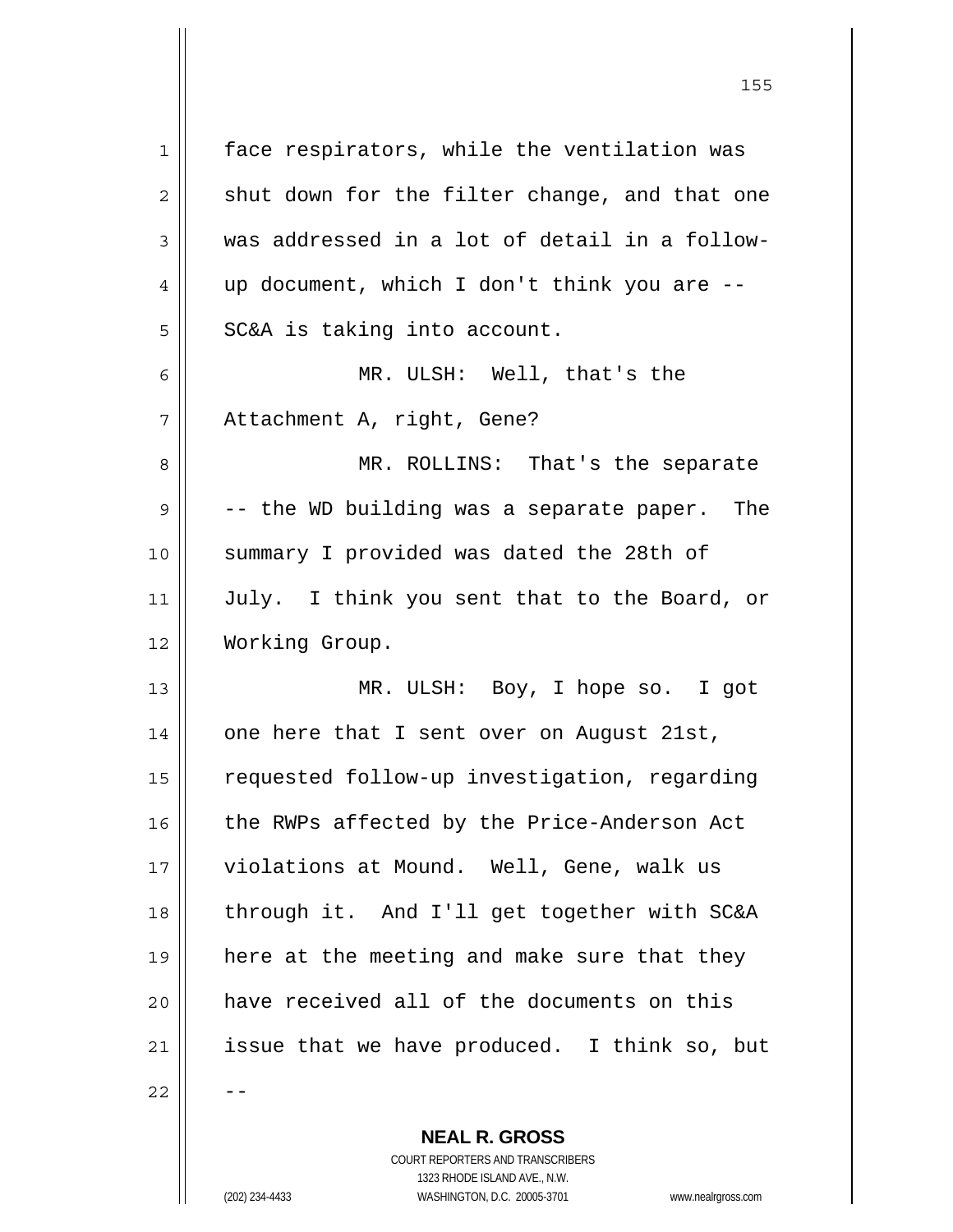| 1  | MR. ROLLINS: Yes. The second one              |
|----|-----------------------------------------------|
| 2  | was the analysis, was, I titled it, An        |
| 3  | Analysis of The Other Workers Who Entered the |
| 4  | WD Building When its Ventilation Was Shut     |
| 5  | Down and It Was Not Posted for Full-Face      |
| 6  | Respirator Use as Required. Short title.      |
| 7  | MR. ULSH: Okay, Gene --                       |
| 8  | MR. ROLLINS: Yes. That should                 |
| 9  | have been provided to everyone.               |
| 10 | MR. ULSH: You know what, that --              |
| 11 | I'm going to have to take that one. That      |
| 12 | might be something that I didn't get to you   |
| 13 | guys. I'll have to check. But can you walk    |
| 14 | us through the big picture on that?           |
| 15 | MR. ROLLINS: Okay. Let me start               |
| 16 | with that one. Basically the situation was    |
| 17 | that the Price-Anderson finding found work    |
| 18 | control issues with seven folks who did work  |
| 19 | on this filter change, and that their work    |
| 20 | did not properly control and so forth. I      |
| 21 | think SC&A has agreed that those people, you  |
| 22 | know, we pointed out the RWP. We know who     |
|    |                                               |

 COURT REPORTERS AND TRANSCRIBERS 1323 RHODE ISLAND AVE., N.W. (202) 234-4433 WASHINGTON, D.C. 20005-3701 www.nealrgross.com

 **NEAL R. GROSS**

<u>156 - Animal Stephen Barbara, amerikan pendadaran pengaran pengaran pengaran pengaran pengaran pengaran penga</u>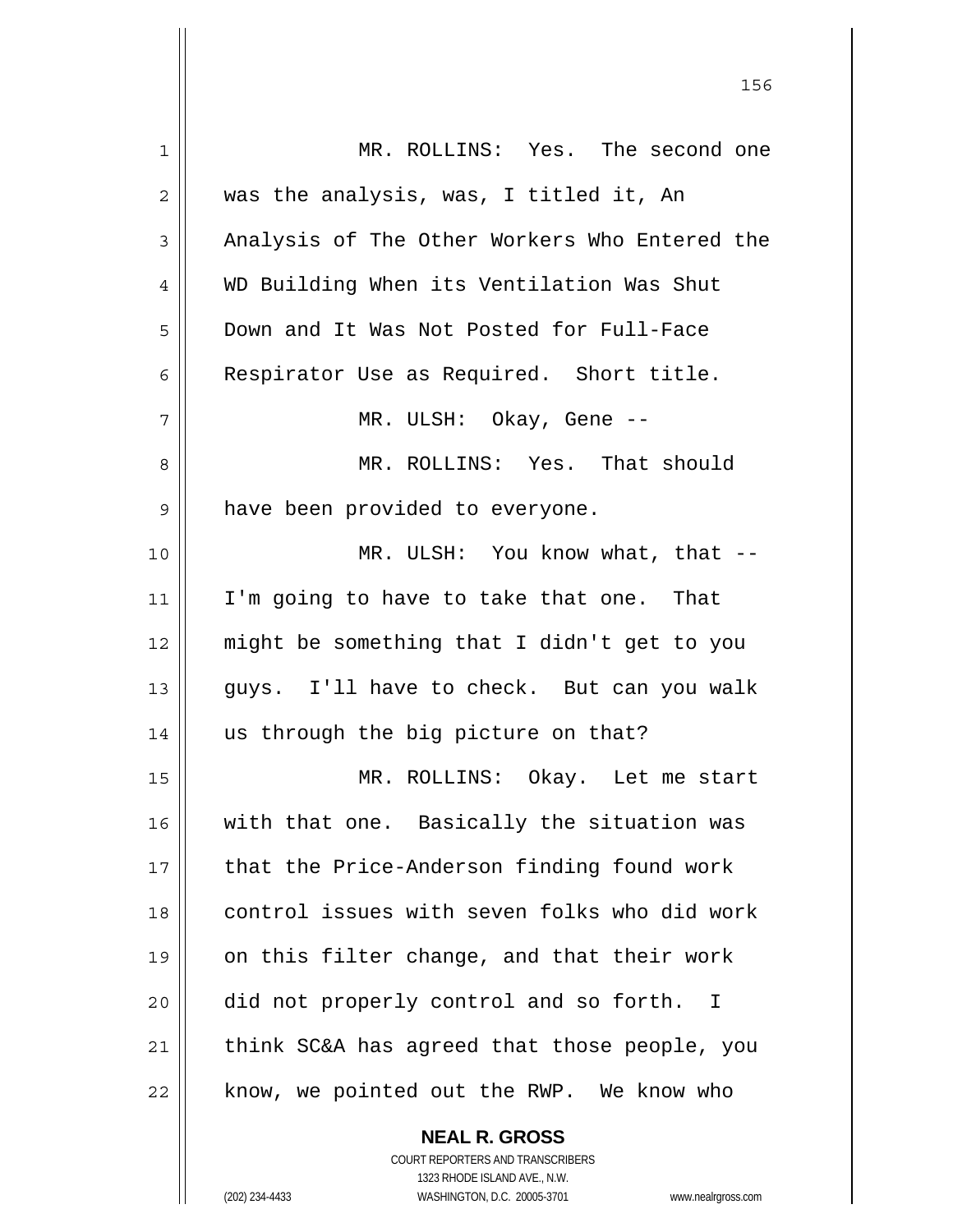**NEAL R. GROSS** 1 | those seven people were. We know what their 2 | follow-up bioassay was and so forth.  $3 \parallel$  and so the issue was with the fact 4 | that the Price-Anderson documentation also 5 | indicated that the building should have been  $6 \parallel$  posted for full-face respirators during the  $7 \parallel$  period. And I think it was a period of maybe 8 || four hours. We have the sign-in dates and  $9 \parallel$  sign-out dates on the RWP. So, we know about 10 || how long the ventilation was shut down. 11 || Anyway, there were seven 12 additional workers. So, we know it's in both  $13$  cases, there's seven. That's not a  $-$ - that 14 || just happens to be a coincidence. There were  $15$  seven other workers not involved in this job, 16 who signed in on a general RWP on that same 17 day. The RWP number was LW-015-098. This 18 was February 12th, 1998. So we know who the 19 || other workers, the other workers were. 20 | The Soleman Christian State Coulomb and this is a, you know, a general 21 || RWP. I think most people are probably  $22$   $\parallel$  familiar with what those are used for.

> COURT REPORTERS AND TRANSCRIBERS 1323 RHODE ISLAND AVE., N.W.

(202) 234-4433 WASHINGTON, D.C. 20005-3701 www.nealrgross.com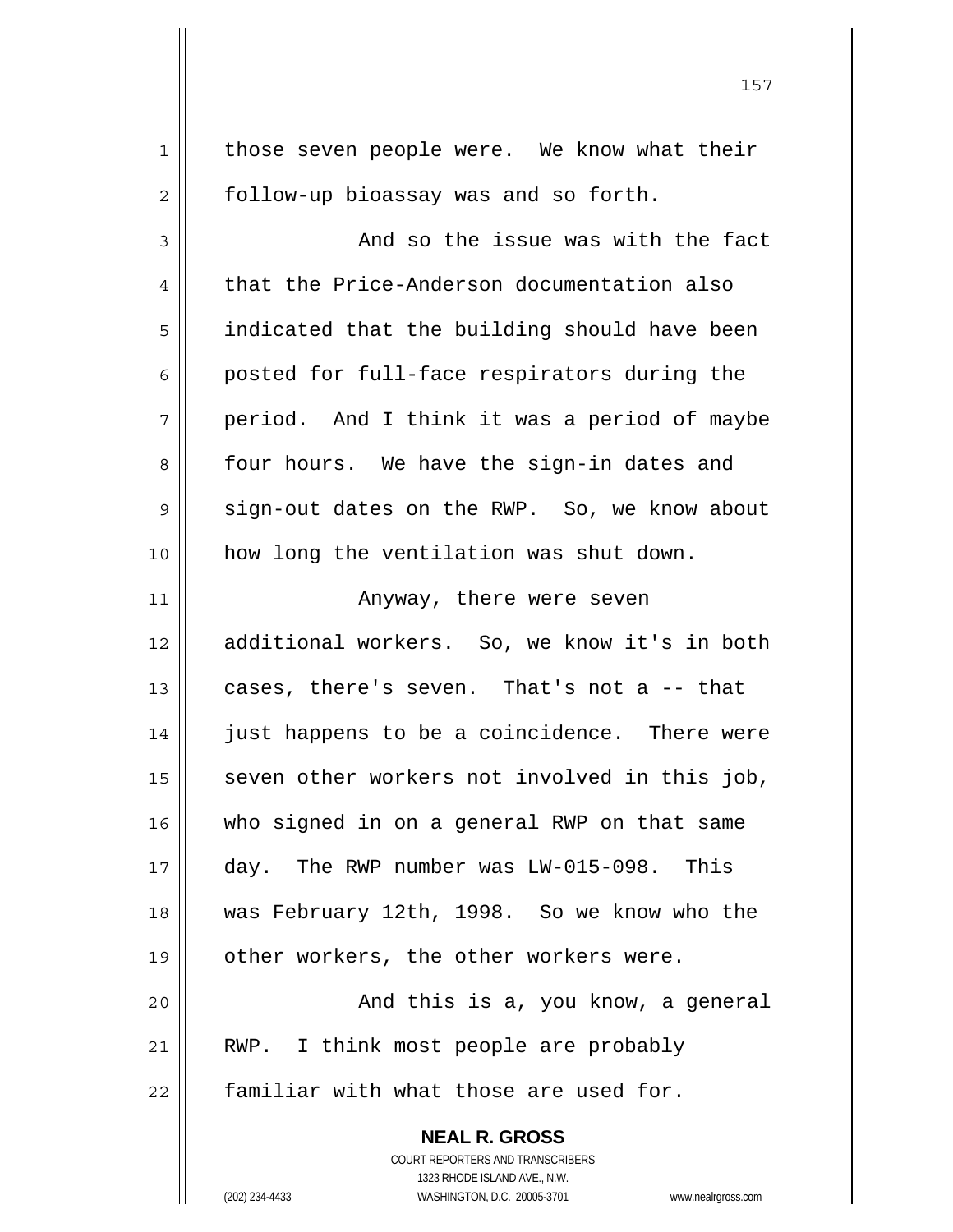1 || Anytime you enter a building to do sort of  $2 \parallel$  routine sorts of things that are not  $3 \parallel$  invasive, and so forth, like it might involve 4 checking a gauge, or some sort of routine 5 | maintenance type of thing.

6 So, we have seven folks, as I 7 mentioned, who signed in on an RWP on the 8 date that work was done. So then we went and  $9 \parallel$  looked at, well, what bioassay did these 10 | folks have. And so, I looked in the MESH 11 database for follow-up bioassays for the same 12 || radionuclides that were covered in the RWP 13  $\parallel$  for the invasive work, in other words, the 14 || actual changing of the filter. And to 15  $\parallel$  briefly summarize, and this is -- you'll get 16 all this detail when you receive the full 17 || paper, but four of the seven workers on the 18 || general RWP did not have any results above 19 the decisional level. I think I went out 20 for, and looked for the next 12 months for  $21$   $\parallel$  those same radionuclides.

22 Two workers had one thorium-228

 **NEAL R. GROSS** COURT REPORTERS AND TRANSCRIBERS 1323 RHODE ISLAND AVE., N.W. (202) 234-4433 WASHINGTON, D.C. 20005-3701 www.nealrgross.com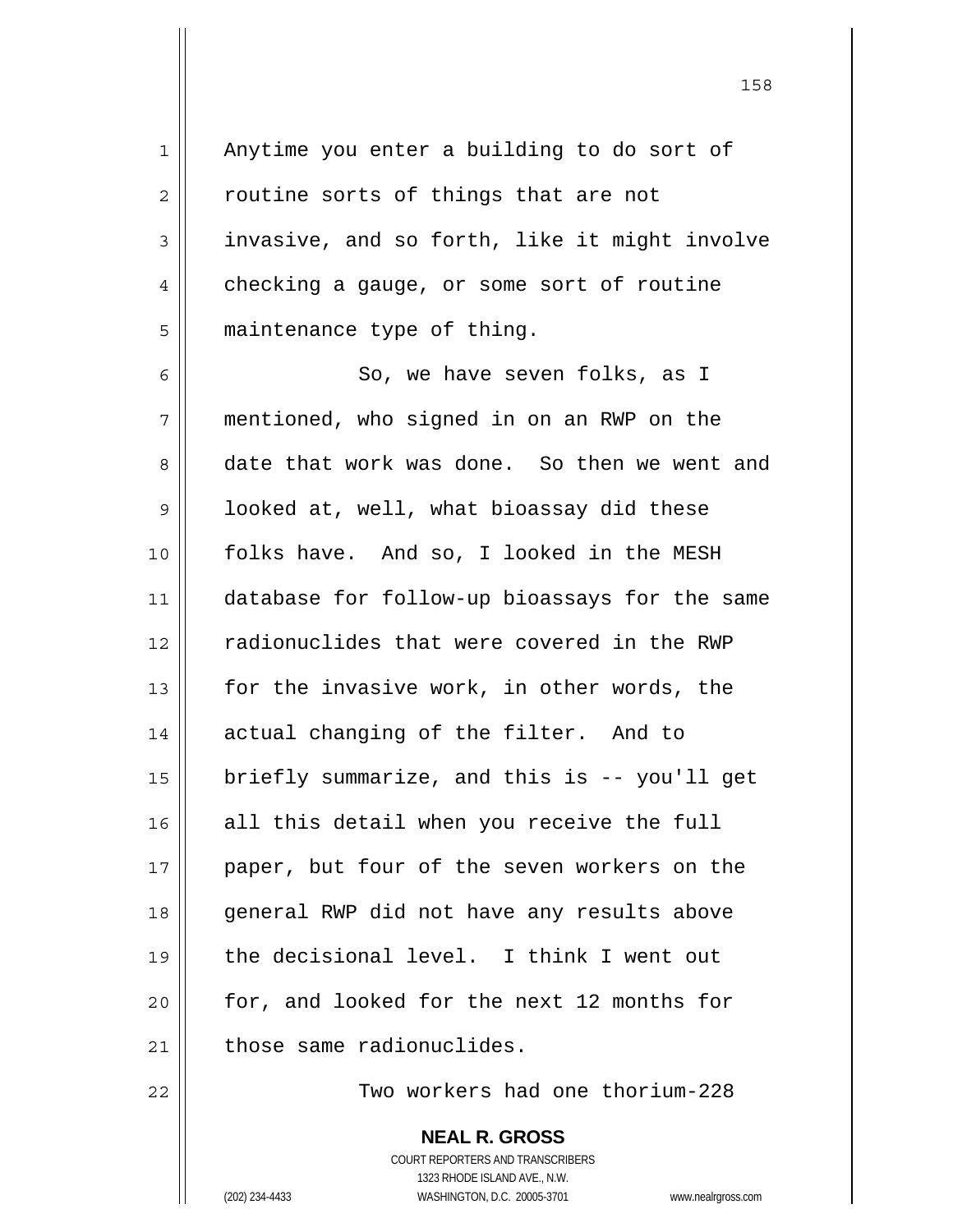1 above decision level, and the last worker  $2 \parallel$  showed Plutonium-238 and as well as thorium 3 | isotopes above the decision level. So, the  $4 \parallel$  question is, those are -- those positives are 5 | both rather long-lived, well-retained 6 radionuclides. 7 || So, we then looked at what the 8 bioassay history was for these workers. And 9 | found that in all cases, the folks who showed 10 above-decisional workers, above-decisional 11 || results, for the same isotopes, did have a 12 history of having positive results for those 13 isotopes. So, it looks like that would be 14 | consistent with what their previous bioassay 15 | history had been. 16 || And as I mentioned before, four of 17 || seven did not have any positives in bioassays 18 || that were taken after this event. So, from 19 that we conclude that we know who the folks 20 were who entered the building on that same 21 day when it was posted. And I think I forgot

<u>159 - Andrej Amerikaanse konstantine († 159</u>

 COURT REPORTERS AND TRANSCRIBERS 1323 RHODE ISLAND AVE., N.W. (202) 234-4433 WASHINGTON, D.C. 20005-3701 www.nealrgross.com

 **NEAL R. GROSS**

 $22$  | to mention that the general RWP would not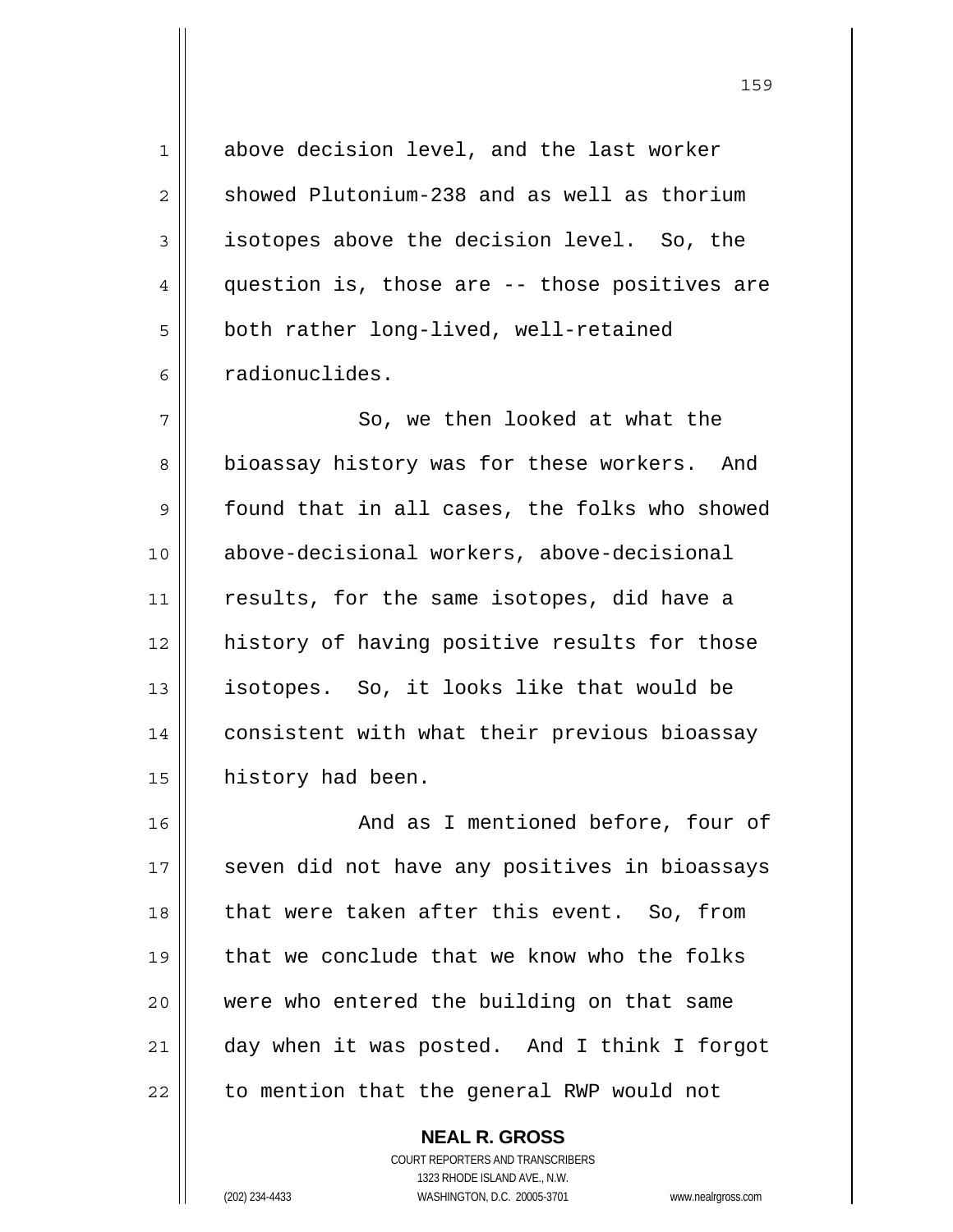| 1              | have required full-face respirators or in                           |
|----------------|---------------------------------------------------------------------|
| $\overline{c}$ | fact, it would not have required post-job                           |
| 3              | bioassays. It's just sort of a general thing                        |
| 4              | that stays open for about a year, in most                           |
| 5              | cases.                                                              |
| 6              | So, I think we know who the folks                                   |
| 7              | are, and we know the follow-up history.                             |
| 8              | MR. ULSH: I would propose as a                                      |
| 9              | follow-up, that I will go back and double-                          |
| 10             | check and make sure that there are no                               |
| 11             | documents in my inbox that need to go over to                       |
| 12             | you all. If there are, I'll make sure to get                        |
| 13             | that over to you perhaps we can discuss that                        |
| 14             | at the next Working Group meeting. And then                         |
| 15             | we will await your white paper on Issue 11.                         |
| 16             | MR. FITZGERALD: Yes, which should                                   |
| 17             | catch up with all this, too.                                        |
| 18             | MR. ROLLINS: Okay. If there are                                     |
| 19             | no questions or anything on that part, I can                        |
| 20             | talk briefly about the 15 unanalyzed Actinium                       |
| 21             | samples.                                                            |
| 22             | CHAIR BEACH: That's -- I don't                                      |
|                | <b>NEAL R. GROSS</b>                                                |
|                | COURT REPORTERS AND TRANSCRIBERS                                    |
|                | 1323 RHODE ISLAND AVE., N.W.                                        |
|                | (202) 234-4433<br>WASHINGTON, D.C. 20005-3701<br>www.nealrgross.com |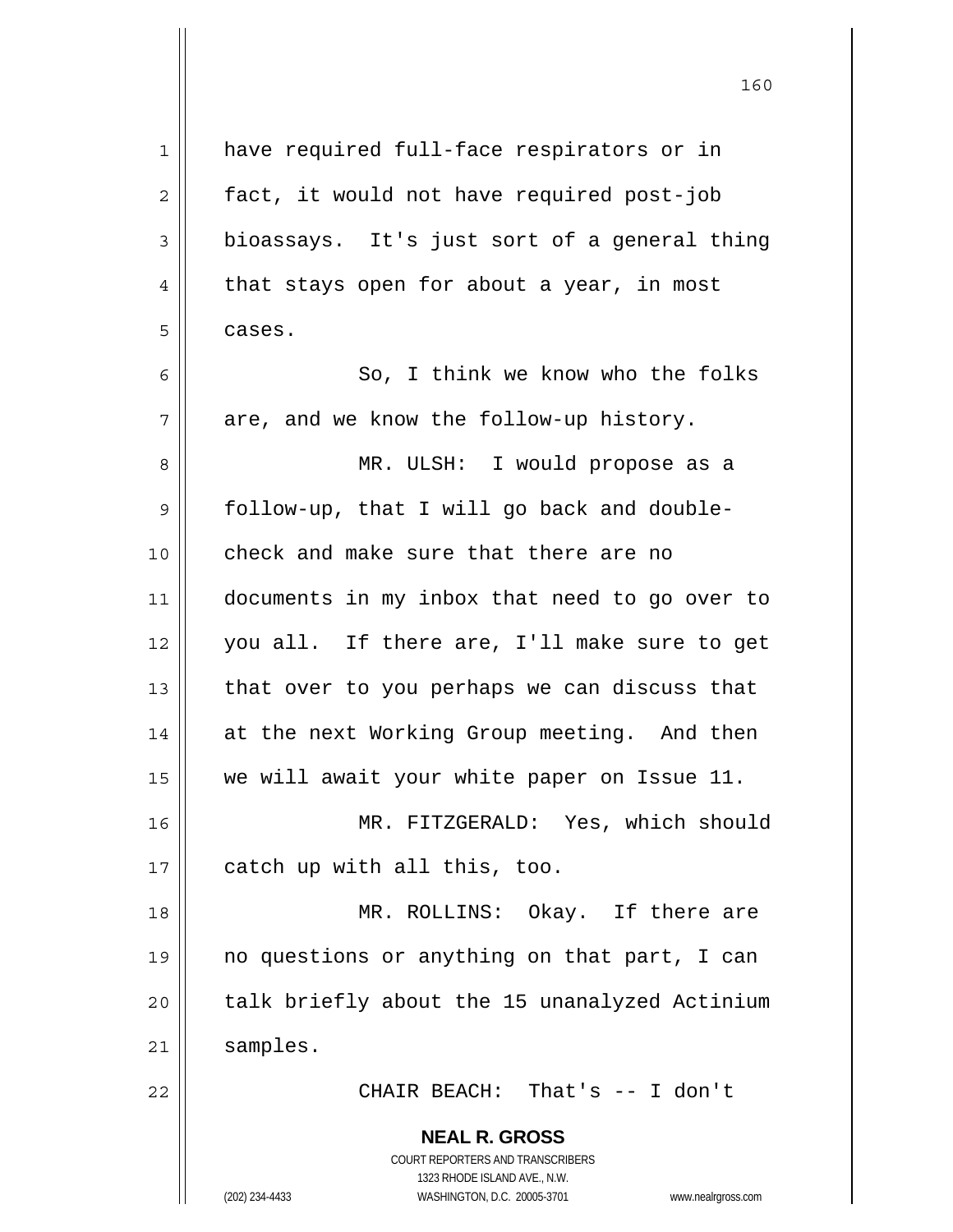have any questions.

| $\overline{2}$ | MR. ULSH: Go ahead, Gene.                                                                                                                                              |
|----------------|------------------------------------------------------------------------------------------------------------------------------------------------------------------------|
| 3              | MR. ROLLINS: Okay. On the 15                                                                                                                                           |
| $\overline{4}$ | unanalyzed Actinium samples discovered in                                                                                                                              |
| 5              | August of 2000, you may recall that these                                                                                                                              |
| 6              | were mixed in with other backup sample --                                                                                                                              |
| 7              | with backup samples of an earlier incident.                                                                                                                            |
| 8              | And they were thought to be a part of these                                                                                                                            |
| 9              | backup samples, but it turned out they were                                                                                                                            |
| 10             | not in fact. They should have been analyzed,                                                                                                                           |
| 11             | and they were not being -- should not have                                                                                                                             |
| 12             | been held for backup purposes.                                                                                                                                         |
| 13             | Eleven of the 15 people did not                                                                                                                                        |
| 14             | have any Actinium-227 samples collected after                                                                                                                          |
| 15             | the date of the samples in the refrigerators                                                                                                                           |
| 16             | and the date of discovery. So that would                                                                                                                               |
| 17             | leave four that did, in fact. We could find                                                                                                                            |
| 18             | no documentation, or haven't found any                                                                                                                                 |
| 19             | documentation as of this point listing                                                                                                                                 |
| 20             | exactly who these folks were.                                                                                                                                          |
| 21             | In other words, the following list                                                                                                                                     |
| 22             | was involved. But I did search the MESH                                                                                                                                |
|                | <b>NEAL R. GROSS</b><br><b>COURT REPORTERS AND TRANSCRIBERS</b><br>1323 RHODE ISLAND AVE., N.W.<br>(202) 234-4433<br>WASHINGTON, D.C. 20005-3701<br>www.nealrgross.com |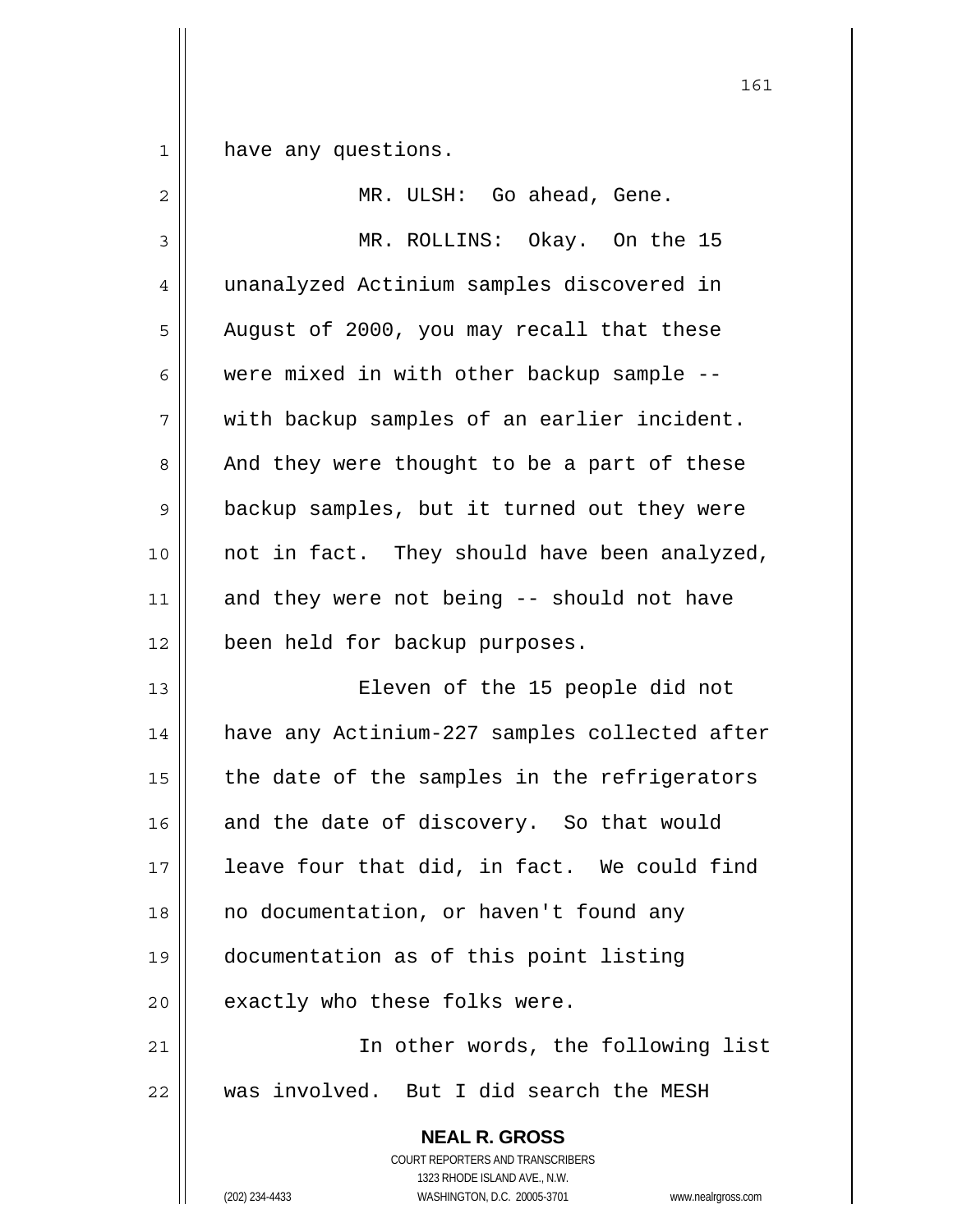| $\mathbf 1$    | database in a number of different ways       |
|----------------|----------------------------------------------|
| $\overline{c}$ | looking for how one might conclude who these |
| $\mathfrak{Z}$ | folks were. And the best thing I've come up  |
| 4              | with so far, was using the fact that the     |
| 5              | Price-Anderson documentation indicates that  |
| 6              | the follow-up actions were taken and closed  |
| 7              | out, essentially the next day. In other      |
| 8              | words, they restricted the workers, and      |
| 9              | requested samples.                           |
| 10             | I can find in the MESH tables 14             |
| 11             | Actinium samples that were scheduled on the  |
| 12             | 1st of August, which is the date of this     |
| 13             | discovery. And there are no other Actinium   |
| 14             | samples scheduled between July 24th and      |
| 15             | August 7th. So, about a week window either   |
| 16             | way from this event. And the number is about |
| 17             | right. So, this seems like a likely group of |
| 18             | people. But I can't find anything in the     |
| 19             | MESH data that, you know, gives a code or a  |
| 20             | reason why these samples were taken that     |
| 21             | would tie all these together.                |
| 22             | So, I've provided a list of names            |

 **NEAL R. GROSS** COURT REPORTERS AND TRANSCRIBERS 1323 RHODE ISLAND AVE., N.W. (202) 234-4433 WASHINGTON, D.C. 20005-3701 www.nealrgross.com

 $\mathbf{\mathsf{I}}$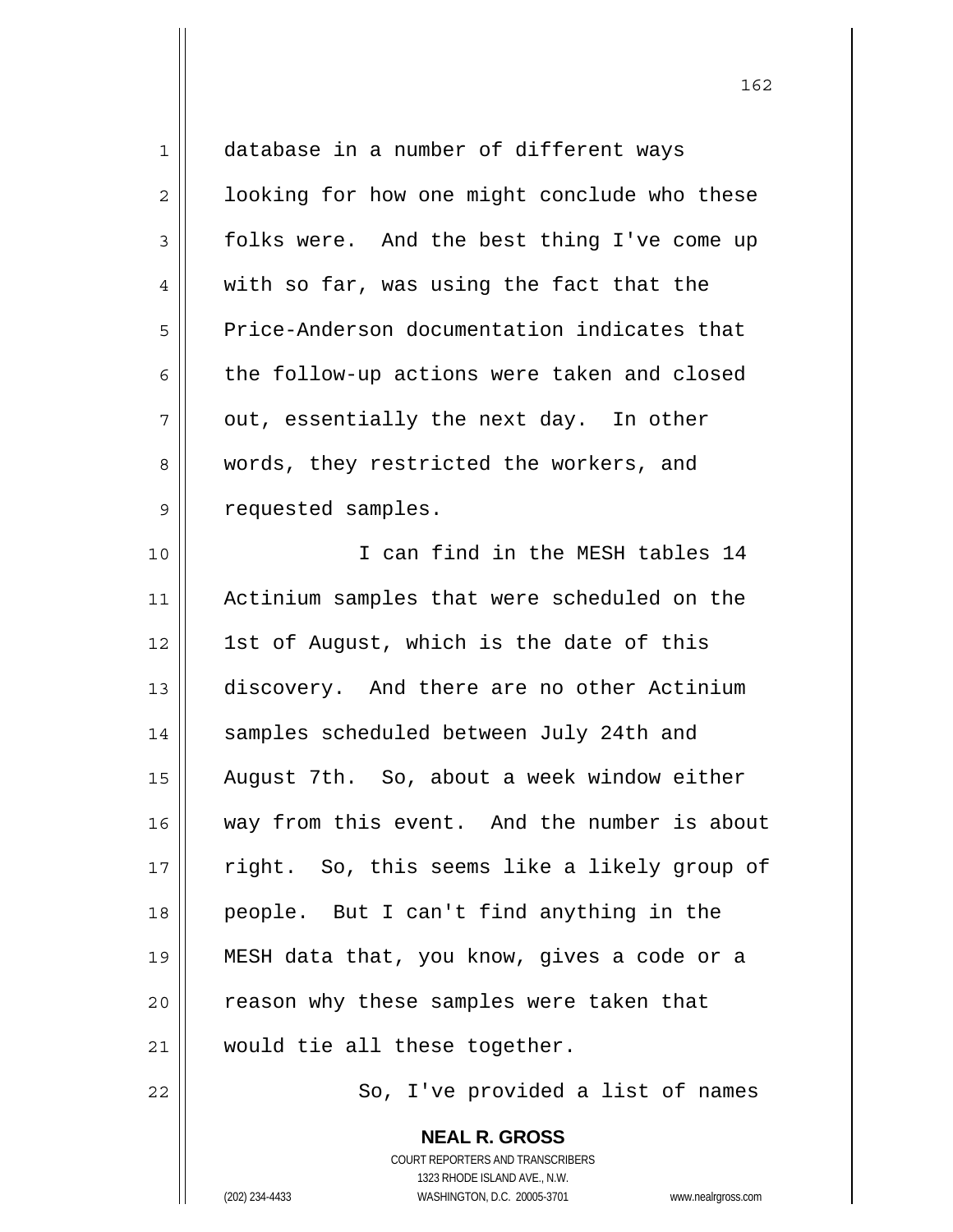1 | to Brant, and I believe he's going to 2 | followup on those.

 **NEAL R. GROSS** COURT REPORTERS AND TRANSCRIBERS 3 MR. ULSH: Yes. I want to make 4 || sure we've got the right people. On this 5 | issue, surprisingly, at least, it's a  $6 \parallel$  surprise to me how difficult it's been to  $7 \parallel$  find out who -- exactly who these people are. 8 9 || As Gene mentioned, we've got this 10 list of putative people, but quite frankly, 11 || I'd like to throw it out to SC&A and ask 12 whether in your discussion with former 13 workers, if you can think of someone who 14 | could perhaps help us identify who these 15 people are. I'm thinking about talking to 16 Mike Gibson. 17 || MR. FITZGERALD: That would be my 18 || first impression. 19 CHAIR BEACH: Yes. 20 MR. ULSH: And if you all can  $21$  think of any other people that might be 22 || intimately involved with this, and would know

 1323 RHODE ISLAND AVE., N.W. (202) 234-4433 WASHINGTON, D.C. 20005-3701 www.nealrgross.com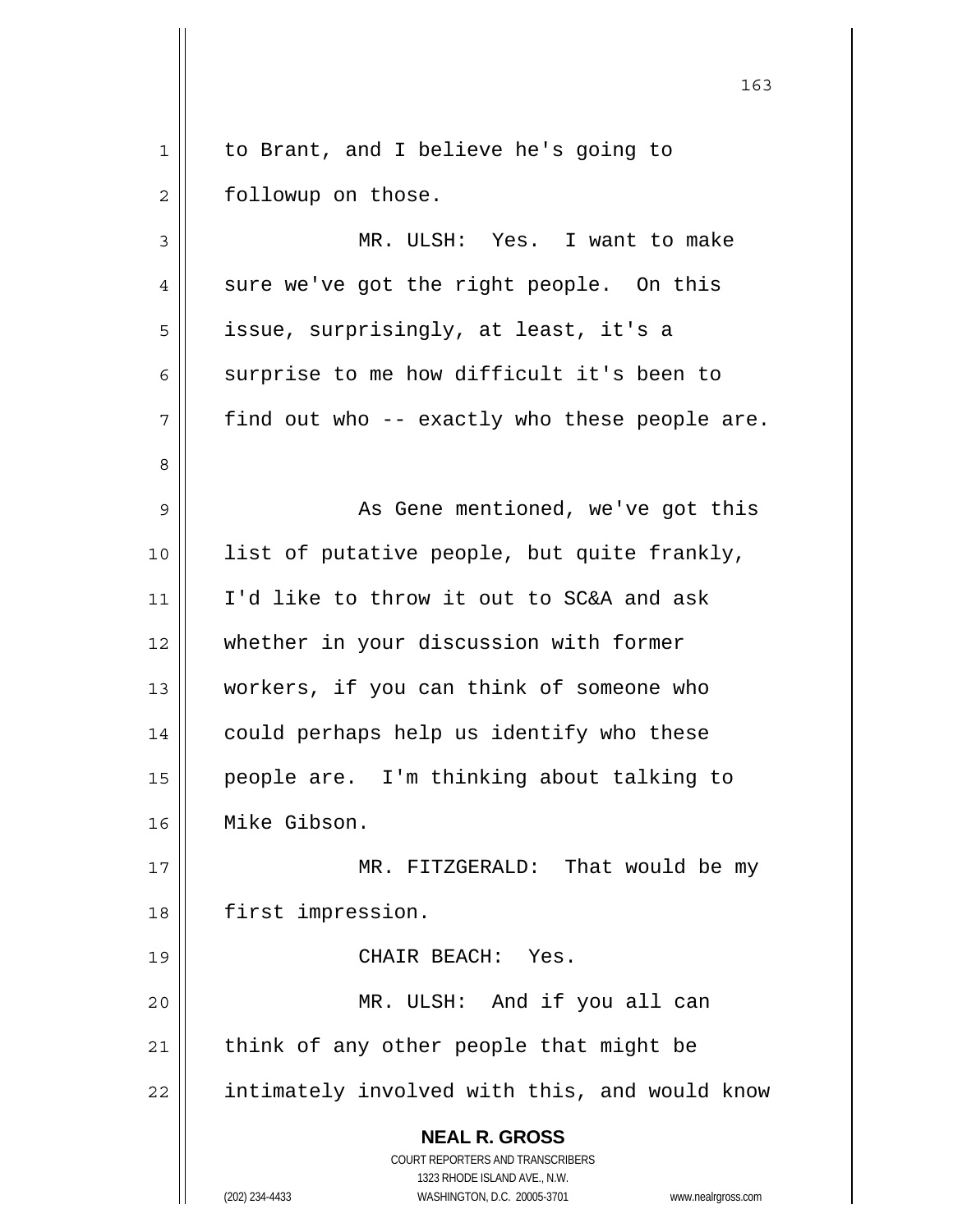| 1  | who their fellow workers were, that were      |
|----|-----------------------------------------------|
| 2  | affected by this, we would appreciate         |
| 3  | anything that you could provide too.          |
| 4  | MR. FITZGERALD: I would start                 |
| 5  | with Mike, and then maybe he would know other |
| 6  | people that would help on that.               |
| 7  | MR. ULSH: Yes. And we can run                 |
| 8  | this list of 14 people by him and see if that |
| 9  | sounds like the right group. But it's been    |
| 10 | surprisingly difficult to figure out who      |
| 11 | these people are. I figured it would be       |
| 12 | pretty easy.                                  |
| 13 | MR. FITZGERALD: It's not ancient              |
| 14 | history, either.                              |
| 15 | MR. ULSH: No, no. It isn't. I                 |
| 16 | think part of the problem is that when DOE    |
| 17 | requested a report on this issue, they        |
| 18 | specifically requested that the names not be  |
| 19 | included for Privay Act, obviously.<br>You    |
| 20 | know, that causes us a little problem when    |
| 21 | we're trying to back track and figure out who |
| 22 | it is.                                        |
|    |                                               |

 **NEAL R. GROSS** COURT REPORTERS AND TRANSCRIBERS 1323 RHODE ISLAND AVE., N.W.

 $\mathbf{I}$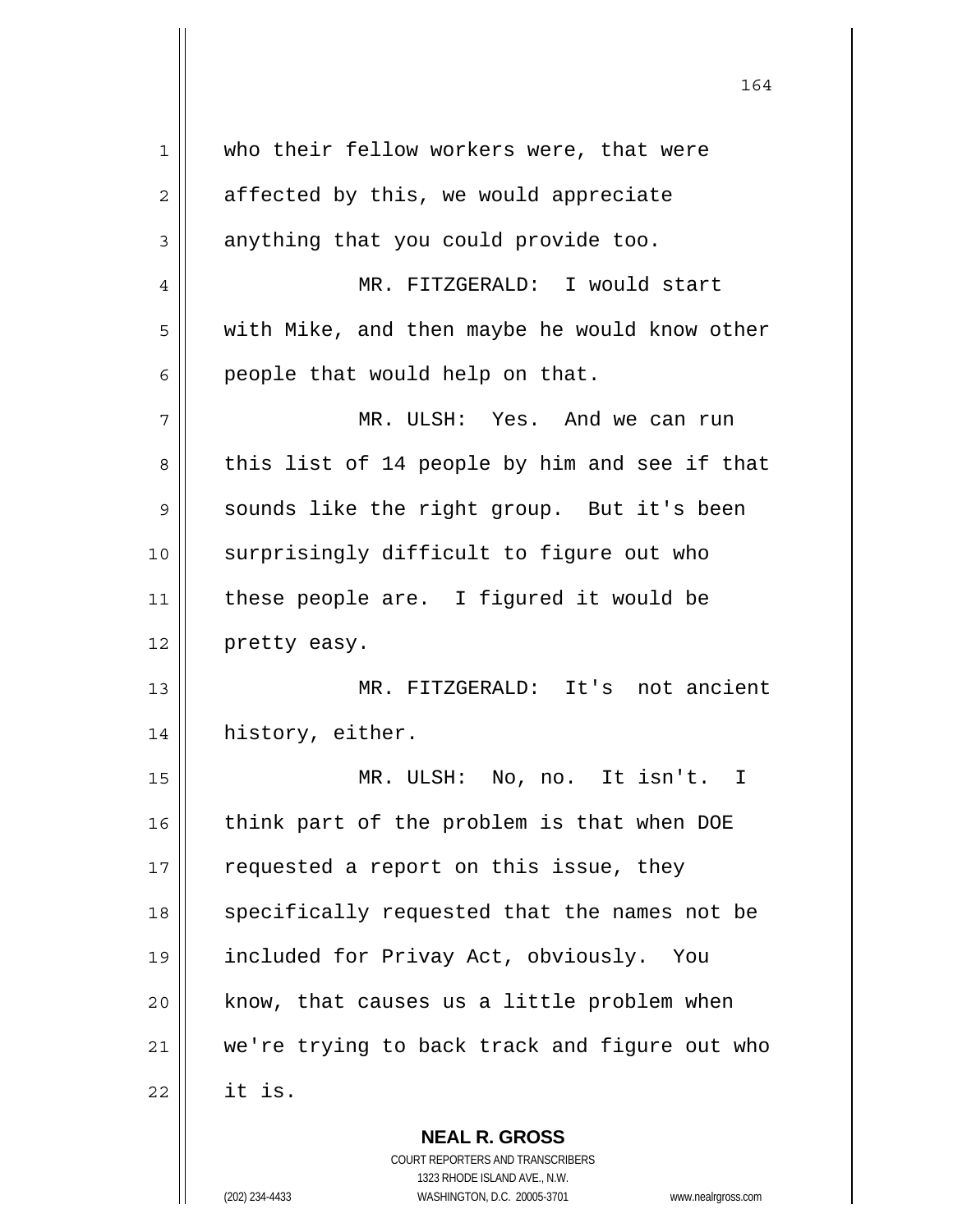**NEAL R. GROSS** COURT REPORTERS AND TRANSCRIBERS 1323 RHODE ISLAND AVE., N.W. (202) 234-4433 WASHINGTON, D.C. 20005-3701 www.nealrgross.com 1 || So, we'll check with Mike, and you  $2 \parallel$  know, I bet that list was in -- and see if he  $3 \parallel$  can provide any insights on that. 4 MR. FITZGERALD: And we found a  $5 \parallel$  lot of files in the data capture that we did 6 | with ORAU, that spoke  $-$  and there was a 7 whole box in this Price-Anderson Act 8 || violations. I don't recall seeing that list,  $9 \parallel$  per se, but that would -- it could be a 10 || resource as well, I think. 11 MR. ULSH: Yes. 12 MR. FITZGERALD: Internal records 13 would have names. 14 | MR. ULSH: We looked through 2,000 15 | or so pages of material. 16 MR. FITZGERALD: Yes. There's a  $17 \parallel$  lot. 18 || MR. ULSH: And that didn't provide 19 || an answer to us. 20 MR. FITZGERALD: Yes. I didn't  $21$  | recall seeing it. 22 MR. ULSH: But we'll report back

<u>165</u>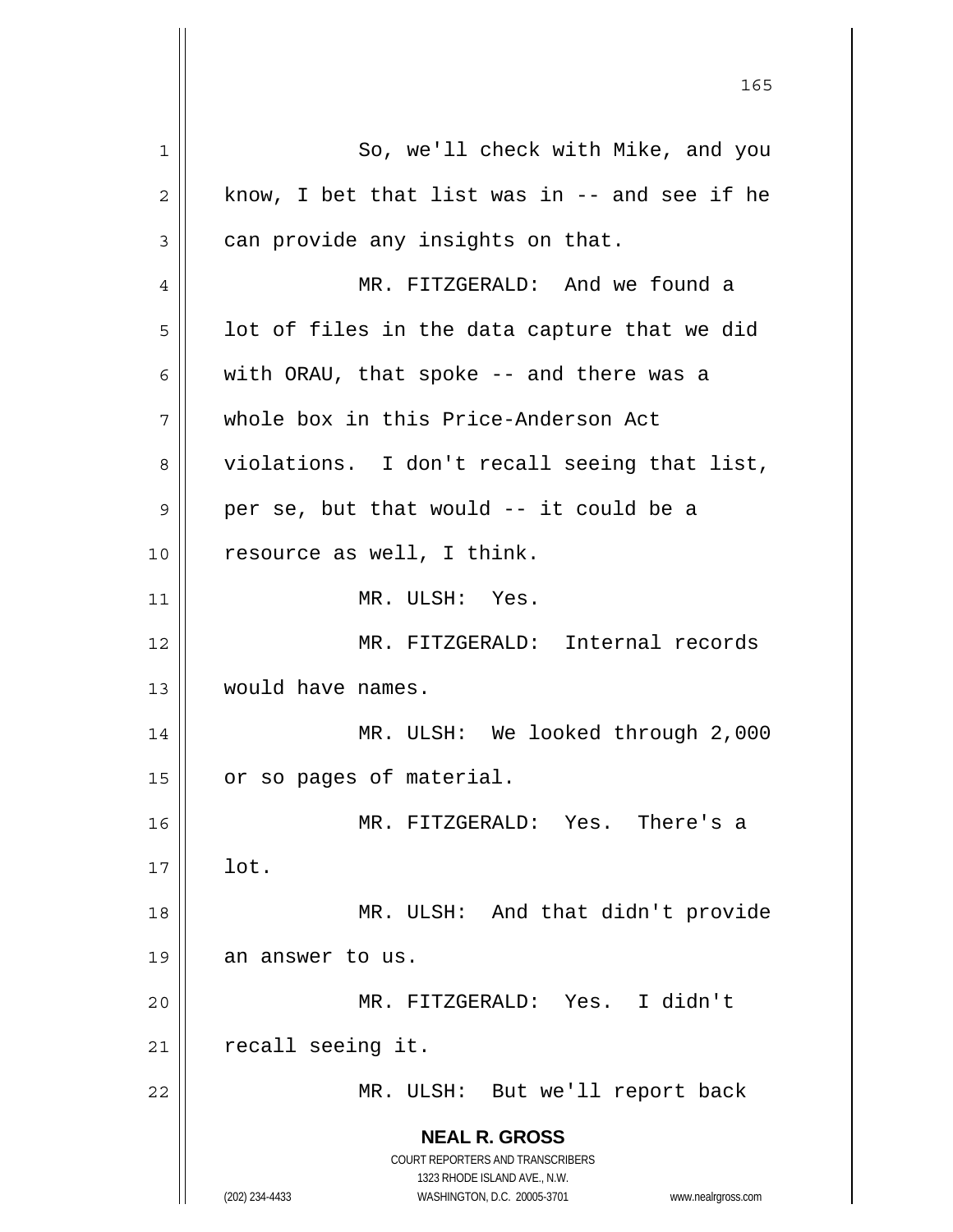**NEAL R. GROSS** COURT REPORTERS AND TRANSCRIBERS 1323 RHODE ISLAND AVE., N.W.  $1 \parallel$  to you on that as soon as we vet that list,  $2 \parallel$  and talk to Mike and whoever else we need to. 3 CHAIR BEACH: Anything else on  $4 \parallel$  this issue, or are we ready to move on? 5 Okay. The next on the agenda is 6 | open discussion. NIOSH, I quess we're  $7$  || putting it into your court, on data. You 8 sent out a lot of just data. 9 MR. ULSH: On the 20th. And so we  $10$   $\parallel$  -- let's start with the neutron. 11 || MR. ULSH: Okay. Leo, are you on  $12 \parallel$  the line? 13 MR. FAUST: Yes, I am. 14 MR. ULSH: Basically, the status 15  $\parallel$  on this is we are preparing a -- well, I  $16$  guess for lack of a better word, a white 17 || paper, or a table, whatever you want to call 18 it, on estimating neutron doses at Mound. 19 It's not ready for this meeting. But I  $20$  didn't want to  $-$  I wanted to provide the raw  $21$  data anyway, that we have in hand, to you  $22 \parallel$  all, as soon as possible. So, that's what we

166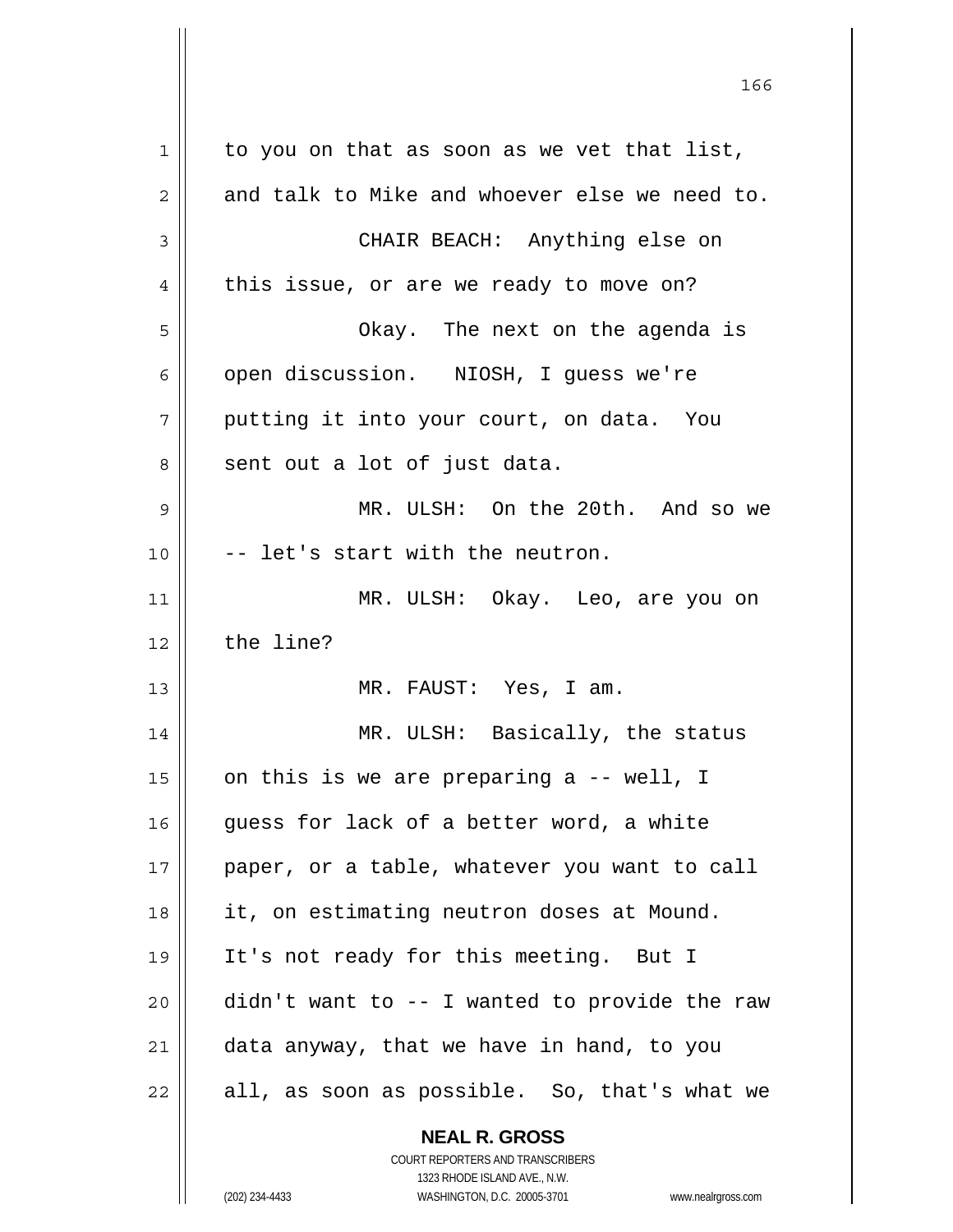| $\mathbf 1$ | put out earlier. It was like, just raw data.                                                        |
|-------------|-----------------------------------------------------------------------------------------------------|
| 2           | CHAIR BEACH: Right, exactly.                                                                        |
| 3           | MR. ULSH: We had -- there's a                                                                       |
| 4           | large body of data on instrument surveys in                                                         |
| 5           | the field. There's also quite a lot of                                                              |
| 6           | paired dosimetry data. And we're going to be                                                        |
| 7           | using both of those sources of data, or at                                                          |
| 8           | least, we're going to be talking about them,                                                        |
| 9           | in the position paper that we will put out                                                          |
| 10          | for the next Working Group meeting. But you                                                         |
| 11          | all have the raw data that we have.                                                                 |
| 12          | MR. MAURO: Is that paired gamma-                                                                    |
| 13          | neutron so you have ratios?                                                                         |
| 14          | MR. ULSH: Yes.                                                                                      |
| 15          | MR. MAURO: Okay.                                                                                    |
| 16          | MR. MORRIS: Yes. You'll hear                                                                        |
| 17          | them described as good surveys. So if you --                                                        |
| 18          | those are the key words. In fact, if you                                                            |
| 19          | wanted to search SRDB would -- that -- those                                                        |
| 20          | key words, you'll find all the documents.                                                           |
| 21          | MR. ULSH: But you shouldn't need                                                                    |
| 22          | to because I provided the SRDB numbers.                                                             |
|             | <b>NEAL R. GROSS</b>                                                                                |
|             | COURT REPORTERS AND TRANSCRIBERS                                                                    |
|             | 1323 RHODE ISLAND AVE., N.W.<br>(202) 234-4433<br>WASHINGTON, D.C. 20005-3701<br>www.nealrgross.com |
|             |                                                                                                     |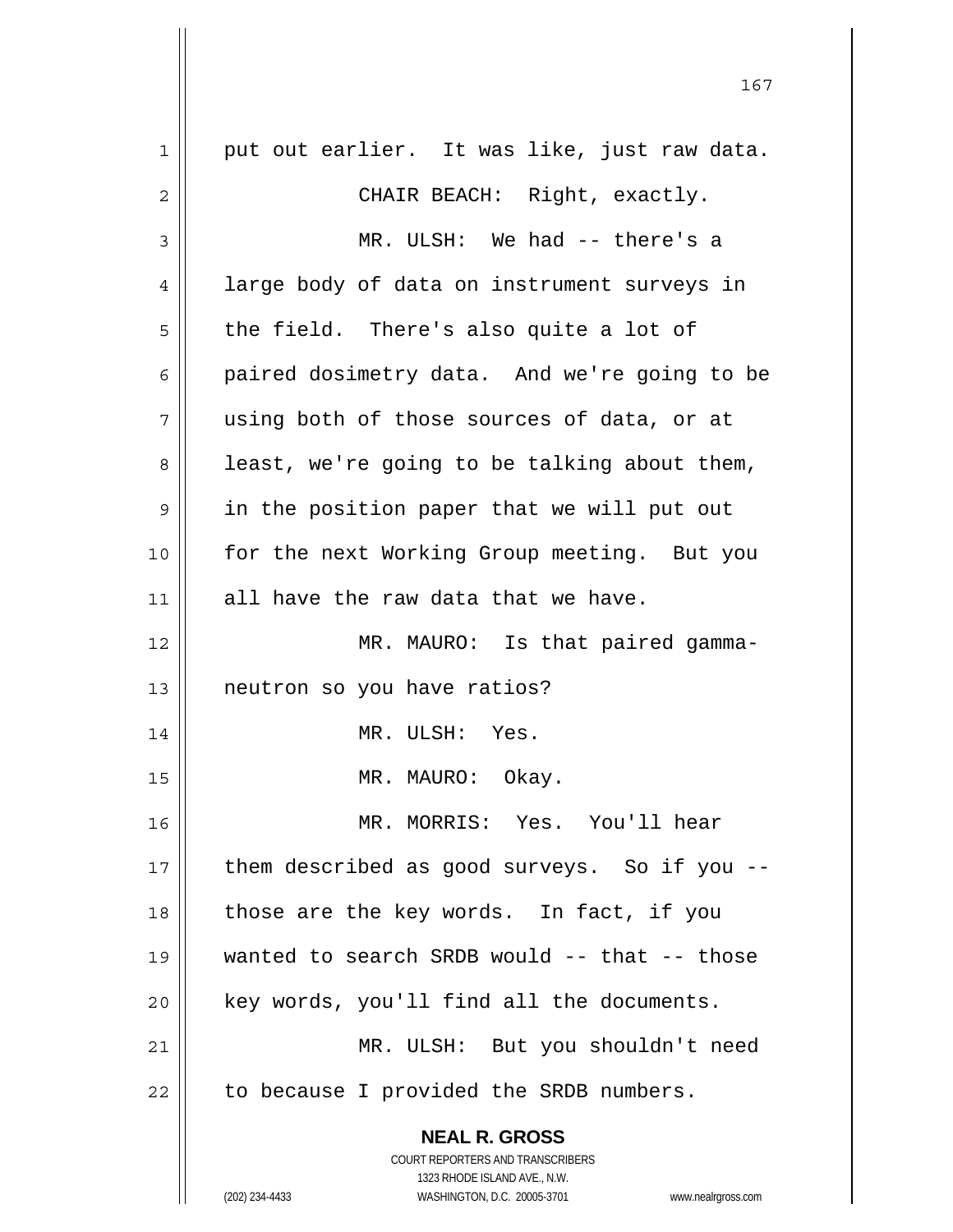**NEAL R. GROSS** COURT REPORTERS AND TRANSCRIBERS 1323 RHODE ISLAND AVE., N.W. (202) 234-4433 WASHINGTON, D.C. 20005-3701 www.nealrgross.com 1 || MR. MORRIS: But you shouldn't -- $2 \parallel$  but you shouldn't need to. That's right. 3 || CHAIR BEACH: Would it be 4 | beneficial to have a technical call, much 5 | like we're going to have on Issue 9 for this  $6 \parallel$  -- that item? 7 MR. ULSH: I think it would. I 8 | think it would. As soon as we put out our 9 paper, and give SC&A some time to, you know, 10 adjust it, it might benefit from a technical 11 -- an offline technical. 12 CHAIR BEACH: What's the time 13 | frame on the white paper? 14 MR. ULSH: Leo, do you have a time 15 || frame in mind? I'm thinking soon. 16 MR. FAUST: Well, it will be some  $17$  | time after the first of the year. 18 CHAIR BEACH: What? 19 || MR. ULSH: We'll talk, Leo. 20 CHAIR BEACH: I was thinking 21 | before Thanksgiving. 22 || MR. FAUST: I doubt that very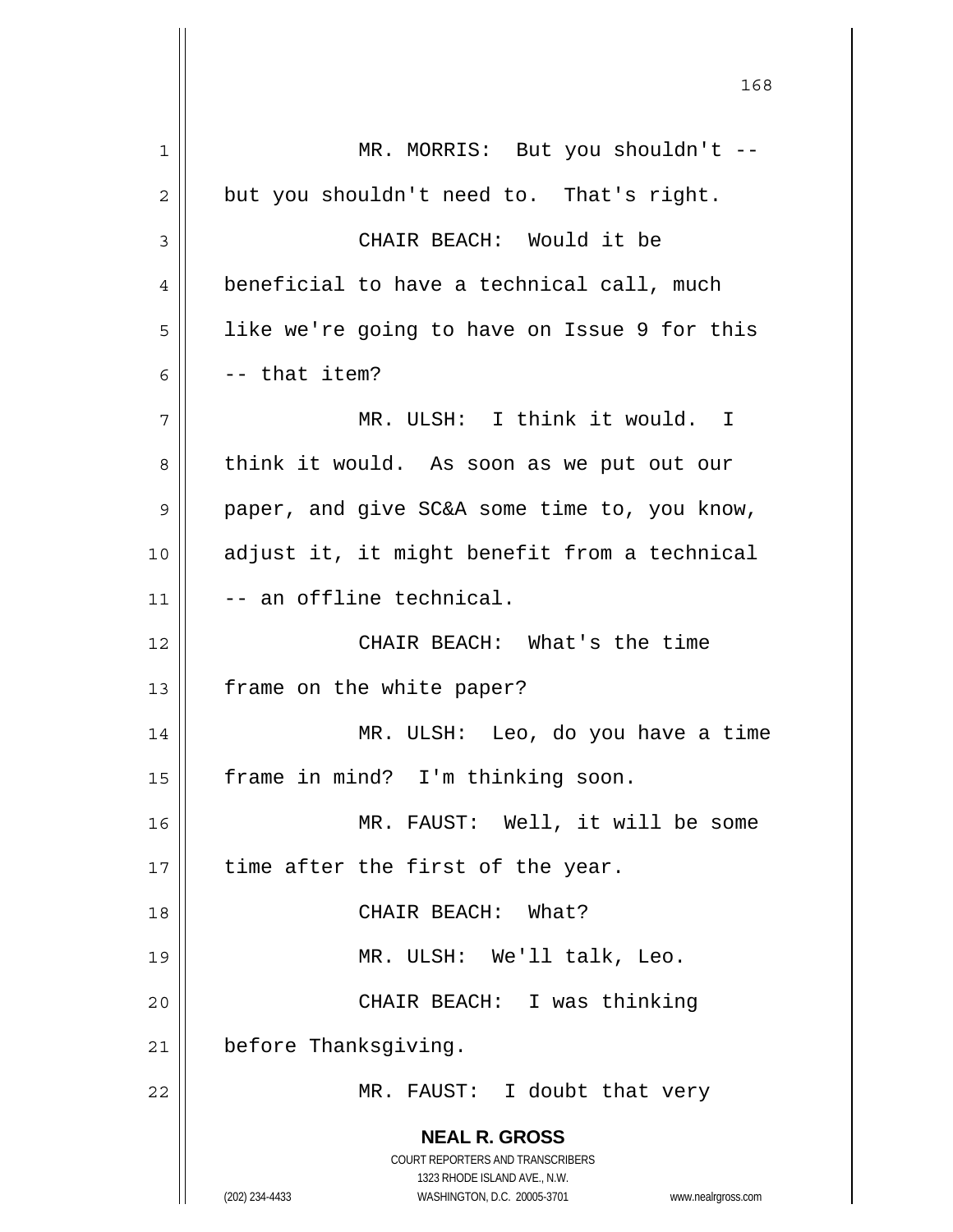**NEAL R. GROSS** COURT REPORTERS AND TRANSCRIBERS 1323 RHODE ISLAND AVE., N.W. (202) 234-4433 WASHINGTON, D.C. 20005-3701 www.nealrgross.com 169  $1 \parallel$  much. 2 MR. ULSH: We'll talk internally. 3 || MR. FAUST: I would think some time  $4 \parallel$  after the first of the year, perhaps before - $5 \parallel$  - I don't know when your next meeting is, but 6 | hopefully before that. 7 CHAIR BEACH: We haven't scheduled 8 it yet. 9 MR. FAUST: Make it late in the 10 year. 11 (Laughter.) 12 CHAIR BEACH: 2009? 13 || MR. ULSH: We'll talk, and get 14 | back to you with a proposed date. 15 CHAIR BEACH: We'll get back to  $16$  that. Okay. 17 || MR. MAURO: I would point out the 18 || paired neutron-photon measurements have been 19 invaluable on other venues when we're 20 | concerned about trying to reconstruct neutron 21 | doses with poor neutron film dosimetry, when  $22$  | you actually have data sets, where you have -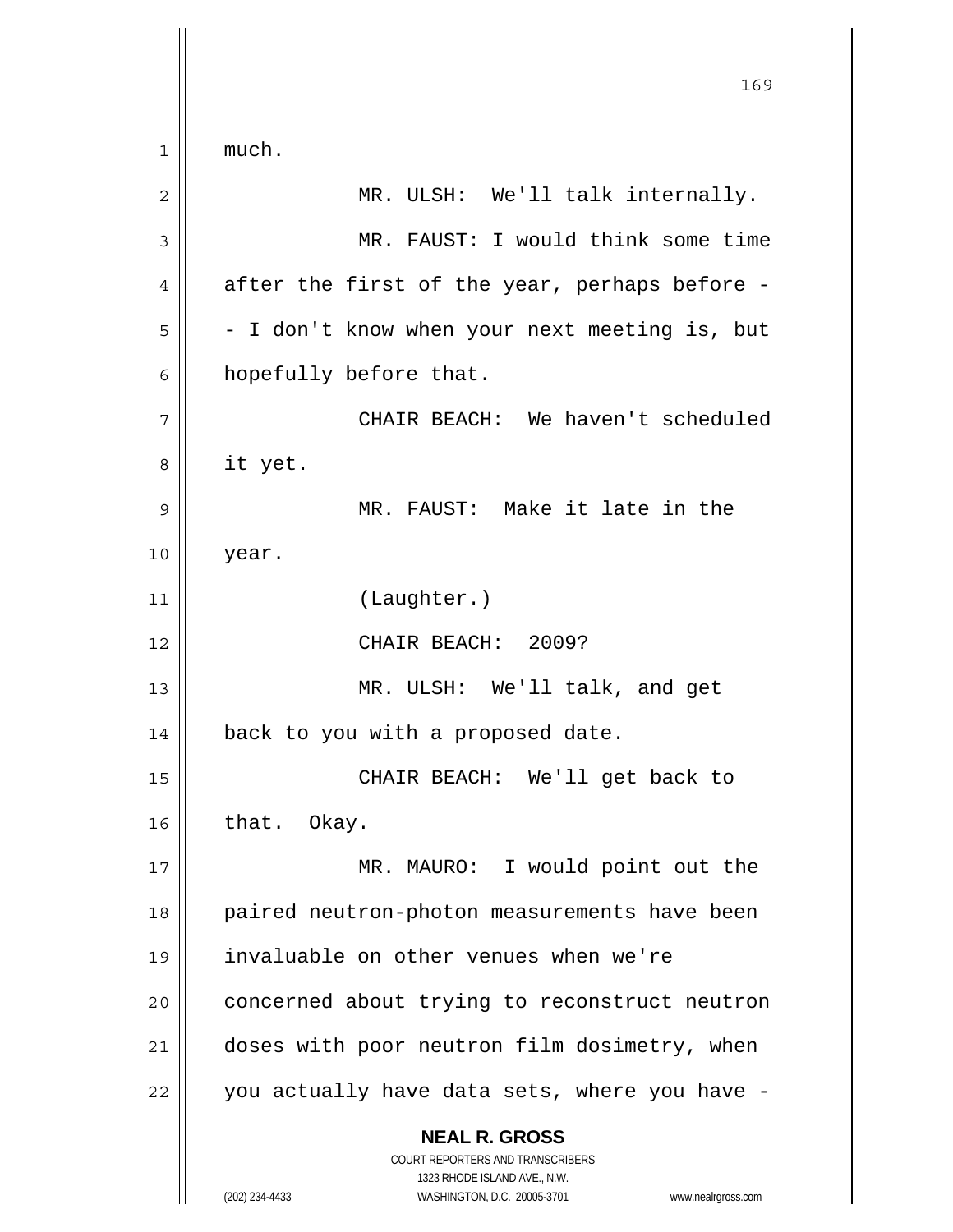| $\mathbf 1$ | - you know, whatever you have your detector.                                             |
|-------------|------------------------------------------------------------------------------------------|
| 2           | I think the photon, this is -- SC&A's                                                    |
| 3           | perspective is this is the good standard when                                            |
| 4           | you're looking for neutron to photon ratios,                                             |
| 5           | when you're going back -- when you have                                                  |
| 6           | significant limitations in your neutron                                                  |
| 7           | dosimetry.                                                                               |
| 8           | MR. ULSH: I agree in the                                                                 |
| 9           | situation where you have significant                                                     |
| 10          | limitations.                                                                             |
| 11          | MR. MAURO: Yes.                                                                          |
| 12          | MR. ULSH: We'll be talking about                                                         |
| 13          | that issue though, in the paper as well. And                                             |
| 14          | there is a significant body of good surveys                                              |
| 15          | that are out there. But we just wanted to                                                |
| 16          | get the raw data to everybody as soon as                                                 |
| 17          | possible, so that's in your hand. So, we'll                                              |
| 18          | be getting that out hopefully before the end                                             |
| 19          | of the year. But that's something Leo and I                                              |
| 20          | are going to have to arm wrestle about.                                                  |
| 21          | MR. MORRIS: There are literally                                                          |
| 22          | thousands and thousands of paired neutrons.                                              |
|             | <b>NEAL R. GROSS</b><br>COURT REPORTERS AND TRANSCRIBERS<br>1323 RHODE ISLAND AVE., N.W. |
|             | (202) 234-4433<br>WASHINGTON, D.C. 20005-3701<br>www.nealrgross.com                      |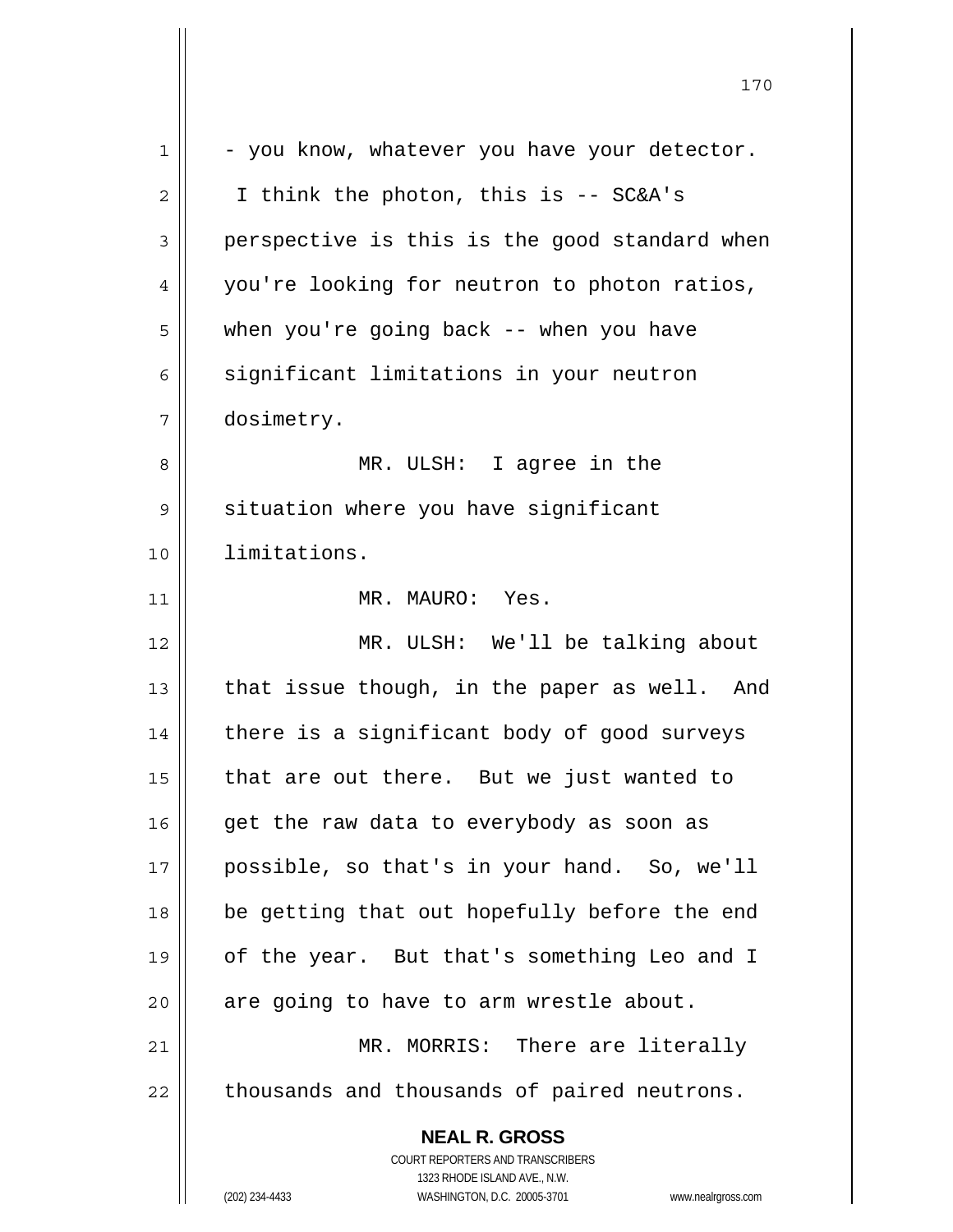1 || MR. MAURO: We just looked at them  $2 \parallel$  for Hanford and we're -- it was very helpful. MR. ULSH: The next body of raw 4 data that we put out was radon. But since we  $5 \parallel$  want  $-$ CHAIR BEACH: Before we do that -- MR. FITZGERALD: I want -- is Ron? CHAIR BEACH: Yes. MR. FITZGERALD: I want to see if Ron's on the phone. Ron? MR. BUCHANAN: Yes, I'm here. MR. FITZGERALD: Okay. Did you -- before you move on from neutrons, the neutron | data issue that you've been looking at, is | there any clarifying questions, or anything 16 you might want to bring up at this point? MR. BUCHANAN: Well, this is Ron 18 || Buchanan with SC&A and I've been working on the neutron issues at Mound. We understand || what you're saying now is -- are you saying  $\parallel$  that the neutron and gamma data -- I looked || briefly over that. And there's several

 **NEAL R. GROSS** COURT REPORTERS AND TRANSCRIBERS 1323 RHODE ISLAND AVE., N.W.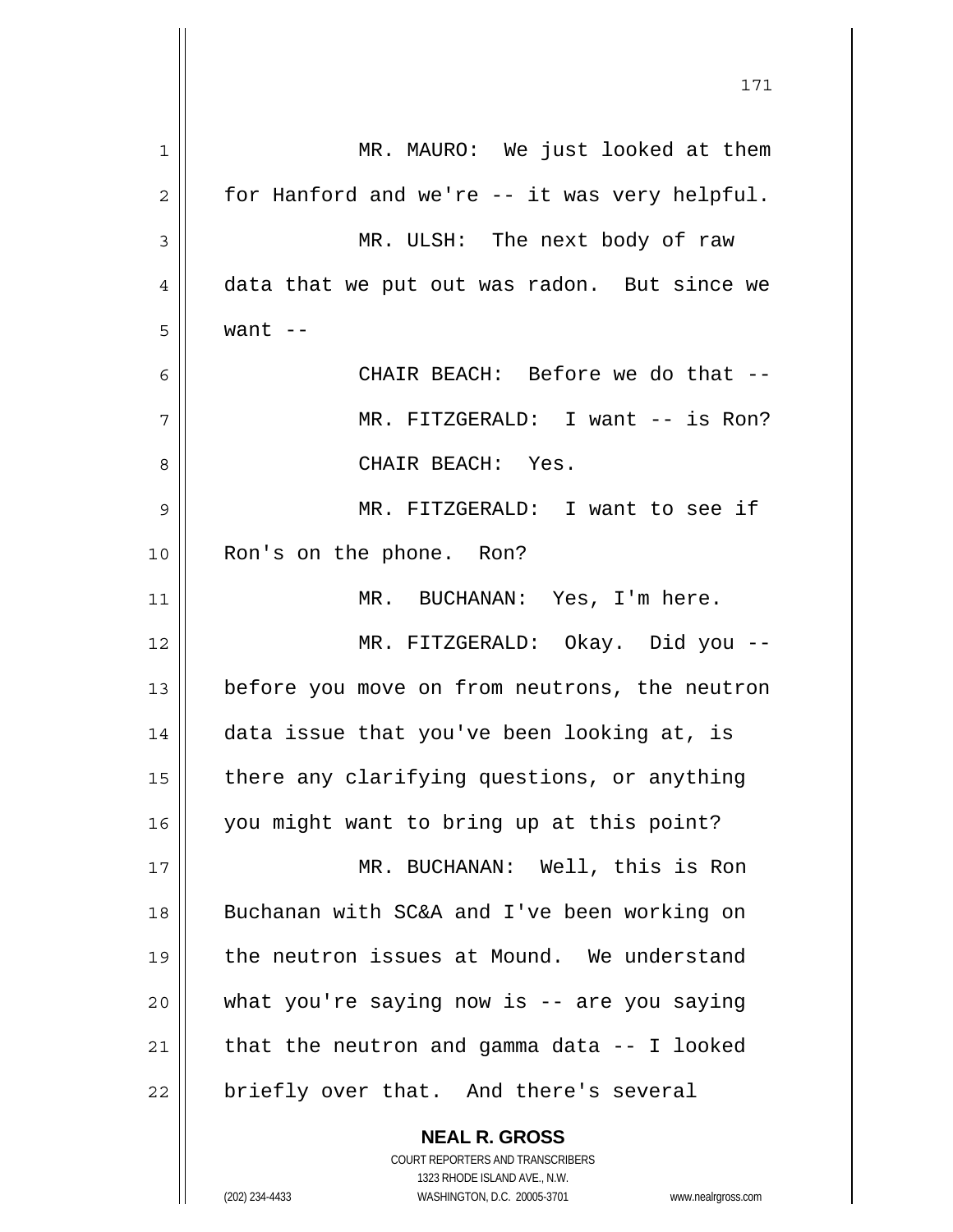| $\mathbf 1$ | thousand pages of pretty good survey data                |
|-------------|----------------------------------------------------------|
| 2           | there done with Rimbaud-type machines,                   |
| 3           | instruments.                                             |
| 4           | Are you proposing to use this just                       |
| 5           | for unmonitored workers, or are you proposing            |
| 6           | to use this to replace NTA film, or have you             |
| 7           | made that decision yet?                                  |
| 8           | MR. ULSH: We haven't made that                           |
| 9           | decision yet, Ron. But I think part of it is             |
| 10          | going to be where we have reliable personnel             |
| 11          | dosimetry. So, I'm talking about a person                |
| 12          | wearing an NTA film, and a person also                   |
| 13          | wearing a gamma -- beta-gamma film. That                 |
| 14          | would certainly be the first source of data              |
| 15          | that we would use.                                       |
| 16          | In order to do that, we have to                          |
| 17          | talk about limitations of the NTA film, in               |
| 18          | terms of Mound and whether or not that                   |
| 19          | presents us with problems in terms of the                |
| 20          | reliability of those measurements.<br>So,                |
| 21          | that's going to be part of our report,                   |
| 22          | considering potential issues with the NTA                |
|             | <b>NEAL R. GROSS</b><br>COURT REPORTERS AND TRANSCRIBERS |

1323 RHODE ISLAND AVE., N.W.

 $\prod$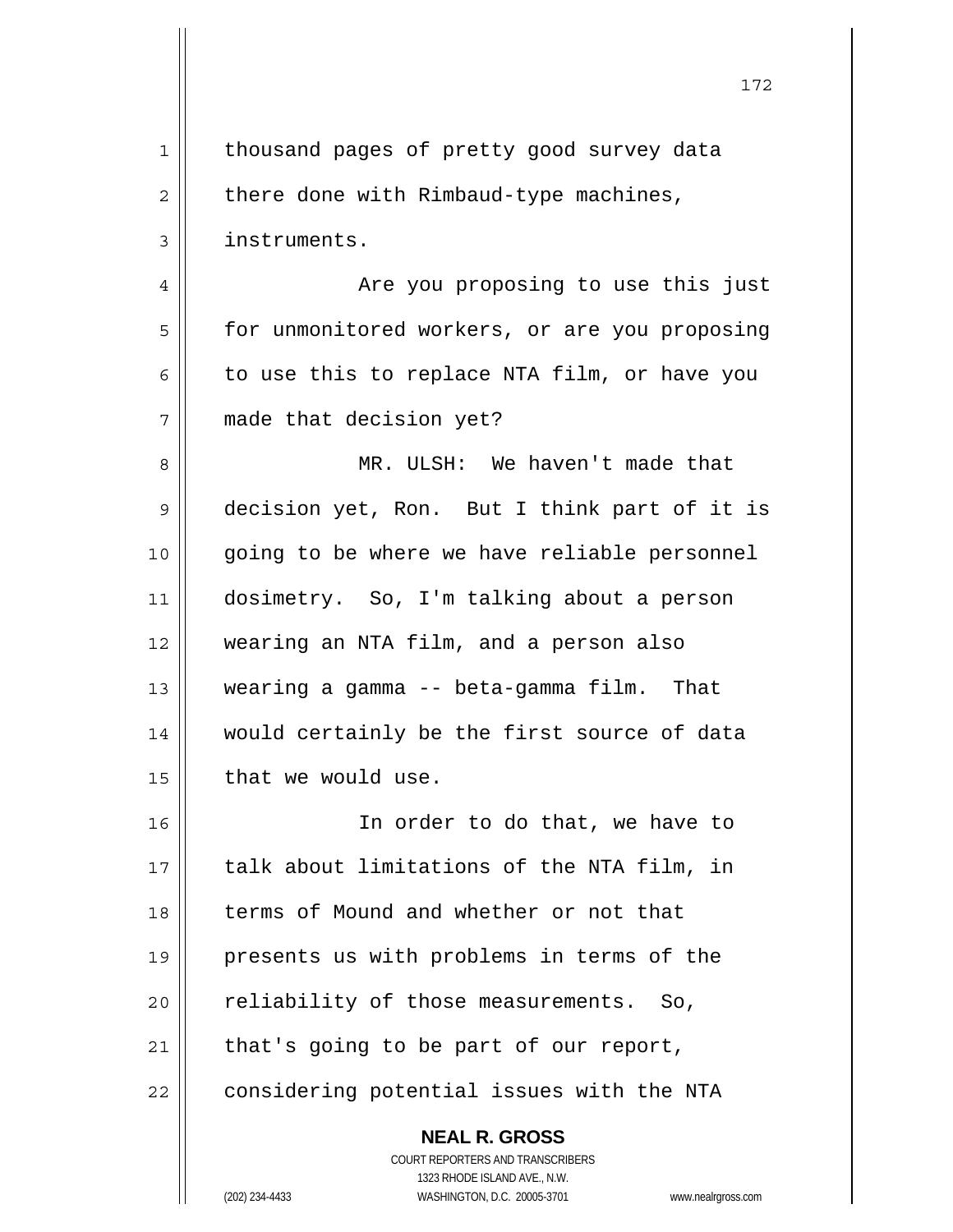| $\mathbf 1$    | film, and whether that does or does not                             |
|----------------|---------------------------------------------------------------------|
| $\overline{2}$ | prevent us from using that as the primary                           |
| 3              | source of neutron dose estimation.                                  |
| $\overline{4}$ | MR. BUCHANAN: Okay. So, that                                        |
| 5              | decision has not been made yet?                                     |
| 6              | MR. ULSH: Not finally. Although,                                    |
| 7              | I can tell you that we're leaning towards                           |
| 8              | using the NTA film results. But we still                            |
| 9              | have a lot of things to talk about on that in                       |
| 10             | terms of, you know, some of the issues that                         |
| 11             | have been discussed in previous meetings,                           |
| 12             | like, you know, fading on an NTA film, or how                       |
| 13             | much of the spectrum falls below the energy                         |
| 14             | threshold for the NTA film. Those are issues                        |
| 15             | that we will address in that report.                                |
| 16             | MR. BUCHANAN: Okay. That's where                                    |
| 17             | SC&A is standing at that time, is the energy                        |
| 18             | ratio and the fading as opposed to the                              |
| 19             | workplace neutron energy spectrum.                                  |
| 20             | MR. ULSH: Right. We're aware                                        |
| 21             | that those are issues that are of interest.                         |
| 22             | So, we will be addressing them.                                     |
|                | <b>NEAL R. GROSS</b>                                                |
|                | COURT REPORTERS AND TRANSCRIBERS                                    |
|                | 1323 RHODE ISLAND AVE., N.W.                                        |
|                | (202) 234-4433<br>WASHINGTON, D.C. 20005-3701<br>www.nealrgross.com |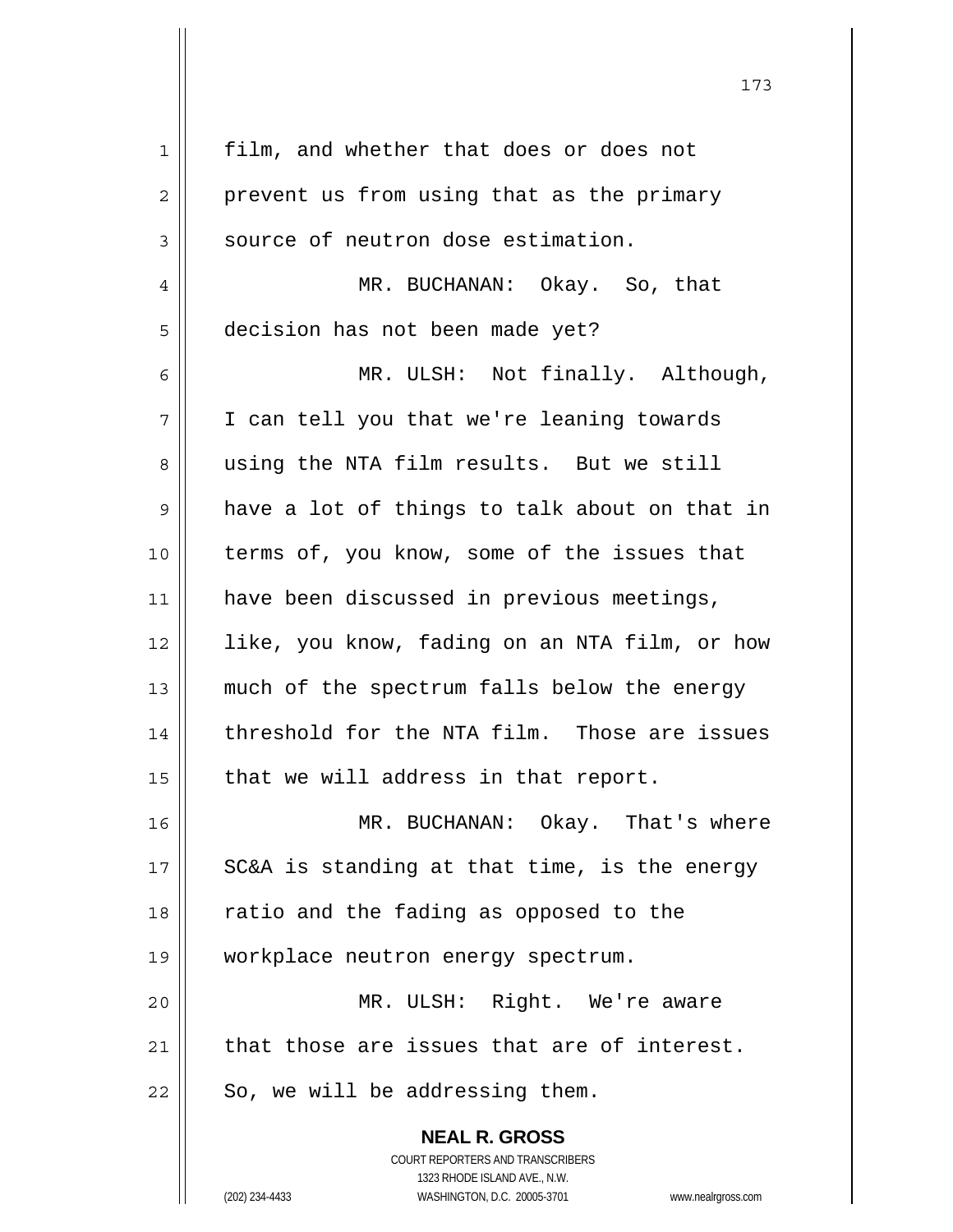|    | 174                                          |
|----|----------------------------------------------|
| 1  | MR. BUCHANAN: Okay. Thank you.               |
| 2  | MR. FITZGERALD: Radon?                       |
| 3  | MR. ULSH: Okay. It's pretty                  |
| 4  | simple on radon. Same kind of thing. We are  |
| 5  | preparing a white paper and that will be     |
| 6  | ready in advance of the next Working Group   |
| 7  | meeting. In the meantime, we have provided a |
| 8  | list of documents in the SRDB. They are      |
| 9  | health physics progress reports that provide |
| 10 | radon data in them.                          |
| 11 | We have those progress reports up            |
| 12 | through the 50s. I think that's as far as it |
| 13 | goes. We have not yet located the documents  |
| 14 | for the 60s. But we're looking for those. I  |
| 15 | suspect that they exist, we'll just have to  |
| 16 | get them redacted. That's my suspicion.      |
| 17 | MR. FITZGERALD: Yes. The                     |
| 18 | question I have on that, you know, we talked |
| 19 | about the one or two thousand data points,   |
| 20 | which I think really changes the issue from  |
| 21 | where it was before. Which, you know, we had |
| 22 | this sort of one graph sample that was taken |
|    | <b>NEAL R. GROSS</b>                         |

 COURT REPORTERS AND TRANSCRIBERS 1323 RHODE ISLAND AVE., N.W. (202) 234-4433 WASHINGTON, D.C. 20005-3701 www.nealrgross.com

 $\mathsf{I}$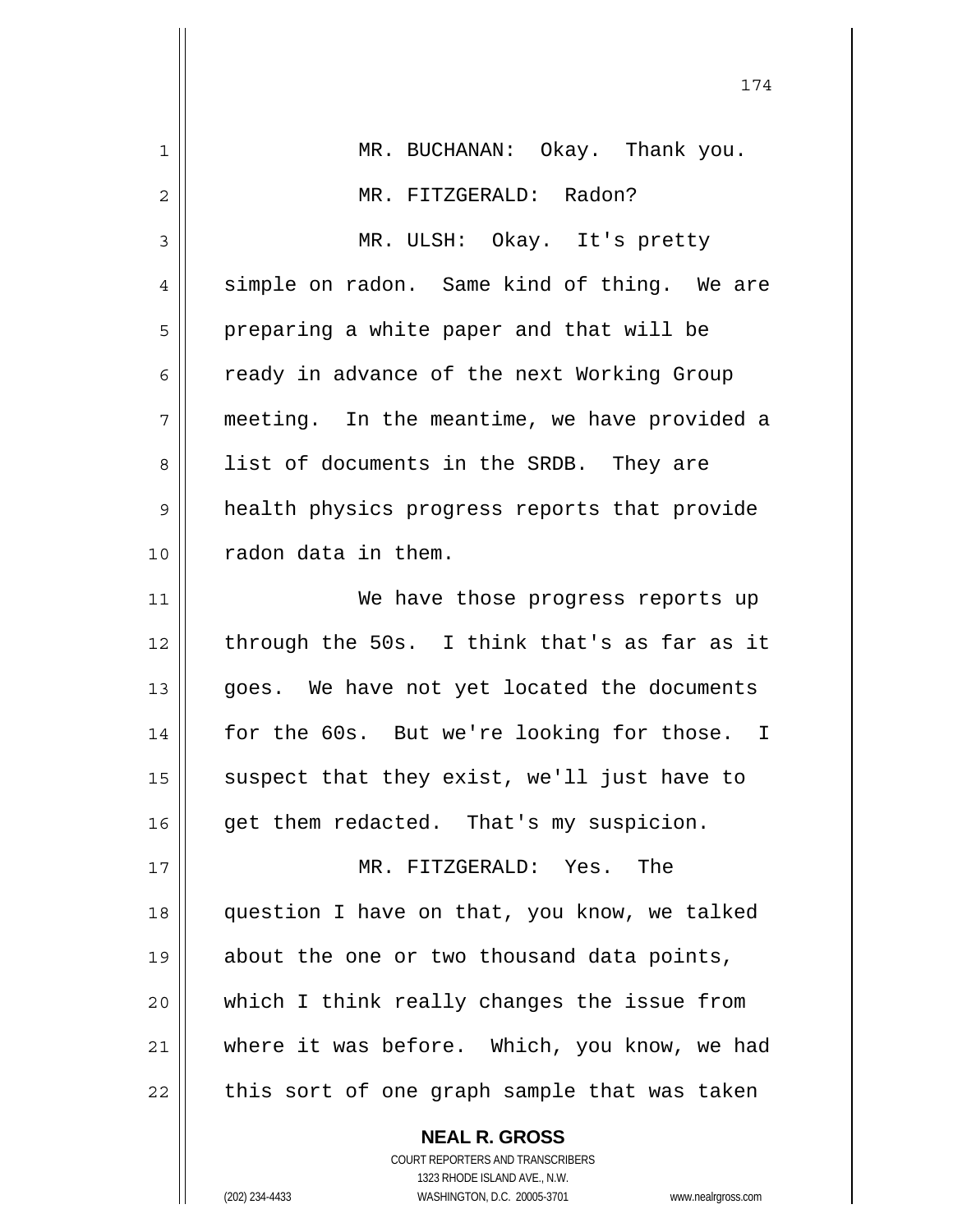| 1  | in 1980. But these values, having taken a     |
|----|-----------------------------------------------|
| 2  | quick look, seem to be in the R building      |
| 3  | either prior to or during the D&D of the old  |
| 4  | cave. So, this is sort of contemporaneous     |
| 5  | with what they were doing with the old cave   |
| 6  | to you know, go ahead and cap that and all    |
| 7  | that.                                         |
| 8  | And then in the early 60s, they               |
| 9  | went ahead and built SW over that, you know,  |
| 10 | over that. Which led to the ultimate, sort    |
| 11 | of problem, that we were talking about, which |
| 12 | seemed to be the exhalation of the radon into |
| 13 | SW and to some extent R, but mostly SW.<br>I. |
| 14 | guess I'm having a hard time, maybe you can   |
| 15 | help me on that.                              |
| 16 | The relevance of these                        |
| 17 | measurements in the R building, different     |
| 18 | rooms in the R building, presumably from      |
| 19 | residual contamination, perhaps the old cave, |
| 20 | you know, from the old cave going into the R  |
| 21 | building. But how that would relate to a      |
| 22 | source term that would have come from an      |
|    |                                               |

 **NEAL R. GROSS** COURT REPORTERS AND TRANSCRIBERS 1323 RHODE ISLAND AVE., N.W.

(202) 234-4433 WASHINGTON, D.C. 20005-3701 www.nealrgross.com

 $\mathsf{II}$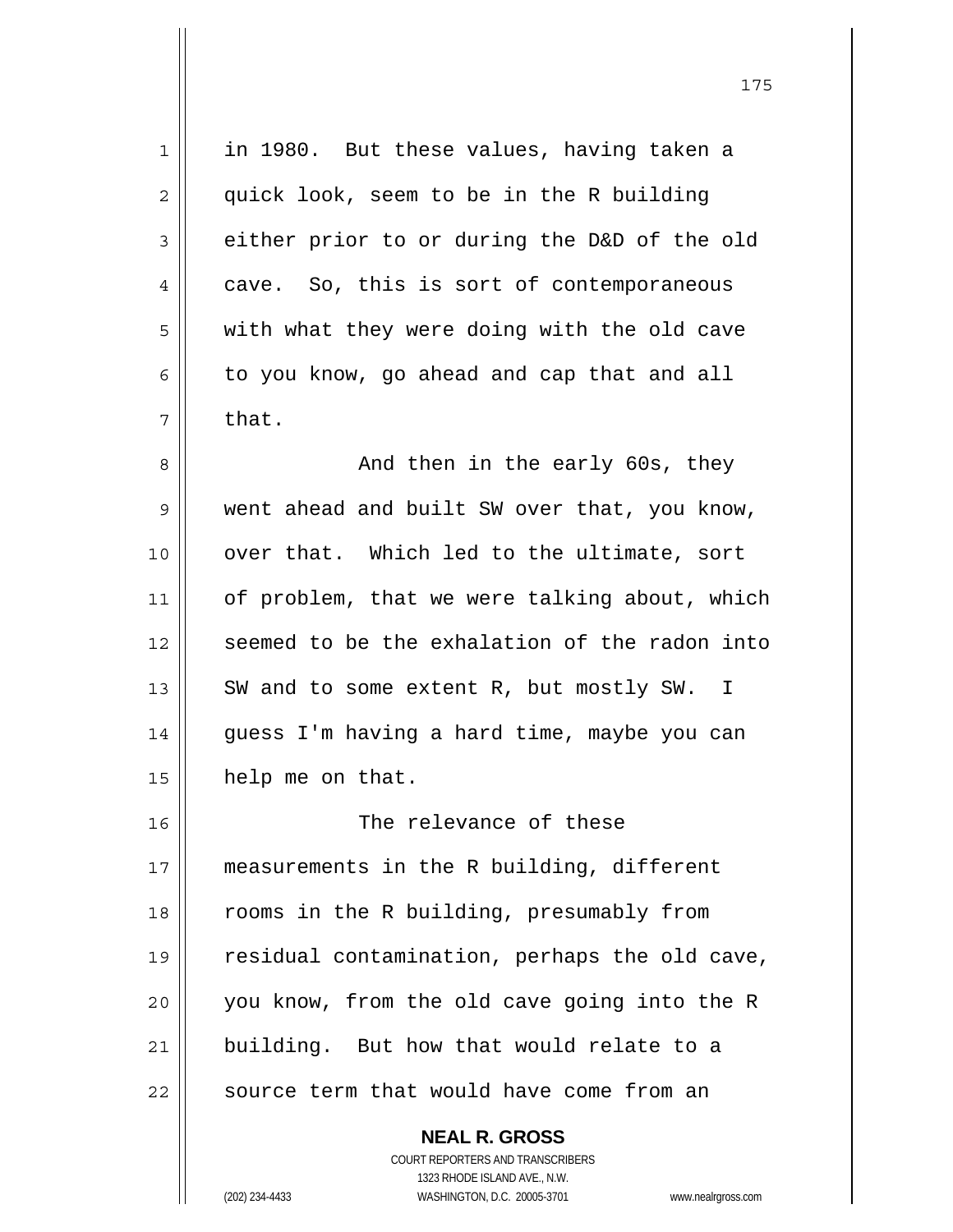| 1  | enclosed, fairly hot source of radium that                          |
|----|---------------------------------------------------------------------|
| 2  | had a concrete cap, that you know, had a                            |
| 3  | conduit into the overlying building, which                          |
| 4  | was negatively pressured. Which seems to                            |
| 5  | present sort of a perfect storm, if you're                          |
| 6  | trying to you know, come up with a radon                            |
| 7  | problem, is to build a building over top of a                       |
| 8  | radium source, and then have it capped, and                         |
| 9  | then have a you know, a pipeline or a conduit                       |
| 10 | into the overlying building.                                        |
| 11 | And they were seeing, I guess, the                                  |
| 12 | higher levels coming from that source. I                            |
| 13 | don't know how those measurements in the R                          |
| 14 | building in the 50s, relate to the presumably                       |
| 15 | concentrated values that resulted in the                            |
| 16 | buried cave, and then coming into the SW. I                         |
| 17 | realize that they're all radon measurements.                        |
| 18 | But I'm not sure how --                                             |
| 19 | MR. STEWART: First of all, the R                                    |
| 20 | building and the SW building were sampled.                          |
| 21 | And the SW building is -- was not in fact                           |
| 22 | built over the cave. It was actually room                           |
|    | <b>NEAL R. GROSS</b>                                                |
|    | COURT REPORTERS AND TRANSCRIBERS                                    |
|    | 1323 RHODE ISLAND AVE., N.W.                                        |
|    | (202) 234-4433<br>WASHINGTON, D.C. 20005-3701<br>www.nealrgross.com |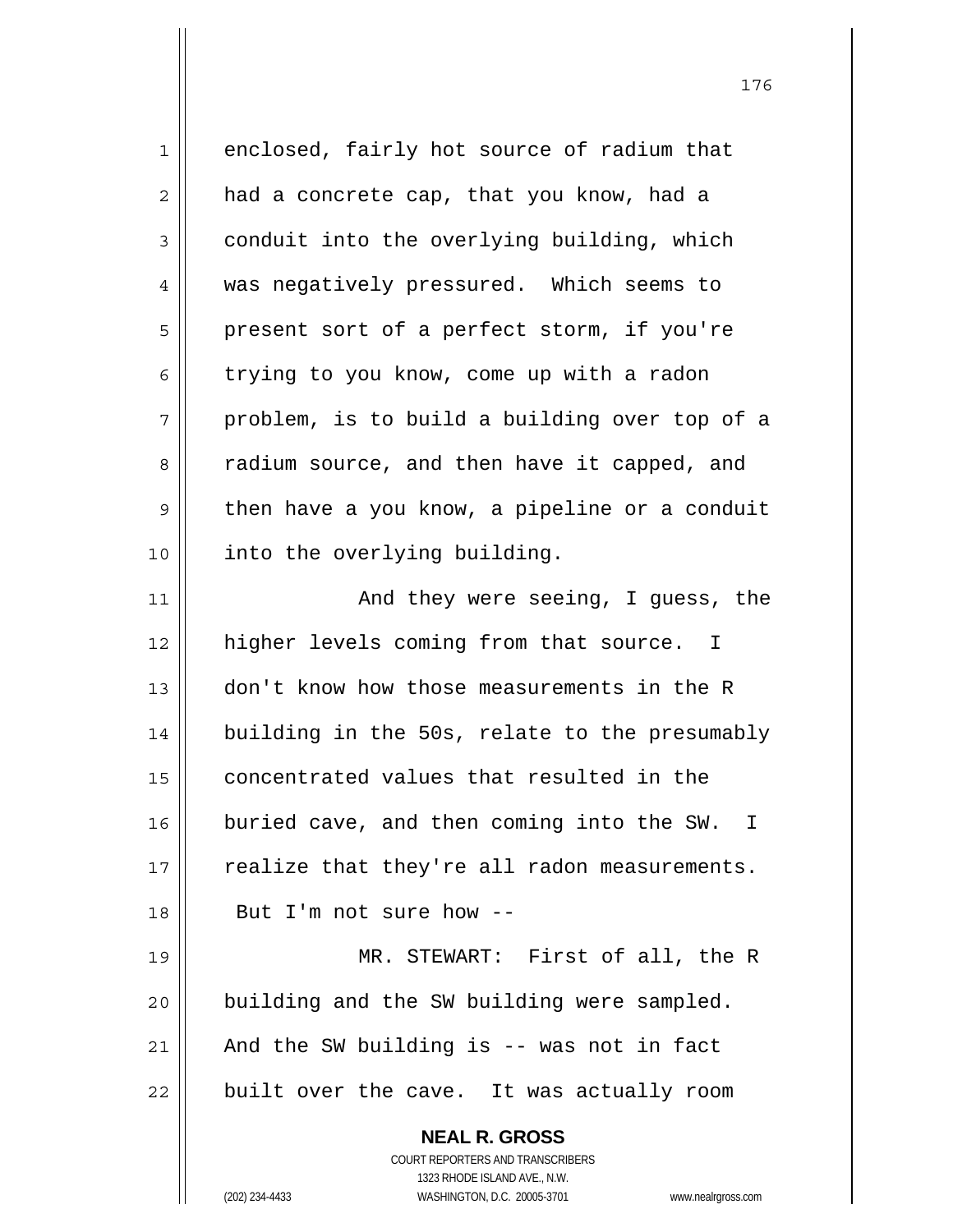$1 \parallel$  SW1 of the -- the cave was actually in room  $2 \parallel$  SW1. And what they did in fact, just raised  $3 \parallel$  the level of the floor about three or four --4 || and built a new room over that. 5 || Solomand we have measurements from that 6 later I think, `79, `80, `81, and `82, in  $7 \parallel$  that time frame. Our reasoning is that it's 8 || quite obvious from the documentation, even in 9 || the 40s, that the processors knew they were 10 || going to have a big problem with short-lived 11 || alpha emitters as a result of this work. 12 We're not going to estimate a dose. We're 13 | going to estimate a maximum dose. And we  $14$  | figure a great place to tell is during the 15 || process period of the activity in the cave. 16 We can't imagine a dose higher than that. 17 MR. FITZGERALD: I guess that's 18 what I'm trying to figure out. Because in -- 19 I guess talking to Jenkins and folks that did  $20$  | the monitoring, I think their concern was  $21$  that the circumstances with the cap on the  $22$  | old cave area, and the concentration of, I

 **NEAL R. GROSS**

 COURT REPORTERS AND TRANSCRIBERS 1323 RHODE ISLAND AVE., N.W. (202) 234-4433 WASHINGTON, D.C. 20005-3701 www.nealrgross.com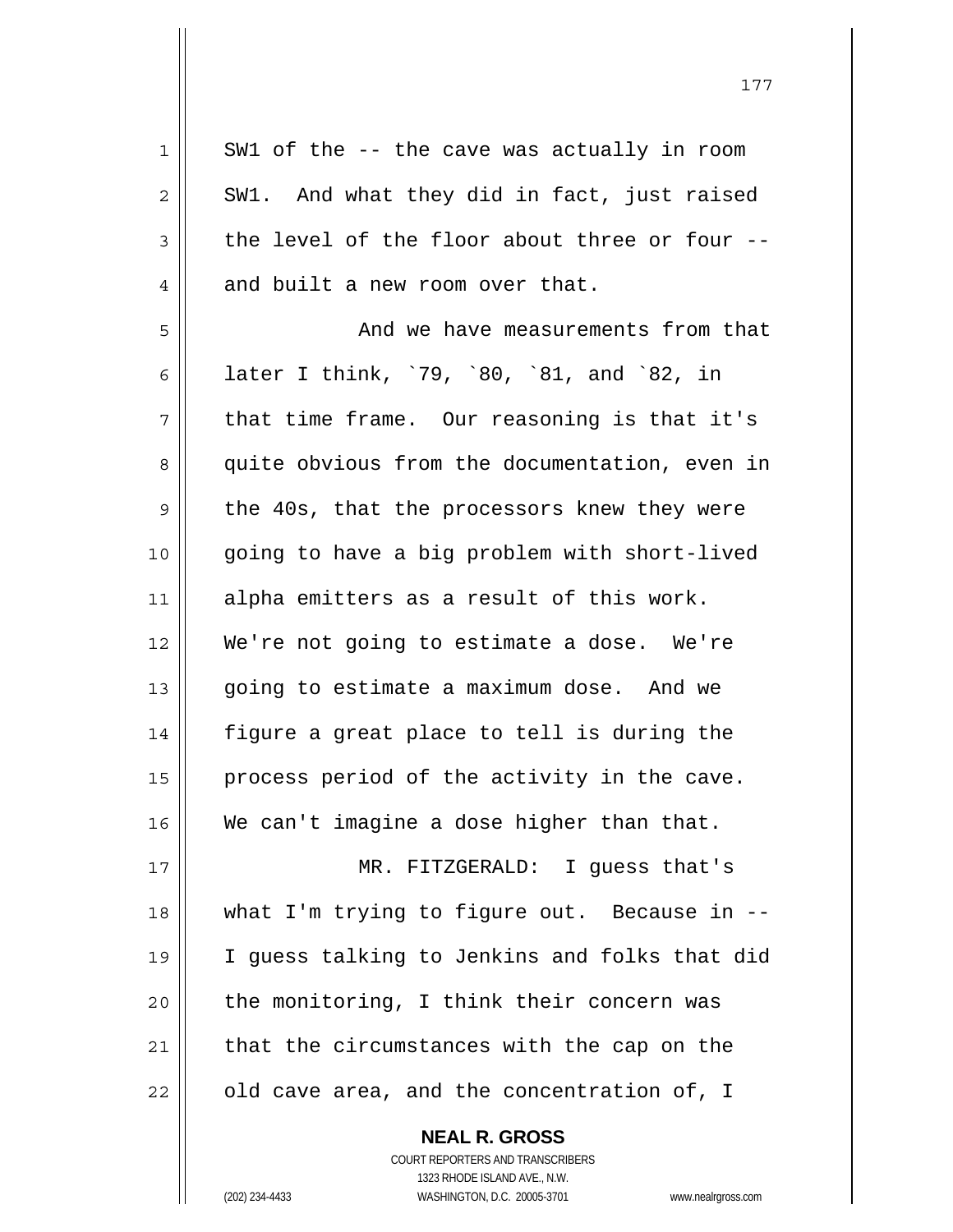| 1  | guess, radon in that space, and then the                 |
|----|----------------------------------------------------------|
| 2  | exhalation through that rather narrow                    |
| 3  | conduit, whatever it was, served a little                |
| 4  | seam in the floor into the building, was                 |
| 5  | pretty unique in the sense that it was almost            |
| 6  | a perfect radon machine in a sense.                      |
| 7  | I was just trying to figure out if                       |
| 8  | in fact the, you know, the room measurements,            |
| 9  | while the cave might have specific                       |
| 10 | contaminations, of course in the 50s before              |
| 11 | the D&D, whether that would be bounding of               |
| 12 | that circumstance or not.                                |
| 13 | MR. STEWART: Well, in fact, there                        |
| 14 | are results from the entire operational                  |
| 15 | period of the cave in operation. And there               |
| 16 | is a variety of ways of looking at it. You               |
| 17 | can take the maximum radon result from that              |
| 18 | operation period, and you can make that a                |
| 19 | maximum dose. You can also take, okay, this              |
| 20 | is what it was when it was remediated --                 |
| 21 | MR. FITZGERALD: Right.                                   |
| 22 | MR. STEWART: -- and make that a                          |
|    | <b>NEAL R. GROSS</b><br>COURT REPORTERS AND TRANSCRIBERS |

1323 RHODE ISLAND AVE., N.W.

 $\mathsf{II}$ 

(202) 234-4433 WASHINGTON, D.C. 20005-3701 www.nealrgross.com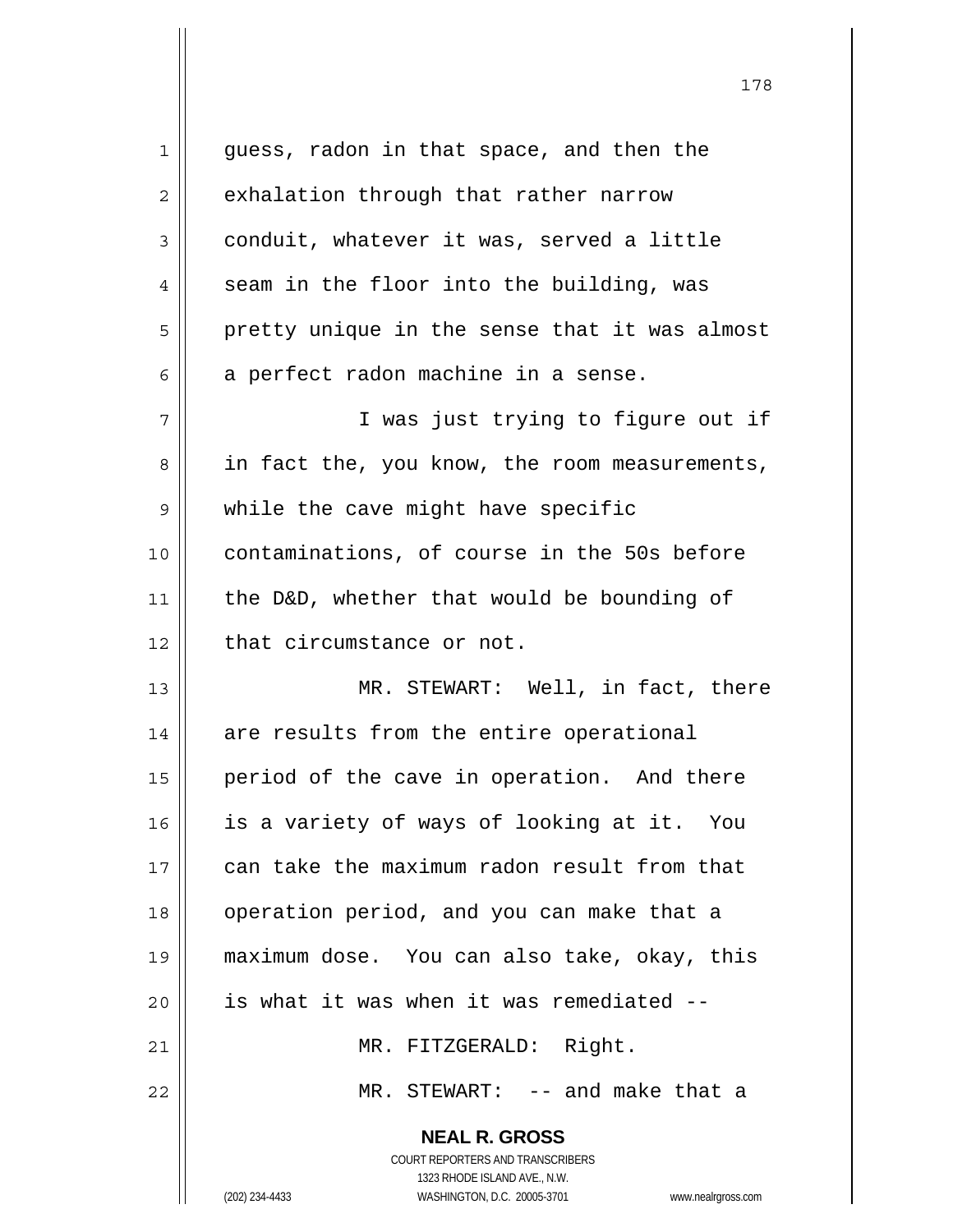| $\mathbf{1}$   | maximum dose. And I've always had a little                          |
|----------------|---------------------------------------------------------------------|
| 2              | trouble with the concept of a maximum dose,                         |
| $\mathfrak{Z}$ | but it's clear to me in doing some looks at                         |
| 4              | these things that a very small amount of                            |
| 5              | radon can be considered in a maximum dose in                        |
| 6              | a results -- in -- can I talk about this?                           |
| 7              | MR. ULSH: Sure, go ahead.                                           |
| 8              | MR. STEWART: Results in a                                           |
| 9              | compensable case based on radon alone, or                           |
| 10             | part of a year of exposure. It does not take                        |
| 11             | much radon. Current value of the GPD, that                          |
| 12             | they assign as the relevant, for R building                         |
| 13             | or SW building, is eight and a half working                         |
| 14             | level months. If you give someone that for a                        |
| 15             | year, most lung cancers are going to be                             |
| 16             | compensable wholly on that. And if you want                         |
| 17             | to throw in Plutonium-238 or Polonium, you're                       |
| 18             | only -- it's like being pregnant. You're                            |
| 19             | only so compensable.                                                |
| 20             | So, you know, we can put a bigger                                   |
| 21             | number in there. And we've got some pretty                          |
| 22             | big numbers from these short-lived alpha                            |
|                | <b>NEAL R. GROSS</b>                                                |
|                | <b>COURT REPORTERS AND TRANSCRIBERS</b>                             |
|                | 1323 RHODE ISLAND AVE., N.W.                                        |
|                | (202) 234-4433<br>WASHINGTON, D.C. 20005-3701<br>www.nealrgross.com |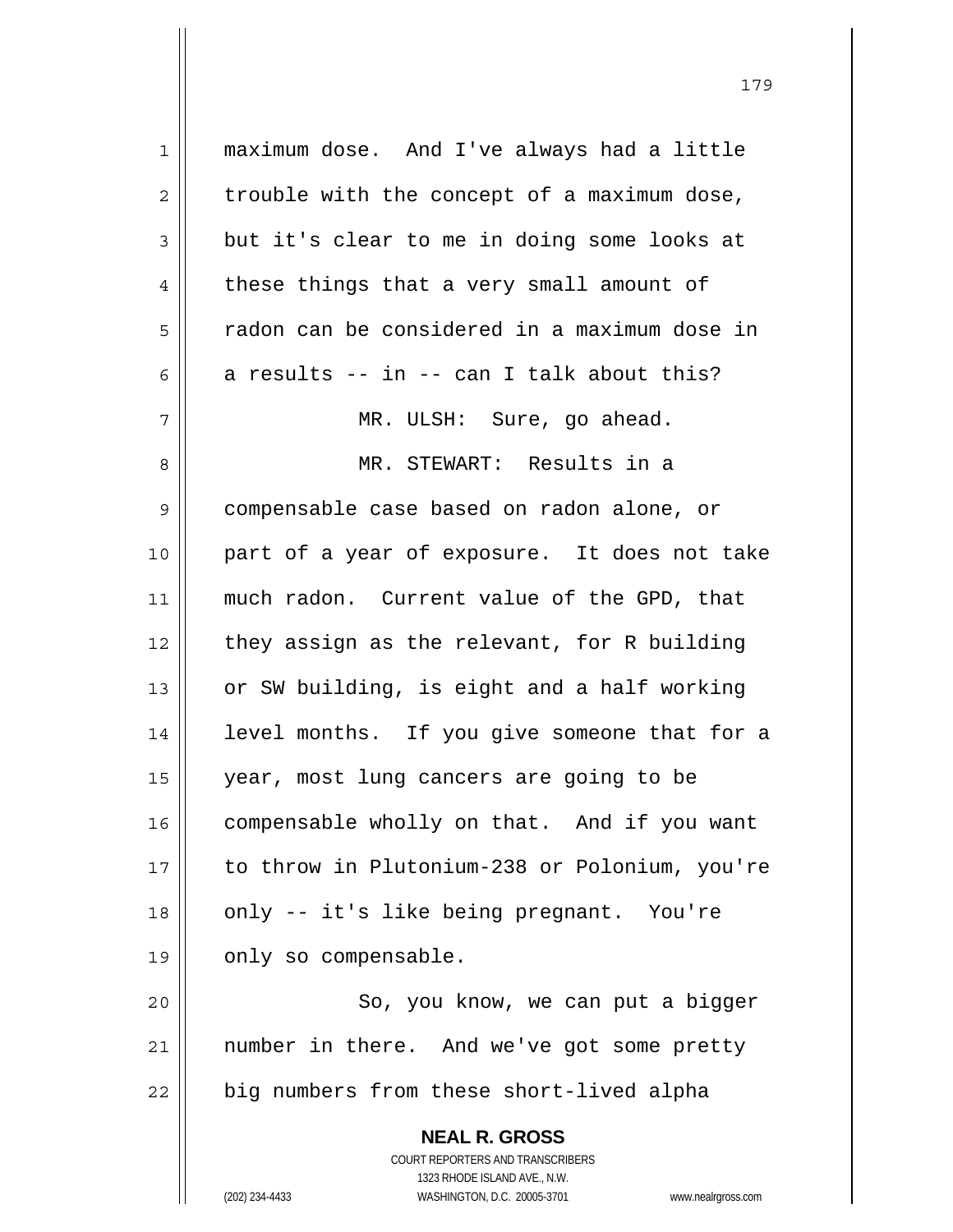**NEAL R. GROSS** 1 products in the 50s. So, we are going to go  $2 \parallel$  look at those, find out what best big number  $3 \parallel$  to put in there was, and call that a maximum 4 dose. We don't -- we cannot characterize in 5 detail because there simply is no data to  $6 \parallel$  calculate an accurate radon dose for those  $7 \parallel$  people between `58 and  $-$ 8 || MR. FITZGERALD: And that's kind  $9 \parallel$  of where that's coming from. Because in a 10 way, this is a surrogate data from the 11  $\parallel$  standpoint of the site, a surrogate data from 12 different time frame, different set -- 13 MR. STEWART: Yes. 14 || MR. FITZGERALD: -- of 15 operational circumstances, even through it's 16  $\parallel$  still the old cave. And I was just trying, 17 || you know, to figure out is this commensurate 18 in terms of characterization. And I guess 19 without knowing what the you know, what the 20 | actual measurements were in some of these 21 || areas during that later time frame, you are  $22$  | kind of guessing and trying to say, well, can

180

 1323 RHODE ISLAND AVE., N.W. (202) 234-4433 WASHINGTON, D.C. 20005-3701 www.nealrgross.com

COURT REPORTERS AND TRANSCRIBERS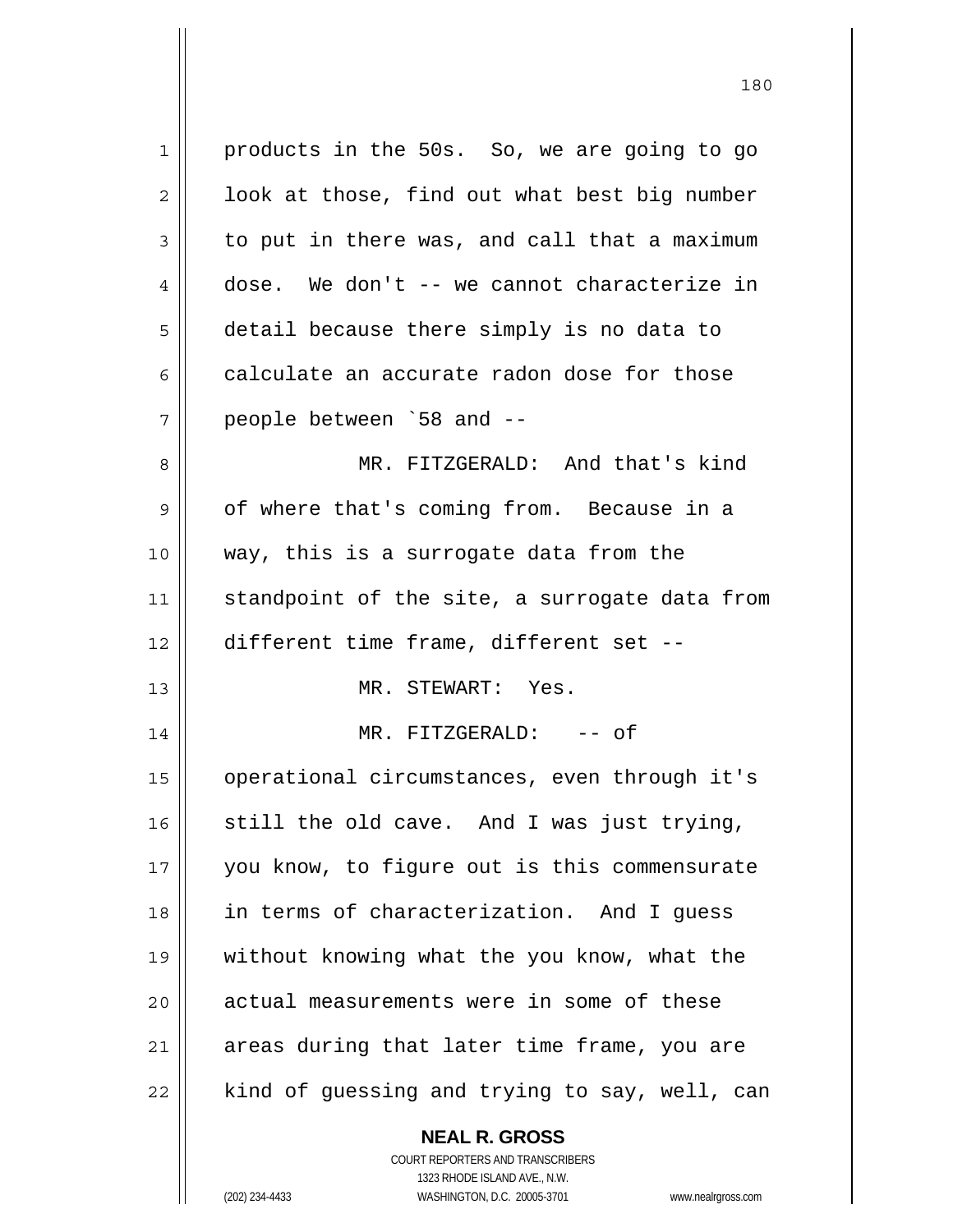**NEAL R. GROSS** COURT REPORTERS AND TRANSCRIBERS 1323 RHODE ISLAND AVE., N.W. 1 || we pick a scenario where it's -- you know, as 2 || you were just saying. It's pretty high, it's  $3 \parallel$  not likely, but without a way to do it, not  $4 \parallel$  likely to be higher than that in these 5 | overlying buildings. 6 MR. ULSH: Also keep in mind, Joe,  $7 \parallel$  that we've not yet retrieved the health 8 || physics progress reports for the 60s. 9 MR. FITZGERALD: For the later,  $10$  | yes. 11 || MR. ULSH: If they follow the same 12 format as the earlier health physics progress 13 || reports, there are radon measurements in 14 there. But we don't know that until we get 15 | those reports. 16 MR. FITZGERALD: Yes. I think 17 || that's going to be very instructive. Because  $18$  || once the whole gate is capped and SW is  $-$ -19  $\parallel$  they raised the floor and all that, I think  $20$  | that would be a lot more indicative, I quess. 21 MR. STEWART: Yes. We could  $22$  | assign them year by year, and certainly, when

181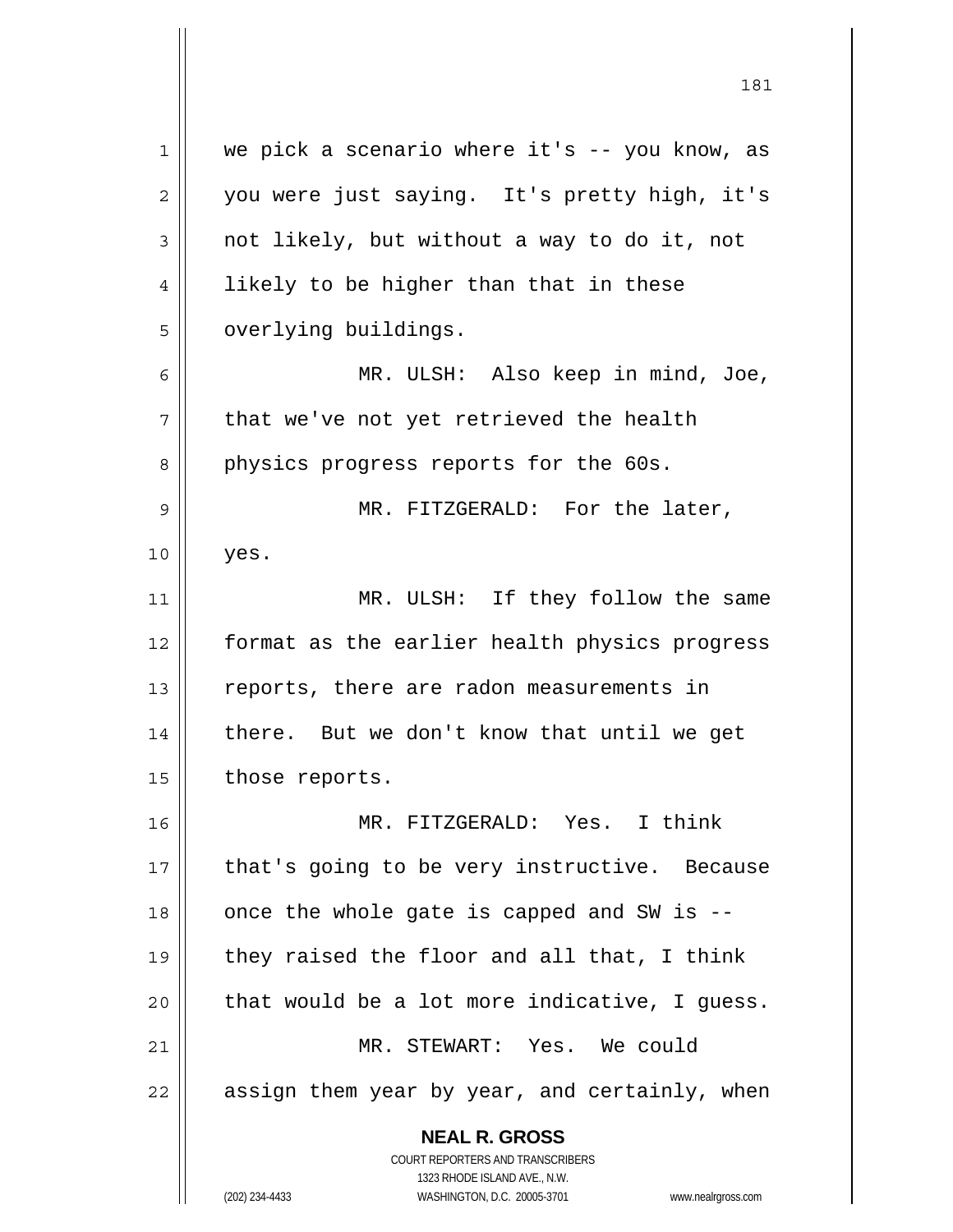| 1  | we look at it, it would make more sense from  |
|----|-----------------------------------------------|
| 2  | a dosing point of view. More accurate dose    |
| 3  | reconstruction.                               |
| 4  | MR. FITZGERALD: Right.                        |
| 5  | MR. STEWART: But not necessarily              |
| 6  | a higher dose.                                |
| 7  | MR. FITZGERALD: Yes. And I guess              |
| 8  | the reason this has been a salient question   |
| 9  | for us is that you know, interviewing Jenkins |
| 10 | and looking at this issue, this all came up   |
| 11 | because they were picking up lung alphas      |
| 12 | that, you know, that were pretty high. And    |
| 13 | they were thinking they had a plutonium       |
| 14 | issue, when the back track turned out it      |
| 15 | wasn't plutonium at all; it was radon.        |
| 16 | So they would actually have been              |
| 17 | able to see it in in vivo counts, which       |
| 18 | suggests it was fairly hefty. And you would   |
| 19 | have to say, whoever was in SW19, or adjacent |
| 20 | buildings, were probably getting this dose    |
| 21 | you were talking about, which is a hell of a  |
| 22 | dose.                                         |
|    | <b>NEAL R. GROSS</b>                          |

 COURT REPORTERS AND TRANSCRIBERS 1323 RHODE ISLAND AVE., N.W. (202) 234-4433 WASHINGTON, D.C. 20005-3701 www.nealrgross.com

 $\mathbf{I}$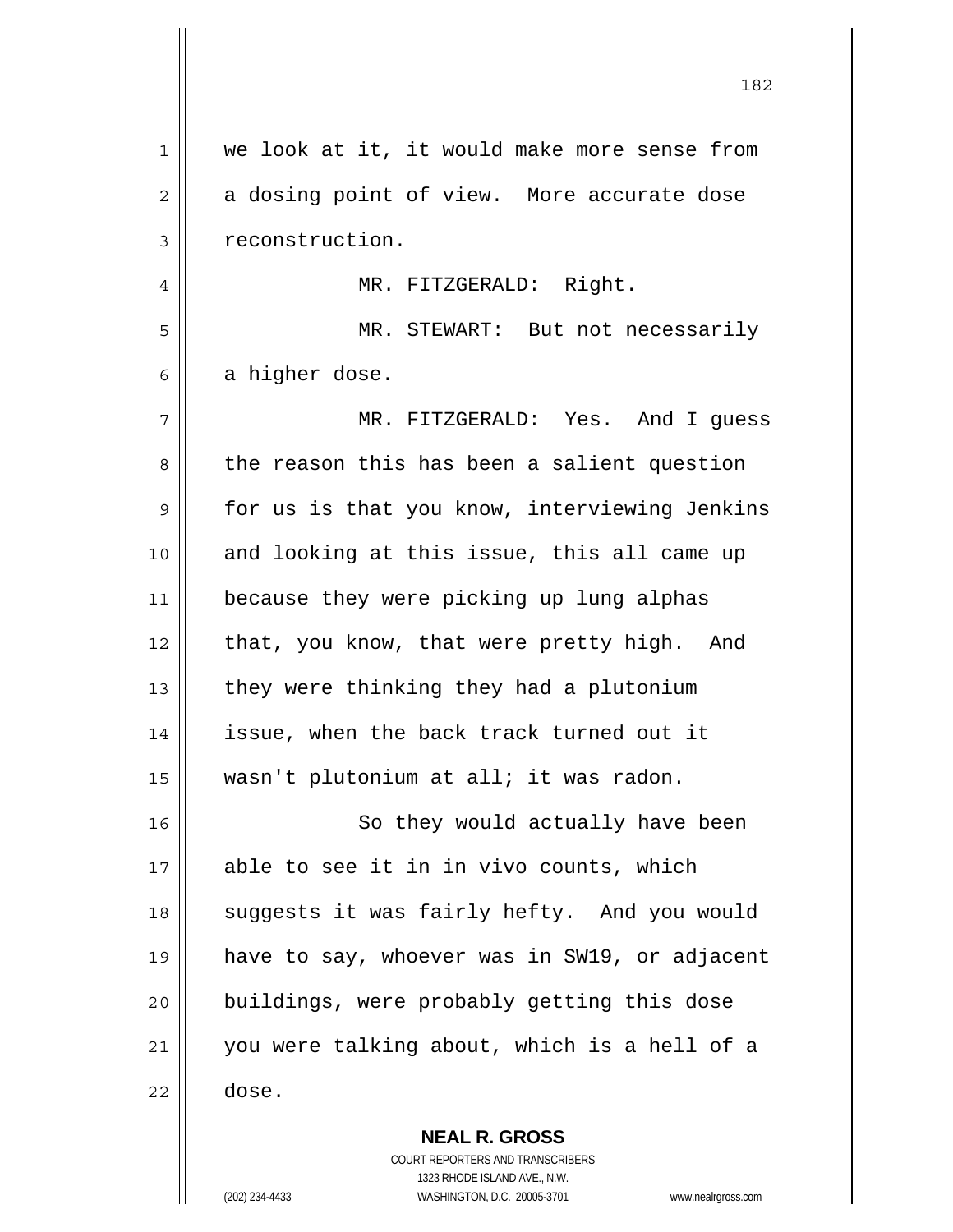| $\mathbf 1$ | MR. STEWART: I believe those                  |
|-------------|-----------------------------------------------|
| 2           | current values are reflected, those values    |
| 3           | are reflected in current technical basis      |
| 4           | document. The numbers are pretty large.       |
| 5           | MR. FITZGERALD: The problem with              |
| 6           | the technical basis document, I think as we   |
| 7           | originally reviewed it, was it was based on   |
| 8           | that one sampling that Jenkins had done. And  |
| $\mathsf 9$ | it was just that one sample. And I guess      |
| 10          | there was some question as to how reflective  |
| 11          | of that area, given he himself admits that it |
| 12          | probably isn't reflective. I think you have   |
| 13          | those interview notes as I recall on Jenkins. |
| 14          | But that whole account of why they            |
| 15          | did it, how they did it, and whether there    |
| 16          | may be some implications for additional       |
| 17          | exposure in those rooms and buildings, I      |
| 18          | think, that was pretty evident. They felt     |
| 19          | that it was a real issue and that's one       |
| 20          | reason we went ahead in the `70s and did      |
| 21          | remedial action and ventilated that space     |
| 22          | just because it was so high. So, anyway.      |
|             |                                               |

 **NEAL R. GROSS** COURT REPORTERS AND TRANSCRIBERS 1323 RHODE ISLAND AVE., N.W. (202) 234-4433 WASHINGTON, D.C. 20005-3701 www.nealrgross.com

 $\mathbf{I}$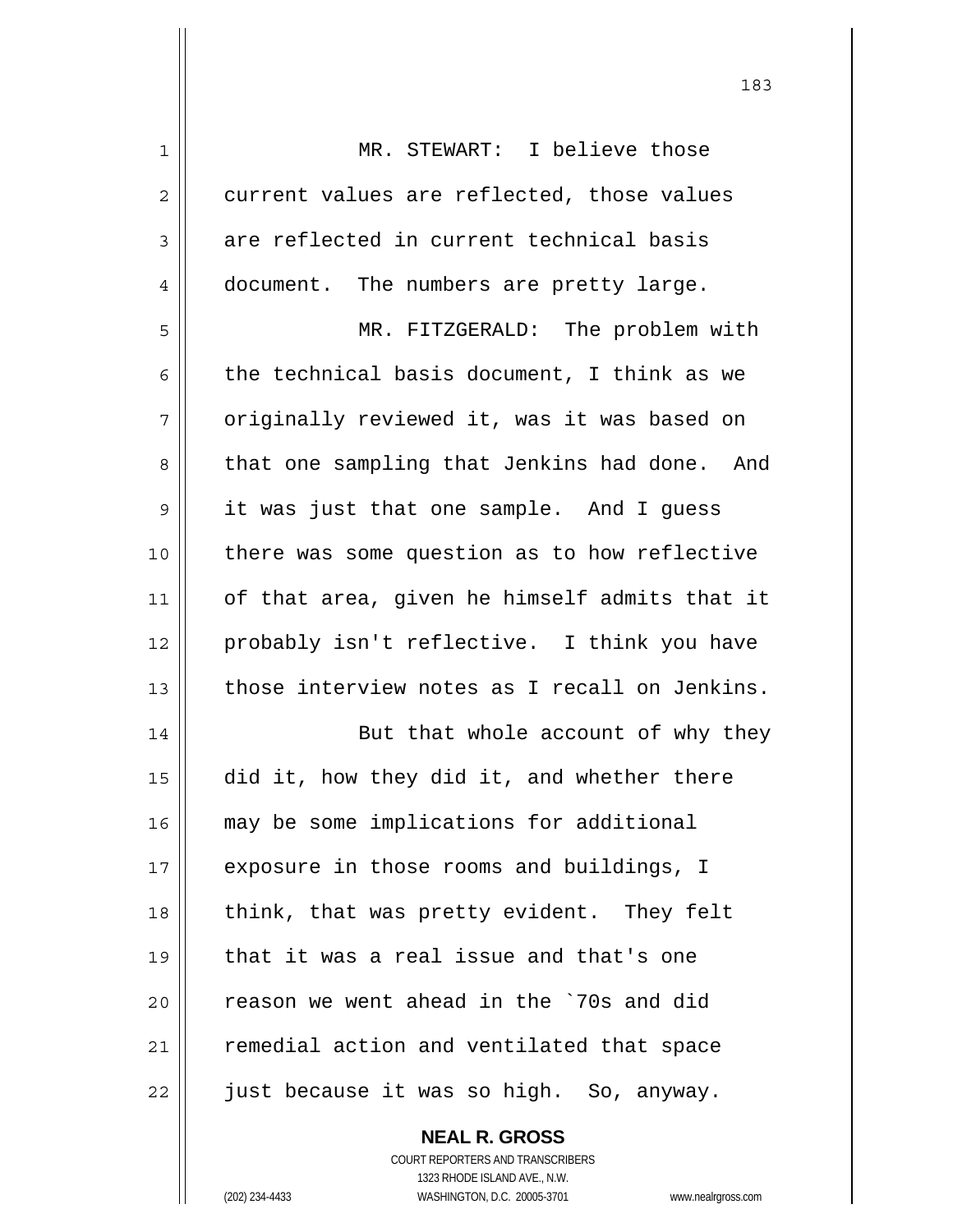| 1  | MEMBER ZIEMER: Joe, are you                                         |
|----|---------------------------------------------------------------------|
| 2  | really asking whether the air concentration                         |
| 3  | in the later building could have been higher                        |
| 4  | than the original cave? What?                                       |
| 5  | MR. FITZGERALD: No. I'm just                                        |
| 6  | saying that under the circumstances by which                        |
| 7  | they were seeing elevated concentrations in                         |
| 8  | these overlying buildings --                                        |
| 9  | MEMBER ZIEMER: Yes.                                                 |
| 10 | MR. FITZGERALD: -- which was                                        |
| 11 | almost like a capped crawl space.                                   |
| 12 | MEMBER ZIEMER: No, you're saying                                    |
| 13 | source term.                                                        |
| 14 | MR. FITZGERALD: Right.                                              |
| 15 | MEMBER ZIEMER: But the volumes                                      |
| 16 | could                                                               |
| 17 | be $--$                                                             |
| 18 | MR. FITZGERALD: With the --                                         |
| 19 | MEMBER ZIEMER: -- the room                                          |
| 20 | volumes could have been small, I suppose.                           |
| 21 | MR. FITZGERALD: Right. And the                                      |
| 22 | concentration that was going on with the                            |
|    | <b>NEAL R. GROSS</b>                                                |
|    | <b>COURT REPORTERS AND TRANSCRIBERS</b>                             |
|    | 1323 RHODE ISLAND AVE., N.W.                                        |
|    | (202) 234-4433<br>WASHINGTON, D.C. 20005-3701<br>www.nealrgross.com |

 $\mathsf{I}$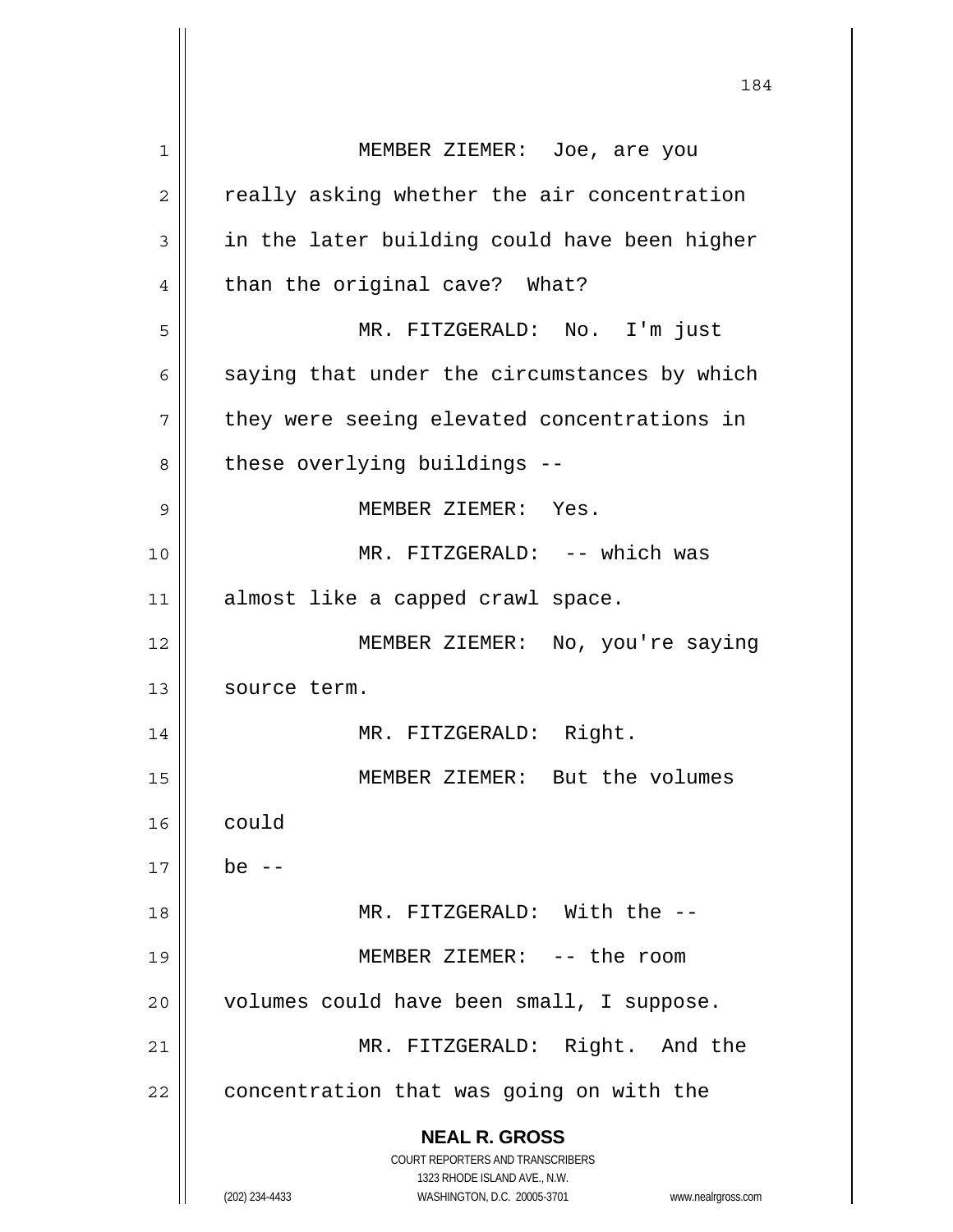**NEAL R. GROSS** COURT REPORTERS AND TRANSCRIBERS 1323 RHODE ISLAND AVE., N.W. 1 || negative pressure, the question would be, you  $2 \parallel$  know, whether you would be seeing a much  $3 \parallel$  higher dose -- a much higher concentration  $4 \parallel$  level, which is sort of, and this is a little  $5 \parallel$  and/or, because you only have this one  $6 \parallel$  individual that they actually did the lung 7 counts on. But they're picking up the radon 8 daughters in his lungs. And they waited,  $9 \parallel$  actually took him out of the area, and 10 || waited, and it gradually went down.  $11$  But so, it was, I would think, 12 | fairly hot in that particular area. The 13 question is, how broadly do you want to 14 define that area. 15 || MEMBER ZIEMER: Right. 16 MR. FITZGERALD: Because it was  $17$  | only one sample taken, it is hard to 18 || characterize that area. 19 MR. ULSH: Well, that's the -- if  $20$  | I'm thinking about the right guy, that was 21  $\parallel$  the guy that was sitting, had his office  $22$  | right on top.

<u>185</u>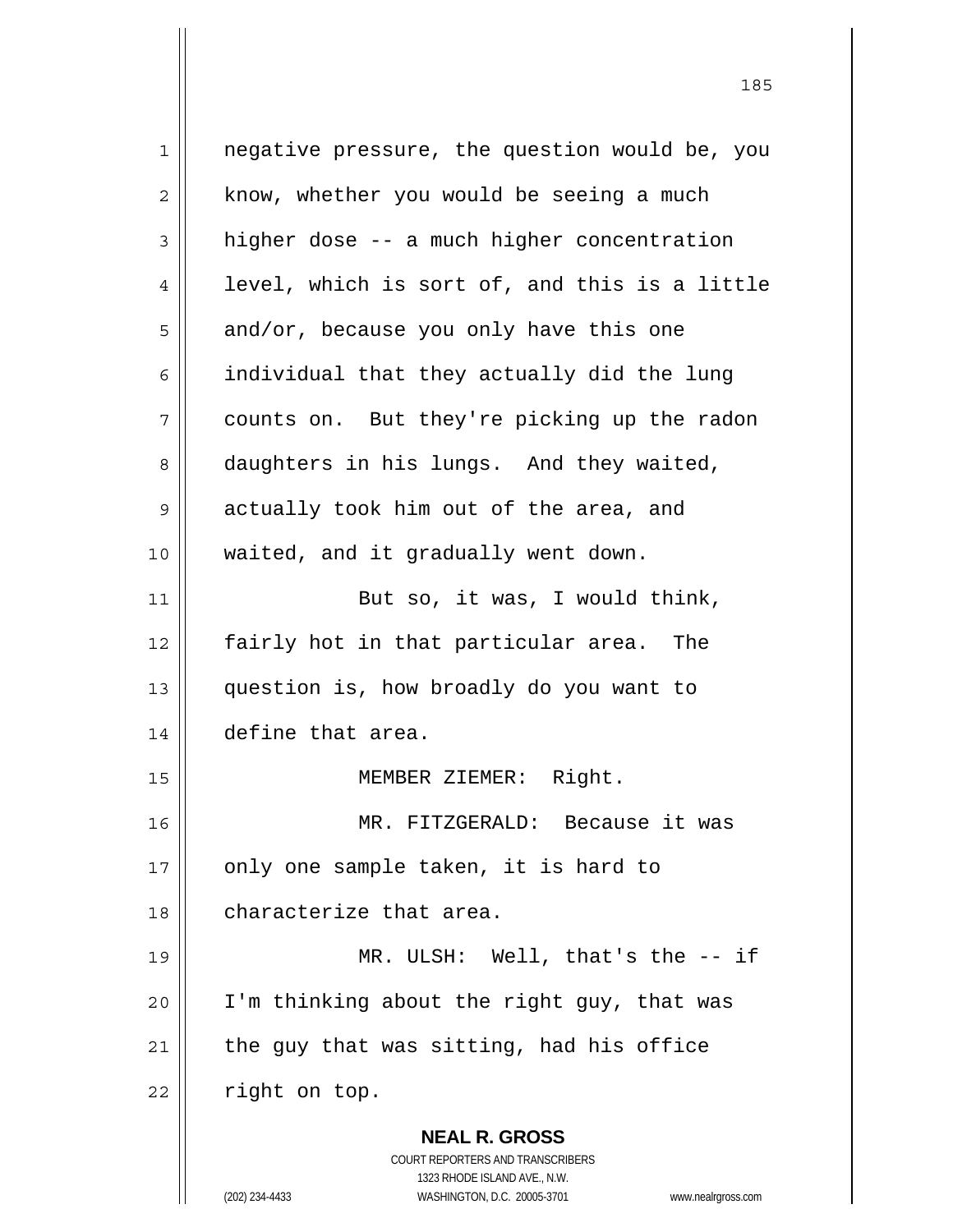| $\mathbf 1$ | MR. FITZGERALD: In fact, he was                          |
|-------------|----------------------------------------------------------|
| 2           | sitting on top of the hole.                              |
| 3           | MR. ULSH: Right.                                         |
| 4           | MR. FITZGERALD: So, you know, he                         |
| 5           | was probably the maximally exposed                       |
| 6           | individual. It may not -- it's not clear you             |
| 7           | know, how many other people were in the area             |
| 8           | and how many other adjacent rooms were                   |
| 9           | involved. But there's no question, at least              |
| 10          | he was getting dosed to the point where it               |
| 11          | was showing up in his in vivo counts, and                |
| 12          | from radon, which, yes, they thought it was              |
| 13          | plutonium event that they were dealing with.             |
| 14          | It turned out to be radon event.                         |
| 15          | So, you know, that's the                                 |
| 16          | implication of trying to figure out. If you              |
| 17          | only have one sample, is it possible to go               |
| 18          | back and come up with a surrogate, or a                  |
| 19          | representative sample? I think it's a                    |
| 20          | reasonable approach. And if you can get the              |
| 21          | 1960s progress reports, I think that would be            |
| 22          | even closer. I'm a little concerned about                |
|             | <b>NEAL R. GROSS</b><br>COURT REPORTERS AND TRANSCRIBERS |

1323 RHODE ISLAND AVE., N.W.

 $\begin{array}{c} \hline \end{array}$ 

(202) 234-4433 WASHINGTON, D.C. 20005-3701 www.nealrgross.com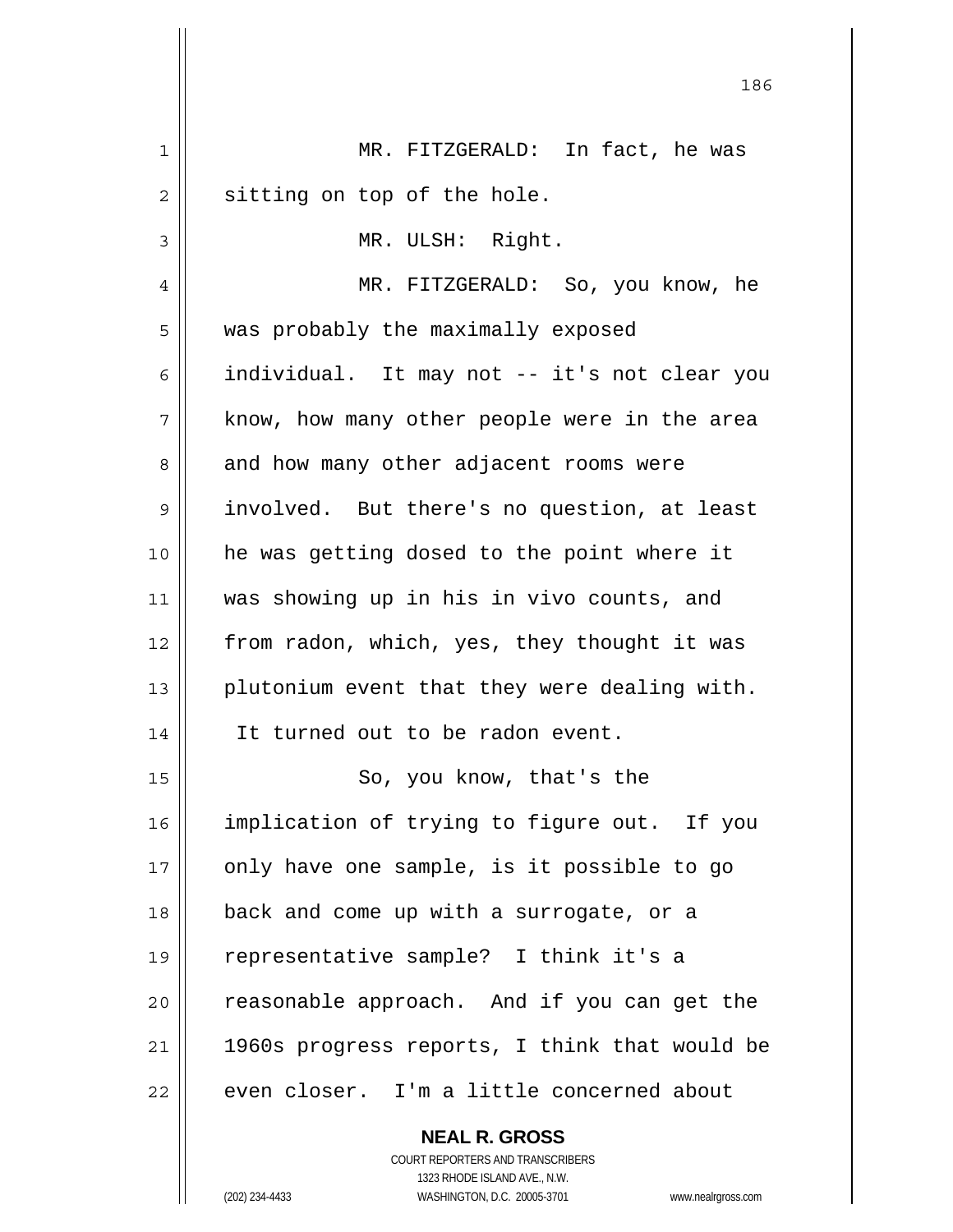| $\mathbf 1$    | the pre-1960, because I'm not so sure $-$ - this                    |
|----------------|---------------------------------------------------------------------|
| $\overline{2}$ | is your question -- I'm not sure if the                             |
| 3              | operating phase of the cave and the                                 |
| $\overline{4}$ | measurements in these adjacent facilities                           |
| 5              | would necessarily be the same as that.                              |
| 6              | It might be. It might be even be                                    |
| 7              | more. But I'm not sure. That's hard to                              |
| 8              | figure.                                                             |
| 9              | MR. STEWART: We have three                                          |
| 10             | different types of results. Depending on                            |
| 11             | where you look in the data, we have the cave                        |
| 12             | ventilation itself, and then we have the                            |
| 13             | access area behind, what they call the high-                        |
| 14             | risk area. The cave itself wasn't accessible                        |
| 15             | in terms of you know -- and then they have a                        |
| 16             | low risk area. They have three gradations of                        |
| 17             | samples. And they are called out                                    |
| 18             | specifically in some spots. And they also do                        |
| 19             | the corridors, and they do some results in R                        |
| 20             | building, too.                                                      |
| 21             | R building is not necessarily,                                      |
| 22             | it's not over top of the cave site. It's an                         |
|                | <b>NEAL R. GROSS</b>                                                |
|                | COURT REPORTERS AND TRANSCRIBERS                                    |
|                | 1323 RHODE ISLAND AVE., N.W.                                        |
|                | (202) 234-4433<br>WASHINGTON, D.C. 20005-3701<br>www.nealrgross.com |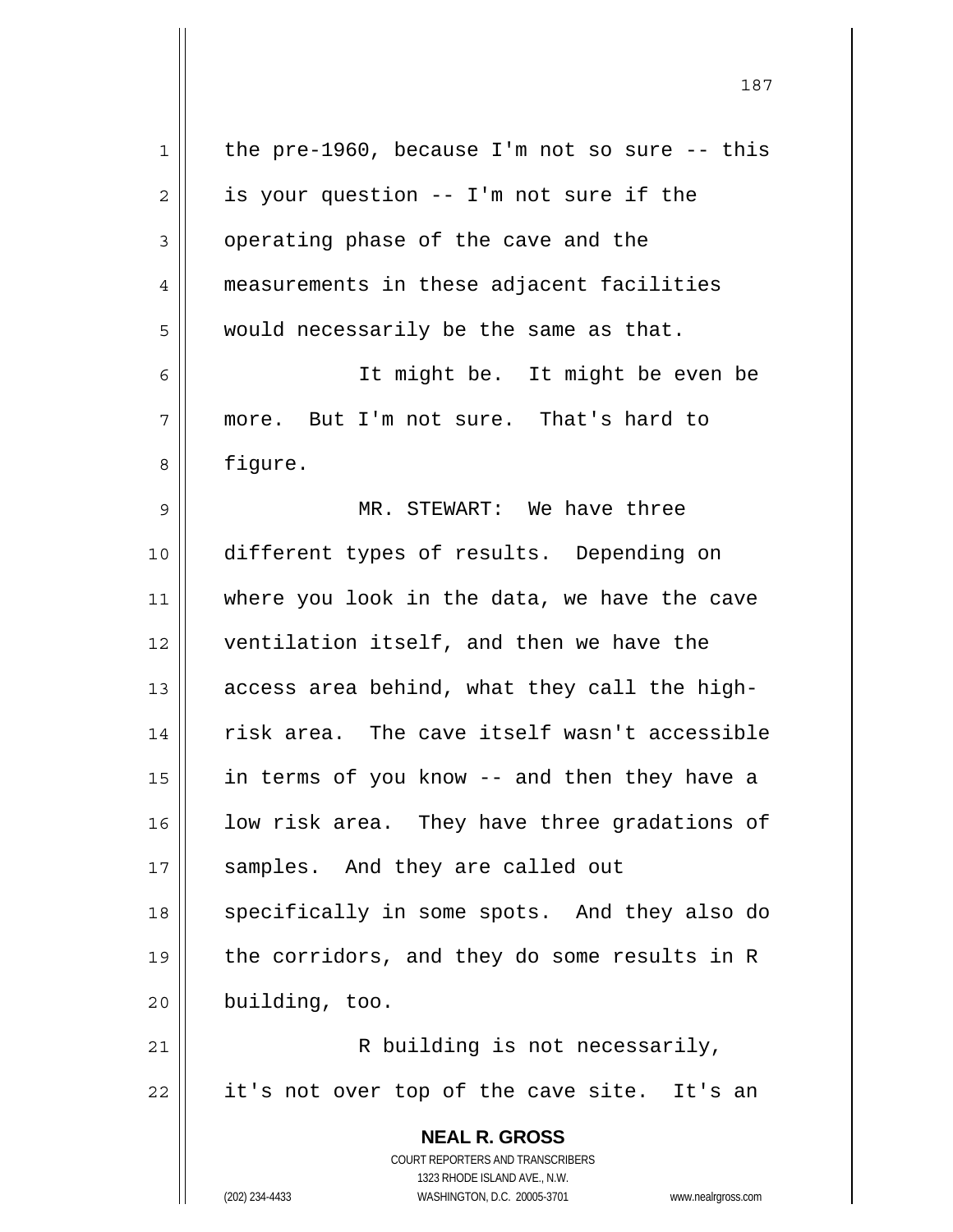| $\mathbf{1}$   | adjacent building. But it, I believe what     |
|----------------|-----------------------------------------------|
| $\overline{2}$ | you're seeing there is the same source term,  |
| 3              | but it's a limited processing going on there. |
| 4              | MR. FITZGERALD: With more                     |
| 5              | dilution.                                     |
| 6              | MR. STEWART: Yes. Not                         |
| 7              | necessarily the cave itself. So there are     |
| 8              | different results that you're going to get.   |
| 9              | So you have your choice of all them. I don't  |
| 10             | think it's plausible to assign somebody the,  |
| 11             | you know, the air concentration that they're  |
| 12             | measuring at the exhaust stack for the cave,  |
| 13             | for example.                                  |
| 14             | You just got to go pick a maximum             |
| 15             | number that you like.                         |
| 16             | MR. FITZGERALD: Well I'm just                 |
| 17             | saying, I don't -- without having any         |
| 18             | supporting data, it's hard to pick. Because   |
| 19             | you know, it's sort of like, this individual, |
| 20             | four individuals in SW, had their own exhaust |
| 21             | stack essentially. Because of the pressure    |
| 22             | gradient, they were actually getting -- and   |
|                | <b>NEAL R. GROSS</b>                          |

 $\mathop{\text{||}}$ 

 1323 RHODE ISLAND AVE., N.W. (202) 234-4433 WASHINGTON, D.C. 20005-3701 www.nealrgross.com

COURT REPORTERS AND TRANSCRIBERS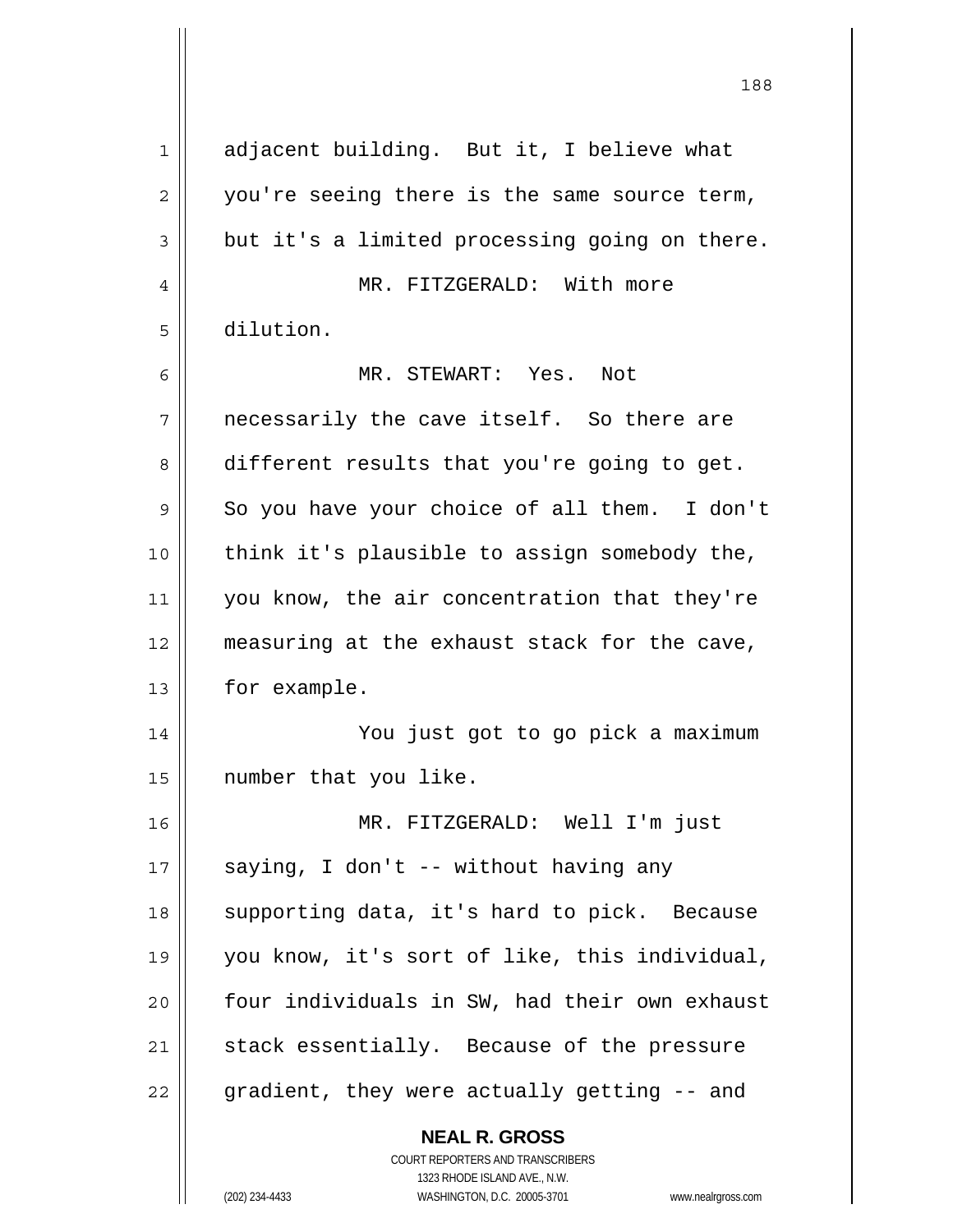| $\mathbf 1$ | you know, getting it through the fissure, or                                                        |
|-------------|-----------------------------------------------------------------------------------------------------|
| 2           | whatever they had over the collapsed cave.                                                          |
| 3           | So, in a sense, they were getting continuous                                                        |
| 4           | source.                                                                                             |
| 5           | Now my question is, how much was                                                                    |
| 6           | coming through. But we'll find out a lot.                                                           |
| 7           | MR. STEWART: Yes, it looks like a                                                                   |
| 8           | lot.                                                                                                |
| 9           | MR. FITZGERALD: It's sort of                                                                        |
| 10          | conjecture to say, well, how much is a lot.                                                         |
| 11          | And I understand your issue is, at some                                                             |
| 12          | point, it's moot.                                                                                   |
| 13          | MR. STEWART: Yes. Yes.                                                                              |
| 14          | MR. FITZGERALD: So, I don't --                                                                      |
| 15          | that's another argument to say, well, you                                                           |
| 16          | know, we don't know, but we're going to go                                                          |
| 17          | ahead and assign this. But clearly, it's                                                            |
| 18          | overkill.                                                                                           |
| 19          | MR. STEWART: Yes. There is a                                                                        |
| 20          | point at which latency issues begin to limit                                                        |
| 21          | compensability. For instance, if you have a                                                         |
| 22          | very short latent period between exposure and                                                       |
|             | <b>NEAL R. GROSS</b>                                                                                |
|             | <b>COURT REPORTERS AND TRANSCRIBERS</b>                                                             |
|             | 1323 RHODE ISLAND AVE., N.W.<br>(202) 234-4433<br>WASHINGTON, D.C. 20005-3701<br>www.nealrgross.com |
|             |                                                                                                     |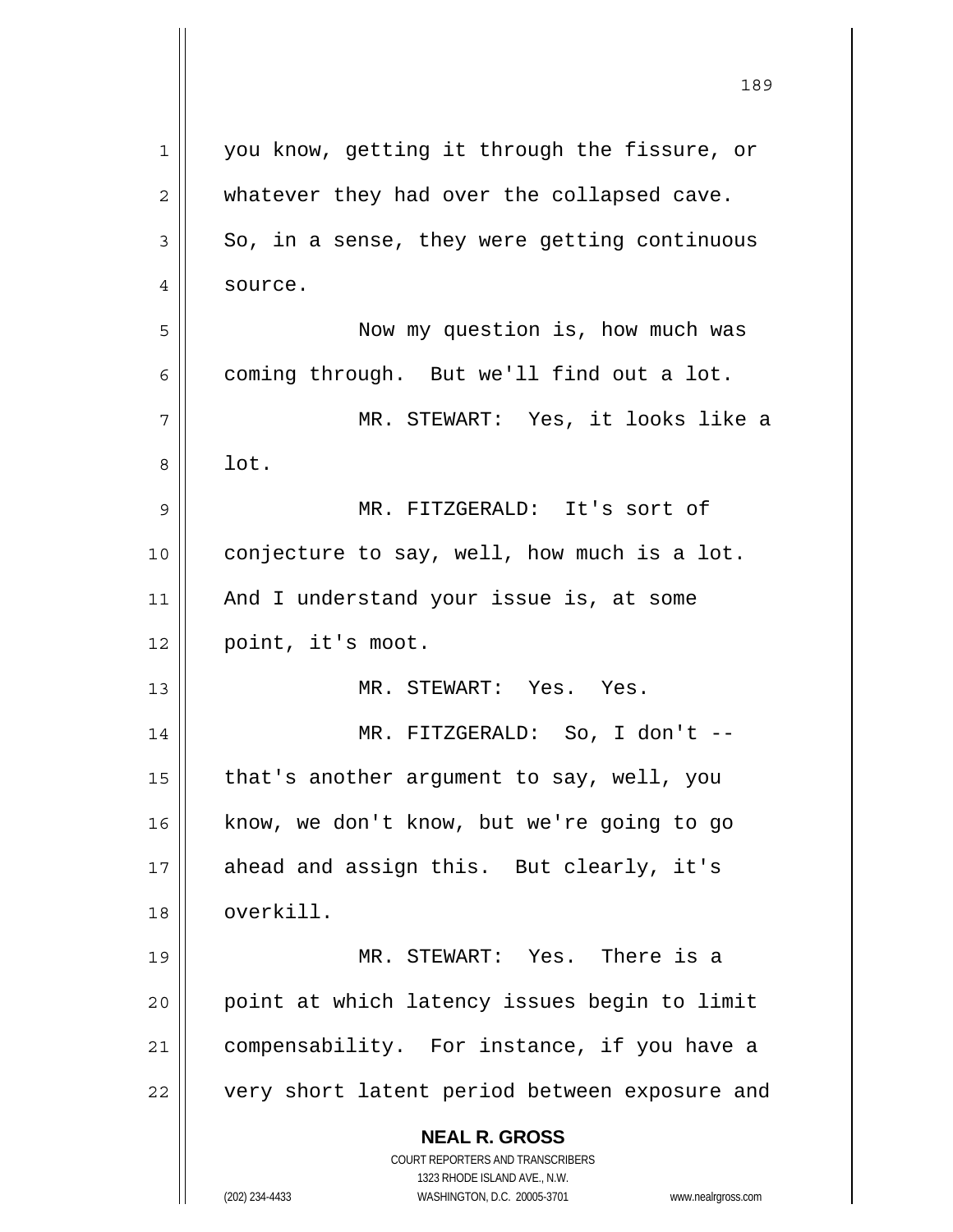**NEAL R. GROSS** COURT REPORTERS AND TRANSCRIBERS 1323 RHODE ISLAND AVE., N.W. (202) 234-4433 WASHINGTON, D.C. 20005-3701 www.nealrgross.com 1 || the diagnosis of lung cancer, say 30 days 2 || wherein you were exposed to a large amount of 3 | radon, 30 days later, you're diagnosed with 4 cancer, then the probability of causation, no 5 matter how high the dose, is going to be  $6 \parallel$  essentially zero. And it plays out according  $7 \parallel$  to the epidemiological tables over five years 8 | or so for most cancers, I believe. I'm not  $9 \parallel$  an expert on that. 10 MR. FITZGERALD: But again, you 11 know, the other question, too, is that it's 12 hard to, outside this one individual, know 13 what was -- what individuals are resident to  $14$  | the area in question. I mean, I hadn't seen 15  $\parallel$  anything that kind of gives you an idea of 16 because SW was, you know, probably a major 17 process area. And who knows. So I don't 18 || know how that would, you know, how one would 19 || apply that, either. 20 MR. STEWART: It's always 21 || problematical, because there are always 22 different levels of information available in

<u>190</u>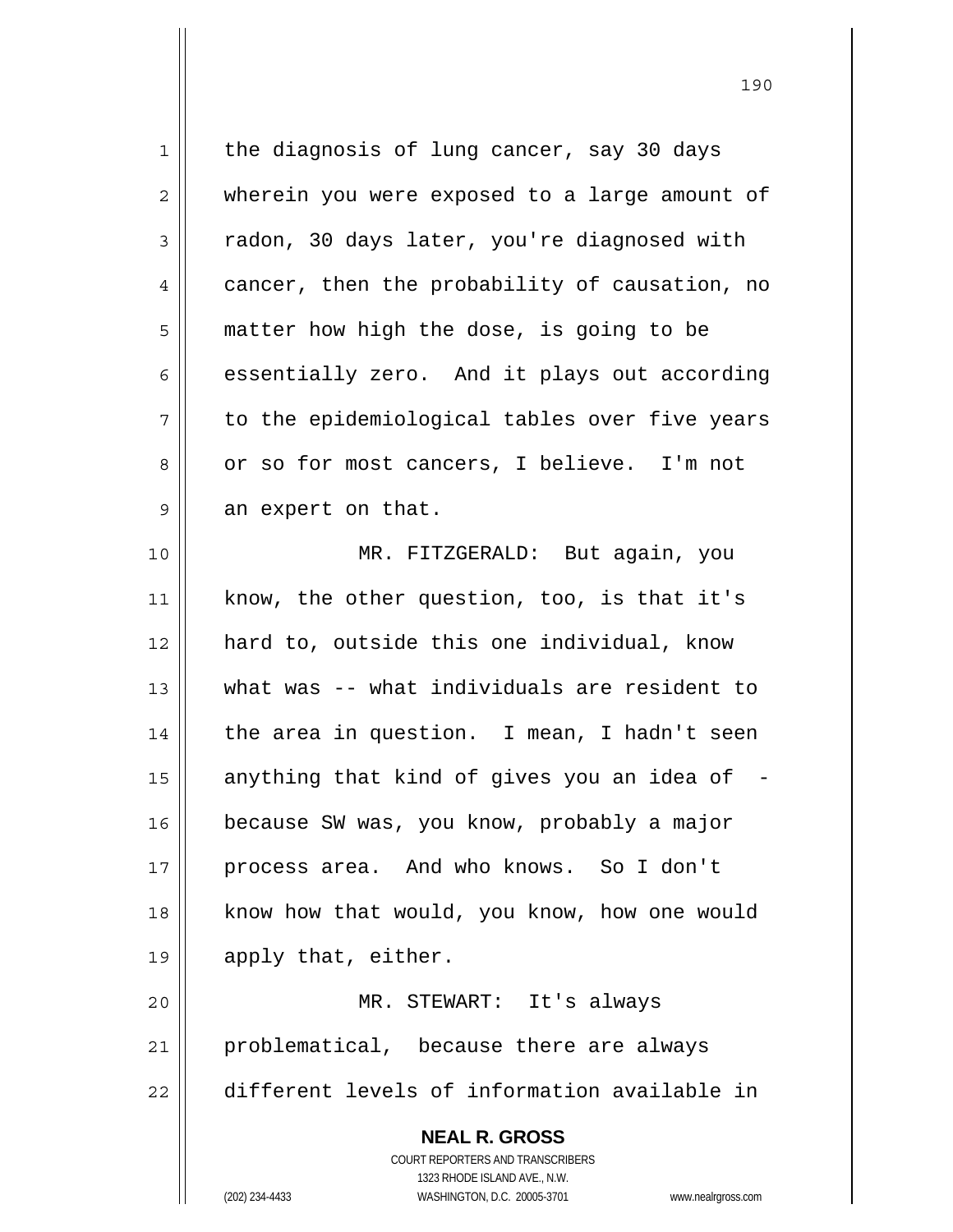| $\mathbf 1$    | a case. You may have a very detailed work                           |
|----------------|---------------------------------------------------------------------|
| 2              | history for the individual from a telephone                         |
| 3              | interview, and you may have very little.                            |
| $\overline{4}$ | So typically, our approach is to a                                  |
| 5              | little more sweeping, and that is, you know,                        |
| 6              | all personnel assigned to R and SW, for                             |
| 7              | example, would be one way to approach it. We                        |
| 8              | can typically get to that level of detail                           |
| 9              | based on bioassay records, and on external                          |
| 10             | dose monitoring. If they have neither one of                        |
| 11             | those, we can be pretty sure that they didn't                       |
| 12             | work in R or SW.                                                    |
| 13             | MR. ULSH: Well, and due to the                                      |
| 14             | nature of the exposure source, and we're only                       |
| 15             | talking about radon. So really, we're only                          |
| 16             | talking about lung cancers. And really,                             |
| 17             | we're only talking about non-compensable lung                       |
| 18             | cancers, or the ones that are non-compensable                       |
| 19             | right now. So, that's a pretty small handful                        |
| 20             | of claims.                                                          |
| 21             | MR. STEWART: We haven't looked at                                   |
| 22             | that for some time because we have, we're up                        |
|                | <b>NEAL R. GROSS</b>                                                |
|                | COURT REPORTERS AND TRANSCRIBERS                                    |
|                | 1323 RHODE ISLAND AVE., N.W.                                        |
|                | (202) 234-4433<br>WASHINGTON, D.C. 20005-3701<br>www.nealrgross.com |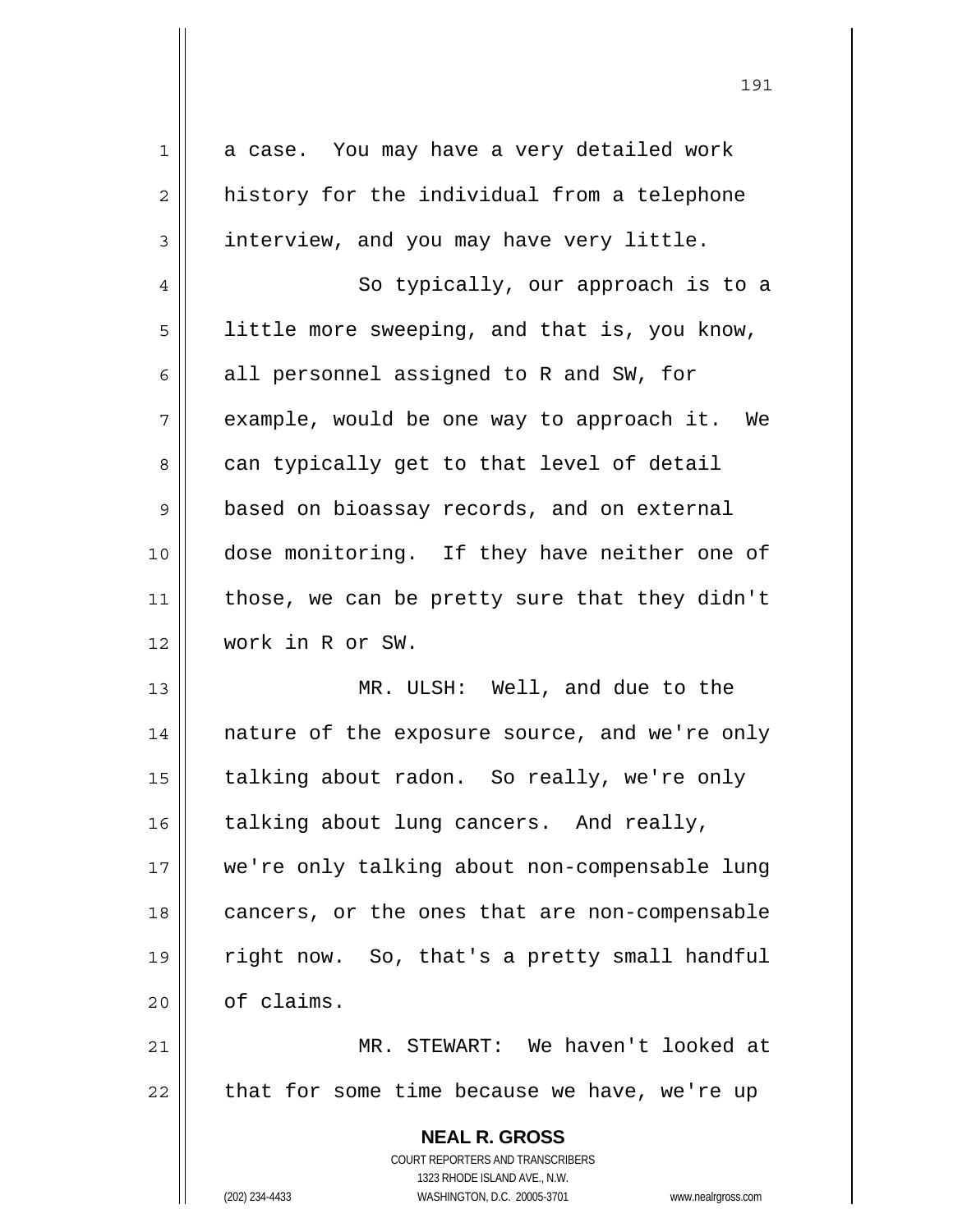$1 \parallel$  to almost 28,000 cases now.

| 2              | MR. ULSH: Well, yes, but --                                                                                                                                     |
|----------------|-----------------------------------------------------------------------------------------------------------------------------------------------------------------|
| $\mathsf 3$    | MR. STEWART: Yes. No -- yes, fewer                                                                                                                              |
| $\overline{4}$ | than ten that were not yet compensated. And                                                                                                                     |
| 5              | some of those had not been processed as yet.                                                                                                                    |
| 6              | MR. FITZGERALD: So, you're still                                                                                                                                |
| 7              | working this up. But from a plausibility                                                                                                                        |
| 8              | standpoint, you would have to draw some                                                                                                                         |
| 9              | parallels with comparable measurements or                                                                                                                       |
| 10             | concentration levels to probably, you know,                                                                                                                     |
| 11             | the limited data that exists for that one                                                                                                                       |
| 12             | location.                                                                                                                                                       |
| 13             | MR. STEWART: Possibly, but we may                                                                                                                               |
| 14             | be looking at an unprecedented amount of                                                                                                                        |
| 15             | radon. We have to be ready for that                                                                                                                             |
| 16             | conclusion. In fact, the cave facility was a                                                                                                                    |
| 17             | substantial dollar investment that was                                                                                                                          |
| 18             | scheduled to be reused for other processes,                                                                                                                     |
| 19             | but in fact, was demolished and disposed of                                                                                                                     |
| 20             | just as a result of this radon problem.                                                                                                                         |
| 21             | So, you know, they certainly                                                                                                                                    |
| 22             | changed their minds about health protection                                                                                                                     |
|                | <b>NEAL R. GROSS</b><br>COURT REPORTERS AND TRANSCRIBERS<br>1323 RHODE ISLAND AVE., N.W.<br>(202) 234-4433<br>WASHINGTON, D.C. 20005-3701<br>www.nealrgross.com |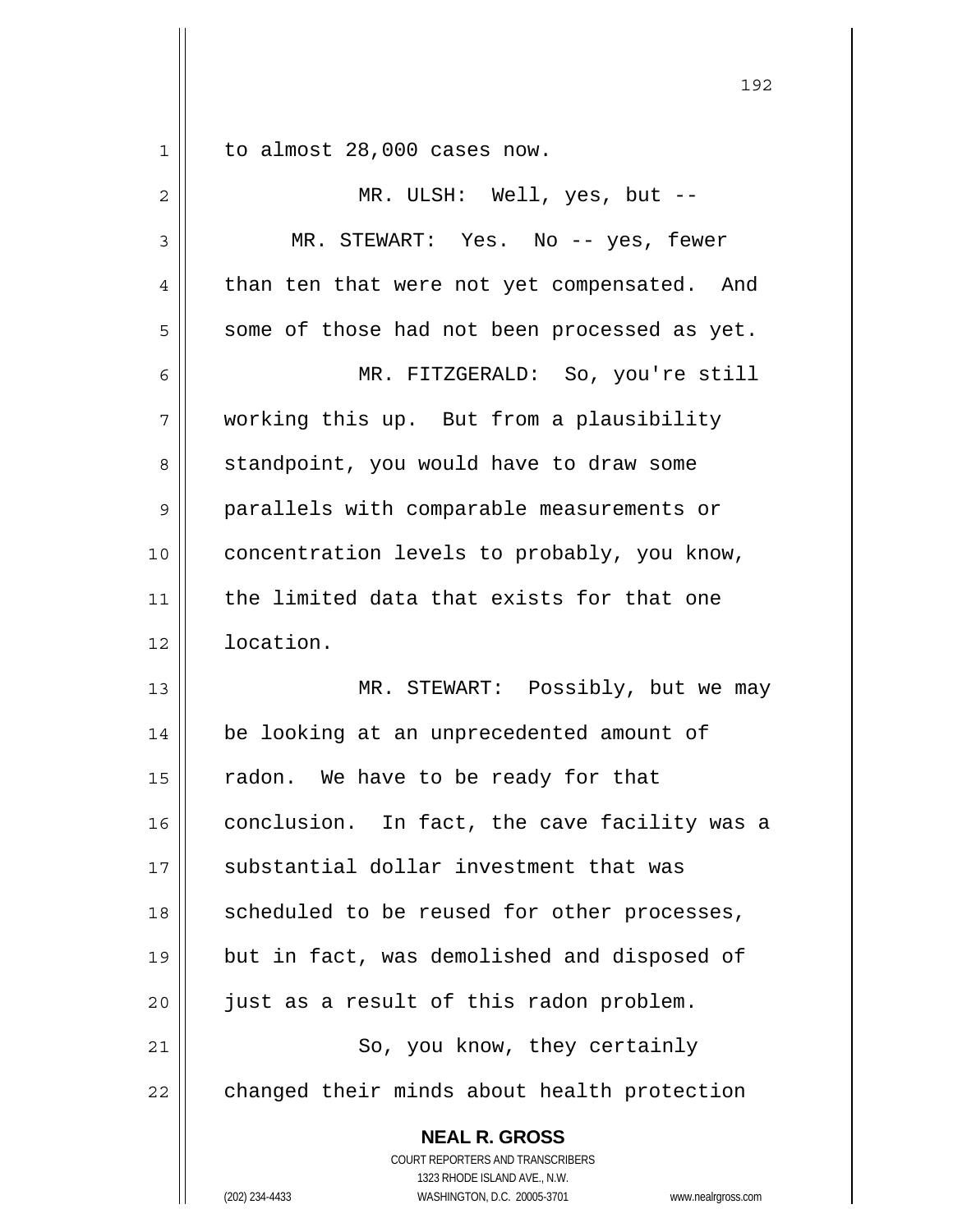$1 \parallel$  as a result of this process.

| $\overline{2}$ | MR. FITZGERALD: Well, that's the              |
|----------------|-----------------------------------------------|
| 3              | issue of how one brackets the issue in terms  |
| 4              | of the data that's available, I think is the  |
| 5              | thing that I'd be interested in. I think the  |
| 6              | data itself suggests there's a lot of data,   |
| 7              | but how it would fit into that analysis is    |
| 8              | the challenge. I'm not sure one can. It       |
| $\mathsf 9$    | might turn out that there might be some data  |
| 10             | from the later periods that would be closer.  |
| 11             | MR. ULSH: So if I hear you                    |
| 12             | correctly, Joe, and if I could summarize,     |
| 13             | perhaps, there are two concerns that you have |
| 14             | at least so far looking at the data that's    |
| 15             | available right now.                          |
| 16             | One is applying the radon                     |
| 17             | measurements from the earlier time period to  |
| 18             | the later time period. In order to do that,   |
| 19             | should we decide that we need to do that, we  |
| 20             | would have to discuss whether or not the      |
| 21             | earlier data is number one, representative,   |
| 22             | or number two, bounding. We'd have to make    |

 **NEAL R. GROSS** COURT REPORTERS AND TRANSCRIBERS 1323 RHODE ISLAND AVE., N.W.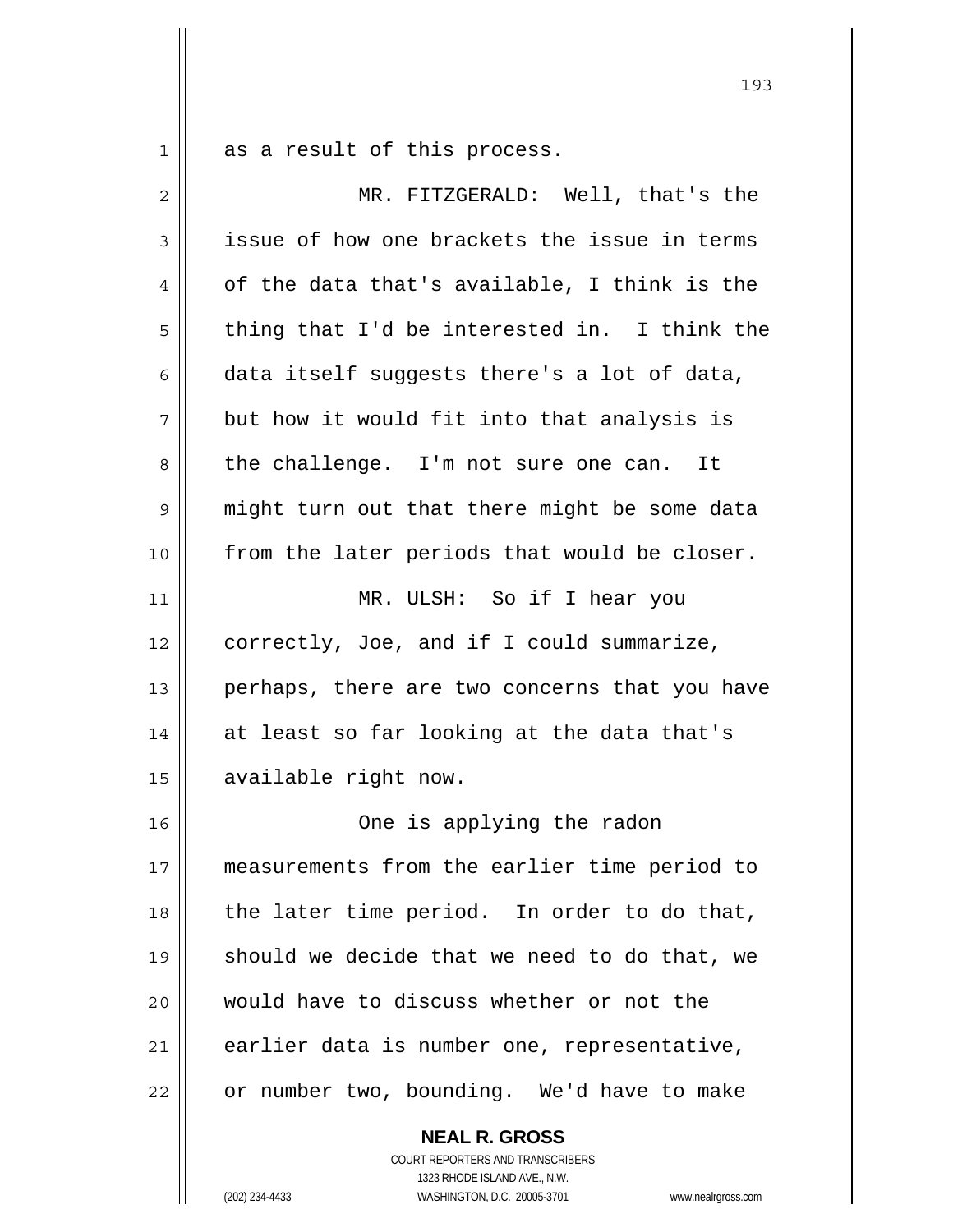| $\mathbf 1$ | the case that it is in order to be able to do                       |
|-------------|---------------------------------------------------------------------|
| 2           | that. If we find the health physics progress                        |
| 3           | reports, and they do indeed have data for                           |
| 4           | that later time period, then that issue kind                        |
| 5           | of goes away.                                                       |
| 6           | The second issue though is, let's                                   |
| 7           | just assume that we have the data that we had                       |
| 8           | in the earlier period, and we have that data                        |
| 9           | for the 60s once we find it. Then we have to                        |
| 10          | make the case that these areas that were                            |
| 11          | measured are indeed applicable or bounding,                         |
| 12          | you know, across the site, or you know.                             |
| 13          | Have I summed up your two                                           |
| 14          | concerns?                                                           |
| 15          | MR. FITZGERALD: Yes. I think the                                    |
| 16          | first is clearly one where you can come up                          |
| 17          | with a surrogate means of assigning a -- a                          |
| 18          | concentration value to others getting seen                          |
| 19          | there $-$ and the second thing, I think                             |
| 20          | clearly is one of the defining what the                             |
| 21          | bounds are. And we're not clear on how                              |
| 22          | extensive the problem was in SW and whether                         |
|             | <b>NEAL R. GROSS</b>                                                |
|             | <b>COURT REPORTERS AND TRANSCRIBERS</b>                             |
|             | 1323 RHODE ISLAND AVE., N.W.                                        |
|             | (202) 234-4433<br>WASHINGTON, D.C. 20005-3701<br>www.nealrgross.com |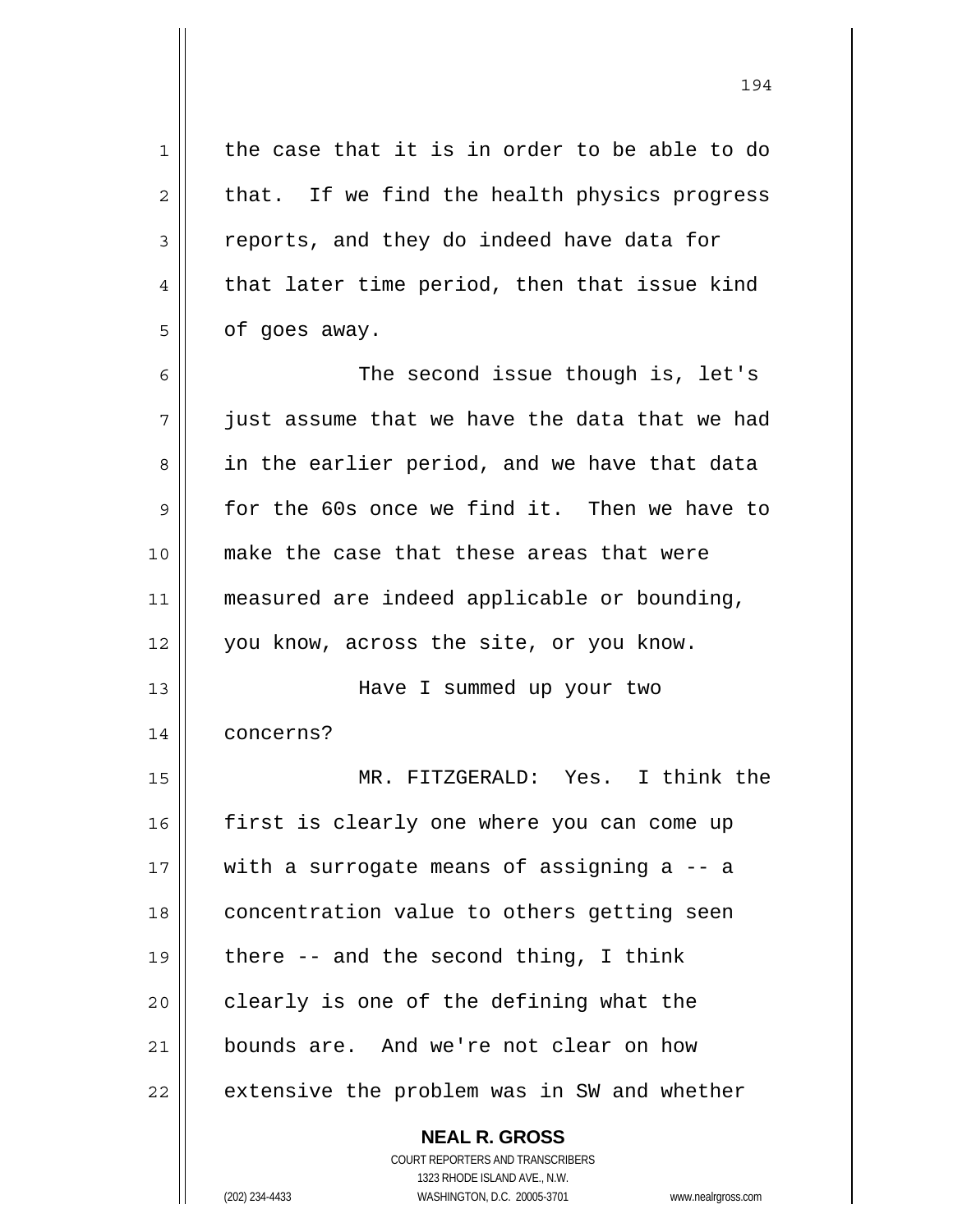| 1              | it -- well, it was formerly in R. We didn't                                              |
|----------------|------------------------------------------------------------------------------------------|
| $\overline{c}$ | see anything definitive, but we had an                                                   |
| 3              | interview where a tech said, yes. His                                                    |
| 4              | counter went off, you know, went off scale                                               |
| 5              | over a fissure in R.                                                                     |
| 6              | So, you know, clearly there's some                                                       |
| 7              | implications for R, as well. So this                                                     |
| 8              | discussion of bounding the issue both ways                                               |
| 9              | would be an issue.                                                                       |
| 10             | MEMBER CLAWSON: Well, the area --                                                        |
| 11             | because in the interview - and correct me if                                             |
| 12             | I'm wrong on this - when we were discussing                                              |
| 13             | this, when they found that fissure, they                                                 |
| 14             | found the amounts that they found, they                                                  |
| 15             | didn't look any other place. They looked --                                              |
| 16             | they went, and the result with generation of                                             |
| 17             | where it was going, which ventilator, that                                               |
| 18             | whole system, but they never checked into                                                |
| 19             | where there was any other fissures or                                                    |
| 20             | anything else.                                                                           |
| 21             | Because I guess this went through                                                        |
| 22             | all sorts of different buildings and so                                                  |
|                | <b>NEAL R. GROSS</b><br>COURT REPORTERS AND TRANSCRIBERS<br>1323 RHODE ISLAND AVE., N.W. |
|                | (202) 234-4433<br>WASHINGTON, D.C. 20005-3701<br>www.nealrgross.com                      |

<u>195</u>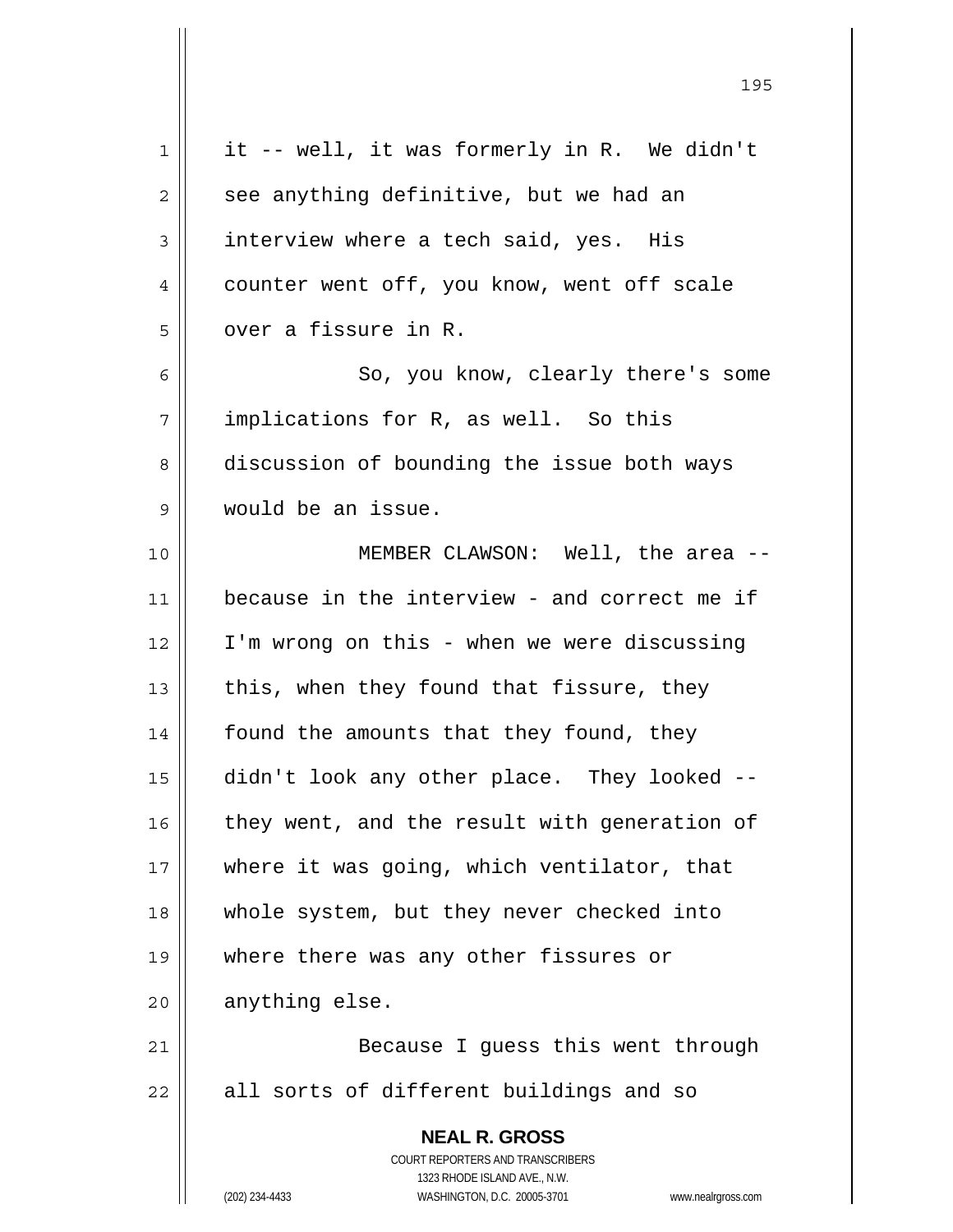| 1              | forth. They had issues with radon in                                |
|----------------|---------------------------------------------------------------------|
| $\overline{2}$ | numerous places. They - and my understanding                        |
| 3              | is they blamed it on the coal fired                                 |
| 4              | generating plant down the road that did a lot                       |
| 5              | of different things. But from the interview,                        |
| 6              | and I guess this is what I found interesting,                       |
| 7              | was once they saw the levels they did, they                         |
| 8              | never did any more investigation, because                           |
| $\mathsf 9$    | when they figured out where it was coming                           |
| 10             | from, they ventilated that. So they never                           |
| 11             | looked into any other areas that it would                           |
| 12             | have been feeding into the building,                                |
| 13             | different parts of the building.                                    |
| 14             | MR. ULSH: We're kind of back to                                     |
| 15             | the same issue that we were talking about                           |
| 16             | this morning in terms of how tightly you can                        |
| 17             | go out of circle. And for people who didn't                         |
| 18             | work at Mound, myself included, we can talk                         |
| 19             | about R building, we talk about SW building,                        |
| 20             | it's really one building.                                           |
| 21             | Right.<br>MEMBER CLAWSON: Yes.                                      |
| 22             | MR. ULSH: So I think from this                                      |
|                | <b>NEAL R. GROSS</b>                                                |
|                | <b>COURT REPORTERS AND TRANSCRIBERS</b>                             |
|                | 1323 RHODE ISLAND AVE., N.W.                                        |
|                | (202) 234-4433<br>WASHINGTON, D.C. 20005-3701<br>www.nealrgross.com |

<u>1962 - Johann Stein, Amerikaansk politiker (</u>† 196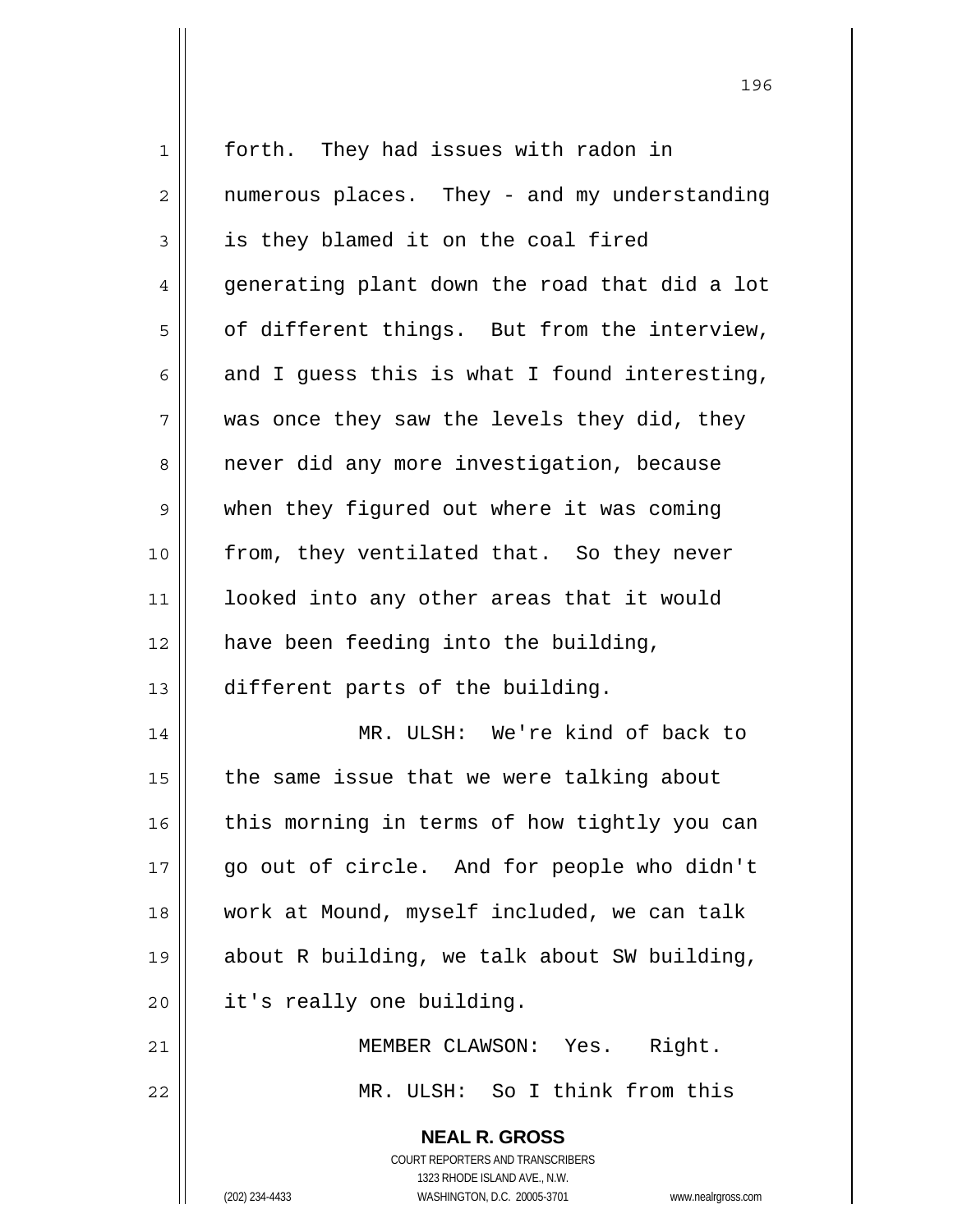| 1  | particular source term, the biggest circle    |
|----|-----------------------------------------------|
| 2  | would be all of R and SW building. Can you    |
| 3  | draw the circle tighter? Well, I don't know.  |
| 4  | We'll have to make a case for that.           |
| 5  | MS. ROBERTSON-DEMERS: You're not              |
| 6  | throwing building 21 in here?                 |
| 7  | MR. ULSH: Building 21, the                    |
| 8  | storage facility on the -- near the plant     |
| 9  | boundary? That was an unoccupied storage      |
| 10 | building. I mean, people went in briefly to   |
| 11 | do the routine surveys, but it wasn't an area |
| 12 | that was routinely occupied.                  |
| 13 | MR. ALVAREZ: This is Bob Alvarez. The         |
| 14 | environmental surveys through that building   |
| 15 | indicated significant depositions from        |
| 16 | radon/thoron emissions.                       |
| 17 | MR. ULSH: That wouldn't necessarily           |
| 18 | surprise me, considering that they had        |
| 19 | thousands of drums of thorium stored in that  |
| 20 | building. Well, it wasn't the drums.          |
| 21 | Actually, they emptied the drums into         |
| 22 | building 21. So that wouldn't surprise me.    |
|    | <b>NEAL R. GROSS</b>                          |

 $\mathsf{I}$ 

 COURT REPORTERS AND TRANSCRIBERS 1323 RHODE ISLAND AVE., N.W. (202) 234-4433 WASHINGTON, D.C. 20005-3701 www.nealrgross.com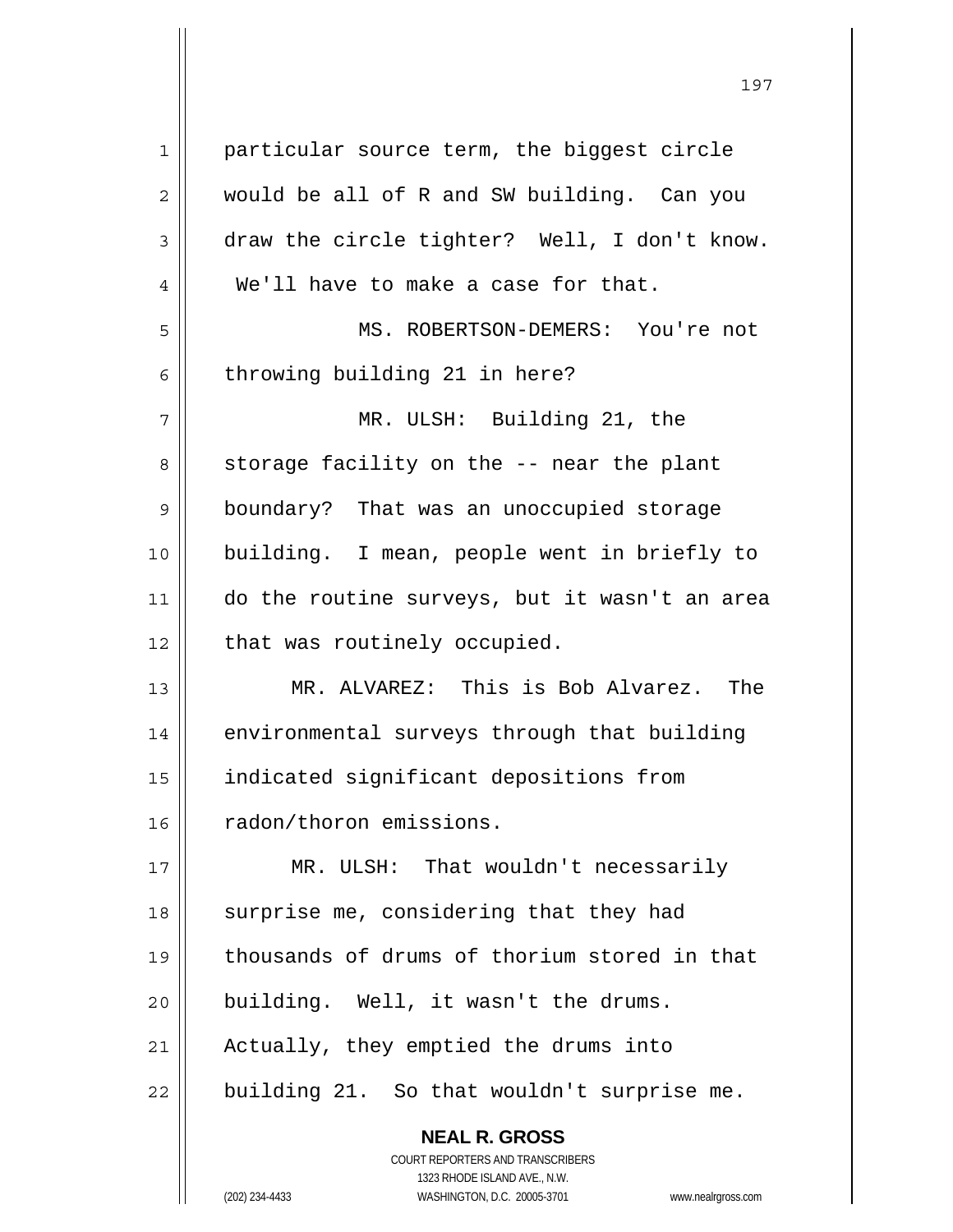| 1  | But the point is is that that                                       |
|----|---------------------------------------------------------------------|
| 2  | building itself was unoccupied, and it was                          |
| 3  | geographically removed from the rest of the                         |
| 4  | site. It was near the site boundary. And                            |
| 5  | there was a fairly large area between.                              |
| 6  | MR. ALVAREZ: Yes. I mean, I                                         |
| 7  | think that that building probably had workers                       |
| 8  | there in greater numbers when they were                             |
| 9  | putting it there, and repacking it to remove                        |
| 10 | it.                                                                 |
| 11 | MR. ULSH: Yes, I agree that we                                      |
| 12 | probably have had the maximum number of                             |
| 13 | workers when they were doing -- when they                           |
| 14 | were emptying the drums into that building.                         |
| 15 | CHAIR BEACH: Didn't they do the                                     |
| 16 | redrumming in that building also where they -                       |
| 17 |                                                                     |
| 18 | MR. ALVAREZ: Yes. They had --                                       |
| 19 | they found a customer, of course in the mid-                        |
| 20 | 70s or late-70s, and eventually got shipped                         |
| 21 | off site.                                                           |
| 22 | MR. ULSH: Well, we're talking                                       |
|    | <b>NEAL R. GROSS</b>                                                |
|    | COURT REPORTERS AND TRANSCRIBERS                                    |
|    | 1323 RHODE ISLAND AVE., N.W.                                        |
|    | (202) 234-4433<br>WASHINGTON, D.C. 20005-3701<br>www.nealrgross.com |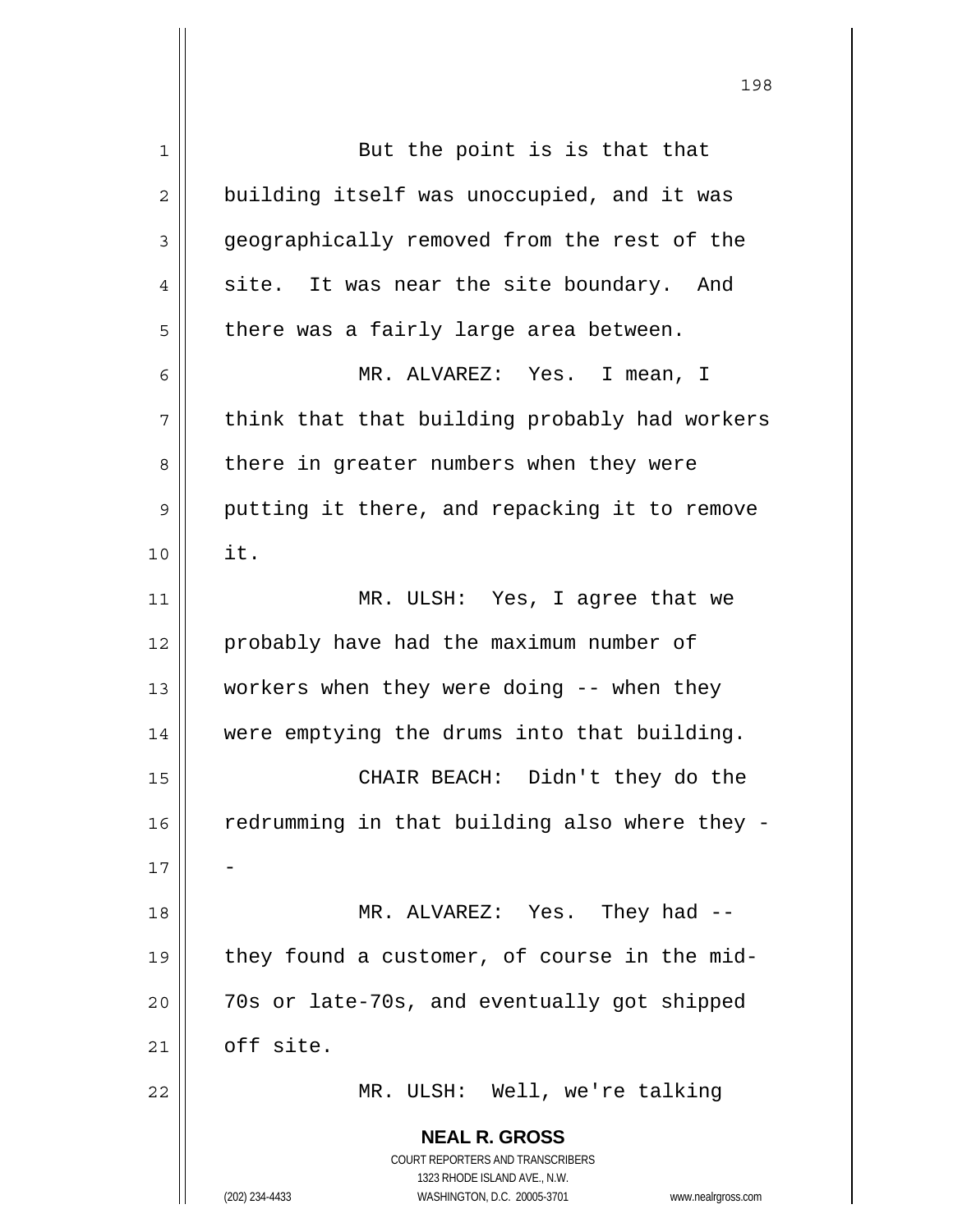**NEAL R. GROSS** COURT REPORTERS AND TRANSCRIBERS 1323 RHODE ISLAND AVE., N.W.  $1$  about a couple of different operations here. 2 || Yes, that did happen, Bob, where they found  $3 \parallel$  a customer. The customer came on site and 4 | removed that material. 5 || But prior to that, in 1955, Mound 6  $\parallel$  received -- well, late 1954, and in 1995,  $7 \parallel$  they received quite a large amount of thorium 8 a residues, Brazilian oxide residues and some  $9 \parallel$  other materials, in anticipation of a thorium 10 || pilot plant. That thorium plant never 11 || actually came to fruition. The project was 12 | canceled, and then Mound was left sitting  $13$   $\parallel$  there with all of these thorium residues. 14 || And some of those drums were in 15 very poor condition, and they had to be  $16$  repackaged, some of them a number of times. 17 || So I think that's what Josie was asking about  $18$ 19 || CHAIR BEACH: Right. 20 MR. ULSH: -- those earlier  $21$  repacking operations. In fact, the thing  $22$  | that lead to construction of building 21 was

199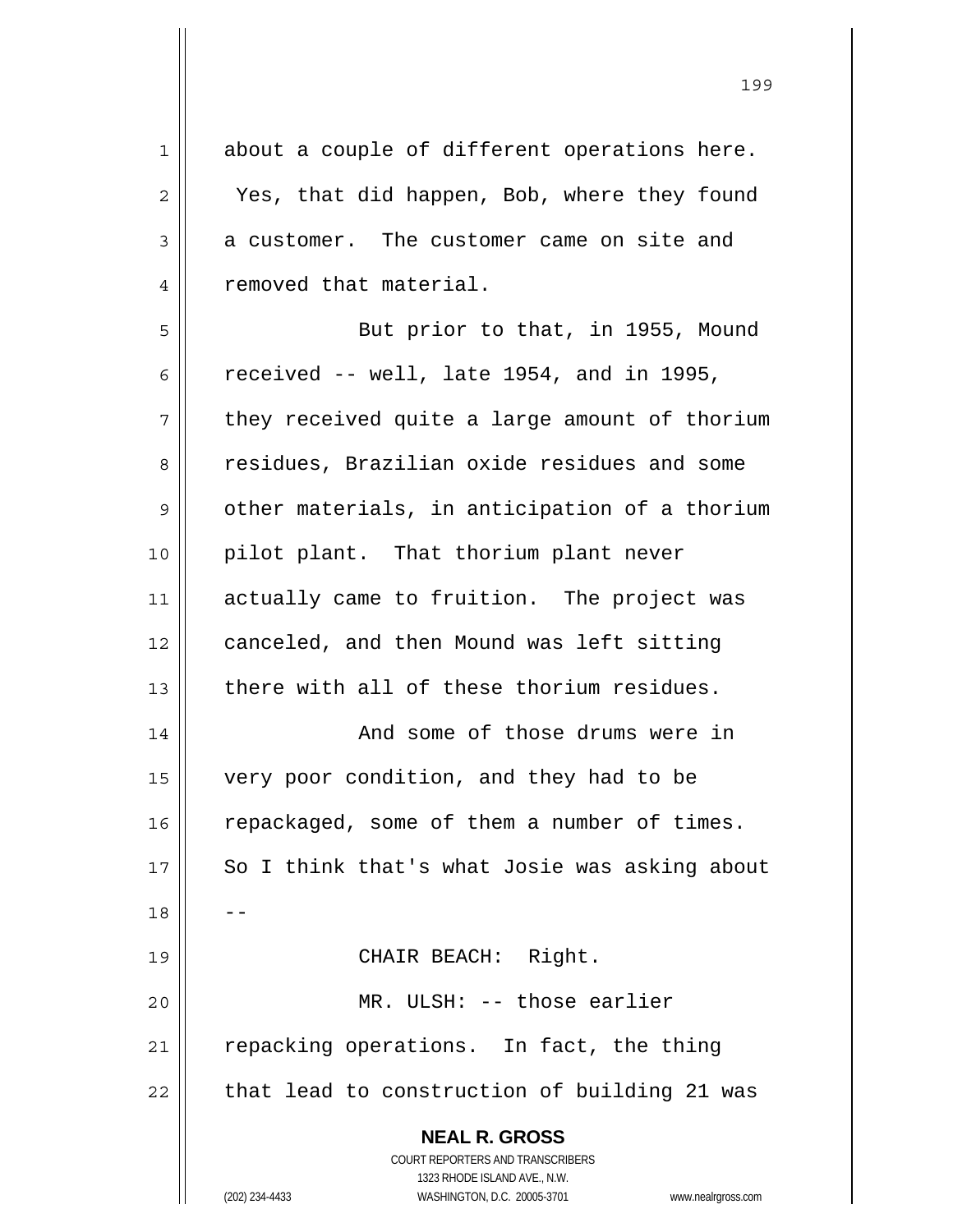| $\mathbf 1$ | the problems that they were having with these                       |
|-------------|---------------------------------------------------------------------|
| 2           | thorium drums deteriorating. So they built                          |
| 3           | building 21, and dumped all the stuff into                          |
| 4           | that building.                                                      |
| 5           | So I don't -- I can't remember off                                  |
| 6           | the top of my head exactly where the thorium                        |
| 7           | redrumming operations occurred. I don't                             |
| 8           | think it was in building 21, because building                       |
| 9           | 21 wasn't built until later. It was done                            |
| 10          | outside.                                                            |
| 11          | CHAIR BEACH: Yes, I remember the                                    |
| 12          | discussions, but don't remember the building.                       |
| 13          | MR. FITZGERALD: It was done                                         |
| 14          | outside.                                                            |
| 15          | MR. ULSH: Yes.                                                      |
| 16          | MR. FITZGERALD: 21 was built with                                   |
| 17          | outside venting because of the thoron                               |
| 18          | problem.                                                            |
| 19          | MR. ULSH: Right.                                                    |
| 20          | MR. FITZGERALD: But again, I                                        |
| 21          | think that would have been maybe a periodic                         |
| 22          | exposure, but it wouldn't have been very                            |
|             | <b>NEAL R. GROSS</b>                                                |
|             | COURT REPORTERS AND TRANSCRIBERS                                    |
|             | 1323 RHODE ISLAND AVE., N.W.                                        |
|             | (202) 234-4433<br>WASHINGTON, D.C. 20005-3701<br>www.nealrgross.com |

 $\mathsf{I}$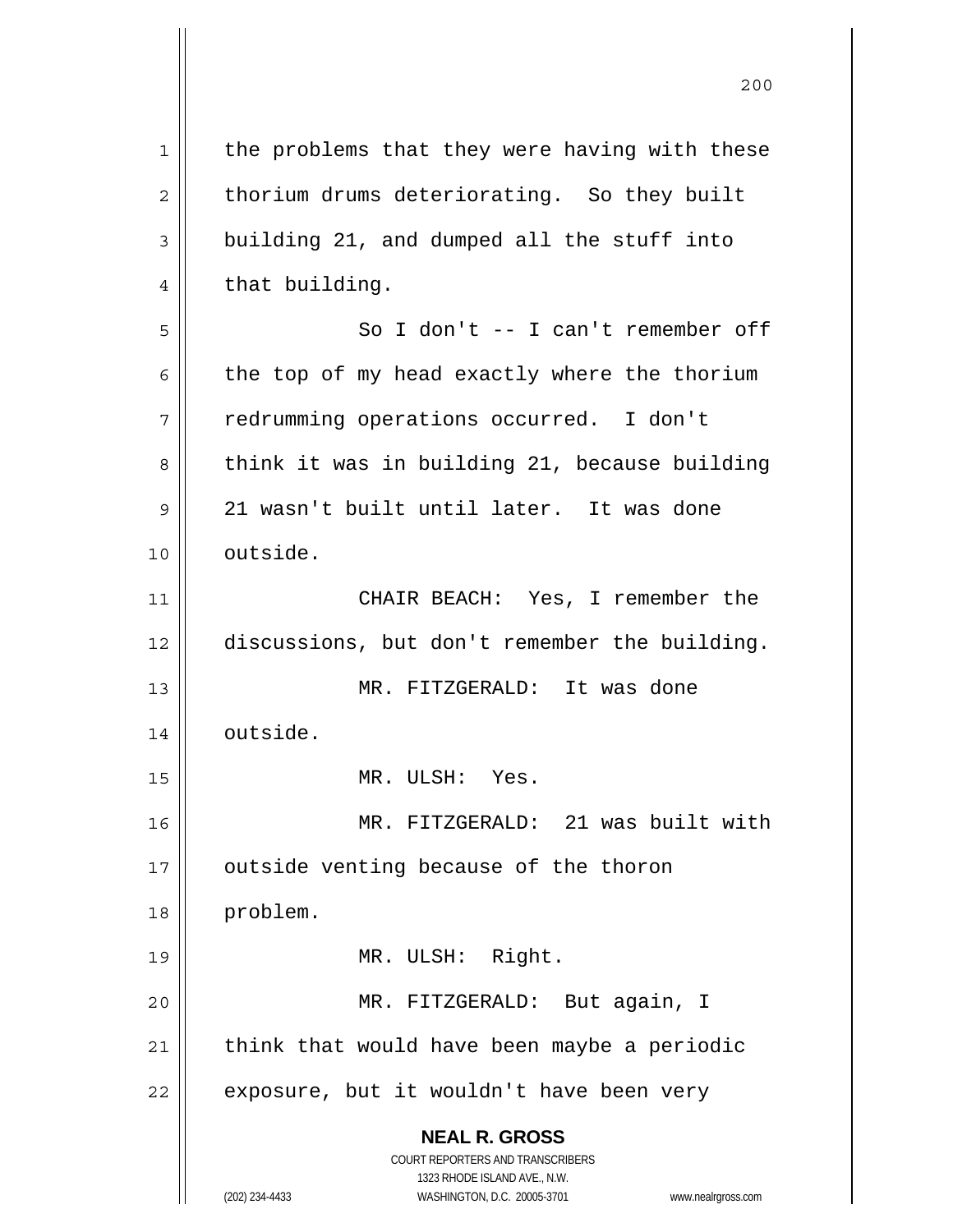| $\mathbf 1$ | long. I mean, workers went in, went out. I                                                          |
|-------------|-----------------------------------------------------------------------------------------------------|
| 2           | think it was a pretty known issue on the                                                            |
| 3           | thoron.                                                                                             |
| 4           | MR. ULSH: Yes.                                                                                      |
| 5           | MR. FITZGERALD: Anyway.                                                                             |
| 6           | MR. ULSH: I think the significant                                                                   |
| 7           | radon issue is going to be related to the old                                                       |
| 8           | cave, and the environs around, and the R and                                                        |
| 9           | SW building.                                                                                        |
| 10          | MR. FITZGERALD: That's pretty                                                                       |
| 11          | much -- I think you've captured it.                                                                 |
| 12          | MR. ULSH: So as an action item,                                                                     |
| 13          | I'll volunteer before you even -- we are                                                            |
| 14          | pursuing the health physics reports from the                                                        |
| 15          | 60s.                                                                                                |
| 16          | CHAIR BEACH: Right.                                                                                 |
| 17          | MR. ULSH: When we locate those,                                                                     |
| 18          | if any redaction is necessary, we'll work                                                           |
| 19          | with DOE to accomplish that, and then we'll                                                         |
| 20          | make you all aware that that's available.                                                           |
| 21          | MR. FITZGERALD: Yes. The only                                                                       |
| 22          | issue on that, whether, you know, you have a                                                        |
|             | <b>NEAL R. GROSS</b>                                                                                |
|             | COURT REPORTERS AND TRANSCRIBERS                                                                    |
|             | 1323 RHODE ISLAND AVE., N.W.<br>(202) 234-4433<br>WASHINGTON, D.C. 20005-3701<br>www.nealrgross.com |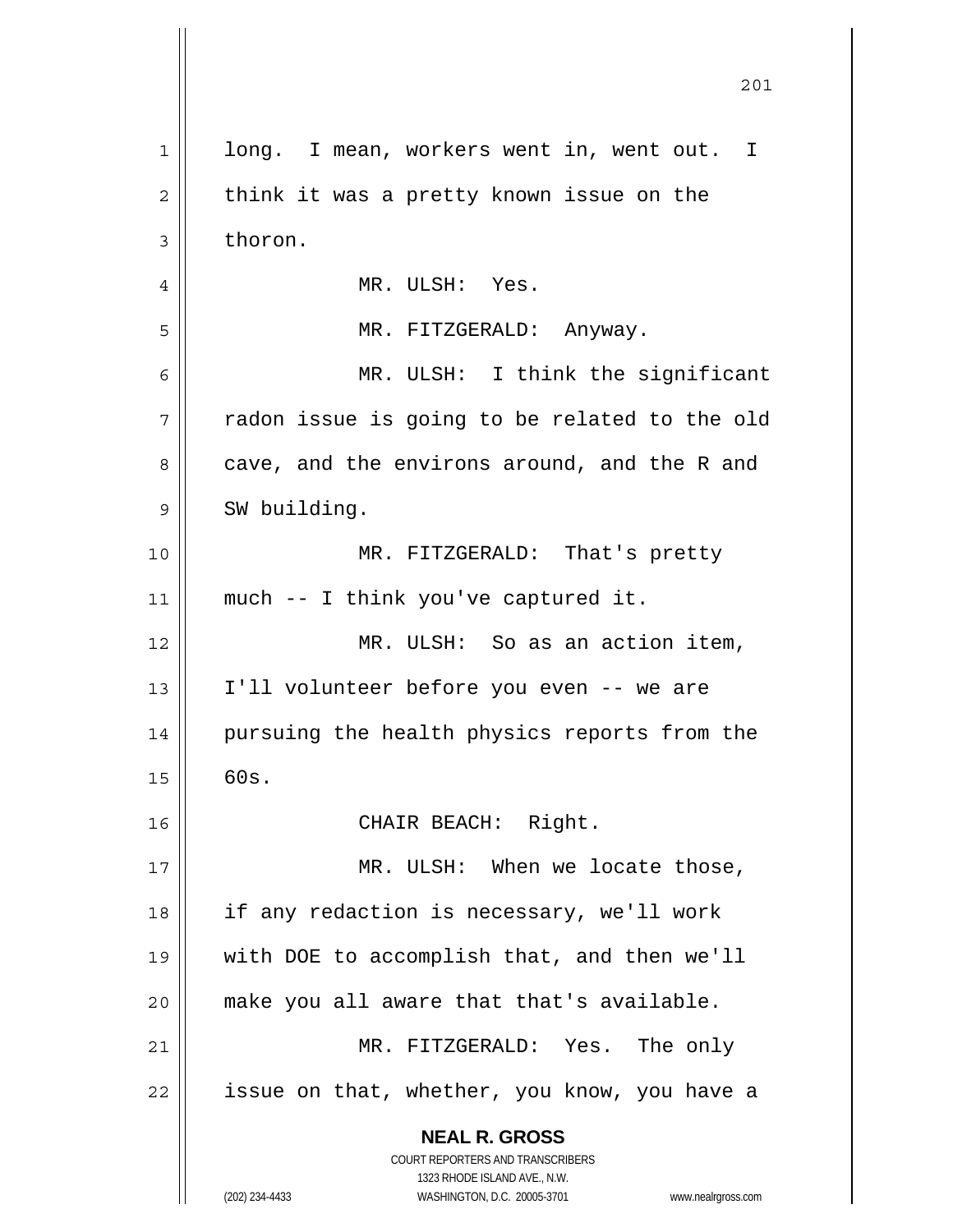**NEAL R. GROSS** COURT REPORTERS AND TRANSCRIBERS 1323 RHODE ISLAND AVE., N.W. (202) 234-4433 WASHINGTON, D.C. 20005-3701 www.nealrgross.com 1 freshly capped source like that, whether the  $2 \parallel$  actual exhalation came about through later, 3 you know, fracturing, you know. These things  $4 \parallel$  typically are pretty solid in the beginning,  $5 \parallel$  but they over time fracture. And whether 6  $\parallel$  that was the -- so measurements right after  $7 \parallel$  it was capped may not necessarily reflect the 8 circumstances five, ten years down the road. 9 || I'm just throwing that out. I'm 10 not saying I know anything about it, but -- 11 MR. ULSH: Yes. 12 || MR. FITZGERALD: -- if it looks 13 | real clean, I wouldn't necessarily assume 14  $\parallel$  that that was the case throughout. 15 || MR. ULSH: Well --16 MR. STEWART: It didn't look all  $17$   $\parallel$  that clean. 18 MR. FITZGERALD: What's what? 19 MR. STEWART: It didn't look all  $20$  | that clean. 21 MR. ULSH: Well, the D&D in the  $22$  | old cave a number of times, but I think the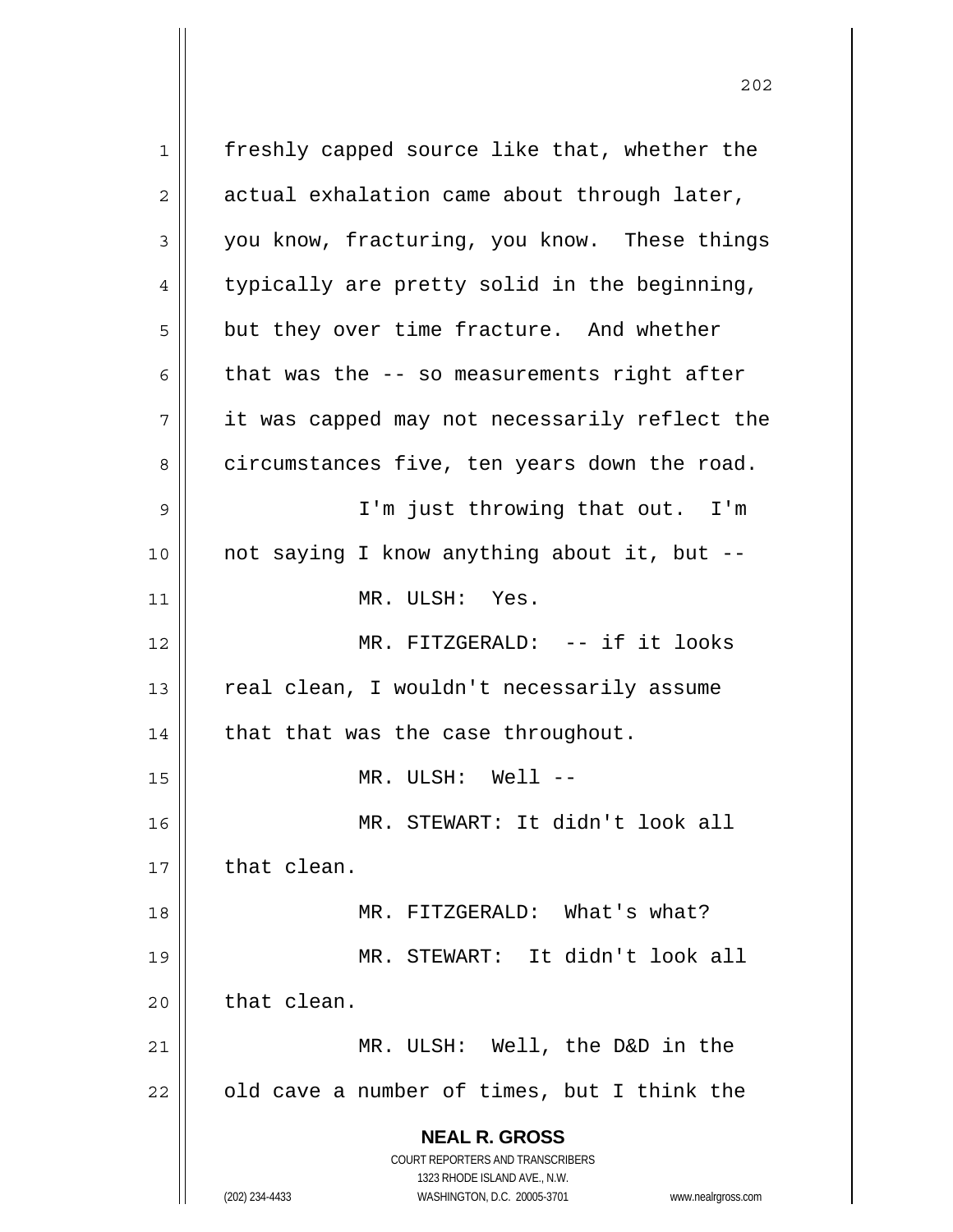**NEAL R. GROSS** COURT REPORTERS AND TRANSCRIBERS 1323 RHODE ISLAND AVE., N.W. (202) 234-4433 WASHINGTON, D.C. 20005-3701 www.nealrgross.com 1 || final time was in 1959. So, yes. If you had  $2 \parallel$  data from say, 1960, or even 61, that may not  $3 \parallel$  be representative of later in the 60s. 4 MR. FITZGERALD: A little later in  $5 \parallel$  the 60s, I think I'd be more comfortable that  $6 \parallel$  that's probably more reflective. 7 MR. ULSH: Yes, we're looking for 8 | these reports throughout the 60s. So we'll  $9 \parallel$  let you know when and if, hopefully, we find  $10 \parallel$  them. 11 CHAIR BEACH: Are you coming up 12 with a white paper on that, on the radon  $13$  | issue also? 14 || MR. ULSH: Yes. 15 CHAIR BEACH: Any idea of time 16 frame? 17 MR. ULSH: Don't say next year. 18 || (Laughter.) 19 || MR. ULSH: You know, a lot of it, 20 Josie, is going to depend on when we actually  $21$  are successful in locating these progress 22 | reports.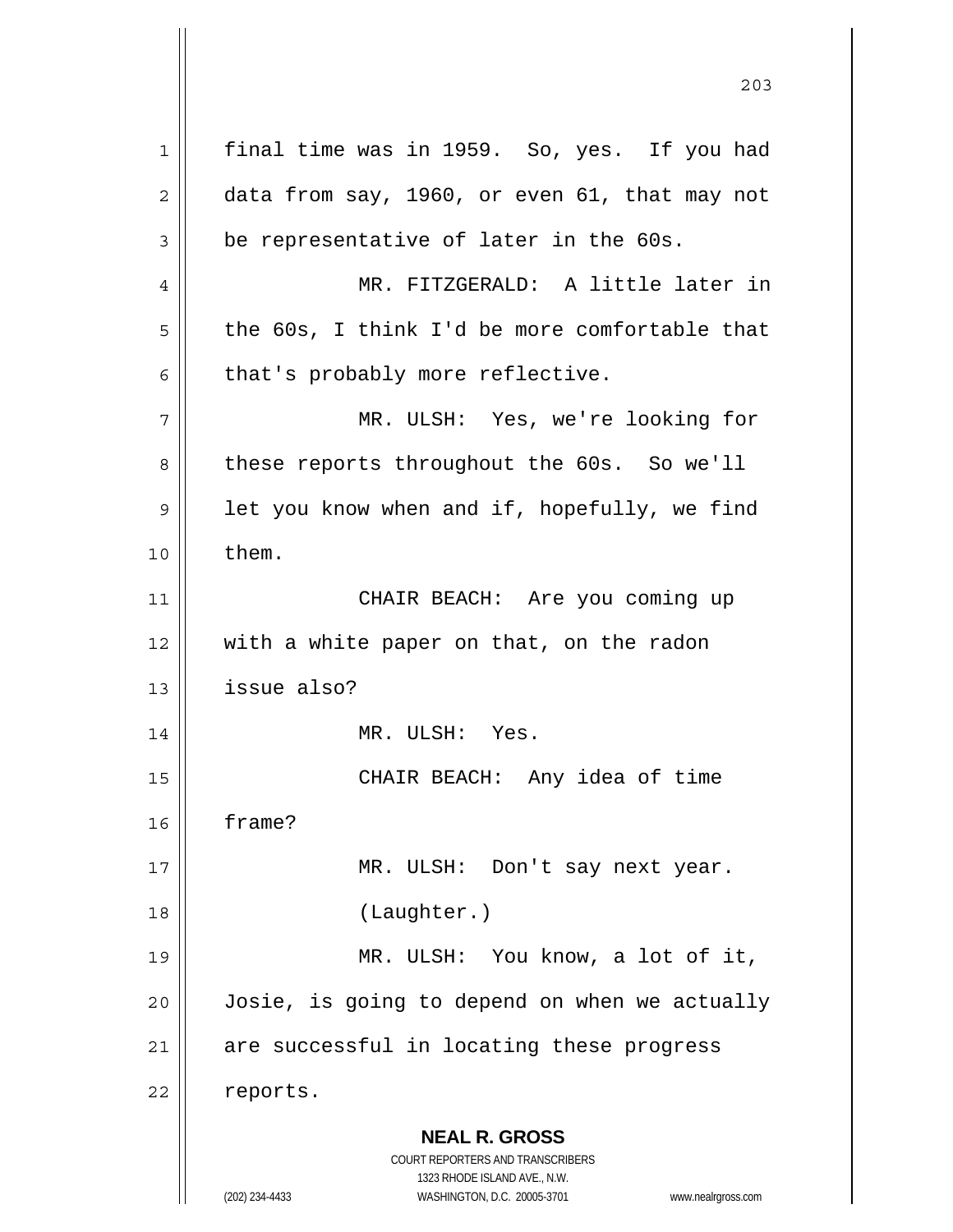|    | 204                                                                 |
|----|---------------------------------------------------------------------|
|    |                                                                     |
| 1  | CHAIR BEACH: Those -- right.                                        |
| 2  | MR. ULSH: That's kind of the                                        |
| 3  | necessary precursor to it.                                          |
| 4  | CHAIR BEACH: That makes sense.                                      |
| 5  | MR. ULSH: I am hoping that it                                       |
| 6  | will be in advance of the next Working Group                        |
| 7  | meeting. But it really depends on --                                |
| 8  | CHAIR BEACH: I understand. So I                                     |
| 9  | won't look for a date on that then. And the                         |
| 10 | other item, if there's no more on radon, is                         |
| 11 | the roadmap issue.                                                  |
| 12 | MR. ULSH: Yes. The action item                                      |
| 13 | that we had on the roadmap was, at the last                         |
| 14 | Working Group meeting, it was requested that                        |
| 15 | we add in some information to the roadmap                           |
| 16 | with regard to the incidents that occurred,                         |
| 17 | and where information on those incidents                            |
| 18 | could be found.                                                     |
| 19 | Sam Chu of the ORAU team did, in                                    |
| 20 | fact, go in and add that information in, and                        |
| 21 | that was the only minor change on the roadmap                       |
| 22 | that we made this time around.                                      |
|    | <b>NEAL R. GROSS</b>                                                |
|    | COURT REPORTERS AND TRANSCRIBERS<br>1323 RHODE ISLAND AVE., N.W.    |
|    | (202) 234-4433<br>WASHINGTON, D.C. 20005-3701<br>www.nealrgross.com |

 $\overline{\phantom{a}}$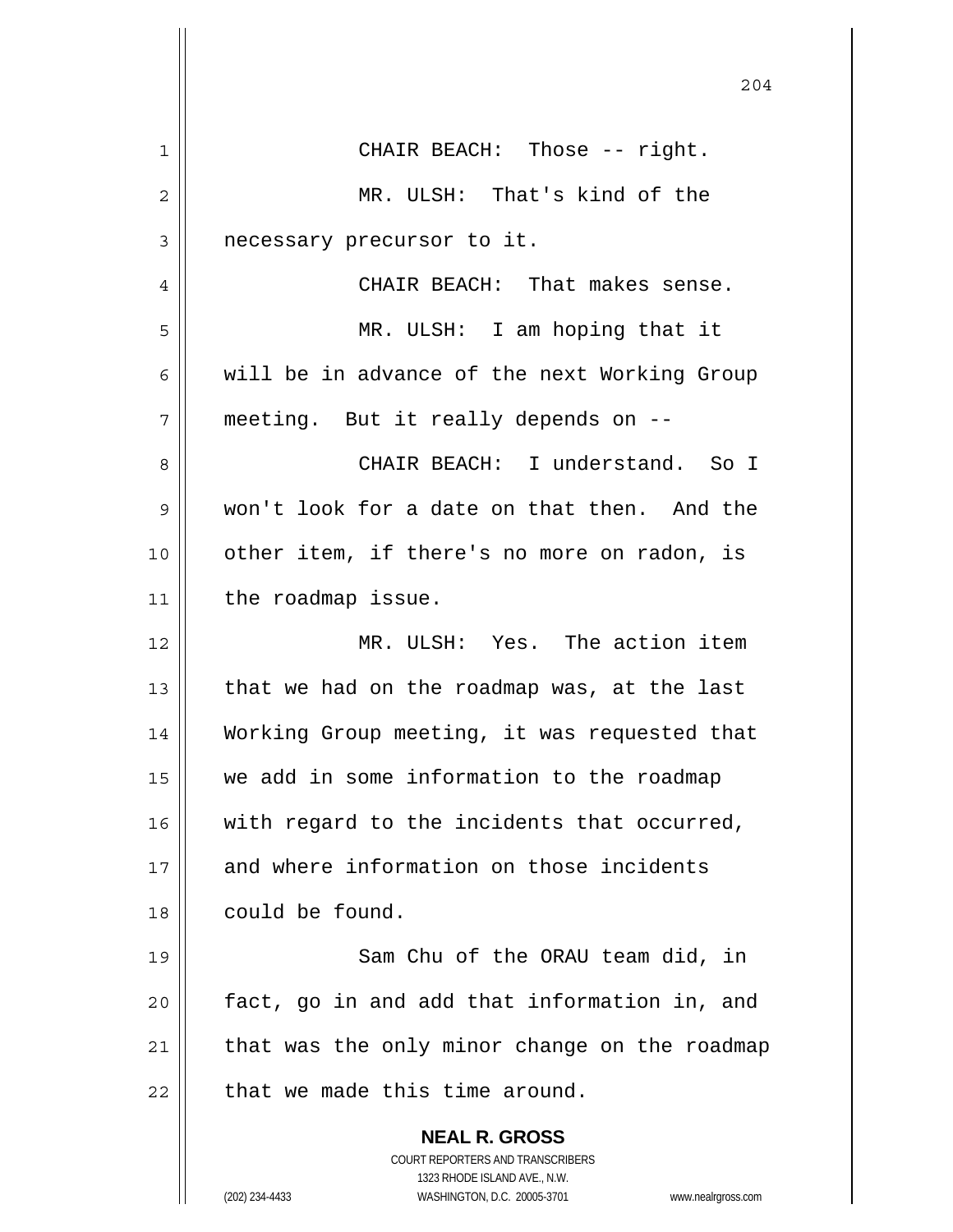| 1  | CHAIR BEACH: We did ask for hot               |
|----|-----------------------------------------------|
| 2  | cell descriptions under that same item.       |
| 3  | Those were made available, weren't they? The  |
| 4  | drawings, were you able to locate anything on |
| 5  | that?                                         |
| 6  | MR. STEWART: Well, I was not able             |
| 7  | to identify detailed drawings of that, which  |
| 8  | kind of surprised me, because they worked     |
| 9  | with that fairly late.                        |
| 10 | CHAIR BEACH: Yes.                             |
| 11 | MR. STEWART: I did talk to some               |
| 12 | people who had worked with it. They actually  |
| 13 | -- the drawings of the cell itself are        |
| 14 | present on drawings made in the `50s and `70s |
| 15 | No. `70s and certainly in 1991.<br>-- `50s?   |
| 16 | Yes, that's the old cave.                     |
| 17 | The hot cell is what they refer to            |
| 18 | as the new cave, and it basically was an      |
| 19 | isolation cell - Brant's talked about this    |
| 20 | before - and the idea was that it would be    |
| 21 | less permeable to radon. We have a drawing    |
| 22 | of it, and we have some dimensions.<br>I'll   |
|    | <b>NEAL R. GROSS</b>                          |

 $\mathsf{II}$ 

 1323 RHODE ISLAND AVE., N.W. (202) 234-4433 WASHINGTON, D.C. 20005-3701 www.nealrgross.com

COURT REPORTERS AND TRANSCRIBERS

<u>205</u>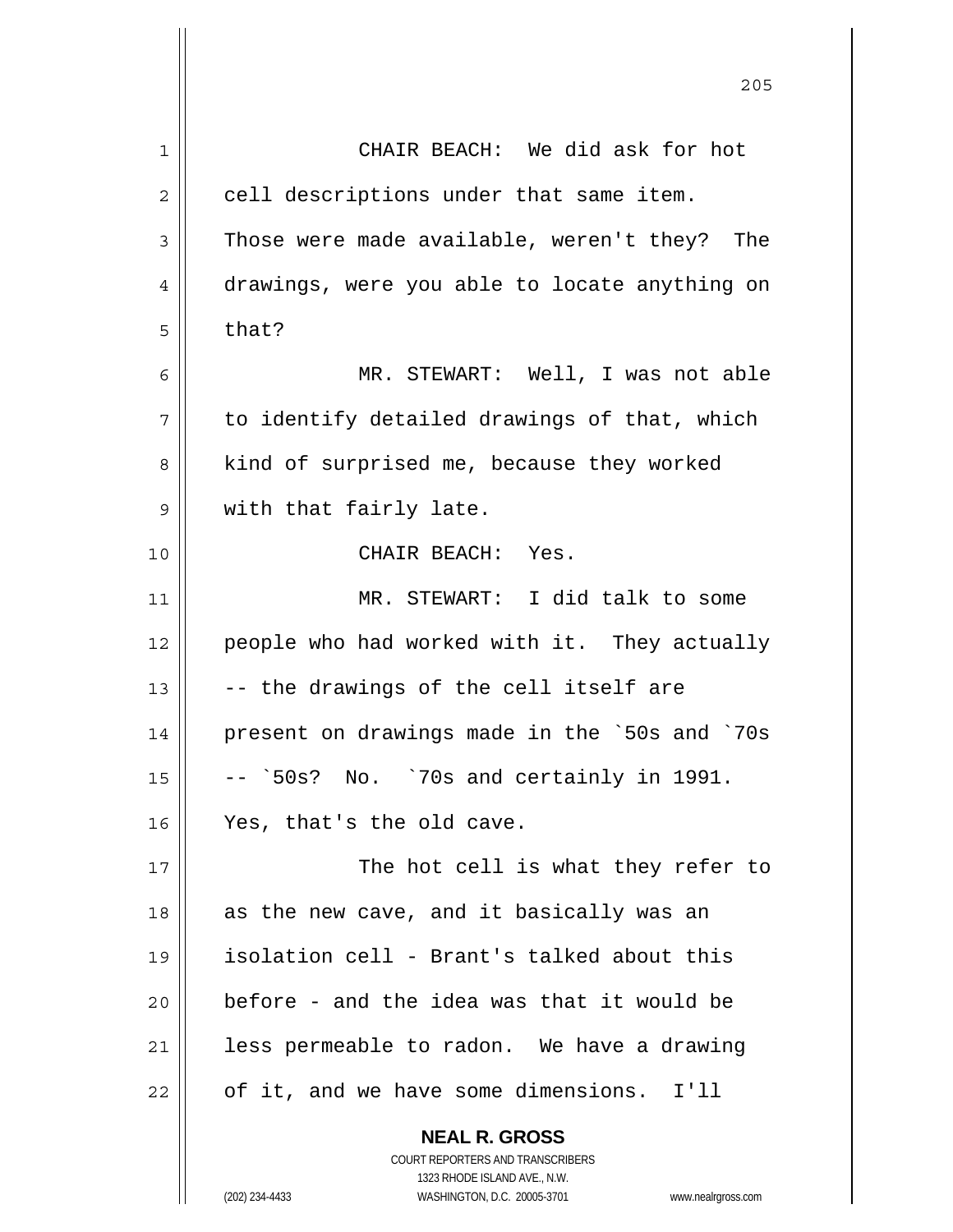$1 \parallel$  just read you what I have.

| 2              | It's an isolation cell in SW-140.                                                                                                                               |
|----------------|-----------------------------------------------------------------------------------------------------------------------------------------------------------------|
| 3              | The cell itself is including a -- included                                                                                                                      |
| $\overline{4}$ | on drawings of the SW building, first floor,                                                                                                                    |
| 5              | dated `73 and `91. The new cave area                                                                                                                            |
| 6              | actually is a suite of rooms that encompass                                                                                                                     |
| 7              | the areas surrounding the isolation cell, and                                                                                                                   |
| 8              | it includes a number of different rooms in                                                                                                                      |
| 9              | SW. I've got a list of them here.                                                                                                                               |
| 10             | But the new cave area, when you                                                                                                                                 |
| 11             | see that referred to informally in a                                                                                                                            |
| 12             | narrative, it could be talking about the                                                                                                                        |
| 13             | isolation cell, or it could be talking about                                                                                                                    |
| 14             | the room surrounding it. SW-140, the room                                                                                                                       |
| 15             | where the cave actually was, had fume hoods                                                                                                                     |
| 16             | in it, and some lab benches. The adjoining                                                                                                                      |
| 17             | room, SW-120 -- or, SW-22, had glove boxes                                                                                                                      |
| 18             | around the periphery of the room, and a work                                                                                                                    |
| 19             | area in the middle.                                                                                                                                             |
| 20             | One of those glove boxes had a                                                                                                                                  |
| 21             | pass through to the isolation cells, so that                                                                                                                    |
| 22             | they could put things in and out through that                                                                                                                   |
|                | <b>NEAL R. GROSS</b><br>COURT REPORTERS AND TRANSCRIBERS<br>1323 RHODE ISLAND AVE., N.W.<br>(202) 234-4433<br>WASHINGTON, D.C. 20005-3701<br>www.nealrgross.com |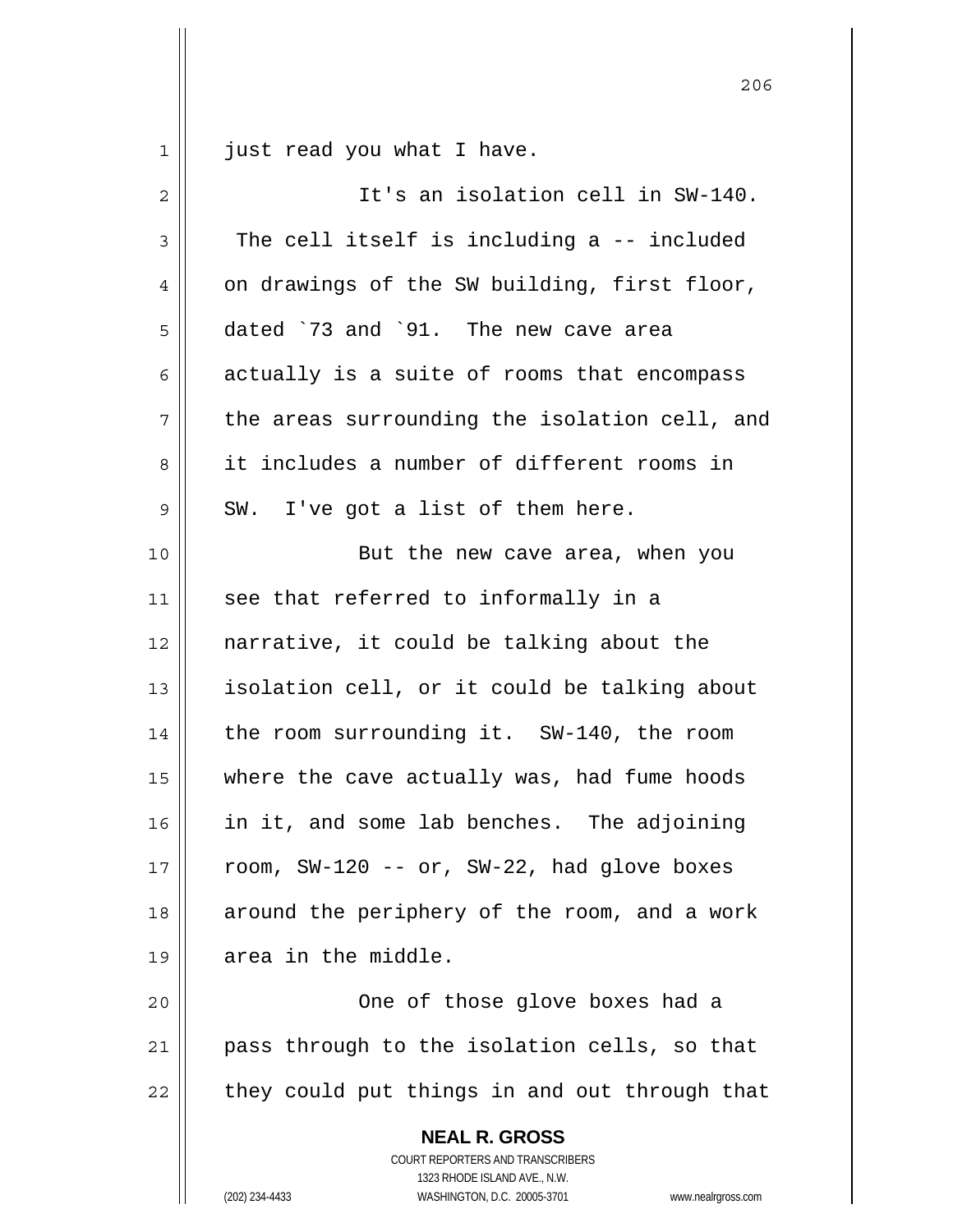| 1  | glove box. Let's see what else we have here.  |
|----|-----------------------------------------------|
| 2  | If you look at that hot cell, you would see   |
| 3  | two large windows, very thick windows.        |
| 4  | People here are probably familiar with those. |
| 5  | MEMBER CLAWSON: Lead shielded.                |
| 6  | MR. STEWART: I don't know that                |
| 7  | they were lead shielded. I would assume that  |
| 8  | they are, but I haven't found data that shows |
| 9  | that to be the case. There are two            |
| 10 | manipulator arms there by the windows, and    |
| 11 | in-line filter for the ventilation exhaust.   |
| 12 | Also on that wall were two air samplers for   |
| 13 | the operators of the cell.                    |
| 14 | On the other side of the hot cell             |
| 15 | was a door, an access door you could actually |
| 16 | go in, and that was room 136. So you could    |
| 17 | actually enter the cell. This room, later     |
| 18 | in its operational history, was always        |
| 19 | accessed on respiratory protection. So it     |
| 20 | was not a clean area, even in the outside     |
| 21 | part of the cell. I mean, you had to have a   |
| 22 | mask on to be in the new cave area and        |

<u>207</u>

 **NEAL R. GROSS** COURT REPORTERS AND TRANSCRIBERS 1323 RHODE ISLAND AVE., N.W. (202) 234-4433 WASHINGTON, D.C. 20005-3701 www.nealrgross.com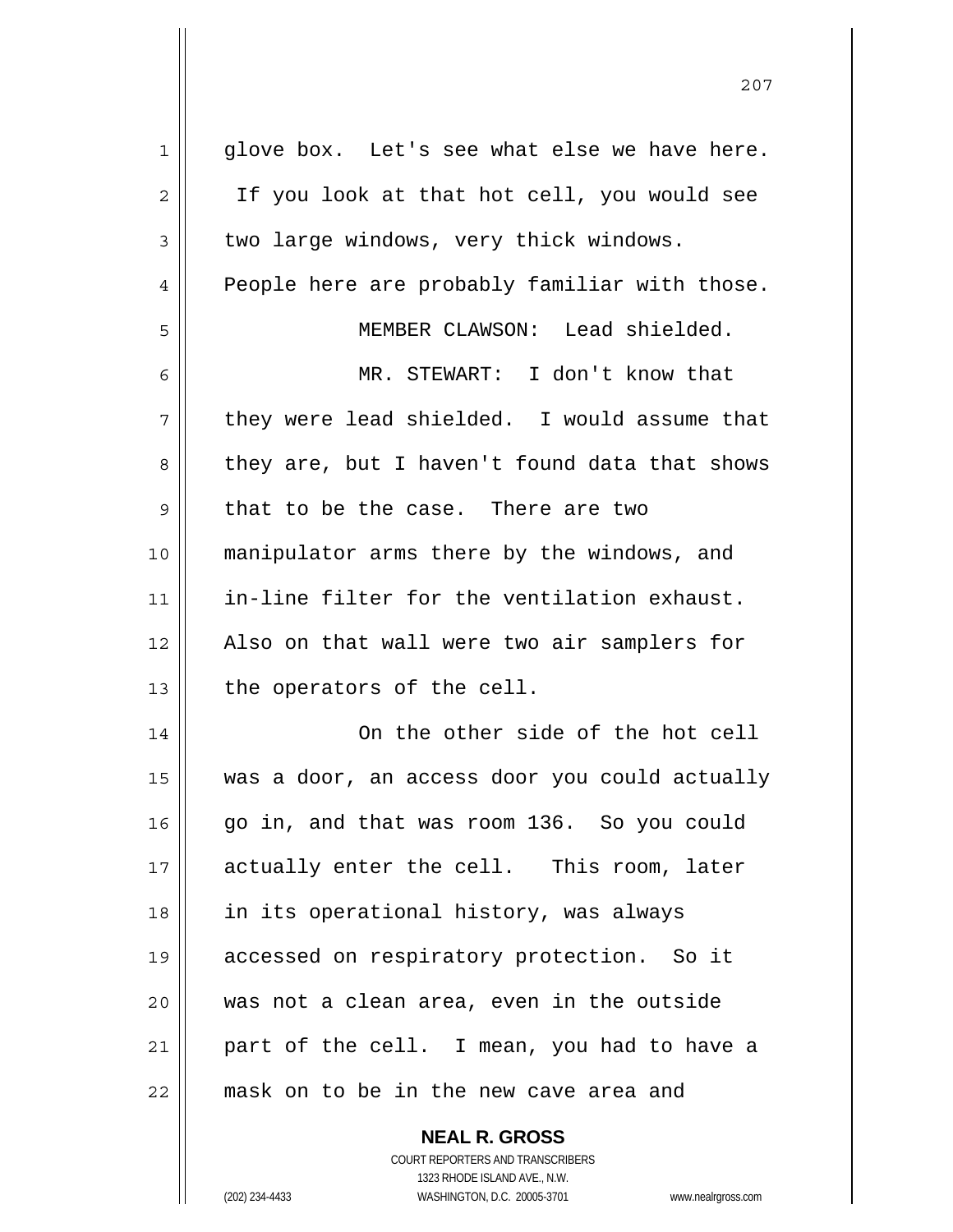1 operating the manipulators.

| $\overline{2}$ | So really all I was able to give              |
|----------------|-----------------------------------------------|
| 3              | you is a kind of a qualitative description.   |
| 4              | CHAIR BEACH: I think that's what              |
| 5              | brought the question up at the last Working   |
| 6              | Group meeting, and I think, Brad, you were    |
| 7              | kind of the lead on that --                   |
| 8              | MEMBER CLAWSON: Yes.                          |
| 9              | CHAIR BEACH: -- and I think                   |
| 10             | because --                                    |
| 11             | MEMBER CLAWSON: We were trying to             |
| 12             | look at the ventilation system, and try to    |
| 13             | figure out how they to have this design       |
| 14             | because I guess I keep getting confused when  |
| 15             | we're talking about these documents and so    |
| 16             | forth, have them going into the new cave and  |
| 17             | doing this and this. And the next one         |
| 18             | they're in respirators and stuff, but there's |
| 19             | no determinating -- it's kind of vague to me. |
| 20             | I really had a hard time following it,        |
| 21             | because it seemed like, in some senses, they  |
| 22             | encompass this whole section of it, they      |

 COURT REPORTERS AND TRANSCRIBERS 1323 RHODE ISLAND AVE., N.W. (202) 234-4433 WASHINGTON, D.C. 20005-3701 www.nealrgross.com

 **NEAL R. GROSS**

<u>208</u>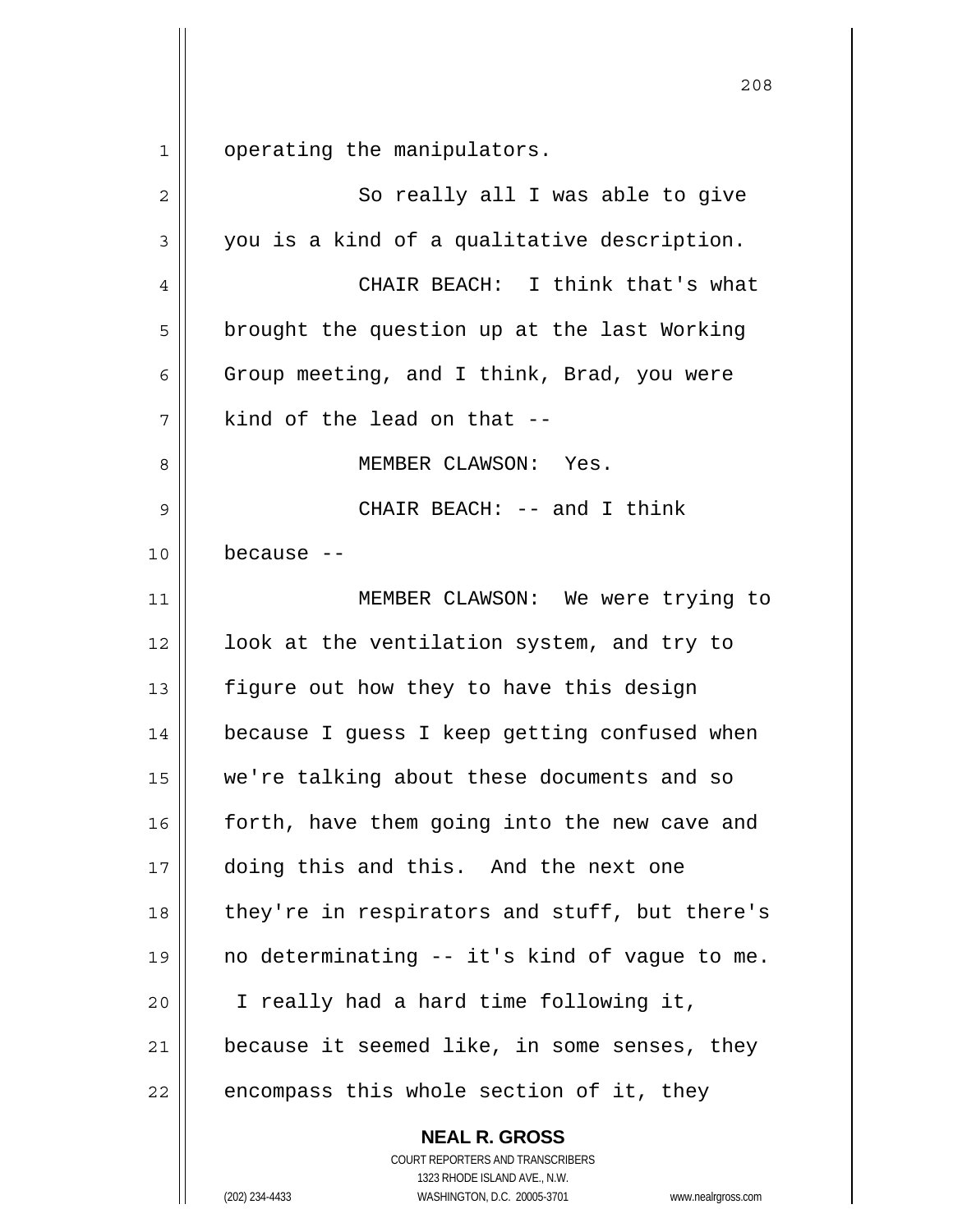**NEAL R. GROSS** COURT REPORTERS AND TRANSCRIBERS 1323 RHODE ISLAND AVE., N.W.  $1 \parallel$  called it the new cave. And in other ones,  $2 \parallel$  they were calling them hot cells. And they  $3 \parallel$  were basically the same thing, is what I was 4 | being told. But I'm wondering if the center  $5 \parallel$  portion of it is what they were classifying  $6 \parallel$  as a hot cell. 7 MR. ULSH: I think that's the  $8 \parallel$  case. The hot cell is inside the new cave. 9 MR. STEWART: Yes. The hot cell 10 is inside a suite of rooms that's called the 11 new cave. 12 || MEMBER CLAWSON: Right. And that 13  $\vert$  -- I guess that's where I was getting into 14 problems, because I was picking up in that  $15$  | they, like you just said, that they were 16 | respiratory, even on the outsides. And I was 17  $\parallel$  trying to figure out what the  $-$ - how the 18 | ventilation system worked. 19 || Because in talking with some of  $20$  || the interviewers, and stuff like that, this 21 add-on to this building and then add-on to  $22$  || this created quite a problem with

(202) 234-4433 WASHINGTON, D.C. 20005-3701 www.nealrgross.com

<u>209</u>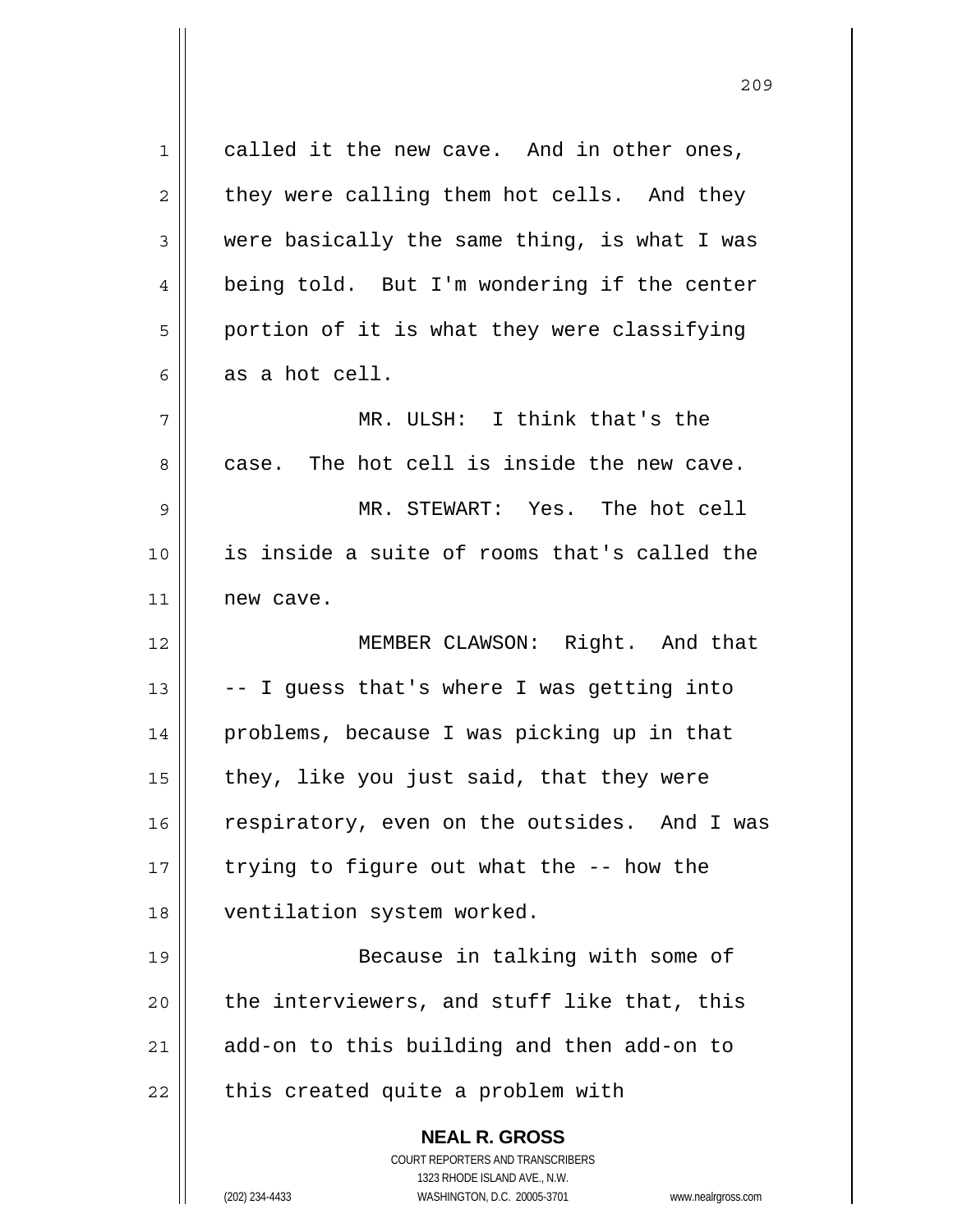| 1  | ventilation. Those outer suite of rooms that  |
|----|-----------------------------------------------|
| 2  | you said were supposed to stay clean, but     |
| 3  | they didn't. And this is why I was looking    |
| 4  | into the flow pattern of -- that's why we     |
| 5  | were trying to find these prints and stuff    |
| 6  | like that, because those outer rooms were to  |
| 7  | be cleaned, and then they ended up $-$ -      |
| 8  | CHAIR BEACH: And were they                    |
| 9  | ventilated?                                   |
| 10 | MEMBER CLAWSON: And how they --               |
| 11 | yes, how they ventilated. And part of the     |
| 12 | issue in my -- and you've got to understand,  |
| 13 | I'm taking this just from some of the         |
| 14 | interviewers of some of the maintenance       |
| 15 | people, and so forth. We discussed these      |
| 16 | buildings were added one onto the other and   |
| 17 | back and forth, and the ventilation systems   |
| 18 | didn't quite match what the facility needed.  |
| 19 | And so they had -- that's where it got into   |
| 20 | a lot of this spread of contamination issues. |
| 21 | That's why I was really trying to             |
| 22 | visualize what they were talking about, and I |
|    | <b>NEAL R. GROSS</b>                          |

 $\prod$ 

 1323 RHODE ISLAND AVE., N.W. (202) 234-4433 WASHINGTON, D.C. 20005-3701 www.nealrgross.com

COURT REPORTERS AND TRANSCRIBERS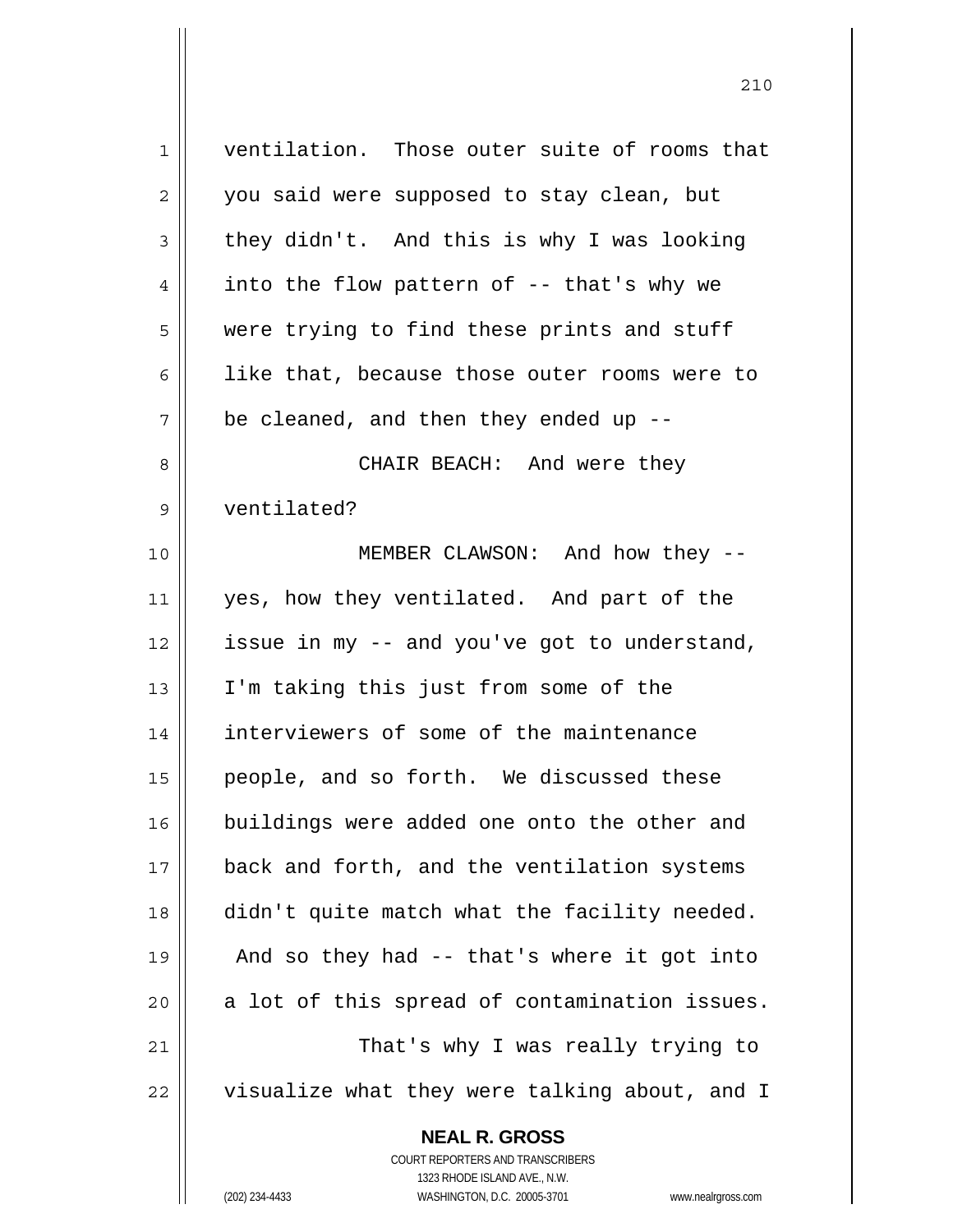**NEAL R. GROSS** 1 | had a hard time. 2 MR. ULSH: Okay. I've got a  $3 \parallel$  couple of thoughts on that, Brad. 4 I think I had some photographs of  $5 \parallel$  the new cave facility. I have to go back and  $6 \parallel$  locate those, and I'll get those to you.  $7 \parallel$  That may not entirely answer your question,  $8 \parallel$  but it'll give you a little bit of a visual. 9 MEMBER CLAWSON: What I was really 10 trying to look at, because it was a surprise 11 from what I read, and some of the documents 12 and so forth, from the Mound Museum and 13  $\parallel$  stuff, that it was a surprise that all of a  $14$  sudden these other rooms started, and they  $15$  come to find out that they had ventilation 16 | issues, and I guess there was a pass-thru  $17$  || path to the old cave that got into some 18 issues, too. And that's why I was trying to  $19 \parallel$  get an overview of what we actually had here. 20 | The main thing I was looking at is  $21$  the flow pattern for the air and so forth  $22$  || like that. Later on, I know that they made

211

 COURT REPORTERS AND TRANSCRIBERS 1323 RHODE ISLAND AVE., N.W.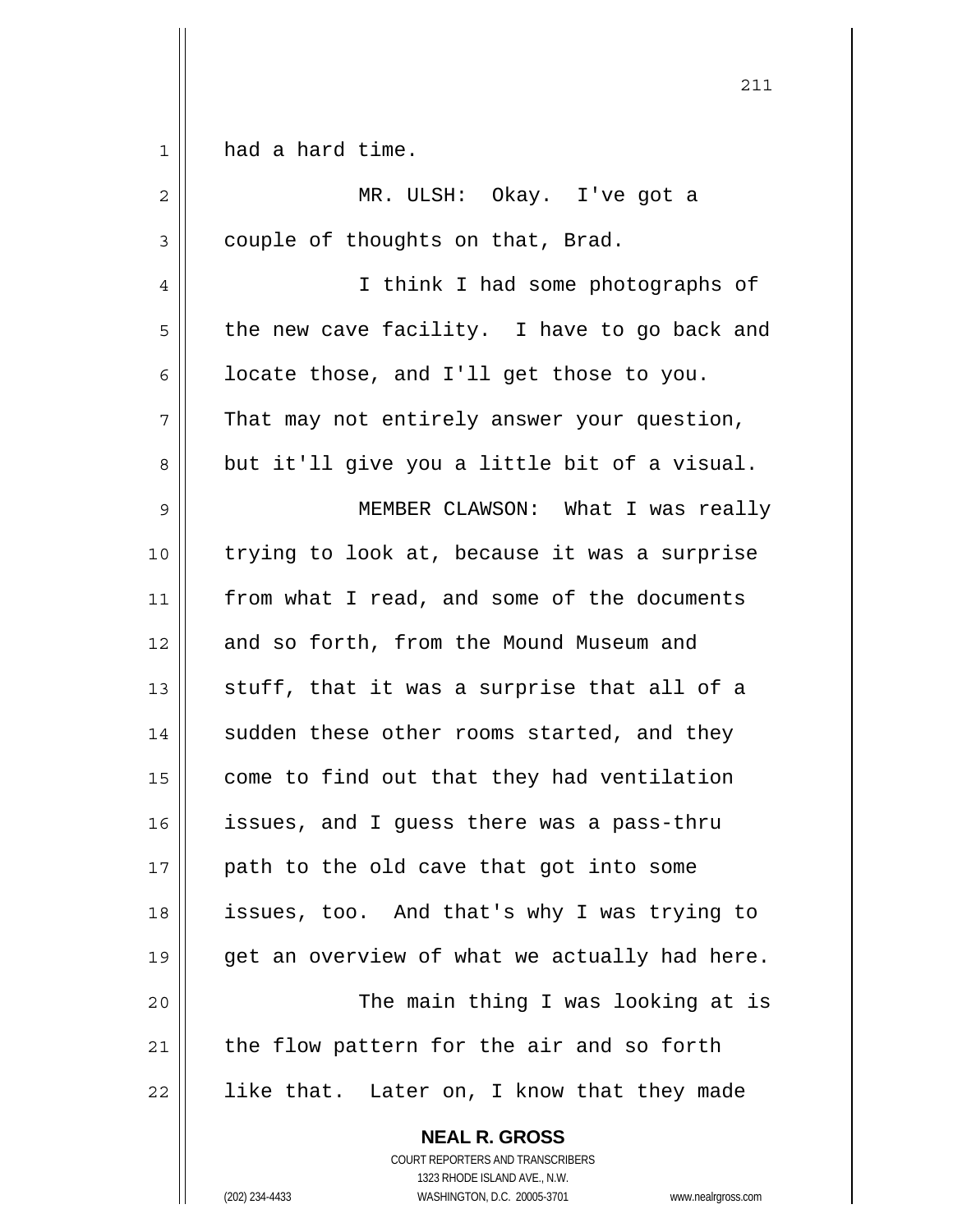| $\mathbf 1$ | some more modifications to try to get a                                                             |
|-------------|-----------------------------------------------------------------------------------------------------|
| 2           | handle on what the issue was.                                                                       |
| 3           | MR. ULSH: I know that the --                                                                        |
| 4           | MS. ROBERTSON-DEMERS: I've got a                                                                    |
| 5           | suggestion. In the mid-1990s, they went                                                             |
| 6           | through room by room in buildings, and did                                                          |
| 7           | air flow studies with smoke. And I don't                                                            |
| 8           | know if that's available for that area. I                                                           |
| 9           | would assume that it was because, at least                                                          |
| 10          | for our building, they did it for every                                                             |
| 11          | laboratory.                                                                                         |
| 12          | And it was for the purpose of                                                                       |
| 13          | making sure that things were positioned, and                                                        |
| 14          | there should be a diagram that was prepared                                                         |
| 15          | by the person who did it that will show you                                                         |
| 16          | the air flow.                                                                                       |
| 17          | MEMBER CLAWSON: Because what time                                                                   |
| 18          | period did the new cave come online? Do you                                                         |
| 19          | remember what that was?                                                                             |
| 20          | MR. ULSH: Well it was after the                                                                     |
| 21          | old cave, and the old cave was ended in 1959,                                                       |
| 22          | so it probably would have been early to mid-                                                        |
|             |                                                                                                     |
|             | <b>NEAL R. GROSS</b>                                                                                |
|             | COURT REPORTERS AND TRANSCRIBERS                                                                    |
|             | 1323 RHODE ISLAND AVE., N.W.<br>(202) 234-4433<br>WASHINGTON, D.C. 20005-3701<br>www.nealrgross.com |
|             |                                                                                                     |

<u>212</u>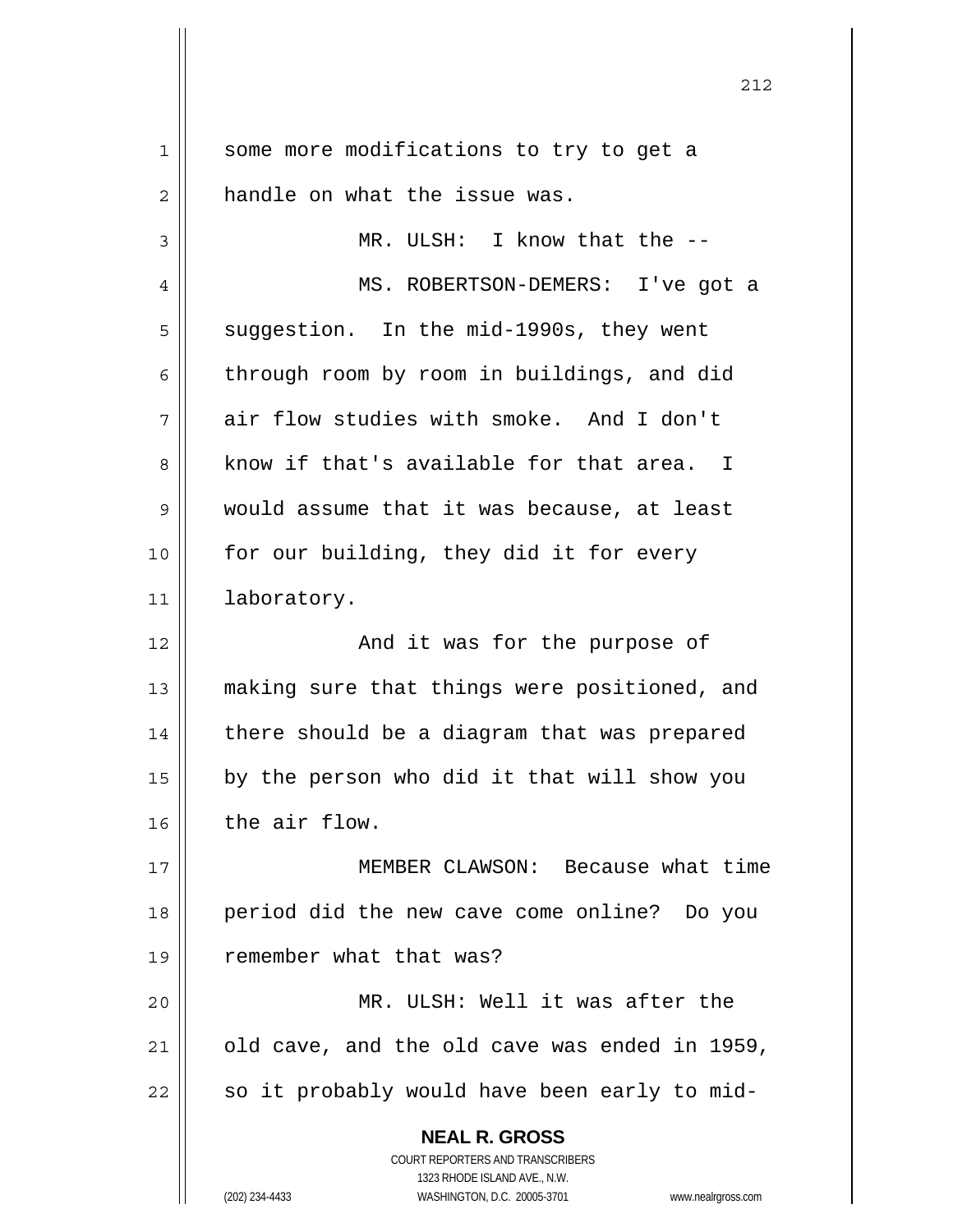$1 \parallel 60s.$ 

| $\overline{2}$ | MEMBER CLAWSON: Okay. Because                                                                                                                                   |
|----------------|-----------------------------------------------------------------------------------------------------------------------------------------------------------------|
| 3              | what I got was that there -- this was a                                                                                                                         |
| 4              | reoccurring issue, contamination issues and                                                                                                                     |
| 5              | so forth with these caves, and where they                                                                                                                       |
| 6              | spread and where it went. And that this -- I                                                                                                                    |
| 7              | guess it's called a -- it was actually a pipe                                                                                                                   |
| 8              | chase or something between the old cave and                                                                                                                     |
| 9              | the new area.                                                                                                                                                   |
| 10             | MR. STEWART: Pipe chase? I know                                                                                                                                 |
| 11             | that that's a case.                                                                                                                                             |
| 12             | MEMBER CLAWSON: I wouldn't say                                                                                                                                  |
| 13             | it's a pipe chase, but --                                                                                                                                       |
| 14             | MR. ULSH: Right.                                                                                                                                                |
| 15             | MEMBER CLAWSON: This is where                                                                                                                                   |
| 16             | they had the radon issues.                                                                                                                                      |
| 17             | MR. STEWART: Yes. It's                                                                                                                                          |
| 18             | MEMBER CLAWSON: I call it a pipe                                                                                                                                |
| 19             | chase. You got to realize, each -- I call it                                                                                                                    |
| 20             | access tunnel, whatever you want to be able                                                                                                                     |
| 21             | to call it.                                                                                                                                                     |
| 22             | MR. STEWART: Yes. I have not                                                                                                                                    |
|                | <b>NEAL R. GROSS</b><br>COURT REPORTERS AND TRANSCRIBERS<br>1323 RHODE ISLAND AVE., N.W.<br>(202) 234-4433<br>WASHINGTON, D.C. 20005-3701<br>www.nealrgross.com |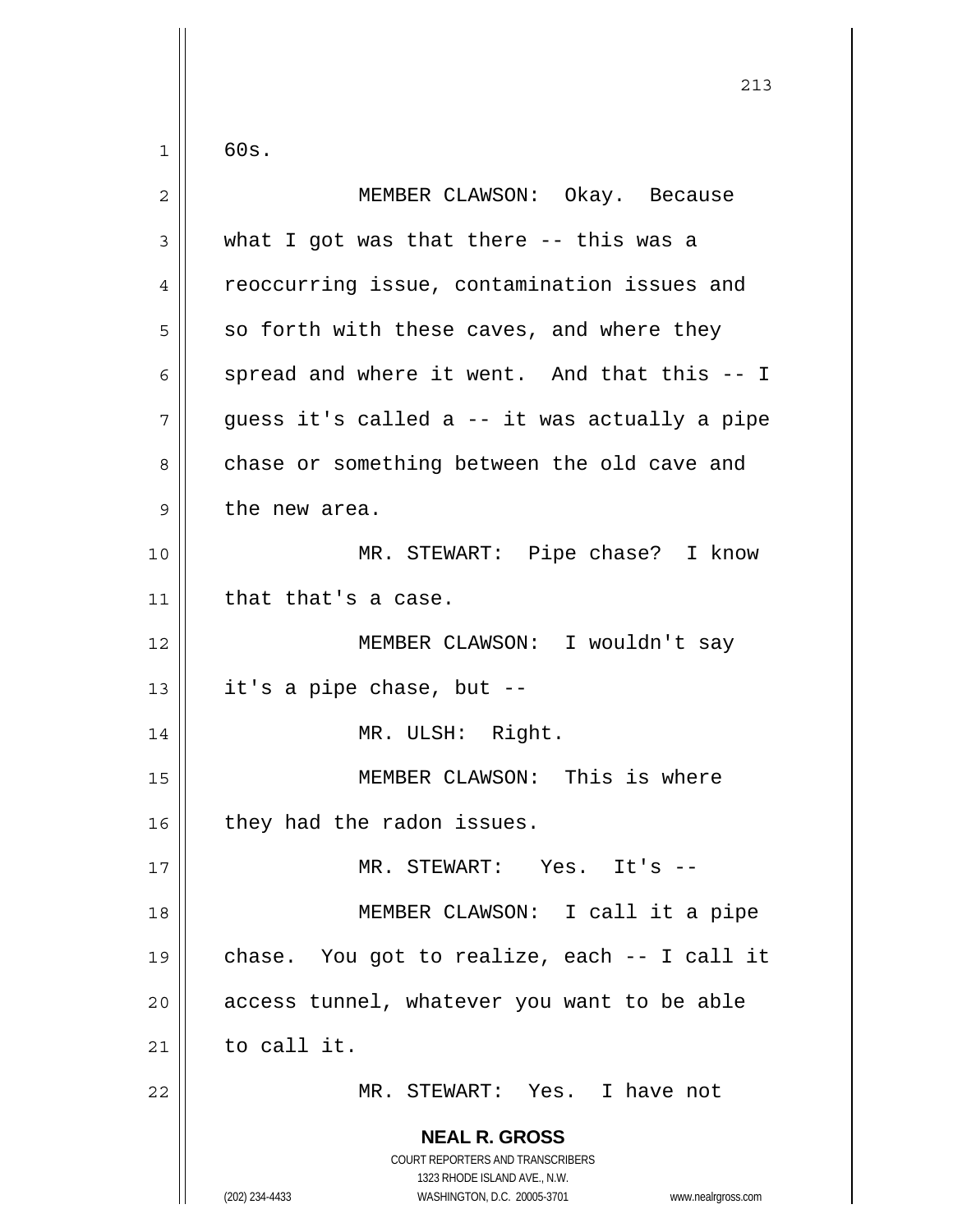| $1\,$          | seen evidence of that on the drawings that                                                                                                                      |
|----------------|-----------------------------------------------------------------------------------------------------------------------------------------------------------------|
| $\overline{2}$ | I've seen. I have a construction drawing                                                                                                                        |
| $\mathsf 3$    | from an as-built in the `50s that shows the                                                                                                                     |
| 4              | new cave. Yes, sorry, `50s.                                                                                                                                     |
| 5              | The new cave, actually, the first                                                                                                                               |
| 6              | operation we have starting in there is `66,                                                                                                                     |
| 7              | although one source gives that date as 1960.                                                                                                                    |
| 8              | King says 1960, and I believe he is                                                                                                                             |
| 9              | incorrect in that assumption. But it looks                                                                                                                      |
| 10             | like operation started in `66 in the new                                                                                                                        |
| 11             | cave.                                                                                                                                                           |
| 12             | I haven't seen anything                                                                                                                                         |
| 13             | underground, under the slab, under the floor                                                                                                                    |
| 14             | level from the old cave to the new cave. Not                                                                                                                    |
| 15             | to say that that's not a possibility, I just                                                                                                                    |
| 16             | haven't seen evidence of that. If you look                                                                                                                      |
| 17             | at a drawing of the building, SW-1, which                                                                                                                       |
| 18             | later became SW-19, had a hallway from it                                                                                                                       |
| 19             | that went right down to the new cave area.                                                                                                                      |
| 20             | So it certainly was easy to access from that                                                                                                                    |
| 21             | side.                                                                                                                                                           |
| 22             | MEMBER CLAWSON: I mean, this is                                                                                                                                 |
|                | <b>NEAL R. GROSS</b><br>COURT REPORTERS AND TRANSCRIBERS<br>1323 RHODE ISLAND AVE., N.W.<br>(202) 234-4433<br>WASHINGTON, D.C. 20005-3701<br>www.nealrgross.com |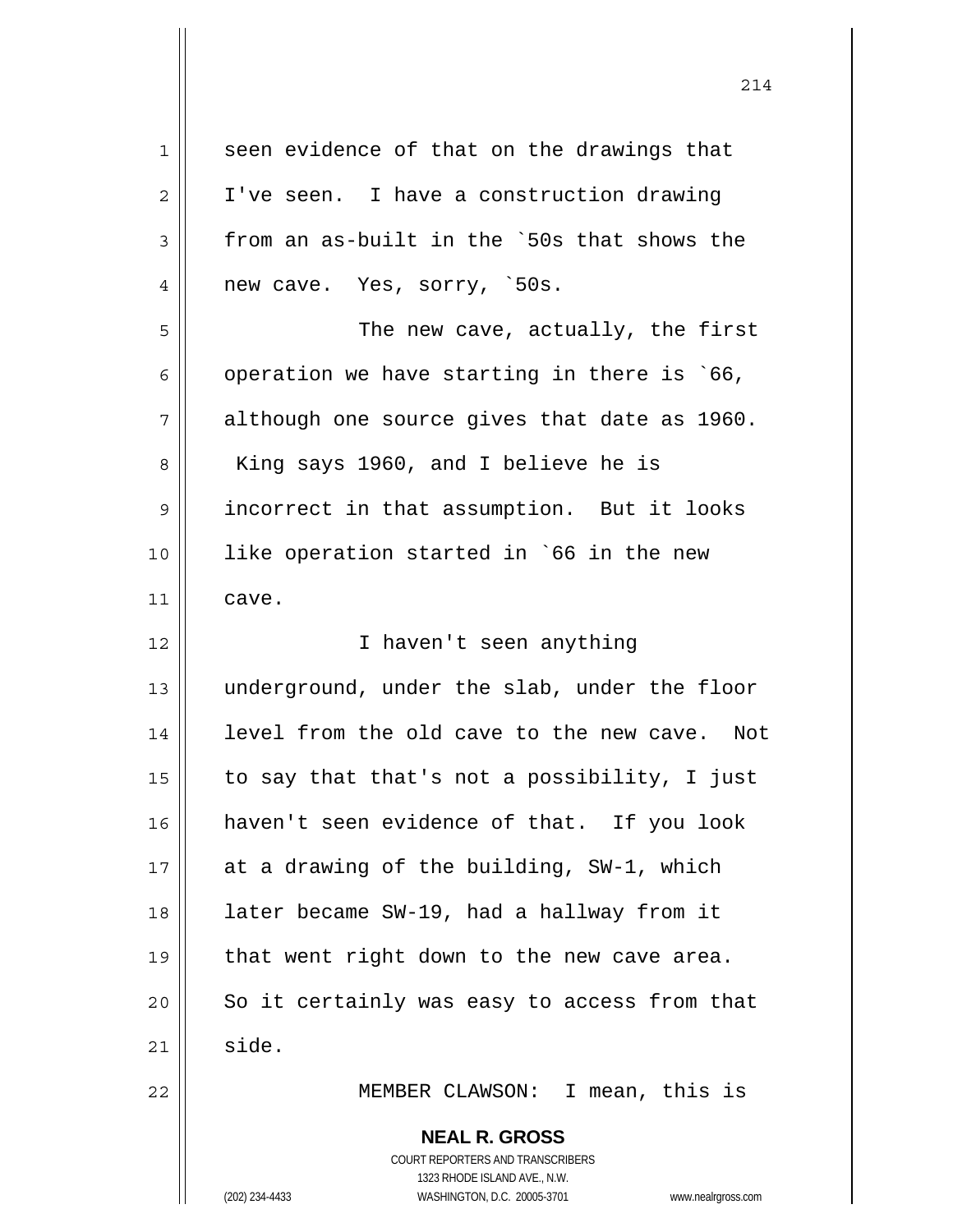|    | <b>NEAL R. GROSS</b>                          |
|----|-----------------------------------------------|
| 22 | looking at here. I don't know what we can do  |
| 21 | get a handle on an overview of what were we   |
| 20 | contamination. That's just why I wanted to    |
| 19 | that, and we kept having experienced          |
| 18 | to it, flow ventilation and so forth like     |
| 17 | respiratory. Now there was a lot of issues    |
| 16 | to have been cleaned. It ended up             |
| 15 | and they said, the outside area is supposed   |
| 14 | communicators and so forth - they came up,    |
| 13 | these - we kept referring to them as          |
| 12 | interviews and so forth like that -- but      |
| 11 | And these came out in the                     |
| 10 | convoluted mess of stuff.                     |
| 9  | so forth like that, and it's kind of a        |
| 8  | of buildings being added onto buildings and   |
| 7  | is because we have the same thing at our site |
| 6  | is why it's such an interesting issue to me   |
| 5  | knew any of these pipes' distance. And this   |
| 4  | just last week. We now know it. We never      |
| 3  | pipes, and now we have 23 people moving up to |
| 2  | that two of our facilities were connected by  |
| 1  | trivial, but we just found out a week ago     |
|    |                                               |

 COURT REPORTERS AND TRANSCRIBERS 1323 RHODE ISLAND AVE., N.W. (202) 234-4433 WASHINGTON, D.C. 20005-3701 www.nealrgross.com

 $\mathsf{I}$ 

<u>215</u>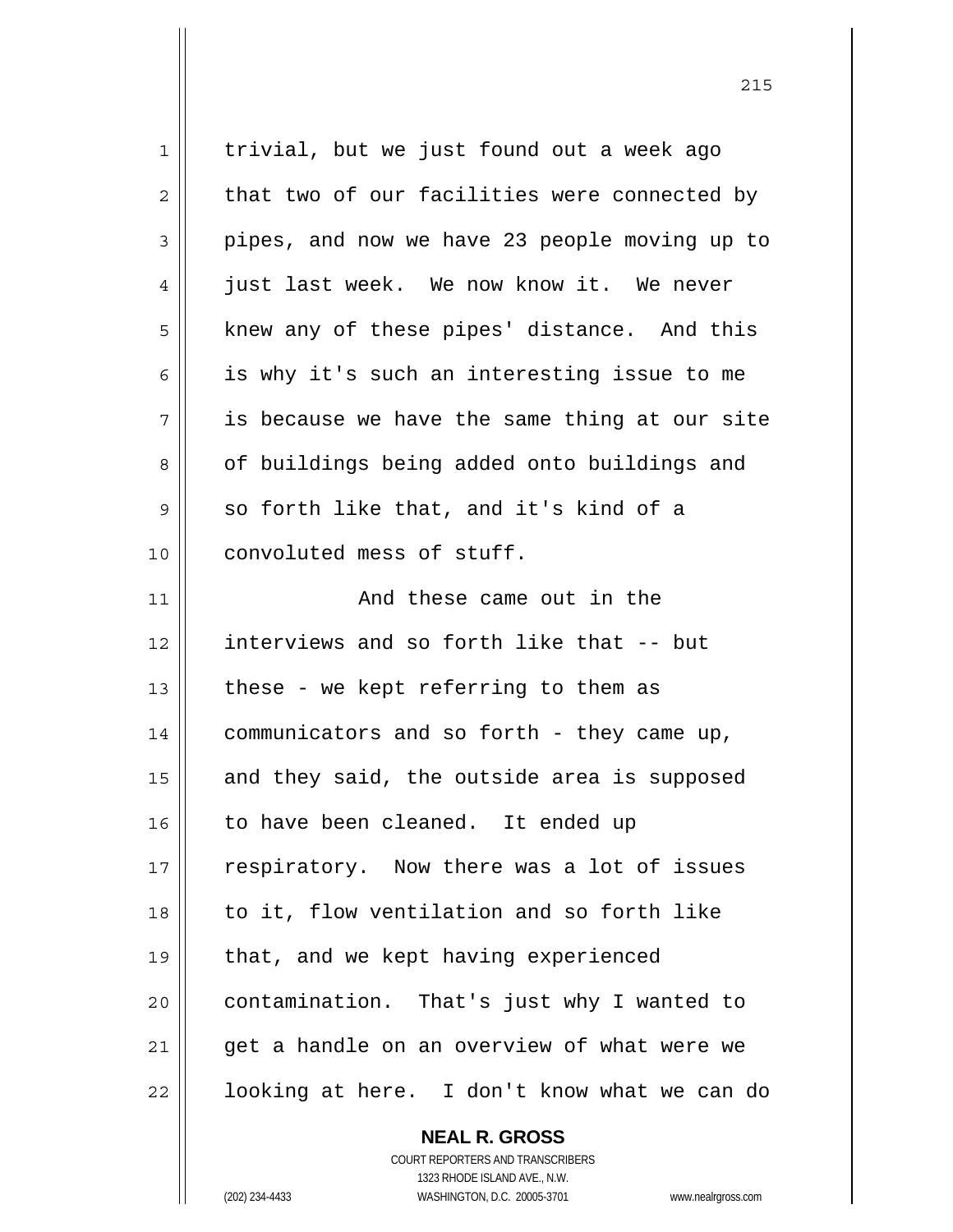|             | 216                                                                 |
|-------------|---------------------------------------------------------------------|
| $\mathbf 1$ | on it, but --                                                       |
| $\mathbf 2$ | MR. ULSH: Well, I think there's                                     |
| 3           | three things that we can probably do. Number                        |
| 4           | one, I can go try to find those photographs.                        |
| 5           | And that will at least give you the visual                          |
| 6           | representation.                                                     |
| 7           | MEMBER CLAWSON: Right.                                              |
| 8           | MR. ULSH: Number two, if I could                                    |
| 9           | ask, Kathy, if you could perhaps just put in                        |
| 10          | an email any information that you can think                         |
| 11          | of that would help us locate that study that                        |
| 12          | you're talking about, you know, that                                |
| 13          | ventilation study in the early `90s, and we                         |
| 14          | can look for that.                                                  |
| 15          | And number three, I can go do a                                     |
| 16          | targeted search. There's a number of blue                           |
| 17          | prints available at the Mound Museum that we                        |
| 18          | really haven't messed with too much.                                |
| 19          | MEMBER CLAWSON: Right.                                              |
| 20          | MR. ULSH: And we can go look and                                    |
| 21          | see if we can find any blue prints related to                       |
| 22          | the old and new cave in relation to the R and                       |
|             | <b>NEAL R. GROSS</b>                                                |
|             | COURT REPORTERS AND TRANSCRIBERS<br>1323 RHODE ISLAND AVE., N.W.    |
|             | (202) 234-4433<br>WASHINGTON, D.C. 20005-3701<br>www.nealrgross.com |

 $\mathsf{l}$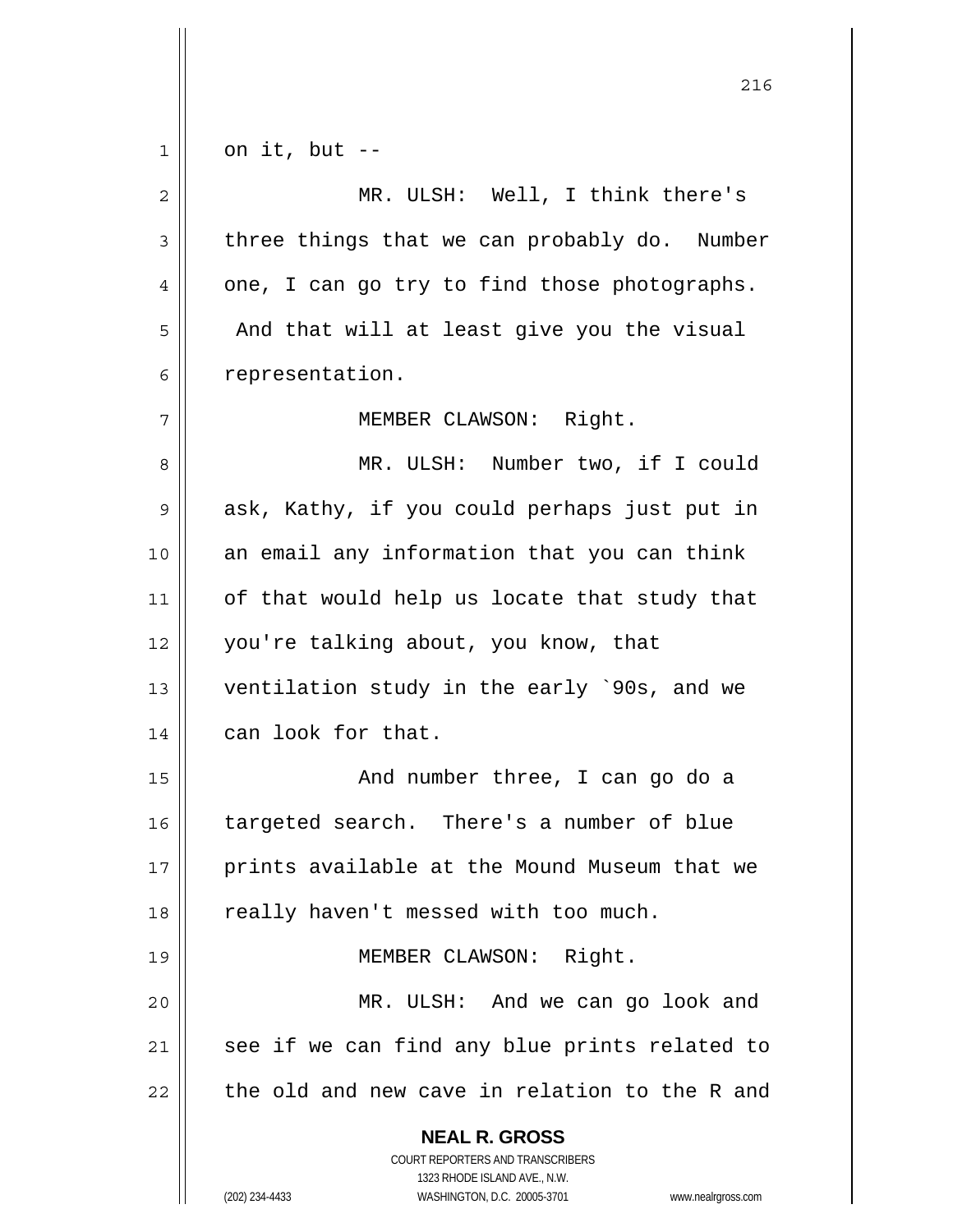$1 \parallel$  SW building.

| $\overline{2}$ | MEMBER ZIEMER: And that's where                                                        |
|----------------|----------------------------------------------------------------------------------------|
| 3              | you run into the problem. The blue prints                                              |
| 4              | and the as-builts are often different, and I                                           |
| 5              | think that's what you're talking about.                                                |
| 6              | MEMBER CLAWSON: Yes, very much                                                         |
| 7              | SO.                                                                                    |
| 8              | MEMBER ZIEMER: So, if you pull a                                                       |
| 9              | blue print, you've got to make sure it's an                                            |
| 10             | as-built, and not a design that somebody                                               |
| 11             | said, well, that won't work, so let's leave                                            |
| 12             | these pipes in there and add something.                                                |
| 13             | MR. ULSH: Well, I know just the                                                        |
| 14             | guy who can help me look through these blue                                            |
| 15             | prints. I don't know what we'll find, if                                               |
| 16             | anything, but we'll look.                                                              |
| 17             | MEMBER CLAWSON: Yes, and I'd just                                                      |
| 18             | like to -- I'd like to be able to look,                                                |
| 19             | because there's a lot of -- almost all the --                                          |
| 20             | most of the interviewees that we've                                                    |
| 21             | interviewed and talked with and so forth have                                          |
| 22             | comments about the new cave and old cave and                                           |
|                | <b>NEAL R. GROSS</b><br>COURT REPORTERS AND TRANSCRIBERS<br>1323 RHODE ISLAND AVE N.W. |

 $\prod_{i=1}^{n}$ 

 1323 RHODE ISLAND AVE., N.W. (202) 234-4433 WASHINGTON, D.C. 20005-3701 www.nealrgross.com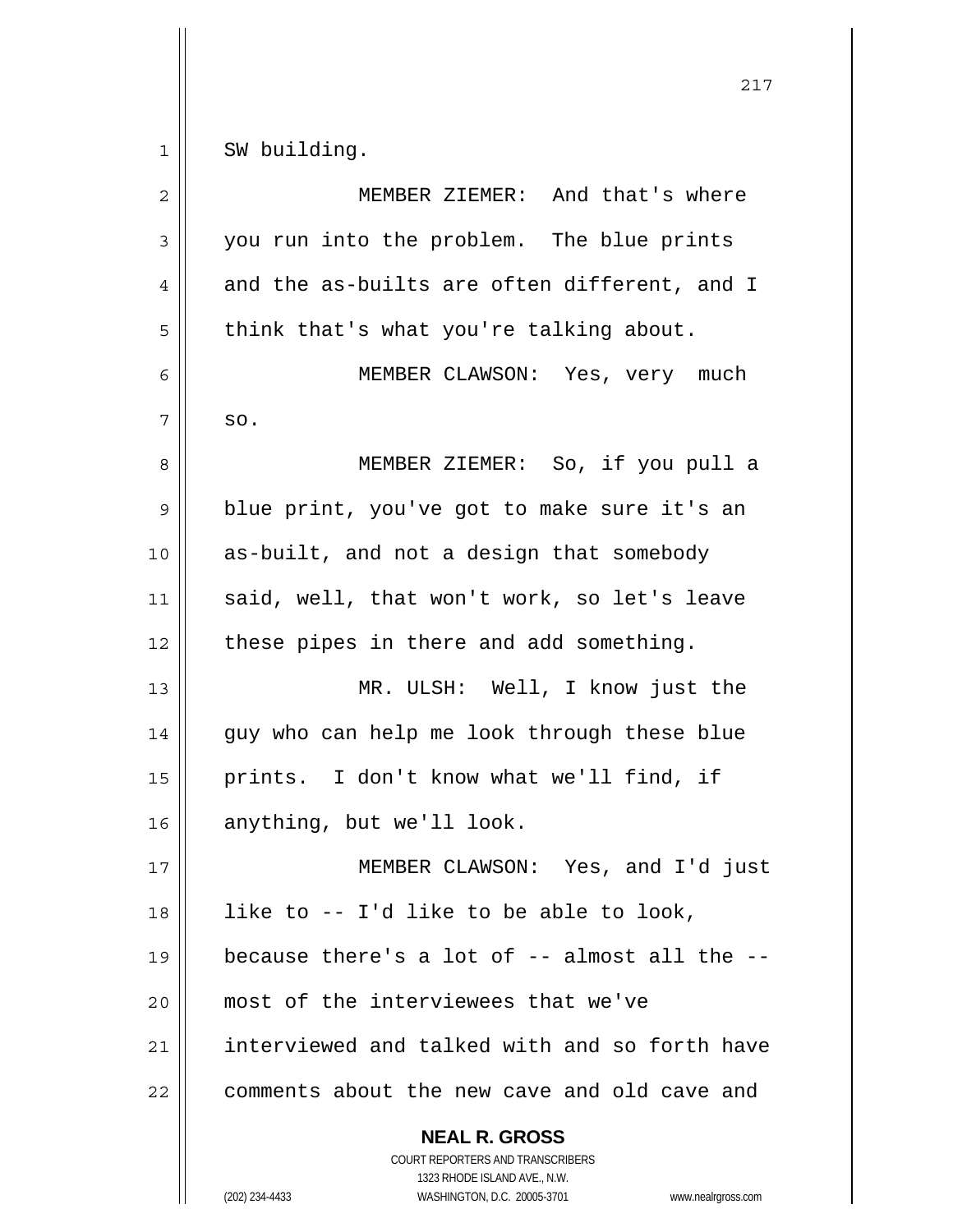| $\mathbf 1$ | how they were set up, and they were trying to                       |
|-------------|---------------------------------------------------------------------|
| 2           | explain to me how these buildings were added                        |
| 3           | on, and new processes would come in and tied                        |
| 4           | into other stuff, and it was -- it would be                         |
| 5           | pretty hard to follow. And I visually                               |
| 6           | couldn't see what -- half of what they were -                       |
| 7           | - I got a rough estimate. But if we could                           |
| 8           | find anything --                                                    |
| 9           | MR. STEWART: There are excellent                                    |
| 10          | building descriptions for some, even many of                        |
| 11          | the buildings at Mound, but I have not been                         |
| 12          | able to locate them on that one, one of those                       |
| 13          | for either R or SW. I would make --                                 |
| 14          | certainly make this job a lot easier if we do                       |
| 15          | that. Because they're quite detailed, and                           |
| 16          | have photographs and diagrams. But I haven't                        |
| 17          | found that yet. Could it be in the                                  |
| 18          | classified room?                                                    |
| 19          | CHAIR BEACH: And Brant, you said                                    |
| 20          | Mound did update the old drive, or update the                       |
| 21          | roadmap?                                                            |
| 22          | MR. ULSH: Yes.                                                      |
|             | <b>NEAL R. GROSS</b>                                                |
|             | COURT REPORTERS AND TRANSCRIBERS                                    |
|             | 1323 RHODE ISLAND AVE., N.W.                                        |
|             | (202) 234-4433<br>WASHINGTON, D.C. 20005-3701<br>www.nealrgross.com |

<u>218</u>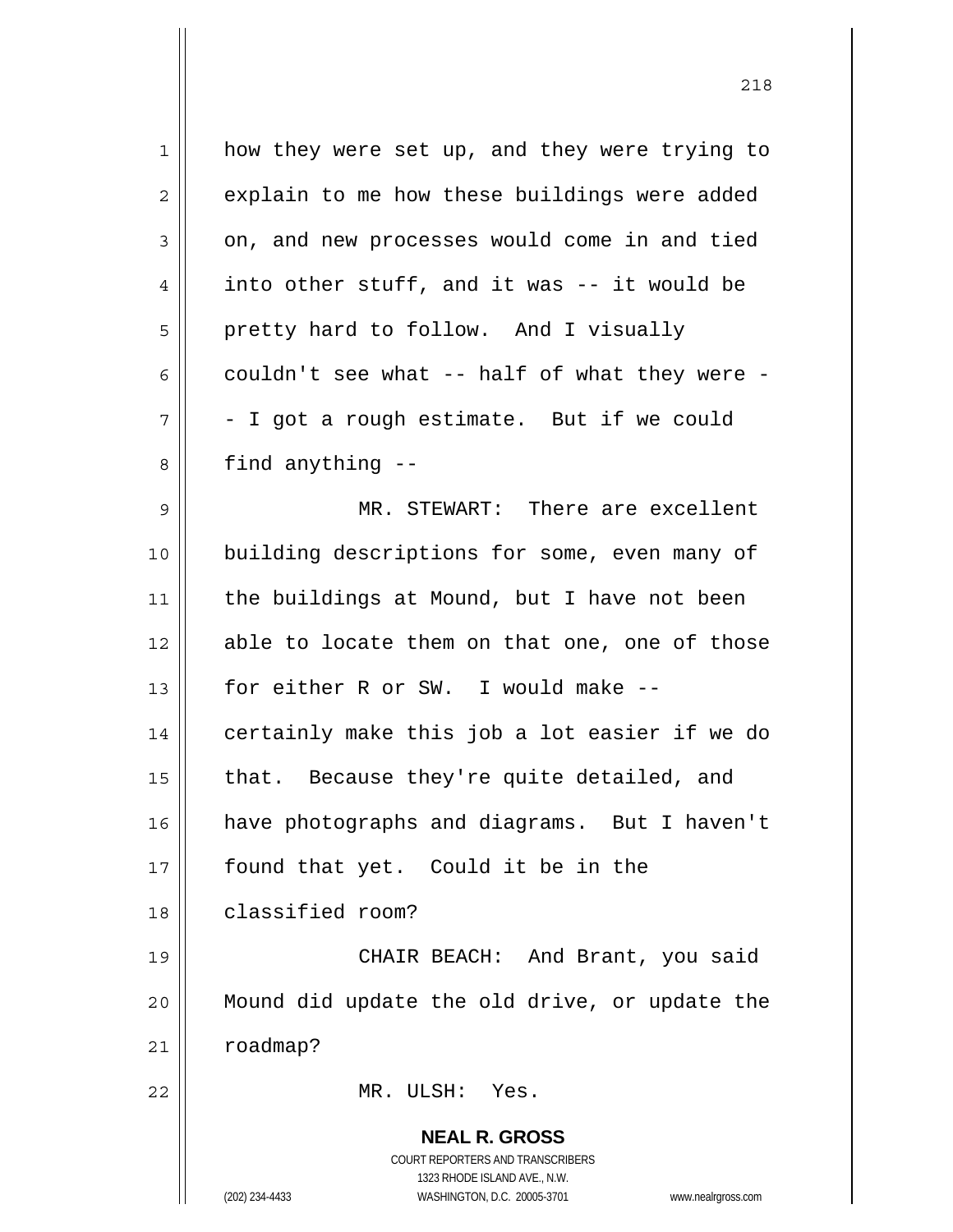**NEAL R. GROSS** COURT REPORTERS AND TRANSCRIBERS 1323 RHODE ISLAND AVE., N.W. (202) 234-4433 WASHINGTON, D.C. 20005-3701 www.nealrgross.com <u>219</u> 1 || CHAIR BEACH: Can we get a copy of  $2 \parallel$  that? Do we have to do download it from the  $3 \parallel - -$ 4 || MR. ULSH: No. We got it. 5 CHAIR BEACH: I've got some 6 questions about that. 7 || MR. ULSH: I had forwarded it by  $8 \parallel$  email, but it --9 CHAIR BEACH: I didn't get it by  $10$   $\parallel$  email. 11 MR. ULSH: You didn't? 12 CHAIR BEACH: No. I believe it's 13  $\vert$  on O drive, but I'm not going to have access. 14 | On the 20th, you did deliver to the O drive. 15 I'm wondering, can I get a copy of it, since 16 || I won't have access for a couple of weeks? 17 || MR. ULSH: Sure. Sure, yes. 18 || CHAIR BEACH: Great. If you don't 19 mind. 20 MR. ULSH: I'll put it on a disk  $21$  and FedEx it to you. 22 CHAIR BEACH: Okay. And then we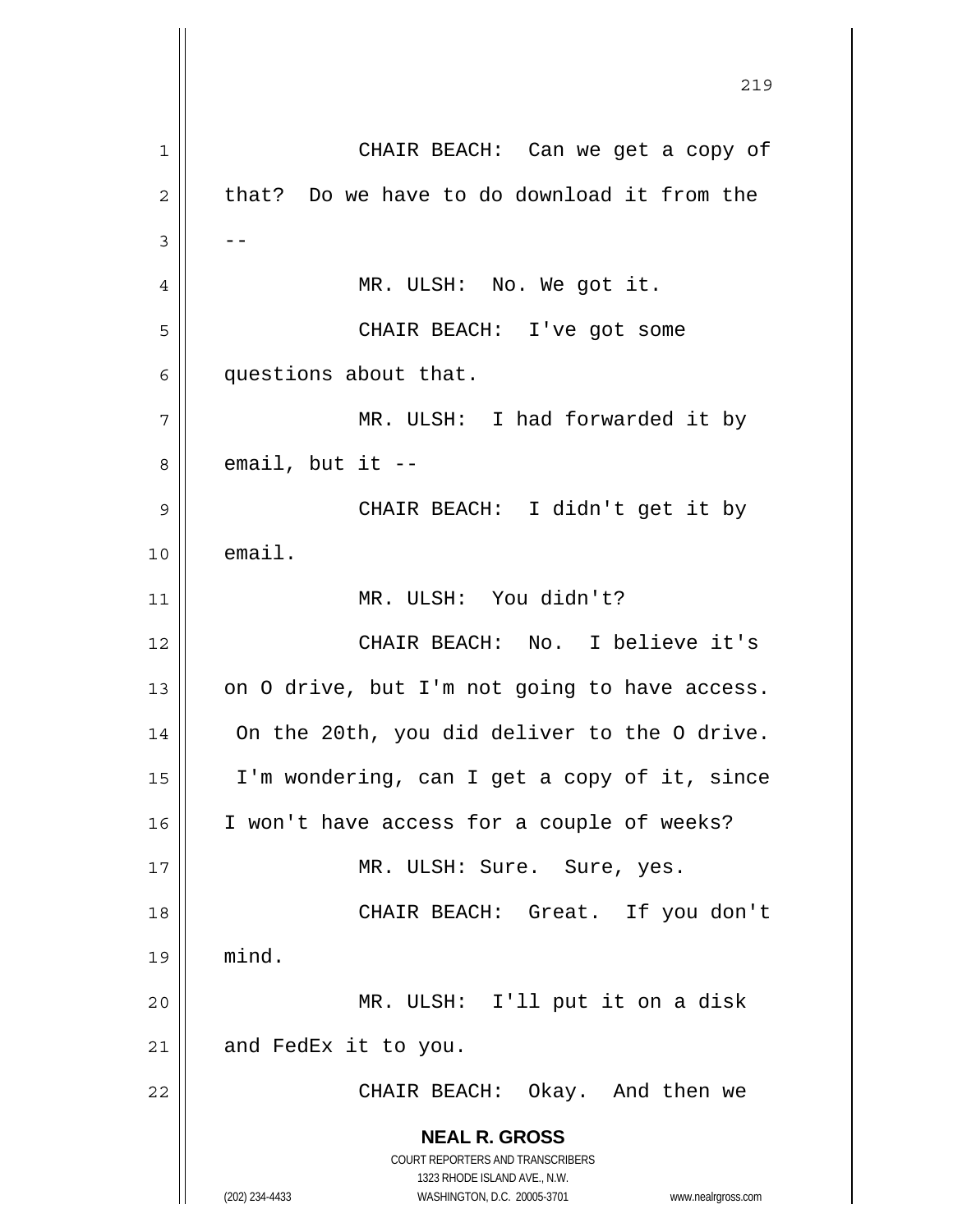**NEAL R. GROSS** COURT REPORTERS AND TRANSCRIBERS 1323 RHODE ISLAND AVE., N.W. (202) 234-4433 WASHINGTON, D.C. 20005-3701 www.nealrgross.com 1 | talked about -- you had other questions on  $2 \parallel$  the roadmap? 3 || MS. ROBERTSON-DEMERS: I did. 4 CHAIR BEACH: Sorry. 5 MS. ROBERTSON-DEMERS: First of  $6 \parallel$  all, is there a classified version of it? 7 MR. ULSH: There is a version that 8 || contains more detail that we're not 9 | circulating. 10 MS. ROBERTSON-DEMERS: Which 11 includes information from appendix B? The 12 | King document? 13 MR. MORRIS: We haven't -- we 14 haven't updated from appendix B yet. 15 MR. ROLLINS: Will that version be 16 | on the 0 drive? 17 MR. ULSH: If it is, we're in 18 trouble. 19 MR. ROLLINS: Okay. 20 || MS. ROBERTSON-DEMERS: So, how can  $21$  we -- cleared people view that, how can that  $22$  | be made available for those --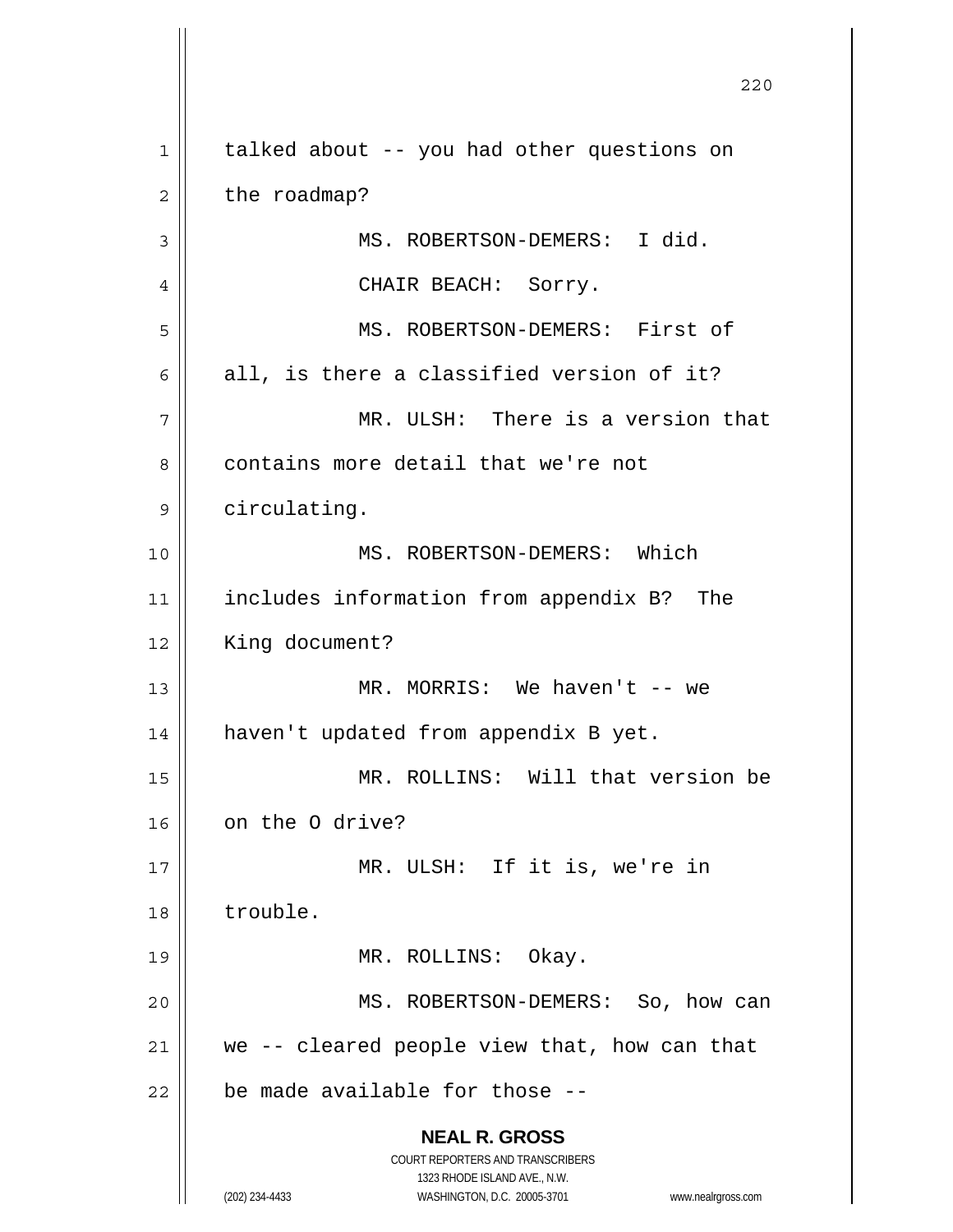**NEAL R. GROSS** COURT REPORTERS AND TRANSCRIBERS 1323 RHODE ISLAND AVE., N.W. (202) 234-4433 WASHINGTON, D.C. 20005-3701 www.nealrgross.com 1 || MR. MORRIS: As I understand it,  $2 \parallel$  we have not -- our most recent updates of the  $3 \parallel$  SRDB to the incidents -- the SRDB contains 4 | some separate documents describing incidents. 5 | And most recent thing Sam Chu did was to put 6 || pointers from the unclassified version of the  $7 \parallel$  roadmap, or the less sensitive version of the 8 || roadmap, to the SRDB. I don't think he did  $9 \parallel$  that on the older, more detailed version that 10 || we are not keeping up to date. 11 I think all we've done is maintain  $12$  | the newest version that has less -- that has 13 been sanitized to some extent. 14 || MR. FITZGERALD: And this does 15 || encompass appendix B? 16 MR. MORRIS: It was not -- we've  $17$  | read appendix B at this point, but we haven't 18 worked with it to the fourth templates done 19 as I understand it. 20 MS. ROBERTSON-DEMERS: Can you  $21$  | tell us where the location of that appendix B  $22$  | document is, where you update it?

221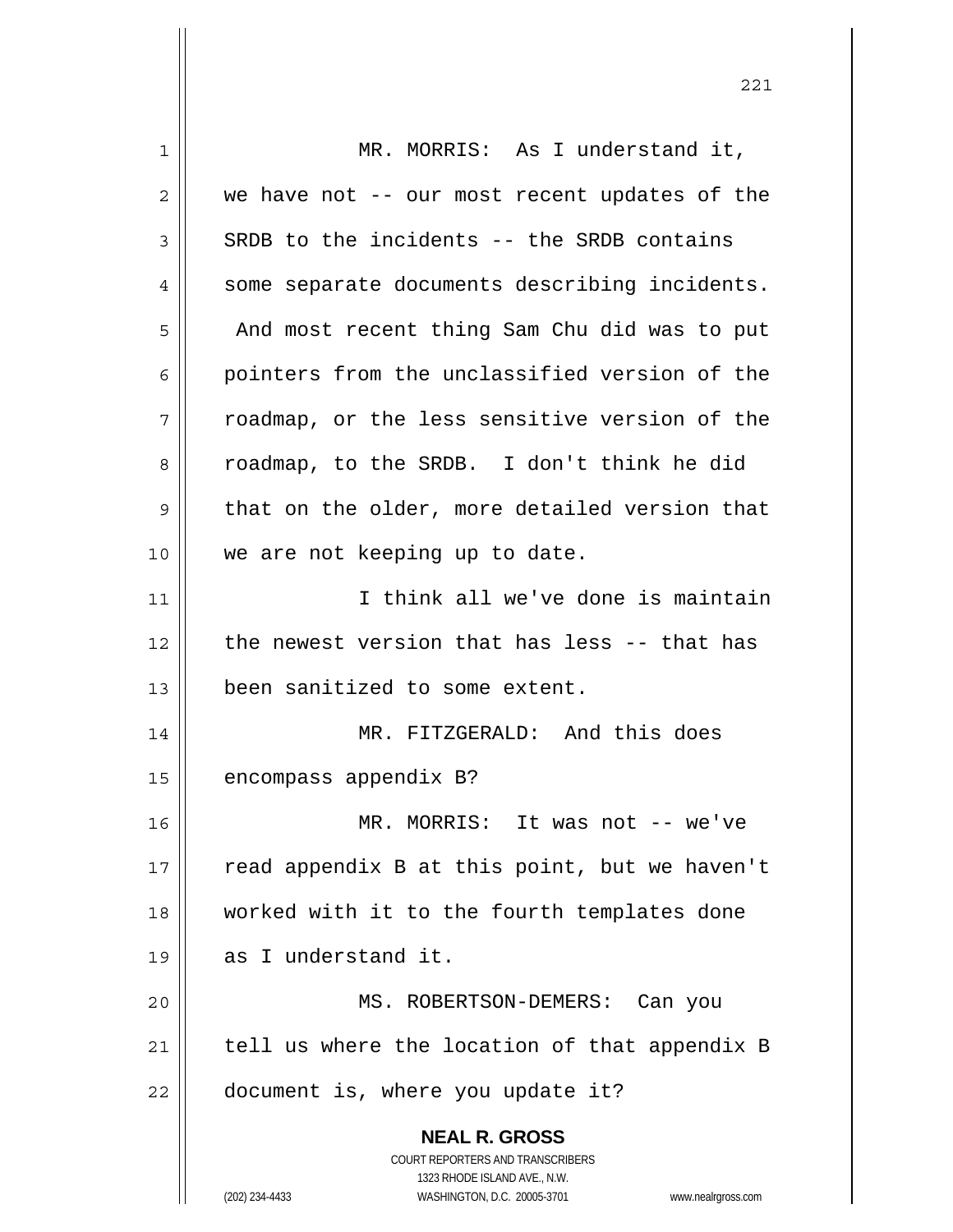**NEAL R. GROSS** COURT REPORTERS AND TRANSCRIBERS 1323 RHODE ISLAND AVE., N.W. 1 || MR. ULSH: We already have.  $2 \parallel$  Theresa Fowler in Albuquerque has it. I even  $3 \parallel$  object to that fact, but --4 MR. FITZGERALD: Well, we don't -- 5 I guess the question is, it's just getting a  $6 \parallel$  shipped copy as we can deal with them 7 directly. 8 MR. ULSH: Let's talk about that 9 | afterwards. 10 || MR. FITZGERALD: Okay. 11 MR. ULSH: Because I can give you  $12$  | some ideas on how to get that. 13 CHAIR BEACH: Does that cover also  $14$  | the roadmap? Is that part of this discussion 15 for Issue 6? 16 MR. ULSH: What is Issue 6? 17 CHAIR BEACH: Issue 6 is the metal 18 || titrites, and there was a NIOSH action. So 19  $\parallel$  this is -- is that part of it, or -- Because  $20$  | there was going to be a separate roadmap that  $21$  you guys agreed to come up with on that. 22 MR. ULSH: How about we --

<u>222</u>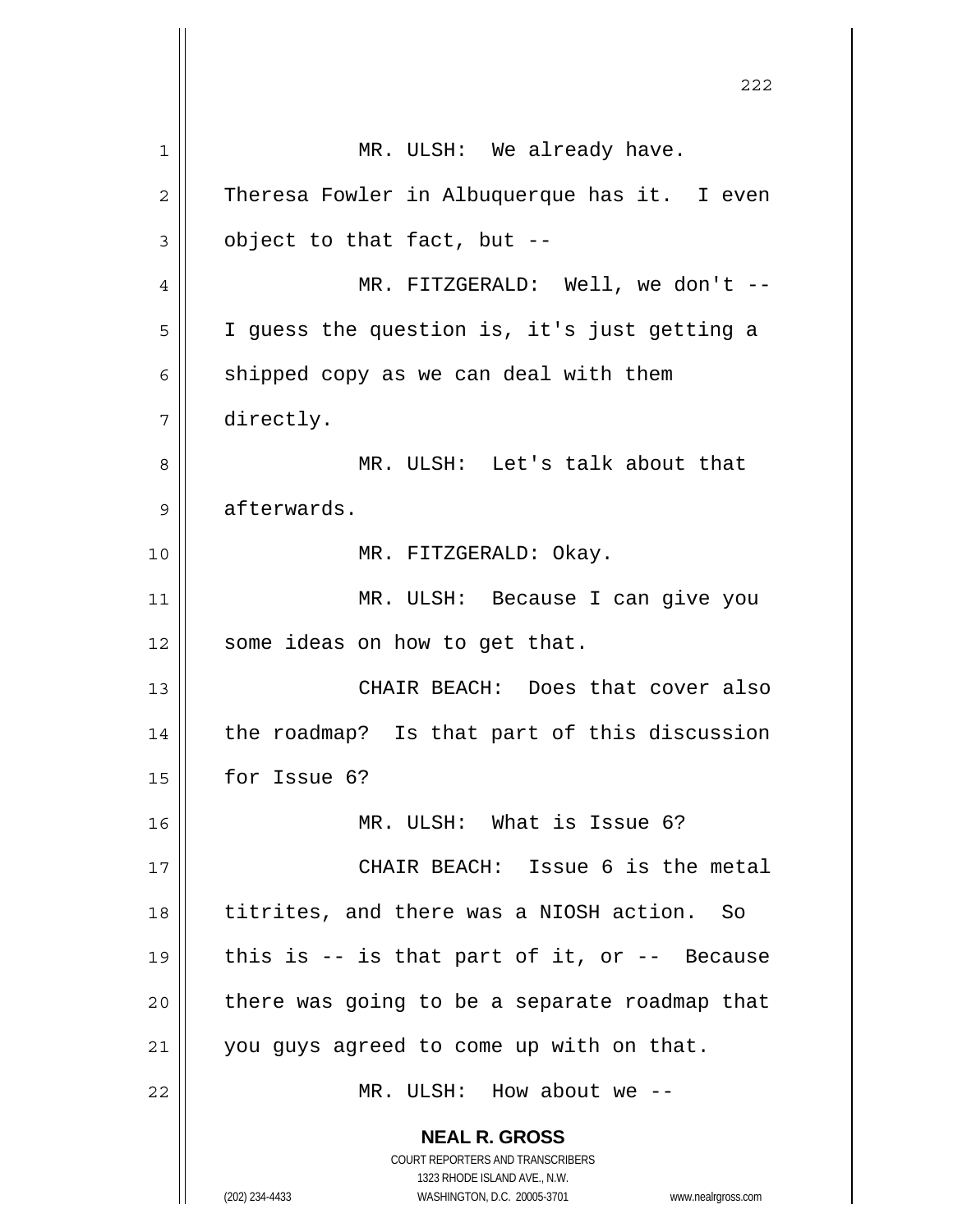<u>223</u> CHAIR BEACH: That's fine.  $2 \parallel$  Anything else on the  $-$  ? MR. FITZGERALD: Yes. Ron, are 4 || you still on? Ron Buchanan? MR. BUCHANAN: Yes, I'm here. MR. FITZGERALD: Okay. Did you  $7 \parallel$  have any questions on the claimant cases that 8 dealt with the shallow dose issue? MR. BUCHANAN: Not really questions. I guess at this point, SC&A needs to know of the Working Group's position on whether this should be pursued any further. Just a quick recap here, as you recall, the | shallow dose was not measured in a long  $\parallel$  period of time, and must be -- the film showed some darkening, and then the person might read it. There was no set standard and no calibration for the shallow dose, which would include the electrons and low-energy 20 || photons, and differentiating those from the deep dose. 22 | Road Mound did not have an accepted

> **NEAL R. GROSS** COURT REPORTERS AND TRANSCRIBERS 1323 RHODE ISLAND AVE., N.W. (202) 234-4433 WASHINGTON, D.C. 20005-3701 www.nealrgross.com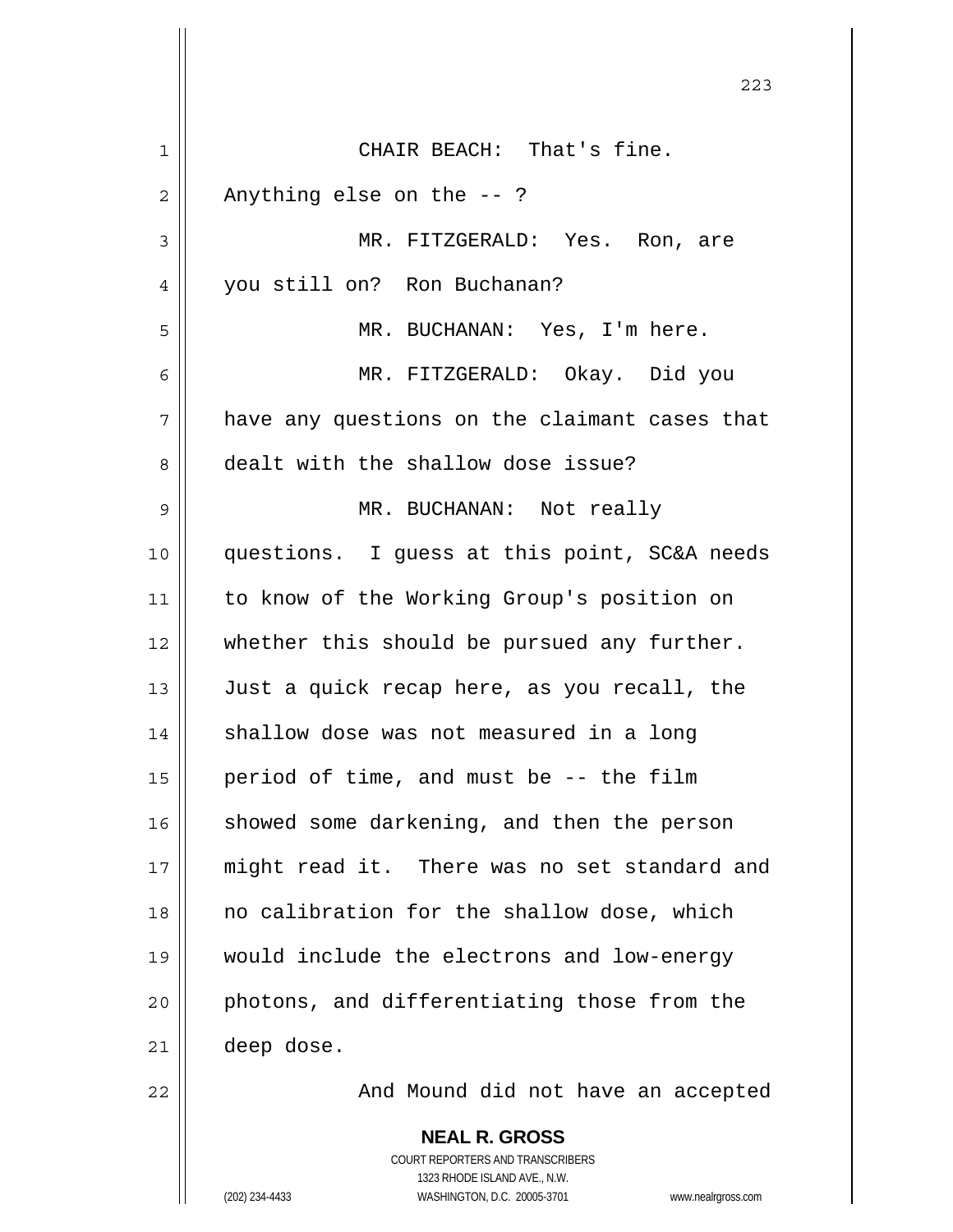| 1  | calibration system up -- they didn't start     |
|----|------------------------------------------------|
| 2  | calibrating at all until like '79. And it      |
| 3  | wasn't -- still had some problems up into the  |
| 4  | `88, one of the -- did not meet the DOE lab    |
| 5  | requirements even then. So I guess my          |
| 6  | question is, I looked -- NIOSH sent about 100  |
| 7  | cases from Mound that had skin-type cancer.    |
| 8  | And so I went back and looked at a few of      |
| 9  | those cases, and certainly not all hundred of  |
| 10 | them. And went back and looked at a few of     |
| 11 | those cases, and they are using the electron   |
| 12 | dose as recorded, if there was some recorded,  |
| 13 | and if there's not, they're generally          |
| 14 | assigning mis-dose.                            |
| 15 | Now in some cases, they don't use              |
| 16 | shallow dose because they have a greater than  |
| 17 | 50 percent POC without it, so they don't use   |
| 18 | But in some cases, they are using their<br>it. |
| 19 | recorded dose if there was one there, or       |
| 20 | assigning a mis-dose in some of these cases.   |
| 21 | A couple of them were not -- they were         |
| 22 | denied because they didn't reach the 50        |
|    |                                                |

 **NEAL R. GROSS** COURT REPORTERS AND TRANSCRIBERS 1323 RHODE ISLAND AVE., N.W.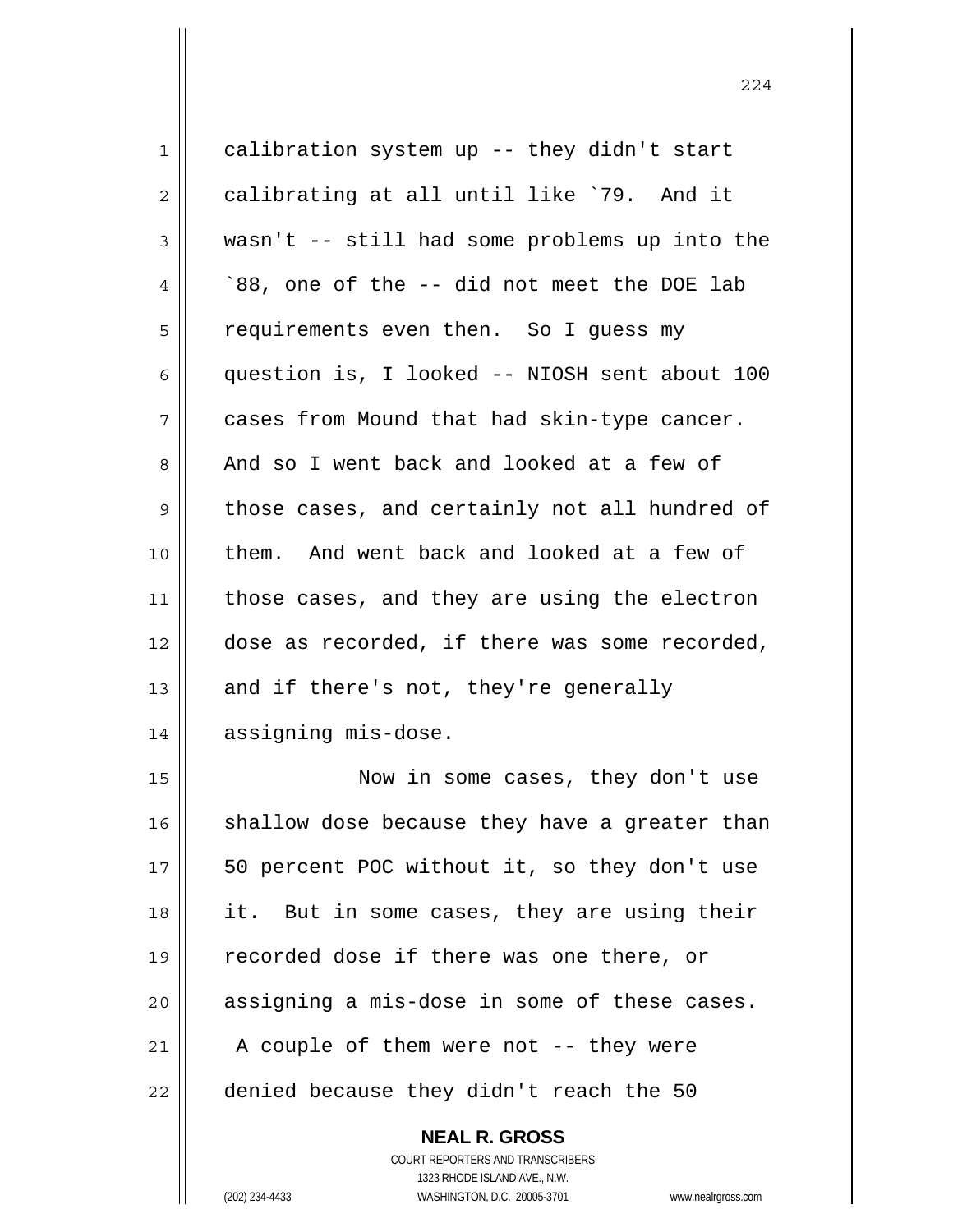|              | 225                                           |
|--------------|-----------------------------------------------|
| $\mathbf{1}$ | percent.                                      |
| 2            | And so I guess at this point we               |
| 3            | would                                         |
| 4            | -- SC&A needs to know if the Working Group    |
| 5            | wants to pursue any further on the shallow    |
| 6            | dose, if that's an SEC issue, or where we     |
| 7            | want to stand on that.                        |
| 8            | MR. FITZGERALD: And I think this              |
| 9            | goes back to comments that were made that,    |
| 10           | you know, certainly there's some issues       |
| 11           | there, but in the final analysis, the skin    |
| 12           | cancer wouldn't necessarily be an SEC         |
| 13           | relevant cancer. So I don't know. I think     |
| 14           | there was a little bit of a, you know,        |
| 15           | whether this should be pursued, but I think   |
| 16           | that is appropriately something that ought to |
| 17           | be discussed before we expend any effort      |
| 18           | trying to chase all these cases down.<br>It's |
| 19           | not a small job. You know, because it's not   |
| 20           | going to lead to some resolution on SEC       |
| 21           | context, maybe it's not a good use of         |
| 22           | resources.                                    |

 **NEAL R. GROSS** COURT REPORTERS AND TRANSCRIBERS 1323 RHODE ISLAND AVE., N.W. (202) 234-4433 WASHINGTON, D.C. 20005-3701 www.nealrgross.com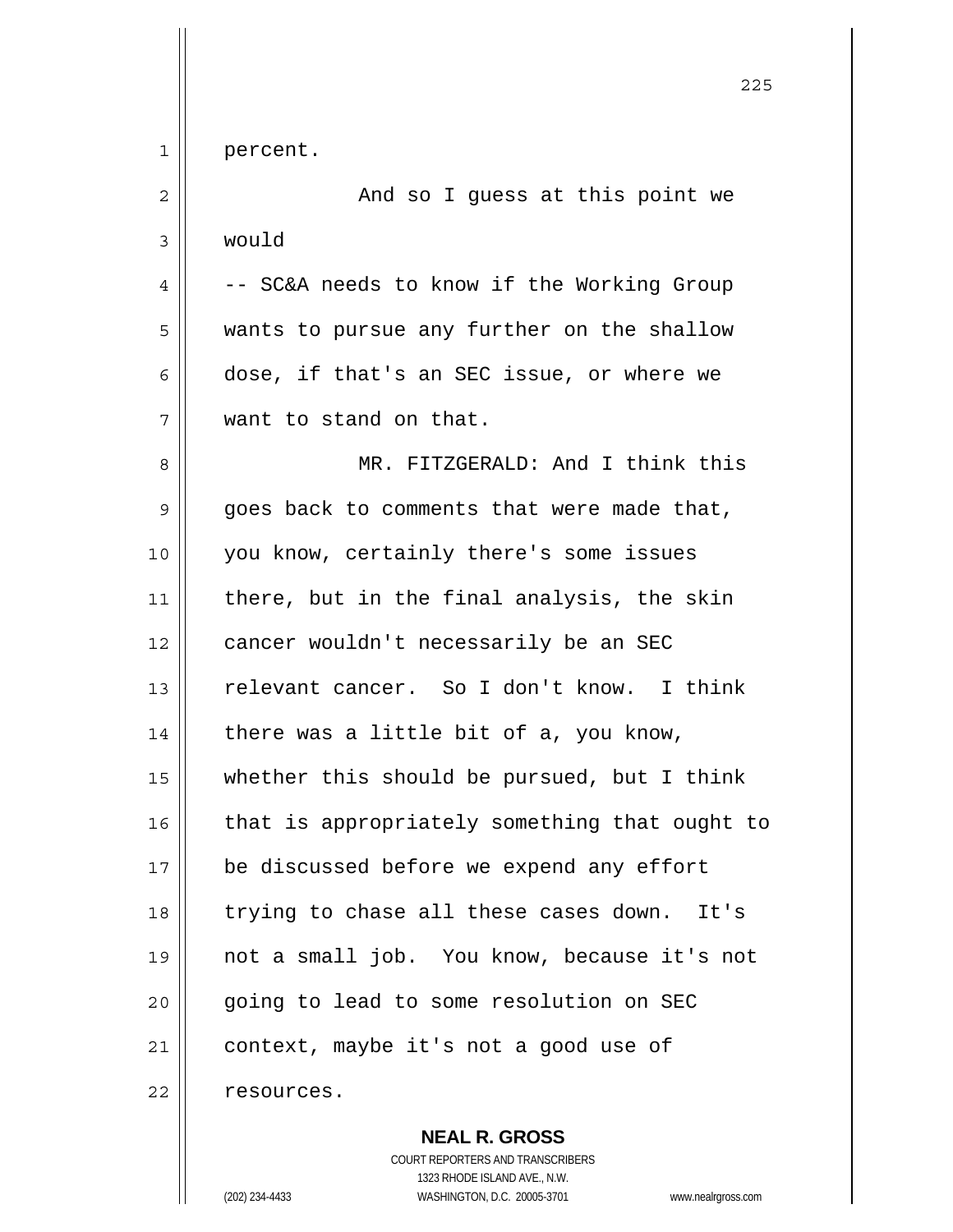| 1  | MR. ULSH: Well there were a                                         |
|----|---------------------------------------------------------------------|
| 2  | couple of action items that we had. One was                         |
| 3  | to provide that list of cases to you for                            |
| 4  | which shallow dose would be relevant, and                           |
| 5  | that includes primarily skin cancer, but a                          |
| 6  | few others as well. And that list has been                          |
| 7  | provided.                                                           |
| 8  | The other action item, I believe,                                   |
| 9  | was for us to provide -- I don't know, we                           |
| 10 | keep using the term, roadmap, but a position                        |
| 11 | paper, or some way how we're going to handle                        |
| 12 | estimated shallow doses at Mound. We have                           |
| 13 | not yet provided that. We will do so.                               |
| 14 | That's a deliverable for us for the next                            |
| 15 | Working Group meeting for sure.                                     |
| 16 | CHAIR BEACH: That did not make                                      |
| 17 | the list either, under 16.                                          |
| 18 | MR. ULSH: Well it's somewhere                                       |
| 19 | after that, I'm sure.                                               |
| 20 | MEMBER ZIEMER: You took it as an                                    |
| 21 | action.                                                             |
| 22 | CHAIR BEACH: Perfect. So I would                                    |
|    | <b>NEAL R. GROSS</b>                                                |
|    | COURT REPORTERS AND TRANSCRIBERS                                    |
|    | 1323 RHODE ISLAND AVE., N.W.                                        |
|    | (202) 234-4433<br>WASHINGTON, D.C. 20005-3701<br>www.nealrgross.com |

<u>226</u>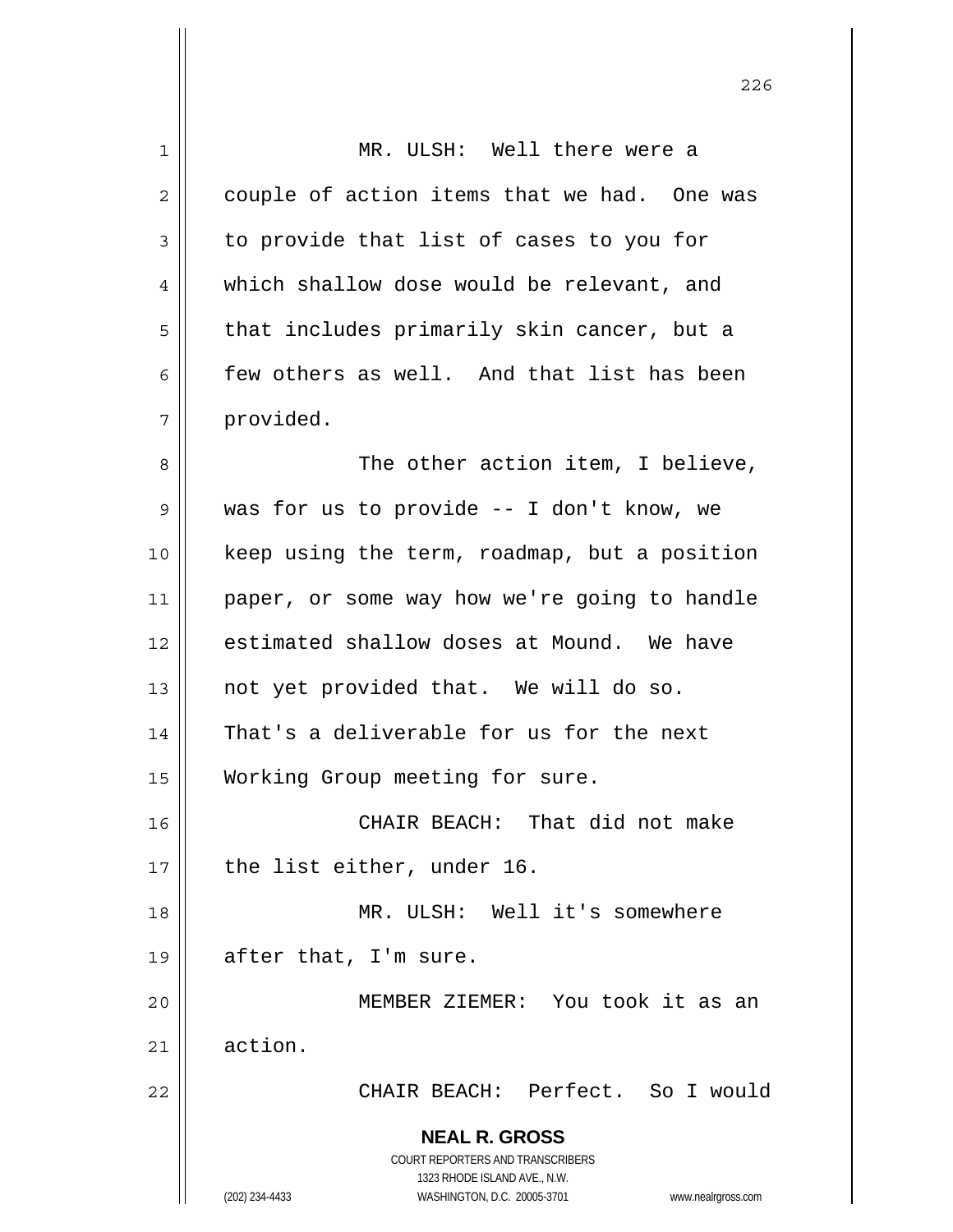| 1  | like to defer that until you provide that                           |
|----|---------------------------------------------------------------------|
| 2  | paper, and SC&A has a chance to maybe look at                       |
| 3  | some more of those claims. I don't know.                            |
| 4  | How does the rest of the Working Group feel                         |
| 5  | on that one?                                                        |
| 6  | MEMBER ZIEMER: Did you say that                                     |
| 7  | you had provided us with a list of the cases?                       |
| 8  | MR. ULSH: Yes Paul, and                                             |
| 9  | unfortunately, I neglected to include you,                          |
| 10 | because I forgot that you're an alternate.                          |
| 11 | So I will go back and get all those emails                          |
| 12 | that I sent out on Monday, and forward them                         |
| 13 | to you, as well.                                                    |
| 14 | MEMBER ZIEMER: Okay.                                                |
| 15 | MR. ULSH: But yes, that is                                          |
| 16 | available on the O drive in the Mound area.                         |
| 17 | MR. FITZGERALD: This sounds like                                    |
| 18 |                                                                     |
| 19 | MEMBER ZIEMER: Approximately how                                    |
| 20 | many were -- are we talking about here?                             |
| 21 | MR. ULSH: Well, Ron gave the                                        |
| 22 | number of about 100. That sounds reasonable                         |
|    | <b>NEAL R. GROSS</b>                                                |
|    | COURT REPORTERS AND TRANSCRIBERS                                    |
|    | 1323 RHODE ISLAND AVE., N.W.                                        |
|    | (202) 234-4433<br>WASHINGTON, D.C. 20005-3701<br>www.nealrgross.com |

<u>227</u>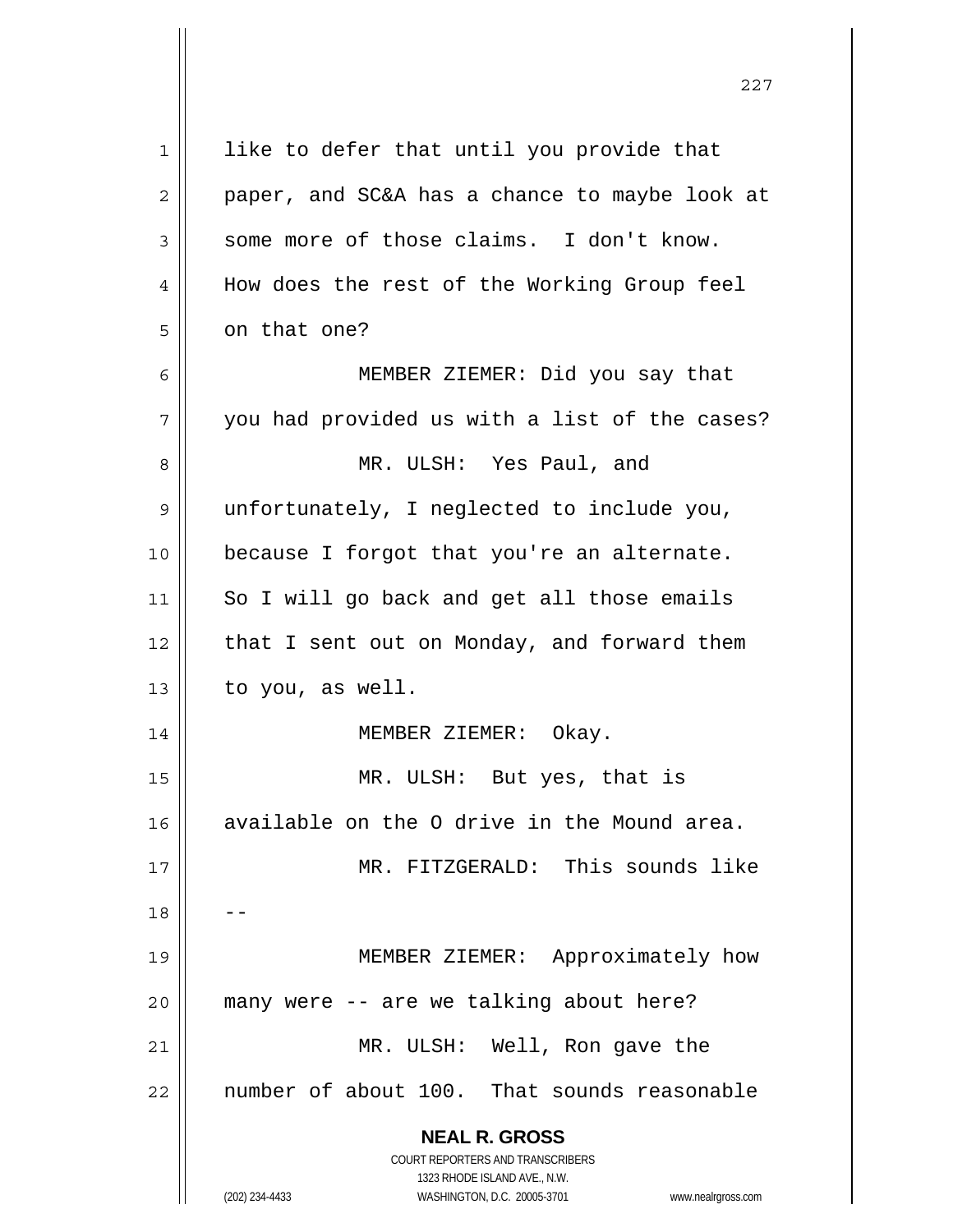| $\mathbf 1$ | to me, especially if it was laid out so that                        |
|-------------|---------------------------------------------------------------------|
| 2           | each row was not an individual person, it was                       |
| 3           | an individual cancer. So as you know, in a                          |
| 4           | lot of cases where you have a skin cancer,                          |
| 5           | you don't have just one. So there's numerous                        |
| 6           | rows associated with one particular person.                         |
| 7           | I'll take Ron's number at about 100.                                |
| 8           | MR. BUCHANAN: Yes I counted                                         |
| 9           | there are about 108. There's a lot of lines                         |
| 10          | there, but like you say, Brant, there -- skin                       |
| 11          | cancer, someone has like four or five, or                           |
| 12          | six. So I think a total of 108 cases.                               |
| 13          | MR. FITZGERALD: Well I guess                                        |
| 14          | responding to what you're raising, Ron, it                          |
| 15          | sounds like we should hold and wait for this                        |
| 16          | white paper, whatever it's going to be.<br>This                     |
| 17          | is an illustrative sample of what's been                            |
| 18          | done, but it sounds like this will be a                             |
| 19          | little bit more definitive as to what the                           |
| 20          | approach is.                                                        |
| 21          | CHAIR BEACH: Bob can you hand me                                    |
| 22          | - so this is the list that Brant actually                           |
|             | <b>NEAL R. GROSS</b>                                                |
|             | COURT REPORTERS AND TRANSCRIBERS                                    |
|             | 1323 RHODE ISLAND AVE., N.W.                                        |
|             | (202) 234-4433<br>WASHINGTON, D.C. 20005-3701<br>www.nealrgross.com |

<u>228</u>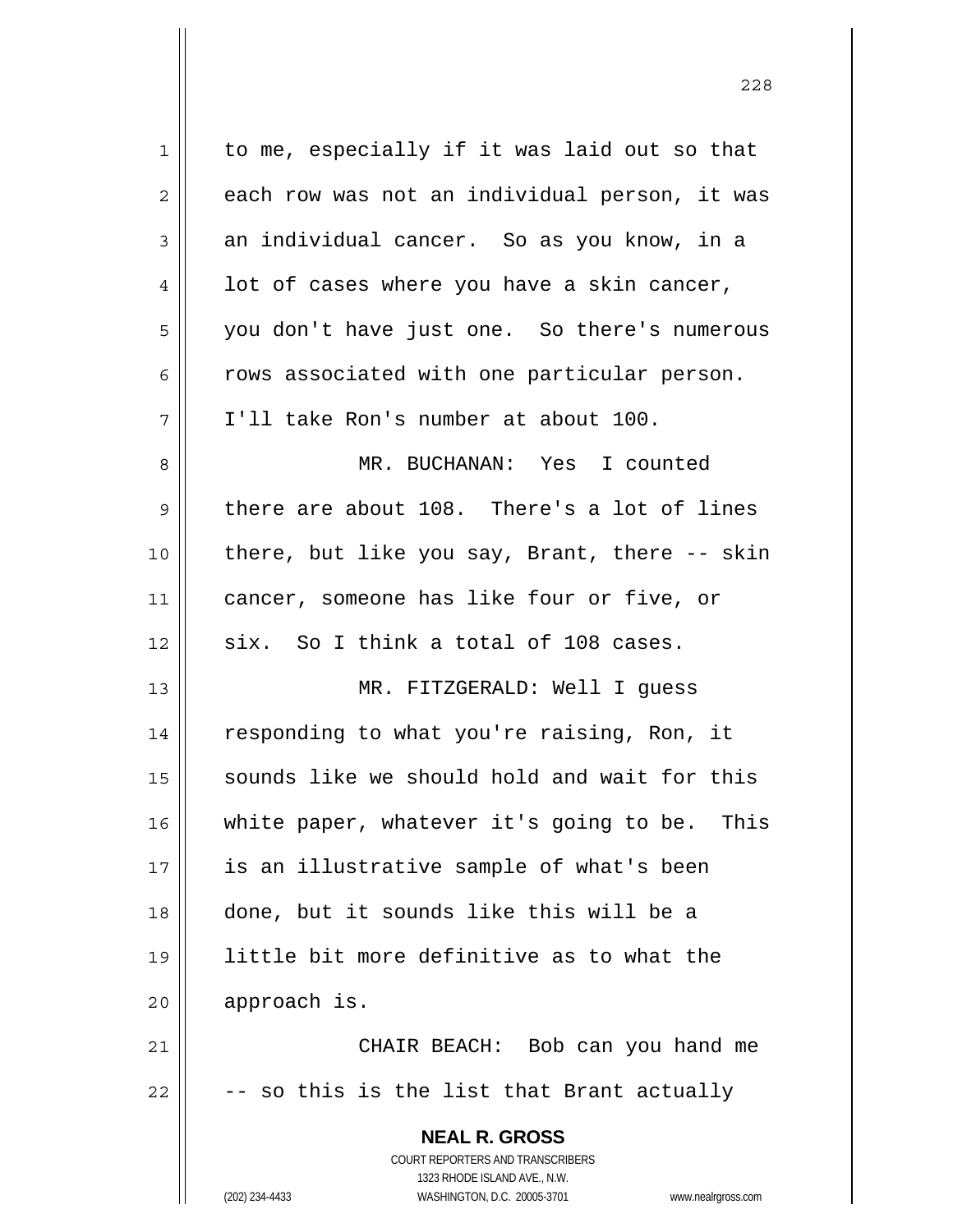**NEAL R. GROSS** COURT REPORTERS AND TRANSCRIBERS 1323 RHODE ISLAND AVE., N.W. (202) 234-4433 WASHINGTON, D.C. 20005-3701 www.nealrgross.com 1 || sent out, all five pages of the data? I  $2 \parallel$  think 16 is the first one. 3 MR. FITZGERALD: Josie, we're 4 || going to hold on, you know --5 CHAIR BEACH: Yes. MR. 6 || FITZGERALD: -- that part of it, and wait 7 | until we approach it. 8 CHAIR BEACH: Okay. So the next 9 || part of this is to determine what priorities 10 || we need to set for future meetings, and I 11  $\parallel$  think it might be a little too early to set a 12 future meeting, unless -- because I know 13  $\parallel$  there's a couple things hanging. I think  $14$  | that would be tough to do. 15 || But I kind of wanted to ask the 16 Working Group what priorities they wanted to 17 || have NIOSH pursue out of these items. If you  $18$  | have a chance to maybe think about those. 19 MEMBER SCHOFIELD: Well Josie, I'm 20 | kind of looking bad on that whole issue about  $21$  | the ventilation, particularly with the new  $22$  || structure versus the old structures there.

<u>229</u>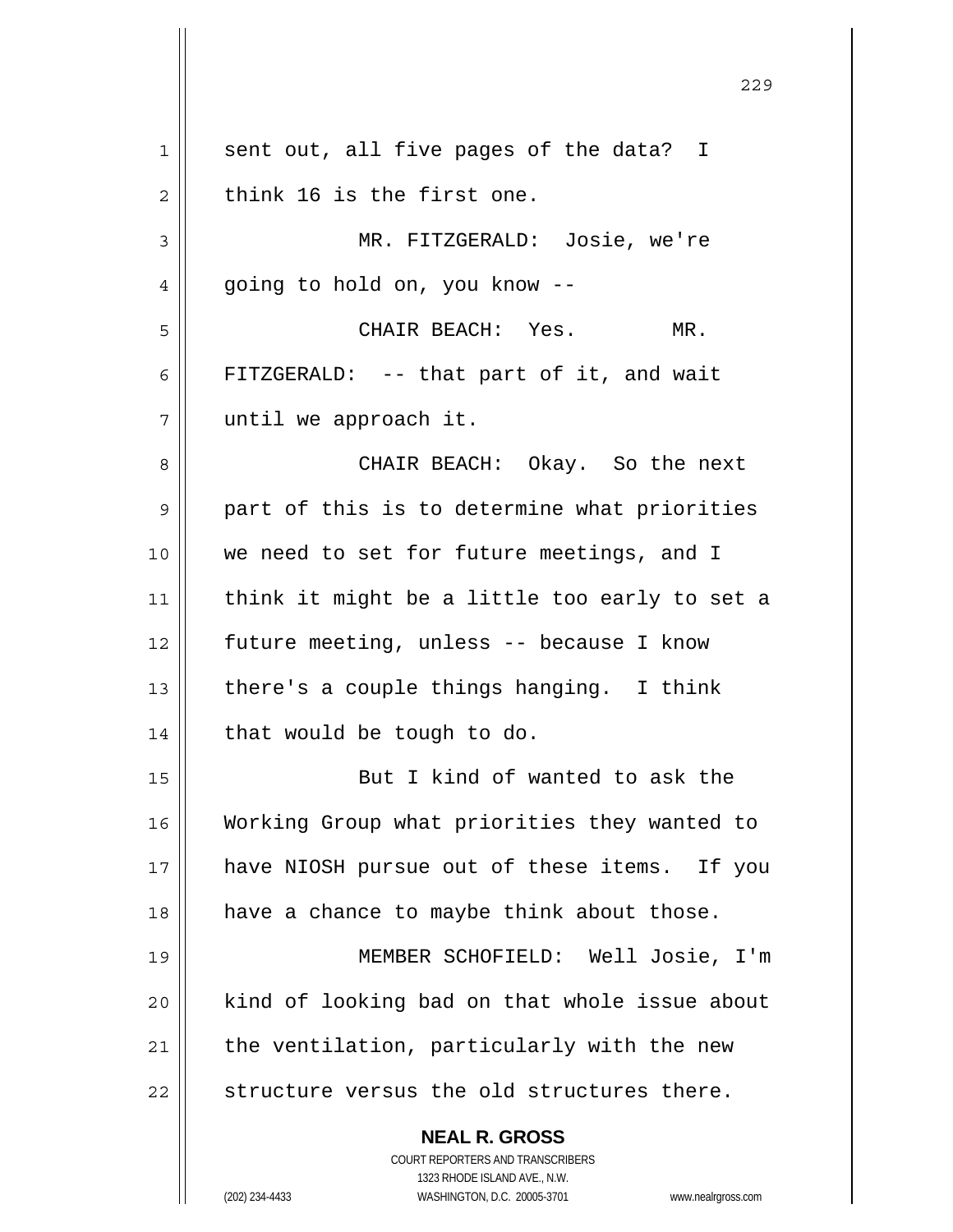**NEAL R. GROSS** COURT REPORTERS AND TRANSCRIBERS 1 || Cave, the new cave. 2 CHAIR BEACH: Yes. 3 || MEMBER SCHOFIELD: And I think that  $4 \parallel$  needs to be looked at a little better. 5 CHAIR BEACH: Okay. Some of the  $6 \parallel$  ones that I came up with, and we can discuss  $7 \parallel$  them, of course, is a priority would be  $8 \parallel$  Number 9, the  $-$  Number 9, 14 and 15, the 9 || neutrons, and then I threw in there the 10 || internal/external. I know we're waiting for 11  $\parallel$  SC&A to deliver a report on that very soon, 12 | I'm understanding. 13 MR. ULSH: What about shallow 14 | dose, where does that fit into your priority? 15 CHAIR BEACH: Well, that's up for 16 discussion. I just didn't -- I know we have  $17$  || a lot of matrix items out there, and you had 18  $\parallel$  asked at the last meeting to which ones we 19 wanted you to concentrate on. So I think you  $20$  | saw my list. They're all high. 21 MR. ULSH: Yes. 22 CHAIR BEACH: And we can continue

<u>230</u>

1323 RHODE ISLAND AVE., N.W.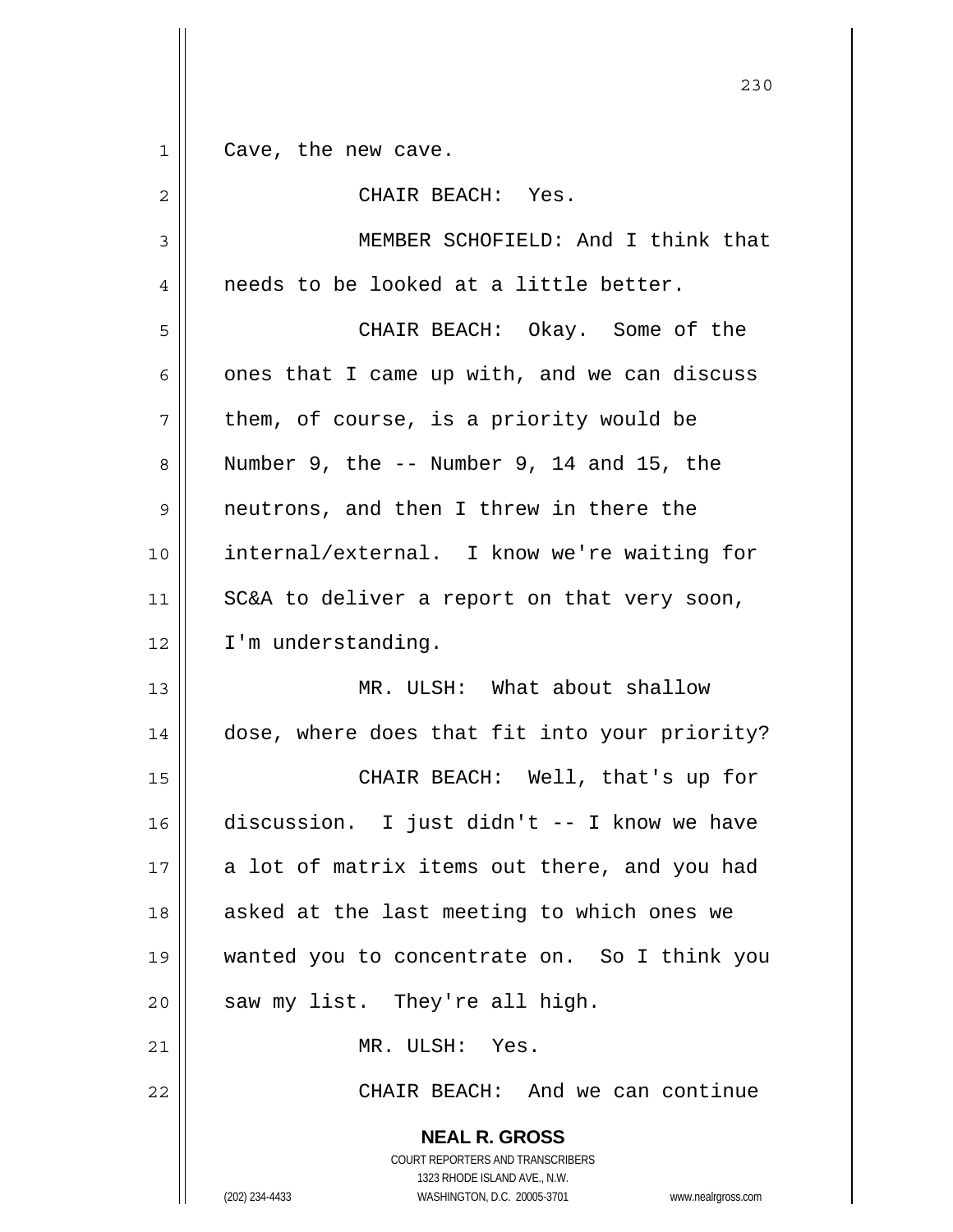| $\mathbf 1$ | as we have been, unless there's other ideas.                        |
|-------------|---------------------------------------------------------------------|
| 2           | MEMBER ZIEMER: Well to what                                         |
| 3           | extent do you have to focus on a linear                             |
| 4           | fashion, I mean, can you give us a feel for                         |
| 5           | it? Is it really happening that way, or do                          |
| 6           | some of these inform each other so that it                          |
| 7           | helps to work on multiple -- you're looking                         |
| 8           | for certain kinds of information, and other                         |
| 9           | information will be there at the same time,                         |
| 10          | or what?                                                            |
| 11          | MR. ULSH: Not necessarily.                                          |
| 12          | MEMBER ZIEMER: Work-wise, what                                      |
| 13          | makes sense?                                                        |
| 14          | MR. ULSH: It's not necessarily                                      |
| 15          | that case, Paul, where we have to finish one                        |
| 16          | before we do the other in a serial fashion.                         |
| 17          | It's not really that. It's a matter of                              |
| 18          | balancing priorities.                                               |
| 19          | MEMBER ZIEMER: Yes.                                                 |
| 20          | MR. ULSH: We only have, you know,                                   |
| 21          | so many people available to work on this, and                       |
| 22          | we want to focus on the things that are the                         |
|             | <b>NEAL R. GROSS</b>                                                |
|             | <b>COURT REPORTERS AND TRANSCRIBERS</b>                             |
|             | 1323 RHODE ISLAND AVE., N.W.                                        |
|             | (202) 234-4433<br>WASHINGTON, D.C. 20005-3701<br>www.nealrgross.com |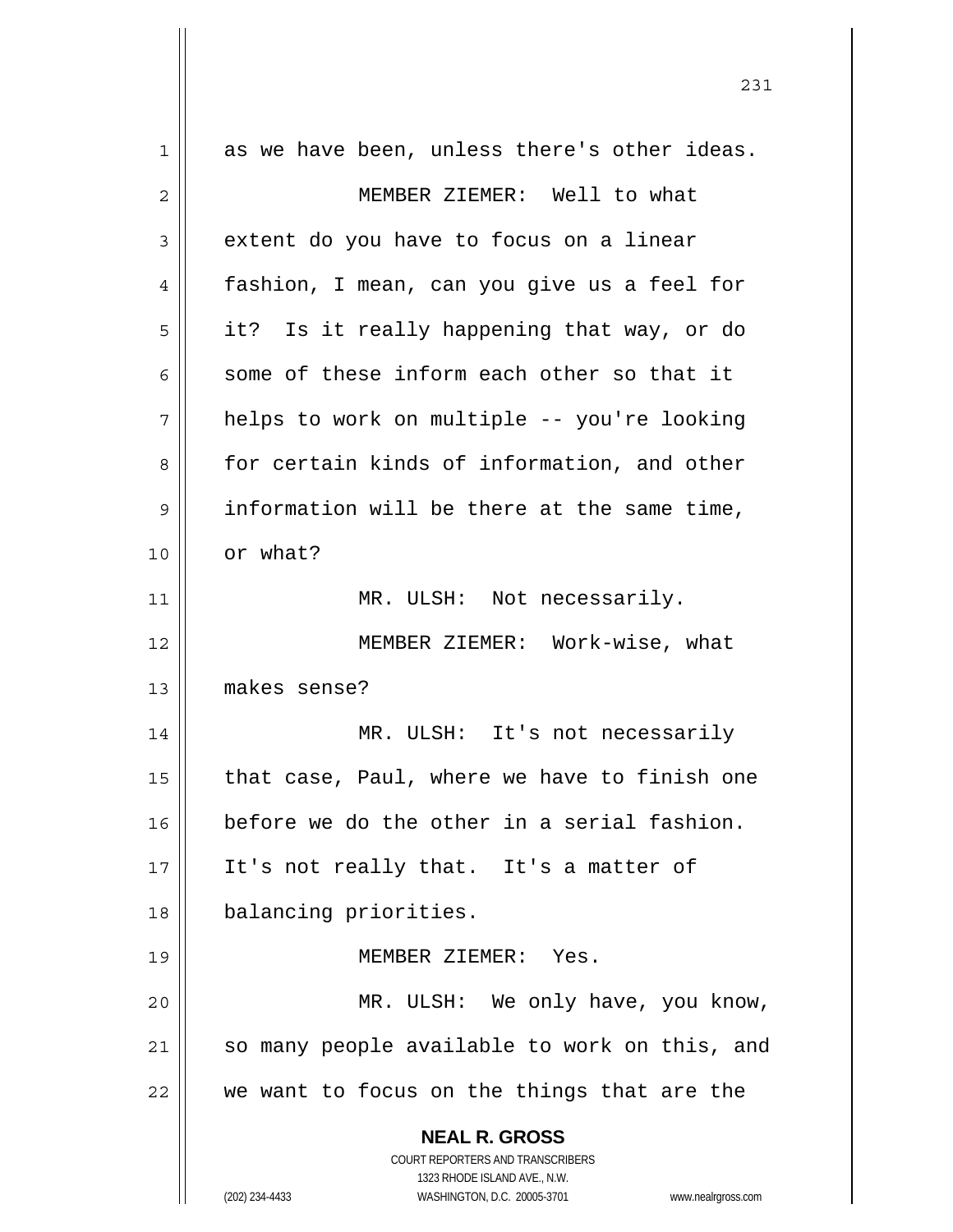| $\mathbf 1$    | most important to you, and perhaps defer the                        |
|----------------|---------------------------------------------------------------------|
| $\mathbf{2}$   | other ones until later. If you tell me that                         |
| 3              | they're all high priority, well then, we'll                         |
| $\overline{4}$ | get the resources from somewhere, and we'll                         |
| 5              | jump on all of them.                                                |
| 6              | But it's not so much the case of                                    |
| 7              | we have to do these in serial rather than                           |
| 8              | parallel.                                                           |
| 9              | CHAIR BEACH: Any other ideas?                                       |
| 10             | MEMBER CLAWSON: I want radon, the                                   |
| 11             | lung, I guess mainly in that building and so                        |
| 12             | forth. I think that one can be kind of done                         |
| 13             | in conjunction.                                                     |
| 14             | MR. ULSH: So the radon issue is                                     |
| 15             | high priority. And that encompasses, Brad,                          |
| 16             | your concerns about the different layouts of                        |
| 17             | the buildings.                                                      |
| 18             | MEMBER CLAWSON: Yes. And I                                          |
| 19             | realize, you know, we're trying to                                  |
| 20             | reconstruct a lot of stuff. I realize that                          |
| 21             | we may not be able to do that. It's just in                         |
| 22             | the earlier documents, and so forth like                            |
|                | <b>NEAL R. GROSS</b>                                                |
|                | <b>COURT REPORTERS AND TRANSCRIBERS</b>                             |
|                | 1323 RHODE ISLAND AVE., N.W.                                        |
|                | WASHINGTON, D.C. 20005-3701<br>(202) 234-4433<br>www.nealrgross.com |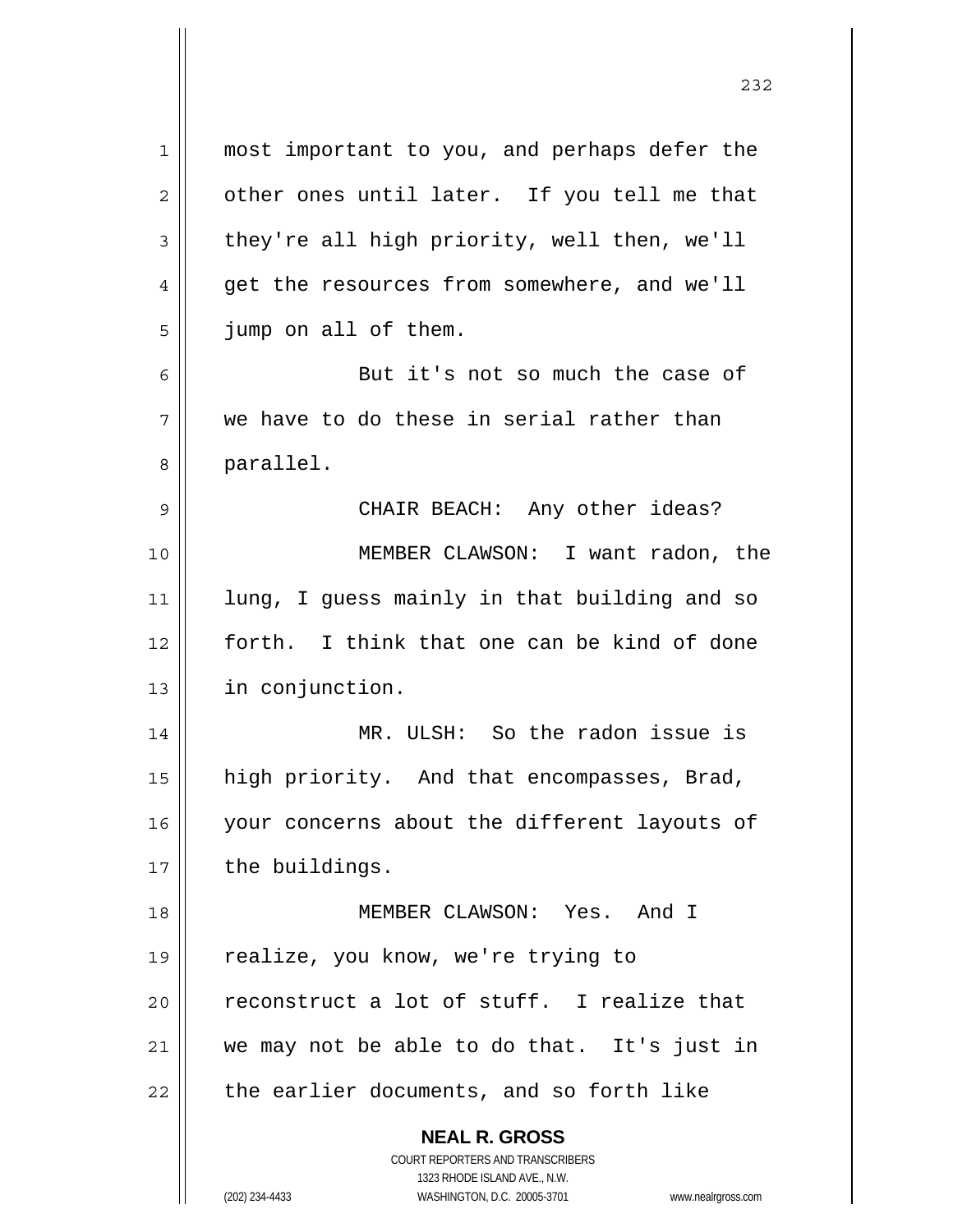**NEAL R. GROSS** COURT REPORTERS AND TRANSCRIBERS 1323 RHODE ISLAND AVE., N.W. (202) 234-4433 WASHINGTON, D.C. 20005-3701 www.nealrgross.com  $1$  | that. In the interviews, it portrayed that - $2 \parallel -$  and I don't know how else to put it. These  $3 \parallel$  buildings were kind of bastardized together,  $4 \parallel$  and they never knew -- they didn't understand  $5 \parallel$  where they came out and so forth like that.  $6 \parallel$  They were put together poorly. So you know,  $7 \parallel$  that is a big issue for me. I'd set it as  $8 \parallel$  high priority, but --9 MR. ULSH: And Josie, some of the 10 other issues that were discussed today, and 11 || it might be good to get into the overall 12 || priority, is high or low, or  $-$ -13 CHAIR BEACH: Yes. 14 MR. ULSH: Plutonium-238 issue. 15 || CHAIR BEACH: Yes. 16 MR. ULSH: And Price-Anderson Act 17 || issue. I don't know, you might have 18 mentioned this earlier, the issue 17 badging 19 issue. Is that what you were talking about 20 || when you said internal and external, and 21 you're expecting -- 22 CHAIR BEACH: No. That was issue

 <sup>233</sup>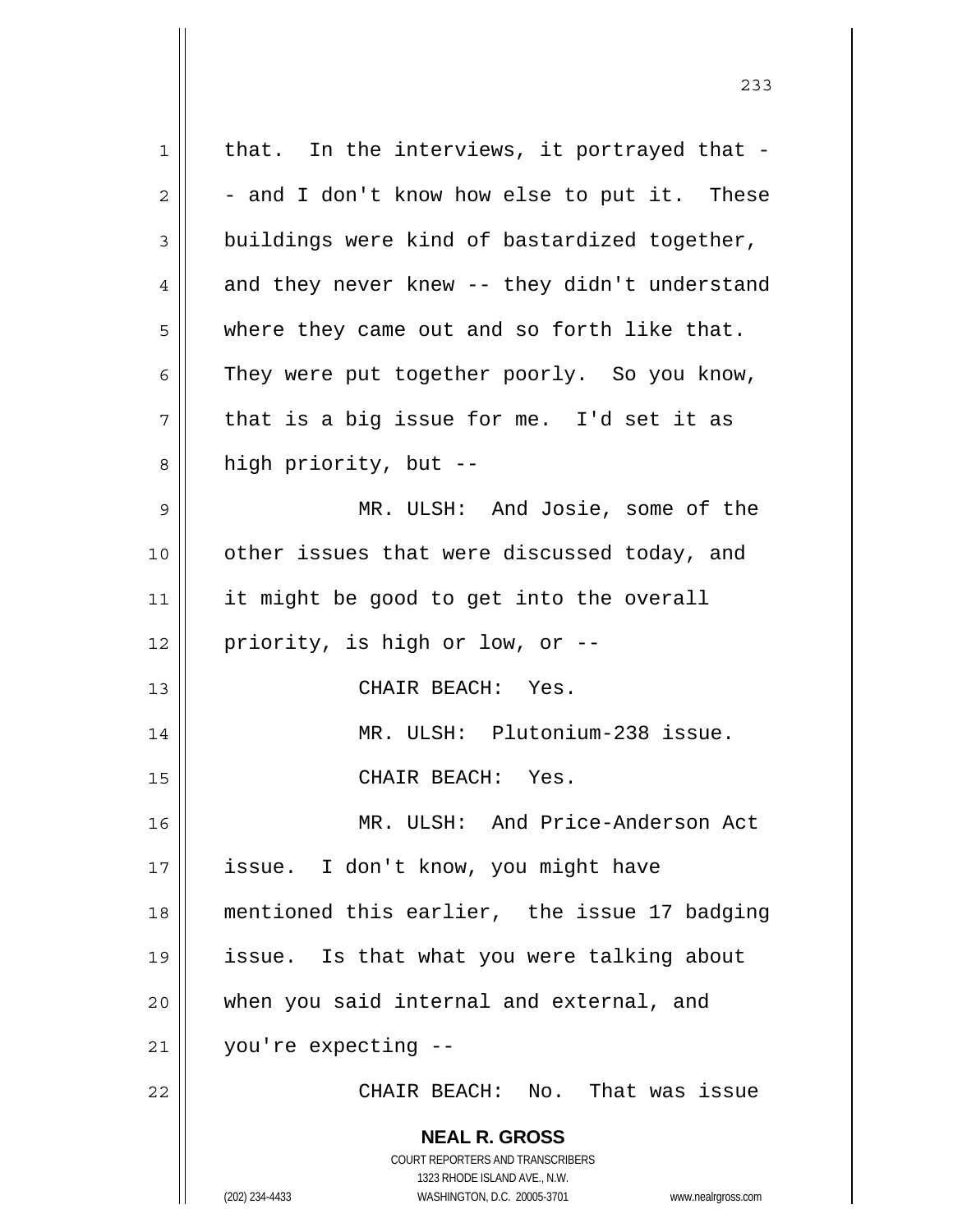**NEAL R. GROSS** COURT REPORTERS AND TRANSCRIBERS 1323 RHODE ISLAND AVE., N.W. (202) 234-4433 WASHINGTON, D.C. 20005-3701 www.nealrgross.com  $1 \parallel 11, 11$ -12. So they just -- the report that's 2 | coming out on that issue. 3 MR. ULSH: Okay. So there's 4 another one, on issue 17. If you guys have 5 | some feel for what your priorities are, we  $6$  can focus our resources on those. 7 CHAIR BEACH: I think the neutron 8 || is a high priority, too, or should be 9 considered one that needs to be addressed. 10 MR. ULSH: Okay. 11 CHAIR BEACH: Of course, those are  $12$  all the ones we've talked about at this time,  $13$  | too and  $-$ 14 MR. ULSH: Neutrons and radons so  $15$  | far is what I've heard. 16 CHAIR BEACH: Neutron, radon and  $17$  | the ceramic, the Pu-238. 18 || MR. ULSH: Okay. 19 CHAIR BEACH: I just wanted to  $20$  | make sure we were all kind of on the  $-$ -21 || MEMBER ZIEMER: Is that actually  $22$  | the modeling part?

234